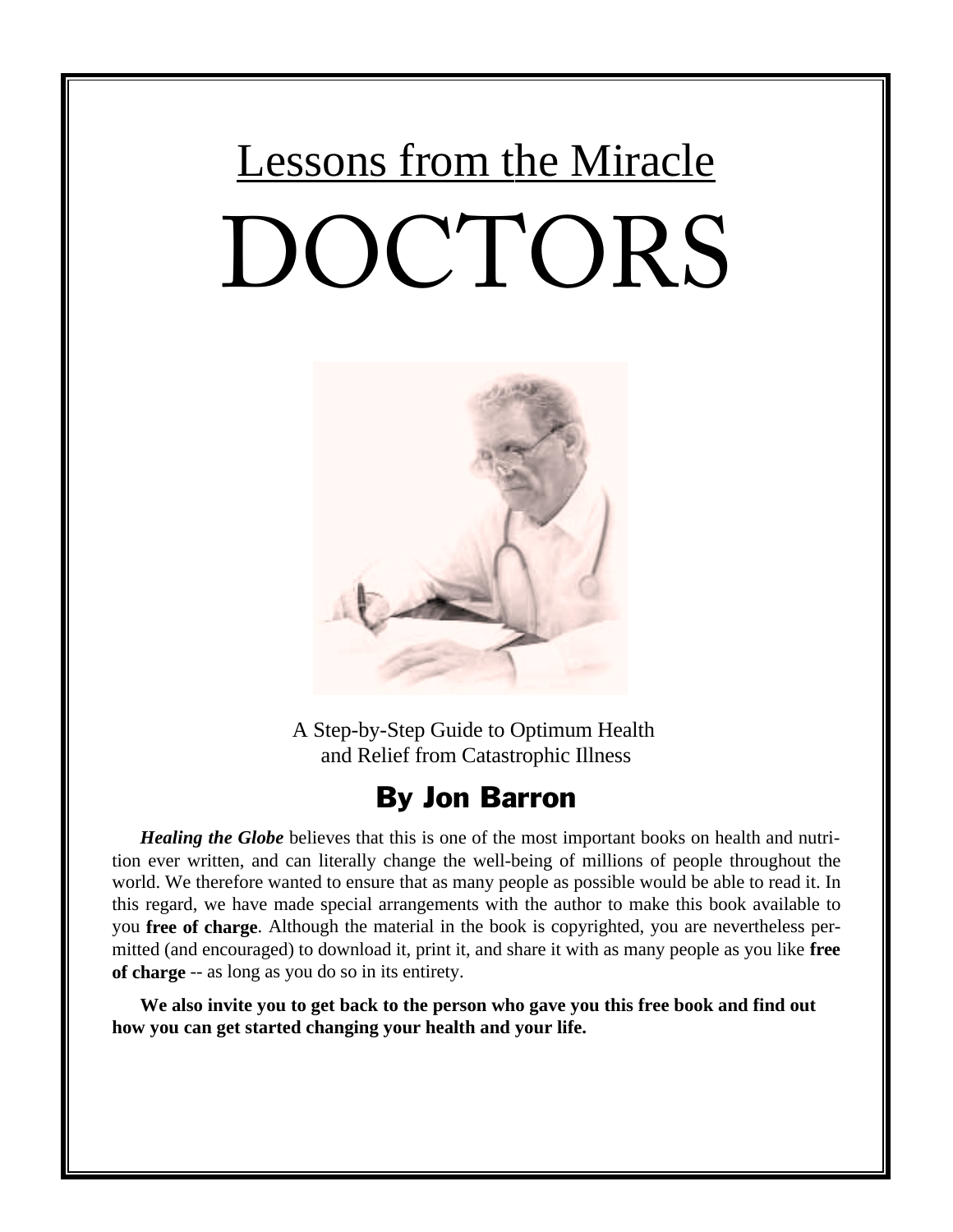The statements found within the pages of this book have not been evaluated by the Food and Drug Administration. If a product or treatment is recommended in these pages, it is not intended to diagnose, treat, cure, or prevent any disease. The information contained herein is meant to be used to educate the reader and is in no way intended to provide individual medical advice. Medical advice must only be obtained from a qualified health practitioner.

All information contained in this book is received from sources believed to be accurate, but no guarantee, express or implied, can be made. Readers are encouraged to verify for themselves, and to their own satisfaction, the accuracy of all information, recommendations, conclusions, comments, opinions or anything else contained within these pages before making any kind of decisions based upon what they have read herein.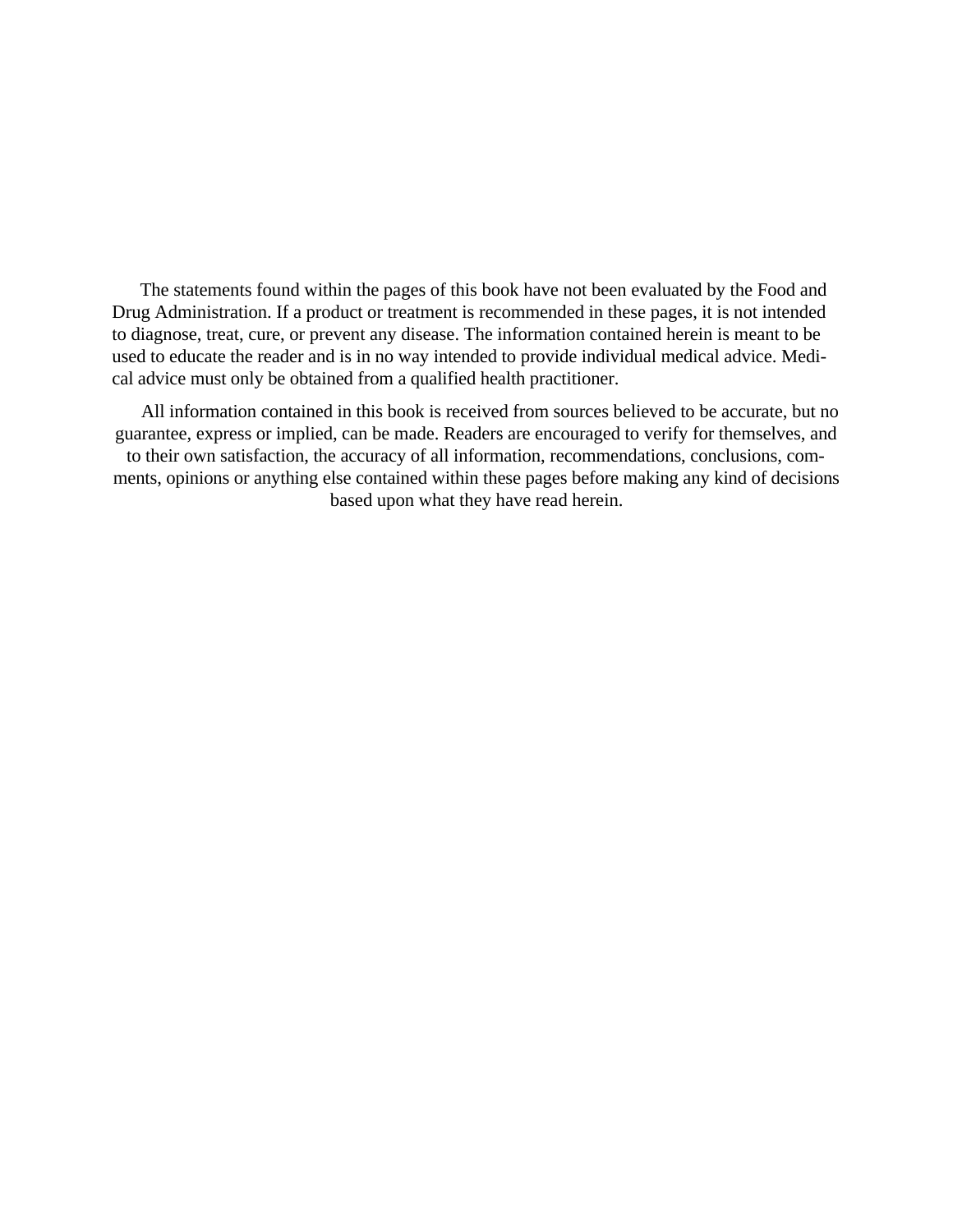# **Lessons from the Miracle Doctors**

A Step-by-Step Guide to Optimum Health and Relief from Catastrophic Illness



www.jonbarron.com

Copyright © 1999, 2000, 2002, Jon Barron. All Rights Reserved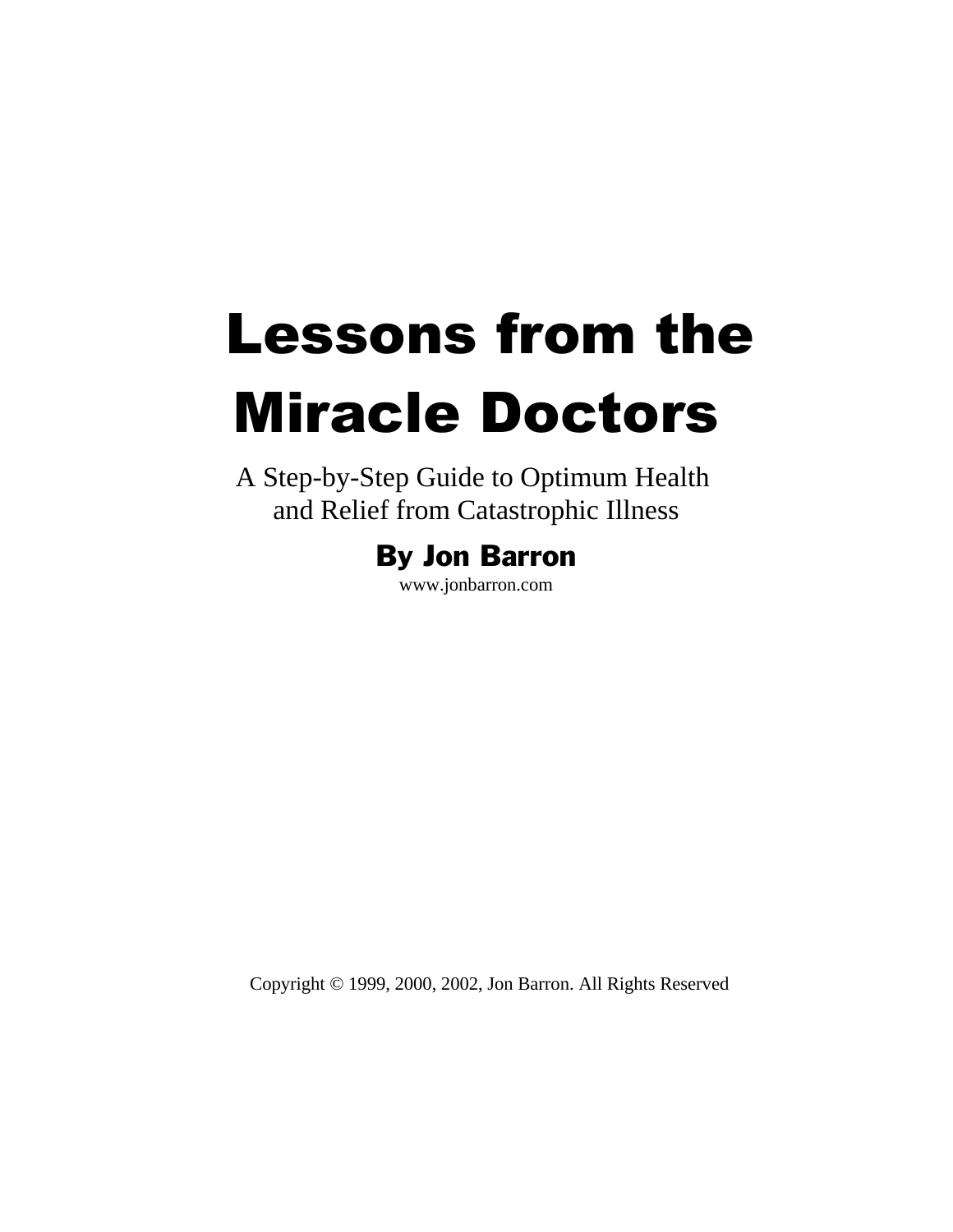*Medicine is, and always should be, considered a vast field of service, constantly pioneering to improve the well-being of us all. From the beginning of my education in health and nutrition, I have known many medical doctors whose efforts and service to humanity could be described as nothing less than heroic.* 

*It is with these doctors (and that perspective) in mind that I offer this book to any and all who read it. This book is dedicated to all those who have fought ignorance and prejudice, to all those who have paid the price, and to keeping this information alive and available for the rest of us. Among a whole host of others, these include: Dr. John Christopher, Sandra Michael, Dr. Richard Schultz, Dr. Julian Whitaker, Dr. David Williams, Dr. Jonathan Wright, and my wife, Kristen.*

#### **Copyright © 1999, 2000, 2002 Jon Barron.**

All rights reserved. No part of this book may be reproduced, stored in a retrieval system, or transmitted by any means, electronic, mechanical, photocopying, recording, or otherwise, without written permission from the author. Although every precaution has been taken in the preparation of this book, the publisher and author assume no responsibility for errors or omissions. Neither is any liability assumed for damages resulting from the use of the information contained herein.

| <b>First Printing</b>   | <b>May 1999</b>  |
|-------------------------|------------------|
| <b>Second Printing</b>  | <b>July 1999</b> |
| Third Printing          | August 1999      |
| <b>Fourth Printing</b>  | <b>June 2000</b> |
| <b>Fifth Printing</b>   | April 2001       |
| <b>Sixth Printing</b>   | April 2002       |
| <b>Seventh Printing</b> | August 2002      |

First Electronic Edition July 2000 Second Electronic Edition February 2002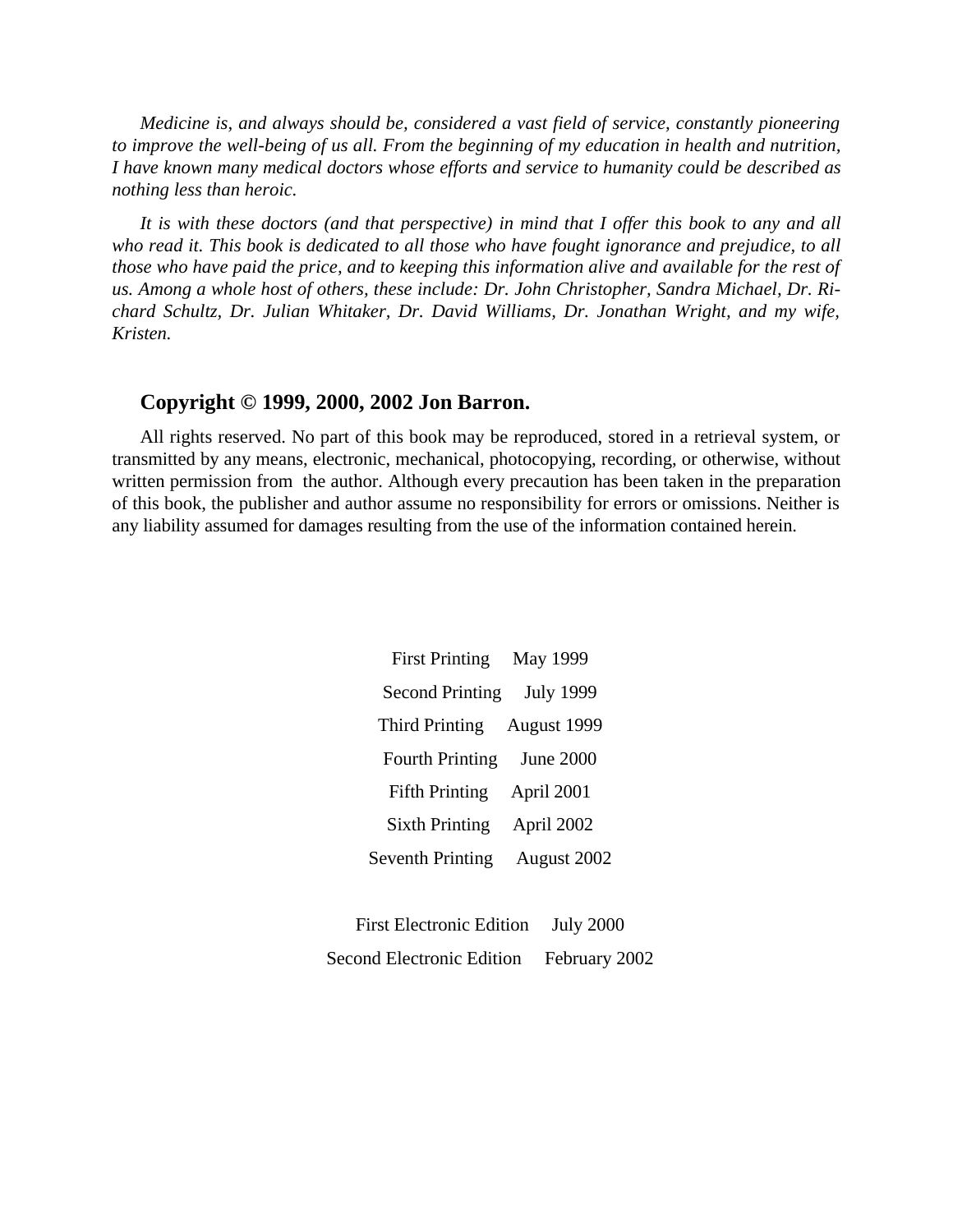# **Contents**

| 2. |  |
|----|--|
| 3. |  |
| 4. |  |
| 5. |  |
|    |  |
|    |  |
|    |  |
|    |  |
|    |  |
|    |  |
|    |  |
|    |  |
|    |  |
|    |  |
|    |  |
|    |  |
|    |  |
|    |  |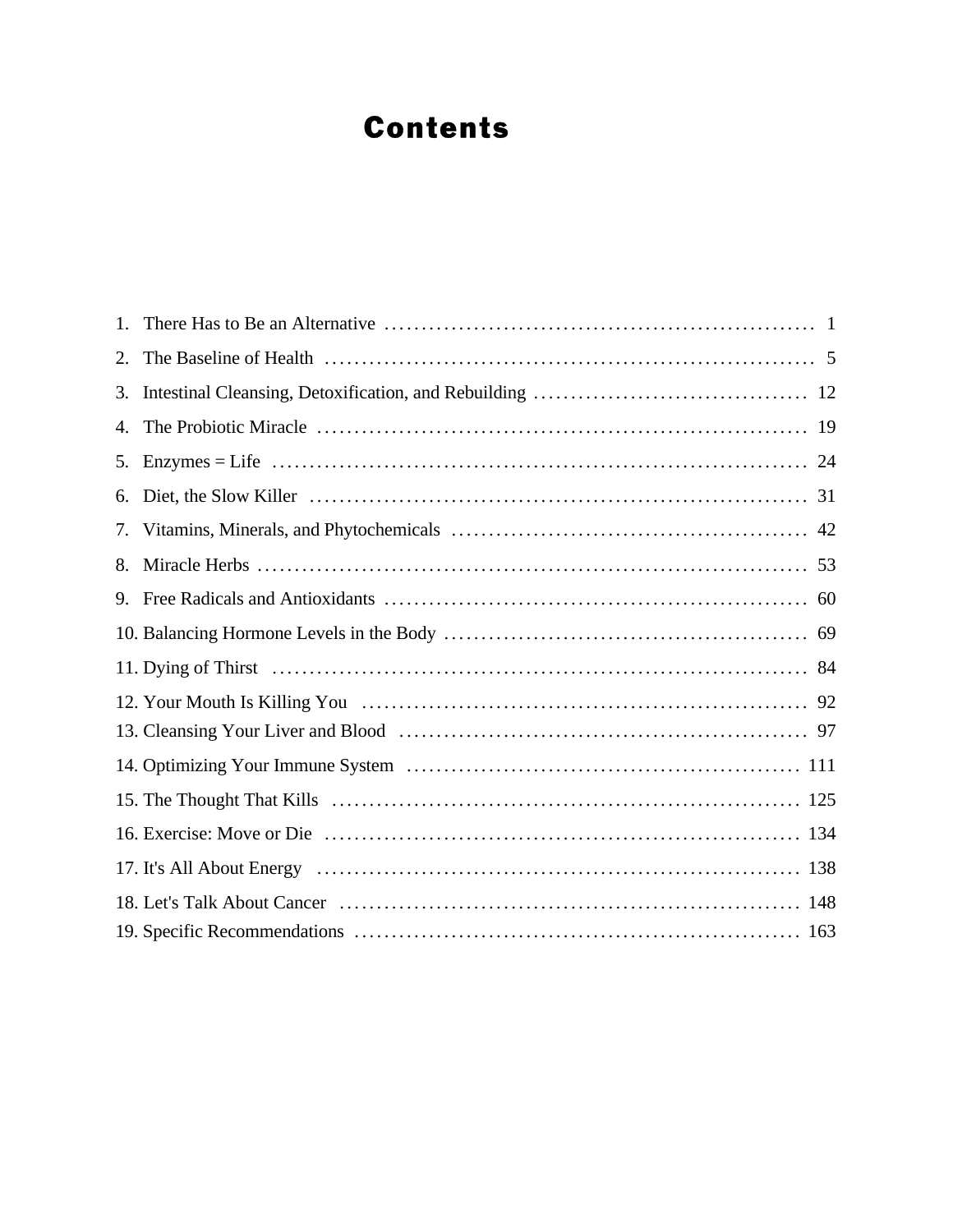## Foreword

The variety of pain and suffering is as plentiful and as diverse as humankind. Sickness, disease, and injury abound, and the world cries for help. Throughout the ages, we have found comfort in our healers, our doctors and nurses—individuals who give their very lives to solace our grief and bind up our hurt. They have become bigger than life, and in the truest sense, they are heroes.

In America, we have grown up trusting our family doctor. There is peace of mind in knowing that someone cares, that someone knows your child by name and is moved by compassion when you, or someone you love, is hurting.

In my life and travels around this globe, I have met many great healers. I have seen them at their best and marveled at their skill and courage. In emergency rooms and intensive care units, in private clinics and at disaster sites, in burn units and trauma centers, they work tirelessly with heart and hand. They save lives and mend bodies, unite loved ones and offer hope. Our world is better because of them.

Understand, when you need a doctor, only a doctor will do. If you are severely injured in an automobile accident, you want a skilled surgeon—not even the best herbalist in the world will do.

Modern medical science has made incredible advances and contributions which have alleviated pain and suffering. Surgical technique (the cutting apart and repairing of the human body) has made remarkable progress. Identification of germs that cause disease and improved sanitation, which aids in preventing that disease, have also seen vast achievements. Burn treatment, trauma, and emergency room care are nothing less than miraculous. When it comes to these areas of medical care, the value they bring to us is impossible to measure.

But as you read the pages of this book and note my candid observations, you will see that there is another side to this story. There is great failure in health care today—and, as a result of that failure, great pain and unnecessary suffering. And it is important that as you discover how badly the modern medical paragidm is failing that you take great care not to assign blame wrongly. Yes, there are doctors whose practices we all abhor, and we wish they could never practice medicine again; this book is not for them, and it is not about them. Neither is my commentary directed at the thousands of faithful health care workers who go about their daily jobs. Specifically, I am driven to confront the very foundation of the modern medical paradigm, a philosophy that costs trillions, promises hope, but delivers misery. No one, including many inside the influential medical community, can help but acknowledge these great failings. The bottom line is that if modern medicine had been effective in addressing the major and most threatening scourges of our time (heart disease, cancer, diabetes, osteoporosis, Alzheimer's, etc.), this book would have no purpose. But sadly, for all our education and massive expenditures, modern medicine has failed miserably. You may wonder why.

Modern medicine likes to trace its roots to Hippocrates, the patron saint of today's doctors. In truth, its roots rest more comfortably in the Newtonian views of the 17th century when philosophers and scientists defined the universe as a great machine. Physicians of that era were not immune to this influence and likewise began to define the human body as a machine. According to this "new" paradigm, the body could be analyzed, catalogued, adjusted, and repaired as required—just like any other machine.

This viewpoint became firmly established during the 19th century when the "body as machine" concept was taken to its ultimate, absurd extreme. The human body was no longer viewed as a holistic entity, but rather as a grouping of separate parts and pieces. Disease was no longer viewed as a body state, but as a set of symptoms. Ultimately, and so it is today, the province of medicine has become the observation and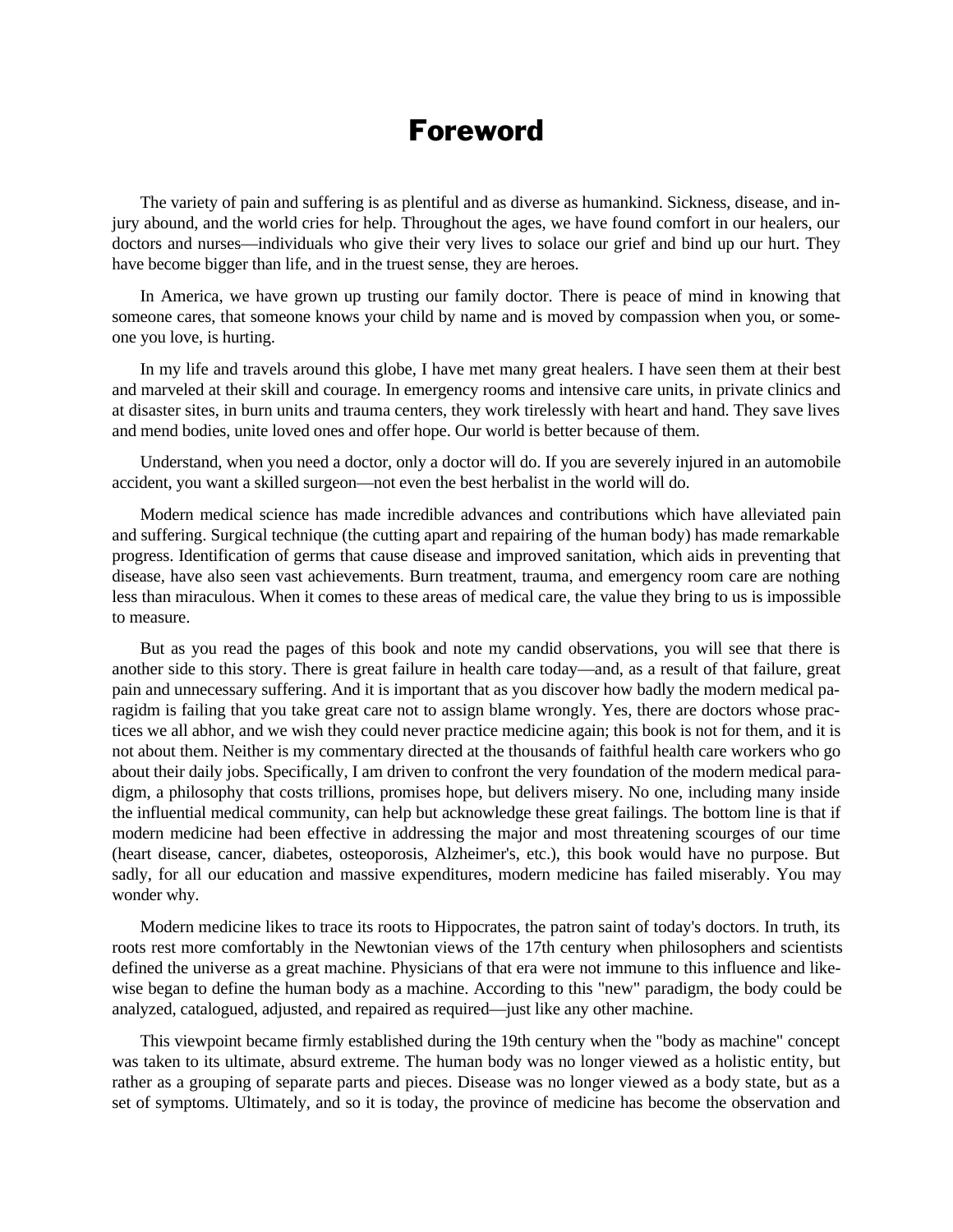classification (or at least the management) of those symptoms. In this paradigm, disease or illness or injury manifests itself as symptoms entirely separate from the body as a whole (a decidedly non-holistic paradigm). The body is irrelevant. If the symptom can be eliminated (i.e., the pain and suffering), the problem must of necessity be gone as well. $<sup>1</sup>$ </sup>

As it turns out, this paradigm works very well in surgical repair. If you break an arm, the doctor works with that part of the machine and repairs your arm. If you are wounded by a bullet, the doctor removes the bullet and repairs all of the separate parts of your body damaged by the bullet—again, problem solved!

Unfortunately, the paradigm fails when it comes to the major diseases of our time—cancer, heart disease, diabetes, Alzheimer's, etc. Consider:

- $\sqrt{2}$ You have clogged arteries. This eventually causes your blood pressure to rise so your doctor prescribes blood pressure medication to eliminate the symptom of high blood pressure—not the problem, clogged and hardened arteries. To reduce blood pressure, doctors have essentially four classes of medication in their arsenal.
	- 1. **Diuretics**, which reduce pressure by making you pee out water from your body. Reduce the volume of fluid in your blood, and you reduce the pressure. Unfortunately, side effects can include dizziness, weakness, an increased risk of strokes, and impotence. (Not to worry, there are medications to alleviate the side effects.)
	- 2. **Calcium channel blockers**, which work to relax and widen the arteries -- thus reducing blood pressure. Then again, a major side effect of channel blockers is a 60% increased risk of heart attack.
	- 3. **Beta blockers**, which work by weakening the heart so it won't pump as strongly, thereby reducing blood pressure. One of the major problems with beta blockers, though, is the increased risk of congestive heart failure. Now catch this. Despite the increased risk of congestive heart failure, an article in the *New England Journal of Medicine* August 20, 1998, recommended putting "every single" heart attack survivor on beta blockers.
	- 4. **ACE inhibitors** (the new drugs of choice), which like the calcium channel blockers, also work to relax and widen the arteries. Unfortunately, ACE inhibitors can produce severe allergic reactions, can be deadly to fetuses and children who are breastfeeding, and can cause severe kidney damage.

But remember, these drugs only treat the symptom, not the cause—clogged arteries. So eventually, as your arteries continue to clog to the point where even the medication no longer helps, you start getting the inevitable chest pains and shortness of breath. At that point, your doctor is then forced to chase the next set of symptoms and perform a coronary bypass or angioplasty to relieve the symptoms.

And like the drugs before it, surgery merely addresses the symptoms, not the problem. Think about this for a moment: If all your doctor did was bypass or clear the arteries supplying blood to your heart, doesn't that mean that all of the other arteries in your body are still clogged—including the arteries that supply

And there are some who would argue that today's medicine has even gone beyond treating the body as a machine—that doctors, today, have taken things to whole new levels of absurdity; they treat the body as a mere set of "numbers." Consider this: When you go to your doctor now, he or she orders up a series of very expensive tests (bloodwork, PSA, EEG, etc.), each of which produces a set of numbers. Then, based on those numbers, your doctor prescribes a series of drugs to move those numbers up or down. In this model, even symptoms don't matter—only the numbers.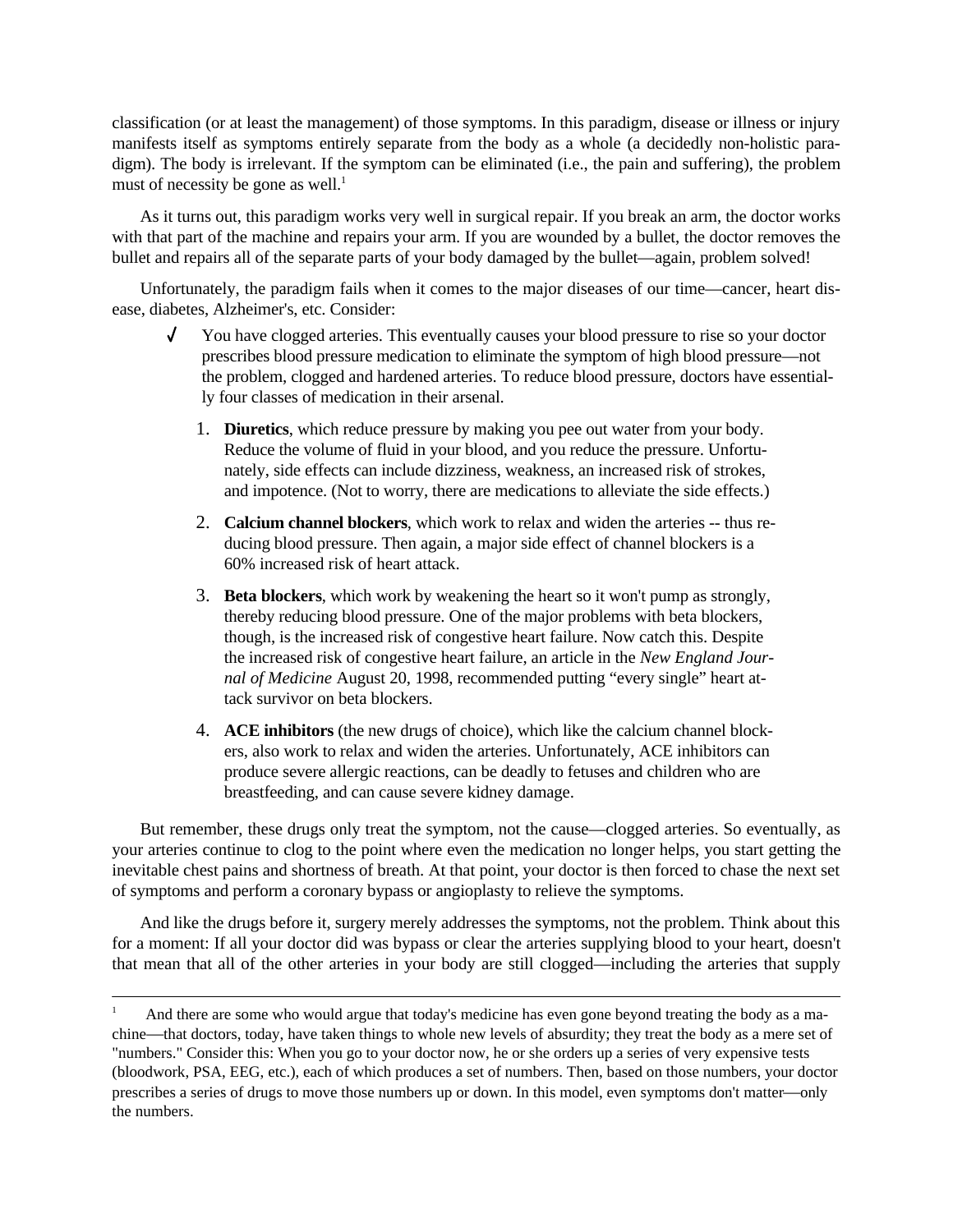blood to your brain? The answer, of course, is yes. And, in fact, your odds of having a stroke after heart surgery are dramatically increased.

Not to worry. Your doctor has another drug to deal with this problem: Coumadin® (medicinal rat poison), which inhibits clotting and thins your blood so that it flows more easily through the narrowed arteries. But Coumadin has its own set of problems, and, of course, you are still on all of the previous bloodpressure drugs and symptom relieving drugs that your doctor previously prescribed.

The bottom line is that the average person 65 years or older in the United States takes an average of 15+ medications a day (prescription and over-the-counter combined), each and every day of their lives. And only the first 1 or 2 drugs are actually prescribed to deal with the original medical problem. The other 13+ drugs are all required to deal with the negative side effects of the original 2, plus the interactions of all the other drugs they are taking. And the really sad fact is that in over 95% of all cases, the original problem could have been resolved naturally—with no side effects.

Do you understand the implications of that statement?

Disease can be averted, treated, and in many, many cases even reversed — naturally, with no side effects!

I have been fortunate to travel the world, to meet and spend time with dedicated men and women (some from within the medical community, and some from the world of holistic medicine) whose work in the field of healing has distinguished them as miracle doctors. Not once or twice, but every day, over and over, they do what modern medicine says is impossible. They cure the incurable.

I found these remarkable people to be open and willing to share their ideas and methods, and they found me hungry to learn. I have seen firsthand the evidence of their work. In addition to watching and listening, I have read and researched, catalogued and compared, and finally assembled here in these pages principles that can make you well…and keep you well.

These are not untried theories. I have not sought after fads or latest trends. Many of the truths included here are centuries old. All are proven. Good health is not the result of any single action. There are no "magic bullets" when it comes to achieving good health. Good health is the result of making right decisions day after beautiful day.

In the pages that follow, I have tried to show you the barriers to obtaining good health, and I have presented practical, proven step-by-step methods for breaking down those barriers and seizing (for yourself and your family) health, energy, and mental and spiritual well-being. A lot of what you will learn here will fly in the face of so-called "conventional wisdom." But understand, just because something is commonly accepted does not necessarily make it true. Our modern society has invested countless trillions of dollars into the ideas, equipment, research, facilities, and promises of our present health care system, and it is almost unbearable to consider that much of it is a waste. It will take great courage to accept responsibility for your own health, but I believe you, and millions like you, can, and will, do just that.

It has often been said that this is the only body you'll ever get, and it must last a lifetime. The only question is how long and healthy that life will be. The simple fact is that you absolutely can live well into your 70s, 80s, and beyond, in great health and with great vitality — but you need to make the right decisions now for that to happen. If you want to live a full and satisfying life, then you must take back control of your own health — today.

*Jon Barron*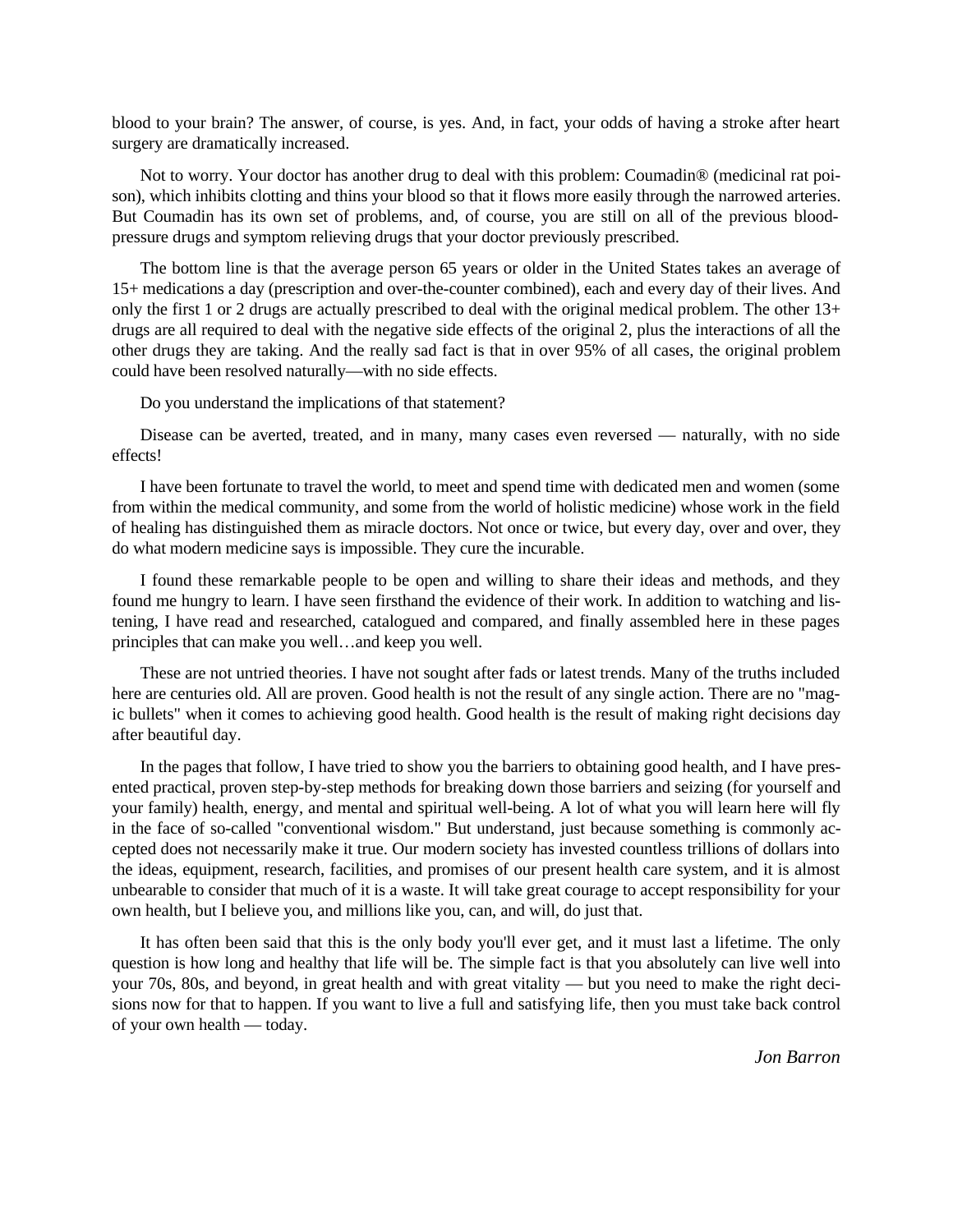# What People Are Saying

"I've been reading health related books for 35 years and have hundreds in my library. But *Lessons from the Miracle Doctors* sang to me. It's beautifully written and loaded with stuff I should have understood, but didn't, from all those years of reading.

Of all the books I've read on alternative and complementary therapies, this may be the overall best."

> *Robert D. Kephart, Director Agora Publishing, Inc.*

"Jon Barron's work has to be the most exciting and groundbreaking contribution to knowledge in the history of the fight against human illness and the suffering it brings."

#### *Dr. Leonard Marinovich*

"*Lessons from the Miracle Doctors* is quite simply the best book ever written on complementary health. It clearly, concisely, and eloquently lays out a simple step-by-step program that anyone can use to prevent and, yes, even reverse most of the major diseases we face today. I know this is true because I have personally seen many of the people who have experienced these very same results.

#### *Dr. Aris Awitan*

"We would all like to make a difference in the world. This book and the simple, proven plan it offers make it possible for all of us to do just that. Follow its advice and use your influence to get the people you care about to follow it, too.

In the end, it will heal America."

#### *Terry Martin, President Healing America, Inc.*

"Jon's book is the first one I have found that included it all -- in a simple program that anyone can implement. I have found it unbiased and easy to read -- with a blend of common wisdom, conventional medical facts, and cutting edge research. I recommend *Lessons from the Miracle Doctors* by Jon Barron as an easy to follow, step by step handbook for anyone serious about taking responsibility for their own personal health."

*Anne Sanders, RN*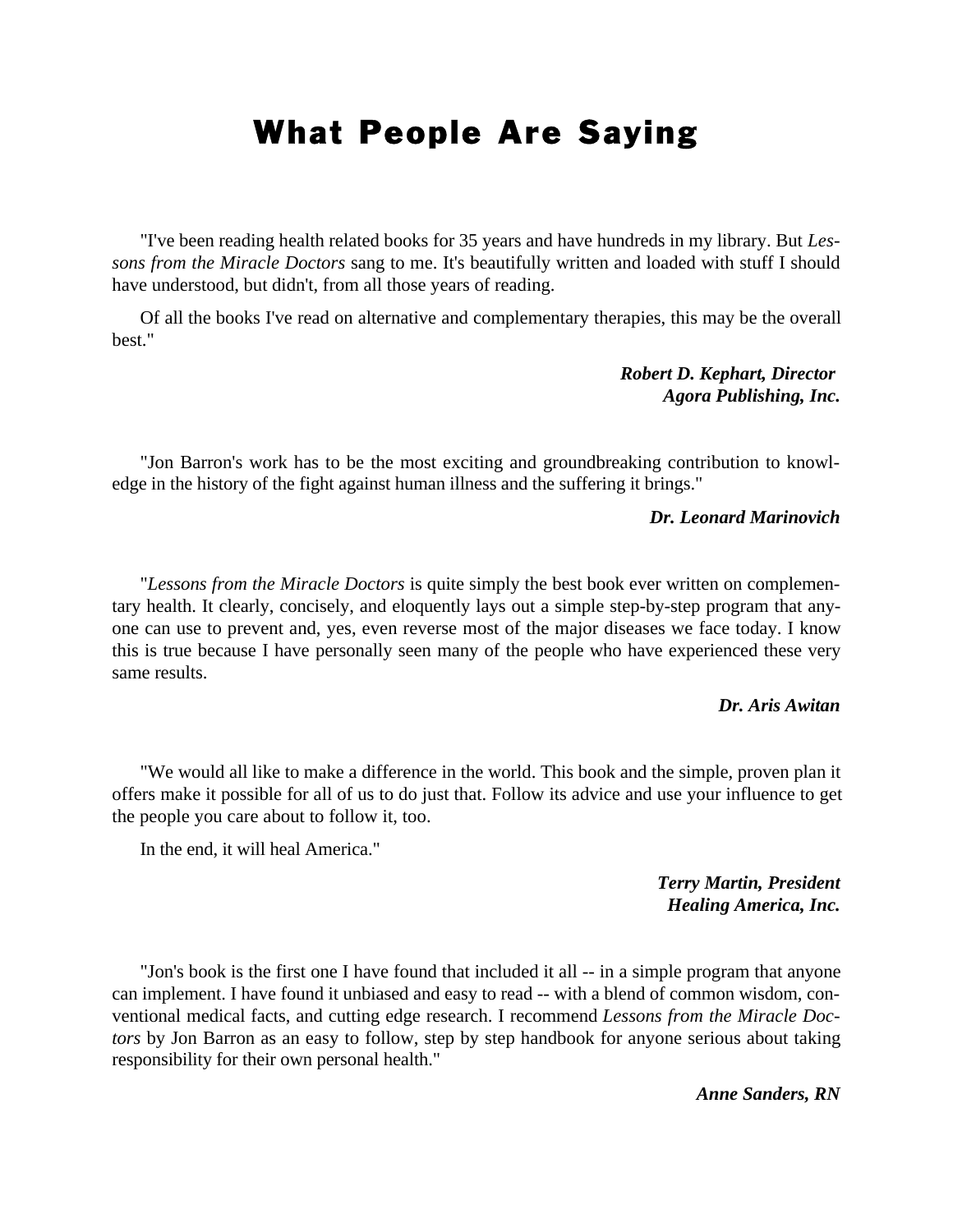"Jon Barron is probably the greatest mind in alternative health today."

#### *Roy Brabham, M.D., Baton Rouge, LA*

"I wouldn't be alive today without *Lessons from the Miracle Doctor*s and the Baseline of Health."

#### *Howard Ritter, Pryor, OK*

"This is nothing short of a miracle. I have my life back. If you or someone you know or love needs help, I urge you to take a serious look at this program."

#### *Sue Ellen Dickinson, Ft. Walton Beach, FL*

"Thanks to Jon Barron's book, *Lessons from the Miracle Doctors*, I have my life back."

#### *Nina Embrey, Diamond, MO*

"I have always been a strong advocate and firm believer in health promotion and disease prevention, and I believe Jon Barron's program will achieve this goal. I am convinced that *Lessons from the Miracle Doctors* has life-changing potential, and I am 100% committed to it and will do everything in my power to share this information with others."

#### *Badi Jeffers, M.D., Orange County, CA*

"Many people who have subscribed to his newsletters over the years already know that Jon is probably the best writer on alternative health in the world today. *Lessons from the Miracle Doctors* can only serve to cement that reputation even further."

*Ron Manwarren, President, Royal Botanicals, Los Angeles, CA*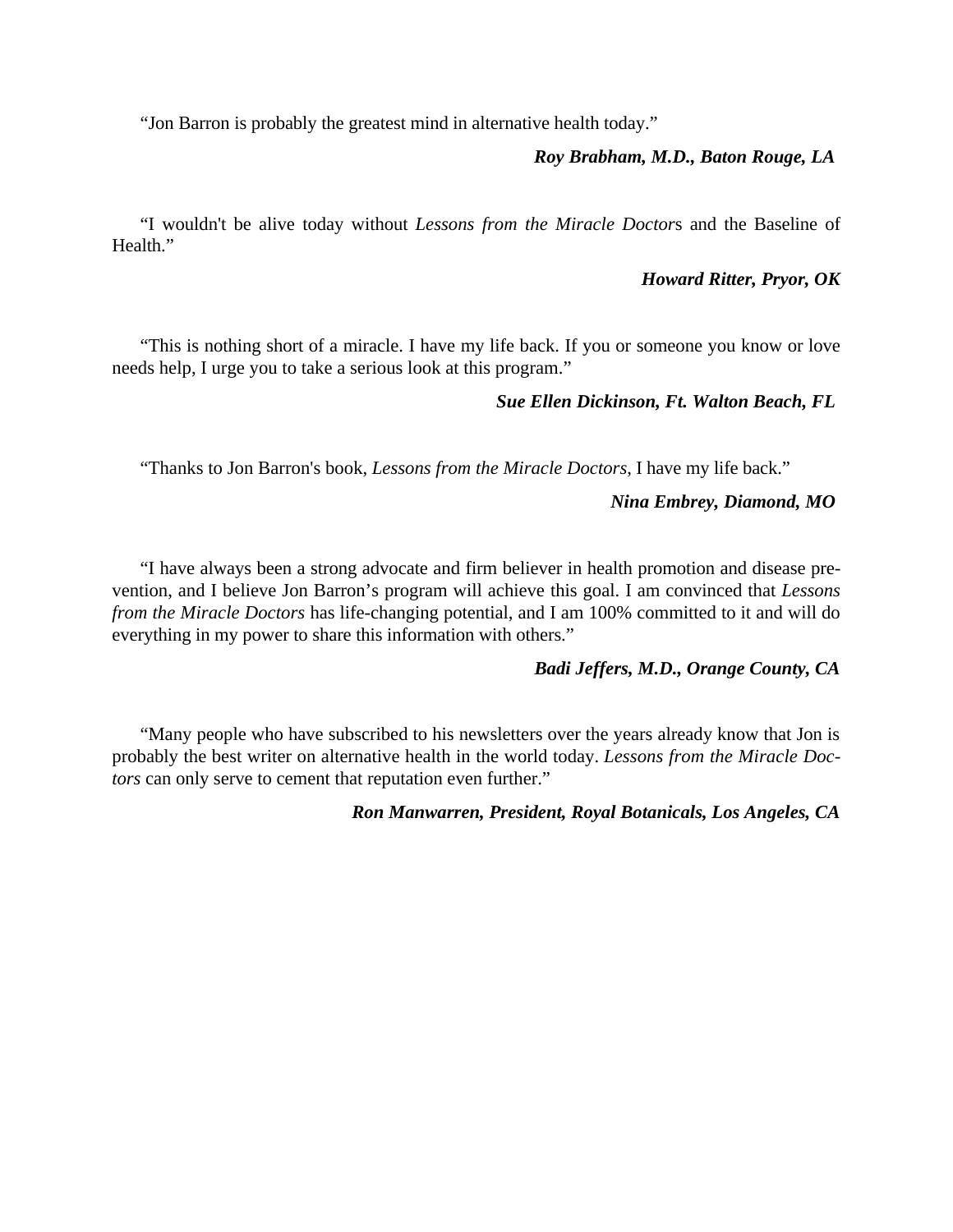Chapter 1

# THERE HAS TO BE AN ALTERNATIVE

Thirty years ago, diseases such as colon cancer, prostate cancer, and diverticular disease were virtually unknown. Today, they are almost a certainty if you live long enough.<sup>1</sup> Consider:

## What We Pay for Health Care

- Never in the history of the world has any other country come close to having as many  $\sqrt{ }$ doctors as we do in the United States: approximately 700,000 according to the US Census.
- $\sqrt{ }$ And never in the entire history of the world has any other country come close to spending as much as we do on health care: a conservative 1 trillion dollars a year. That means that what we spend on health care is more than the entire Gross National Product of all but six countries in the world today<sup>2</sup>.

<sup>1</sup> Sources for statistics are endless, and, depending on what source is used, actual numbers may vary. But regardless of how the numbers may vary, two things remain constant: the steadily increasing trend of major diseases (such as heart disease, cancer, diabetes, and infectious diseases) and the exponentially rising costs associated with those diseases.

<sup>2</sup> Figures for the amount spent on health care in the United States range from \$1-1.4 trillion per year. But even at the lower \$1 trillion figure, that's still more than the GNP of 124 out of the world's 130 countries.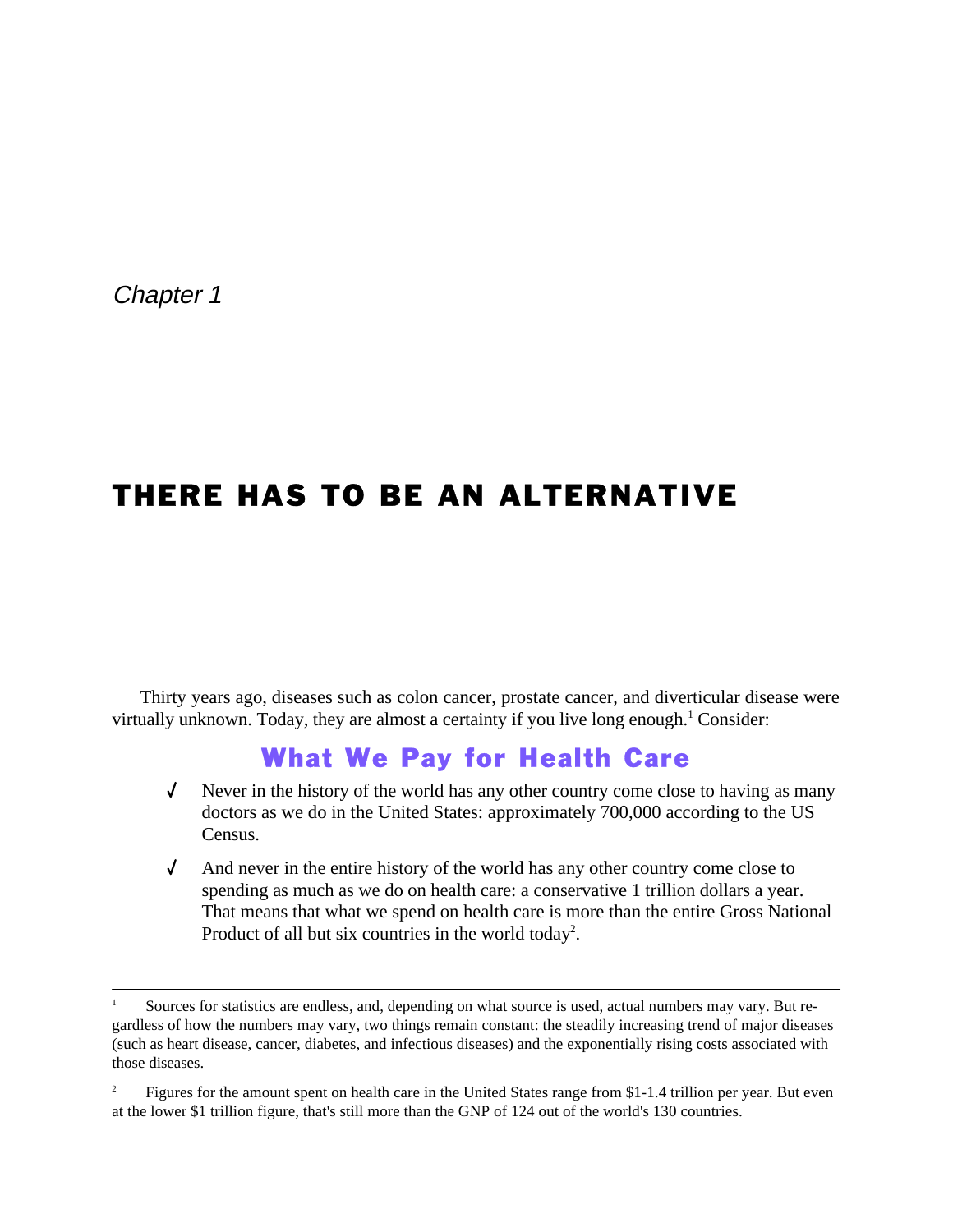# What Value Have We Received....

- $\overline{J}$ We lead the developed world in deaths from
	- Heart disease
	- Prostate cancer.
	- $\blacksquare$ Breast cancer
	- Colorectal cancer  $\blacksquare$
	- $\blacksquare$ Diabetes
- $\sqrt{2}$ The American Cancer Society now says that one in every 2.5 individuals will develop some form of invasive cancer during their lifetime—and half of them will die from it.
- $\sqrt{ }$ Cancer is the leading cause of death by disease in children under the age of 10.
- $\sqrt{ }$ And even though we spend \$100 billion dollars a year on cancer treatment and research, the overall survival rate for cancer patients is **no better** than it was 50 or 100 years ago.



# And It's Getting Worse

- $\sqrt{2}$ The incidence of diabetes in the United States has **doubled** in just the **last 5 years!**
- $\sqrt{ }$ Fifty years ago, diverticular disease (herniations of the colon) were virtually unknown (afflicting less than 10% of the American population). Today, according to the Merck Manual, 100% of all Americans will have many—if they live long enough.
- $\sqrt{ }$ Thirty years ago, colorectal cancer was virtually unknown. Today, it is the single most prevalent cancer among men and women combined.
- The number of Americans who suffer from Asthma, according to the Centers for Dis- $\sqrt{ }$ ease Control, has risen by an astounding 75% in just the last 20 years.
- $\sqrt{ }$ Breast cancer rates are up 30% in just the last 15 years.

Copyright © 1999, 2000, 2002, Jon Barron. All Rights Reserved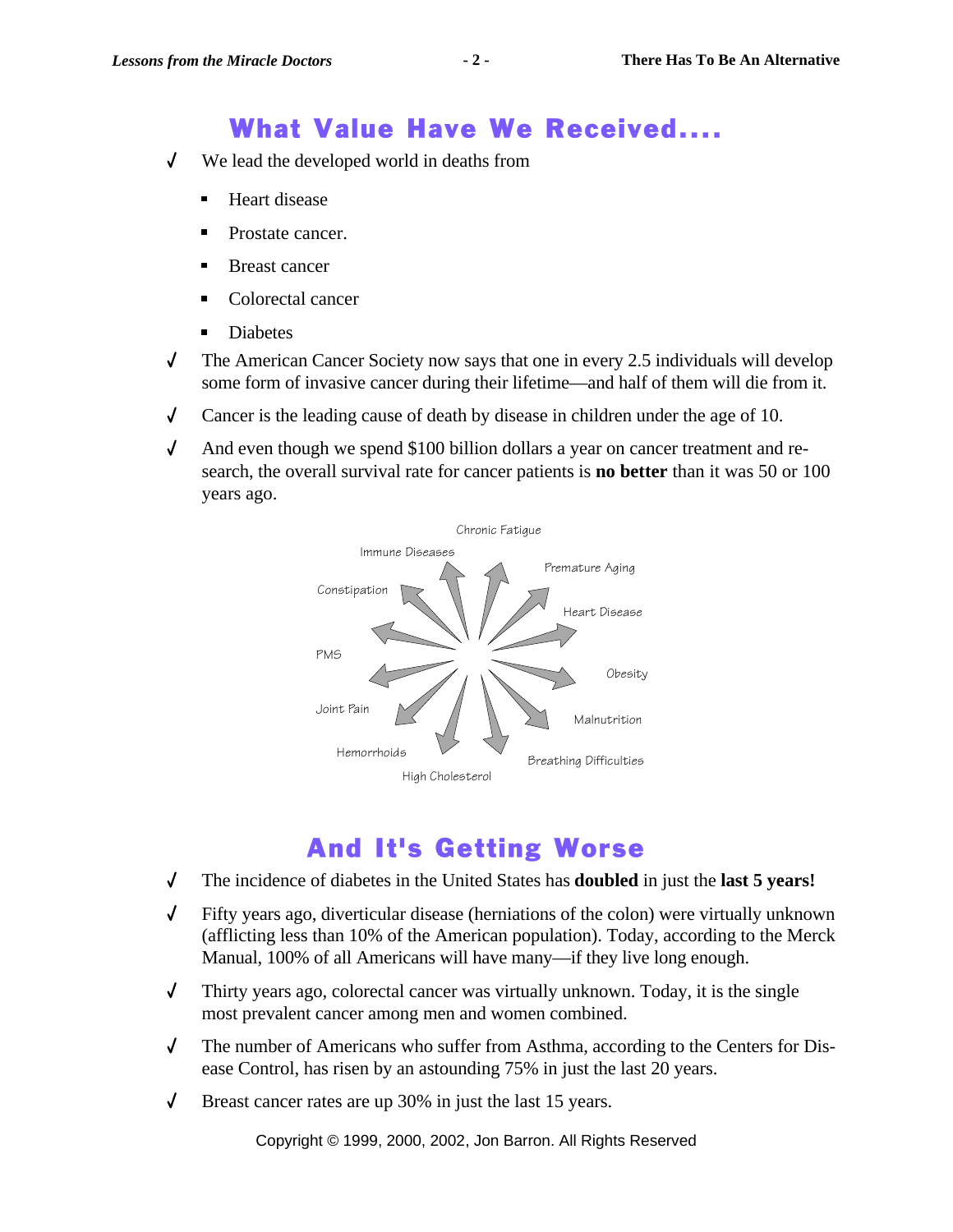- $\sqrt{ }$ And on . . . and on . . . and on
- $\sqrt{ }$ And now it's official: In the Feb. 9, 1994 issue of the *Journal of the American Medical Association*, the "War on Cancer" was declared a failure. "In all age groups, cancer incidence is increasing . . . Few new, effective treatments have been devised for the most common cancers."

# And the Most Shocking Fact of All

- $\sqrt{ }$ The April 15, 1998 *Journal of the American Medical Association* reported that there are more than 2,000,000 drug "reactions" annually in the United States, and that more than 100,000 of those reactions are fatal. This makes prescription drugs the 4th leading cause of death in America. But the reality is actually much much worse.
	- $\blacksquare$ These numbers **only** count drugs that are prescribed correctly and at the right dose.
	- $\mathbf{u}$  . **Not included** are patients who are given the wrong drugs, or who are given those drugs at the wrong dosage or in the wrong combination.
	- $\mathbf{m}$ And these numbers do not include the patients who have fatal reactions to the drugs, but whose death is mistakenly attributed to other causes
	- $\blacksquare$ Nor do these numbers include the patients whose cause of death is deliberately obscured to protect the physicians and hospitals involved
		- Add in these numbers and you find that deaths from adverse reactions to drugs may number as high as 700,000 a year. (Actually, the FDA estimates that only 1% of all adverse reactions are reported<sup>1</sup>—which, if true, would make 700,000 an incredibly conservative estimate.) And finally, combine that 700,000 with the number of people who die from misdiagnosis, inappropriate treatment, secondary infections received in hospitals, or just plain physician error,<sup>2</sup> and the startling fact you're left with is that **modern medicine, despite all the great things it may have accomplished, is arguably the single leading cause of death in the United States.**
- $\sqrt{ }$ Understand, this is not an attack on medical doctors—the vast majority of whom are extremely competent, highly dedicated, and often even heroic. Nevertheless, it is important to realize that when it comes to the major diseases of our time, the modern medical paradigm of searching for "magic bullets" and managing symptoms with drugs has failed miserably.

## There Has to Be an Alternative!

There is a network of elite herbalists, holistic healers, and renegade medical doctors throughout the world, performing miracles on a daily basis. The network is not only elite, it is also

<sup>1</sup> A study by a group of French doctors actually makes that 1% estimate seem wildly optimistic. The study found that only about **1 out of every 24,000** adverse reactions is actually reported by doctors to the appropriate monitoring agency.

<sup>2</sup> Just one example of how high these numbers actually are: On the ABC News *Nightline* program, the Harvard School of Public Health stated that approximately 1.3 million people a year suffer some kind of inury because of hospital treatment, and 180,000 of those people die.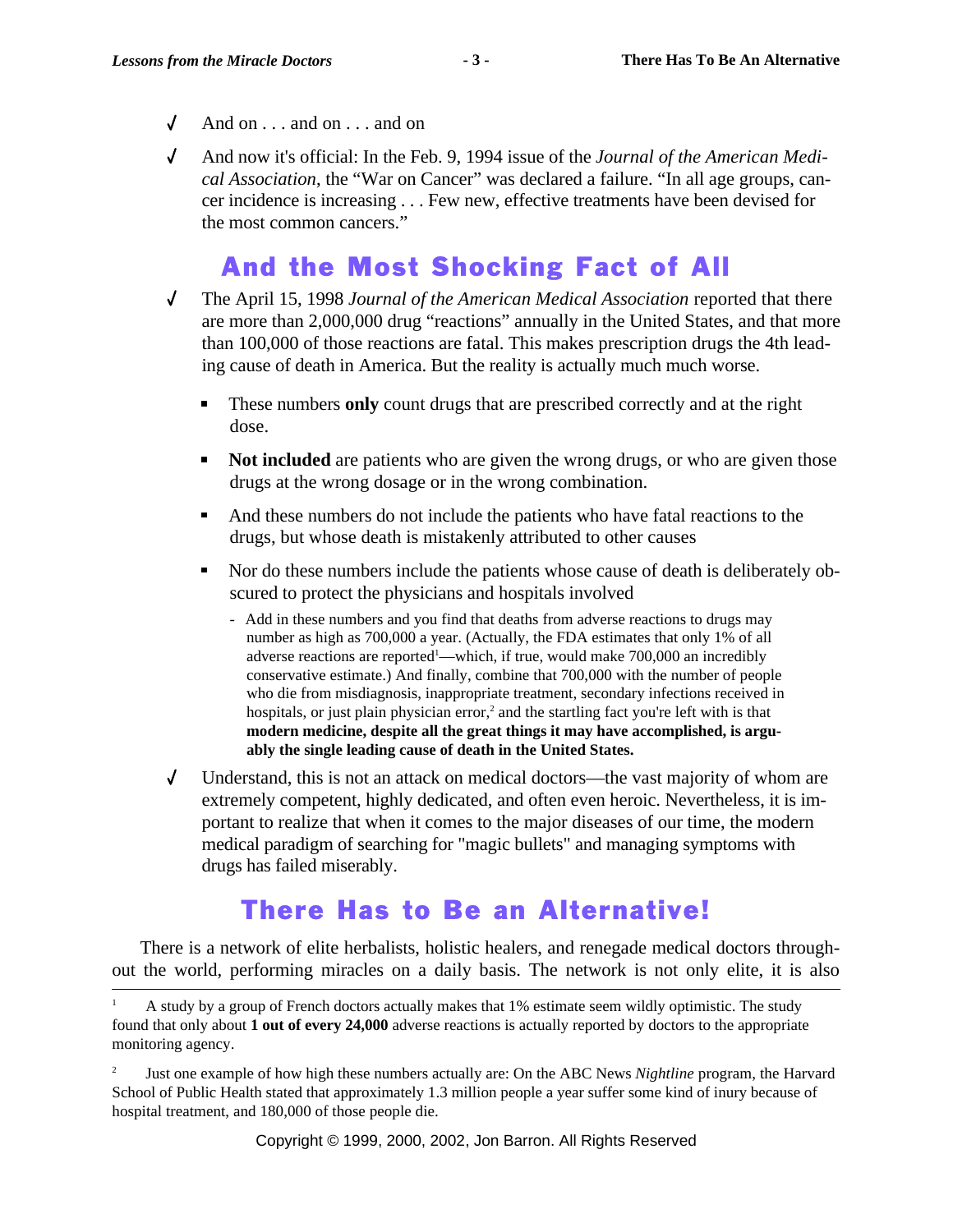extremely difficult to penetrate because it is technically illegal to diagnose or treat people for major diseases unless you use the FDA approved modalities such as Cutting, Burning, and Poisoning (surgery, radiation, and chemo). **Thousands of people throughout the world have come to these "miracle doctors" terminally ill, and thousands have left perfectly healthy. And now the secrets of these miracle doctors are revealed in this book.**

In the following pages, I will share with you those things that I have learned in my 30+ years of working with, studying with, and sharing with these remarkable healers. By the time you have finished, you will have learned everything you need to know (in precise detail) to optimize your own health (and the health of those you know and love) and to live a long and happy life.

- 1. In the next chapter, I will outline the principles of *The Baseline of Health*. If you read no other chapter in this book, the heart of everything I have to say is located here.
- 2. The rest of the chapters in the book address all of the different body systems you need to concern yourself with in order to optimize your health—and give you step-by-step pointers on how to accomplish just that.
- 3. In conclusion, I will provide you with very specific product and useage recommendations.

Note: Keep in mind that good health really comes down to "playing the odds."

- $\sqrt{\phantom{a}}$  For example, if you smoke cigarettes, there's no guarantee that you're going to get sick and die. (We've all heard stories of the man who smoked and drank like a fiend for 80 years, only to be shot to death by a jealous husband when the smoker was discovered in bed with the other man's 20-year-old wife.) On the other hand, there's no question that your odds of having emphysema or lung cancer or of having parts of your mouth, lips, and tongue surgically removed increase dramatically if you smoke. It's all a question of odds.
- $\sqrt{\phantom{a}}$  Well, in the same way, if you follow the program laid down in this book, your odds of having good health and long life are **significantly** increased—not guaranteed, but significantly increased. Oh yes, and you're going to feel a whole lot better, have more energy, vitality, sexuality, youthfulness, and radiance in the process.

# Good Health And Long Life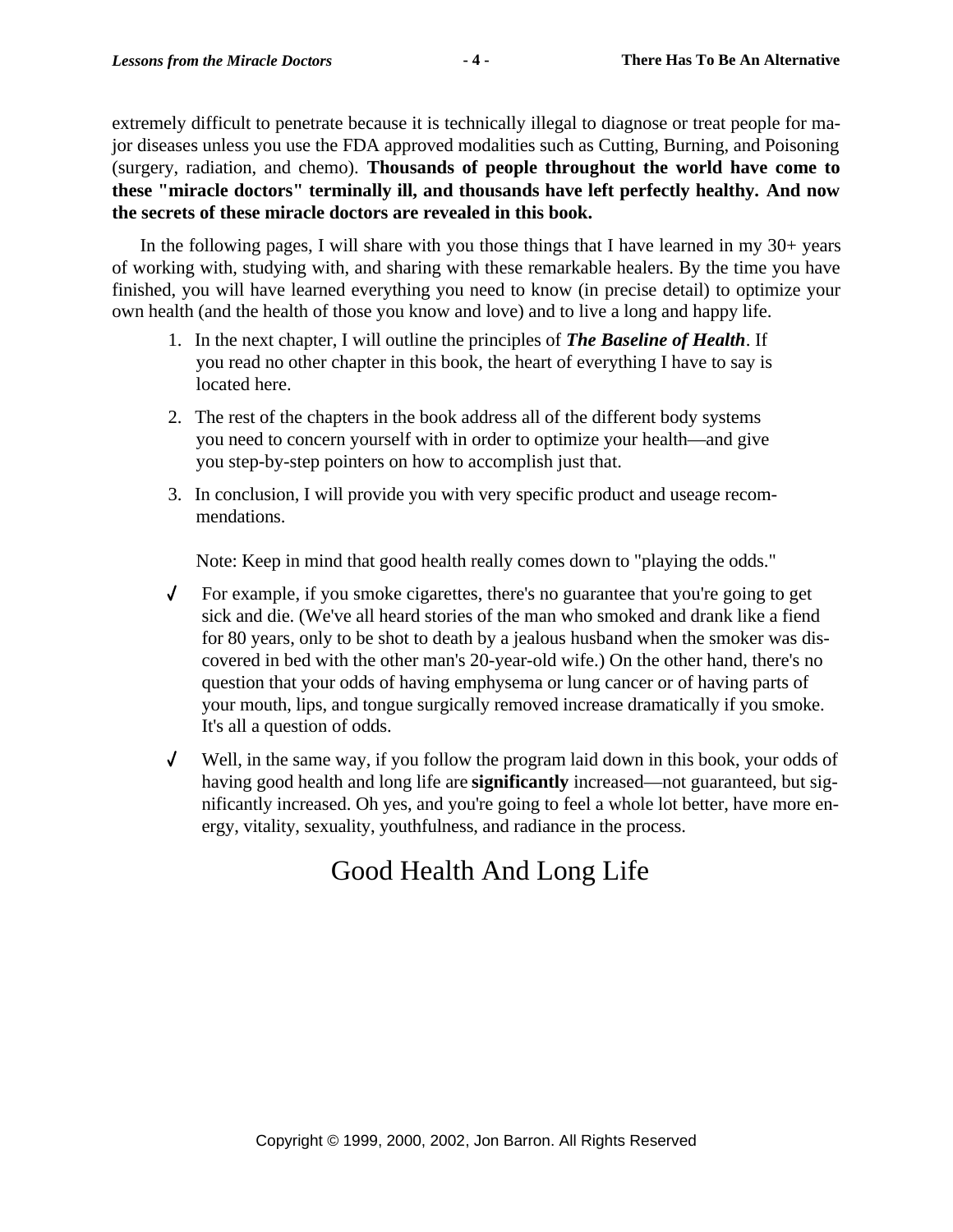Chapter 2

# THE BASELINE OF HEALTH

## Magical Herbs

Over the years, I've lectured to thousands of people, and thousands more have read my newsletters; and, even though my message is always based on the same principle espoused by all of the miracle doctors (that the body is a holistic system and needs to be treated as such), after every lecture, after every newsletter is mailed, I nevertheless receive dozens and dozens of requests from people desperately looking for that "magic herb" (or supplement) to "cure" themselves or their loved ones of some dreaded disease. The problem is that health doesn't work like that. First, the concept of the magic herb or supplement is a myth (more on this in a moment), and second, the legal system takes a dim view of espousing specific "cures" that do not fall within the mainstream of modern medicine.

Now for the good news! It doesn't matter. Everything you need to know is totally laid out in the Baseline of Health Program.

#### Mystical Body

Getting rid of disease is not the big problem (Doctors do it all the time). The problem is making sure the disease doesn't return. (Something doctors don't do quite as well.) And this is where The Baseline of Health Program comes in. This program is the synthesis of all the best that is taught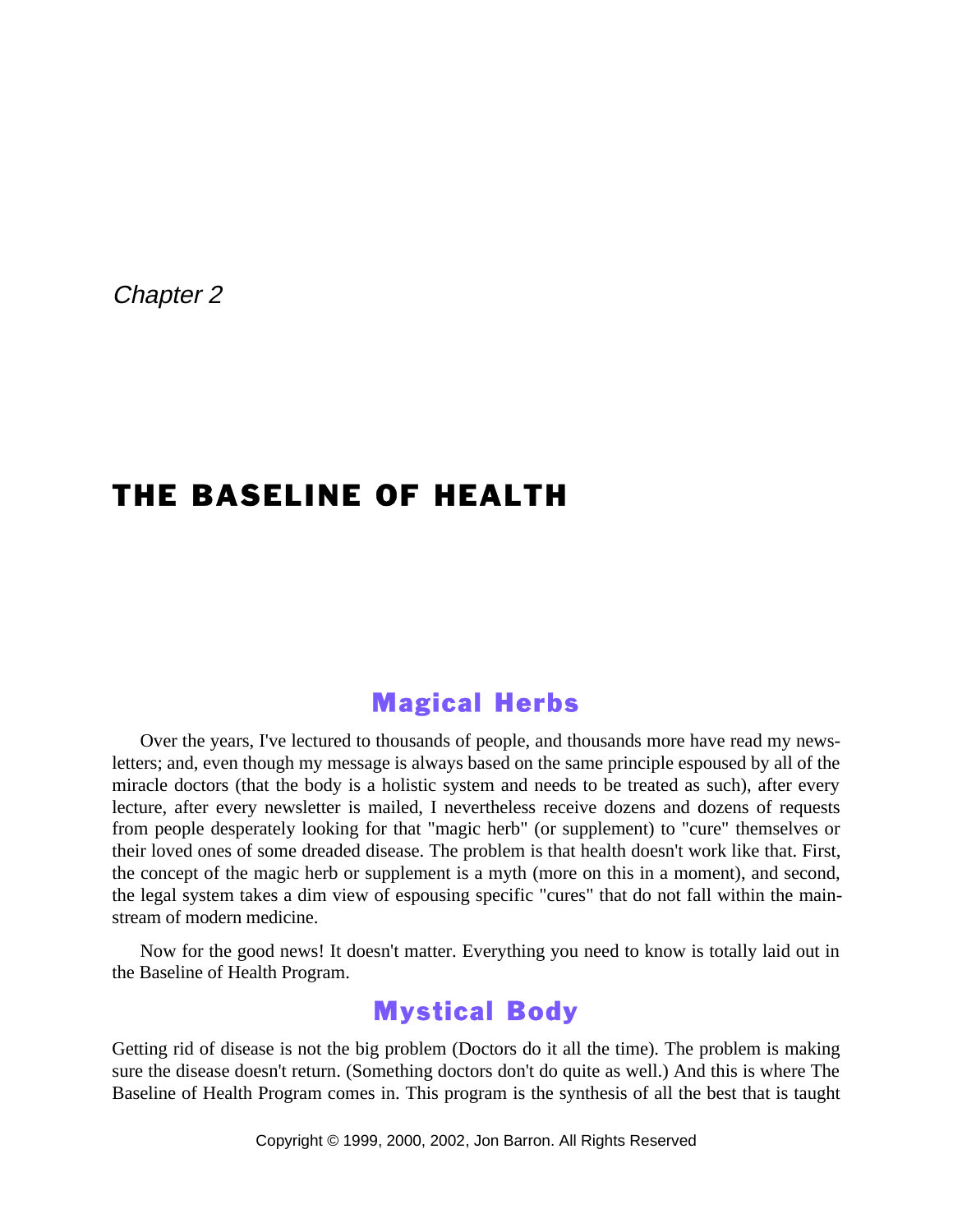by today's miracle doctors. The program is designed to empower your own body to throw off illness and keep the illness from returning. Variations of this program have proven so effective that hundreds of thousands of people have experienced remarkable healings by using it.

## The Baseline Of Health

Before we can understand the program that is based on it, we first have to understand what the Baseline of Health actually is. For purposes of our discussion, we will use a simple X-Y chart to represent the state of our health. The Y axis represents the level of our health. And on the X axis, we have all the systems and organs that affect our health. These actually number in the hundreds (if not thousands), but to keep things simple on our chart, we'll just list three: the Immune System, the Circulatory System, and Control of Mutated Cells.

For all these systems and organs there are only three lines that we are concerned with:

 $\sqrt{ }$ **The Line of Optimum Health**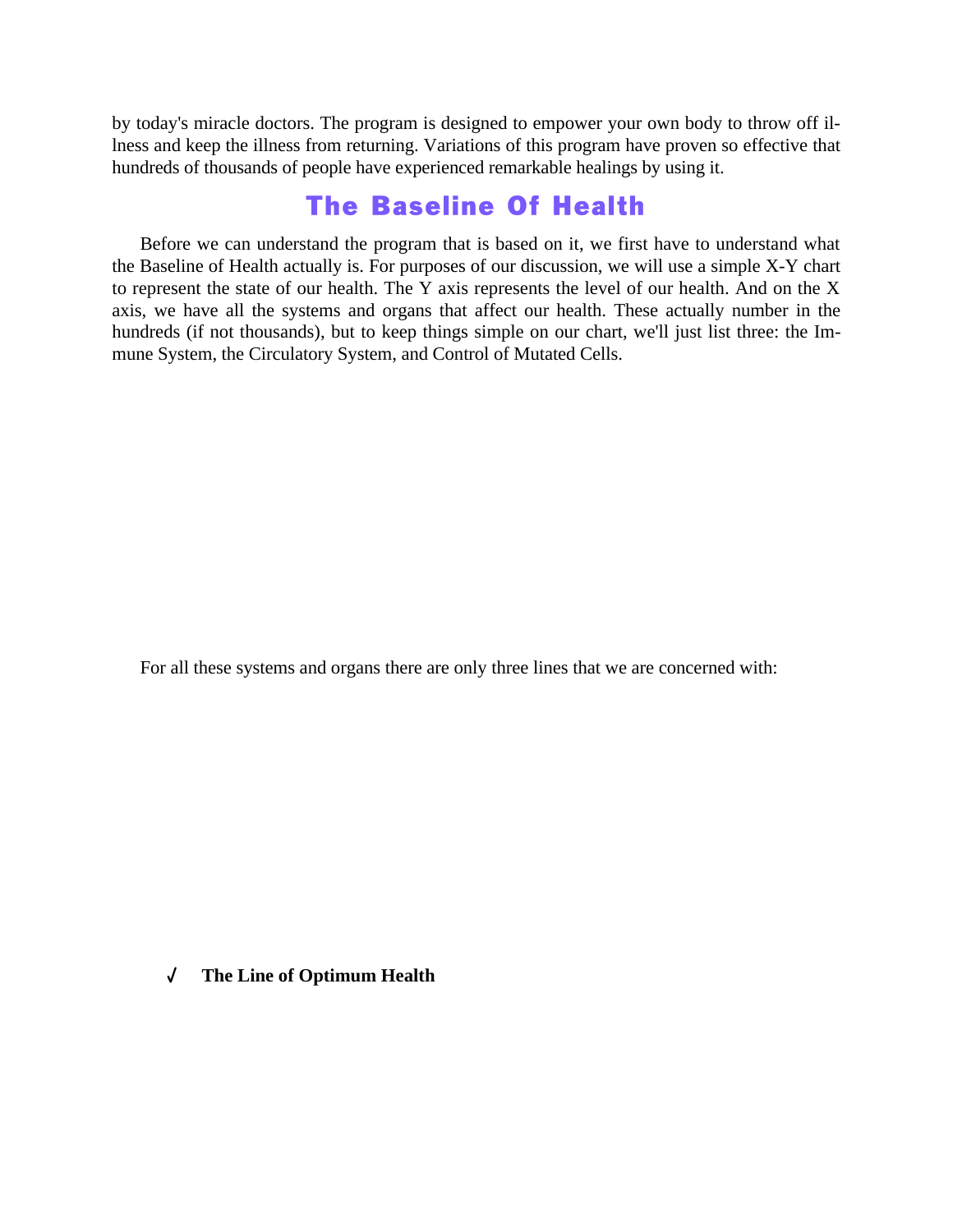are so slight we don't notice them at first—such as the early warning signals of heart disease and cancer. But at a certain point, if the symptoms persist long enough, and if our Personal Health Line dips below the Line of Symptoms far enough, we take notice.

 $\sqrt{2}$ **The Death Line**. If any part of our Personal Health Line touches the Death Line, we die.

Now let's take a look at this concept in action. As an example, we'll track the case history of Jim, an average 40 year old American. Below is Jim's Personal Health Line at birth.



As we can see from Jim's line, he was born with a slight weakness (either genetic or as a result of his parents' lifestyle and environment) in his circulatory system. Note also, that at birth, Jim is in relatively good health and is symptom free (as no point of his Personal Health Line dips below the Line of Symptoms).

Over the 40 years of his life, however, Jim has contributed to that weakness in his heart and circulatory system because of a diet high in hydrogenated oils and refined carbohydrates, folic acid deficiency, low pH, and **heavy free radical damage**—to the point where his Personal Health



Copyright © 1999, 2000, 2002, Jon Barron. All Rights Reserved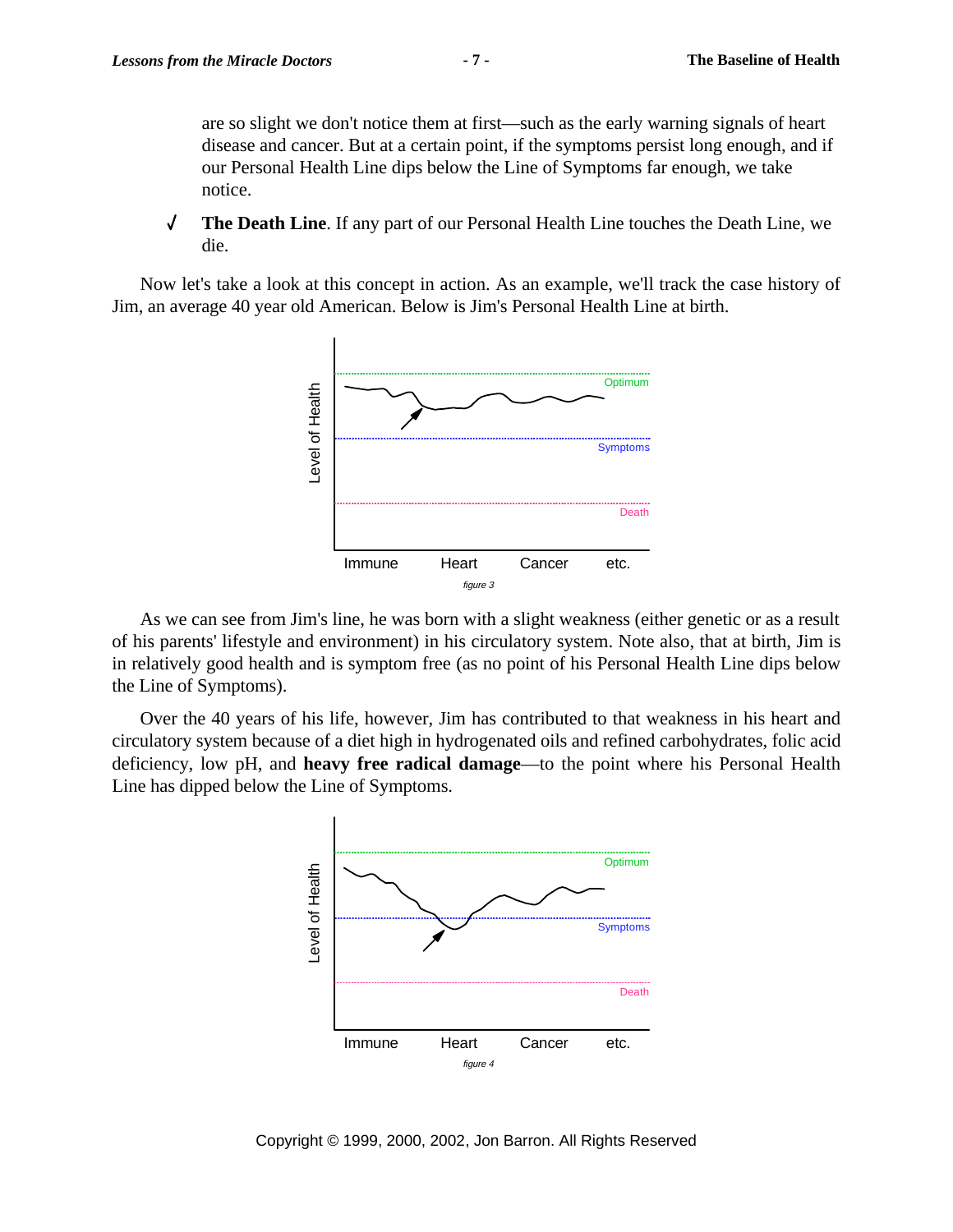A friend of Jim's suggests he try an antioxidant supplement. Since the antioxidant addresses one of Jim's problems (free radical damage), Jim's Personal Health Line once again rises above The Line of Symptoms (even if just by a little bit) and all of Jim's symptoms disappear.



"It's a miracle! All of my symptoms are gone. I'm cured. If you have any heart problems, or any health problems at all, you must try this supplement." Jim is so excited, he decides to promote the antioxidant company and proceeds to sell his miracle cure to everyone he meets.

One day, he talks to Mary, who also has heart problems. Like Jim, Mary was also born with a predilection to heart problems; and like Jim she has managed to exacerbate that problem through folic acid deficiency, low pH, and a **high stress work environment**.



Jim convinces Mary to buy a supply of his "miracle" antioxidant; and, as recommended by Jim, Mary starts gulping down handfuls of her daily dose. But unlike Jim, Mary has very little free radical damage. (Let's say she loves Italian food with real olive oil and red wine—two foods that,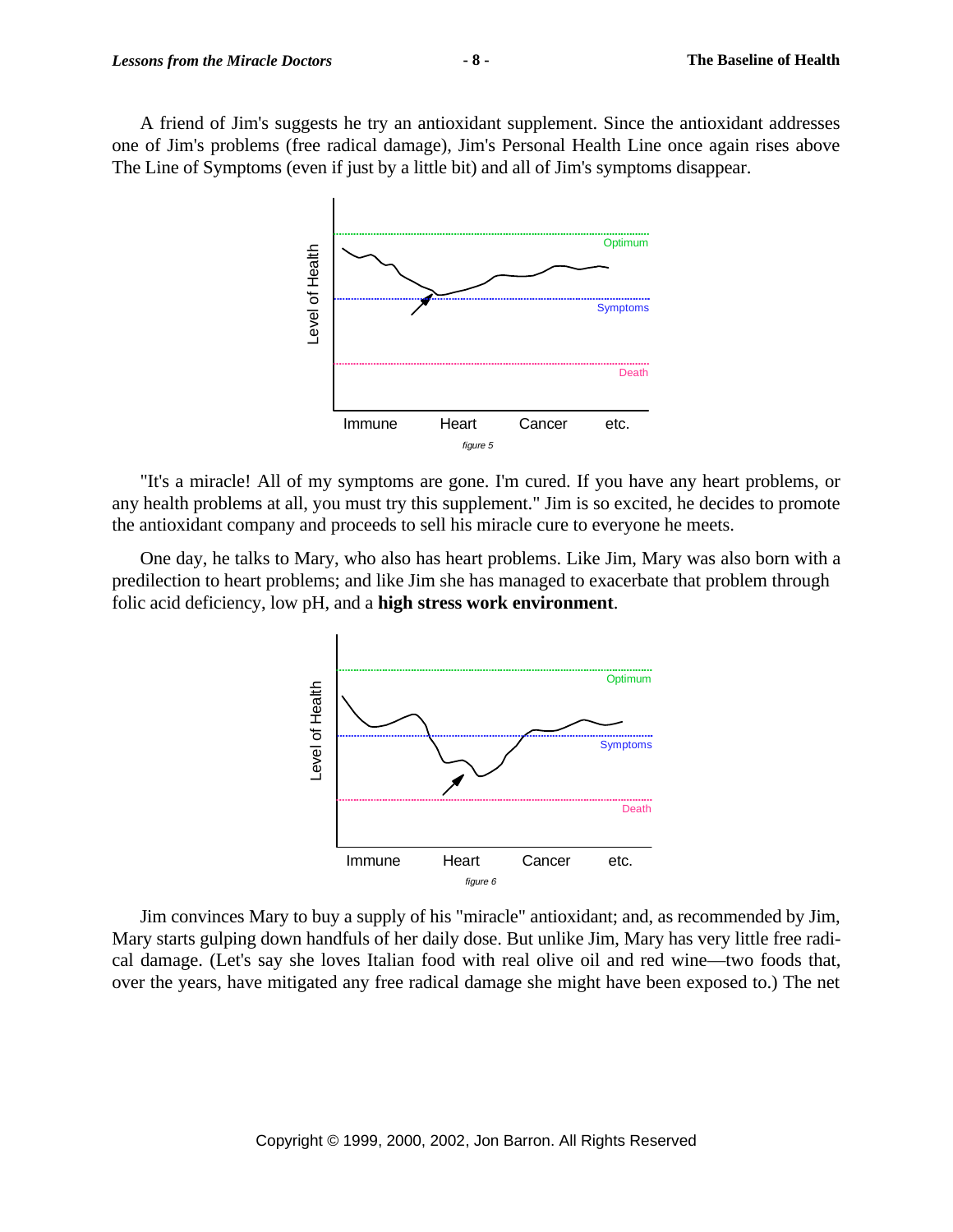

result is that Mary notices no change in her condition (See figure 7).

Mary now proceeds to tell Jim that he's crazy. Whatever benefit he got from the antioxidant is purely a placebo effect. It's a waste of money. Of course, later on, when Mary enters a stress management program, or has heart bypass surgery, she now tells everyone she knows that she's found the *real* cure for heart disease and recommends to all her friends that they do the same. (It's worth noting that the antioxidant did, in fact, significantly improve the overall level of her Personal Health Line, but since Mary didn't feel any difference, she incorrectly assumed that she had received no benefit.)

The bottom line is that the same supplement used by two different people for the same condition produced two entirely different results. What does that mean? It means that gulping down "miracle herbs" and "miracle supplements" to treat disease is like trying to hit a clay pigeon in the sky, with a 22-caliber rifle . . . while blindfolded. The odds are very much against you.

The secret to health, the secret to all the success that the great alternative healers share, is that they look to raise every inch of a person's Personal Health Line. If you do that, if you raise the entire line, the odds are in your favor. In fact, it's almost impossible to miss. Specifically, the body systems and topics that we're going to address throughout the rest of this book are:

- 1. **Intestinal cleansing, detoxification, and rebuilding**. Cleaning out the elimination channels is fundamental to any health building program.
- 2. **Probiotics.** As a result of chlorinated/fluorinated/treated water and antibiotics and pesticides in our food, we have virtually eliminated an essential component of health and well-being. There can be no true health or relief from disease until we rebuild it.
- 3. **Enzymes.** Modern man is the only animal that eats a diet almost entirely devoid of live enzymes. As a result, virtually every American has an enlarged pancreas by the time he/she is 40 and a significantly diminished life expectancy.
- 4. **Diet.** Every cell, every system, every organ in our bodies is produced from the food we eat. Sorry, but you can't make a healthy body from a diet predomi-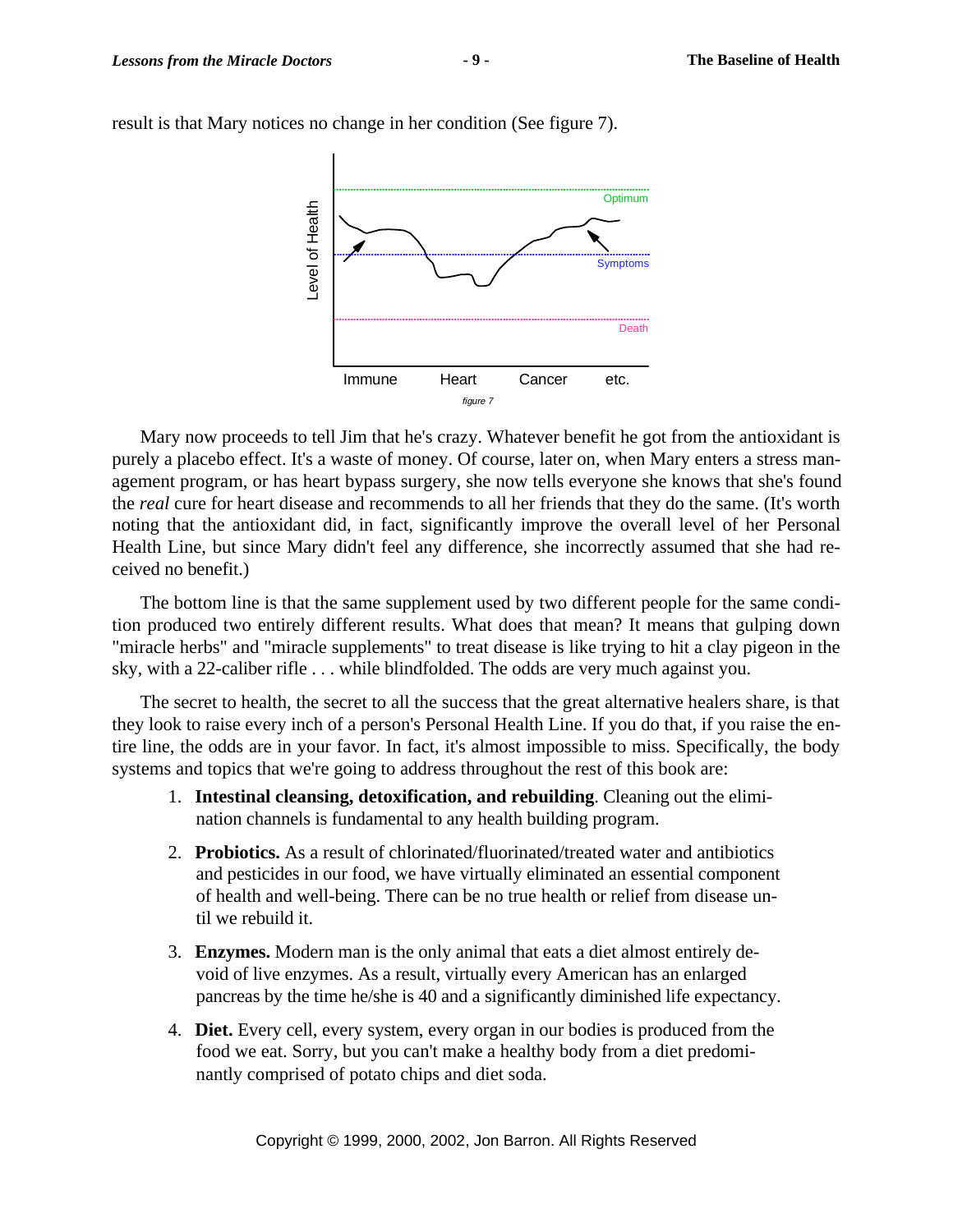- 5. **Vitamins, Minerals, and Phytochemicals.** Supplementation of some kind is mandatory. But with so many products and companies pitching the next wonder supplement, how can you tell which is best?
- 6. **Herbs.** The great herbalists don't just cure colds; they cure cancer!
- 7. **Free Radicals and Antioxidants.** Scientists now know that free radicals play a major role in the aging process as well as in the onset of cancer, heart disease, stroke, arthritis, and possibly allergies and a host of other ailments. But which antioxidants work best for you?
- 8. **Hormonal Balance.** Each and every day we are exposed to thousands and thousands and thousands of chemicals that work to destroy the hormonal balance of our bodies—with disastrous effects. Correcting these imbalances can save our health—and our sanity!!
- 9. **Water**. Unknowingly, 53,000,000 Americans drink tap water that is polluted by feces, radiation, or other contaminants. Half of all Americans drink water that has been *used* at least once before.
- 10. **Your Mouth.** A visit to your dentist could be deadly unless you know what to look out for.
- 11. **Cleansing Your Liver and Blood.** Our liver is the primary filter of our body. Over time we so abuse it and so overtax it that illness is the inevitable result. Our blood is filled with many impurities including everything from an overabundance of artificial fats to toxic heavy metals. These must be removed for optimum health.
- 12. **The Immune System.** In many ways, your immune system is the most awesome system in your body, easily rivaling your brain in terms of complexity, subtlety, and *self-awareness*. And yet, we seem to do everything in our power to destroy it. For example, just one can of soda pop can depress your immune system by some 50% for as long as six hours. There is no chance for good health, or the elimination of disease, until your immune system has been optimized.
- 13. **The Thought That Kills**. What we think (and how we think) does absolutely (and unequivocally) affect our health. Or as Dr. John Chirstopher was fond of saying, "Most people need a colonic between the ears."
- 14. **Exercise.** It does everything from improving the health of the heart to building up your bones and speeding up the elimination of toxins from your body. The bottom line is that you must "move or die."
- 15. **Energy.** All life is energy. Optimize that energy and you optimize your health. Charge your body with the right frequencies and you prevent disease.
- 16. **Cancer.** The incidence of cancer is soaring—up between 800% to 1,700% in the last 100 years (depending on whose numbers you look at).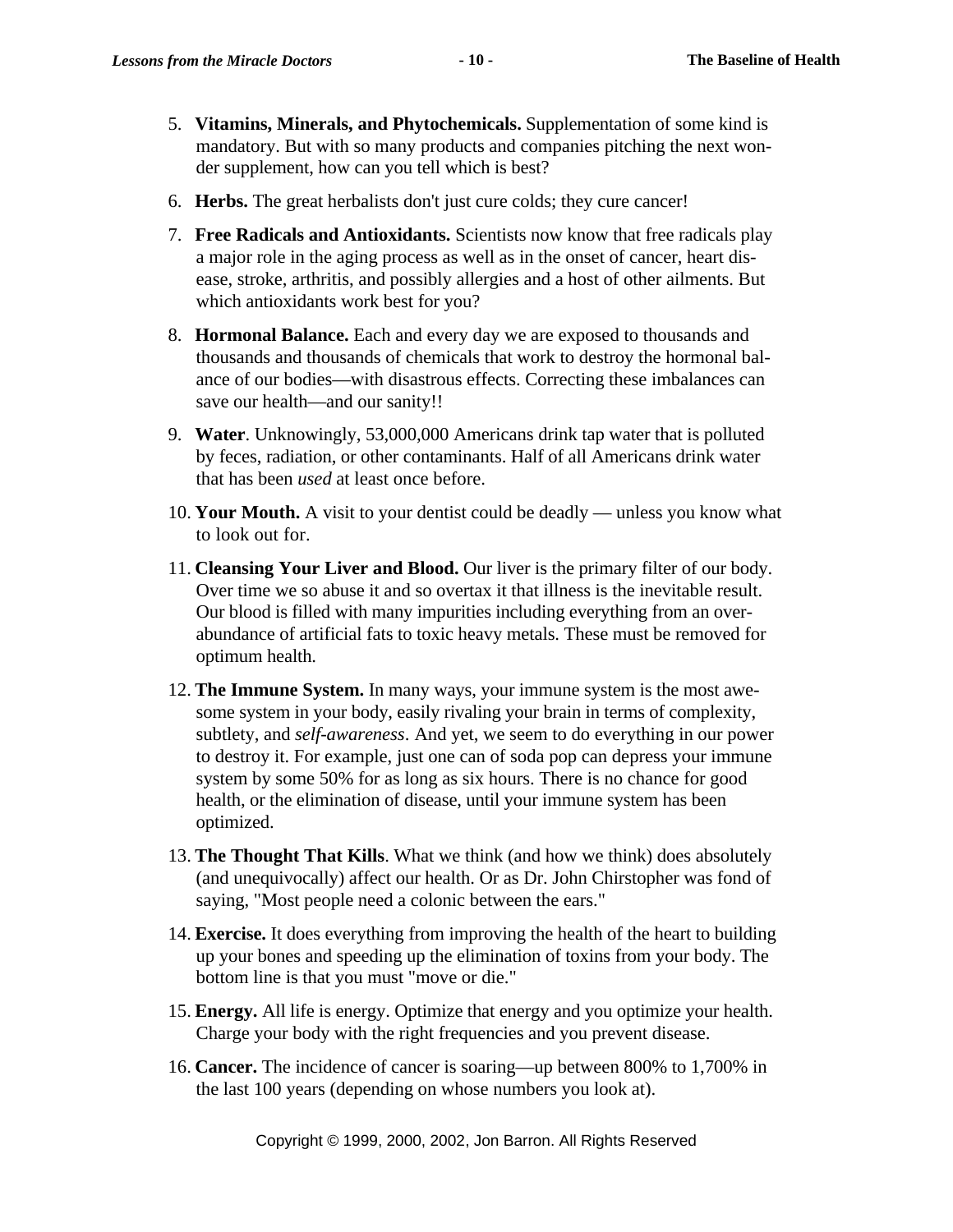In the last chapter, once you've learned the hows, whys, and wherefores of health, we will cut to the chase. I will detail **specific recommendations on what you can do to build your baseline of health, day-by-day.** I will outline a step-by-step program (based on all that has been learned from the miracle doctors and from over 30 years of my own work in cutting edge nutritionals) for optimizing your health and eliminating disease from your body.

So with that in mind, let's look, step by step, at how we maximize our Personal Health Line.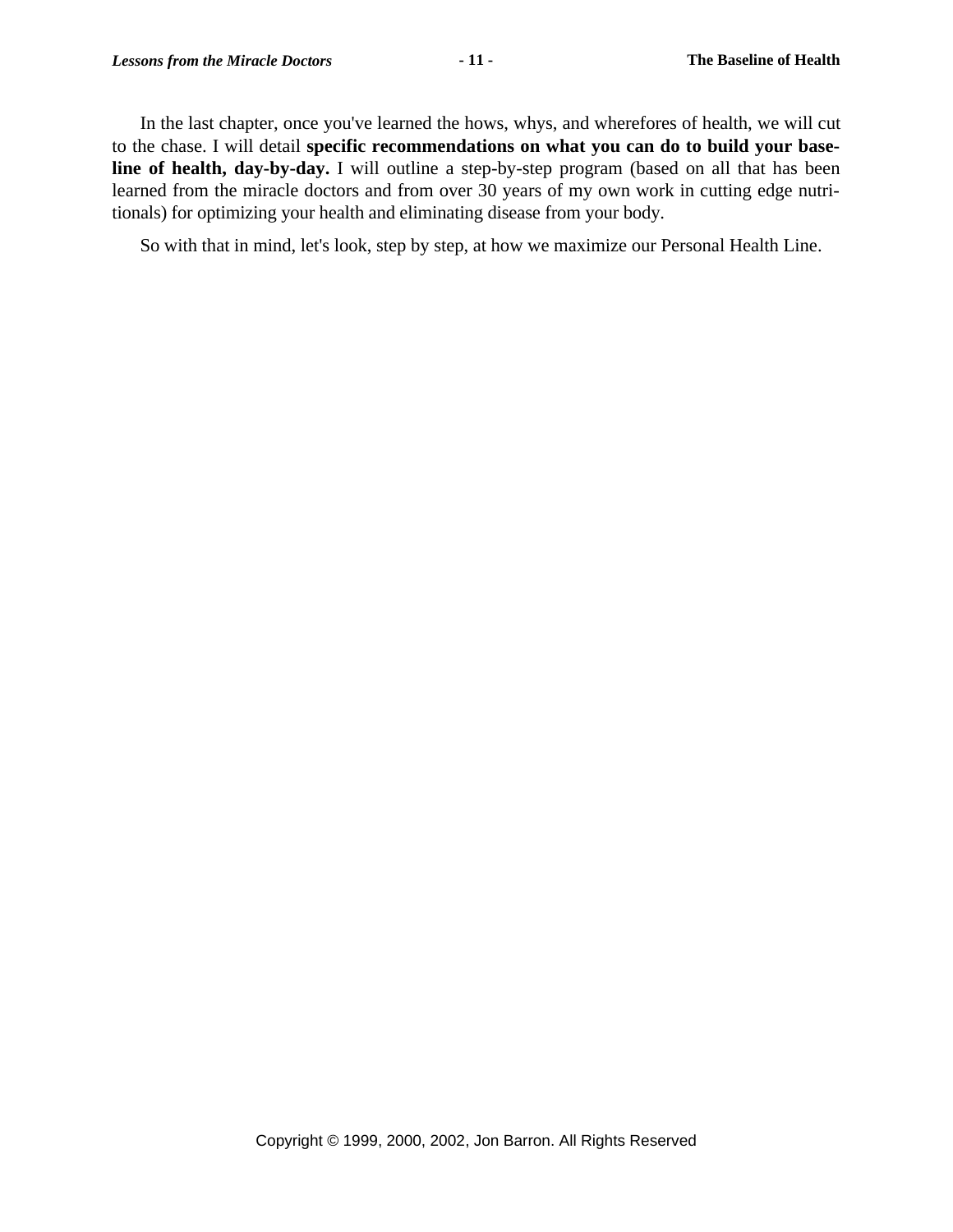Chapter 3

# INTESTINAL CLEANSING, DETOXIFICATION, AND REBUILDING

There is an old saying that "death begins in the colon." This is an oversimplification to be sure, but more accurate than not. In fact, **the road to health begins with Intestinal cleansing and detoxification—no matter what the disease or problem.**

Unfortunately, most people confine their understanding of intestinal cleansing to its effect on fecal matter. And while it is true that cleansing programs do draw old fecal matter out of the colon, limiting the discussion to fecal matter misses the big picture.

Understand that what we have is essentially a continuous tube from the mouth to the anus, and each part of that tube has a specific function to perform. Among these are:

- $\sqrt{\phantom{a}}$  Digestion of the food we eat.
- $\sqrt{ }$ Transferring the nutritional value of that food into the body.
- $\sqrt{ }$ Processing the waste from that food and eliminating it from the body.



Copyright © 1999, 2000, 2002, Jon Barron. All Rights Reserved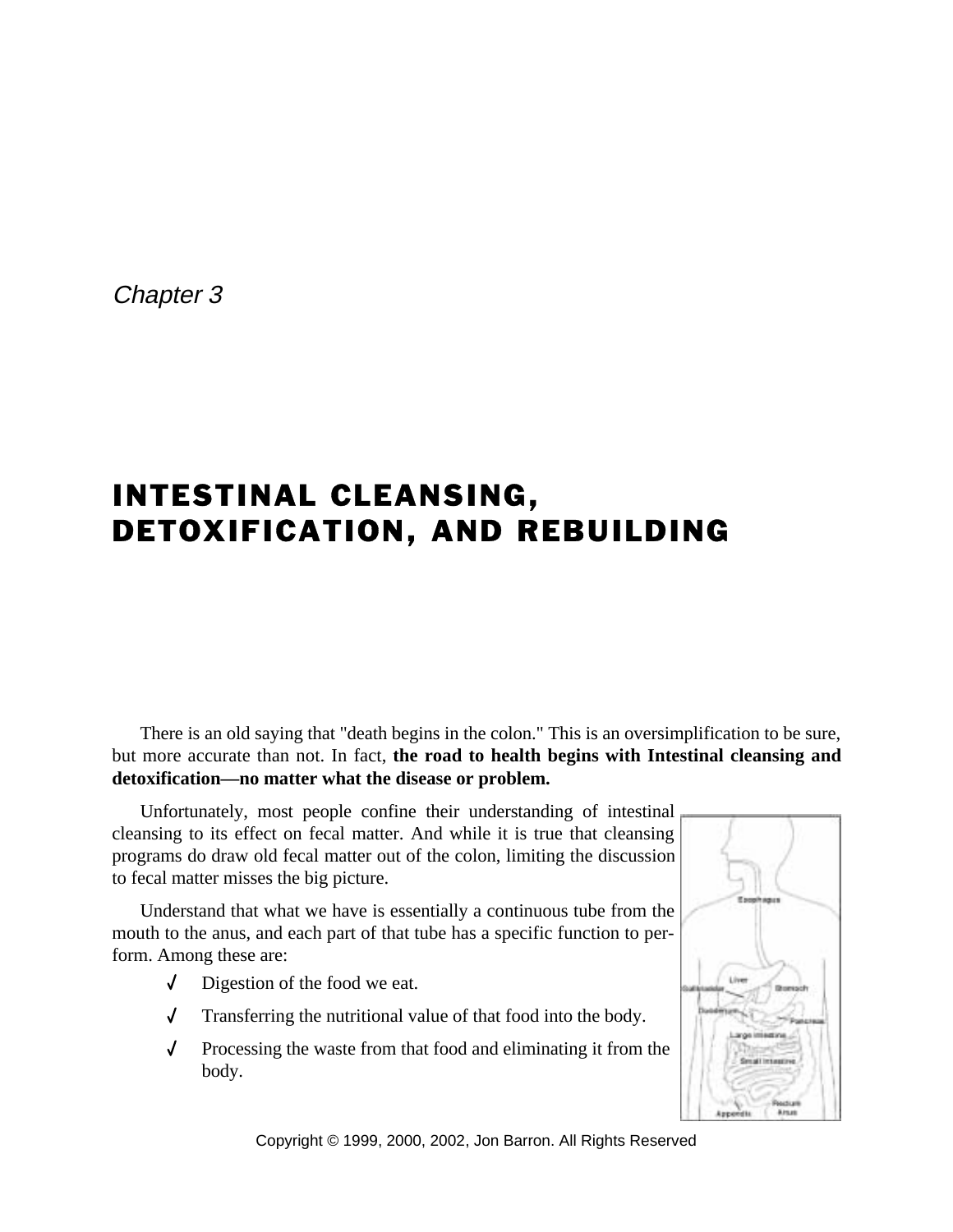- $\sqrt{ }$ Serving as a drain pipe for waste produced as a result of metabolic functions within the body itself.
- $\sqrt{ }$ Serving as a drain for toxic substances absorbed through our lungs and skin, etc.
- Functioning as a first line of defense in the body's immune system by identifying and eliminating viruses and unhealthy bacteria ingested with our food.

Any program of Intestinal Cleansing, Detoxification, and Rebuilding must address all of these aspects. Specifically, it must serve to:

- $\sqrt{ }$ Remove all old fecal matter and waste from the colon (to clear the drain, if you will).
- $\sqrt{ }$ Remove all the heavy metals and drug residues that have accumulated in the body as a result of having your drain plugged.
- $\sqrt{ }$ Strengthen the colon muscle so that it works again.
- $\sqrt{ }$ Repair any damage such as herniations and inflammations of the colon and small intestine.
- $\sqrt{ }$ Eliminate the presence of polyps and other abnormal growths that have been allowed to flourish because of an unhealthy intestinal environment.
- $\sqrt{ }$ Rebuild and replenish the various friendly bacteria cultures that ideally should line virtually every square inch of that tube—from mouth to anus.

# The Problem

In 1985, between 60 and 70 million Americans were affected by digestive disorders. Today it's close to 100 million. **In fact, digestive disorders are responsible for over 50 million physician visits and more hospitalizations than any other category of medical problems in the United States today.** The total cost to the American public for all aspects of digestive disease is well over \$100,000,000,000.00 per year.

#### What Digestive Diseases?

- $\sqrt{ }$ Constipation and the attendant symptoms of self-toxification
- $\sqrt{ }$ Diverticular disease (herniations of the colon)
- Hemorrhoids
- $\sqrt{ }$ Irritable Bowel Syndrome
- $J$  . Ulcerative Colitis
- $\sqrt{ }$ Crohn's Disease
- Colon/Rectal Cancer
- Other Related Diseases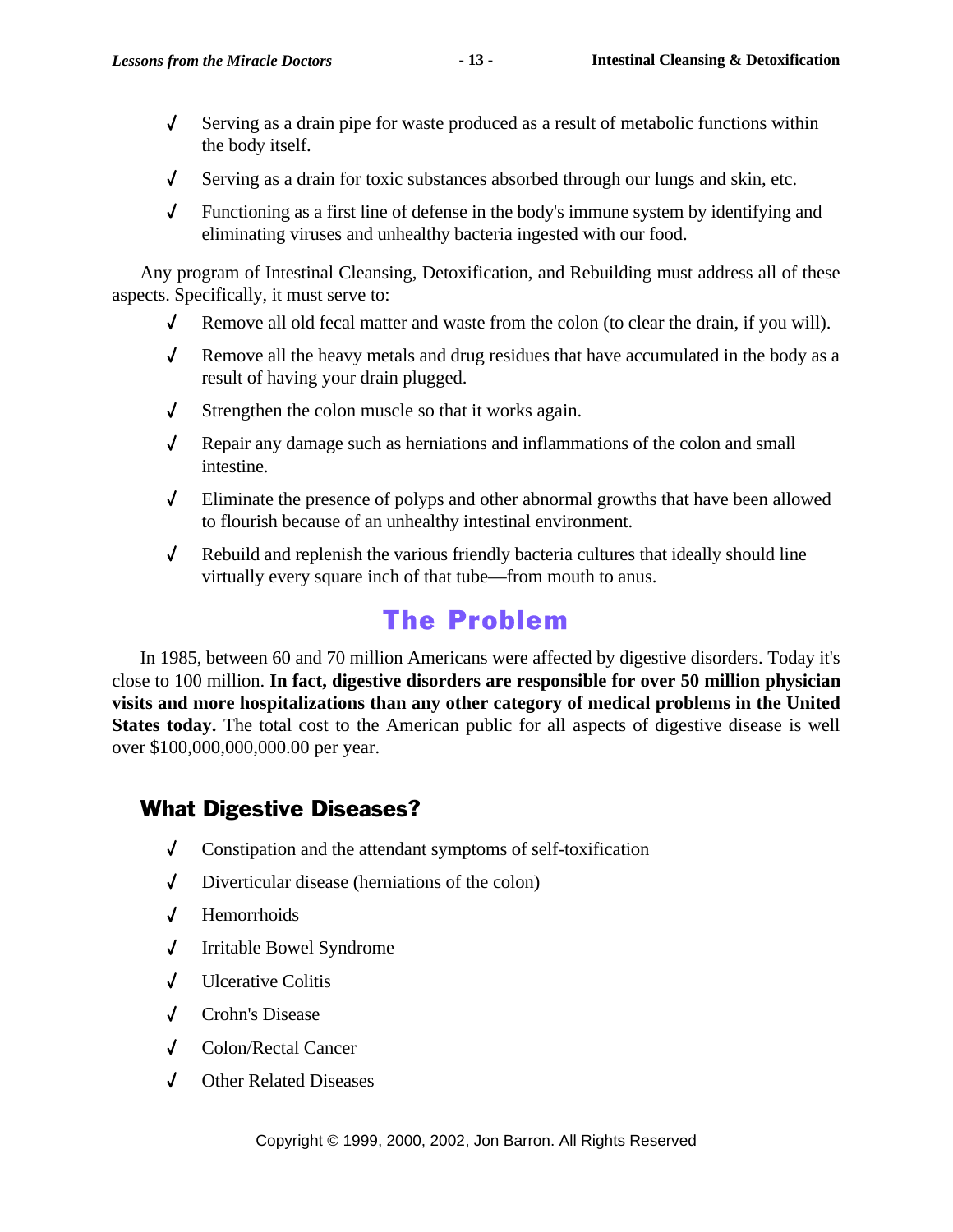It is worth noting that many other diseases that at first glance appear to have no connection with the digestive tract have actually been related by many doctors to functional bowel disorder. These include: **Diabetes, Gall Stones, Kidney Stones, Gout, Hypertension, Varicose Veins, Rheumatoid Arthritis, Psoriasis, and Obesity**.

#### Parasites!

As if that were not enough, it has been estimated that as many as 80% of all Americans are afflicted with intestinal parasites.<sup>1</sup> Symptoms include nervousness, grinding of the teeth at night, aches and pains that move from place to place in the body, mimicked appendicitis, ulcers and various digestive pain, nausea or diarrhea, itching, acne, foul breath, furred tongue, jaundice, fatigue, menstrual irregularities, and insomnia.

#### Candida

And finally, more and more doctors are becoming aware of how endemic yeast infections such as *Candida Albicans* are. Symptoms include chronic fatigue (especially after eating), depression, bloating, gas, cramps, chronic diarrhea or constipation, rectal itching, allergies, severe PMS, impotence, memory loss, severe mood swings, recurrent fungal infections (such as athlete's foot), extreme sensitivity to chemicals (perfumes, smoke, odors, etc.), and lightheadedness or drunkenness after minimal wine, beer, or sugar.

#### But It's Even Worse

The situation is serious. Diseases of the digestive system have reached an all time high in the United States and are still on the rise. **The number one cancer among men and women combined is colon/rectal cancer.**

According to the **Merck Manual** (the medical industry's standard text for the diagnosis and treatment of disease), **the incidence of diverticulosis has increased dramatically over the last 40 years.** It has gone from 10% of the adult population over the age of 45 who had this disease (according to an early 1950's edition) to an astounding, "every person has many" in the 1992 edition. **In other words, virtually 100% of all American adults will eventually have diverticulosis of the large intestine if they live long enough.** 

#### Why?

Our modern lifestyle has taken its toll on our digestive/elimination organs. Refined, processed, low fiber foods, animal fats, a lack of exercise, and an ever increasing level of stress all contribute to our current gastro-intestinal health crisis.

<sup>1</sup> Many health professionals would dispute this number, calling it far too high. And if you limit your discussion of parasites to things such as tape worms and Chinese liver flukes, they are correct. But the fact is, as soon as you open up to the true nature of the problem and begin including the lesser known, but far more prevalent, parasites such as Demodex human and Fasciolopsis buskii, the 80% figure begins to fall into line. And then if you include *E. coli* and *Candida* overgrowths (both of which fit the dictionary definition of a parasite: any organism that grows and feeds in another while contributing nothing in return), then the 80% figure is decidedly conservative.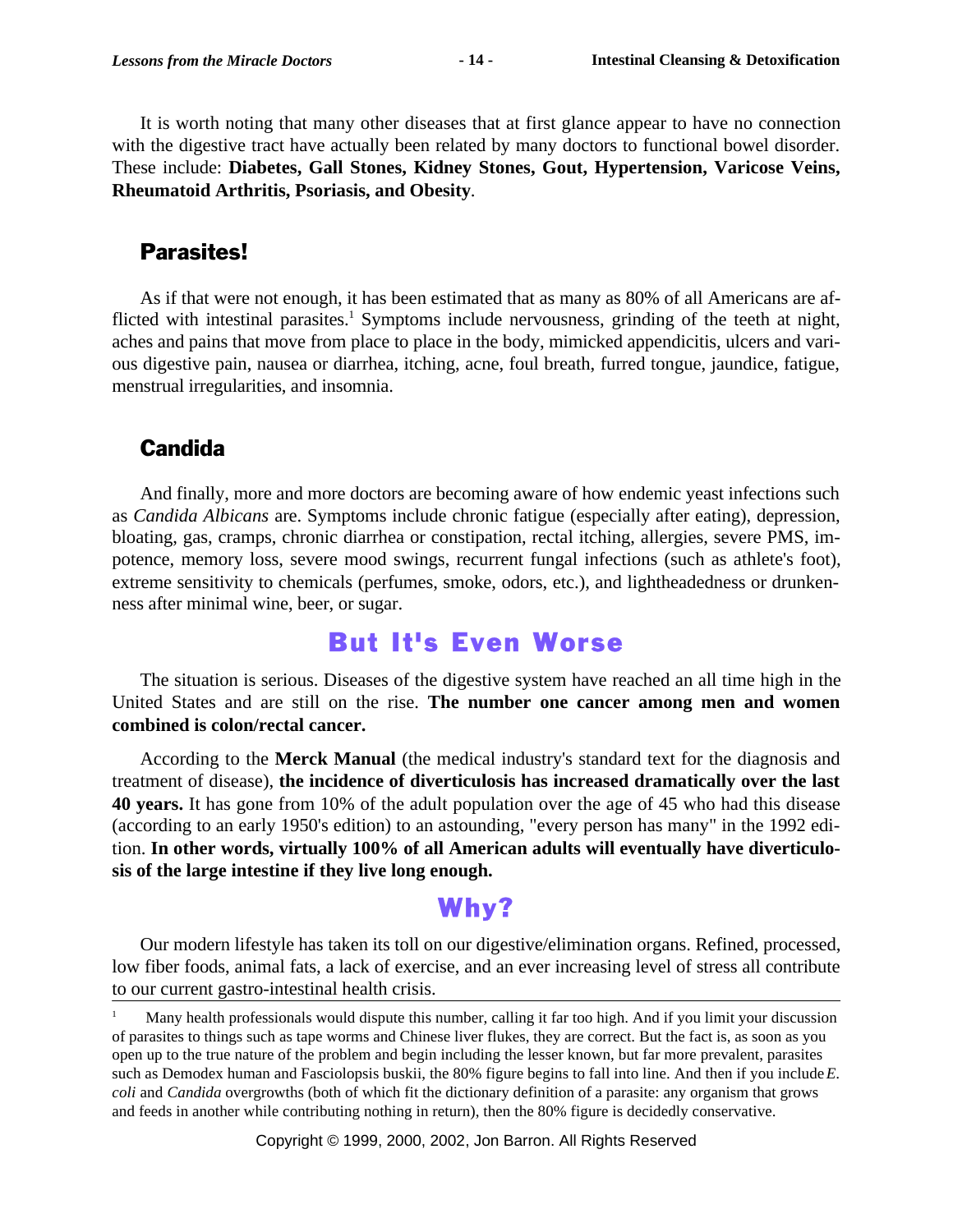Consider that a sluggish bowel can retain pounds of old toxic and poisonous fecal matter (10-20 pounds is not unusual, and up to 65 pounds has actually been reported). Many times the real cause behind sickness and disease is this retention and reabsorption of built-up toxic waste.

There has been a great misconception among the public and most medical professionals about how often a normal healthy person should move their bowels. For years, doctors have thought that anywhere between one bowel movement a day and one a week was normal. What we have learned is that it is normal, *and necessary*, to have one bowel movement a day for each meal you eat. (If you eat three meals, you should have three bowel movements the next day.)

#### Toxic Lymph

Think for a moment, if you will, of your colon as your body's drain pipe—the drain that removes waste from your body. If the drain is clogged, not only will waste not be eliminated, but when you flush the toilet, the drain backs up and spills over.

And that's exactly the point which leads us to a discussion of waste removal from the body and the lymph system.

The lymph vessels comprise a network of capillaries which filter blood impurities; they contain a clear, colorless fluid (lymph). Lymph passes from capillaries to lymph vessels and flows through lymph nodes that are located along the course of these vessels. Cells of the lymph nodes phagocytize, or ingest, such impurities as bacteria, old red blood cells, and toxic and cellular waste. Lymph fluid can also collect other impurities such as heavy metals and pesticides and drug residues stored in bodily tissue. Once loaded with toxic waste, the compromised lymph must exit your body.

What can't be eliminated in your urine must pass out through your colon. What do you think happens to all this waste if the plumbing is plugged or sluggish? Is it any wonder we get sick and keep on getting sicker?

#### **Probiotics**

We're going to be discussing probiotics in detail in the next chapter, but for now, it's worth noting their importance in maintaining not only intestinal health, but overall health. Our intestinal tract contains thousands of billions of bacteria—all microscopic in size—and yet, because of their sheer numbers, their total weight is close to 3 1/2 pounds in the average adult. Approximately 1/3 of the dry weight of our fecal matter is composed of bacteria—living and dead, harmful and beneficial. A major indicator of the state of our health, both intestinal and overall, is in the composition of those bacteria.

### What Can Be Done?

Any program designed to clean, detoxify, and rebuild the colon needs to address several key areas. The program must:

- $\sqrt{ }$ Help bring the colon back to life by stimulating the muscle movement of the colon.
- $\sqrt{ }$ Encourage matter to move forward through the system.
- $\sqrt{ }$ Halt putrefaction.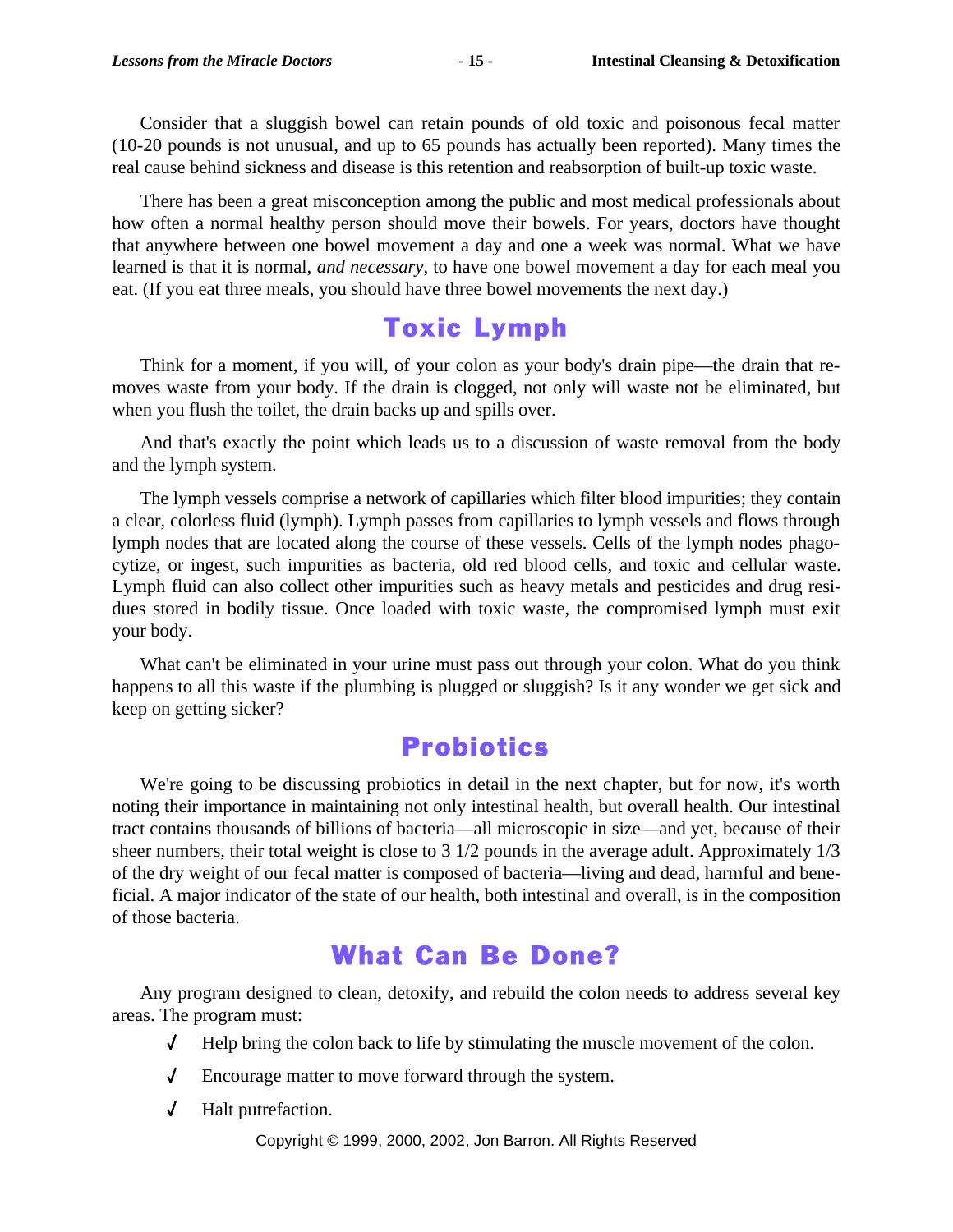- $\overline{J}$ Draw old fecal matter off the walls of the colon and out of any bowel pockets.
- $\sqrt{ }$ Disinfect.
- $\sqrt{ }$ Draw out poisons and toxins.
- $\sqrt{ }$ Help leach out heavy metals such as mercury and lead.
- $\sqrt{ }$ Remove chemicals and drug residues.
- $\sqrt{ }$ Even remove radioactive material such as Strontium 90.
- $\sqrt{ }$ Soothe and promote the healing of the mucous membrane lining of the entire digestive tract.
- $\sqrt{ }$ Help stimulate the body to begin the healing and repair of herniated areas.
- $\sqrt{ }$ Increase the flow of bile to help clean the gall bladder, bile ducts, and liver.
- $\sqrt{ }$ Promote healthy intestinal flora.
- $\sqrt{ }$ Destroy and expel parasites.
- $\sqrt{ }$ Destroy *Candida albicans* overgrowth.
- $\sqrt{ }$ Maintain regularity.
- $\sqrt{\phantom{a}}$  Decrease straining.
- $\sqrt{ }$ Speed up the transit time of feces through the large intestine.
- $\sqrt{ }$ Promote the growth of beneficial bacteria colonies in the intestinal tract.

Once you look at the requirements of a good intestinal program, it's easy to see that no one formula or magic pill can accomplish it all.

#### Summary

The foundation of any health or healing program must begin with the intestinal tract—not necessarily because it is inherently more important than any other system or organ in the body, but because it's the area of the body upon which we focus our greatest abuse, and because it impacts virtually every other system in the body. This point is so important that it's worth reviewing the core issues that we've covered in this chapter.

1. The colon is the main elimination channel of the body. It is the means by which we eliminate the toxic waste of the digestive process, including massive amounts of *E. coli* bacteria and parasite larvae. If that waste hangs around longer than necessary, its impact on the body is profound. And yet, because of dietary and health habits, **the average American stores, on average, between 10-20 pounds of old (sometimes decades old) fecal matter in their colons**. I personally know of people who, while on a colon cleansing program, have passed the coins they had swallowed, or the multi-colored waxes of the crayons they had eaten when they were children, over 50 years ago.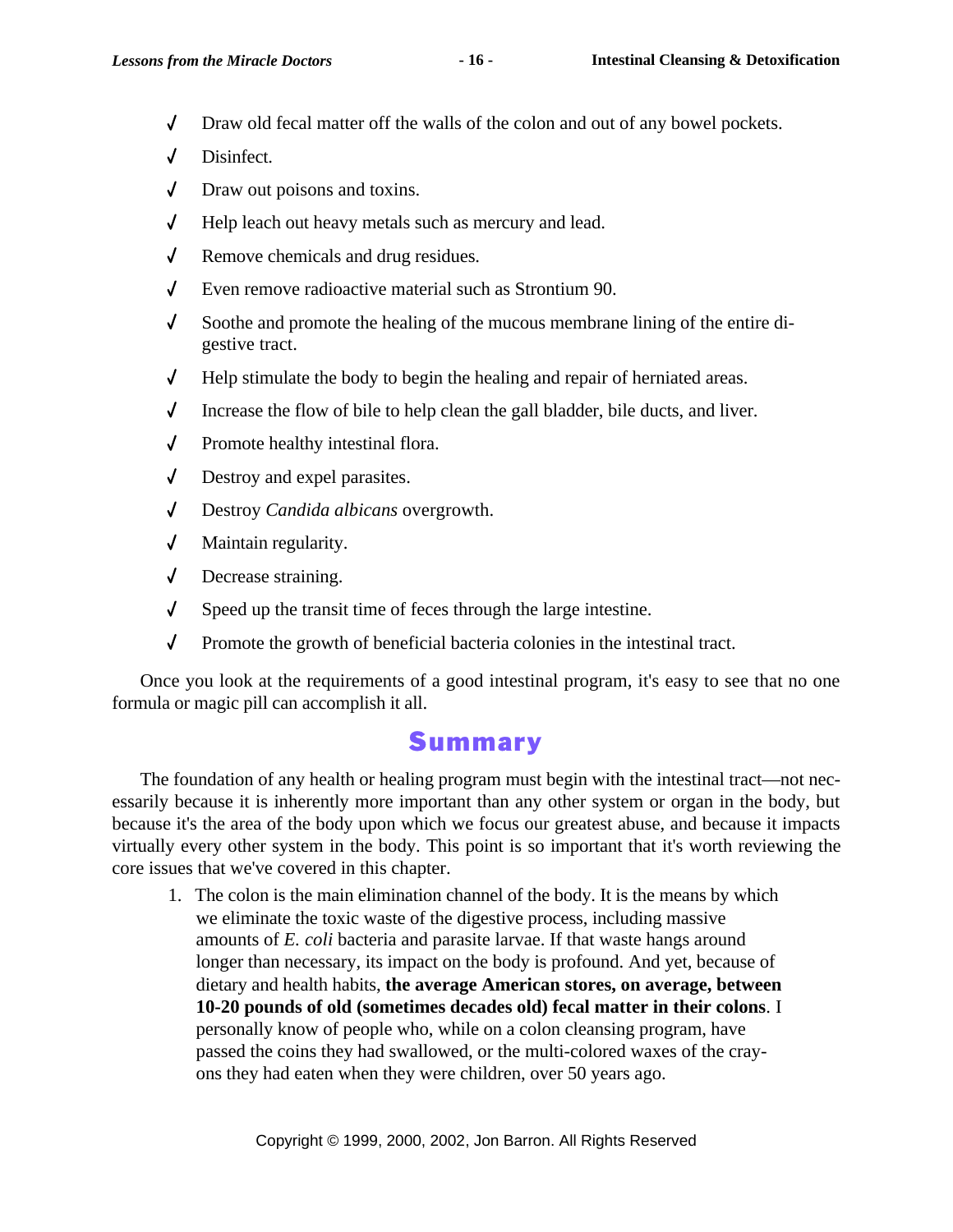- 2. The liver is the main detoxifying organ of the body. It filters out dangerous drug residues and poisons from the blood and passes them out of the body—through the colon via the bile duct. Plug the colon and it's like flushing a toilet plugged with toilet paper; everything backs up. The net result is sickness and disease. **The important point to remember here is that you can't even begin to cleanse and repair the other systems in the body until you clean out the colon so that the toxic material will have a clean path out of the body.**
- 3. Physically, the colon is not designed to store large amounts of old fecal matter. There just isn't room for it. If you have 10, 20, 30 pounds of extra garbage in there, there's only one thing that can happen; the colon must distend and expand. This causes the walls of the colon to thin out (like blowing up a balloon more and more). As the walls extend out, they press on and compress other organs in the abdominal cavity.
- 4. Old fecal matter is an ideal breeding ground for harmful bacteria and dangerous parasites.
- 5. Intestinal flora are an essential part of health. If you eat foods laced with antibiotics and drink water with chlorine in it, you eliminate virtually all beneficial bacteria—providing an absolutely open environment for the proliferation of harmful bacteria, such as *E. coli*.
- 6. Your intestinal tract is the source of all nutrient access to your body. If it isn't working properly, you have two major problems.
	- $\mathbf{u}$  . First, you have a hard time digesting food properly—breaking it down sufficiently so that your body can use it.
	- $\mathbf{m}$ And then, even if you can digest it properly, if the intestinal wall is covered with hardened waste and colonies of hostile bacteria/flora, you'll end up absorbing only a fraction of the nutritional value of the food you eat.

**The bottom line is that any program we design to improve our health or to eliminate disease from our bodies must begin with Intestinal Cleansing, Detoxification, and Rebuilding. It is the "sine qua non"**<sup>1</sup>  **of health.**

## General Recommendations

What is required is a four-pronged approach.

- $\sqrt{ }$ A probiotic formula to promote the growth of beneficial bacteria colonies in the intestinal tract.
- $\sqrt{ }$ A good source of **fiber** to compensate for all of the fiberless processed foods, meat, and dairy that we eat.

Literally, "Without which, there is not."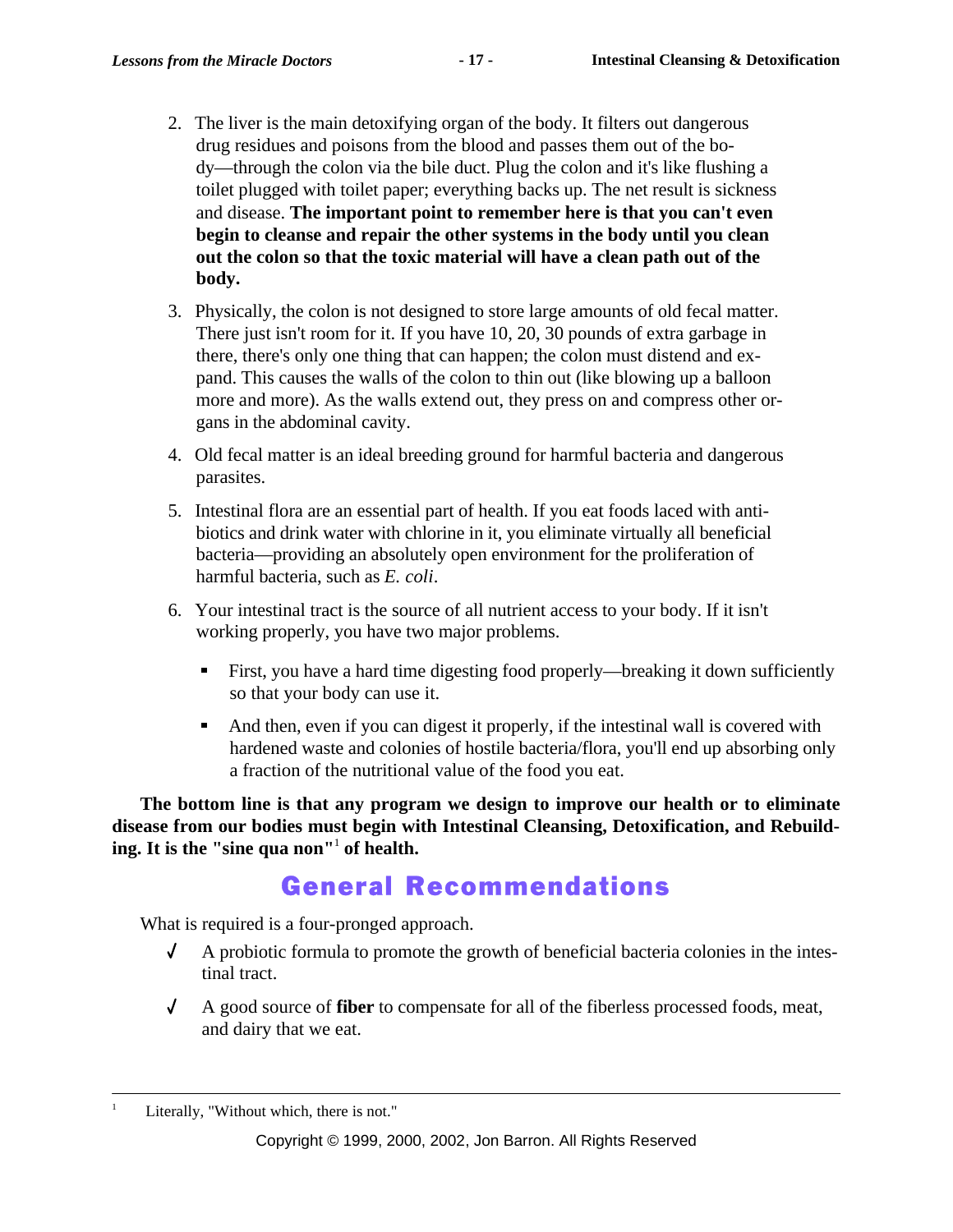- The best single source of fiber in the world is ground organic flaxseed meal. One and a half tablespoons in the morning and evening with juice will keep you regular and also provide you with the best single source of Omega-3 oils in the world. In addition, the sulfur-rich proteins present in the seeds work hand in hand with the Omega-3 oils to literally reverse mutated cells and cancer in the body.
- $\sqrt{ }$ For some people, a good probiotic formula alone will serve to wake up their colon and get it working again. Most people, however will need a stimulating **herbal colonactivator** formula that provides both cleansing and healing to the entire gastrointestinal system (at least until their colons rebuild).
	- $\mathbf{u}$ Look for a formula that contains all organic herbs such as: Cape Aloe, Senna, Cascara Sagrada, Barberry Rootbark, Ginger Root, African Bird Pepper, and Fennel.
	- $\blacksquare$ This formula will serve as an intestinal detoxifier to loosen and draw out old fecal matter, waste, and toxins. It will stimulate peristalsis (the muscular movement of the colon). It will also halt putrefaction, disinfect, and soothe and heal the mucous membrane lining of your entire digestive tract. It will also help improve digestion, relieve gas and cramps, increase the flow of bile (which in turn cleans the gall bladder, bile ducts, and liver), destroy *Candida albicans* overgrowth, and promote a healthy intestinal flora, destroy and expel intestinal parasites, and increase gastrointestinal circulation.
- $\sqrt{2}$ Periodically (approximately every 3 months), you will need a **strong purifier and intestinal vacuum** to help draw old fecal matter off the walls of your colon and out of any bowel pockets and to also draw out poisons, toxins, heavy metals (such as mercury and lead), and even remove radioactive material such as Strontium 90 from your body. Such a formula will also remove over 2,000 known drug residues.
	- $\blacksquare$ Look for a formula that contains all organic herbs such as: Apple Fruit Pectin, pharmaceutical grade Montmorillonite Clay, Slippery Elm Inner Bark, Marshmallow Root, Fennel Seed, Activated Willow Charcoal, and psyllium seeds and husks.
	- $\blacksquare$ The natural mucilaginous properties of this formula will soften old hardened fecal matter for easy removal and also make it an excellent remedy for any inflammation or irritation in the stomach and intestines. This formula is helpful in irritable bowel syndrome, diverticular disease, and hemorrhoids.
	- $\blacksquare$ And on top of everything else, this formula will eliminate the effects of food poisoning or stomach flu in 20-40 minutes!

**Regular use of this four-part program will help keep your body in optimal health and vitality for as long as you live.**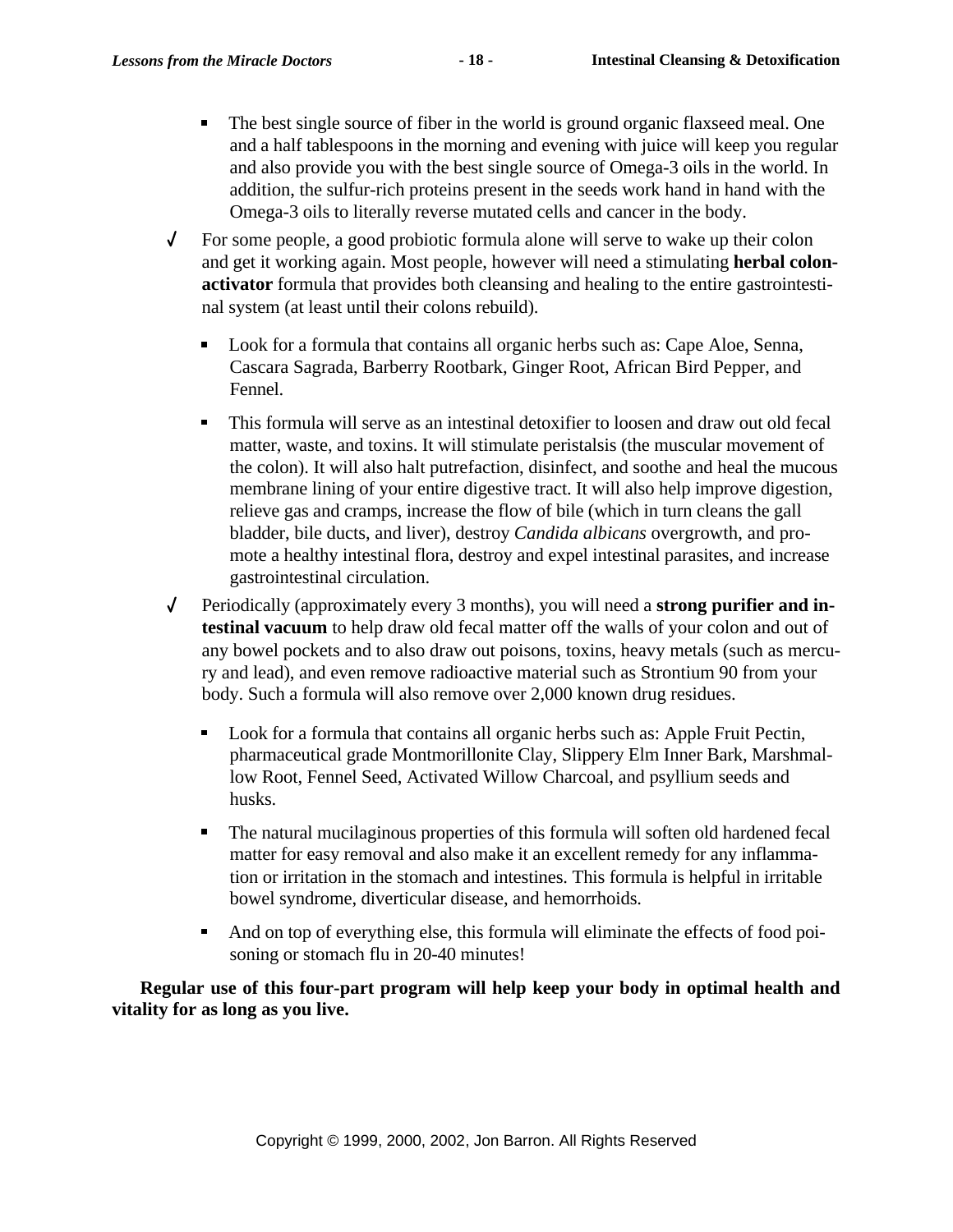Chapter 4

# THE PROBIOTIC MIRACLE

## An Army Of Billions

When you were born, your intestines were free of microorganisms, virtually sterile. Almost immediately, however, bacteria, both beneficial and harmful, fought for dominance.<sup>1</sup> If you were breast fed, somewhere between days four and seven after you were born, the "good guys" won the battle and staked their claim to virtually every square inch of your digestive tract—from your mouth to your anus.<sup>2</sup> (Researchers now realize that one of the chief reasons breast-fed babies get so many fewer infections than formula-fed babies is that mother's milk tends to promote the growth of beneficial bacteria in the gastrointestinal tract, whereas store-bought formulas have little such beneficial effect.) Anyway, the net result is that in a breast-fed baby, beneficial bacteria (such as bifidobacteria) control over 90% of the intestinal tract. These microorganisms, in turn,

Copyright © 1999, 2000, 2002, Jon Barron. All Rights Reserved

It's a battle that's never totally won; the harmful bacteria are never completely eliminated. But in a healthy body, the bad guys never get a chance to gain a foothold—to colonize—to reproduce exponentially. One of the problems, of course, is that every second of every single day, we are constantly being exposed to billions and billions of potentially harmful microorganisms with every breath we take or bit of food that we swallow or swig of water that we drink.

<sup>2</sup> The same battle is fought in the vaginal tract, the nasal cavities, and in the mouth. Just as a note, there are some 40 different types of bacteria resident in a healthy mouth alone.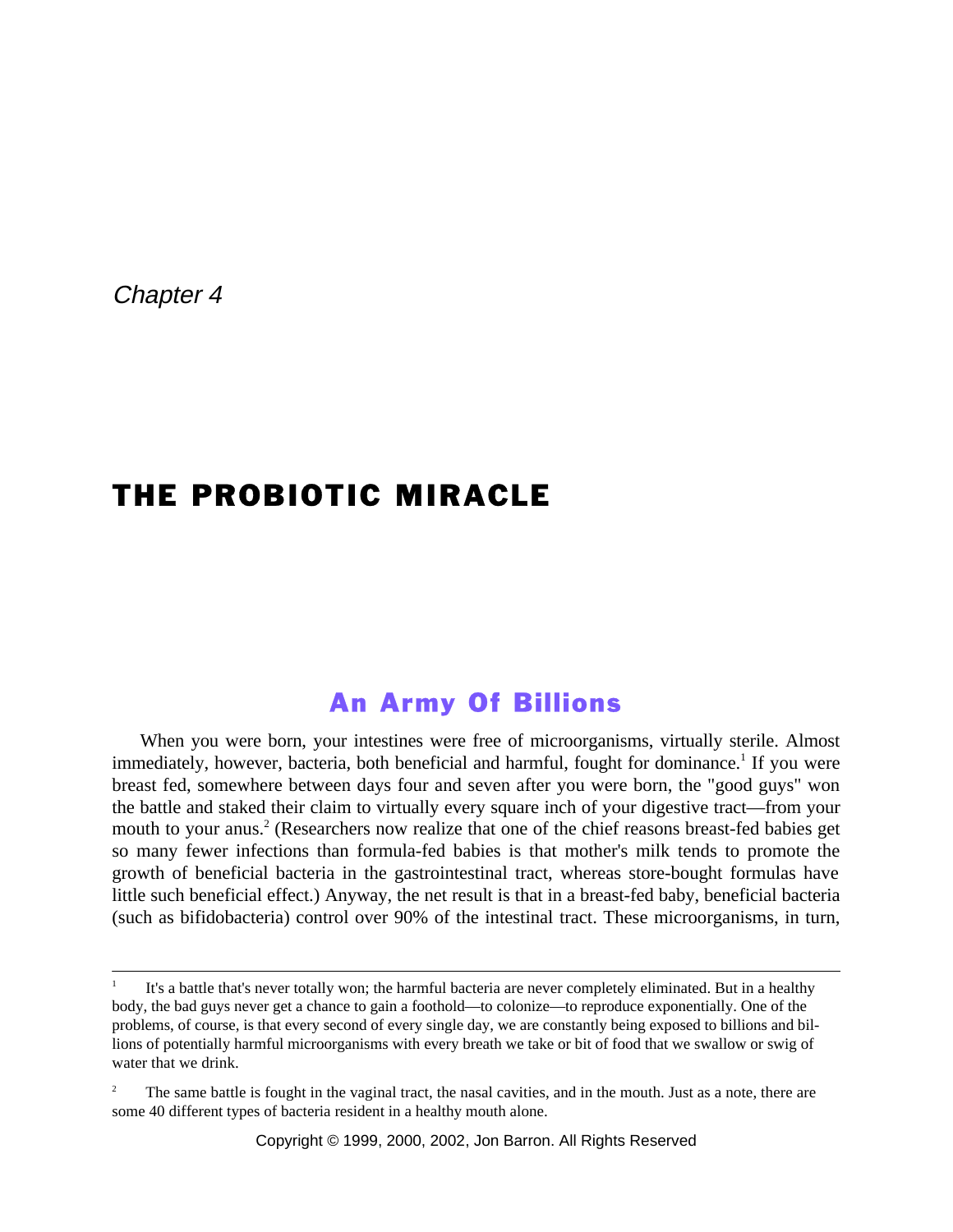produce a large amount of essential byproducts in the intestines, which act as a barrier to the growth of dangerous pathogenic microbes that can cause disease and infection.

When you're healthy, over 100 trillion microorganisms from some 400 different species flourish in your intestinal tract, aiding in digestion, absorption, and the production of significant amounts of B vitamins and enzymes. But even more importantly, they cover virtually every square inch of available surface space from your mouth to your anus, thus crowding out all harmful bacteria—allowing them no place to gain a foothold.

Unfortunately, the levels of beneficial bacteria decline dramatically as the human body ages. Some of the reasons for this decline include:

- Over time, the colonies of friendly bacteria just naturally age and lose their vitality.  $J$
- $\sqrt{ }$ Disruptions and changes in the acid/alkaline balance of the bowels can play a major role in reducing the growth of beneficial bacteria. In addition, these changes tend to favor the growth of harmful viral and fungal organisms as well as putrefactive, disease-causing bacteria.
- $\sqrt{ }$ Non-steroidal anti-inflammatory drugs (NSAIDS) like Advil, Motrin, Midol, etc. are destructive to intestinal flora.
- $\sqrt{ }$ Chlorine in the drinking water not only serves to kill bacteria in the water; it is equally devastating to the colonies of beneficial bacteria living in the intestines.
- $\sqrt{ }$ Radiation and chemotherapy are devastating to your inner bacterial environment.
- $\sqrt{ }$ Virtually all meat, chicken, and dairy that you eat (other than organic) is loaded with antibiotics, which destroy **all** of the beneficial bacteria in your gastrointestinal tract.
- $\sqrt{ }$ A diet high in meats and fats, because they take so long to break down in the human body, promotes the growth of the harmful, putrefying bacteria.
- $\sqrt{ }$ Constipation, of course, allows harmful bacteria to hang around longer, which allows them to proliferate.
- $\sqrt{ }$ Cigarettes, alcohol, and stress are also major culprits, as are some antibiotic herbs, such as goldenseal (if taken in sufficient quantity).
- $\sqrt{ }$ And if you've ever been subjected to a round of "medicinal" antibiotics, you can kiss your beneficial bacteria goodbye. The problem is that antibiotics indiscriminately destroy both bad and **good** bacteria, allowing virulent, mutant strains of harmful microorganisms to emerge and run rampant inside the body.<sup>1</sup>

A properly functioning intestinal tract is one of your body's first lines of defense against invaders. In a healthy colon there are, on average, anywhere from 100 billion to 100 trillion **beneficial** bacteria per milliliter (about 1/5 of a teaspoon) that literally consume harmful bacteria and other invaders. In the typical American, because of poor diet and neglect of the colon, the beneficial bacteria count may be as low as four or five per milliliter. Just compare 100 trillion to four, and

<sup>1</sup> Antibiotics (both medicinal and in our food supply) are the #1 culprit in the overgrowth of **harmful** pathogens in the gastrointestinal tract (a condition called dysbiosis) that may be at the root of many autoimmune disorders and certain cancers.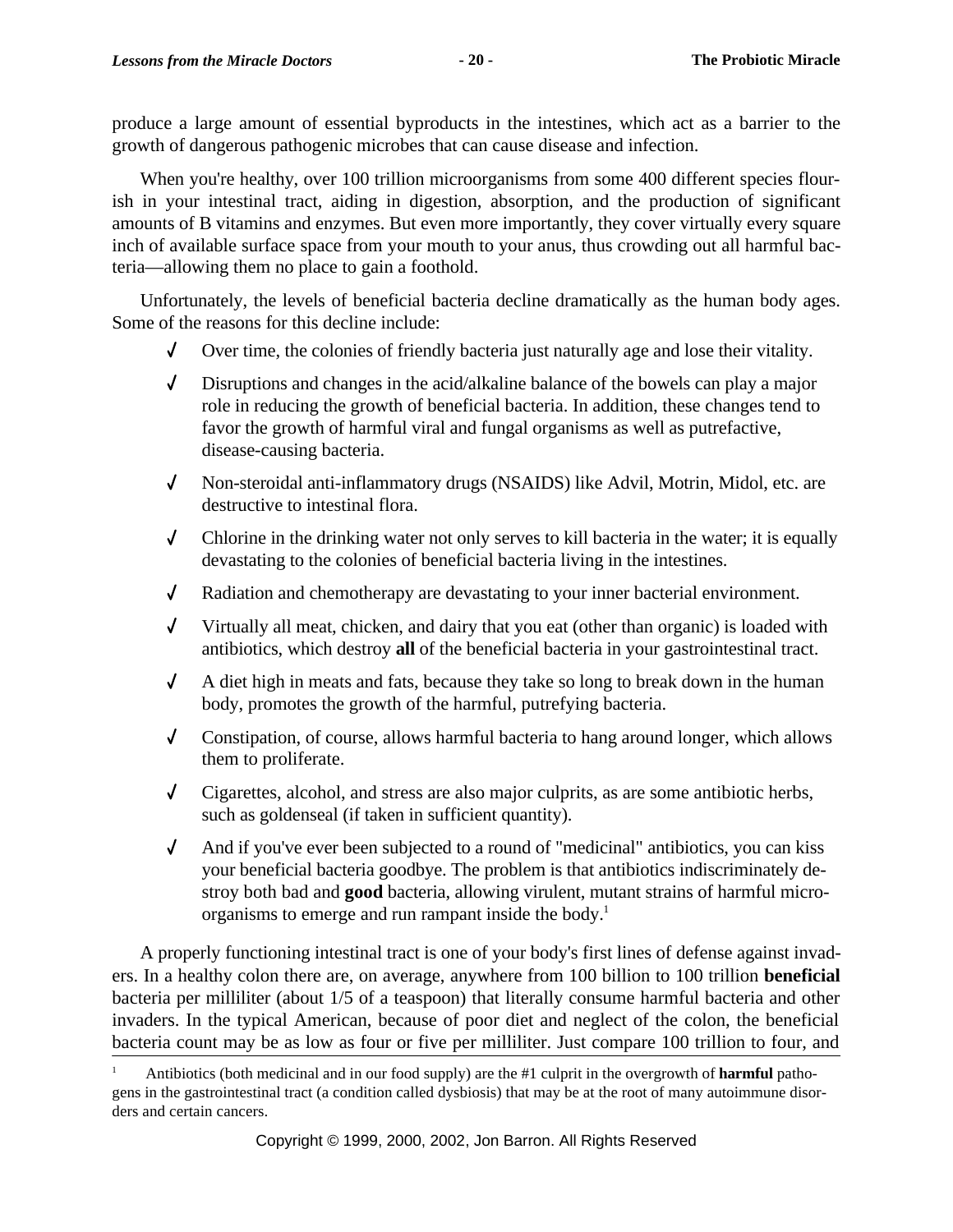you'll have an understanding of the scope of the problem. Many researchers now believe that declining levels of friendly bacteria in the intestinal tract may actually mark the onset of chronic degenerative disease. The benefits of a probiotically optimized intestinal tract include:

- $\overline{J}$ Lowered cholesterol
- $J$ Inhibition of cancer
- $\sqrt{ }$ Protection against food poisoning
- $\sqrt{ }$ Protection against stomach ulcers
- $\sqrt{ }$ Protection against lactose intolerance and casein intolerance
- $\sqrt{ }$ Enhanced immunity
- $\sqrt{ }$ Protection against many harmful bacteria, viruses, and fungi
- $\sqrt{ }$ Protection against candida overgrowth and vaginal yeast infections
- $\sqrt{ }$ Prevention and correction of constipation and diarrhea, ileitis and colitis, irritable bowel syndrome, and a whole range of other digestive tract dysfunctions
- $\sqrt{ }$ Improvement in the health and appearance of the skin
- $\sqrt{ }$ Better nutrition from improved absorption and the internal generation of B vitamins.
- $\sqrt{ }$ Protection against vaginosis and yeast infections

#### Summary

There can be no true health or recovery from disease unless you have colonies of over 100 trillion beneficial microorganisms flourishing throughout your intestinal tract, aiding in digestion, absorption, the production of significant amounts of vitamins and enzymes, and working to crowd out all harmful bacteria—allowing them no place to gain a foothold. *Supplementation with a good probiotic is mandatory to raise your baseline of health.*

### General Recommendations

- $\sqrt{ }$ A good **probiotic** formula is absolutely essential for long-term intestinal health and long-term parasite control. When choosing a probiotic, look for the following characteristics:
	- $\blacksquare$ Not all strains of beneficial bacteria are created equal. For each type of bacteria, there are recognized super strains. Choose a formula that uses only recognized super strains of beneficial bacteria. They will be identified as such on the label or in the company literature. If the strains are not identified, don't buy it.
	- Make sure the formula you choose was developed using full-culture processing so  $\blacksquare$  . that the beneficial bacteria **and its powerful supernatant** are kept together. The supernatant, which is the medium the culture was grown in, contains a multitude of beneficial byproducts of the growth process, including vitamins, enzymes, antioxidants, and immune stimulators.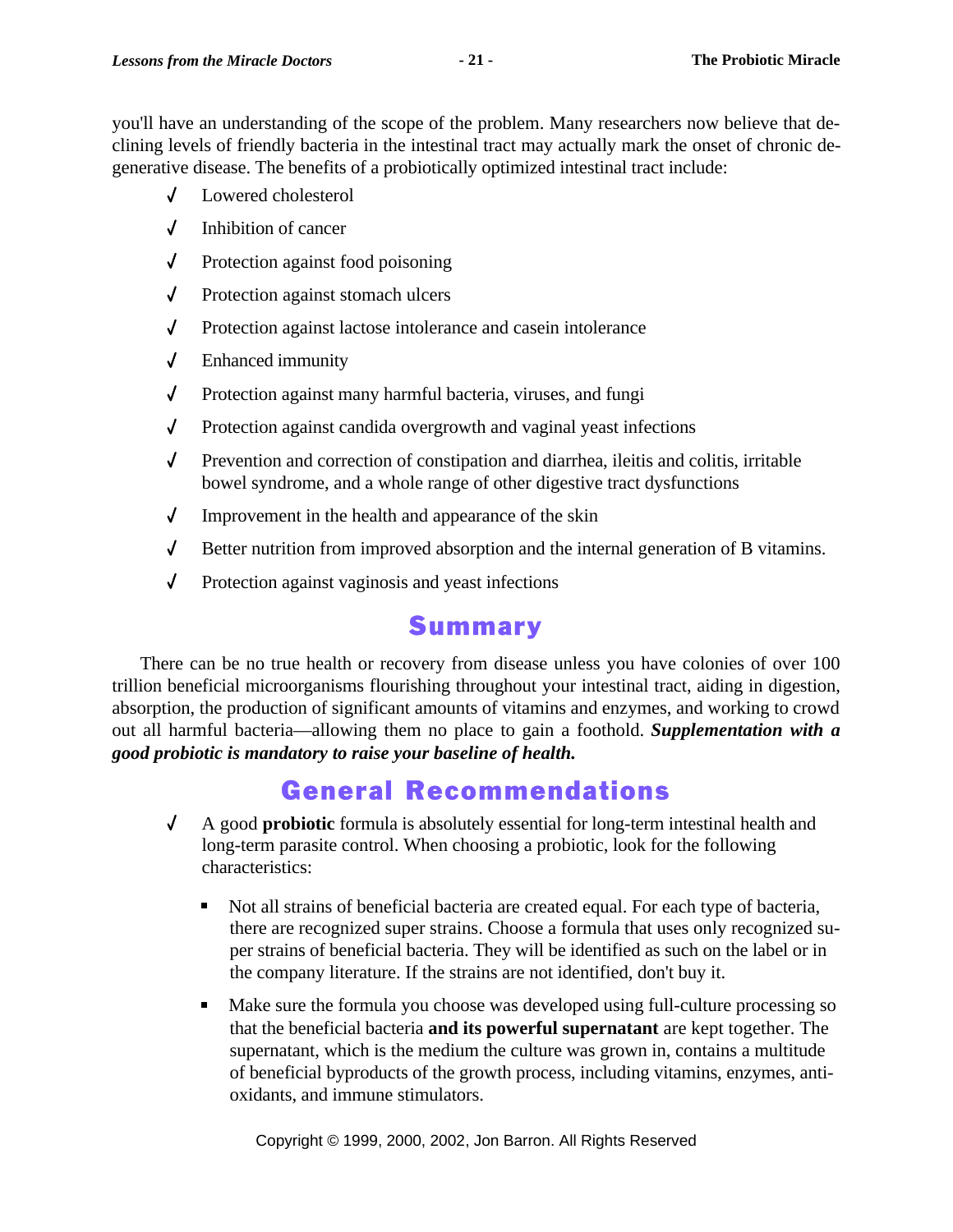- Then there's the question of how many live microorganisms are left in your formula when you actually use it. Pick up any probiotic formula, look at the label, and you'll see something like: "Contains 13 billion live organisms per capsule at time of manufacture." And that's the problem: "at time of manufacture." The die-off rate can be astounding. Most formulas will experience a die-off approaching log -3 (or down to a paltry 13 million) within just 60 days of manufacture.<sup>1</sup> Heat and moisture accelerate the process, which is why most manufacturers recommend that both you and the store in which you bought your formula keep your probiotic supply refrigerated.
- There are many beneficial bacteria that can be contained in a good probiotic, but two are preeminent. Look for a formula based on these two:
	- L. acidophilus resides primarily in the small intestine<sup>2</sup> and produces a number of powerful antimicrobial compounds in the gut (including acidolin, acidolphilin, lactocidin, and bacteriocin). These compounds can inhibit the growth and toxin producing capabilities of some 23 known disease-causing pathogens (including campylobacter, listeria, and staphylococci), as well as reduce tumor growth and effectively neutralize or inhibit carcinogenic substances. There are three recognized super strains of acidophilus: DDS, NAS, and BT1386. You will find DDS and NAS in most of the better formulas, but my personal preference is for BT1386. It has an extremely high potential for attachment to the epithelial cells that line the intestine; it's a high producer of hydrogen peroxide, which kills pathogenic bacteria; and, of the three strains, it's the only one capable of utilizing glycogen to survive and flourish, which means it can thrive in the urinary tract, where it produces lactic acid to inhibit the growth of pathogens. This is particularly important to women to help prevent a whole range of vaginal infections.
	- Many researchers believe that declining levels of *bifidobacteria* in the large intestine actually mark the eventual onset of chronic degenerative disease. *Bifidobacteria* benefit the body in a number of ways. They (1) consume old fecal matter; (2) have the ability to remove cancer-forming elements, or the enzymes which lead to their formation; (3) protect against the formation of liver, colon, and mammary gland tumors. And in addition to all of that, (4) *bifidobacteria* are substantial producers of a range of important B vitamins.
- More is not always better. Too many beneficial bacteria in one formula may find the bacteria competing with each other before they can establish themselves in separate areas of the intestinal tract. On the other hand, there are several other bacteria that are extremely beneficial in any probiotic formula.
	- *L salivarius* helps digest foods in the intestinal tract and makes vital nutrients more assimilable. It also works to eat away encrusted fecal matter throughout the entire colon; it helps repair the intestinal tract by providing needed enzymes and essential nutrients; and it adheres to the intestinal wall, thereby forming a living matrix that helps protect the mucosal lining.

<sup>1</sup> There is a new process called LiveBac®, which significantly retards the rate of die-off. Look for formulas that make use of this process.

<sup>2</sup> It's also important to note that *L. acidophilus* is the primary beneficial bacteria in the vaginal tract. When the presence of the acidophilus is compromised, this allows the bad guys such as *Gardnerella vaginalis* or *E. coli* or *Chlamydia* to take over.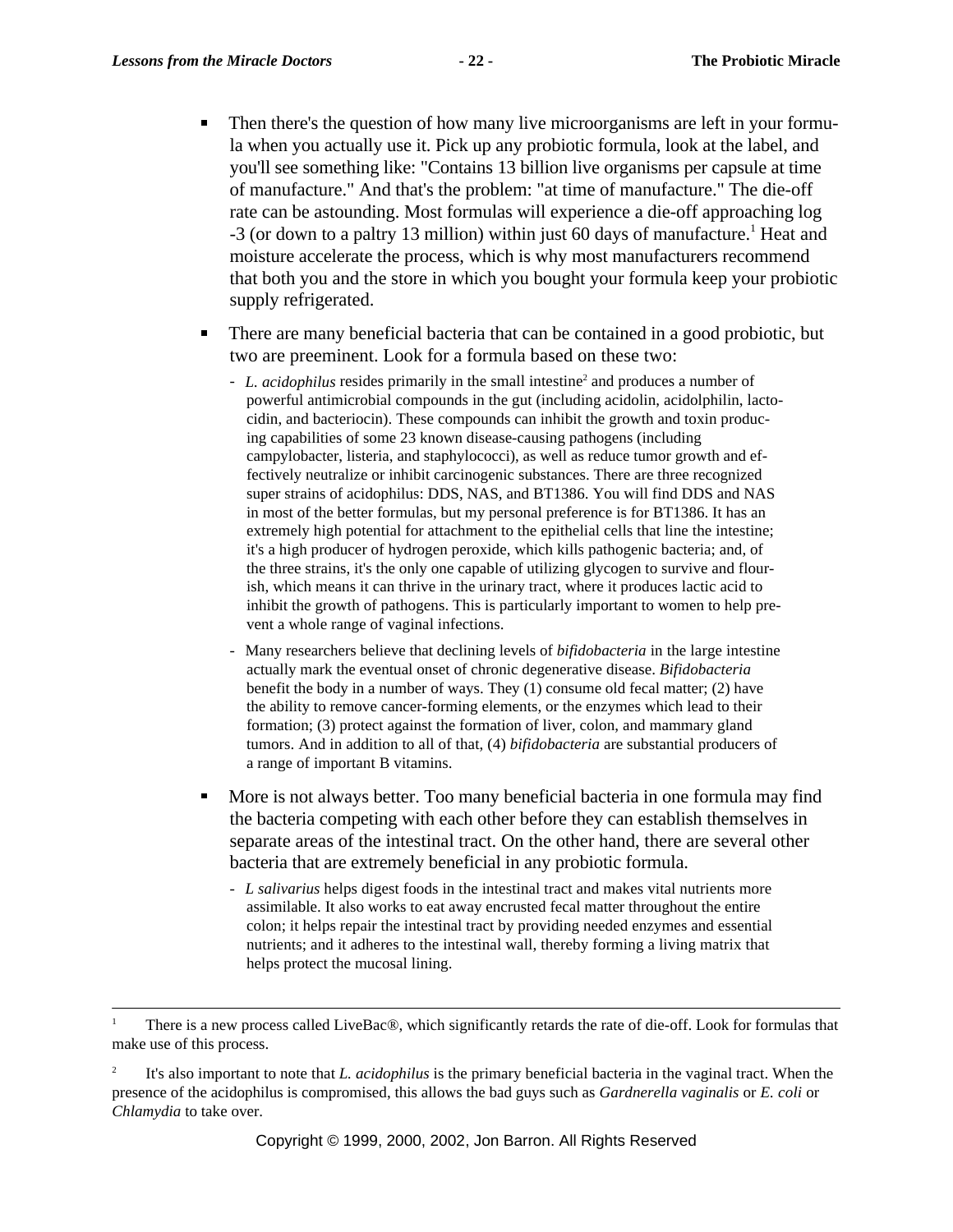- *L. rhamnosus* is a powerful immune stimulator. It can increase the natural killing activity of spleen cells, which may help to prevent tumor formation. It boosts the ability of the body to destroy foreign invaders and other harmful matter by three times normal activity; and has been shown to increase circulating antibody levels by six to eight times.
- *L. plantarum* has the ability to eliminate thousands of species of pathogenic bacteria. It also has extremely high adherence potential for epithelial tissue and seems to favor colonizing the same areas of the intestinal tract that *E. coli* prefers—in effect, serving to crowd *E. coli* out of the body. At one time, plantarum was a major part of our diets (found in sourdough bread, sauerkraut, etc.), but is now virtually nowhere to be found.
- Other important friendly bacteria you might find in a good formula include: *Streptococcus thermophilus*, *L. bulgaricus*, and *L. casei*.
- Much has been written about the properties of the soil-based bacteria such as: *Bacillus subtilis*, *L. sporogenes*, and *B. laterosporus*. For many people, they can produce a powerful boost to the immune system. **But, in certain circumstances, they may become toxic.** It's hard to argue with the great results that many people have had using formulations that contain these cultures. On the other hand, it's possible to get all of the same results using only the "safer" cultures that I've mentioned above.
- Note: a good probiotic formulation will usually contain fructo-oligosaccharides (FOS) which help promote the growth of beneficial bacteria.1
- One final note: start slowly. **When you first start using a probiotic supplement, there is a good chance that you will precipitate a die-off of bad bacteria in your intestinal tract.** This can lead to excessive gas and stomach rumblings and cramping for 10-21 days. Start with one capsule (or even half) for several days. Build up slowly to the recommended dosage for your particular supplement.
- $\sqrt{ }$ Eating yogurt (unless you make your own) does not really help. First, the bacteria used to make most yogurt (*L. bulgaricus* and *S. thermophilus*) are not the key beneficial bacteria, although they are indeed helpful. (Some brands throw a small amount of acidophilus in after the fact—just so they can put it on the label). Even more important, though, **much of the yogurt that you buy in the store is now pasteurized** *after* it is made. Pasteurization **before** the yogurt culture is introduced is essential to the making of yogurt; but **pasteurization** *after* **the culture has been allowed to grow is done merely to increase shelf life and totally destroys all the benefits inherent in the yogurt.**
- $\sqrt{ }$ A diet high in complex carbohydrates such as fruits, grains, and vegetables promotes the growth of bifidobacteria in the large intestine.
- $\sqrt{ }$ And of course, drinking chlorinated water, or eating meats or dairy produced with antibiotics, totally defeats any program you're on.

<sup>1</sup> For some of these bacteria, such as the Bifidus, FOS can increase their effectiveness by a factor of 1,000 times or more!!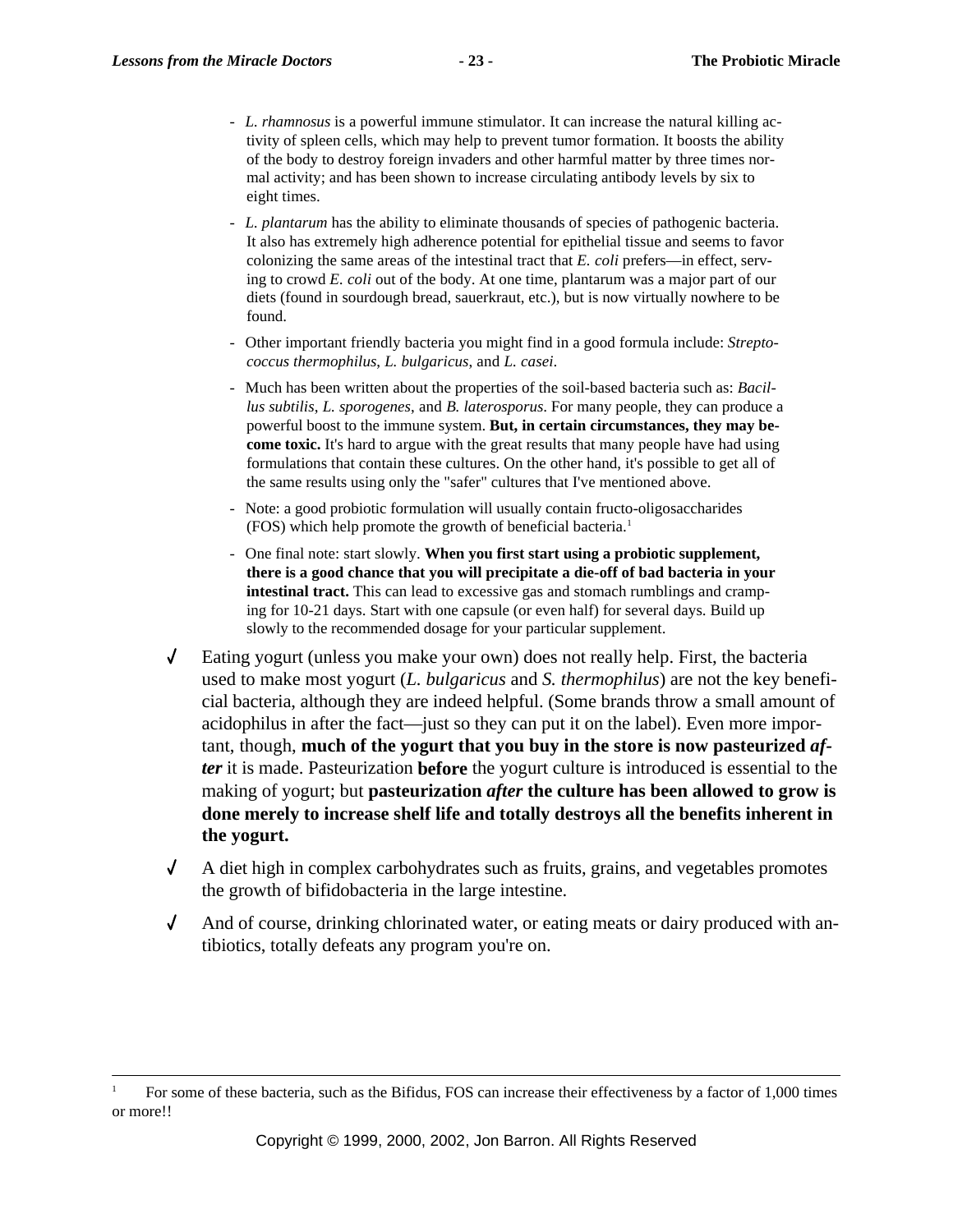#### Chapter 5

## $ENZYMES = LIFE$

Anyone who has any understanding of health has got to be taking enzyme supplements with every single meal they eat. Unfortunately, most people think of enzymes (if they think of them at all) as necessary only if they have some kind of digestive problem. And, yes, it's true that people suffering from digestive problems, hiatal hernias, ulcers, and the like, have benefited greatly from using enzyme supplements. But if that's all you think enzymes are for, you've missed the point. Dr. Howell, in his book on enzyme nutrition, puts it quite clearly when he says that **a person's life span is directly related to the exhaustion of their enzyme potential. And the use of food enzymes decreases that rate of exhaustion, and thus, results in a longer, healthier, and more vital life.**

Now that pretty much says it all. But just to drive the point home, let's go into the enzyme story in a little more detail.

### The Enzyme Story

Enzymes are proteins that facilitate chemical reactions in living organisms. In fact, they are **required** for every single chemical action that takes place in your body. All of your tissues, muscles, bones, organs, and cells are run by enzymes.

Your digestive system, immune system, blood stream, liver, kidneys, spleen, and pancreas, as well as your ability to see, think, feel, and breathe, (in fact, the very functioning of each and every

Copyright © 1999, 2000, 2002, Jon Barron. All Rights Reserved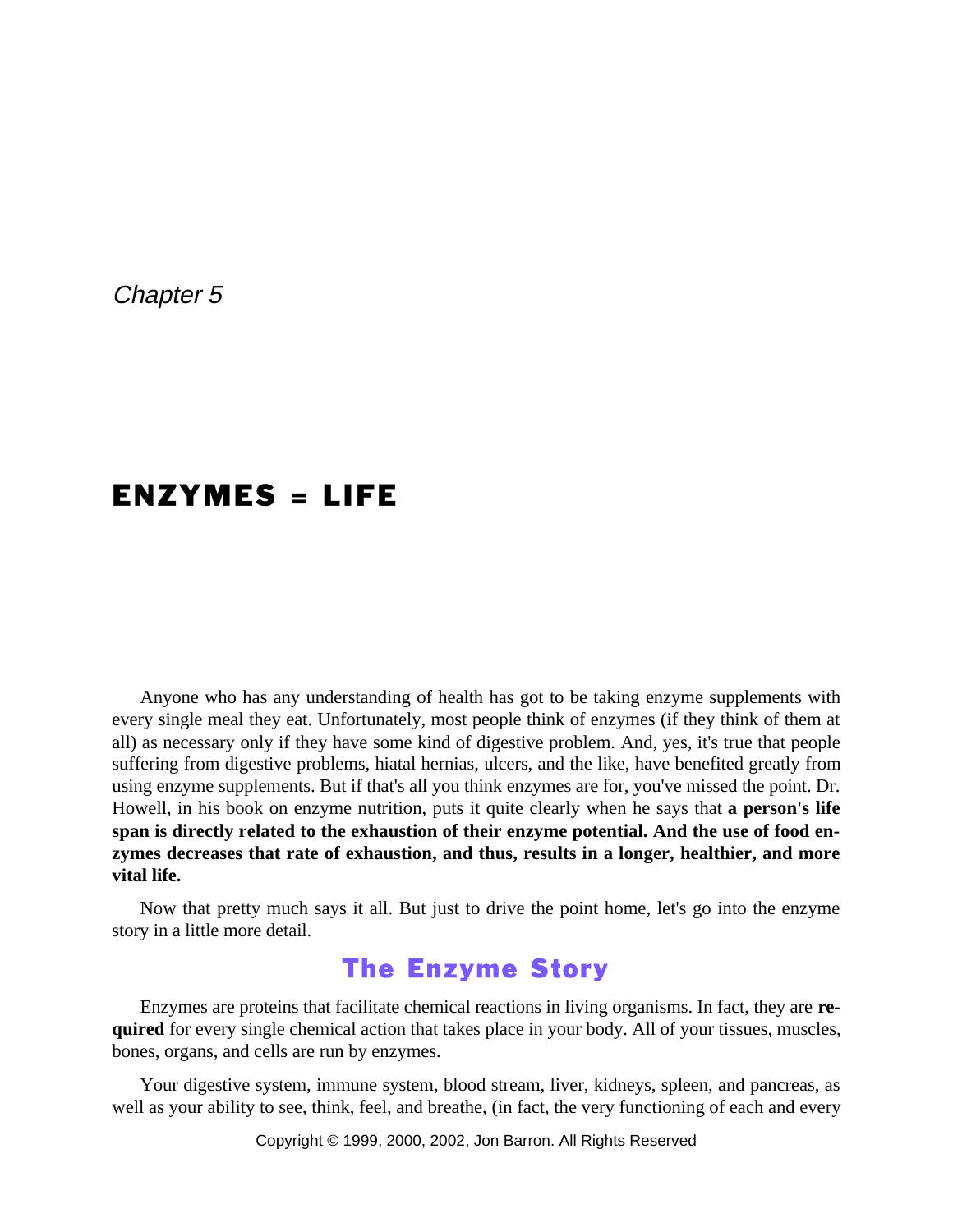cell in your body) all depend on enzymes. All of the minerals and vitamins you eat and all of the hormones your body produces need enzymes in order to work properly. In fact, every single metabolic function in your body is governed by enzymes. Your stamina, your energy level, your ability to utilize vitamins and minerals, your immune system—all governed by enzymes.

But where do enzymes come from? As it happens, they are produced both internally (in every cell in your body, but most notably in the pancreas and the other endocrine glands), and they are present in all of the **RAW** foods that we eat. At birth,we are endowed with a certain potential for manufacturing enzymes in our bodies, an enzyme "reserve," if you will. Nature intended that we continually replenish that reserve through proper nutrition and eating habits. Unfortunately, that just doesn't happen. Let's take a look at why.

Most people believe that when you eat a meal it drops into a pool of stomach acid, where it's broken down, then goes into the small intestine to have nutrients taken out, and then into the colon to be passed out of the body—if you're lucky. Not quite.

What nature intended is that you eat enzyme rich foods and chew your food properly. If you did that, the food would enter the stomach laced with digestive enzymes. These enzymes would then "predigest" your food for about an hour—actually breaking down as much as 75% of your meal.

After this period of "pre-digestion," hydrochloric acid is introduced. The acid inactivates all of the food-based enzymes, but begins its own function of breaking down what is left of the meal. Eventually, this nutrient-rich food concentrate moves on into the small intestine. Once this concentrate enters the small intestine, the acid is neutralized and the pancreas reintroduces digestive enzymes to the process. As digestion is completed, nutrients are passed through the intestinal wall and into the blood stream.

That's what nature intended. Unfortunately, most of us don't live our lives as nature intended!

 Processing and cooking destroy enzymes in food. (**Man is the only animal that cooks his** food.) In fact, any sustained heat of approximately  $118^{\circ}$ -129<sup>°</sup> F destroys virtually all enzymes. This means that, for most of us, the food entering our stomachs is severely enzyme deficient. (Actually, there are some enzymes present from our saliva. The amount, however, is minuscule since we only chew our food about 25% as much as is required.) The result is that most of our meals enter our stomachs woefully devoid of enzymes.

The food then sits there for an hour, like a heavy lump, with very little pre-digestion taking place. Even after the stomach acid has done its work, the meal enters the small intestine largely undigested.

At this point, the pancreas and the other organs of the endocrine system are put under tremendous stress since they have to draw reserves from the entire body in order to produce massive amounts of the proper enzymes. **The less digestion that takes place before food reaches the small intestine, the greater the stress placed on the endocrine systems. Recent studies have shown that virtually 100% of all Americans have an enlarged pancreas by the time they are 40.** Is it any wonder that the incidence of diabetes is exploding in the developed world?<sup>1</sup>

<sup>1</sup> The ever increasing intake of refined carbohydrates such as sugar is also a major contributing factor.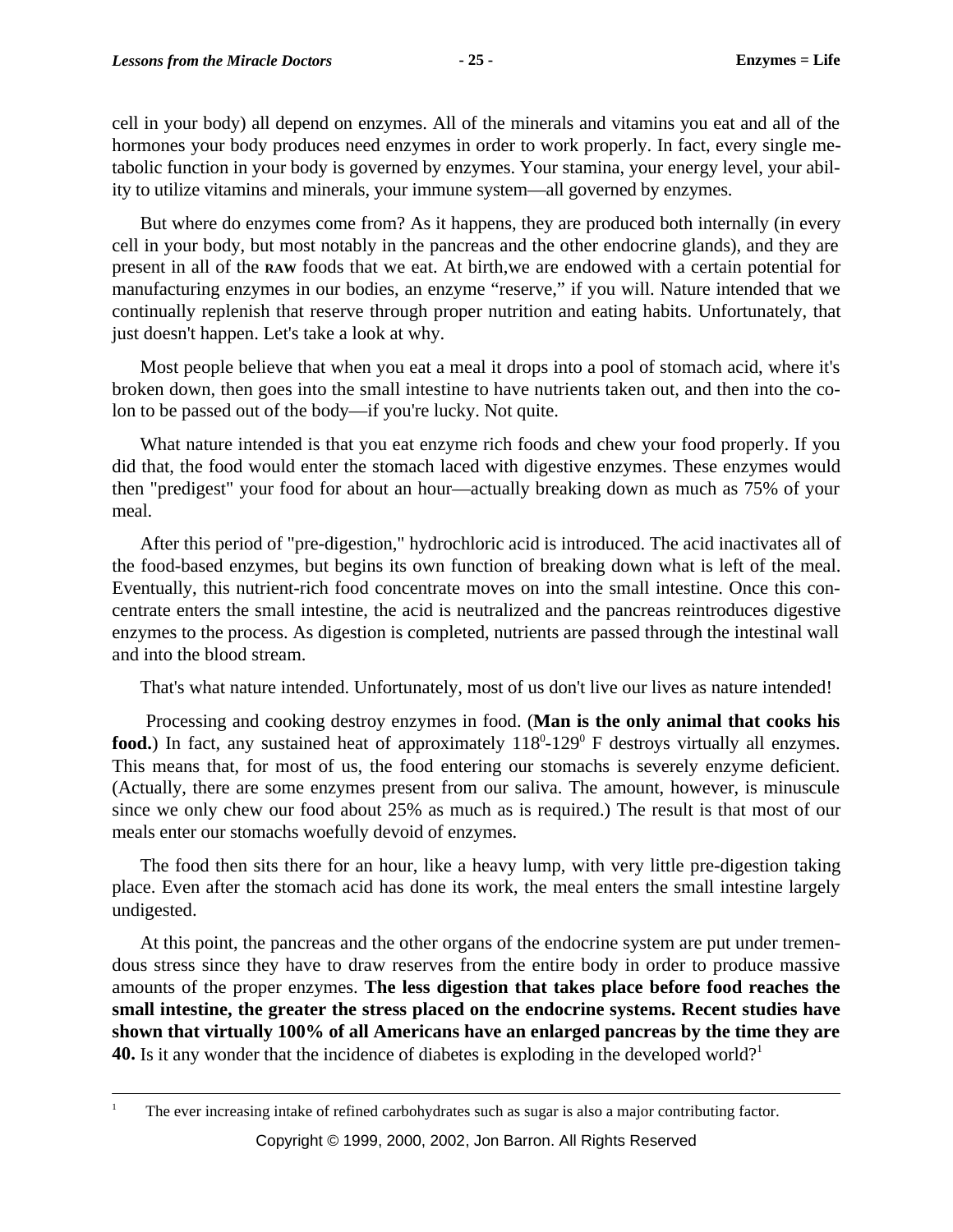There is also major research showing that enzyme deficient diets contribute to a pathological enlargement of the pituitary gland (That's the gland that regulates all the other glands in the body.) And there is research showing that almost 100% of people over 50 who die from "accidental" causes have defective pituitary glands.

The bottom line is that regular supplementation with digestive enzymes takes stress off the pancreas (and the entire body) by providing the enzymes required for digestion. **In other words, digestive enzyme supplements may just be one of the best insurance policies you can give your body so you can enjoy a long and healthy life.**

All of what you've just read should be convincing; but just in case it's not, let me give you three real-world examples of the power of digestive enzymes in action.

- $\sqrt{ }$ F. M. Pottenger, MD, and D. G. Simonsen conducted a series of studies to determine what, if any, impact cooked food had on health. They put two groups of cats on controlled diets, identical except that in one group the food was raw, and in the second group the food was cooked. The results were astounding. The group on raw food maintained normal good health throughout the experiments and showed no sign of degenerative diseases, but the group on cooked food showed an astonishing breakdown of health in all the animals, including:
	- $\blacksquare$ Incomplete development of the skull and other bones
	- Bowed legs
	- $\blacksquare$ Rickets
	- Curvature of the spine
	- $\blacksquare$ Paralysis of the legs
	- $\blacksquare$ Seizures
	- Convulsions
	- Thyroid abscesses
	- Cyanosis of the liver and kidneys
	- $\blacksquare$  . Enlarged colon
	- Degeneration of motor nerves throughout the brain and spine  $\blacksquare$
	- **And by the third generation, this group could not reproduce**
- $\sqrt{ }$ Studies done with laboratory rats have shown that rats eating raw foods live about 30% longer than rats eating diets devoid of enzymes.
- $\sqrt{ }$ Then there's the fact that the classic Eskimo diet consists of 80% saturated fat? That's 80% saturated fat (primarily from raw fat and raw meat)! And yet, in a study of 3,000 of these people, not one of them had high cholesterol, heart disease, arteriosclerosis, or high blood pressure. And only one of the 3,000 was even slightly overweight.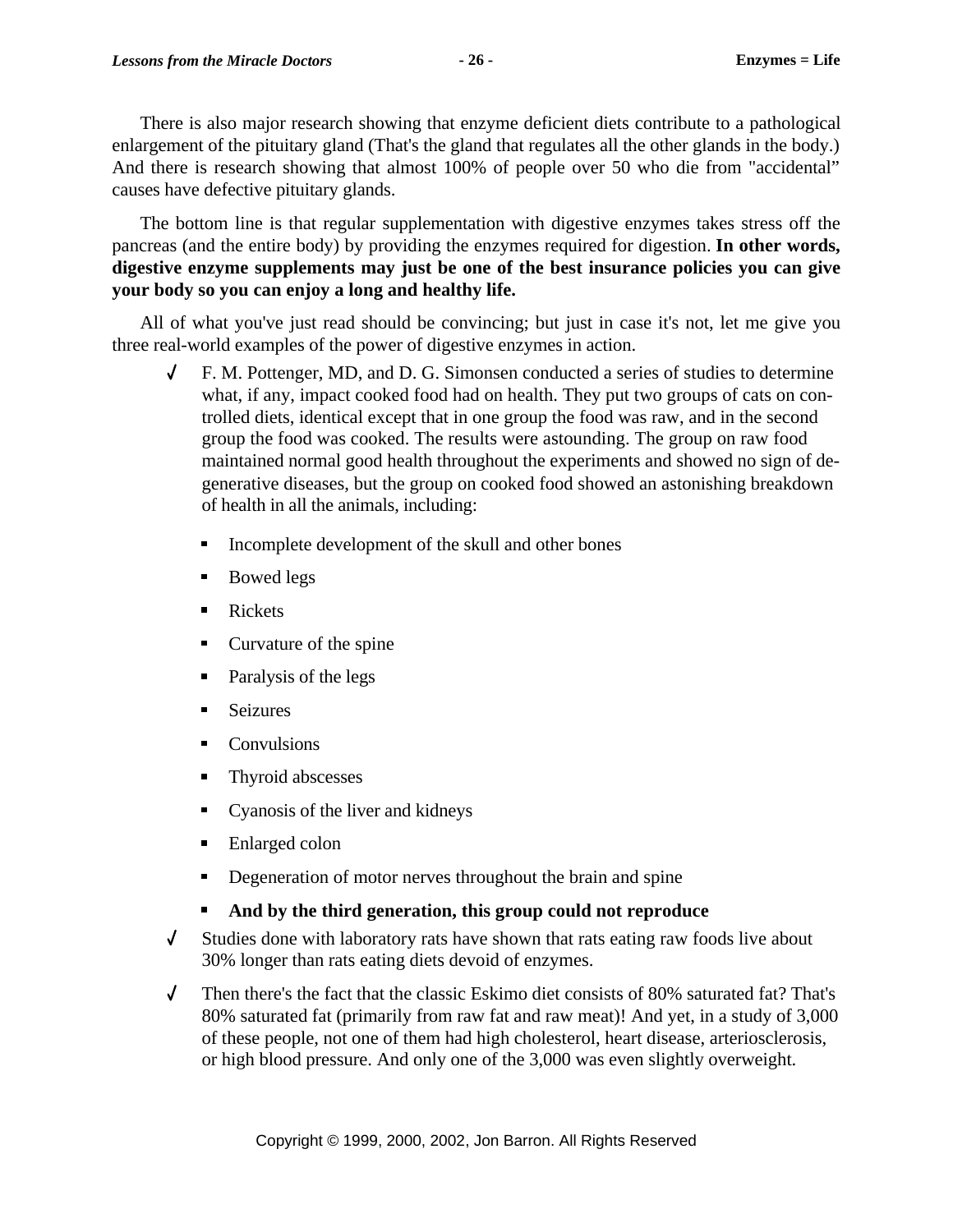Now don't get me wrong, I am not advocating that you live on seal blubber like the Eskimos and raw meat like the Pottenger cats. But, can there be any doubt in your mind that live enzymes in your diet make a dramatic difference in your overall health and longevity?

# But There's Even More

Pancreatic enzymes are part of a substance called *pancreatin* (or pancreas juice) produced in the pancreas. This complex includes the enzymes protease, amylase, and lipase and is released both into the intestines *and the bloodstream*.

In the intestines, pancreatin works to help digest the proteins, carbohydrates, and starches of our meals. Supplementation with digestive enzymes *along with a meal* helps share the workload of your body's own pancreatic enzymes and can aid in digestion. But what happens if you take enzymes *between meals*?

As mentioned earlier, pancreatic enzymes are not only released into the small intestine, but also directly into the bloodstream. Why?

 Protein molecules that are only partially digested in the small intestine are absorbed into the bloodstream. Once in the bloodstream, the immune system treats them as invaders provoking an immune reaction. Antibodies couple with these foreign protein invaders to form circulating immune complexes (CIC's). In a healthy person, these CIC's may be neutralized in the lymphatic system. But if the immune system is in any way compromised, CIC's accumulate in the blood, where they initiate an "allergic" reaction. As the number of CIC's builds, the kidneys max out and can no longer excrete all of them, so they begin to accumulate in the body's soft tissues, causing inflammation.

It is here that the pancreatic enzymes in our bloodstream come into play. Pancreatic enzymes are able to break down CIC's so that they can pass through the kidneys for excretion.

What does that mean for supplemental enzymes? Well, if enzymes are taken between meals, the body doesn't need the enzymes for digesting food, so they make their way directly into the bloodstream to aid in the elimination of CIC's.

But it gets even better. Because of their ability to digest foreign proteins, pancreatic enzymes (both those produced in the body and those absorbed into the bloodstream from your supplement) work to clear out infecting organisms such as viruses, scar tissue, and the products of inflammation. For this reason, pancreatic enzymes are frequently used by Naturopaths to treat a variety of conditions, including lung infections, tooth infections, bone fractures, and as a body strengthener before surgery. Specifically, pancreatic enzymes have been used by many healers to aid in a variety of disease conditions, including inflammation, viral disease, multiple sclerosis, and cancer.

### Conclusion

As Dr. Howell said: **a person's life span is directly related to the exhaustion of their enzyme potential. And the use of food enzymes decreases that rate of exhaustion, and thus, results in a longer, healthier, and more vital life.** The question for you, then, is how could you not be insisting that everyone you know and love use enzymes every time they eat? How could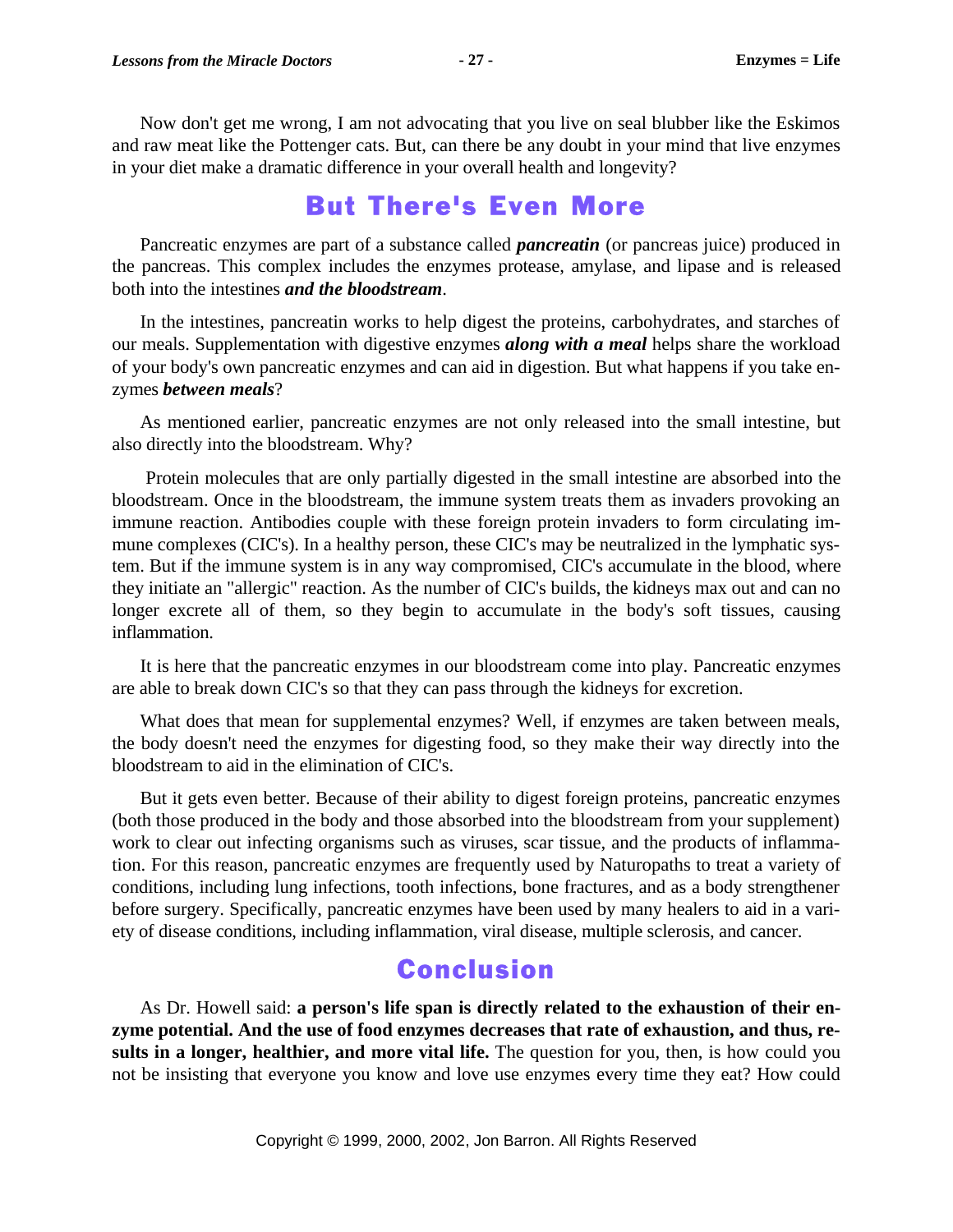you not be using them every time you yourself eat? This is a no brainer. In addition to a longer, healthier, and more vital life, you will also experience a number of short-term benefits, including:

- $\sqrt{2}$ A significant reduction in indigestion and heartburn problems resulting from too much acid in the stomach.
- $\sqrt{ }$ Since complex carbohydrates are now being substantially digested before they enter the intestinal tract, you should experience relief from gas and bloating.<sup>1</sup>
- $\sqrt{ }$ Look for improved digestion of dairy products.
- $\sqrt{ }$ Diminished food allergies due to more complete protein digestion.
- $\sqrt{ }$ Since the digestion of enzyme deficient food is an extremely energy consuming task, within a few days of enzyme supplementation you should notice:
	- An increase in energy levels.
	- $\blacksquare$ Relief from hiatal hernias.
	- $\blacksquare$ Relief from ulcers.<sup>2</sup>

# An Experiment

There is a fun experiment you can perform (that will work with any good digestive enzyme formula) which will actually let you see the benefit of enzyme supplementation in just a few minutes.

- 1. Make two bowls of instant oatmeal.
- 2. Crush (or mix) the contents of a couple of digestive enzyme capsules into just one of the bowls of oatmeal.
- 3. Wait 45 minutes.
- 4. Now check. If the formula you are using is any good, there should be a pronounced difference in the two bowls. The untreated bowl should be as expected: a congealed, lumpy, stick-to-your-ribs consistency. The bowl with the

Second, protease will begin breaking down the protective coating of the H. Pylori bacteria responsible for so many ulcers. In other words, it will actually begin to digest it. This is the prime reason digestive enzyme supplements are so helpful for those who have ulcers.

A cautionary note. There is one concern when using digestive enzymes with ulcers—and that's if you have a severe existing ulcer. What happens is that the protease can actually begin to digest severely damaged stomach lining tissue. This can cause noticeable discomfort for several days. To avoid this discomfort, if you have a severe ulcer, start with small amounts of the supplement with your meals and build up slowly.

Copyright © 1999, 2000, 2002, Jon Barron. All Rights Reserved

Some people may actually notice an increase in activity for several days as their digestive systems come alive.

<sup>2</sup> Digestive enzymes help with ulcers in two ways. First, they help digest so much of your meal during the 40-60 minutes of predigestion that your body requires less acid in the actual digestion phase. This means that taking digestive enzymes will help lower the levels of acid in your stomach. (Those who suffer from chronic low levels of acid need not worry. Digestive enzyme supplements help here, too, by breaking down so much food in the predigestion phase that less acid is actually required. And over time, decreased demand results in increased reserve capability.)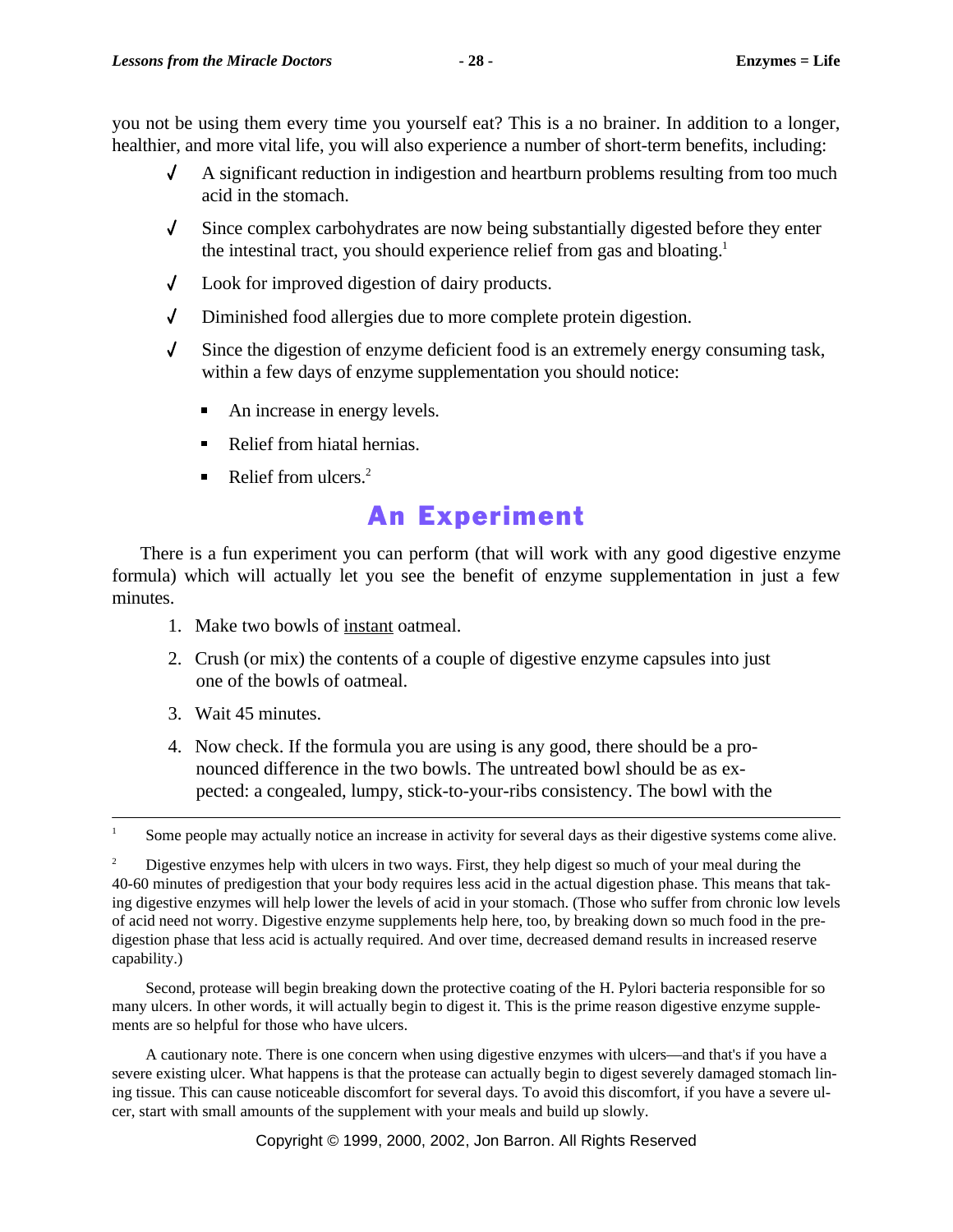enzymes, however, will look quite different. It will be "digested" and have the consistency of watery gruel. Which oatmeal would you rather have work through your body: the one that's stuck to the bowl like cement, or the enzyme bowl that's predigested? Which oatmeal do you think is less stressful to digest?

### Summary

As I mentioned earlier, a person's life span is directly related to the exhaustion of their enzyme potential. And the use of food enzymes decreases that rate of exhaustion, and thus, results in a longer, healthier, and more vital life. **At a minimum, you must use a good enzyme supplement with each and every meal you eat—particularly any meal that contains either processed or cooked food.**

# General Recommendations

- $\sqrt{ }$ But which enzymes should you use? The fact is you'll benefit from any good vegetarian-based enzyme supplement. But look for one that contains several protein digestors such as **Protease** and **Papain** (to aid in the digestion of protein), **Amylase** (for the digestion of starches and carbohydrates), **Lipase** and **Bromelain** (to digest fats), **Cellulase** (invaluable in breaking down fiber cellulose into smaller units), and **Lactase** (which works in the digestion of dairy products).
- $\sqrt{ }$ You can also identify good enzyme supplements by the inclusion of co-enzyme factors, which serve to substantially increase the efficacy of the supplement. The standard factors you will find include probiotics (such as bifidus), chelated and ionic minerals, and algae (such as spirulina and chlorella).
	- Probiotics can be an effective cofactor, but as I mentioned in the last chapter, they are subject to a high die-off rate, which means practically no probiotic activity is left by the time you take your enzyme supplement.
	- $\blacksquare$ As for chelated minerals, they too are effective, but I have a fundamental problem with chelated minerals. I believe that chelation is a way to trick the body into absorbing minerals that are in a form your body has a hard time assimilating—unlike the biologically transformed minerals found in plants.
	- Which leaves algae and ionic minerals as the best coenzyme factors to use in an enzyme supplement.
- $\sqrt{ }$ Note: Another ingredient you will sometimes find in enzyme formulations is Betaine HCL. Many people, particularly as they get older, produce insufficient stomach acid for proper digestion. For these people, **supplementation with Betaine HCL makes sense, but not in an enzyme formula**. As we previously discussed, many of the digestive enzymes are neutralized in an acid environment—which is why they do most of their work in that 40-60 minute period of predigestion that takes place after eating, before stomach acid is released. If you take Betaine, it's best to take it as a separate supplement 40-60 minutes after eating.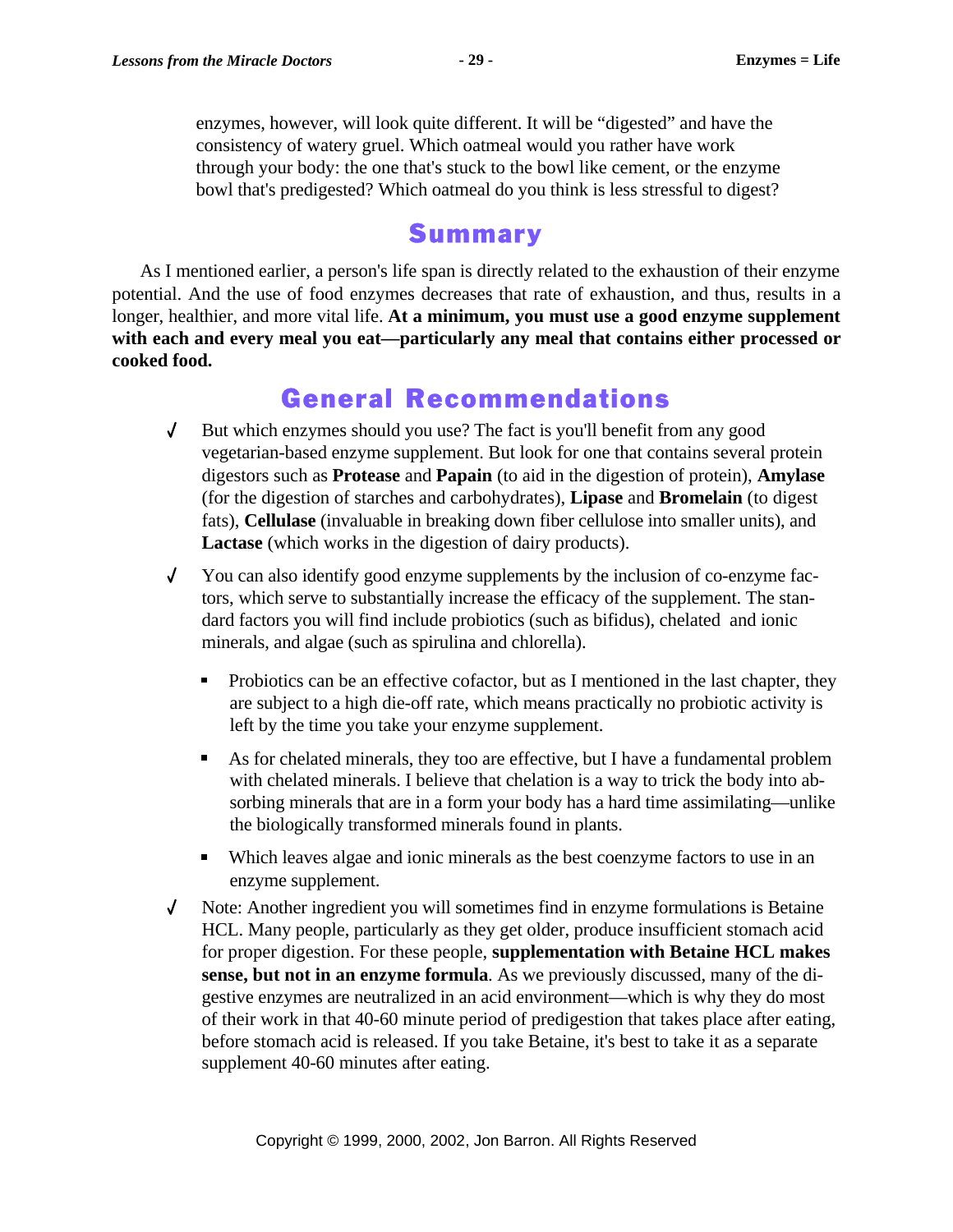- $\sqrt{2}$ Another ingredient that you may find in some enzyme formulas is mastic gum. Mastic, which is widely used in Mediterranean cooking as a sweetening agent, offers no direct enzymatic benefits, but it nevertheless offers a couple of interesting health benefits.
	- First, studies now indicate that mastic renders H. pylori (the stomach ulcer bacteria) vulnerable to your body's immune system.
	- $\blacksquare$ Mastic also enhances your body's ability to regenerate the epithelial cells of your gastrointestinal lining.
	- The net result is that mastic can help prevent and relieve a number of digestive disorders, including heartburn, gas, bloating, dyspepsia, and nausea.
	- Should you use a formula that contains mastic? It's pretty much a neutral call. The mastic definitely provides some important digestive benefits (particularly if you suffer from stomach ulcers); however, for every milligram of mastic in your formula, that's one milligram less of enzymes present.
- $\sqrt{ }$ A couple of times a week at night (or more often if you think of it), before bed, take your enzyme supplement on an empty stomach.
- $\sqrt{ }$ As when taking a probiotic supplement, start slowly. In order to avoid excessive intestinal agitation and discomfort,<sup>1</sup> start by using the lowest possible dosage of your enzyme supplement for the first few days. Then gradually build up your dosage to the recommended amount.

<sup>1</sup> Gas, bloating, diarrhea, and constipation are all possible when first starting supplementation with enzymes. Stick with it. After about three weeks, your body settles down and you can begin to receive all of the benefits with no downside.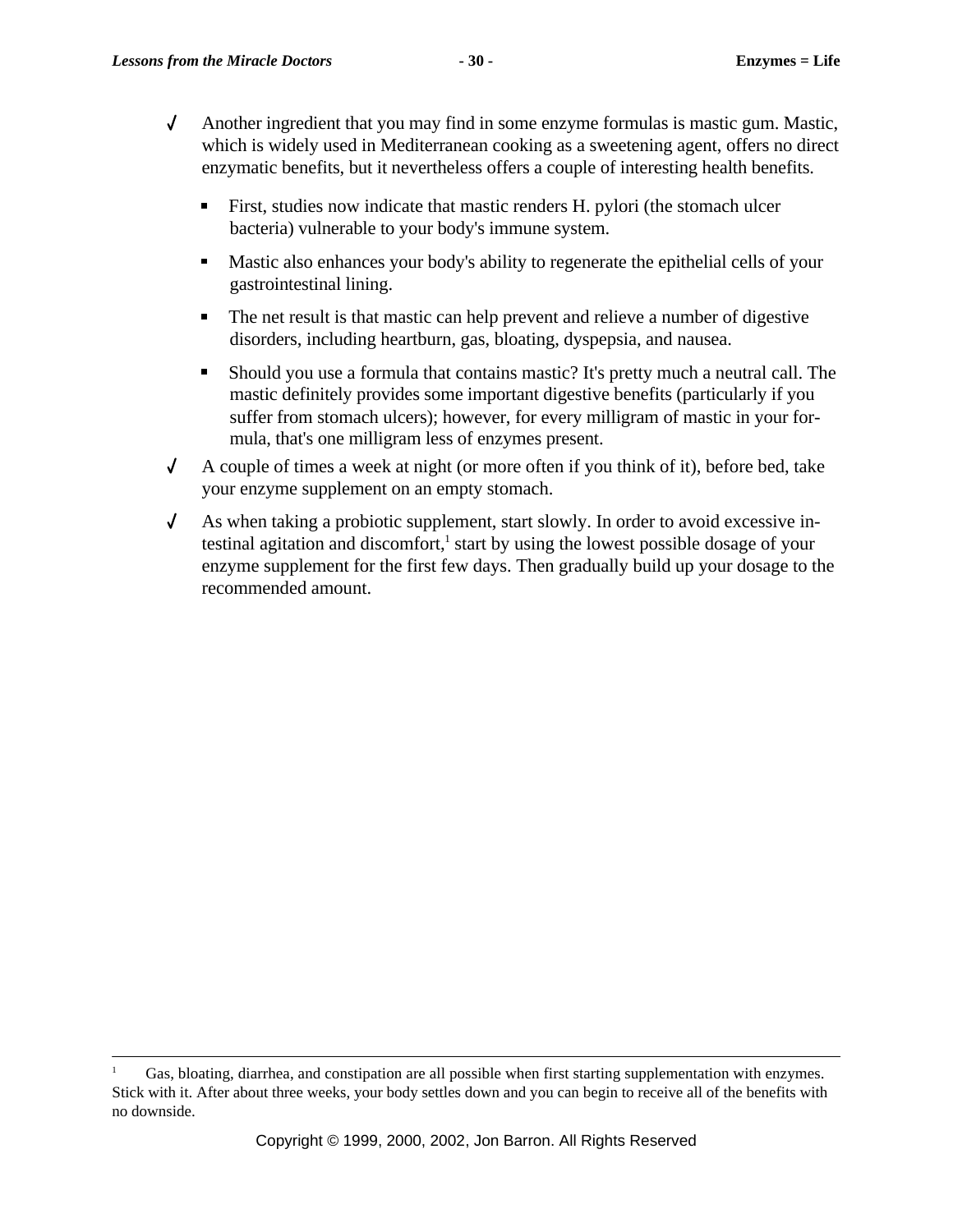Chapter 6

# DIET, THE SLOW KILLER

Once, you've cleaned out and repaired your food processing and waste removal system, you're ready to begin the process of rebuilding your body. Keep in mind that your body is rebuilding itself all the time. The actual life cycle of a blood cell, for example, is approximately four months. That means you end up replacing your entire blood supply every 120 days. The question is: what will determine the quality of that blood? What are you going to be building that new blood from—Cocoa Puffs and beer?

Understand, it's not only your blood, but every cell and organ in your body that's being replaced. For the most part, you get an entirely new body every seven years. It doesn't take a genius to realize that **the better your nutrition, the better "quality" your new body will have.**

Unfortunately, it's not so simple. Any attempt to optimize the nutrition we take into our bodies must address five key problem areas.

# The Five Problem Areas

- 1. The Question of Meat
- 2. Milk. It Doesn't Necessarily Do a Body Good
- 3. Plastic Fats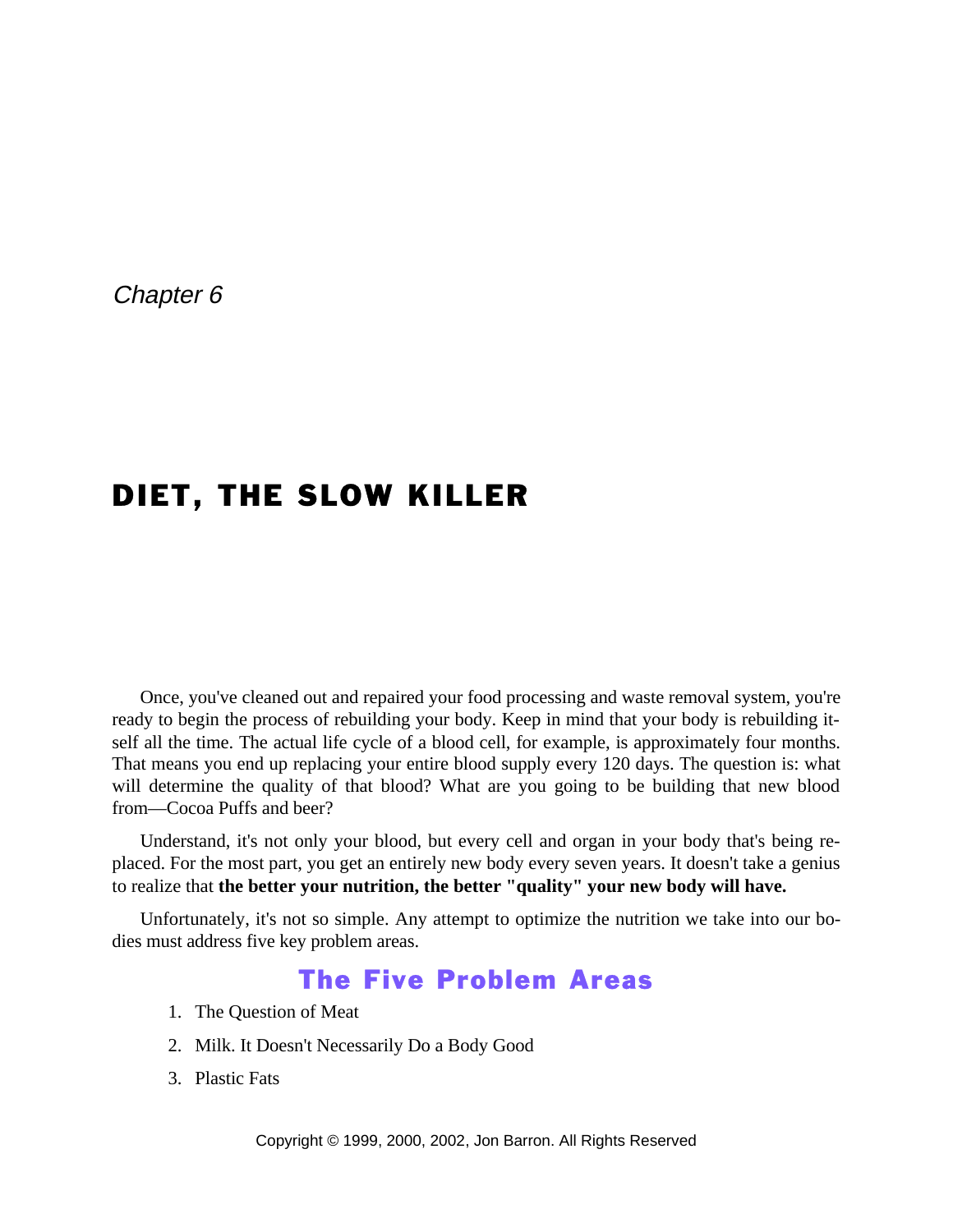- 4. Refined to Death
- 5. What's the Big Deal about Organic (which will be covered in Chapter 7)

# 1. The Question Of Meat

Probably no topic has been more discussed (and is more confusing) than what constitutes the optimum diet. There's the:

- $\sqrt{ }$ Caveman diet
- $\sqrt{ }$ The blood-type diet
- $\sqrt{ }$ The Hi-carbo diet
- $\sqrt{ }$ The Low-carbo diet
- $\sqrt{ }$ The High-protein diet
- $\sqrt{ }$ The Low-protein diet
- $\sqrt{ }$ The Steak Lover's diet
- $\sqrt{ }$ The Vegetarian diet
- $\sqrt{ }$ The Vegan (or pure vegetarian) diet
- $\sqrt{ }$ The Hollywood diet
- $\sqrt{ }$ The Scarsdale diet
- $\sqrt{ }$ The Twinkie diet
- $\sqrt{ }$ etc.

Heck, I'm getting confused just writing them down. So let's step back, take an objective view of the situation, and do a little reality check.

Let's begin by cutting through all of the nonsense and just taking a look at what kinds of food our bodies were designed to handle—then figure out what that means for us today. And the best way to do that is by first identifying the key characteristics of our "eating and digestive" systems, then seeing which animals we match up with and what they eat. The key "indicators" that we're going to look at are:

- $J$ The teeth
- $\sqrt{ }$ The stomach
- $\sqrt{\phantom{a}}$  The length of the digestive tract

### The Human Eating Machine

**J** Teeth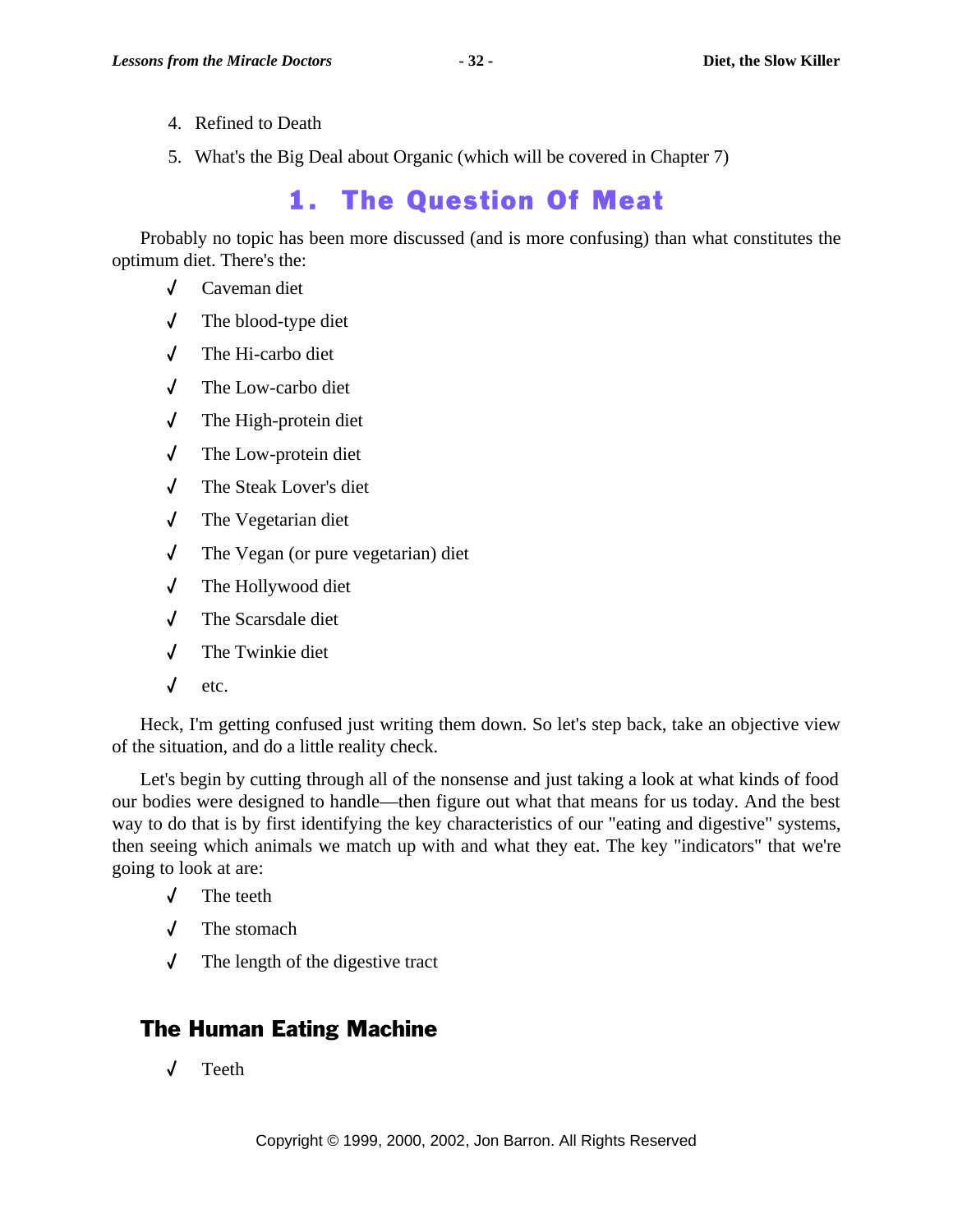- All of our teeth are nearly of the same height. Our canines are projected only a small amount, and our molars are broad-topped
- $\sqrt{ }$ Stomach
	- The human stomach is slightly elongated, approximating the shape of a kidney bean
- $\sqrt{2}$ Digestive tract
	- The average adult has a digestive tract (measured from mouth to anus) of about 30-33 feet long. This means that the ratio of the length of a person's digestive tract as compared to their height (also measured from mouth to anus) is approximately 10-12 times the length of their body.

### Carnivores, the Meat Eaters: Lions, Tigers, Etc.

The first thing you notice about carnivores is that their teeth are nothing like those found in humans. They have huge canines for striking and seizing prey, pointed incisors for removing meat from bones, and molars and premolars with cusps for shredding muscle fiber. In carnivores, the teeth of the upper jaw slide past the outside of the lower jaw so that prey is caught in a vicelike grip. **In general, carnivores don't chew much; mostly, they just tear chunks off and swallowing them whole.**

An examination of the carnivore intestinal tract reveals a short (relative to the length of their body) bowel for fast transit of waste out of the body<sup>1</sup>. (The actual length of the carnivore bowel is approximately 3 to 5 times the length of the body—measured from mouth to anus—**a ratio less than half that found in humans**.)

Most of the digestive process occurs in the carnivore's stomach (which is a round, sackshaped, simple structure with a very high concentration of acid salts for digesting animal muscle and bone). **Food usually remains for days at a time in a carnivore's stomach while it is digested (to a large extent) by enzymes present in the RAW meat itself (a process called autolytic digestion)**. In addition, carnivores are adapted to process huge amounts of food at a time (up to 25% of their body weight or more), then eat nothing for days at a time.

Again, this doesn't sound very much like us.

### Herbivores, the Plant Eaters: Cows, Deer, Etc.

Herbivores have sharp chisel-shaped incisors for cutting, no upper incisors in some cases, and small incisor-like canines. Their diastema molars and premolars are flattened with ridges. Their teeth and upper jaw meet the lower jaw so that lateral movement of the lower jaw produces the

<sup>1</sup> Fast transit of waste for carnivores is important for two reasons. One, the faster the transit, the less opportunity for parasites to take hold. Two, meat tends to putrefy in the intestinal tract. Fast transit, therefore, limits exposure to the byproducts of putrefaction.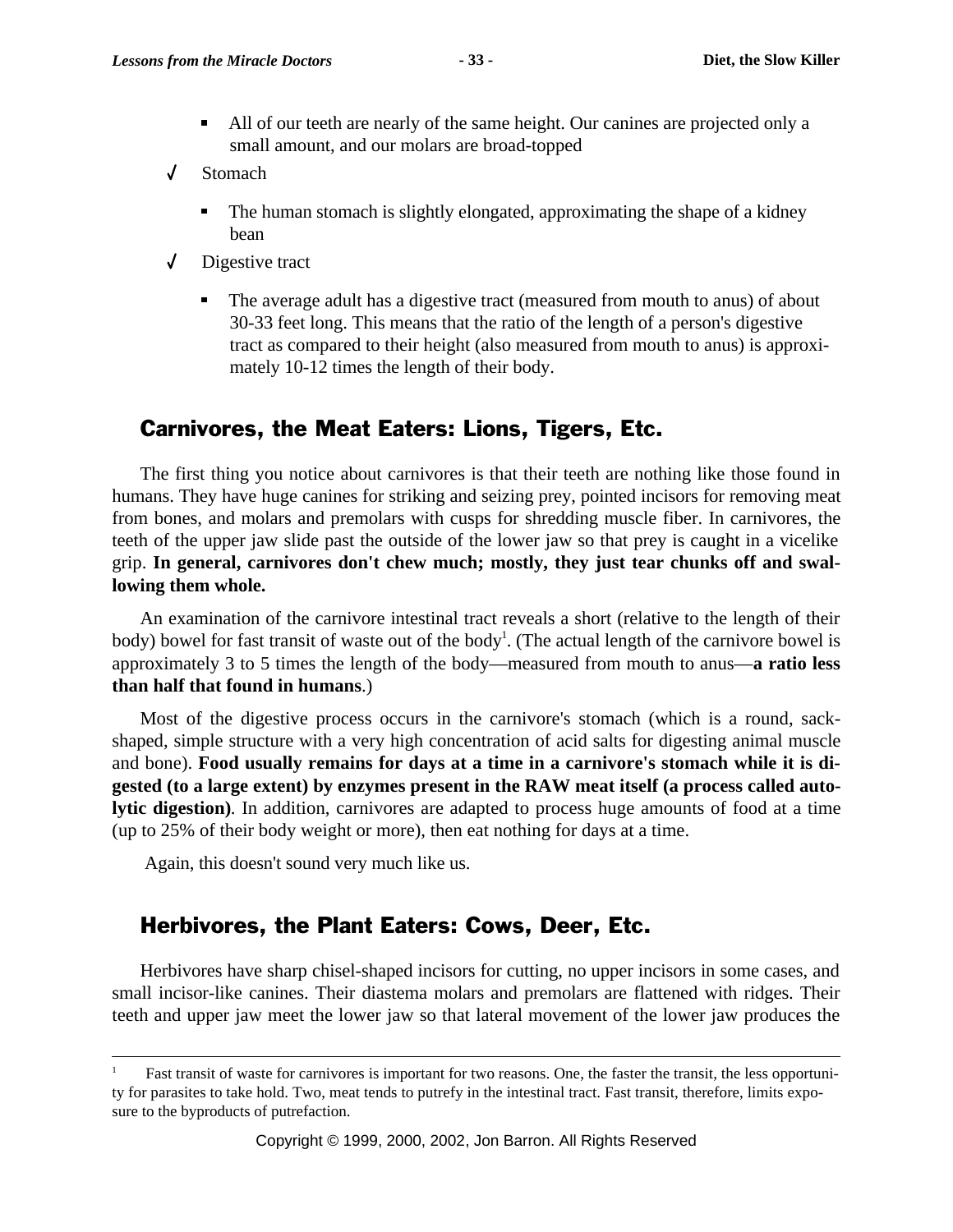grinding actions to break down plant materials. In herbivores, the incisors are dominant, the canines usually depressed, and the molars broad-topped.

As for the herbivore bowel, it usually runs almost 8 times longer than a carnivores (20 to 28 times the length of the body, from mouth to anus) since, unlike meat, plant matter is not prone to putrefaction, thus rendering quick elimination moot.

Herbivores also tend to have extended, compound stomachs.

Again, not much like us.

### Omnivores (Roots, Berries, Meat, Etc.): Bears, Wild Pigs, Etc.

No animal is really adapted to eat all things; but if any animal comes close, it would have to be the bear. Typical foods consumed by bears include: ants, bees, seeds, roots, nuts, berries, insect larvae such as grubs, and even flowers. Some meat, of course, is eaten by bears including rodents, fish, deer, pigs and lambs.<sup>1</sup> Grizzlies and Alaskan brown bears are well-known salmon eaters. And of course, anyone who has read *Winnie the Pooh* knows that many bears relish honey.

Other than the ants and grubs and rodents, the bear diet sounds a lot like the typical American diet; and, it's for this reason that many people conclude that the natural human diet is that of an omnivore. But remember, we're stepping back and taking a look physiologically where we fit in, and on those counts, we don't match the omnivores.

The biggest difference is in the teeth. Omnivores have the sharp canines of the carnivore AND the pronounced incisors of the herbivore. They also have molars that are BOTH pointed and broad-topped.

That's not even close to a human set of teeth.

#### Frugivores, Fruit and Nut Eaters: Gorillas, Etc.

In the frugivore, all the teeth are nearly of the same height. The canines are little projected and the molars are broad-topped. (Sound familiar?) Unlike the carnivore jaw, which as we have seen is vertically mobile for biting or tearing, the jaw of the typical frugivore is laterally mobile to allow for chewing.

As for the bowel of the frugivore, it runs about 10 to 12 times the length of the body from mouth to anus—the same as found in the human body.

The stomach of the frugivore is typically long and extended—a complex structure—containing 1/10 of the acidic salts and pepsin found in a carnivore's stomach. Again, the same as in us.

So, here we have our match, but what does it mean? Are we restricted to fruits and nuts?

<sup>1</sup> Polar bears feed almost exclusively on seals and an occasional human; but then, what vegetation is there for them to eat in the frozen wastes of the Arctic.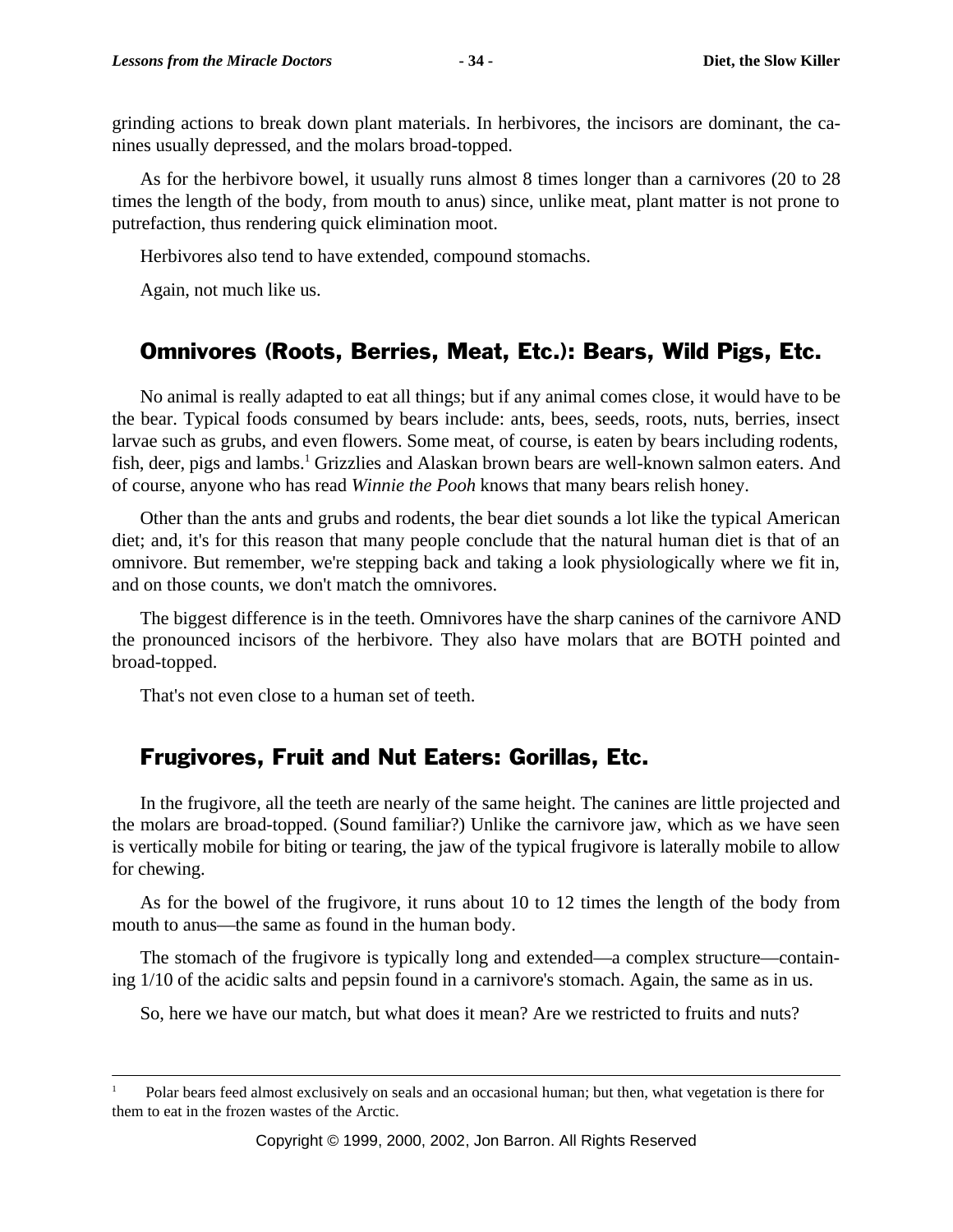No. In fact, the frugivores we most closely resemble, the wild chimpanzees, periodically do indeed eat live insects and raw meat. Among the great apes (the gorilla,<sup>1</sup> the orangutan, the bonobo, and the chimpanzee) and ourselves, only humans and chimpanzees<sup>2</sup> hunt and eat meat on a frequent basis. But make no mistake, chimpanzees are largely fruit eaters, and meat comprises only about 3% of their diet—far, far less than is found in the typical American diet.

### So Should We, or Should We Not, Eat Meat?

Is a vegetarian diet automatically better?

**No. In fact, depending on blood type, some people actually do better when they include meat in their diet.** Other factors in our diet affect our health to a much greater degree than whether or not we eat meat.

So??

The bottom line is that eating small amounts of meat, chicken, or fish probably comes down mostly to a personal choice. If you choose to, you can eat 3 oz a day, or less, of meat without any significant health problems—with the following provisos:

- $\sqrt{ }$ Keep the amount small—3 ounces a day or less.
	- Heavy consumption of meat significantly compromises beneficial bacteria in the  $\mathbf{m}$ colon resulting in a 1,000% increase in the levels of harmful bacteria in the colon and a concomitant 90% drop in the levels of the beneficial bacteria as measured in fecal matter.
	- $\mathbf{u}$  . High consumption of meat also tends to push the body's pH levels into the acidic range, which as you'll see in Chapter 12 presents major health risks including cancer and osteoporosis.
	- $\mathbf{r}$ Epidemiological studies at Harvard Medical School showed that, "Men who eat red meat as a main dish five or more times a week have four times the risk of colon cancer than men who eat red meat less than once a month." They are also "more than twice as likely to get prostate cancer."

Gorillas have never been observed hunting or feeding on any animals other than invertebrates such as termites and ants.

<sup>&</sup>lt;sup>2</sup> Wild chimps love fresh baby monkey meat.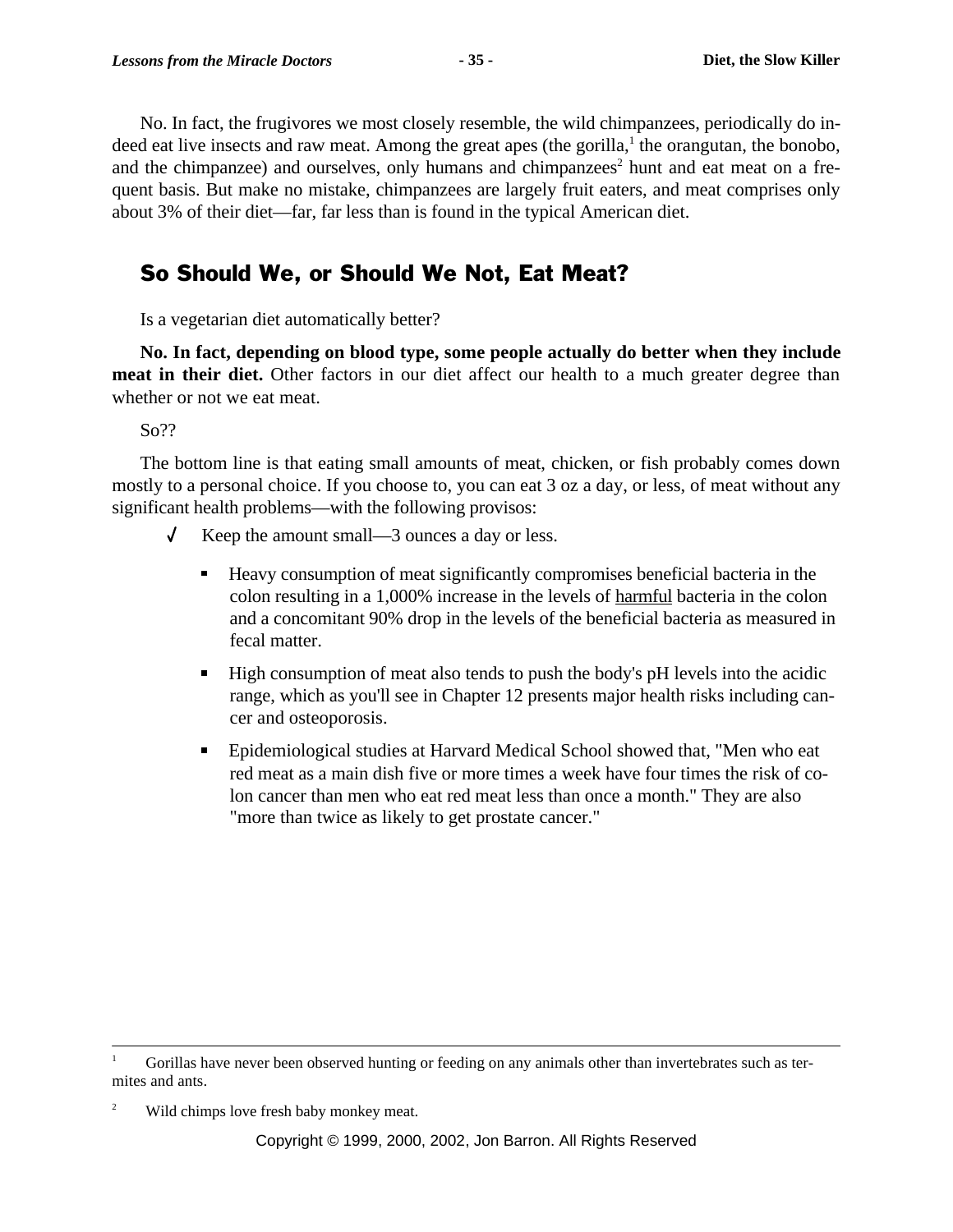$\sqrt{ }$ If you're going to eat meat, buy only organic meat to avoid exposure to the whole range of chemicals,<sup>1</sup> growth hormones, and parasites present in beef and chicken, or the high levels of toxic metals present in most fish. If it isn't available locally, pressure your supermarket to carry it as an option.

# 2. What About Dairy?

The average American typically eats close to 600 pounds of dairy products a year, which makes it the single largest component of their diet. Unfortunately, this may not be as healthy as the milk ads you see on TV would lead you to believe. Even if the cow's milk you get is free of chemicals, growth hormones, allergenic proteins, blood, pus, antibiotics, bacteria, and viruses typically found in milk, you still have major problems. Cow's milk is not designed for people. For one thing, it has 20 times the casein of human milk.<sup>2</sup> (Human milk is designed to take an infant from 8 pounds to 40 pounds in 18 months. Cow's milk is designed to take a calf from 90 pounds to 1,000 pounds in about 24 months. Although they are both white, mother's milk and cow's milk are totally different beverages.) And for that matter, the cow's milk you buy in the store and the cow's milk that comes from a cow are not similar substances.

- $\sqrt{2}$ First, homogenized milk is not natural and presents serious health risks. The theory behind homogenization sounds simple: break up the fat particles in milk until they are so small that they stay suspended in the milk and don't rise to the top and form the layer of cream that used to be the trademark of all bottles of milk. Unfortunately, there's a side effect to this process. Once you make the fat particles so small that they don't rise, you've also made them so small that they easily get absorbed into the body and clog your arteries.
- $\sqrt{ }$ Second, there's the problem of the growth hormone used in dairy cows to increase milk production. This growth hormone, called bovine-somatotropin<sup>3</sup> (BST), was developed by Monsanto. It was supposed to be identical to the actual growth hormone found in cows, and in fact, as part of their 55,000 page application to the FDA, Monsanto submitted a chart identifying the 191 amino acids contained in BST showing that they absolutely matched the amino acid chain found in natural growth hormone. Unfortunately, it seems, the application is inaccurate. The problem occurs at amino acid #144, which was supposed to be lysine in both the natural growth hormone and in Monsanto's BST. As it turns out, it isn't. In the July 1994, issue of *Protein Science* (3:1089-97, 1994), Bernard Violand, a Monsanto scientist published evidence that amino acid #144 in Monsanto's growth hormone is, in fact, epsilon-N-acetyllysine, a freak substance. Whoops! Ah, but then you probably think that once this problem

<sup>1</sup> Just as an example, over 90% of today's chickens are fed arsenic compounds. And while we're on the subject of chickens, it's probably worth mentioning that according to a government study, over 90% of the chickens sold in this country are infected with leukosis (chicken cancer). As for those chickens with too much cancerous tissue to be sold, well . . . they're destroyed, ground up, and fed back to the chickens that we ultimately buy and eat!

The high levels of casein are just one of several reasons that humans do not digest milk proteins very well, leading to numerous allergic reactions and high levels of mucous in our noses and bowels. Incidentally, Elmer's® glue is made from cow's milk casein; that's why you see Elsie the cow on each bottle of Elmer's® glue

Also called rBGH (recombinant bovine growth hormone).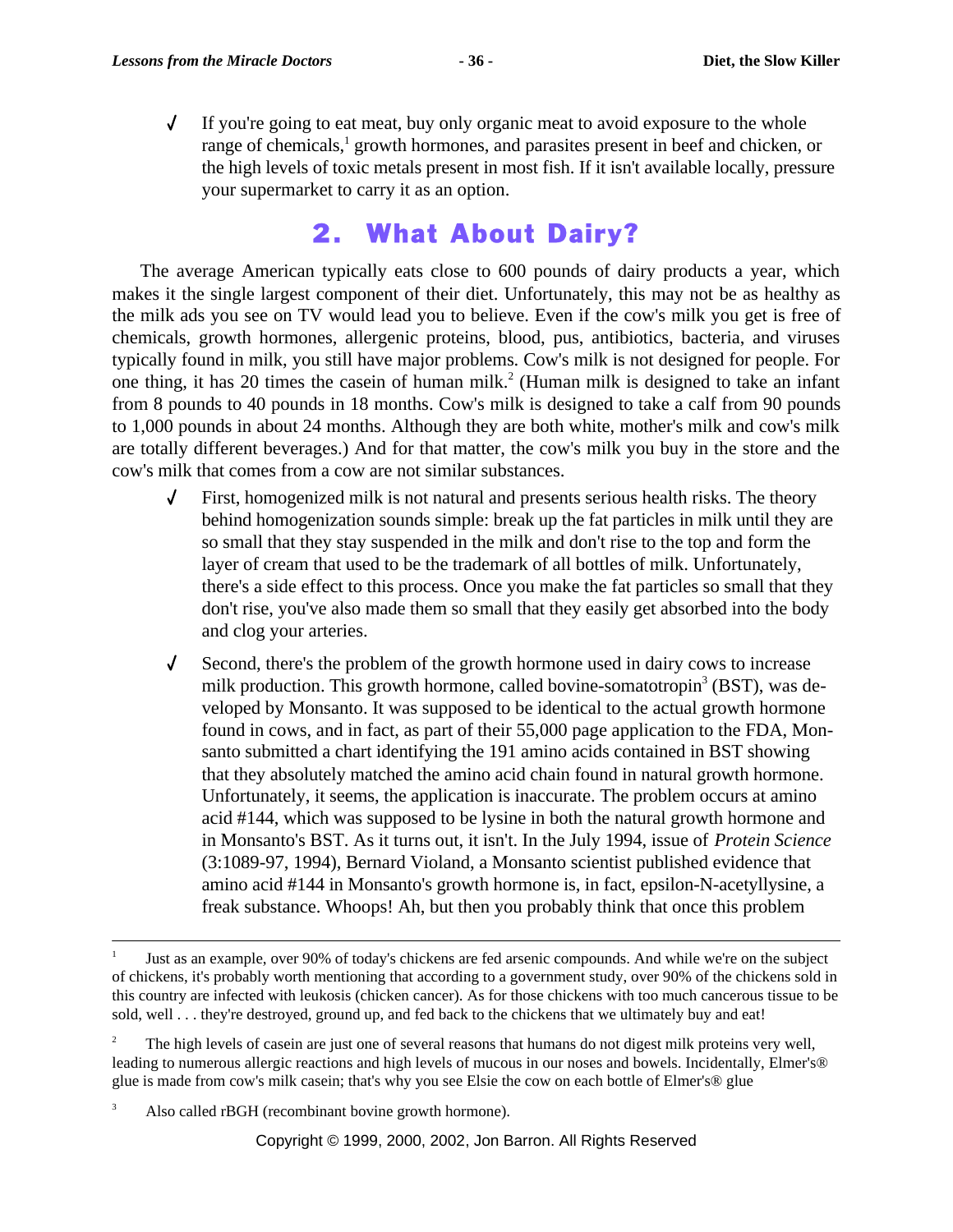came to light, totally nullifying the Monsanto application, that BST was recalled. Nope, not in the United States!<sup>1</sup>

And then there's the fact that the body digests milk (any milk) differently once gastric juices begin to flow (at around 18-20 months old). Before gastric juices flow, milk is alkaline and nonmucous forming in the body; but once gastric juices enter the picture, they turn the milk acid, forming mucous, causing sinus problems, allergies, colds, etc. **That's why every animal except man weans its young off milk!** Think about that for a moment.

In addition to all of that, milk has been implicated in:

- $\overline{J}$ Heart disease<sup>2</sup>
- $\sqrt{ }$ Cancer<sup>3</sup>—particularly breast cancer
- Diabetes<sup>4</sup>  $\sqrt{ }$
- $\sqrt{ }$ Allergies and colds
- $\sqrt{ }$ **Colitis**
- $\sqrt{2}$ Colic and earaches in young children

And finally, milk has played a major role in the development of the "super bacteria" that have recently emerged to plague our health. How? In 1990, the USDA allowed the dairy industry to increase the one part per hundred-million antibiotic residue standard for milk by 10,000% to one part per million. The problem is that at this level of constant intake, the antibiotics actually destroy the probiotic colonies normally found in the intestinal tract, which then allows harmful bacteria to flourish and develop resistance to a whole range of antibiotics.<sup>5</sup>

**If you must have dairy, use organic. Avoid homogenized milk at all costs. Also, there are a number of grain and rice-based milk alternatives; some of which are spectacular.**

<sup>1</sup> The FDA gave its approval for the sale of Monsanto's BST product back in 1993, but in Canada and the European Union, BST remains uapproved because of strong circumstantial evidence that it may promote cancer in cows and humans. Understand, this change in one amino acid is not insignificant. The replacement of one amino acid can change the configuration of a protein significantly; and configuration determines the properties and effects of a protein. Although the chemically detectable difference between true BGH and Monsanto's BST creation may be slight, the effects of the two hormones on the human body may be quite different indeed.

<sup>2</sup> If you do drink milk, it is essential that you take a folic acid supplement to neutralize the xanthine oxidase found in milk. Xanthine oxidase, which attacks the arteries, is a major factor in heart disease. Interestingly enough, this problem seems only to occur with homgenized milk. When non-homogenized milk is consummed, the body excretes the xanthine oxidase.

<sup>&</sup>lt;sup>3</sup> It's worth noting that 60% of America's dairy cows are infected with the leukemia virus.

<sup>&</sup>lt;sup>4</sup> One particular protein, beta-caseine, found in cow's milk, can literally trick the immune system into attacking and destroying the insulin-producing beta cells of the pancreas.

<sup>5</sup> There are 52 different kinds of antibiotics and 59 bioactive hormones found in milk.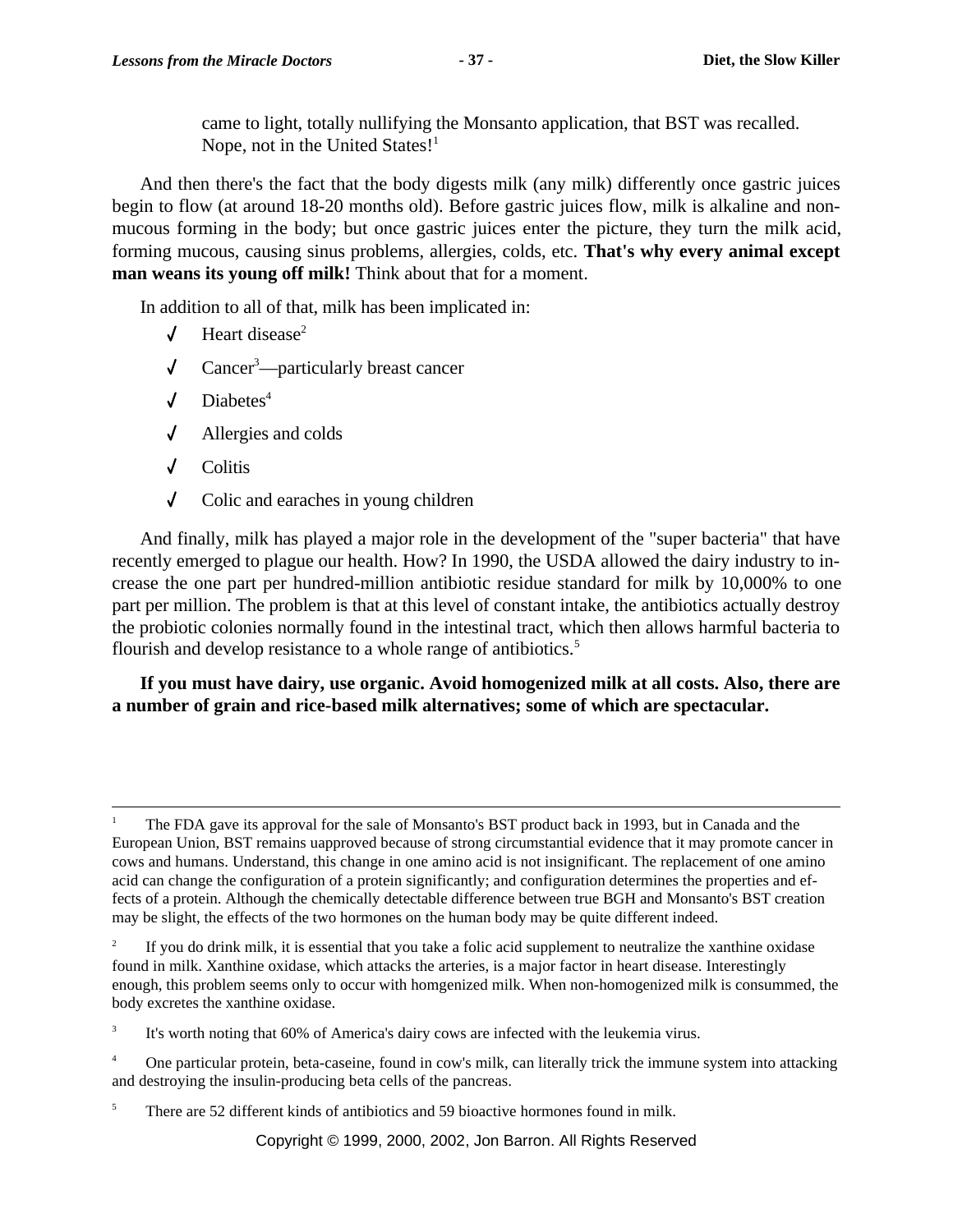Note: milk is often pitched as a great source of calcium. It is not. Yes, it has a high calcium content, but the body is able to utilize very little of it; and, in fact, because of the way the body deals with milk, consumption of milk actually leaches calcium from the bones.<sup>1</sup> If you have any doubt about this, just consider the fact that **Americans are among the highest consumers of dairy in the world, eating an average of 600 pounds of dairy a year per person—and yet we have one of the highest incidences of osteoporosis in the civilized world!**

# 3. Unnatural Fats: The Number 1 Dietary Problem

Food manufacturers love hydrogenated oils because hydrogenation makes those oils thicker, creamier, and more appetizing to the consumer. Unfortunately, hydrogenation also saturates the oils' fatty acids, changing them into trans-fatty acids. Trans-fatty acids are the number one killer in our diets, and a major contributor to:

- $\sqrt{2}$ Cancer
- Heart Disease  $\sqrt{2}$
- $\sqrt{ }$ Diabetes

Hydrogenated (and partially hydrogenated) oils are absolutely unnecessary and have no place in your diet or in any of the foods you eat. *The number one dietary prescription from this chapter is to totally eliminate all hydrogenated oils from your diet.* Unfortunately, it's not as easy as it sounds. Food manufacturers have put them in almost every food they manufacture. The good news is that if enough people refuse to buy foods that contain trans-fatty acid oils, manufacturers will stop putting them in their foods.

You also want to eliminate refined oils and manufactured polyunsaturated oils from your diet. What oils are good? Virtually any raw natural oil is good. Olive oil is the best. Use lots of extra virgin olive oil in your cooking. Surprisingly, butter is cool—provided that you can get butter that doesn't contain antibiotics and bovine growth hormone and all the rest of the nonsense that many dairy farmers use.

> "Wait a second! Isn't butter high in saturated fat?" Absolutely, and let's put that bugaboo to rest. Natural saturated fats in moderation are not a problem. They do not raise cholesterol levels. They do not lead to heart disease. In fact, there is actually a diet that helps people lose weight, and lower cholesterol levels while eating as much meat and eggs and natural saturated fat as they like.<sup>2</sup> The two reasons this diet works are (1) natural saturated fats do not cause heart problems, and (2) all versions of this diet call for the elimination of snack foods, processed foods, sugared foods, foods containing any trans-fatty acids, and foods high on the glycemic index.

<sup>1</sup> It is a myth that we need milk for calcium. There are many far superior sources of calcium—such as sesame seeds. The problem with milk is that because of its high acidity, your body needs to buffer it with even more internal calcium than you get from the milk itself. Also, the 10 to 1 ratio of calcium to magnesium found in milk is insanely high and devastating to the body.

<sup>&</sup>lt;sup>2</sup> I've already discussed my concerns with too much meat in the diet; nevertheless, these programs do demonstrate the health-building power of just eliminating the bad things from our diet.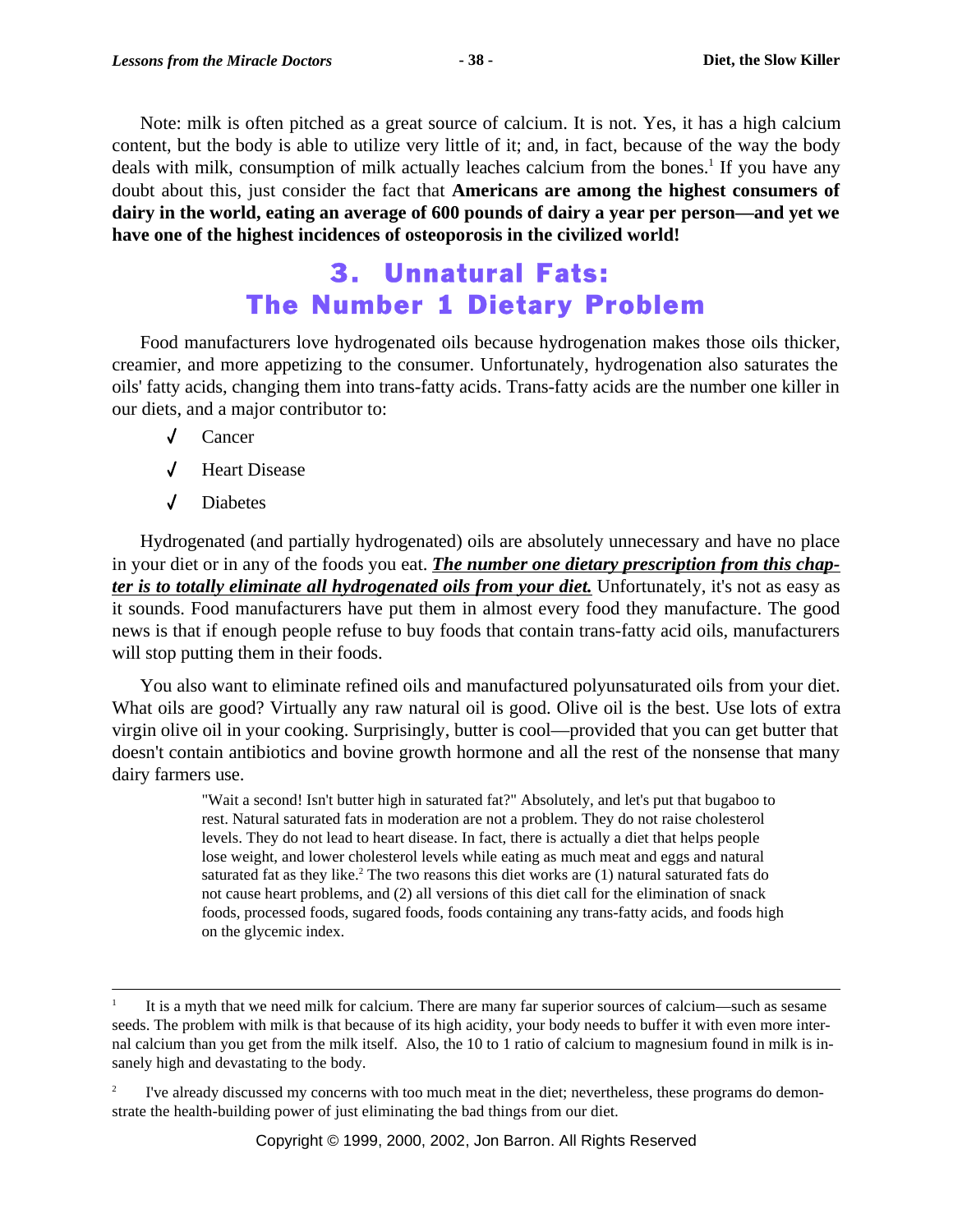# 4. Refined Carbohydrates: The Number 2 Dietary Problem

This includes all refined and processed foods, including:

- $\overline{J}$ Everything made with white flour
- $\overline{J}$ White rice
- $\sqrt{\phantom{a}}$  Cold cereals
- $J$  . Most hot cereals
- $J$  . Most snack foods
- $\sqrt{ }$ All sugar foods, including cakes, candies, and soda  $pop<sup>1</sup>$

They negatively affect the body in a number of ways. They are all acid forming in the body, which we'll talk more about in Chapter 12. They are all converted to triglycerides in the body and stored as fat. And they all rank high on the glycemic index (with no redeeming nutritional value such as the fruits and vegetables that are also high on the glycemic index).

# The Glycemic Index

The glycemic index, and identifying high-glycemic foods, is one of the hot areas of nutritional science right now. Not to make light of it, it is an extremely important dietary consideration, but with one huge HOWEVER. First, though, a quick discussion of the glycemic index.

Diabetics have been using the glycemic index for years to help in controlling their insulin levels. Quite simply, foods that adversely affect blood sugar by elevating insulin levels are termed "high glycemic" foods, and foods that do not elevate insulin levels are "low glycemic." High glycemic foods can:

- $J$ Cause your body to store fat
- $\sqrt{ }$ Make you fatigued
- $\sqrt{ }$ Cause your brain to go "fuzzy"
- $\sqrt{ }$ Lead to heart problems such as elevated LDL cholesterol levels and high blood pressure

Obviously, these are conditions to be avoided. High glycemic foods that cause elevated insulin levels and the concomitant problems I just mentioned include:

- $\sqrt{ }$ Bananas
- $\overline{J}$ Raisins

<sup>1</sup> Soda pop, particularly colas, may be the single worst "food" ever invented. First, soda contains approximately 1 teaspoon of sugar per ounce of soda. (Aspartame is even worse—once having been considered by the military for possible use as a battlefield neurotoxin.) That works out to about 12 teaspoons per can, or 32 teaspoons per Big Gulp. Many sodas, particularly colas, are high in phosphoric acid, which leaches calcium out of your body at an astounding rate. And all sodas "feature" CO<sub>2</sub> bubbles, which when you think about it, is the body's main waste product!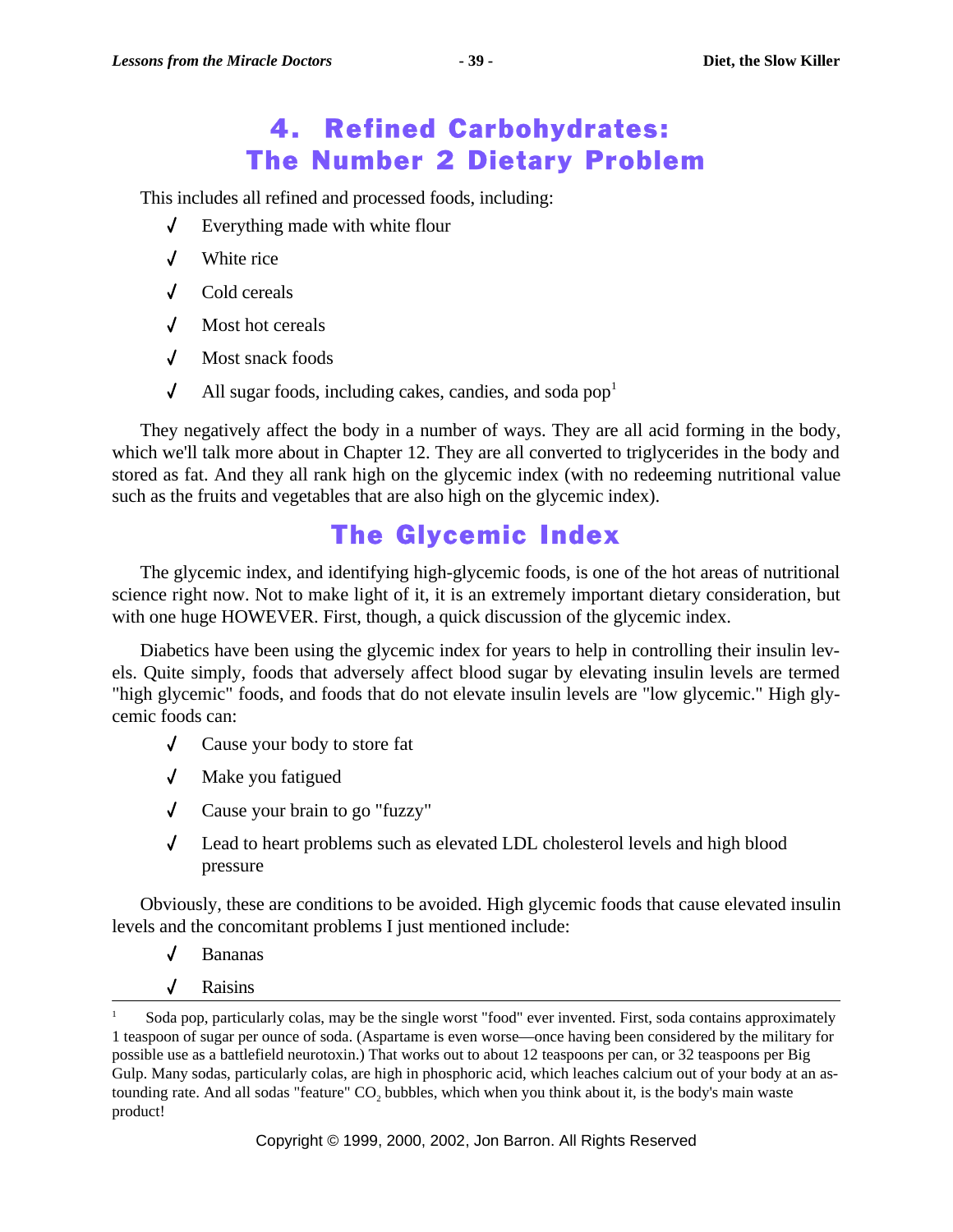- $\overline{J}$ Carrots
- $\sqrt{ }$ Potatoes
- $J$ Corn
- $\sqrt{ }$ Breads, cereals, pastas, and rice of all kinds
- $\sqrt{ }$ Virtually all snack foods
- Sugars of all kinds and soda pop  $\sqrt{ }$

Earlier, I mentioned that there was a big HOWEVER to the glycemic index. What is that however? It's called chewing. If you chew your food well enough, the saliva neutralizes almost all of the glycemic response. So how much do you need to chew your food?

There's an old saying that says, "You should drink your solids and chew your liquids." What that means is that you should chew the dry food you eat until it turns to liquid in your mouth (about 40 chews per mouthful), and that you should swish liquids back and forth in your mouth (chew them as it were) an equal number of times.

As we've already discussed when we talked about refined foods, you should give up snack foods and refined flour products and sugar sweetened foods for a number of reasons. On the other hand, for most people, if chewed enough, it's still okay to eat all of the fresh fruits and vegetables you want—even if they are high on the glycemic index.

## General Recommendations

- **Diet.** Clean up your act.
	- Eliminate as much of the processed and cooked food from your diet as possible. Instead of canned or frozen, eat fresh.
	- $\blacksquare$ Eliminate as much of the refined flours, grains, and sugars as possible. Instead of white bread, eat REAL whole wheat. Instead of cake and ice cream for dessert, eat fruit.
	- $\mathbf{u}$  . Replace low-value foods such as potatoes and iceberg lettuce with high value foods such as sweet potatoes and almost any of the richly colored vegetables (particularly, spinach, brussels sprouts, broccoli, and beets).<sup>1</sup>
	- As much as possible, eliminate all snack foods and fast foods. Replace with prunes (no kidding, an extremely powerful antioxidant), raisins, and all of the berries.
	- $\blacksquare$ Eliminate **all** hydrogenated oils and trans-fatty acids. Replace with olive oil and fresh butter.

<sup>1</sup> For those with arthritis, it might be useful to forego vegetables from the nightshade family, including: tomatoes, spinach, and eggplant.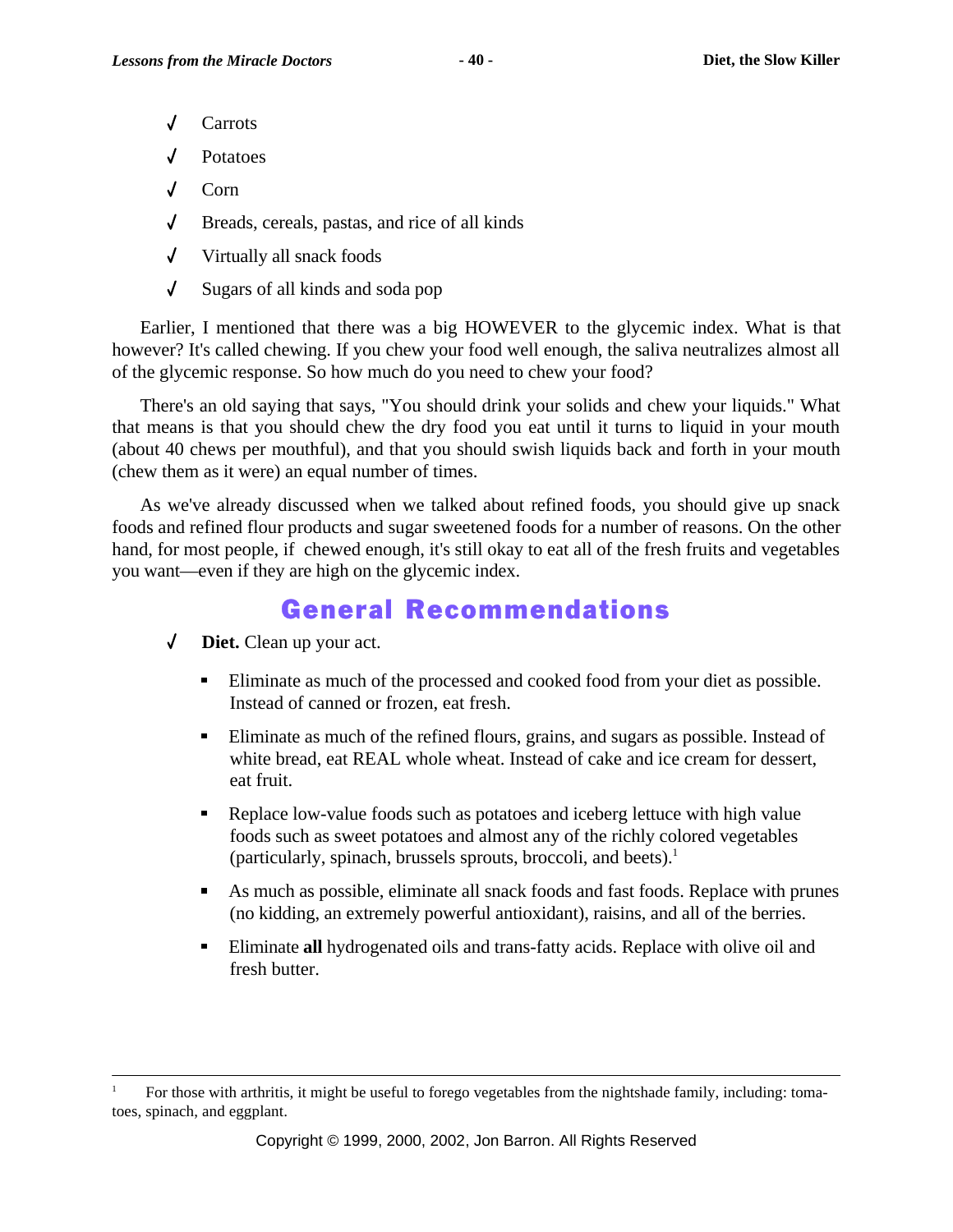- Cut back on the quantity of meat, pork, $<sup>1</sup>$  chicken, and dairy in your diet. And</sup> make sure that what you do consume is organic.<sup>2</sup> Fish, of course, is okay—okay that is, if you can be sure it's free of heavy metals and toxins and hormonal "modifications."
- $\sqrt{ }$ So what does that leave you? Actually thousands of choices. Virtually, everything that we've talked about eliminating is easily replaced with a healthier version. **If you can't find the organic meats and dairy you want, or the whole grain foods you're looking for, talk to your supermarket. In most cases, they will get it if you ask**.
- $\sqrt{ }$ Of course, if someone is in an advanced state of illness, they better clean up their act TOTALLY, and eat no meat and no cooked food. In fact, ideally, they should go on a raw juice fast<sup>3</sup>—at least, until they get well. Once you're well, you can bake up a potato, or grill yourself a nice piece of organic beef (if that's your bent).
- $\sqrt{ }$ **The bottom line is that the worse you eat, the more often you will neeed to cleanse and detox and make use of supplements***.*

# So After All That, What Do I Eat?

At one time, I was totally vegetarian, primarily for ethical reasons. Anyone who has any awareness of how cattle, poultry, and pigs are treated in our modern "superfarms," must think twice about consuming products produced by this system. It is incredibly cruel.

Unfortunately, after years of speaking engagements in numerous places around the world, I got tired of eating iceberg lettuce with second-rate Italian dressing for lunch, and white rice and dead vegetables for dinner. I broke down and started eating small amounts of chicken and fish.

My diet now consists of:

- $\sqrt{ }$ Fresh juices, superfoods, and ground flaxseed (see next chapter) for breakfast.
- Large fresh salads with a variety of greens and vegetables<sup>4</sup> with the occasional small piece of chicken or fish for lunch.
- $\sqrt{ }$ Dinner is light. Sometimes a bowl of slow cooked whole-grain cereal so the enzymes are still active. Sometimes a small bowl of soup. Sometimes fresh fruit, etc.

<sup>4</sup> Sometimes I'll substitute a plate of lightly steamed or baked vegetables for the salad.

And no, pork is not "the other white meat." In fact, it's probably one of the more indigestible meats.

<sup>&</sup>lt;sup>2</sup> Incidentally, pesticide levels are far more concentrated in the animal flesh and dairy we eat than in the fruits and vegetables sprayed with those pesticides. Think about it for a moment. The animals consume these pesticides day after day, steadily concentrating all of the pesticides they eat through their entire lives in their flesh. The bottom line is that the higher up the food chain you go, the more concentrated the pesticides are. A cow eats hundreds of pounds of clover to make a few gallons of milk—concentrating the pesticide in that milk. Then again, it takes 21 pounds of milk to make 1 pound of butter, and 10 pounds of milk to make 1 lb of cheese—concentrating the pesticides even more.

<sup>&</sup>lt;sup>3</sup> See Chapter 13.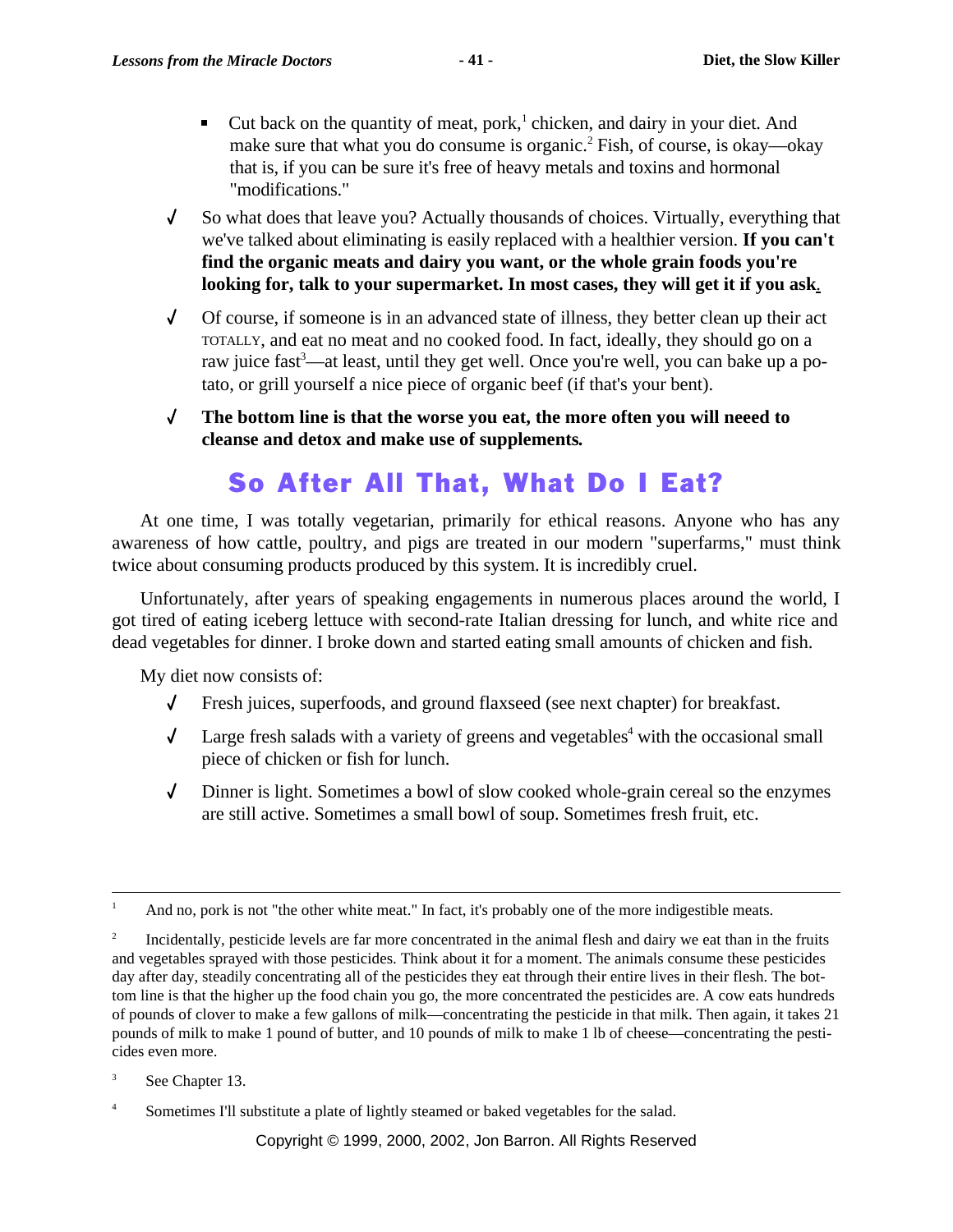$\sqrt{\phantom{a}}$  On the other hand, I still have an occasional slice of pizza. When I was young, I'd eat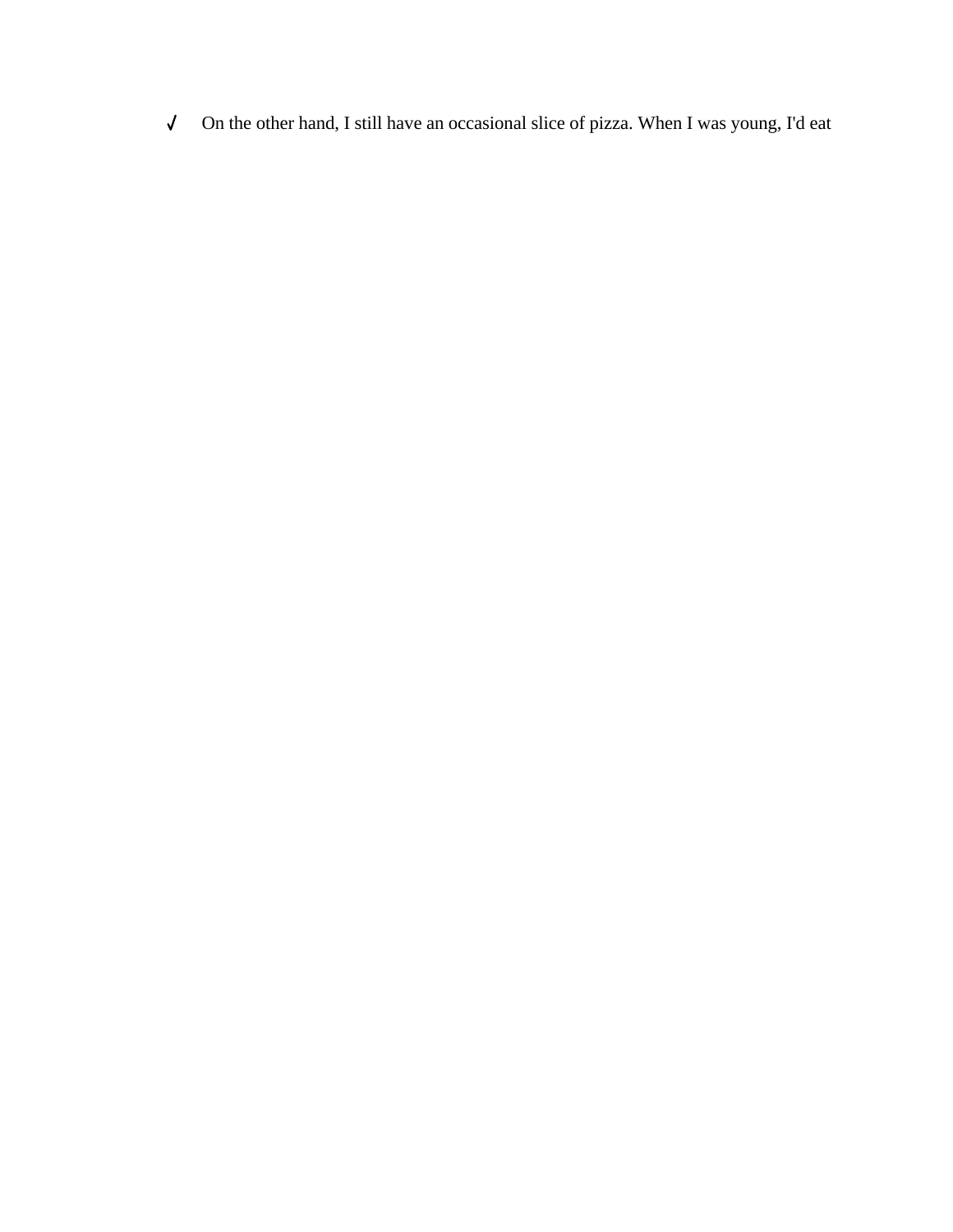Chapter 7

# VITAMINS, MINERALS, AND PHYTOCHEMICALS

# Why We Need To Supplement

You often hear doctors say that there's no need to supplement if you eat a balanced diet. If only that were true. Unfortunately, the food we eat today is not the same as the food we ate 50-100 years ago. We have to compensate for the loss of "value" in our food.

- $\sqrt{ }$ It takes 80 cups of today's supermarket spinach to give you the same iron you'd get from just one cup of spinach grown 50 years ago.
- $\sqrt{ }$ According to a Rutgers University study, it now takes 19 ears of corn to equal the nutritional value of just one ear of corn grown in 1940.
- $\sqrt{ }$ There is less than half the protein in today's wheat as in the wheat our grandparents ate.
- $\sqrt{ }$ Much of our soil is so depleted that our farm crops depend ENTIRELY on the chemical fertilizers they are fed to grow. That means that most of the food we eat is devoid of virtually all the trace minerals we need for survival.
- $\sqrt{ }$ And on and on.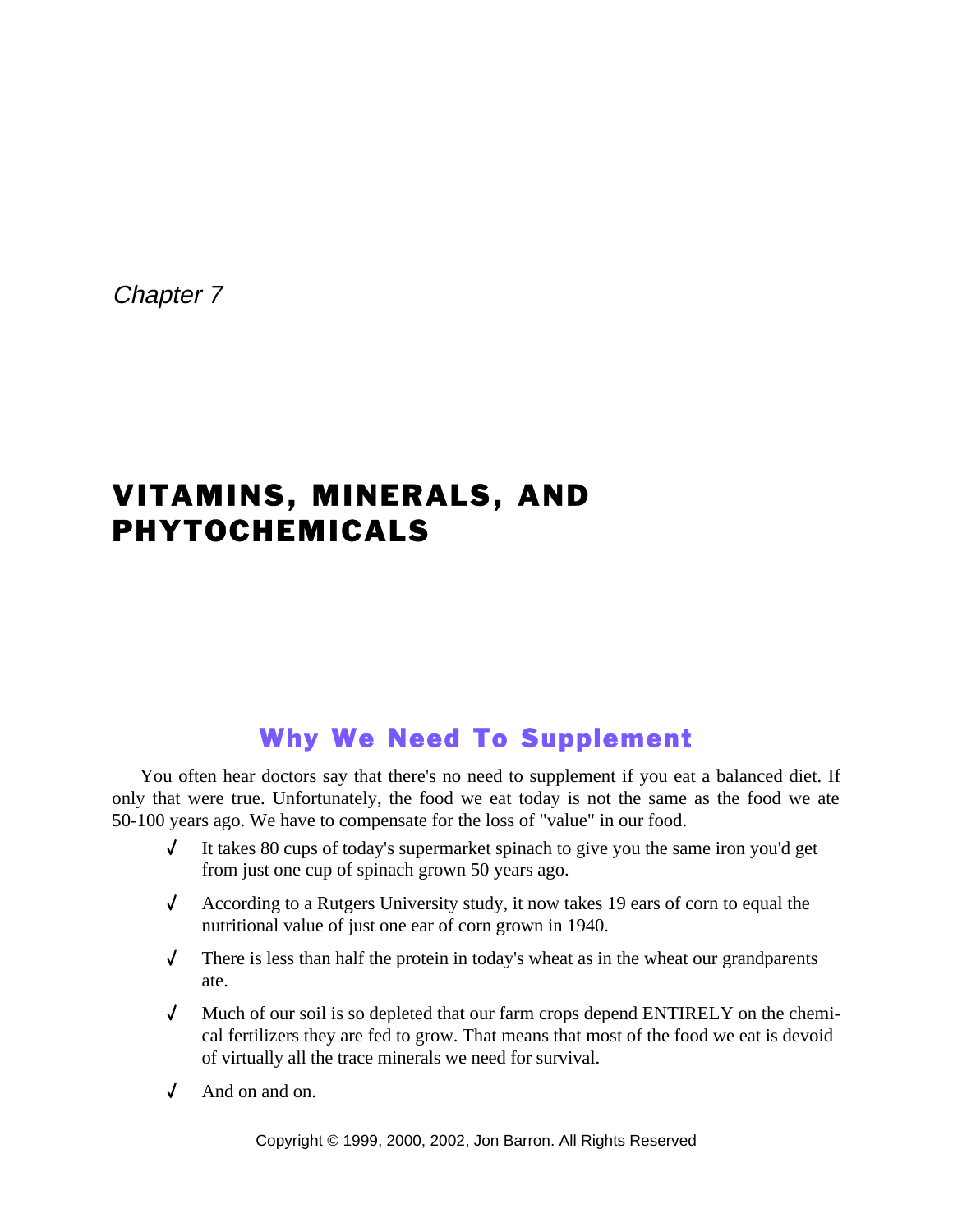When you think about it, it doesn't take a rocket scientist to figure out what's happened. We've exchanged **quality for quantity** . You can't keep increasing your yield per acre, at the same time steadily depleting your soil year after year, and not expect to lose something in the process. And what's been lost is the quality of our food.

### Organic vs Non-Organic

As we've just seen, most of the food sold in our supermarkets is nutritionally compromised. Part of the solution lies in organic foods, which hearken back to the more nutritionally beneficial foods of 50 years ago. Consider the following comparisons between organic and conventionally grown food.

- $\sqrt{\phantom{a}}$  Organic snap beans have 30 times the manganese, 22 times the iron, and 23 times the copper of the conventionally grown variety.
- $\sqrt{\phantom{a}}$  Organic cabbage has 4 times the calcium and 4 times the potassium of the cabbage you buy in the supermarket.
- $\sqrt{\phantom{a}}$  Organic lettuce is 5 times higher in calcium, 50 times higher in iron, and 170 times higher in manganese.
- $\sqrt{\phantom{a}}$  Organic tomatoes are 12 times higher in magnesium, 68 times higher in manganese, and almost 2,000 times higher in iron.

And then there's the difference between organic and **super organic**. Super organic, when you can find it, has on average, **twice** the nutritional value of standard organic (which, as we've already seen, has several times the food value of conventionally grown food). To give you a sense of the extent of these differences, consider:

- $\sqrt{ }$ Conventional farms use no compost at all in the growing of their crops. Instead, they rely on chemical fertilizers that have a limited range of nutrients—just what the plant requires to grow, which is why they are so deficient in the nutrients that people need. (And of course, we won't even talk about taste.)
- $\sqrt{ }$ The average organic farm uses about 3-5 tons of organic matter/compost per acre per year.
- $\sqrt{ }$ The average super organic farm will use upwards of 100 tons of organic matter per acre per year.

### Nutritional Stress

A second factor we have to consider is nutritional stress. We're just exposed to far more environmental and pollution stresses than our bodies were ever designed to handle—more than the human body has ever before been required to handle in the history of the world. Even if you were able to consume an all-organic, optimized diet, it takes far more of the protective phytochemicals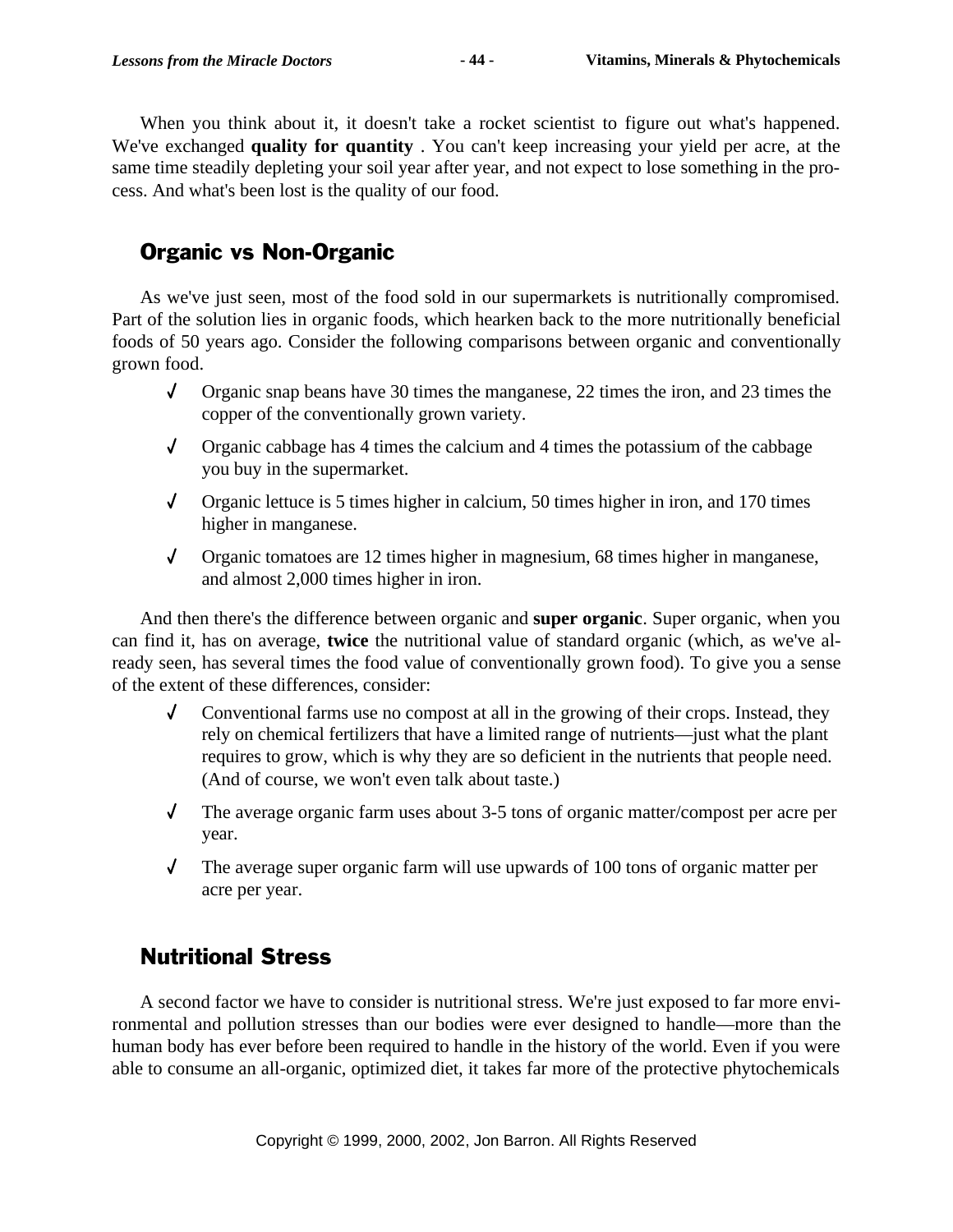that food provides than we can possibly get in our diets—even if the food we ate was of the highest quality. Our bodies were never designed to handle:

- High levels of radiation from dental x-rays and high-altitude airplane flights
- Organo-phosphate nerve-gas pesticide residues
- $\blacksquare$  . Totally artificial fats (hydrogenated oils, trans-fatty acids, and homogenized fat)
- $\mathbf{u}$ High levels of refined sugar (with the average American now consuming over 137 pounds a year)
- A totally fiberless white flour diet (including, breads, pastas, cakes, pop tarts, pastries, tortillas, etc.)
- Constant exposure to disruptive electromagnetic fields
- Chlorines and fluorides in our water  $\mathbf{u}$  .
- $\mathbf{u}$  . Continued, unrelenting, high-stress jobs and living situations

The bottom line is that if you live in any industrialized country in the world today, you must supplement to maintain your health—to reduce the risk of cancer, heart disease, degenerative diseases of all kinds, retard the aging process, and protect against toxic injury.

# And What Do We Supplement With?

Before we can actually determine which supplements we need to take, we need to take a quick look at the fundamentals of nutrition.

### Proteins, Fats, and Carbohydrates

For many people, this is where their nutritional knowledge begins and ends. They count calories and compare ratios of fat calories to total calories. In most hospitals, the sole concern of the certified nutritionists who prepare hospital "food" is putting together a proper balance of proteins, fats, and carbohydrates. As you will soon learn, this is tantamount to nutritional insanity.

- $J$ Proteins are essential for the growth and repair of all body tissue. Proteins are made of amino acids, some of which your body can produce by itself, and some of which must be included in your diet.
	- A great deal is made about the need for protein, but the fact is our protein requirements are not really very large and are easy to fill. To figure out your protein requirement, just divide your weight in half. That's your daily protein requirement in grams. If you want to rough that out in ounces, it works out to about 30 grams per ounce. In other words, if you weigh 150 pounds, you need 75 grams (2 1/2 ounces) of protein a day.
	- Theoretically, milk is a top-rated protein, but in reality it's not. As we've already discussed, it messes up the pH which results in incomplete digestion. Meat and fish are fine. Eggs are too. Surprisingly, though, some of the best sources are

Copyright © 1999, 2000, 2002, Jon Barron. All Rights Reserved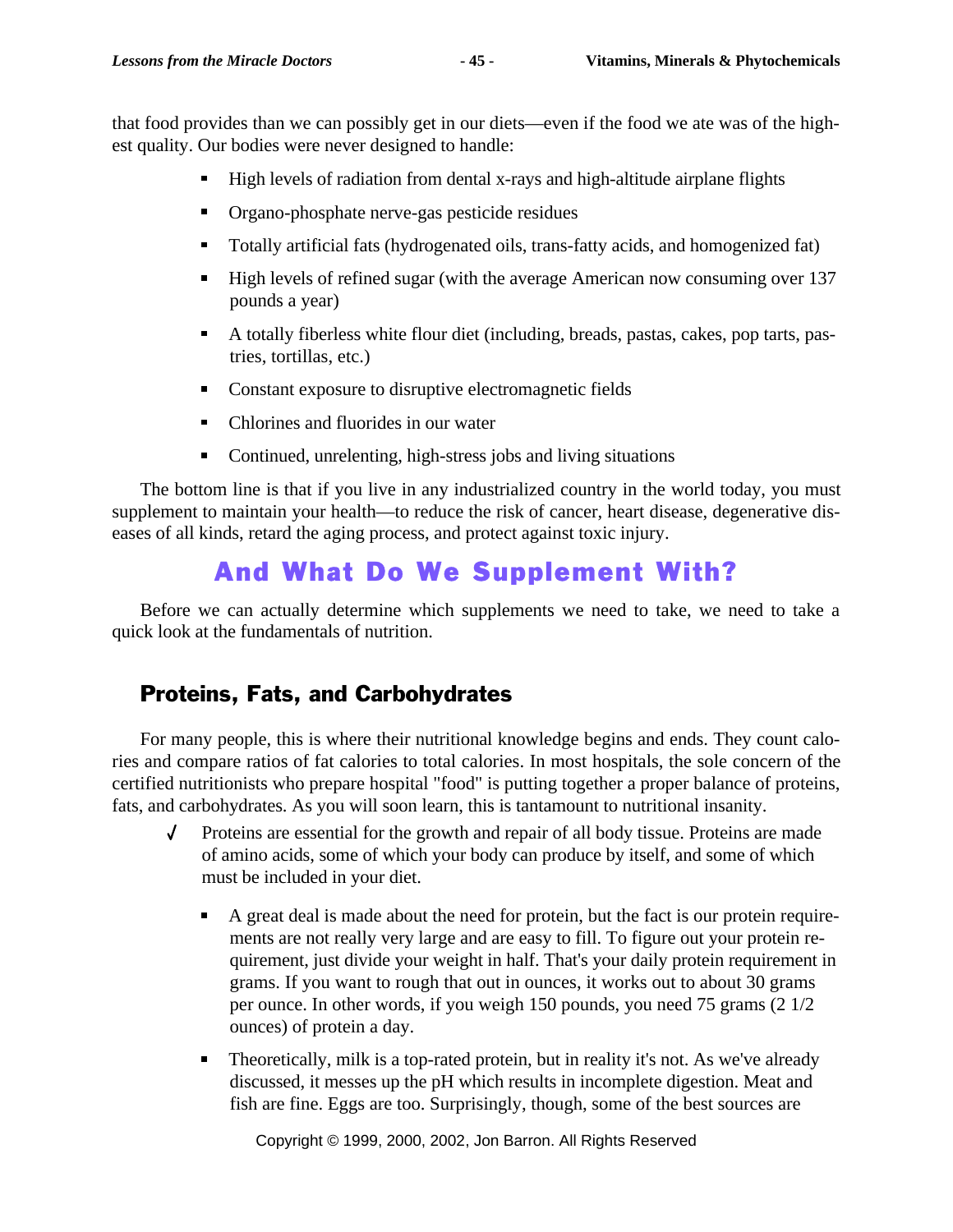actually vegetarian. Spirulina and chlorella are both not only higher in actual percentage of protein (60-80% vs 20-25% for animal sources) but also in terms of bioavailablity.

- $\sqrt{ }$ Fats are the ultimate energy storage system. Your body stores fat for long-term energy use. Think of bears who live off their fat for months at a time while they hibernate. On the other hand, if you're eating every day, your body doesn't really need to store fat for future use. Nevertheless, certain fats are essential for life and health.
	- Essential Fatty Acids, or EFA's, are among the approximately 50-70 nutrients that have been "identified" as necessary to sustain human life and good health. Unlike saturated fats, EFA's remain liquid at body temperature and, because of their bent shape, they do not dissolve into each other and clog our arteries.
	- $\blacksquare$ In point of fact, all fats are actually fatty acids, consisting of one part fat (which is not water soluble) and one part acid (which is). What makes Omega-3 (the king of EFA's), Omega-6<sup>1</sup>, and Omega-9 so important is that not only are they good for you—they are, in fact, essential. And what's more, your body can't produce them, which means you must get them in your diet. However, **due to the extreme sensitivity of EFA's to light and oxygen, they have been removed from virtually all processed foods so that the foods have a longer shelf life**.
	- $\blacksquare$ The sad fact is that our lack of the key EFA's has been linked to many of today's diseases and afflictions including hair loss, lack of energy, skin problems, heart and circulatory problems, and all of the immune disorders (including arthritis).
	- **The reason EFA's are so important is that they are the main components of**  $\blacksquare$ **all cellular membranes—inside and out—where they protect against viruses, bacteria, and allergens.** They are the key building blocks of all fats and oils, both in our foods and in our bodies. They play a key role in the construction and maintenance of nerve cells and the hormonelike substances called prostaglandins and help decrease cholesterol and triglyceride levels in the blood.
	- $\blacksquare$ **The bottom line is that essential fatty acids are vital to our health. They quite literally are the primary healing agents in the body and according to some estimates, as many as 90% of all people are deficient in at least one of them.**
- $\sqrt{ }$ Carbohydrates are the body's short-term energy foods. Simple carbohydrates, such as sugar and white flour are utilized by the body in a matter of minutes. Complex carbohydrates take time to break down and are, therefore, utilized over a matter of hours.
	- $\blacksquare$ **The best carbohydrates are fresh fruits and vegetables—pure and simple. Buy organic. Wash thoroughly.**

<sup>1</sup> Actually, Omega-6 (which is found in almost all of the refined oils we buy in the supermarket) we do get in our diet—too much in fact, which presents its own health problems.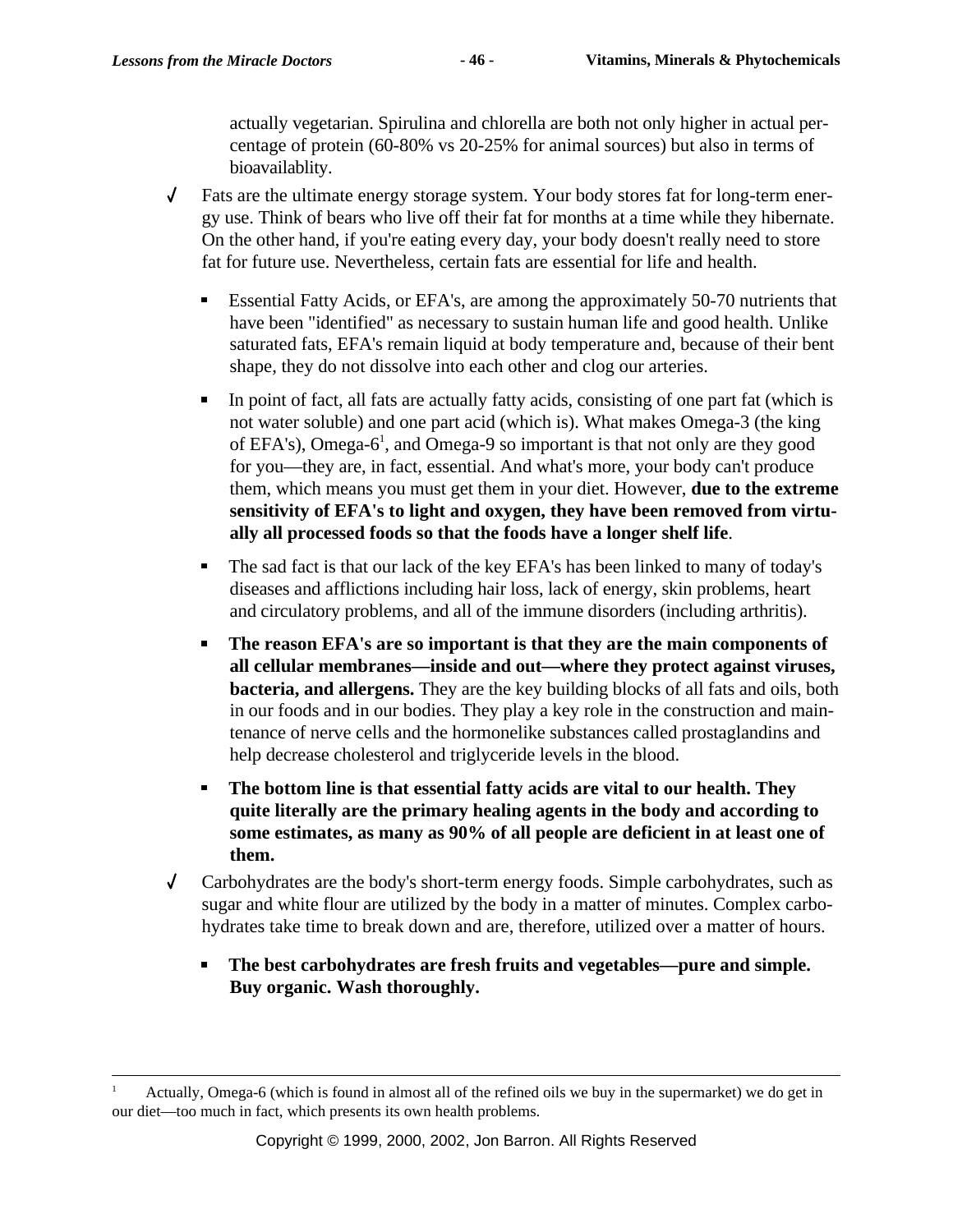### Minerals

Your body is actually made mostly of minerals and water. As it turns out, your overall health is determined far more by minerals than proteins, fats, carbohydrates, or even vitamins. Calcium, for example, is not only used to build strong bones and teeth, but is present in **every single cell in the body** and is instrumental in the transporting of nutrients in and out of those cells.

- $\blacksquare$ Want some iron? Why not grind down a nail and eat the shavings. Want some calcium? Why not do what the Three Stooges do and shuck some oysters, throw the meat away, and eat the shells. Sound silly? Well what do you think is in most of the vitamin pills you buy?
- $\blacksquare$ Well then, how about this as an alternative? Want some iron? How about eating some beets. Want some calcium? How about ground sesame seeds or collard greens or carrot juice?
- $\blacksquare$ The bottom line is that your body can't handle straight minerals. They carry an electric charge which is opposite that of your intestinal wall so that they stick to the wall and can't pass through. Once stuck to the intestinal wall, they are "pushed" along and out of the body. In the end, you absorb only about 3-5% of the straight minerals you consume. Many supplement makers use chelation to mask the electric charge (thereby tricking your body into absorbing the minerals).
- $\blacksquare$ On the other hand, plants pull minerals straight out of the ground, and then biologically transform them into the very substance of the plant itself. Not surprisingly, your body likes this form of mineral better.

### Trace Minerals

For years, trace minerals were virtually ignored when it came to nutrition. In fact, in the early days of vitamin/mineral supplements, it was rare to even find them included. Since then, however, primarily due to discoveries made in the large-scale raising of cattle, hogs, and chickens, we have learned that trace minerals are among the most important components of good health—and even life itself.

A full complement of the 72-84 trace elements is essential for optimum health.

### **Vitamins**

The dictionary defines a vitamin as "an organic compound naturally occurring in plant and animal tissue and that is essential in small amounts for the control of metabolic processes." A simpler definition is that vitamins are co-enzymes whose primary role is to help your body's enzymes do their job.<sup>1</sup> When vitamins are available in limited amounts, enzyme reactions are inhibited.

<sup>1</sup> For example, the enzyme responsible for breaking down alcohol, alcohol dehydrogenase, uses vitamin B6 (pyridoxine) as its cofactor.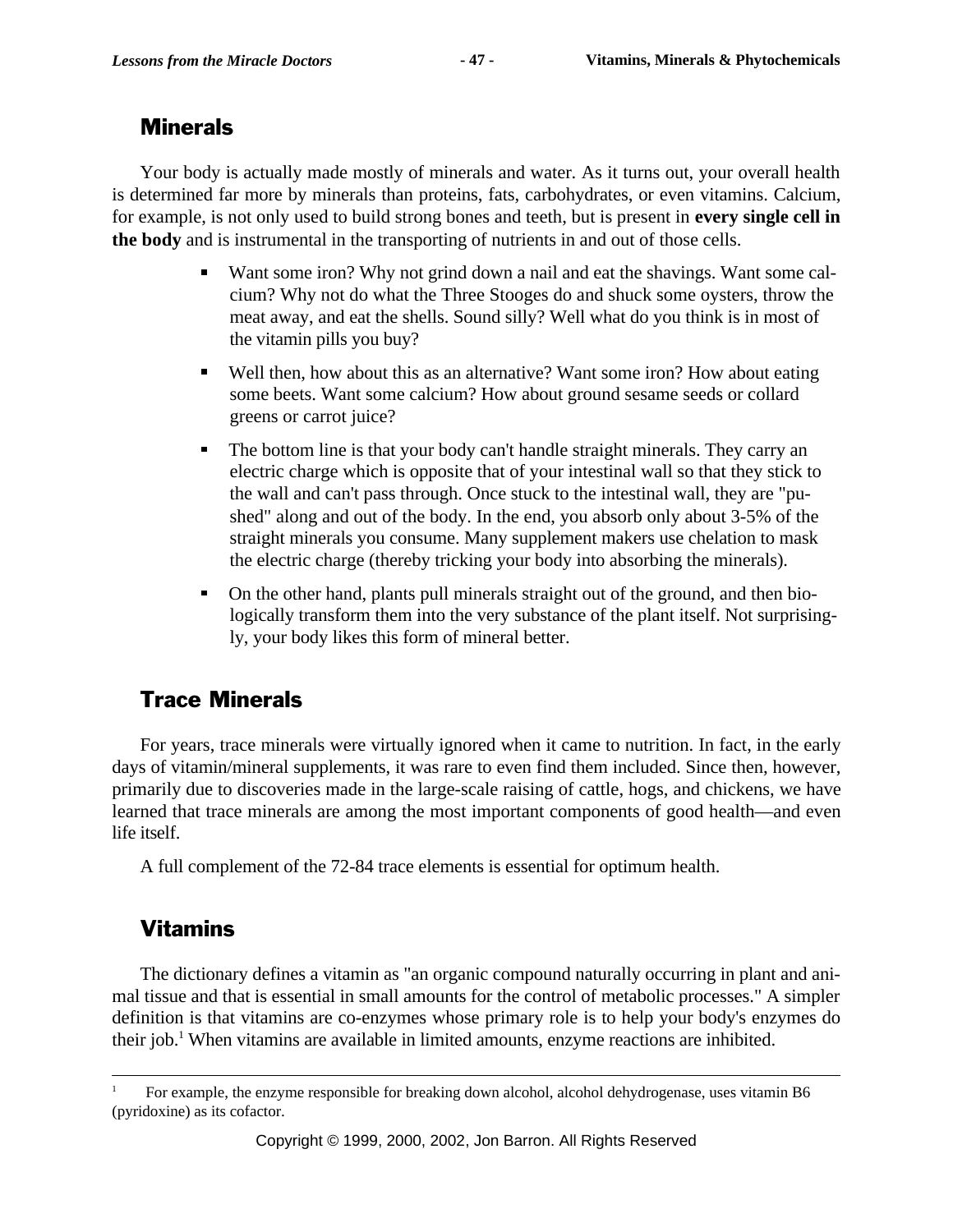### Phytochemicals

Phytochemicals are the hot "new" discoveries in nutritional science. They include things such as sulforaphane from broccoli, resveratrol from grapes, and lycopene from tomatoes. **Another way of looking at phytochemicals is simply as vitamins and antioxidants in the process of being discovered.** This is not necessarily a quick process. It took 50 years for Vitamin E to be declared a vitamin after it was discovered.

# It's Not That Simple

You would think that supplementation would be pretty easy. Figure out just where people are likely to be deficient, then make a pill that supplements for those suspected deficiencies—sort of a *one-a-day multiple-vitamin kind of thing*. Determining the best supplement to take would then be a simple job of reading the label.

Unfortunately, it's not that simple. There are actually several problems.

- 1. Natural and synthetic vitamins are not necessarily the same thing.
- 2. In nature, nutrients do not exist in isolation; they exist in *nutrient complexes*. And as it turns out, our bodies require the complexes, not the isolates.

### Natural vs Synthetic

Actually, vitamins can be classified as either totally natural, co-natural, or synthetic.

#### *Totally Natural*

Very few vitamins that you buy are totally natural. Why? Quite simply, cost. Direct extraction of vitamins from foods is prohibitively expensive. For example, acerola cherries, the best natural source of vitamin C, contain only 1 percent of vitamin C by weight. Most supplements that list acerola cherries as their vitamin C source contain only a small percentage of vitamin C from the cherries—the rest is synthesized vitamin C.

#### *Co-natural*

Co-natural vitamins are **derived** from vegetable and animal sources through the use of solvent extraction, distillation, hydrolysis, or crystallization—**but, by definition, haven't undergone any conversion or chemical alteration during the extraction process**.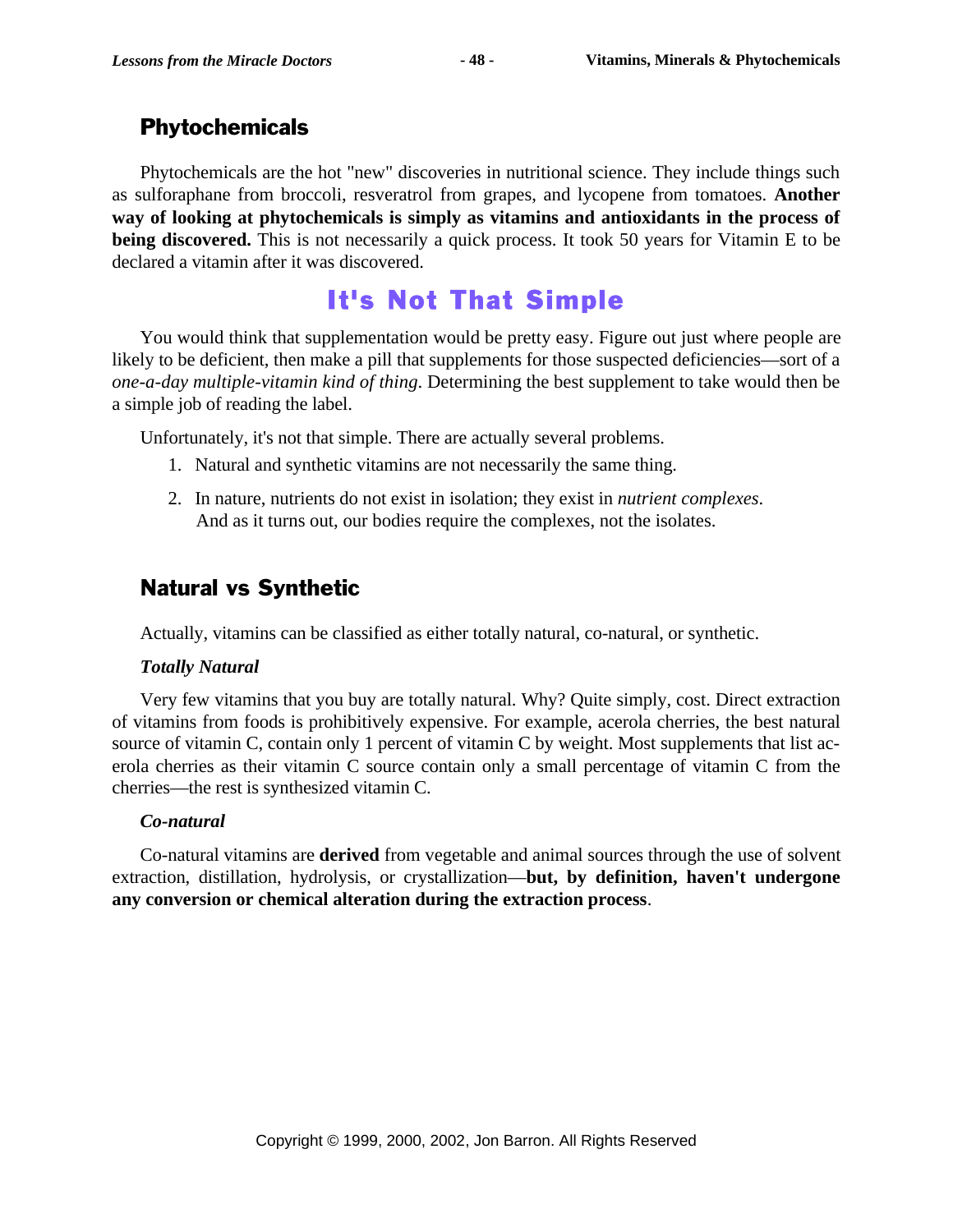#### *Synthetic*

Synthetic vitamins can be derived from either natural or chemical sources. **What makes them synthetic is that they undergo a process of "conversion," either as a result of the extraction process or as the result of pure chemical buildup.** Synthetics are, at best, about 50% as effective as natural vitamins and may actually suppress the body's ability to absorb the natural portion of the vitamin.

#### What You Actually Get in the Store

Many commercial-grade vitamin and mineral concentrates are synthesized by the large pharmaceutical and chemical companies from the same starting material that they make their drugs from (coal tar, wood pulp, petroleum products, animal byproducts, waste and fecal matter, ground rocks, stones, shells, and metal.)

- $\sqrt{2}$ Most Vitamin B-12 (cobalamine) is made from activated sewage sludge—and then stabilized with cyanide (thus becoming, cyanocobalamine)
- $\sqrt{ }$ Most vitamin D is made from irradiated oil
- $\sqrt{ }$ The bulk of all vitamin E is produced in the labs at  $Kodak<sup>2</sup>$
- $\sqrt{ }$ Niacinamide is made by boiling sulfur in the presence of asbestos
- $\sqrt{ }$ Supplemental calcium, for the most part, is either mined from the earth, ground from old bones, or made by grinding up oyster shells

Another surprise is that the term organic, when applied to supplements, does not mean the same thing as it does with food. For supplements, all the word organic means is that the molecule contains at least one carbon atom (as in organic chemistry). **In other words, a supplement can be labeled 100% organic and not be natural at all.**

Many so-called natural vitamins have synthetics added to "increase potency," or to standardize the amount in a capsule or batch. Many vitamins also add a synthetic salt form of the vitamin to increase stability. These synthetics are easily identified by the terms acetate, bitartrate, chloride, gluconate, hydrochloride, nitrate, and succinate.

### The Bigger Problem

Modern medicine refuses to define the human body as a holistic entity, but rather as a grouping of separate parts and pieces. Not surprisingly, that same paradigm has been applied to nutrition. In other words, modern nutrition is based on the concept that key nutrients can be identified and isolated. Unfortunately, the reality is quite different.

<sup>1</sup> Light passing through a natural vitamin always bends to the right due to its molecular rotation. Synthetic vitamins behave differently. That same ray of light splits into two parts when passing through a synthetic—one part bending to the right (d for dexorotary), the other to the left (l for levorotary). A natural vitamin E fraction, for example, is easily identified by the "d-alpha-tocopherol." the synthetic by "dl-alpha-tocopherol." (Incidentally, the body can't use the l-form of vitamin E, and the l-form may even inhibit the d-form from entering cell membranes.)

<sup>&</sup>lt;sup>2</sup> Kodak, Hoffman La Roche, etc.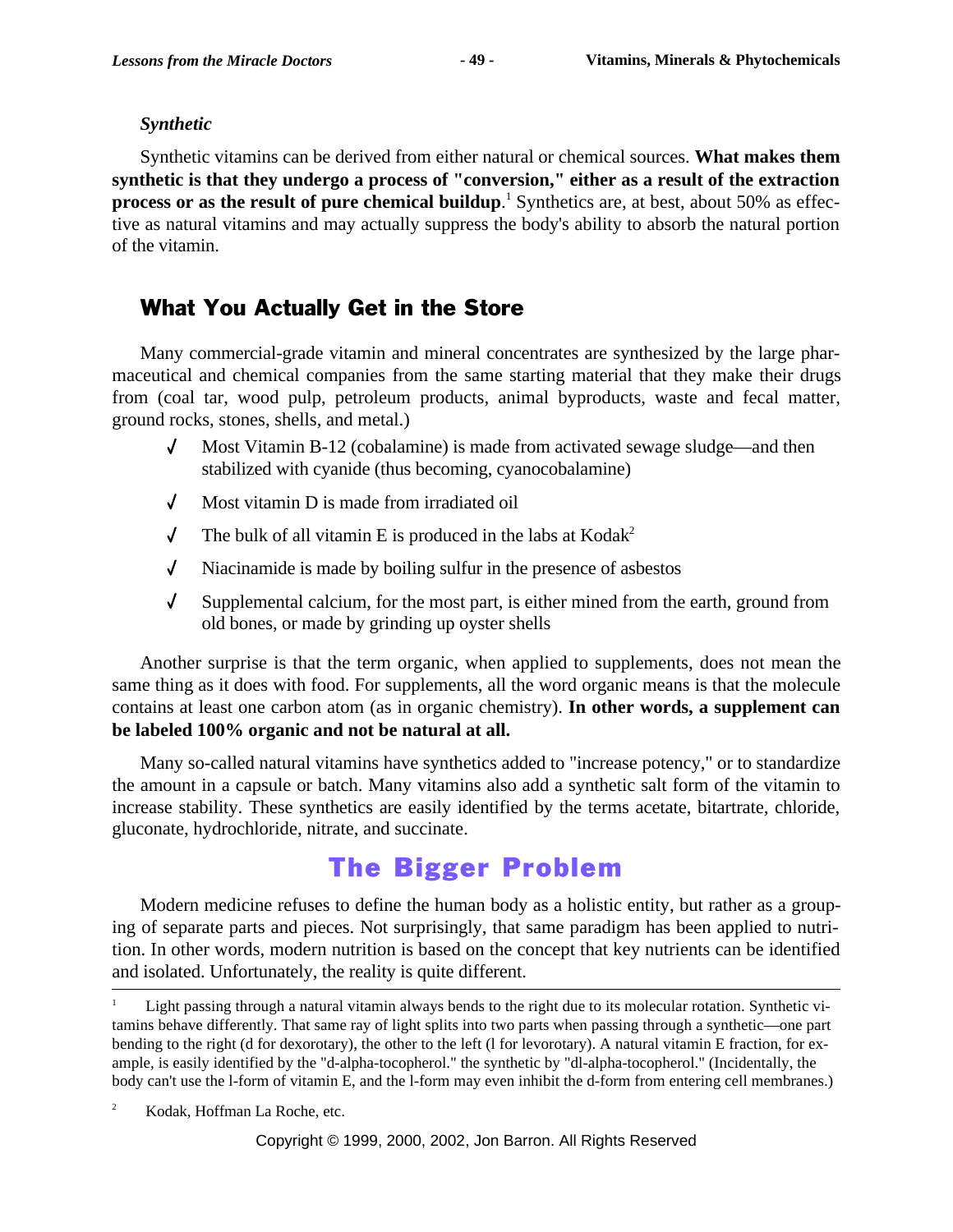- $\sqrt{ }$ Fifteen years ago, vitamin C (ascorbic acid) was all the rage. Then, suddenly, after years of people scarfing down ascorbic acid, it was discovered that your body really couldn't absorb ascorbic acid very well unless the bioflavonoids, hesperidin, and rutin were present. So, suddenly, all vitamin C was sold WITH the bioflavonoids, hesperidin, and rutin. Then it was discovered that you really couldn't absorb vitamin C very well (even if the bioflavonoids, hesperidin, and rutin were present) unless calcium was also present. So again, suddenly, all vitamin C was sold WITH calcium. Two questions that any thoughtful person might want to ask are:
	- What value were people getting all those years they were consuming just ascorbic acid?
	- Was there any source for vitamin C available for all those years that packed ascorbic acid with its bioflavonoids and calcium? And the answer is: of course! Oranges package the whole deal together. Grapefruits package the whole deal together. Acerola cherries package the whole deal together. Nature packages the whole deal together!
- $\sqrt{ }$ Several years ago, Beta Carotene was "discovered." Suddenly, Beta Carotene supplements were everywhere. At first the press was touting the anti-cancer properties of Beta Carotene. Then they were touting other studies that proved that it didn't prevent cancer.<sup>1</sup> Then, forget Beta Carotene; suddenly, everyone was touting another carotenoid, lycopene. Lycopene prevents prostate cancer. Then there was Lutein, also a ca-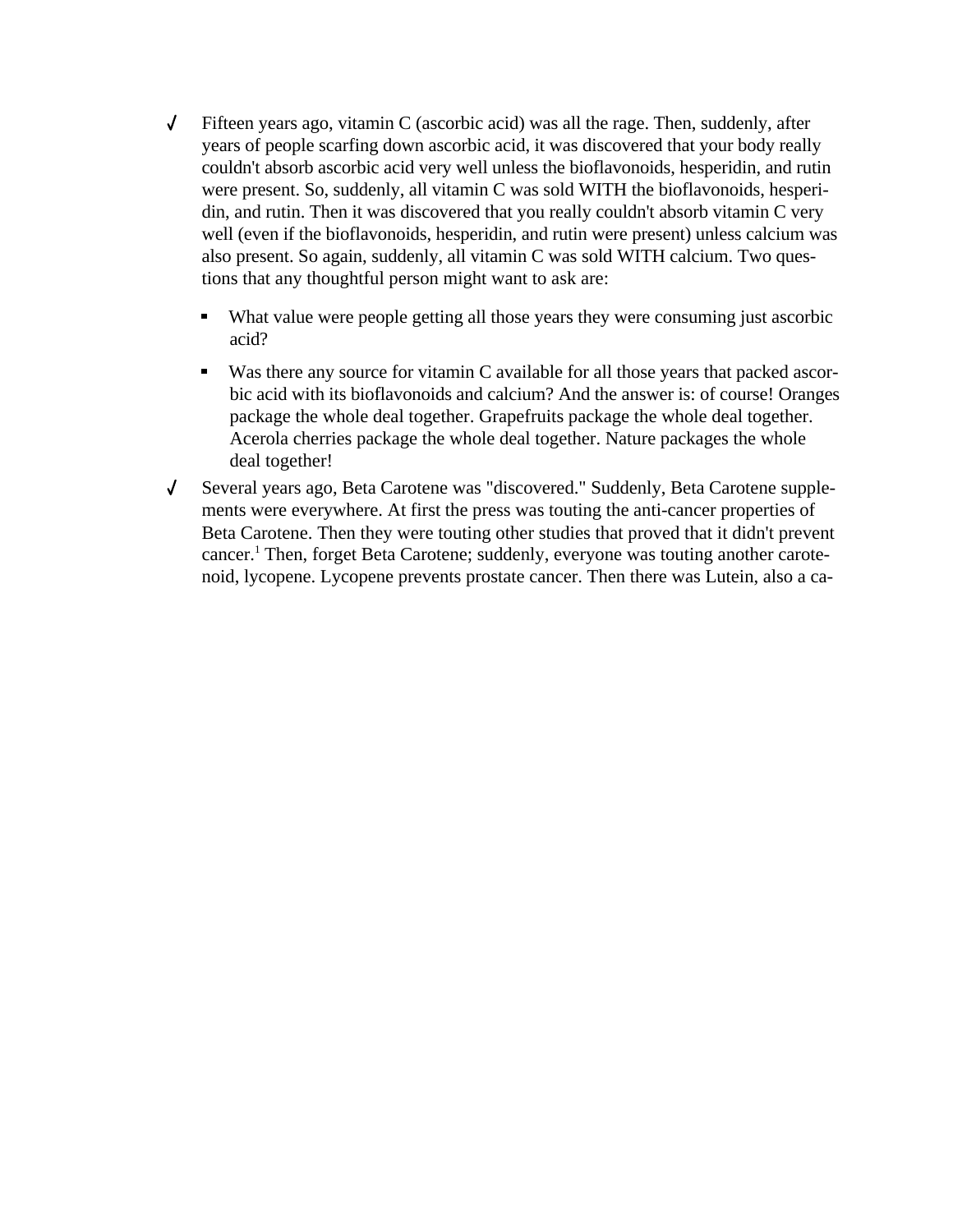In the end, we will find that there are literally thousands of nutrients that our bodies require to remain healthy,<sup>1</sup> and the possibilities for the synergistic interaction of all of these nutrients is astronomical.

# How Much To Take For Each

In the early 1940s a program was established to determine the Minimum Daily Requirement (MDR) you would need of each essential nutrient to prevent the onset of disease. Testing was simple. Withhold a certain nutrient (let's say vitamin C) until disease (in this case, scurvy) appeared. At that point, the appropriate nutrient was introduced back into the diet until the disease disappeared. The amount that it took to make the disease go away was the MDR. The RDA (Recommended Daily Allowance) was then established as a small percentage (to allow a safety margin) above the MDR. Recently, RDA was replaced by the term DV (Daily Value), and even more recently by the term RDI (Recommended Dietary Intake).

The problem with this whole approach is that it deals only with short-term deficiencies. What are the long term implications (10, 20, 30 years down the line) of nutritional deficiency? The answer is now becoming apparent for all but the blind to see: an epidemic of cancer, heart disease, diabetes, osteoporosis, etc. **And what makes it all even more ludicrous, is that as pathetically low as the RDA/DV/RDI is a USDA government survey of 21,500 people found that** *not one single person* **consumed 100% of the US RDA, from the foods they ate.**

# General Recommendations

### Overall Supplement

So the question remains, what's the best overall (one-a-day kind of thing) supplement? The best way to look at the question of an overall supplement is to break it into three categories: Optimum, Acceptable, and Avoid At All Costs.

#### *Optimum*

- $\sqrt{ }$ One good choice is to use concentrated "food-based" vitamin complexes. Such supplements will contain concentrated forms of liver, yeast, and wheat germ for example.
- $\sqrt{ }$ Another good option is to use "food-grown" supplements. Instead of being chemically manufactured, food-grown supplements are cultivated using a live biodynamic growing process. Literally, by growing nutritional yeast in a "super-dense nutrient-broth," you end up with a "living" vitamin/mineral complex that is comprised of a highly complex interlocking system of vitamins, enzymes, minerals, active bioflavonoid groups, microproteins, complex carbohydrates, and countless other naturally occurring food constituents.
- $\sqrt{ }$ A third alternative is a superfood combination that contains things like spirulina, chlorella, flower pollen, nutritional yeast, wheat grass, barley grass, powdered beets, etc.

<sup>1</sup> As I've already mentioned, there are some 400 carotenoids that have been identified. Each day there are new phytochemicals, not to mention whole new classes of phytochemicals, being identified. And new antioxidants are being identified, almost daily it seems.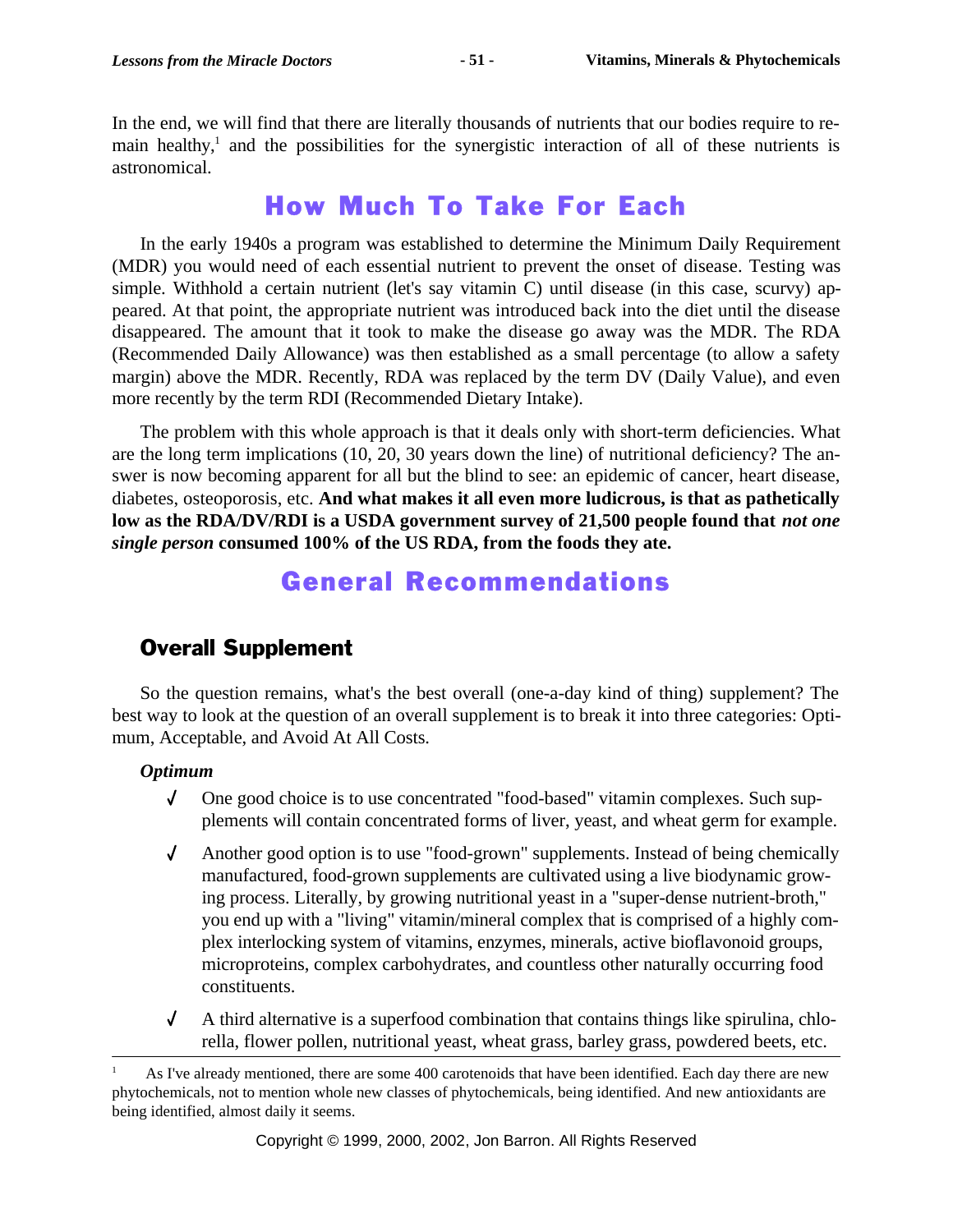to provide a full complement of vitamins and minerals. The actual amount of vitamins and minerals you get will be less than in other options, but the bioavailability will be good.

- Watch out for fillers. Superfoods are expensive, and many manufacturers cheat their formulas down by adding large amounts of things such as low-grade rice bran and lecithin.<sup>1</sup> Also, it's important to make sure that your superfood provides good sources for the B vitamins and for vitamin D.
- $\blacksquare$  . For many years, it was thought that edible seaweeds, fermented soya foods, and spirulina contained high levels of B12. They don't. What they contain are B12 analogues (chemical lookalikes) which your body cannot use. You'll need another source of B12.
- Recent studies have found that more than half of all people have too little vitamin D in their bodies. The big surprise was that 1/3 of those who were deficient were taking vitamin D supplements. Make sure your superfood provides adequate amounts of vitamin D—and get some sunlight on your body.
- Probably the best choice, however, is to use "food-formed" supplements. Instead of  $\sqrt{ }$ being chemically manufactured, food-formed supplements are cultivated using a live biodynamic growing process. Literally, by growing nutritional yeast in a "super-dense nutrient-broth," you end up with a "living" vitamin/mineral complex that is comprised of a highly complex interlocking system of: vitamins, enzymes, minerals, active bioflavonoid groups, microproteins, complex carbohydrates, and countless other naturally occurring food constituents.

#### *Acceptable*

 $\overline{J}$ It's possible to find high-quality vitamin/mineral supplements at the health food store that use only co-natural vitamins and no synthetics. The problem with supplements **based** on co-naturals is that they can never be complete. What co-naturals are useful for is "spiking up" a supplement based on one of our Optimum options. An example would be a "food-based" supplement augmented with co-natural vitamins E and C.

#### *Avoid At All Costs*

 $\sqrt{ }$ Supplements made in whole, or part, from synthetics are not an option. At their best, they are only 50% as effective as a natural vitamin. At their worst, they actually may carry harmful side effects.

### Essential Fatty Acids

**Since the Omega-3 EFA's have been removed from virtually all of the foods we normally eat, supplementation is essential**. The best sources for EFA's are:

<sup>1</sup> Don't get me wrong. These are not bad things; they're just not nutrient dense. Their primary value is that they're relatively inexpensive.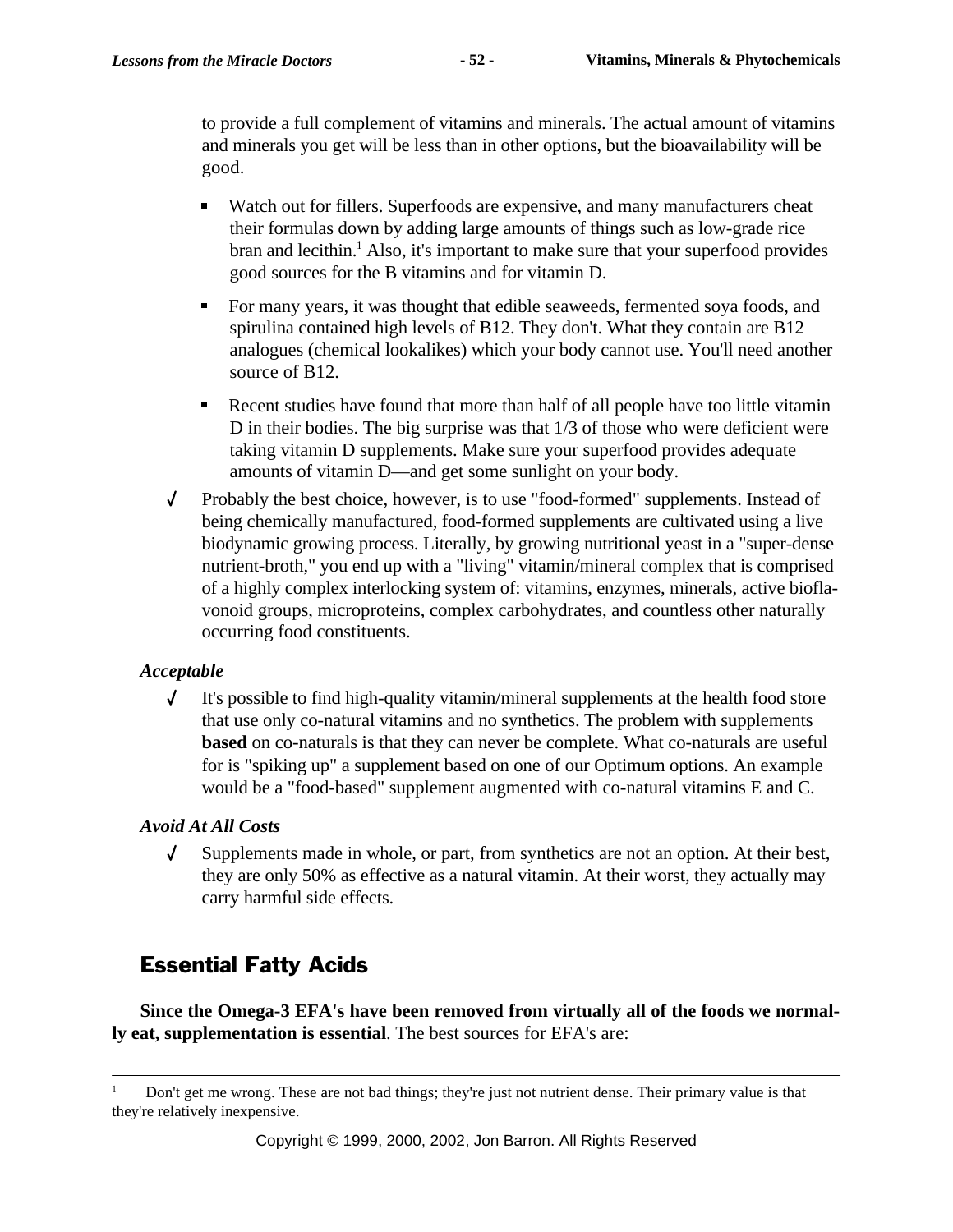- $\sqrt{ }$ If you're taking your daily dose of ground flaxseed as recommended in Chapter 3, you will be getting all of the alpha-linolenic acid you need. Otherwise, you will want to supplement with 1-2 tablespoons daily of organic, cold-pressed, high-lignan flaxseed oil.
- $\sqrt{ }$ Borage oil is more potent and less expensive than evening primrose or black current oil and is the best choice for gamma linolenic acid.
- $\sqrt{ }$ Fish oil provides DHA (docosahexaenoic acid) and EPA (eicosapentaenoic acid).

Recently a variation of a long-chain fatty acid cetyl ester called Omega-9+™ has been discovered. Although not yet officially designated an Essential Fatty Acid, supplementation with this fatty acid has shown a remarkable ability to reprogram the immune system, relieve pain, reverse the effects of arthritis, and relieve the symptoms of a whole host of diseases.

### Trace Minerals

There are now many good sources of trace minerals available. You will see them described as "colloidal minerals" or "ionic minerals" or "sea minerals." Take your pick and use one. **Trace mineral deficiency is epidemic in America because of the poor quality of our diets. Supplementation is essential.** Note: you will find it almost impossible to get the trace minerals you need in an overall supplement. Trace minerals are hard to absorb unless they are in a "liquid" form that the body can use.

### **Phytonutrients**

At the moment, the best source is still real food. Foods you will want to include in your diet include things such as:

- $J$ Soy products of all kinds for the genistein and the isoflavones
- $\sqrt{ }$ Broccoli, brussel sprouts, and kale for the sulforaphane
- $J$ Garlic and onions for the allyl sulfides
- $J$ Red grapes (including seeds) for the proanthocyanidins and the resveratrol
- $\sqrt{ }$ Green tea for the polyphenols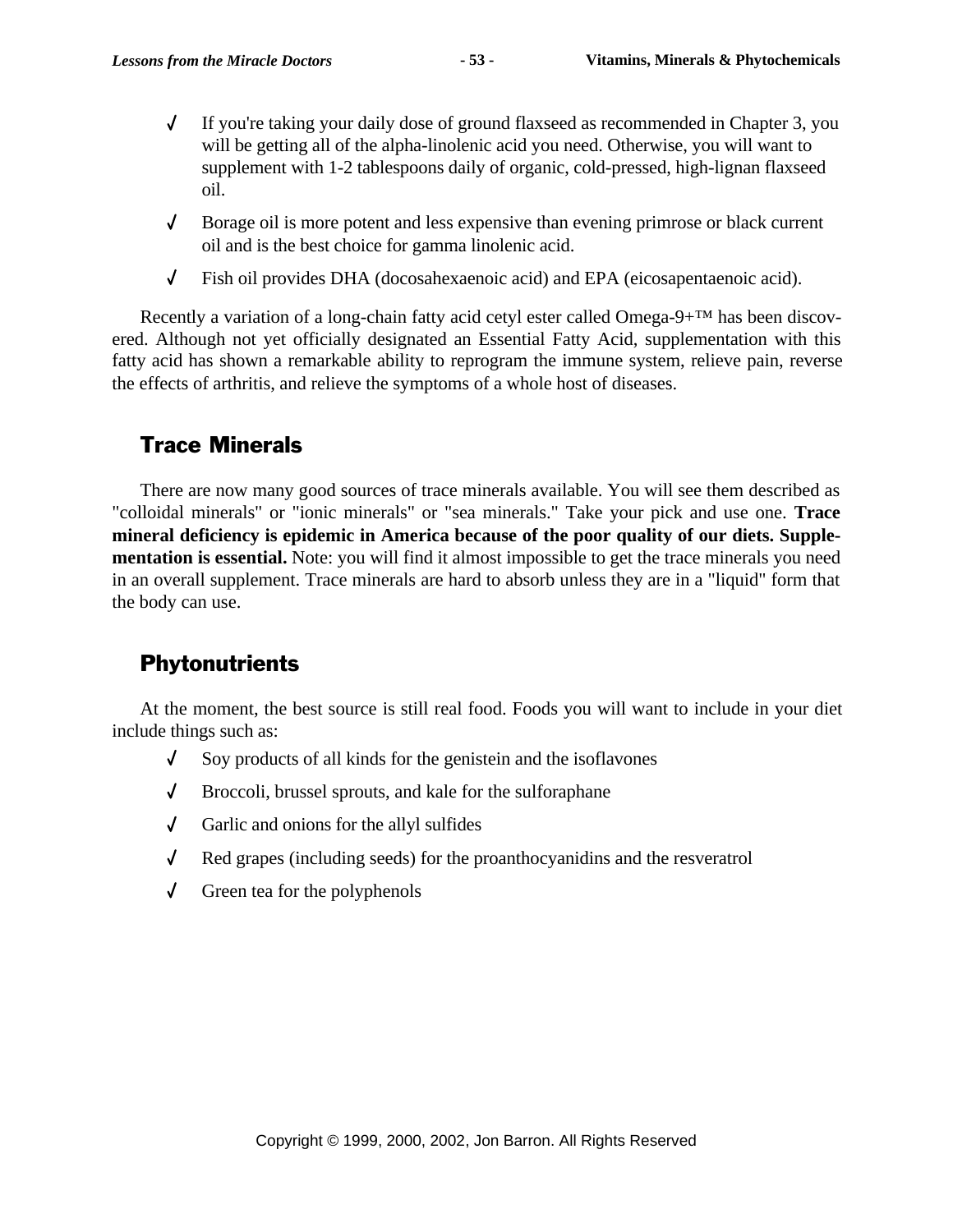Chapter 8

# MIRACLE HERBS

Right now, herbs are "hot." Major companies are going herbal. The AMA is acknowledging the value of some herbs. Herbs are being featured in the cover stories of major magazines such as *Time* and *Newsweek*. Sales of herbs are well into the billions of dollars a year. This is a time for herbalists and alternative healers to celebrate. Right?

Not necessarily.

While many in the alternative health community have fought for recognition from the medical establishment, personally, I have been very wary of it. And now that recognition has come, I believe we are about to pay the price.

What specifically is the problem? The answer lies in one word: "co-option" (definition: to take over an independent minority movement through assimilation into an established group or culture).

### Standardization

Almost everyone now believes that standardized extracts are a good thing. They answer the medical community's need for predictable doses and effects. All of the top herbal manufacturers now promote their use of standardized herbs. To a large degree, though, I believe, it's a red herring. I'm not a big fan of standardization. Let me explain.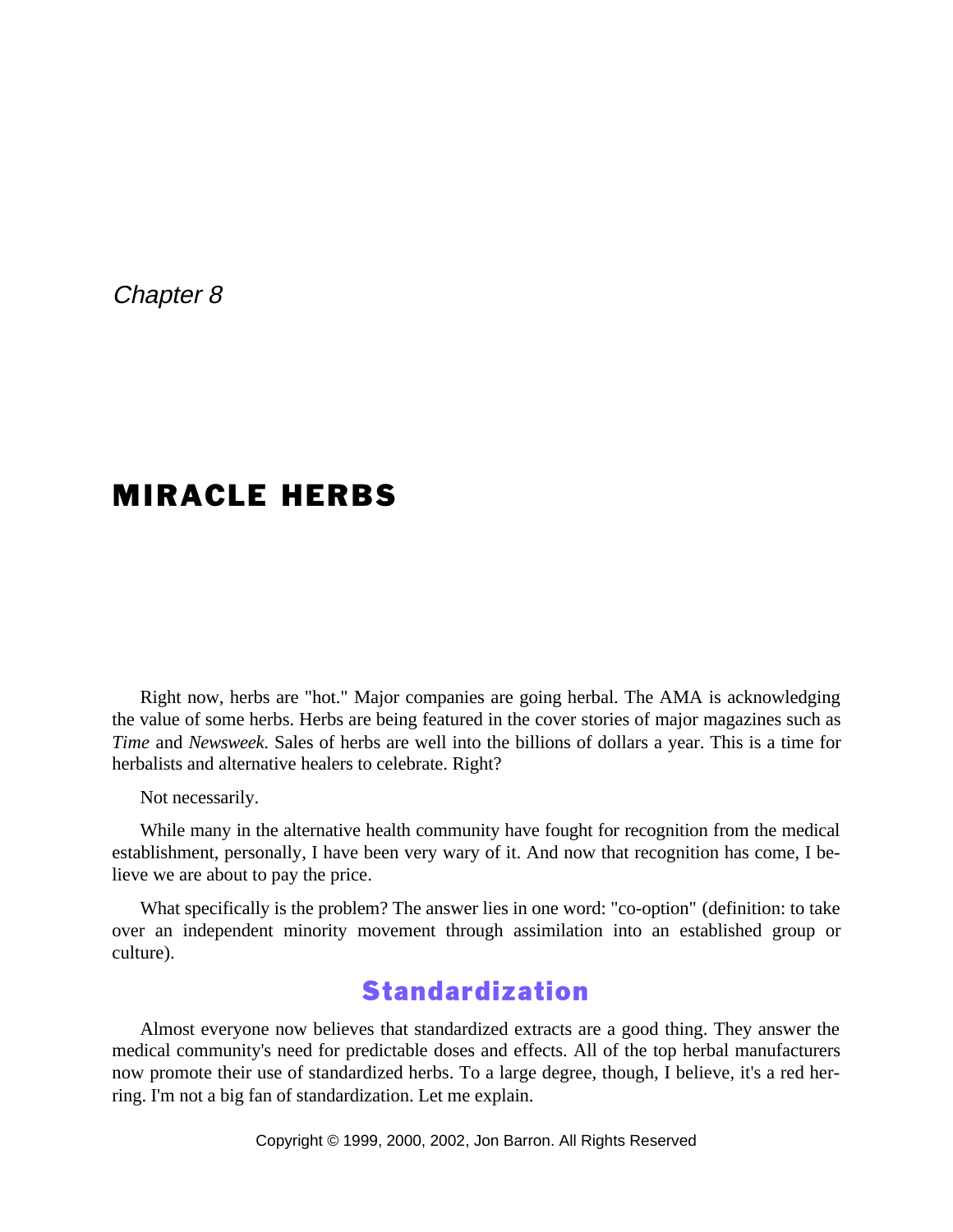To understand what standardization means, let's take a look at orange juice. The orange juice you buy in the store, either in half gallon containers or frozen concentrate, is actually a great example of a standardized herbal product (oranges fitting in the broad definition of herbs).<sup>1</sup> The manufacturers of these juice products have been able to identify the "active ingredients" of orange juice that are primarily responsible for taste. In the case of orange juice, those key ingredients are sugar (sweetness) and acid (tartness). Now the way standardization works with orange juice is that if a manufacturer finds that a batch of oranges is not sweet enough, they'll blend that batch with a much sweeter batch to bring it up to the "ideal" sweetness. If that same batch is too acidic, they'll blend it with a batch that's less acidic, until their testing shows it's reached just the right level of acidity. That's why each can or container of orange juice you buy tastes pretty much like the one you bought the week before. That's standardization. So what's my problem?

Have you ever tasted a can of frozen orange juice or juice from a container that even comes close to the taste of good fresh squeezed?<sup>2</sup> That's the problem. While standardization can make one batch virtually identical to the next, it can never make any batch as good as really good nonstandardized fresh squeezed. Why?

The reason is simple. The taste of orange juice is governed by far more factors than sugar and acid. It is the result of the interplay of dozens and dozens of natural flavors, esters, and oils which are beyond the ability of any manufacturer to control. It is a symphony of taste—a symphony that we cannot duplicate by tweaking one or two "active" ingredients. (And, in fact, tweaking is actually often deleterious in the sense that it destroys the "natural" balance of all those flavors and esters that are not standardized.

Maybe a better example is wine. Has anyone ever been able to guarantee in a laboratory the taste of the best wines? Of course not. The taste of the wine is the result of the soil the grapes are grown in and the temperature and rains that occur in a given year. Now here comes an important point. While it's true that the quality of wine at any vineyard may vary from year to year, is it not also true that the best vineyards consistently produce the best wines? Some years, a great vineyard may produce superb wine. The next year, the wine may only be outstanding or really good. But isn't it true that a great vineyard will almost **always** produce a better tasting wine than Ripple—a standardized wine, if you will?

And that's the problem with standardization. It lowers the bar of what we can expect from herbal formulations. Standardized formulas will never match the quality (and healing power) of a non-standardized formula **made from the highest quality herbs** because the standardized formula seeks to control one, two, or three "identified" active ingredients at the expense of all the other "active" ingredients that we don't yet know about. **Standardization "distorts" plant synergy, and it disrupts the natural ratios of active ingredients inherent in the plant itself and replaces them with "arbitrary" ratios as determined by** *today's* **researchers.**

And then, of course, in addition to everything else, our attempt to identify active ingredients is fundamentally flawed. The procedure used is right out of standard drug testing: isolate individual chemical components and test their effects one at a time. If a particular biochemical from an herb tests as "non-active," we can eliminate it from standardization of that herb. But what if that

<sup>1</sup> An herb being defined as "any of various often aromatic plants used especially in medicine or as seasoning."

<sup>&</sup>lt;sup>2</sup> Keeping in mind that there are people who actually prefer the taste of Sunny Delight.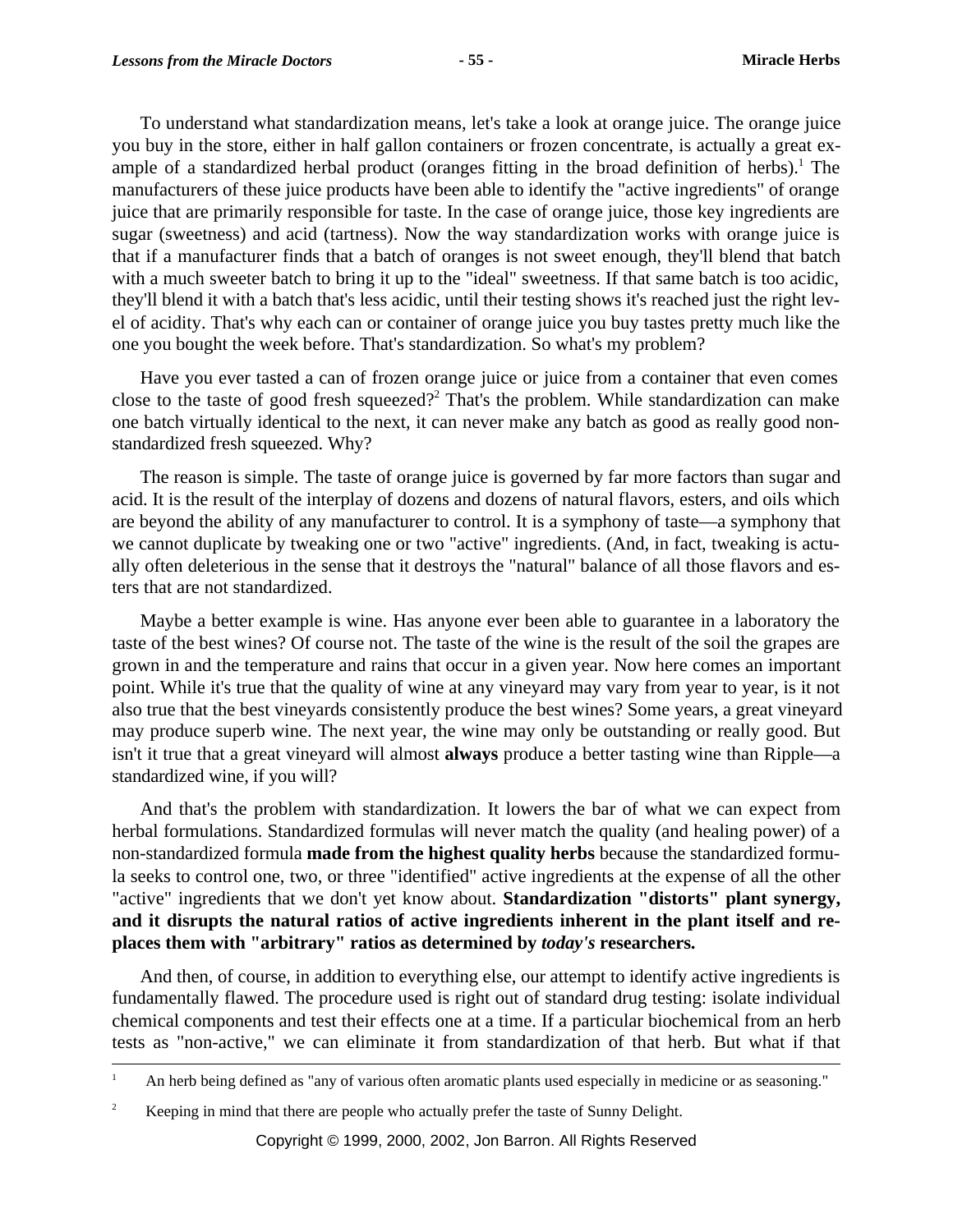component has a different value in the grand scheme of things? What if, although it may do nothing by itself, its presence makes another component twice as effective? What if....

An obvious question has to be occurring to you right now: "If what I'm saying is true, then why is 'everybody' standardizing their herbs?" And the answer is that standardization is the herbalist's answer to traditional medicine's complaint that herbs are unpredictable. Another way of saying this, which may be more illuminating, is that **standardized extracts make herbs more like drugs.** But as we've just seen, herbs are not like drugs. Herbs are not single chemicals. They are a synergistic blend of natural compounds. Once you acknowledge this, the whole idea of standardization is revealed for what it is: co-option.

So what's the alternative? Well, one thing that we do know about herbs, through centuries of use, is that high-quality herbs have great healing powers. We also know that well-grown herbs are consistently high in all active ingredients—those that we can identify, and those that we won't know about for another hundred years. The bottom line, then, is that if you must guarantee something, then why not:

- $\sqrt{ }$ Use high-quality herbs with their natural ratios of ingredients. This means, of course, that you can't "doctor up" poor quality herbs as you can with standardization.
- $J$ Guarantee a **minimum** level for all active ingredients (as we know them today).

This alternative provides all of the advantages of standardization, and none of the negatives.

### An Interesting Development

Several companies are taking standardization to the next level by running herbs through the same lab tests that prescription medicines must pass—called bioassays—to uncover just what biologically active ingredients they contain. Using certain test-tube experiments, for example, they can test whether chemicals interact with the brain pathways involved in depression. If the experiments measure a response, that chemical is biologically active. Already, these companies claim that their new testing process has discovered that there are some five active ingredients that may help St. John's Wort ease depression—not the single ingredient, hypericin, which is currently the target of standardization.

These companies are also looking to contract with supplement manufacturers to "guarantee" their herbal products. American Home Products, for example, has already begun marketing a series of specially tested herbs under its popular Centrum supplement brand.

And finally, these companies also plan to seek **FDA approval to sell the most effective herbs as prescription drugs.** This will allow doctors to sell, for a higher price of course, a "fully tested medicine version" of the same herbs you currently buy in the health store.

There are four fundamental problems I see with this whole process:

1. First, as we've already alluded to, no testing process in the world can test for the synergistic factor of all the biochemical components in herbs. No testing process can determine if a compound, even though it may not be biologically active itself, serves to increase the biological activity of another compound.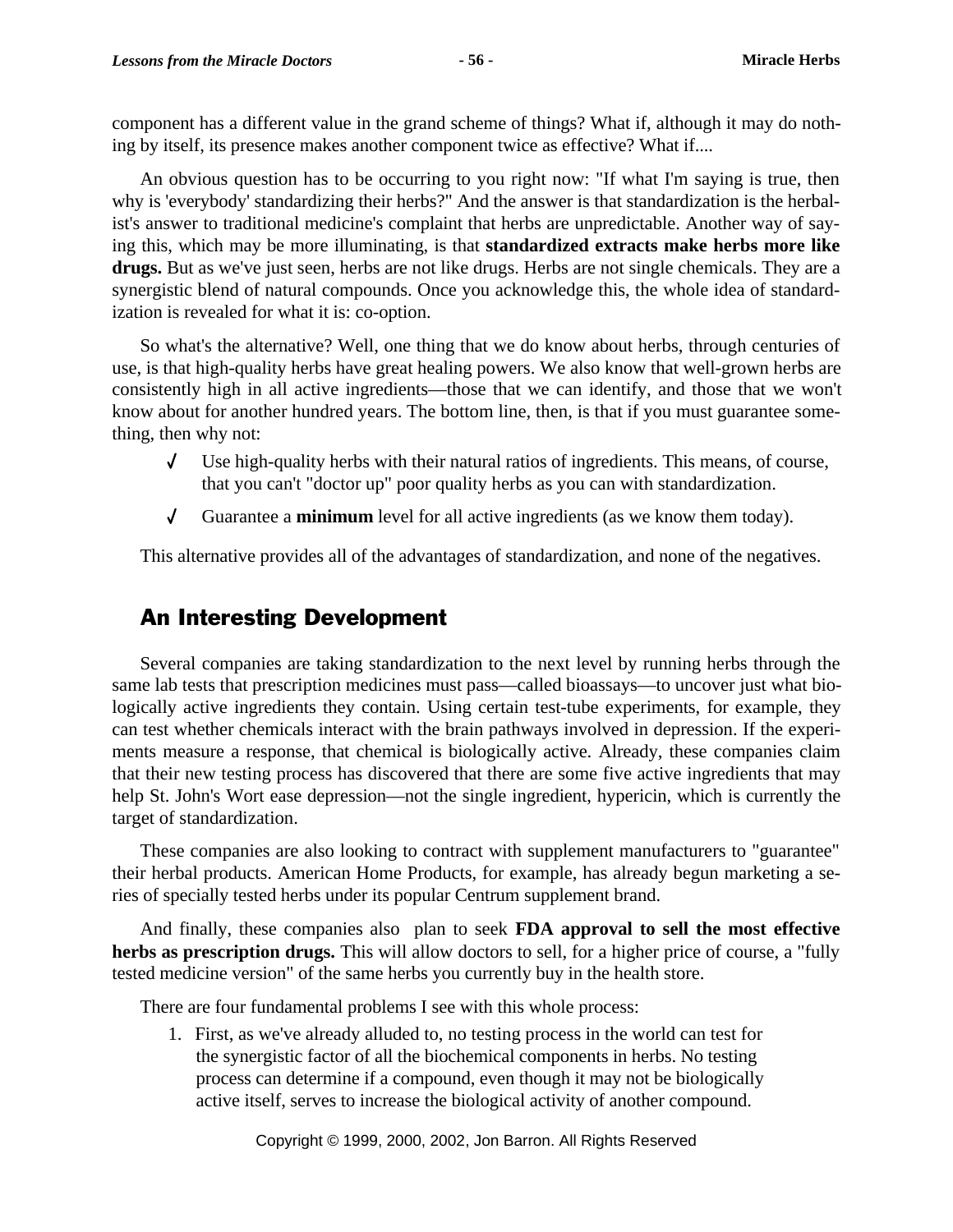That's why no testing process can match the skill of the professional herbalist (just as it cannot come close to matching the palate of the professional wine taster) in determining the effectiveness of an herb.

- 2. It reinforces the paradigm of herbs as drugs (that is for symptom X, take herb Y) and puts herbal medicine in the hands of doctors (who, as a rule, have no understanding of herbal medicine) and takes it out of the hands of the herbal professionals.
- 3. It actually leads to the classification of herbs as drugs, as both companies are already looking to do.
- 4. It totally ignores the other aspects of herbal quality.

Interestingly enough, this is not a new idea. We've gone down this road before—with disastrous consequences. The modern drug industry, as we know it today, was created out of herbal medicine. (The word "drug" itself actually comes from the old German word "droge," which was used to describe the process of "drying" herbs in preparation for use.) The apparent motive behind the development of pharmaceuticals was to create purer, more potent, and more effective "medicines." Unfortunately, as we now know, the net result was, in many cases, just the opposite—less effective medicines with a whole range of deadly side effects. Pharmaceuticals, however, do offer one major advantage over herbs. They are patentable, and as such, generate billions and billions of dollars in profits for the companies that manufacture them—**and the medical system that distributes them**.

### Herb Quality

Ninety-nine percent of the herbs used by American companies do not come from the US. They are imported from Eastern Europe and from many third-world countries such as India, China, and Mexico.

Unfortunately, these countries use large amounts of insecticides and pesticides in the growing of their herbs. DDT is still commonly used in Asia and Mexico, whereas organo-phosphate nervegas based insecticides are commonly used throughout Eastern Europe.

It's also worth noting that most of the areas in which these herbs are grown in these countries are heavily polluted. The herbs are inundated by polluted rain and irrigated by polluted rivers. In Eastern Europe, for example, there have been no environmental laws for decades. Rivers have been used as open sewers. Everything from chemical toxic waste to radioactive waste—no joke—has been dumped into these rivers.

The reason most American companies use these herb sources, regardless of the problems just mentioned, is that they are cheap. Good quality organic and wildcrafted herbs **cost as much as 20 times more.** Before you use any company's herbal formulations, you should learn where their herbs come from.

### Herbal Preparation

There are a number of ways herbs can be prepared. In increasing order of potency, they are: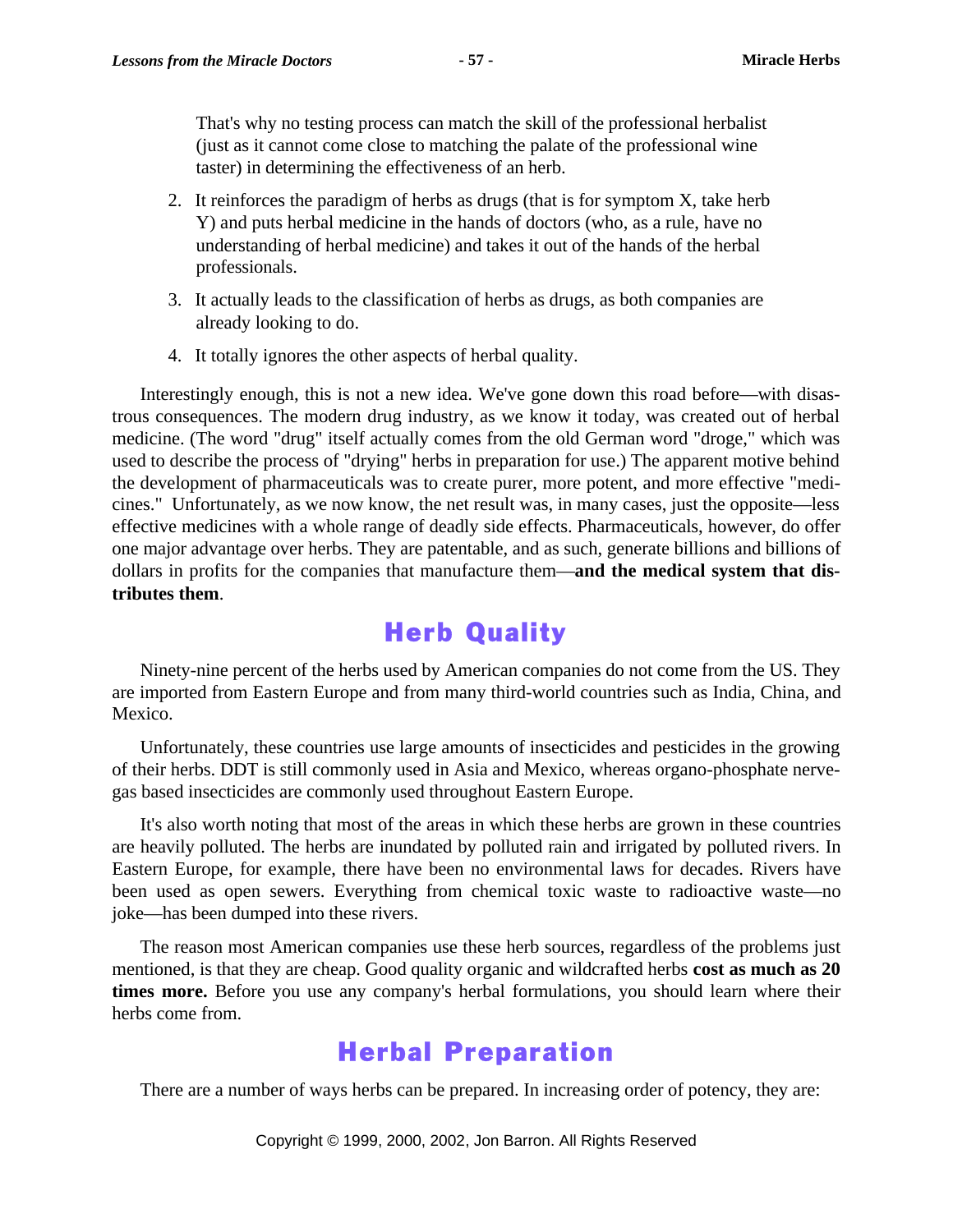- 1. Fresh herb
- 2. Dried herbs are more concentrated because the water has been removed. Dried herbs can be ground up and put in pills, or
- 3. Teas
- 4. Commercial<sup>1</sup> tinctures
- 5. Commercial liquid concentrate (like a tincture, but with some of the fluid removed)
- 6. Commercial dried concentrate (no liquid solvent left)
- 7. High-Energy, Ultra-Potent tinctures and extracts

### High-Energy, Ultra-Potent

Certainly, the quality of the herbs used in a tincture (a highly concentrated liquid herbal formulation) is fundamental to its effectiveness, but it is by no means the only factor. How a tincture is made is of equal importance.

It has been known for centuries that if you time the "brewing" of a tincture to the phases of the moon, the resulting tincture is stronger. Specifically, if you start your tincture on the new moon and squeeze it on the full moon, it will be 10-15% stronger than an untimed tincture. This certainly sounds magical and mystical, particularly because no one has ever known why it works. Nevertheless it has been demonstrated over and over again that those tinctures made in accordance with the phases of the moon are demonstrably stronger.

Incidentally, no commercial manufacturer "brews to the moon" because it takes too long (30 days). Instead, virtually all commercial manufacturers use a 3 or 4-day brewing process.

But recently, a remarkable discovery was made. While brainstorming one day with Ron Manwarren, the President of Royal Botanicals, I hit upon the actual principle behind "moon phase brewing." But even more importantly, I came up with an idea for how we could duplicate the "moon" effect when brewing tinctures—independent of the moon, many times stronger than the moon itself, and in less time. Ron was then able to take these ideas, add in a few of his own, and develop a process that incorporates this "Barron Effect" into the brewing process—at a strength dozens of times stronger than the moon itself. **The net result is herbal tinctures that are 50-100% stronger than anything the world has ever seen before.** And not only are they stronger in the sense that the process produces more extract from a given amount of herbs, the tincture is also stronger in the sense that more biological components are now being extracted (components that were previously left behind by other extraction methods).

This process is not only effective for tinctures, but also allows for concentrates of significantly increased potency and effectiveness.

<sup>1</sup> The standardized commercial versions found in most stores, including health food stores

Copyright © 1999, 2000, 2002, Jon Barron. All Rights Reserved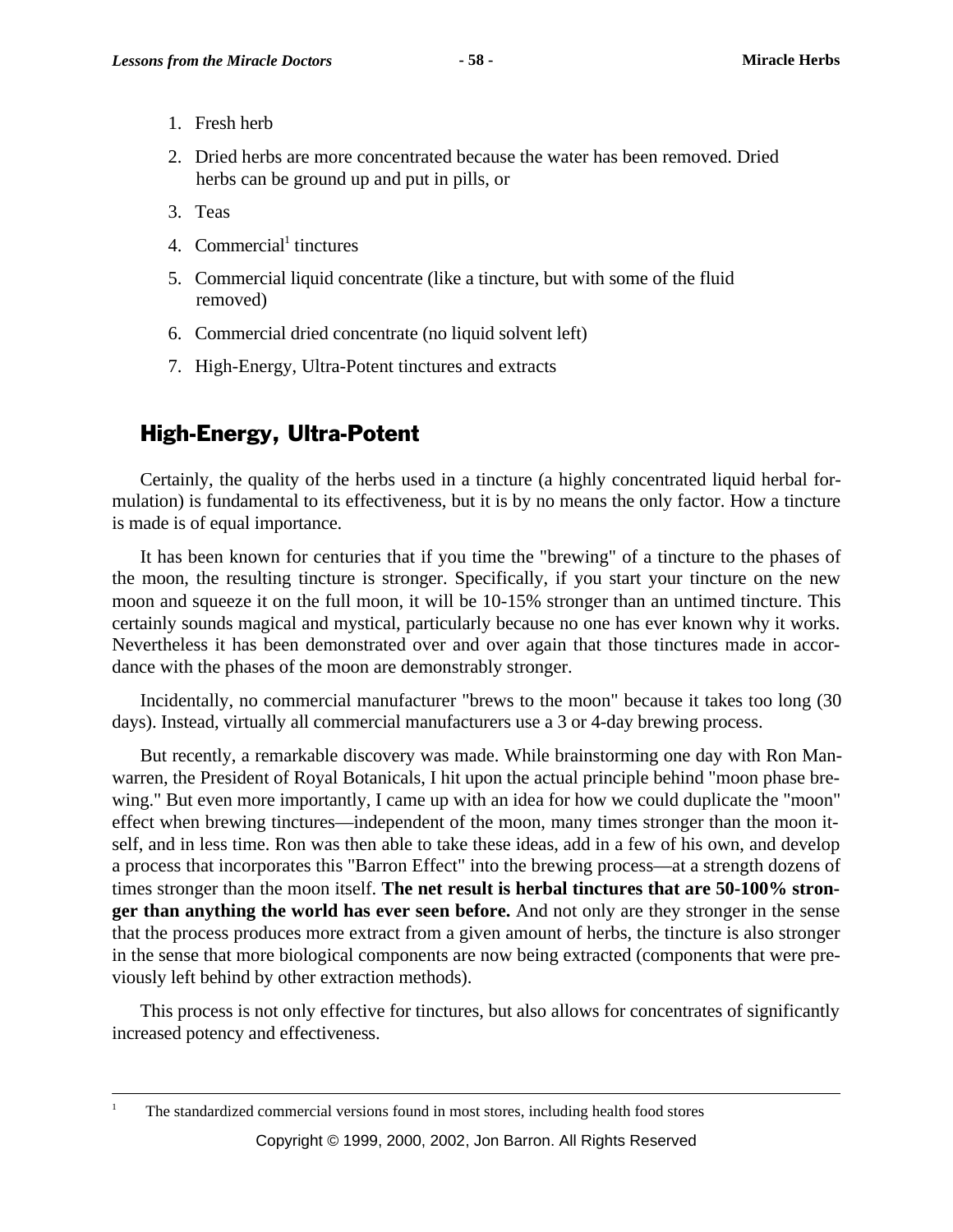# More Art Than Science

There's another issue that we need to deal with when talking about herbal medicine—another way in which herbs differ from drugs. At its best (most powerful, most effective, most healing), herbal medicine makes use of herbal **formulations** as opposed to single herbs. As in:

- $\overline{J}$ You're anxious, take Kava
- $\sqrt{2}$ You have a cold, take Echinacea

That's right out of traditional medicine. That's turning herbs into drugs. It's the least effective way to use herbs.

Herbal formulas, on the other hand, not only address particular symptoms, they also support the body as a whole. In addition, they make use of the synergistic effect inherent in many herbs. For example, many of the more powerful herbal formulations incorporate:

- $\sqrt{ }$ Cayenne, not just because of its remarkable healing properties, but because cayenne is a potentiator for many other herbs, helping to energize them, to stimulate them, to "drive" them into the body.
- $\sqrt{\phantom{a}}$  Lobelia, on the other hand, is a potentiator for "nerve rebuilding" herbs, both stimulating ones such as Ginkgo and soothing ones such as St. John's Wort.

But only your more experienced herbalists are aware of these synergies and will know the proper proportions to use. Putting together effective herbal formulas is much more akin to art than science. To use the analogy of wine making again, the great herbalist is like the wine master. In the same way a wine expert can tell you the entire history and quality of wine with a single taste, a good herbalist can identify hundreds of herbs, and determine their quality, with a single taste. And just as no scientific equipment has ever come close to matching the taste buds of a wine expert, likewise no testing equipment comes close to matching the taste and sensitivity of the great herbalists. $<sup>1</sup>$ </sup>

The bottom line is that Johnny-Come-Latelies to the herbal game are not going to have anything close to this level of expertise. They are merely throwing things together and using marketing muscle to convince you to buy their products. Does that mean that their products are useless? Not at all. But we're talking about the difference between Little League and Major League Baseball here. The great herbalists don't just cure colds; they cure cancer!

### Is It That Important?

As we said at the beginning of this chapter, herbs are now coming into their own. The American public and even the American Medical Association are acknowledging that herbs can be beneficial. However, part of the paradigm that is being established is that "Yes, herbs can be helpful if you have a cold or a headache or want a little more mental clarity; but if you're really sick, you need real drugs." Bullpucky!!

You've been sold a bill of goods. Drug companies are spending millions and millions of dollars developing chemical knock-offs of herb-based phytochemicals. Tests consistently prove that the

Copyright © 1999, 2000, 2002, Jon Barron. All Rights Reserved

<sup>1</sup> Standardization is a pale imitation of what a great herbalist can tell about herbal quality with a single taste.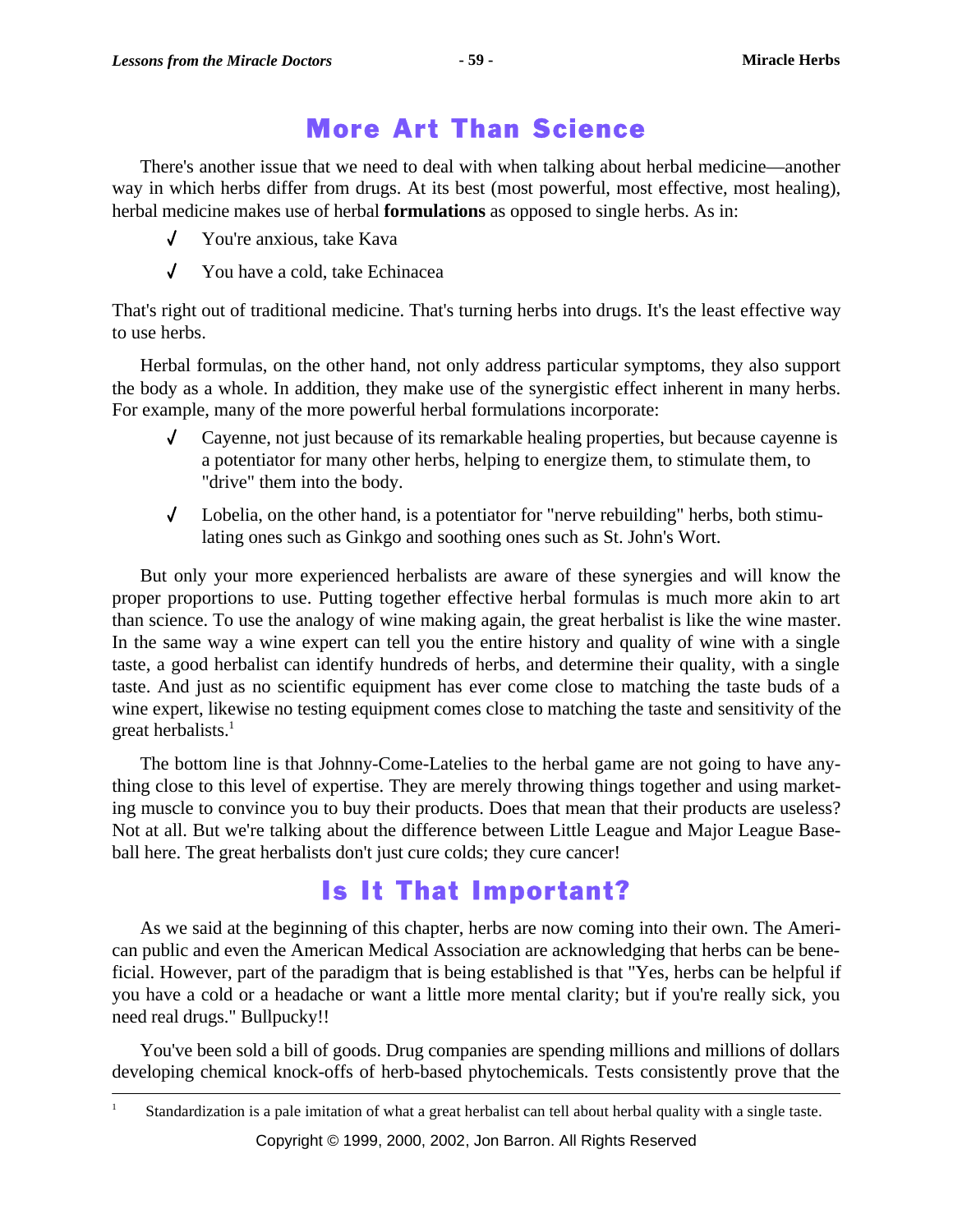knock-offs are less effective, have serious side effects, and cost many many times more than the herb itself. Nevertheless, doctors prescribe the knock-off; people pay the inflated prices because their doctors prescribe it and everybody suffers the consequences.

For example, when it comes to something serious like jacking up your immune system to fight cancer or repair damage to the pancreas or to help reverse diabetes—to put it simply—don't you want the natural formulation that's at 80-90% potency rather than the chemical knock-off that's at a "guaranteed" 25% potency and carries a whole series of side effects? In these situations, cooption can mean death.

# General Recommendations

- $\sqrt{\phantom{a}}$  Look for herbal formulations made from organic or wildcrafted herbs
- $\sqrt{\phantom{a}}$  Look for formulations designed by real herbalists
- Look for herbal tinctures processed using the "Barron Effect"
- $\sqrt{\phantom{a}}$  Look for (and expect) dramatic results.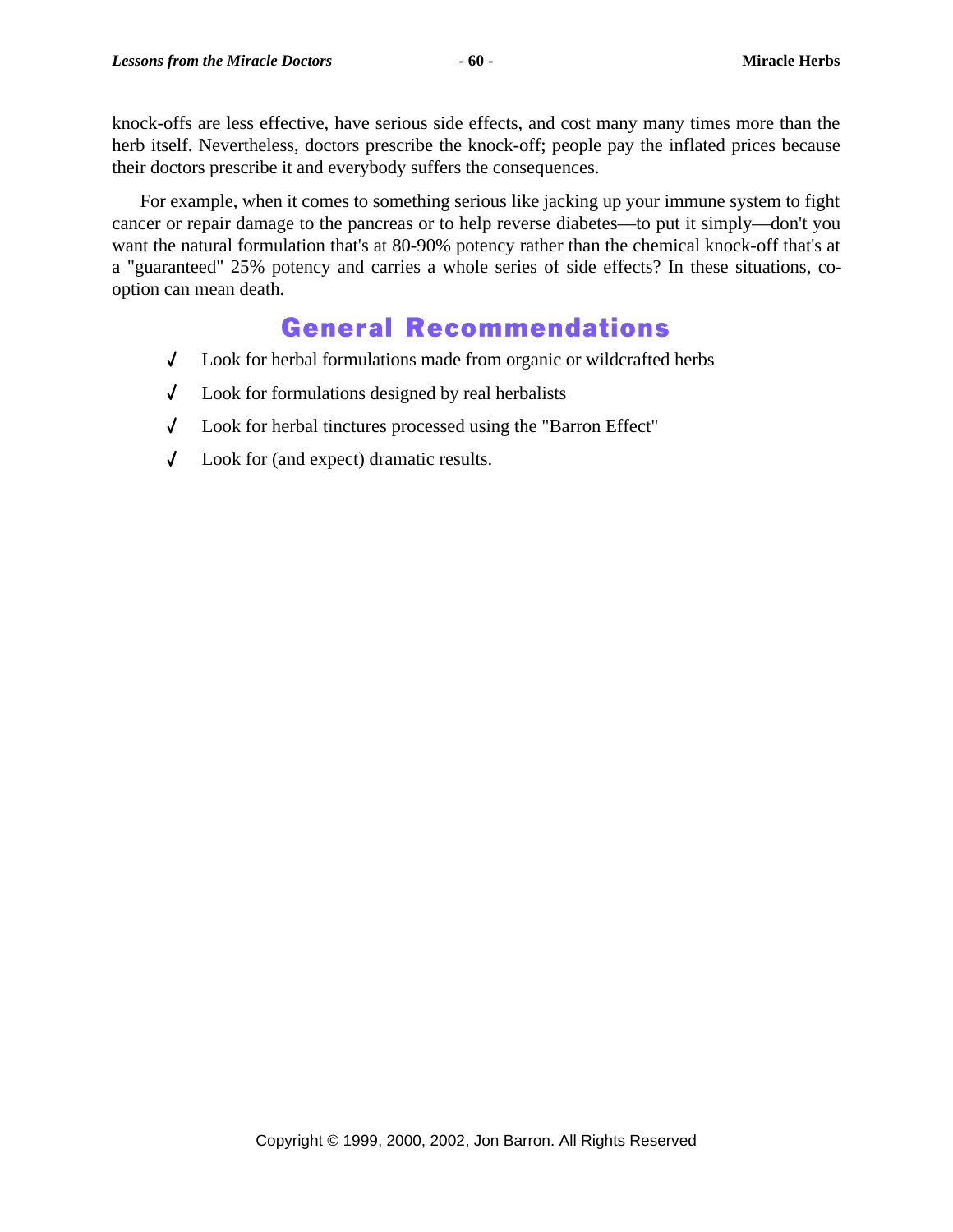Chapter 9

# FREE RADICALS and ANTIOXIDANTS

# What Exactly Is A Free Radical?

A free radical is a cellular killer that wreaks havoc by damaging DNA, altering biochemical compounds, corroding cell membranes, and destroying cells outright. In this sense, a free radical can be thought of as an invader attacking the cells of your body. More technically, a free radical is a molecule that has lost one of its electrons and become highly unbalanced. It seeks to restore its balance by stealing a vital electron from another molecule.

Scientists now know that free radicals play a major role in the aging process as well as the onset of cancer, heart disease, stroke, arthritis, and possibly allergies and a host of other ailments. The link between free radicals and the "aging diseases" is the most important discovery since doctors learned that some illnesses are caused by germs.

In a very real sense, the free radical process in our bodies is much the same as the process that causes fuel to burn and oil to go rancid or an apple to turn brown if you slice it open and expose it to air. It is as though our bodies rust from the inside out—causing, among other things, dry, wrinkled skin. But wrinkles are the least of our problems. When the process gets really out of control, it can cause tumors, hardening of the arteries, and macular degeneration to name just a few.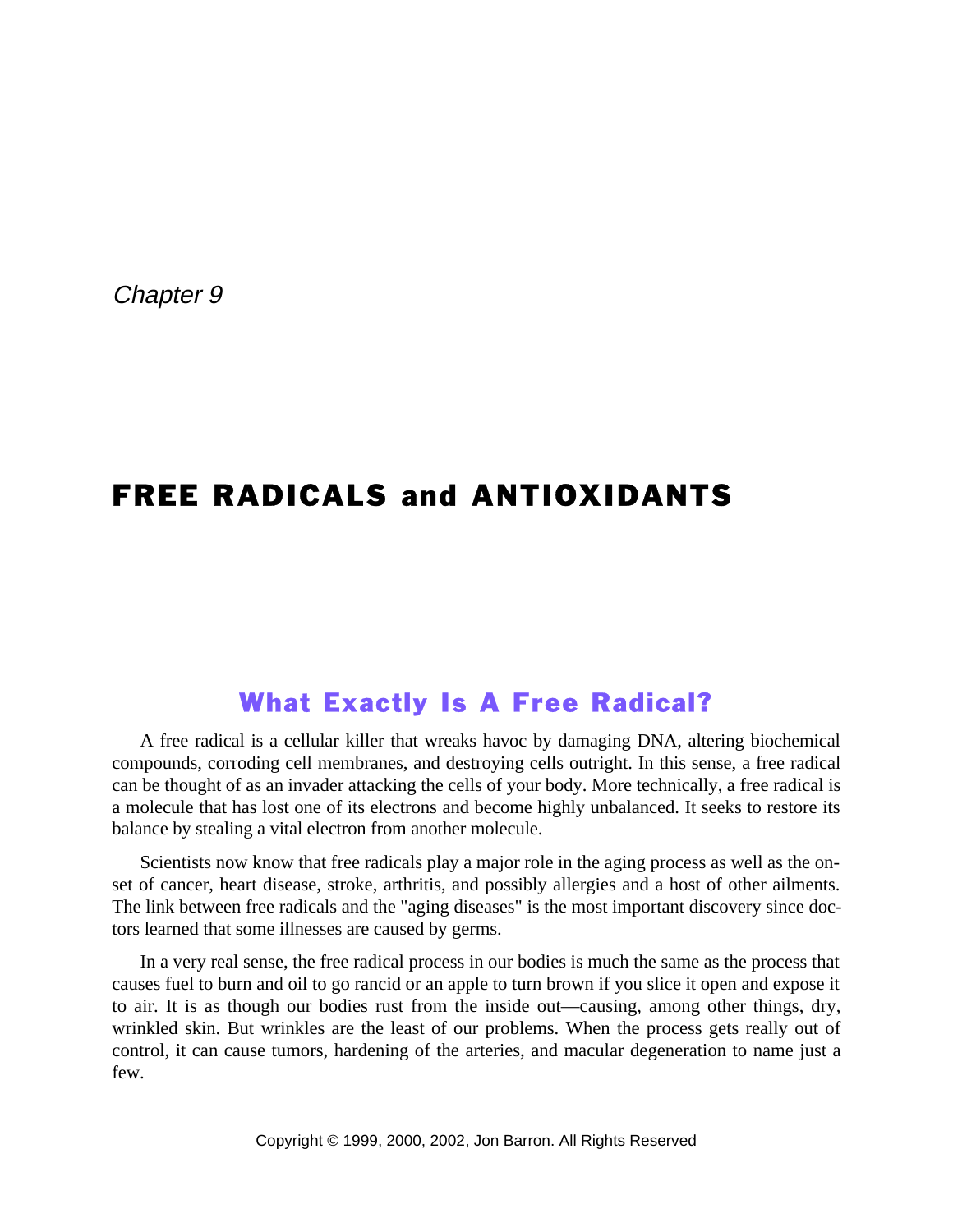The bottom line is that we can think of free radicals as ravenous molecular sharks—sharks so hungry that in little more than a millionth of a second, they can be making a frenzied attack on a healthy neighboring cellular molecule.

# Why Are Free Radicals So Deadly?

A single free radical can destroy an enzyme, a protein molecule, a strand of DNA, or an entire cell. **Even worse, it can unleash, in a fraction of a second, a torrential chain reaction that produces a million or more additional killer free radicals.**



### What Causes Free Radicals?

There are four primary sources of free radicals:

- 1. **The Environment**: Air pollution, cigarette smoke, smog, soot, automobile exhaust, toxic waste, pesticides, herbicides, ultraviolet light, background radiation, drugs, and even certain foods can all generate free radicals in the body.
- 2. **Internal Production**: Our bodies are constantly producing free radicals as a byproduct of normal metabolic functions.
- 3. **Stress Factors**: aging, trauma, medications, disease, infection, and "stress" itself all accelerate the body's production of free radicals—oftentimes by a factor of eight, or more.
- 4. **Chain Reactions**: When a free radical steals an electron to balance itself out, it creates a new free radical in the molecule from which it stole the electron. In many cases the new free radical will seek to balance itself out by stealing an electron—and so on, and so on. **And remember, even one free radical is capable of destroying an entire cell, or a strand of DNA.**

# Are All Free Radicals the Same?

There are many types of free radicals in the body. Four particularly nasty ones are:

1. **Superoxide radical:** This radical tries to steal its much-needed electron from the mitochondria of the cell. When mitochondria are destroyed, the cell loses its ability to convert food to energy. It dies.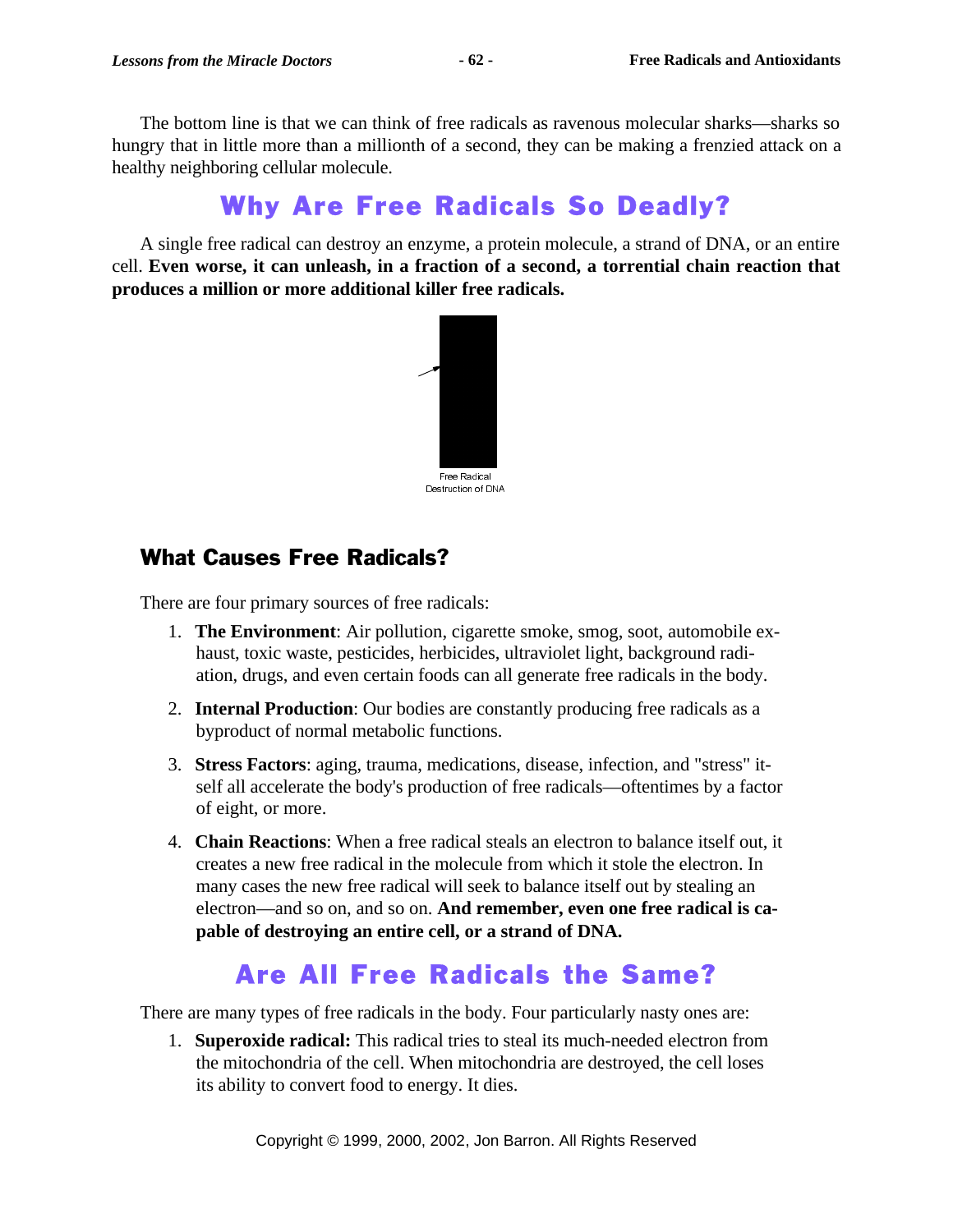- 2. **Hydroxyl radical:** This free radical attacks enzymes, proteins, and the unsaturated fats in cell membranes.
- 3. **Lipid peroxyl radical:** This radical unleashes a chain reaction of chemical events that can so totally compromise the cellular membrane that the cell bursts open, spews its contents, and dies.
- 4. **Singlet oxygen:** Not technically a free radical, this metabolite can nevertheless wreak havoc on the body.

Your body is constantly replacing and repairing free-radical damaged cells; but with the way we live and abuse ourselves, our bodies are bombarded with more free radicals than they can handle. By supplementing with antioxidants, we help our bodies keep up with the carnage. We can even get ahead of the game and reverse damage.

# What Are Antioxidants?

Antioxidants are compounds that render free radicals harmless and stop the chain reaction formation of new free radicals.

# Where Do They Come From?

There are three sources of antioxidants.

- 1. Several metabolic enzymes produced by the body are extremely effective antioxidant scavengers. Unfortunately, the body's ability to produce these enzymes fades dramatically in our late twenties.
- 2. Many foods and plants provide powerful antioxidants. Among these are Vitamins E and C, Beta Carotene, and the Proanthocyanidins (including Pycnogenol<sup>®</sup>).
- 3. Cutting edge research is continually uncovering new antioxidants.

# What Are the Benefits of Antioxidants?

- Many scientists now believe that free radicals are the **major** villain in both aging and disease.
	- The amount of cells destroyed over the years by free radicals is enormous. Free  $\blacksquare$ radicals literally "eat away" the major organs of the body. Just one example: the size of a 25 year old's liver is often **twice** that of a person of 70.
- $\sqrt{ }$ **The use of antioxidant supplements at a maintenance level may provide the ultimate defense against premature aging and a compromised immune system**.
- At therapeutic levels, antioxidants may actually play a significant role in **reversing**  $\sqrt{ }$ **many of the effects of aging and disease.**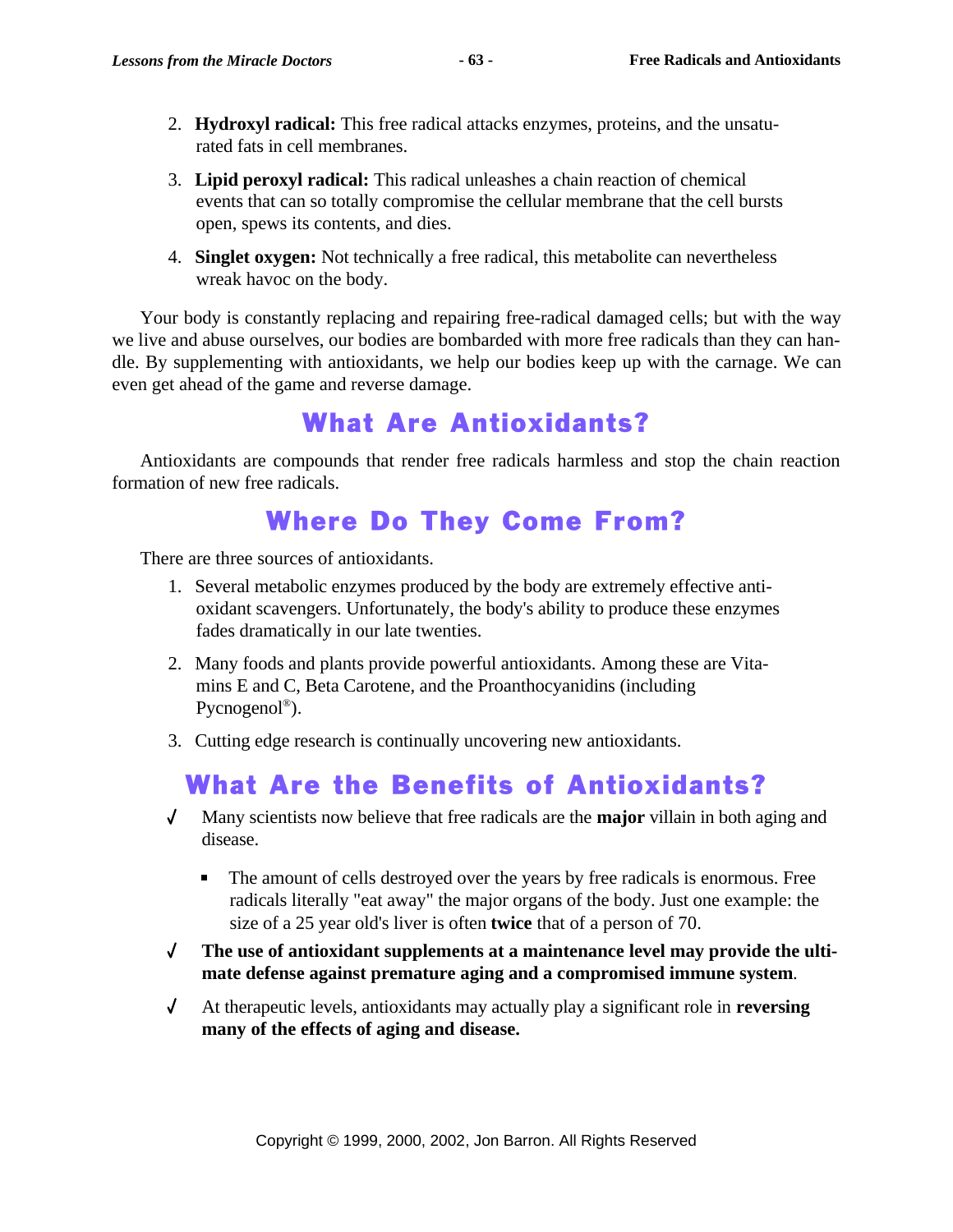## General Recommendations

Over the years, I have formulated a number of antioxidant formulas for various companies. In fact, this is my specialty—the design of cutting edge nutritionals using standardized herbs and isolates. On the other hand, I have also become known as a strong advocate for the use of whole herbs and food complexes in all formulations. Why the apparent contradiction?

There is no question but that nature packages nutrients in food complexes and that, in general, it is best to design supplements using only whole food complexes. Antioxidants, however, provide one of the few exceptions to that rule—as long as a few provisos are followed.

The reason for the exception is that antioxidants are specialists, not generalists. No one antioxidant works on all free radicals and in every area of the body. For example, glutathione protects and repairs the liver, whereas Bilberry works to defend the eyes. The bottom line is that you need to combine a number of antioxidants in one supplement to offer an effective defense. (In fact, many antioxidants reinforce and/or recycle each other.) For maximum protection it is vital that you get an antioxidant complex that provides a full-spectrum defense. This is the only real defense against free radical devastation. For this reason, it is impossible to fit the variety you need (at adequate levels) into one supplement unless you use some standardized herbs and isolates.

 $J_{-}$ The trick is (1) to use only natural isolates—no synthetics, (2) to offer as complete a complex as you can even when using isolates, and (3) to make sure you **take advantage of the synergistic effect** that a number of the antioxidants share with each other.

### The Ultimate Antioxidant

There is no such thing as an ultimate antioxidant, but look for a formula that pretty much matches the scope of the formula below—and approximates the levels of each ingredient.

#### $\sqrt{ }$ **Beta carotene—5,620 IU**

Carotenoids are phytonutrients that protect plants from damage caused by UV radiation and other environmental factors. In humans, they have been shown to inhibit the proliferation of various types of cancer cells such as those affecting the lungs, stomach, cervix, breast, bladder, and mouth. They also have been proven to protect against atherosclerosis, cataracts, macular degeneration and other major degenerative disorders. The key carotenoids are: beta carotene, alpha carotene, lycopene, and zeaxanthin.

Probably the best known of the carotenoids, beta carotene is converted by the body into vitamin A as needed to strengthen the immune system and promote healthy cell growth. In addition, beta carotene is a potent antioxidant, offering particular benefits to the immune system and the lungs. (Note: synthetic beta carotene is to be avoided at all costs and may not be required if provided in your daily multivitamin supplement.)

#### $\sqrt{ }$ **Alpha carotene—425 IU**

Recent studies have shown that alpha carotene is one of the most powerful carotenoids and has a strong inhibitory effect on the proliferation of various types of cancer

Copyright © 1999, 2000, 2002, Jon Barron. All Rights Reserved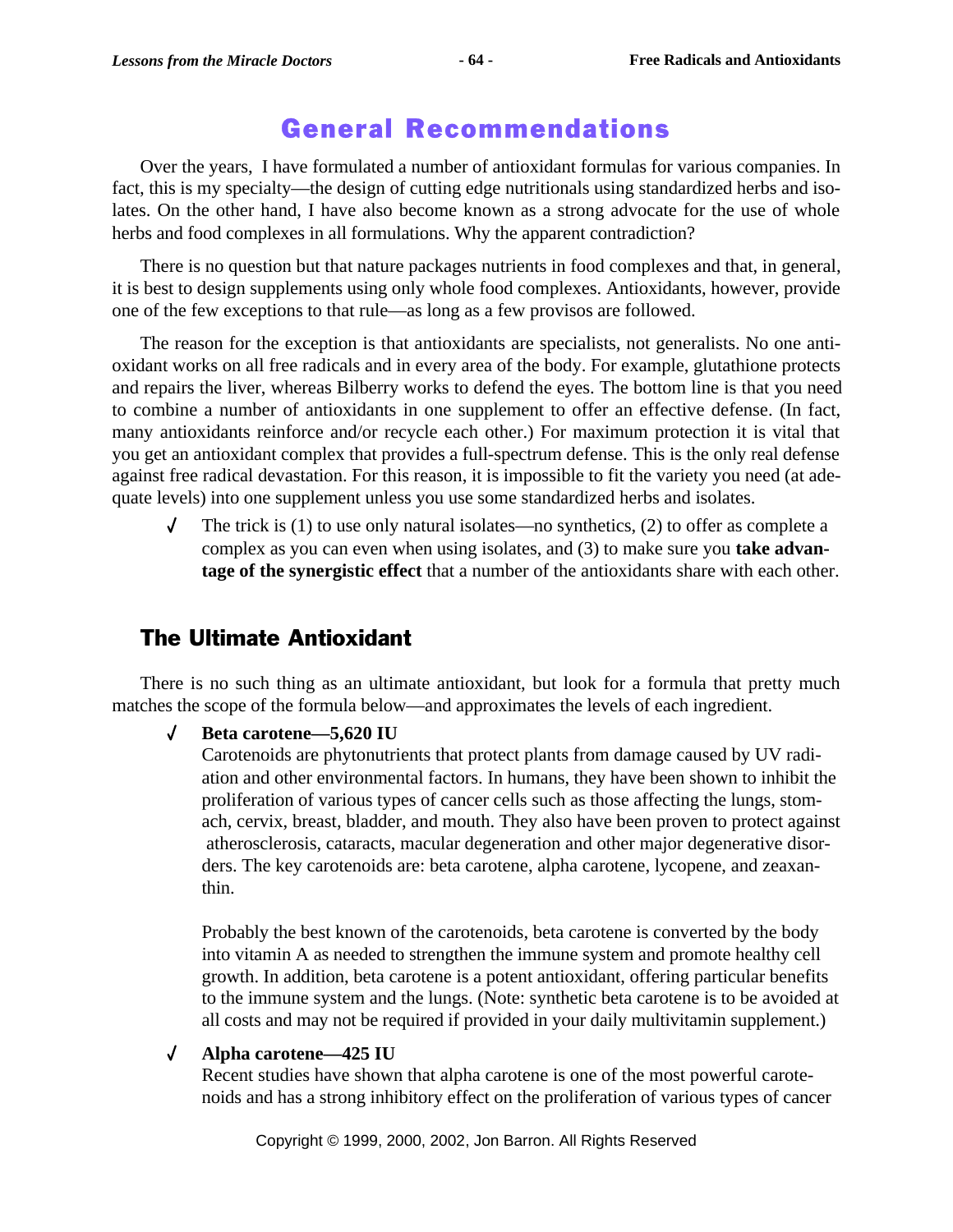cells such as those affecting the lungs, stomach, cervix, breast, bladder, and mouth. It works by allowing normal cells to send growth-regulating signals to premalignant cells.

### **Lutein—8 mg**

In addition to being a specific for the prevention of macular degeneration (lowering the risk by over 50%), lutein has also been shown to have strong anti-cancer properties. Its antioxidant effect is significantly enhanced by the presence of zeaxanthin and bilberry. When combined with vitamin C, these three antioxidants have been shown to significantly decrease the risk of cataracts.

### **Lycopene—6 mg**

Derived primarily from tomatoes (cooked with olive oil, not raw), lycopene appears to be one of the best defenses against prostate cancer and bladder cancer. When used in conjunction with d-alpha-tocopherol vitamin E and green tea extract, studies indicate that it inhibits prostate cancer proliferation by some 90%.

#### $\sqrt{ }$ **Zeaxanthin—300 mcg**

Lutein and zeaxanthin are both part of a group of carotenoids known as xanthophylls, which are extremely beneficial to the eyes and help significantly in the prevention of macular degeneration

#### $\sqrt{ }$ **Sodium Selenate—75 mcg**

Selenium is synergistic with glutathione and catalase in helping to protect the integrity of cell membranes. It stops the growth of tumors, and it protects the liver.

Specifically, low levels of selenium have been connected to death from heart disease, breast cancer, prostate cancer, colon cancer, and in fact cancer of all kinds. Some studies have shown that selenium may be 50-100 times more powerful than any other anti-carcinogen known.

#### $\sqrt{ }$ **Sodium Citrate—300 mg**

Revitalizes collagen and elastin fibers to rejuvenate the skin and the collagen-rich connective tissue of the arterial walls.

#### $\sqrt{ }$ **N-Acetyl-Cysteine (NAC)—225 mg**

One of the keys to a healthy immune system is maintaining high levels of glutathione in the body. Unfortunately, supplementing with glutathione doesn't really help. Fortunately, there are alternatives. Supplementation with N-acetyl-cysteine (NAC) has been proven to substantially raise the body's glutathione levels. In addition, NAC supplementation is mandatory for all smokers and big-city dwellers as it protects against toxic aldehydes that enter the body through cigarette smoke and pollution.

### **L-Methionine—225 mg**

An essential sulfur amino acid, methionine is a powerful antioxidant and liver detoxifier—where it assists in the normal detoxification processes. As an antioxidant, it provides powerful protection in the colon. And finally, methionine is involved in the synthesis of choline, adrenaline, lecithin, and B12, and it works as a powerful SAMe precursor.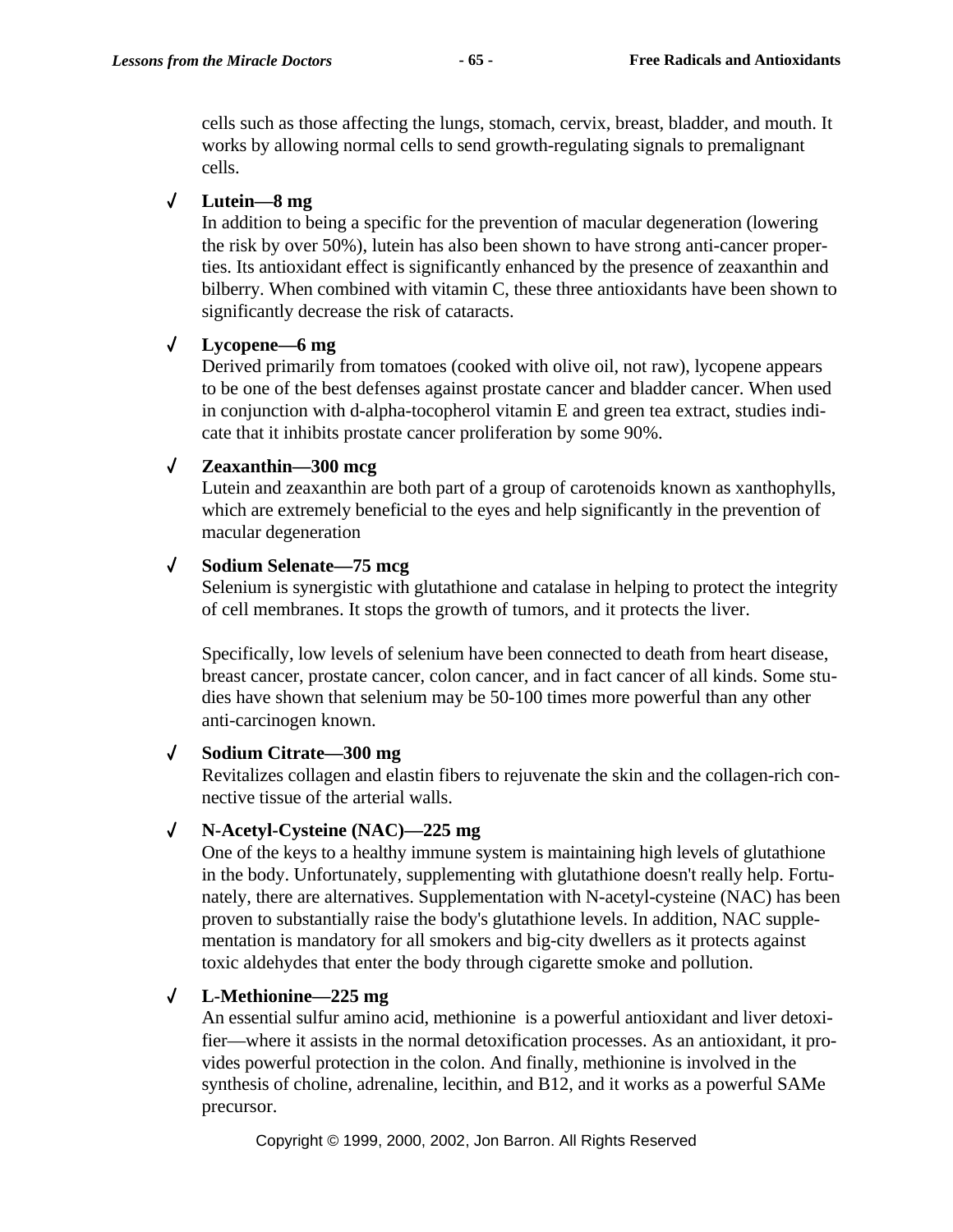#### $\sqrt{ }$ **Quercetin—180 mg**

Quercetin is one of the class of antioxidants known as bioflavonoids. A prime role of quercetin is to protect the integrity of cell walls from free radical damage. In addition, quercetin prevents the release of histamines into the bloodstream, thereby helping to control food and pollen allergies.

#### $\sqrt{ }$ **Gingko biloba-- 180 mg (24/6%)**

Known as the brain antioxidant, gingko has been shown to increase brain functionality, which makes it useful in helping to improve concentration and memory. This makes it a specific for Alzheimer's, where it has the added benefit of helping to significantly reduce depression.

In addition, gingko oxygenates the blood, increases circulation, and strengthens blood vessels. And finally, its anti-inflammatory, lung-relaxant properties have proven useful in the treatment of asthma, where it eases coughing and reduces tissue inflammation.

#### $\sqrt{ }$ **Curcumin—120 mg**

Curcumin is what gives turmeric its yellow color. Studies have shown that it can inhibit colon cancer cells by some 96% in a matter of hours. It also appears to have great potential in countering the effects of prostate cancer and breast cancer. In a sense, curcumin can be thought of as natural chemotherapy—with the ability to selectively kill cancer cells, while at the same time leaving normal cells alone. Note: Curcumin and green tea strongly reinforce each other.

#### $\sqrt{ }$ **Green tea extract—120 mg (83%)**

Green tea antioxidants are of the same family as grape seed and pine bark extracts. They are polyphenols, chief of which are the flavonoids called proanthocyanidins. In green tea, the main proanthocyanidins are the catechins, and the most powerful of the catechins is Epigallocatechin Gallate (EGCG), found in the highest concentration in green tea.

Green tea works to prevent tumors from developing the blood vessels they need to survive. It has been shown to inhibit metastasis. And it is the first known natural telomerase inhibitor. That is to say, it eliminates the "immortality" of cancer cells which is their trademark and which makes them so deadly. Green tea is particularly effective in destroying the causes of leukemia, prostate cancer, and breast cancer.

And the benefits of green tea don't stop there. It has also been shown to be effective in regulating blood sugar, reducing triglycerides and in reversing the ravages of heart disease. (Incidentally, the Japanese, who drink large amounts of green tea, have some of the lowest rates of cardiovascular disease in the world.)

Green tea seems to be able to almost totally prevent cancer causing DNA damage in smokers—a possible explanation as to why the Japanese, who are among the world's heaviest smokers, have such a low incidence of lung cancer.

And finally, green tea has great benefits for the brain as well, serving as an effective

Copyright © 1999, 2000, 2002, Jon Barron. All Rights Reserved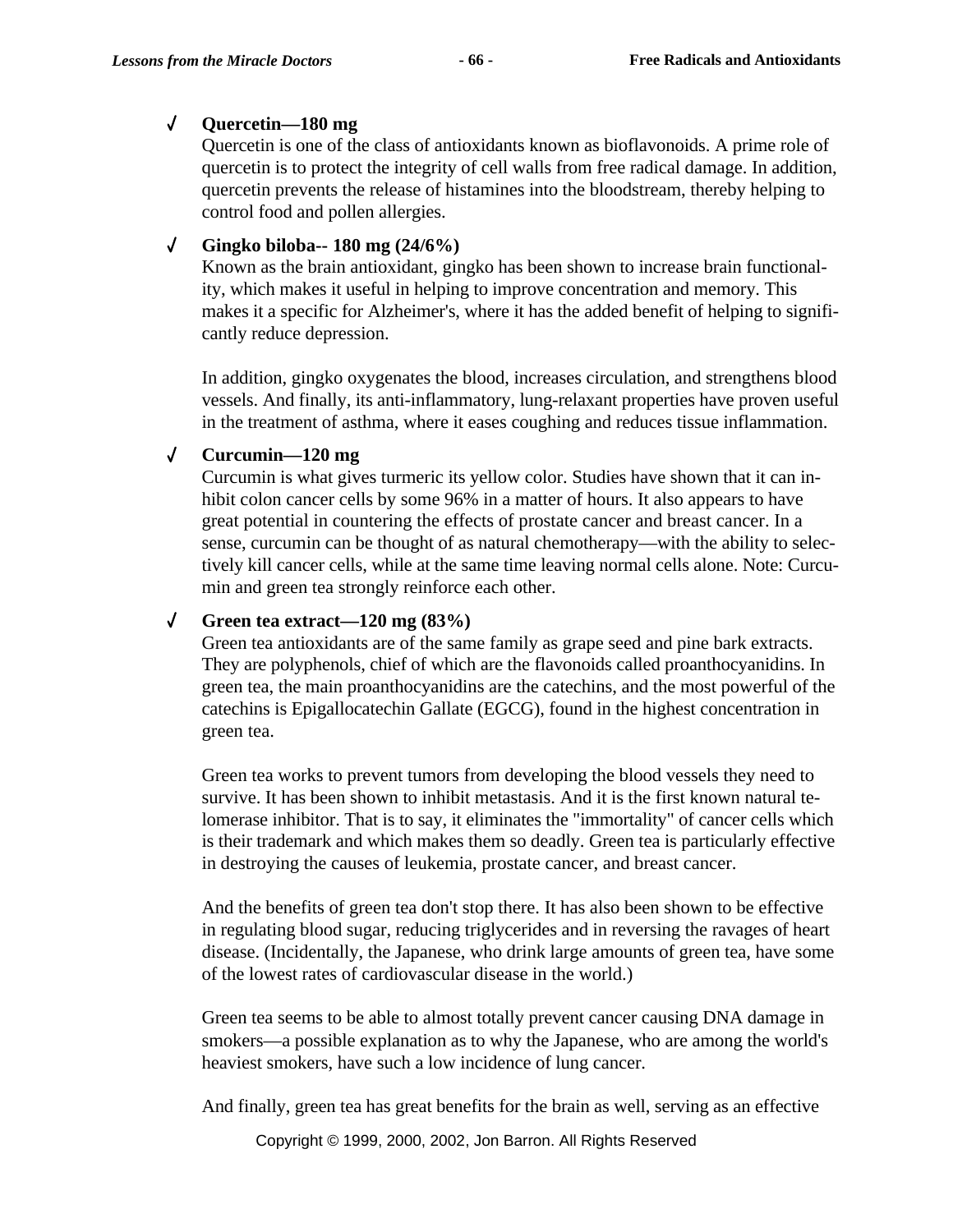MAO inhibitor, protecting against brain-cell death from glucose oxidase, overproduction of nitric oxide, and lowering the amount of free iron reaching the brain (a bad thing). The net result is that there are strong indications that green tea extract may play a major role in protecting against both Parkinson's and Alzheimer's disease.

Note: if you drink green tea, adding cream or milk to the tea seems to destroy all antioxidant benefits.

#### **Bilberry—120 mg (25%)**  $\sqrt{ }$

The anthocyanosides found in bilberry are known for their ability to help nourish and repair the tiny capillaries within the eye. In addition, the bilberry bioflavonoids are beneficial to the connective tissue that lines blood vessels and binds ligaments throughout the body.

#### $\sqrt{ }$ **Alpha lipoic acid—100 mg**

Sometimes called the "Mother" antioxidant, alpha lipoic acid (ALA) plays a major role in helping recycle vitamins E and C so that they can be used over and over again by your body. In its own right, ALA is one of the main boosters of glutathione levels in body cells, and is one of the key co-factors involved in generating energy in the cells mitochondria.

And finally, ALA has also been shown to significantly rejuvenate the cognitive skills of people as they age.

#### $\sqrt{ }$ **SOD—75 mg**

Superoxide dismutase (SOD) works along with glutathione to neutralize reactive oxygen molecules in the body. SOD specifically targets the superoxide radical, which, as we discussed earlier, attacks cell mitochondria. When mitochondria are destroyed, the cell loses its ability to convert food to energy. It dies. SOD also works in the cytoplasm of the cell to prevent the hydroxyl radical from attacking enzymes, proteins, and the unsaturated fats in cell membranes.

#### $\sqrt{ }$ **Tocotrienols—75 mg**

Derived from rice bran or palm oil, tocotrienols are a unique vitamin E fraction that is 40 times more powerful than standard vitamin E. Tocotrienols are rich in the gamma tocopherol fraction of vitamin E that strongly inhibits both the estrogen-responsive and the non-estrogen responsive breast cancer cells.

#### $\sqrt{ }$ **Grape skin extract—60 mg**

For several years, grape seed extract was all the rage. As it turns out, grape **skin** extract, also called Resveratrol, is equally powerful. In controlled studies, Resveratrol has been shown to reduce skin cancer tumors by up to 98%, to stop production of leukemia cells. In addition, it works as a Cox inhibitor, thus halting the spread of cancer throughout the body.

#### $\sqrt{ }$ **Grape seed extract—60 mg (84-93%)**

Similar to green tea, the active ingredients in grape seed extract are the proanthocyanidins (but in a different combination and ratio). The importance of the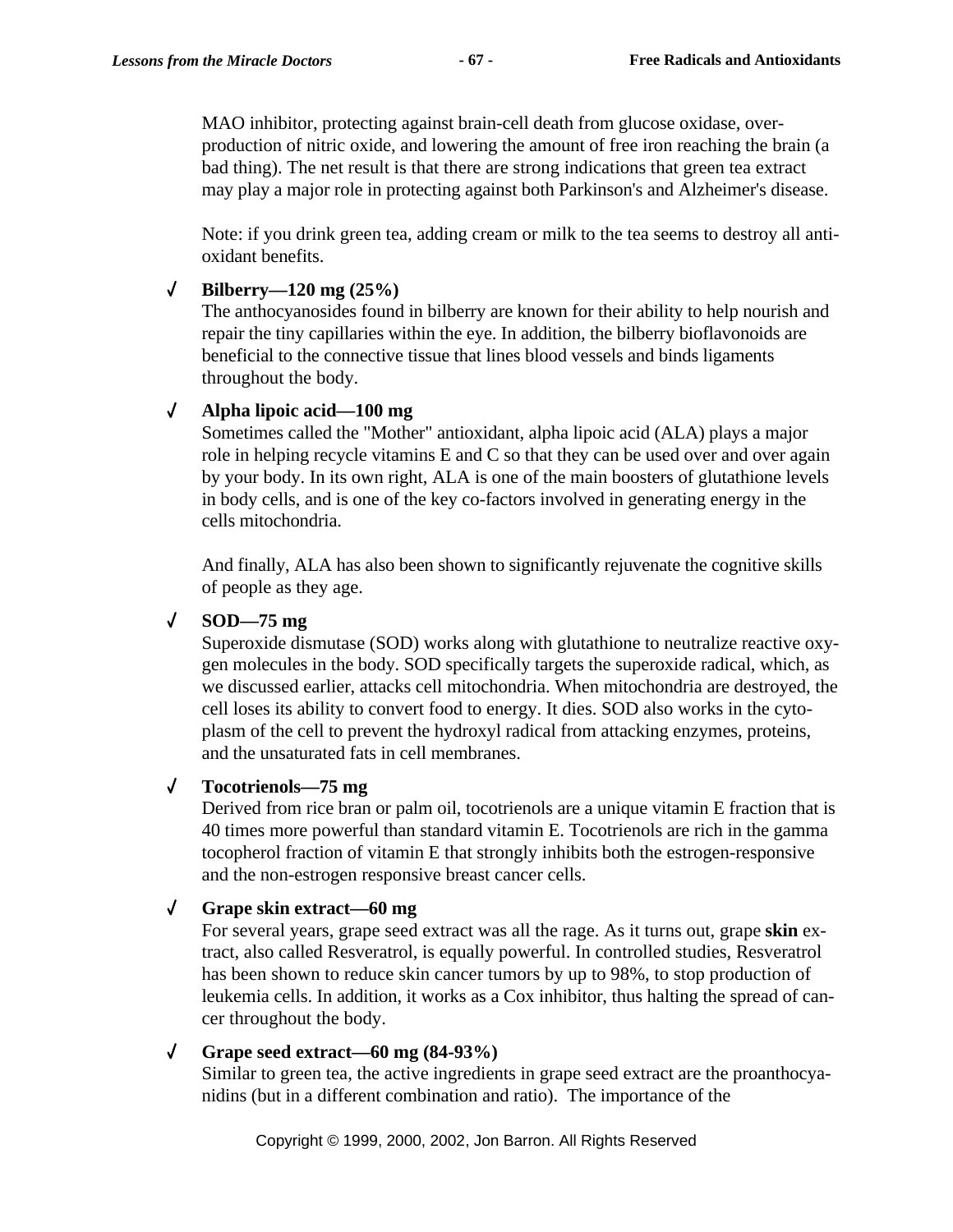proanthocyanidins in grape seed extract is that they are water soluble and highly bioavailable.

Above all else, grape seed extract is known as a defender of the circulatory system. It improves peripheral circulation, revives declining capillary activity by up to 140%, and increases vascular response by some 82%. It repairs varicose veins and aids in the prevention of bruising.

In addition, grape seed extract is synergistic with vitamin C, vastly increasing vitamin C activity and strengthening collagen activity—including in the connective tissue of the arterial wall and the skin.

#### $\sqrt{ }$ **Chaparral extract—375 mcg**

The active antioxidant in Chaparral, a lignan called Nordihydroguaiaretic Acid (NDGA), has been shown to specifically target virtually all forms of herpes virus—and has been shown to be up to 97.5% effective. It also is an effective counter to radiation induced free radical damage. And there are strong indications it is an effective aid in the prevention of Alzheimer's and rheumatoid arthritis.

### **Catalase—300 mcg**

Glutathione perioxidase, superoxide dismutase, and catalase are the primary three enzymes produced in the body as an antioxidant defense. Catalase is a specific for protection against tumors.

## Other Antioxidants

There are other antioxidants that are well worth taking, but because of the quantity needed to be effective, make no sense to include as part of an overall formula. These include:

### **Red Raspberry Ellagitannins**

Scientific studies have proven that supplementation with 40 mg per day of red raspberry ellagitannins prevents the development of cancer cells. At low concentrations, it slows the growth of cancer cells; at higher concentrations, it tells cancer cells to kill themselves.

### **L-Carnosine**

L-carnosine is a naturally occurring combination of two amino acids, alanine and histadine that can actually **reverse** the signs of aging. It works as an antioxidant to protect cellular protein from attack by carbonyl groups and prevents the oxidation of sugars in the body. Supplementation with carnosine represents one of the most powerful things you can do to hold back the ravages of old age.

### **Vitamin E**

In addition to protecting the cardiovascular system, vitamin E is particularly effective in reducing the incidence and mortality of prostate cancer. 400 IU a day of all-natural unesterified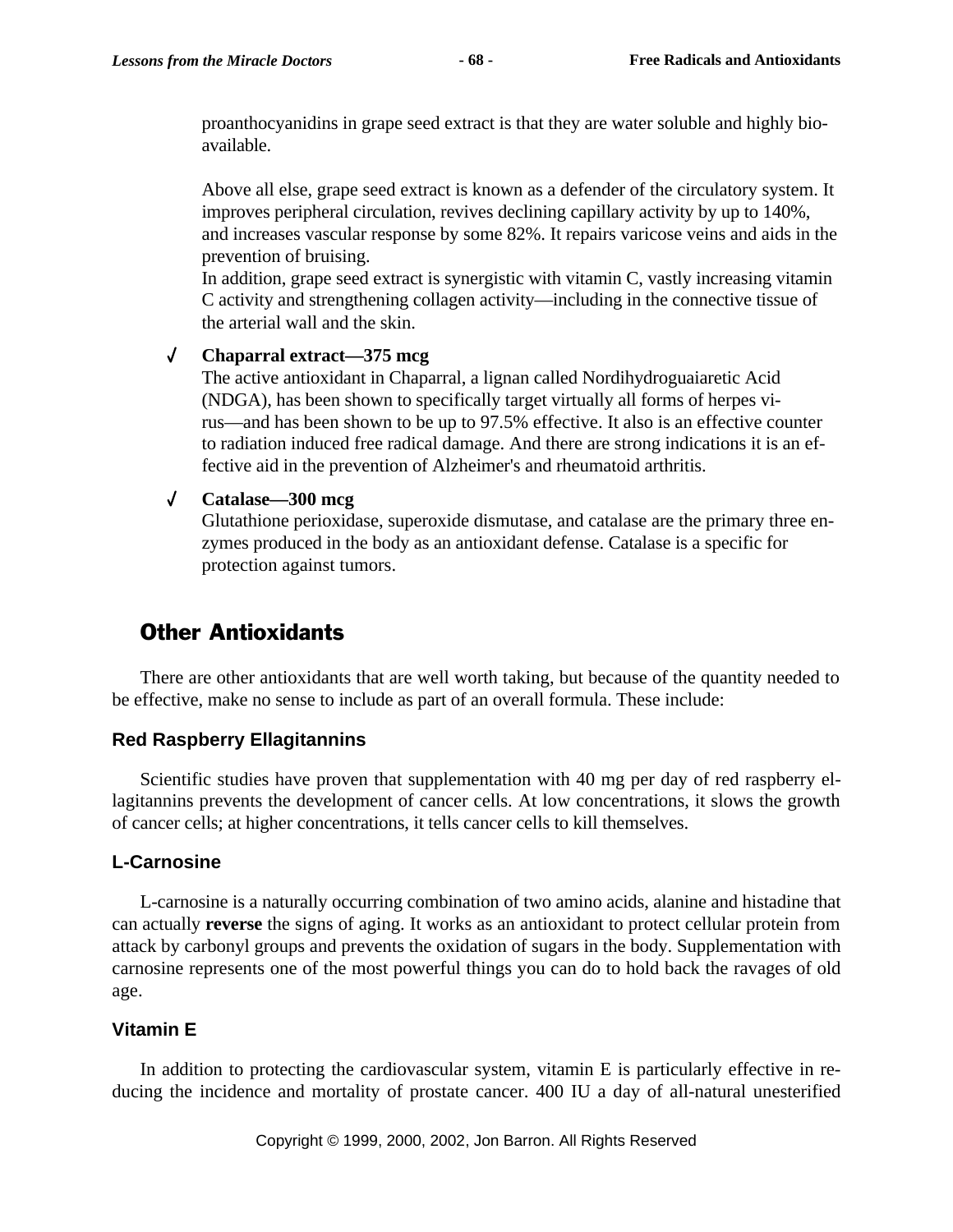mixed tocopherols and tocotienols, containing no vegetable oil that can go rancid, is recommended.

### **Vitamin C**

The antioxidant benefits of vitamin C are invaluable. The trick is that almost all of the vitamin C sold today is virtually unusable by the body. You need 500-1,000 mg of vitamin C a day—but it must be in a "living-food matrix," that is bound to food so your body can use it.

### **Methylation**

Although technically not a free radical problem, the results of methylation (the exchange of methyl groups in the body) has similar effects. As we age, our body's ability to provide methyl donor groups declines. The bottom line is that everyone should be on a supplement to prevent homocysteine damage to the cardiovascular system, cancer, DNA damage, and deterioration of the brain. S-adenosylmethionine, also known as SAMe is a popular alternative. But a less expensive choice is to purchase at any discount health store a formula that contains 500 mg of trimethylglycine, 50 mg of B-6, 800 mcg of folic acid, 500 mcg of B-12 (best in the form of methylcobalamine, if you can find it).

### **Foods**

Certain foods are high in antioxidants and should be a regular part of the diet. In fact, the US Department of Agriculture recently rated a large number of foods according to their Oxygen Radical Absorbence Capacity. The higher the number, the more powerful the antioxidant value. All ratings were based on 3 1/2 ounces of the tested food. As a reference, carrots (high in the carotenoids) had a 207 rating.

 $J_{-}$ **Broccoli florets, Brussels sprouts, Raw spinach, and Kale**

Broccoli carries a rating of 890, brussels sprouts 980, spinach 1,260, and kale 1,770. Be aware that these foods contain other phytonutrients that go well beyond their antioxidant value.

 $\sqrt{ }$ **Strawberries, Blueberries, and Raisins**

Strawberries at 1,540, blueberries at 2,400, and raisins at 2,830, all rate high.

**Prunes**

Whoa! The lowly prune is top rated at 5,770. Eat prunes daily!

**Soy Products**  $\sqrt{ }$ 

> Although not antioxidants, genistein and the other isoflavones in soy nevertheless reduce the risk of many kinds of cancer, stimulate bone formation, protect the kidneys, and inhibit deterioration of the cardiovascular system. Regular consumption of soy products makes sense for most people—but not for children, and particularly not for infants, because of the high level of phytoestrogens in soy.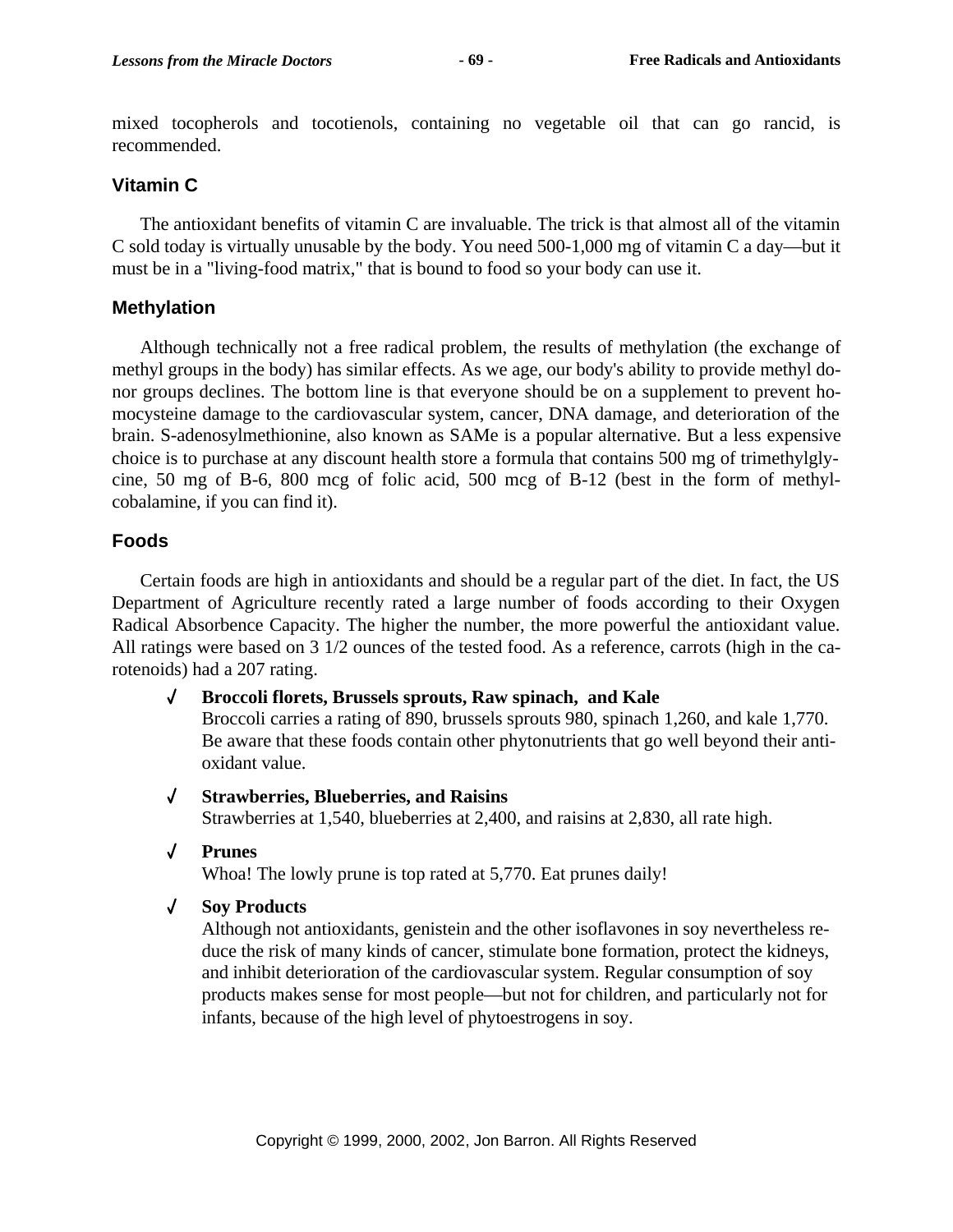Chapter 10

# BALANCING HORMONE LEVELS IN THE **BODY**

In a perfect world, there would be no need to address this aspect of health at all, but the world we live in is far from perfect. Again, diet, stress, and environmental factors are constantly working to throw our bodies out of balance. Specifically, we need to address the following problem areas.

- Due to exposure to chemical estrogens omnipresent in our food, water, and air, the  $J$ vast majority of men and women already suffer the effects of estrogen dominance by the time they are in their early 30s.
- $\sqrt{ }$ Again due to diet and lifestyle, most men and women find that their testosterone has become "unavailable" by the time they are in their early 30s. For men, that problem is compounded by the fact that what testosterone they do have is being converted into dihydrotestosterone, which leads to prostate enlargement and cancer.

For years, I have been leery of recommending the use of formulas that modify the body's hormonal balance, and certainly the misuse of hormone altering formulas by athletes and medical doctors in the last decade has not helped change that point of view.

Nevertheless, once you throw out all of the preconceptions and look at the issue objectively (and look at the real results—short and long term), the case for **selectively** altering your hormonal balance becomes compelling—with a few caveats:

Copyright © 1999, 2000, 2002, Jon Barron. All Rights Reserved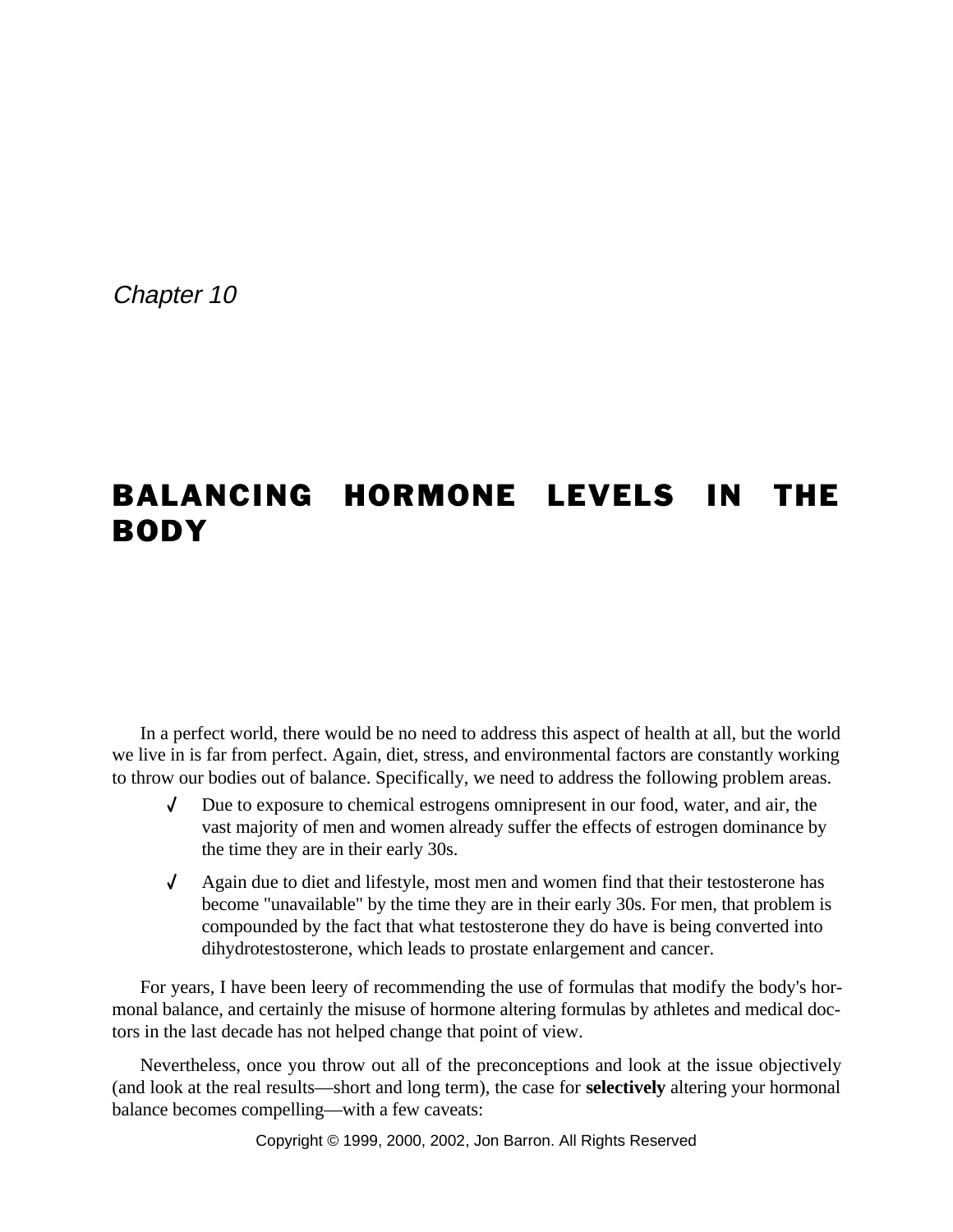- $\sqrt{2}$ Only selected hormones should be "adjusted" without a doctor's guidance.
- $\sqrt{ }$ Use only natural hormones (or hormones that are chemically **indentical** to the natural hormone)
	- Note: hormones are produced from many different sources. Some are derived from animals; some from plants; some are created in laboratories; and some are created through changing the DNA of bacteria or single-celled plants so that they produce the desired hormone. As it turns out, for hormones, the source is not the real question. The real question is: Is the hormone a perfect match for the hormone in our bodies? As we will soon see for estrogen and progesterone, things are not always what they seem.
- $\sqrt{\phantom{a}}$  Use only therapeutic or homeopathic doses. Never, ever use pharmacological doses<sup>1</sup> without a doctor's guidance

# Estrogen and Progesterone

## Vital Information for Women (and Men)

Every woman between the ages of 13 and 117 needs to seriously consider supplementation with a natural progesterone creme.

Why? Because virtually every woman who lives in an industrialized country (the United States, in particular) is at high risk of estrogen dominance because of exposure to xenoestrogens. Xenoestrogens, which are mostly petroleum-based synthetic estrogens, are now present in massive amounts in our food chain, water supply, and environment.

At one time, our diets afforded some protection. Fruits and grains and vegetables (in their natural state) provide low-action phytoestrogens for the body. These low-action estrogens fill the body's estrogen receptor sites—making them unavailable for use by the more potent estrogens—both natural and synthetic. Unfortunately, today's diets are dominated by processed foods, which are stripped of these beneficial phytoestrogens. The net result is that virtually all of the body's receptor sites are ready and waiting for the far more intense estrogens.

Some high-potency estrogens (such as estrone and estradiol) are produced by the body itself. But far and away, the greatest problem comes from the powerful and destructive petrochemicalbased xenoestrogens. Not only are these xenoestrogens omnipresent, they are considerably more potent than estrogen made by the ovaries—**some even potent in amounts as small as a billionth of a gram.**

Before we proceed, it is important to understand what role estrogen plays in the body. In addition to promoting the growth of female characteristics at puberty, the estrogen hormones also promote cell growth. It is the estrogens, for example, that stimulate the buildup of tissue and blood in the uterus at the start of the menstrual cycle. The problem comes when high levels of

<sup>1</sup> Therapeutic doses mimic the amount of hormone your body normally produces. Pharmacological (or medicinal doses) are substantially higher than therapeutic doses—and are often accompanied by significant side effects.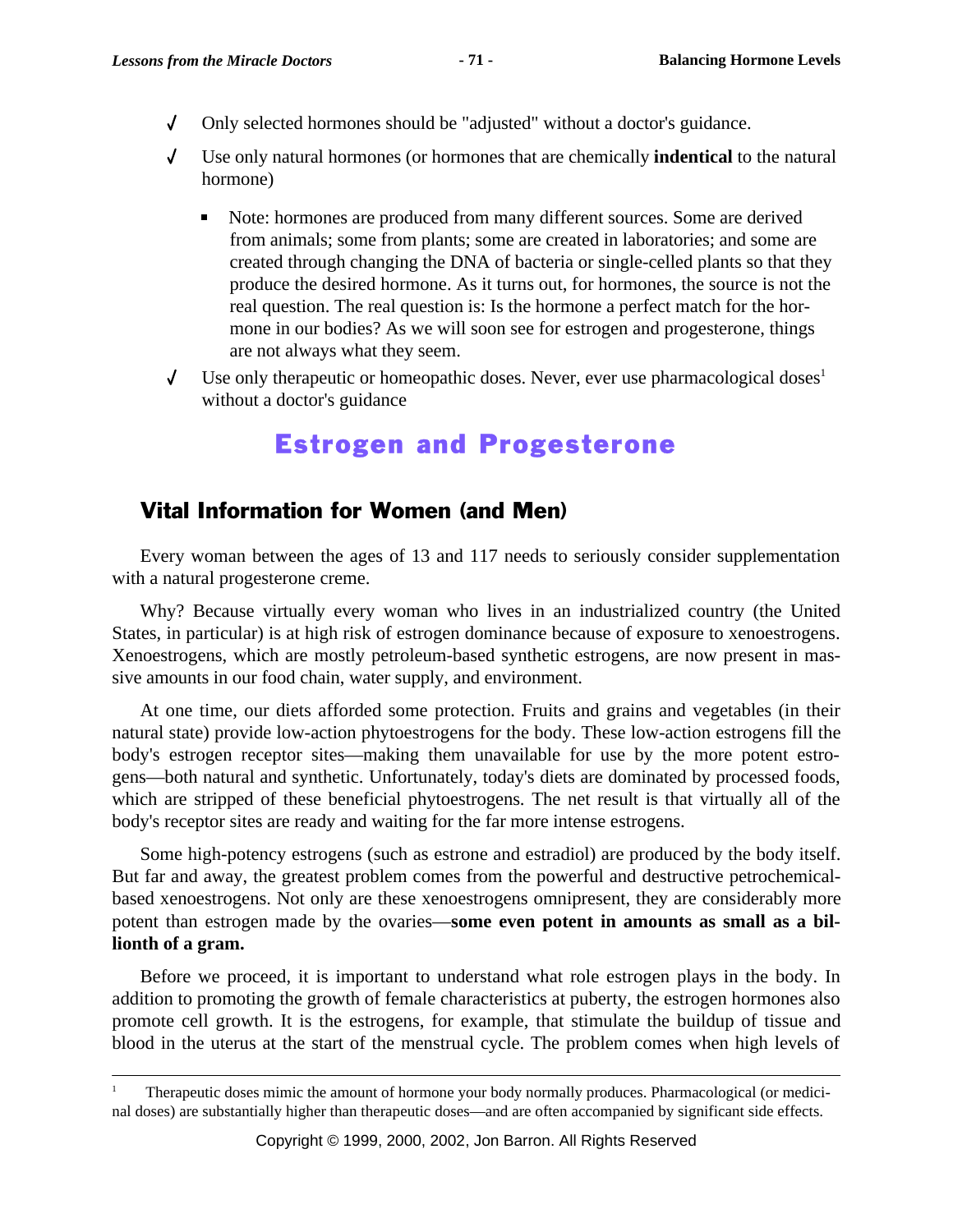estrogen (natural and synthetic) are unopposed by sufficient amounts of natural progesterone, which leads to continuous, unrestrained cell stimulation. Problems that can occur include:

- Excess estrogen is the only known cause of endometrial cancer  $\mathbf{u}$  .
- Increased risk of breast cancer.  $\blacksquare$
- Loss of bone mass.
- Increased risk of autoimmune disorders such as lupus.  $\mathbf{m}$
- Fibrocystic breasts.  $\blacksquare$  .
- $\blacksquare$ Fibroid tumors.
- Depression and irritability.
- $\mathbf{u}$  . PMS symptoms such as cramping and bloating—in addition to depression and irritability.
- Menopausal symptoms such as hot flashes and night sweats—again, in addition to  $\blacksquare$  . depression and irritability.
- Decreased sex drive.
- $\mathbf{m}$ Increased body hair and thinning of scalp hair.
- $\blacksquare$ Migraine headaches.
- $\mathbf{u}$ Impaired thyroid function, including Grave's disease.
- Increased body fat.  $\mathbf{m}$
- Increased blood clotting.  $\blacksquare$  .
- Impaired blood sugar control.  $\blacksquare$  .
- The astounding acceleration of puberty in young girls from an average age of 14  $\blacksquare$  . to 15, to now as young as 9 or  $10<sup>1</sup>$  (This represents a speed up of as much as  $1/3$ sooner in their lives and has frightening implications for long-term health.)
- $\mathbf{u}$  . And, finally, xenoestrogens have been strongly implicated in declining male sperm production and the increase in the rates of testicular cancer and prostate cancer.

Recent reports indicate that as many as 1% of all girls now show signs of breast development and pubic hair before the age of 3!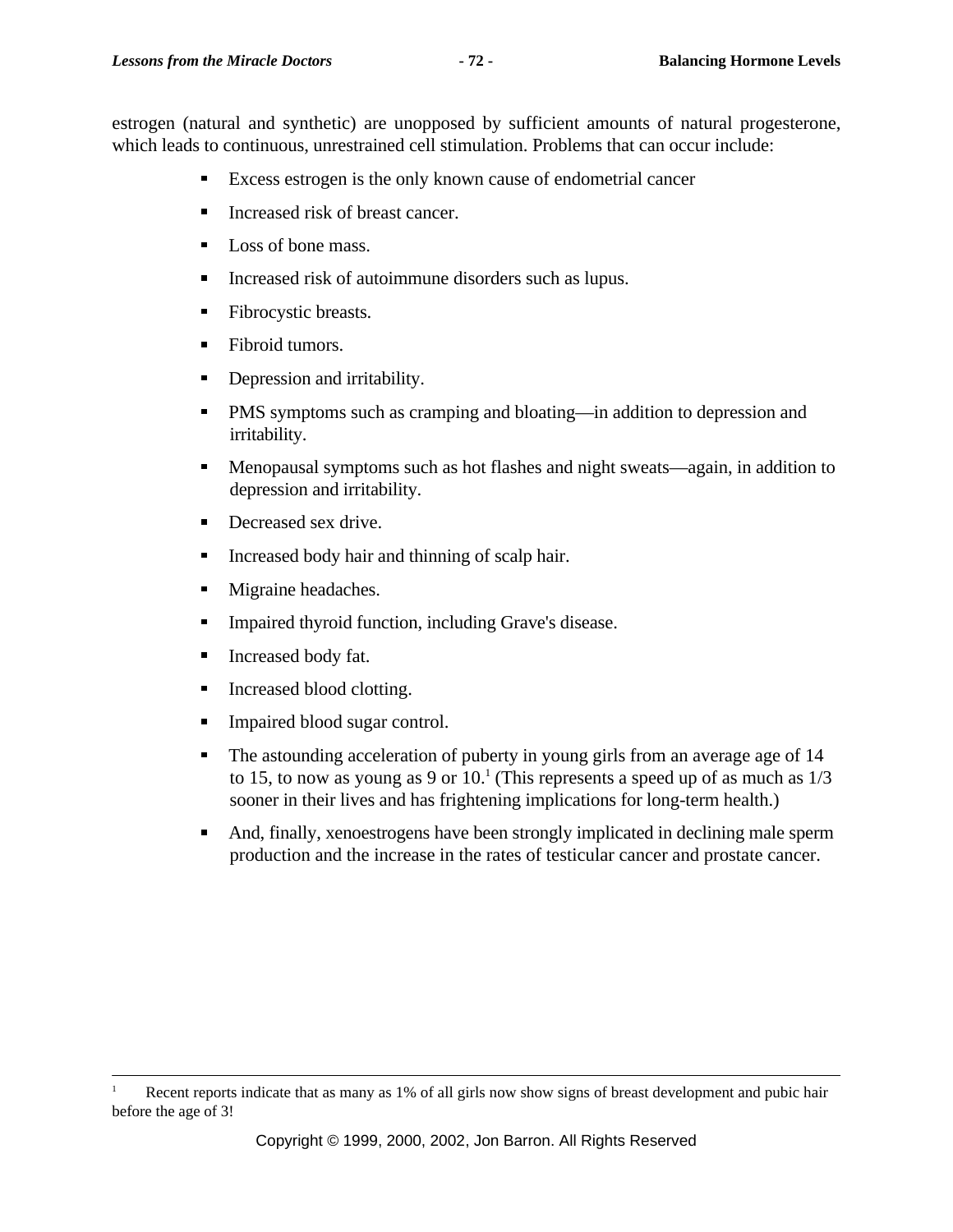## What's the Answer?

Once we understand the problem, it is easy to see that for the vast majority of women, hormone replacement therapy with conjugated estrogens such as Premarin® is not the answer. It very well may be a major contributor to the problem.

Most people are not aware that Premarin® is actually derived from horse urine. Hence the name: **Pre**gnant **mar**e ur**in**e. This is not a problem in itself, but it does **lead** to three significant problems.

- 1. First, and **most important**: there is no estriol in Premarin®, only estrone and estradiol. Why is this so significant? Because research has shown that the average ratio of serum estrogen in the female body is 90% estriol, 7% estradiol, and 3% estrone. This takes on particular importance when one notes that both estrone and estradiol are pro-carcinogenic, whereas estriol is anti-carcinogenic. So why in the word would you want to use an estrogen supplement that has only the pro-carcinogenic estrogens, and not one single drop of the anticarcinogenic estrogen that normally represents 90% of the body's total? The bottom line is that in those cases where estrogen supplementation is warranted, demand either "true triple estrogen" from your doctor (and insist that it be in a ratio similar to the 90-7-3 shown above) or use pure estriol.
- 2. Second, there are over a **dozen** different estrogens in Premarin®. As you may remember from our earlier discussion of estrogen, there are only three estrogens in the human body: estrone, estradiol, and estriol. Only two of those are present in Premarin®: estrone and estradiol. That means that there are a whole bunch of estrogens in Premarin® that have nothing to do with the human body. They are specifically designed for horses. (Keep in mind that the Latin word for horse is equs, from which comes equestrian.) Some of these include equilin, 17 alpha-dihydroequilin, and equilenin.) Another way of looking at it is that those "extra" estrogens are specifically designed to make you gallop and whinny.
- 3. Third, the process of producing Premarin® is inherently cruel. The mares are kept in tiny pens to eliminate movement. They are kept constantly pregnant. And they are kept constantly catheterized. The process is so stressful that the average life expectancy of these animals is less than half that of a normal horse. And of course the foals are not needed, so they are destroyed.

You really have to wonder why more doctors don't ask, "If estrogen dominance got you there in the first place, then why in the world would you want to be adding a powerful estrogen complex made from horse urine to your body?" Of course you wouldn't. And yet, conjugated estrogen is the most frequently prescribed drug in America. Consider the following scenario—one that millions of women have already lived through.

One day you notice minor symptoms such as a sudden gain in weight or a disruption in sleep patterns or a decreased sex drive. You go for a check-up and receive a prescription for estrogen. As instructed, you take your daily dose of horse urine, but the symptoms get steadily worse. You're told to increase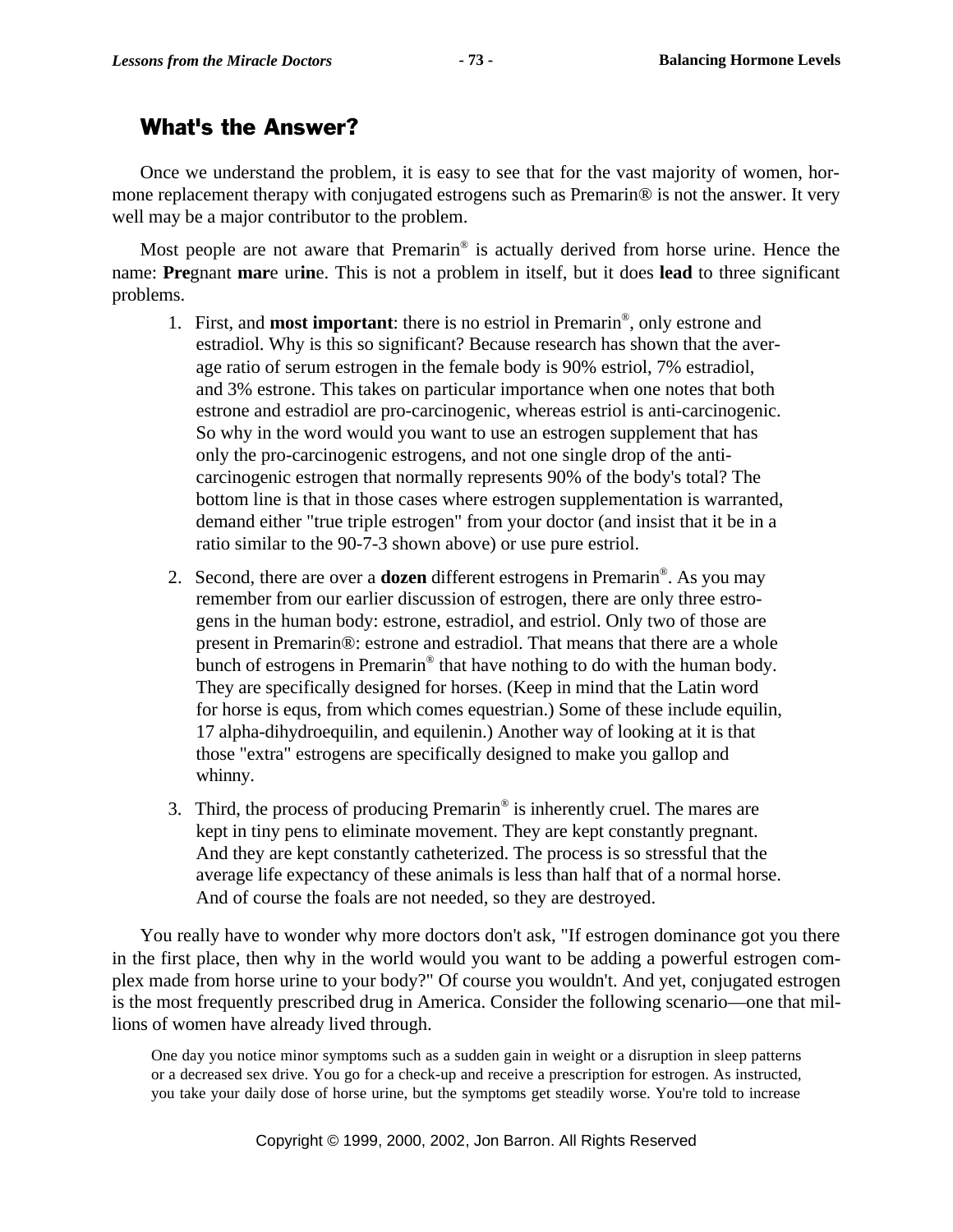your dosage. Which you do. But the symptoms continue to get worse, and over time become alarming, since they now include problems such as irregular cycles, heavy clotting, or excessive bleeding. An examination of your uterus reveals significant abnormality. You are told your uterus is precancerous. Your hysterectomy is scheduled; your uterus is removed.

#### **This is absolutely and totally unacceptable. Every woman should be furious!**

The only **natural** balancer to excessive estrogen in the body is **natural** progesterone—not more estrogen. This has been clearly detailed in books such as *What Your Doctor May Not Tell You About Menopause*, by Dr. John R. Lee. Natural progesterone is the only known substance that mitigates virtually all of the problems associated with estrogen dominance, and with virtually no side effects of its own.

But what about the synthetic "progesterones" (such as Provera) that your doctor recommends? Progesterone is a natural substance, and as such cannot be patented. The pharmaceutical companies, therefore, have to modify it slightly. They literally create a new molecule, called medroxyprogesterone—that does not exist in nature—in order to take out a patent. This "slightly" modified artificial progesterone is what most doctors prescribe. What effect does slight modification have?

Consider the fact that the testosterone molecule and the estrone molecule are virtually identical—except for the fact that the positions of the oxygen atom and the OH atoms change places. This slight "modification," however, happens to be enough so that one hormone makes men...and the other women.



Even closer is the similarity between DHEA and estrone. The molecules are actually identical except for the location of some of the double bonds between carbon atoms. You cannot get closer. And yet the function of DHEA and estrone could not be more different.



And now look at the difference between natural progesterone and Provera



Copyright © 1999, 2000, 2002, Jon Barron. All Rights Reserved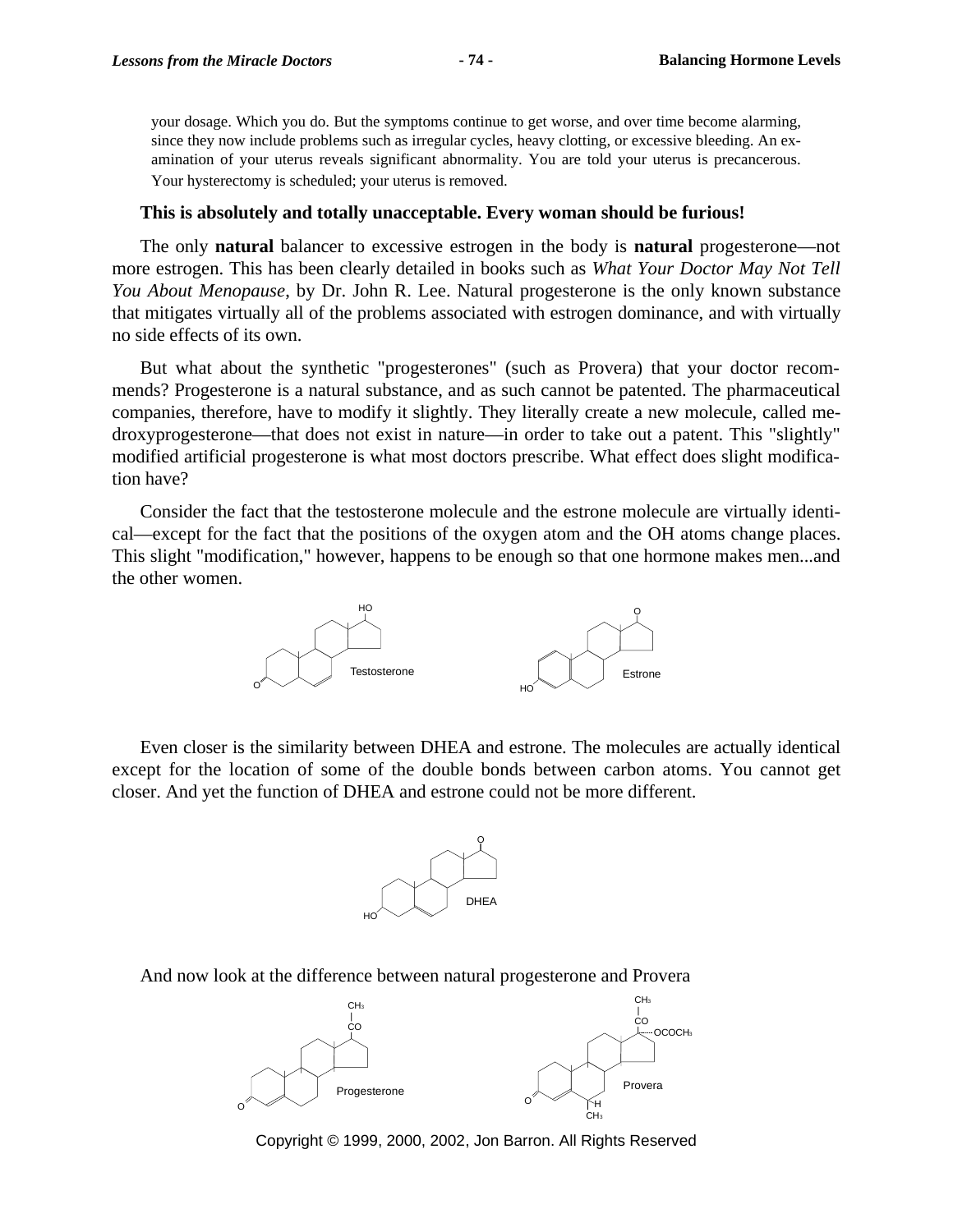The bottom line is that Provera is not natural. It's a synthetic form of progesterone that carries a whole range of serious side effects. A small sampling of these side effects, as listed in the *Physician's Desk Reference,* includes:

- Depression  $\mathbf{r}$
- $\blacksquare$ Birth defects
- $\mathbf{m}$ Increased body hair
- Acne
- Risk of embolism
- Decreased glucose tolerance
- $\blacksquare$ Allergic reactions

Now, in exchange for these significant side effects, Provera does offer some protection against endometrial cancer and **a very modest increase** in bone formation.

# Natural Progesterone

On the other hand, supplementation with natural progesterone **has no known side effects.** It is best utilized by the body when administered transdermally with a skin cream that contains approximately 500 milligrams per ounce of natural progesterone and offers the following potential health benefits.

- According to Dr. John R. Lee, the author of *What Your Doctor May Not Tell You*  $\blacksquare$ *About Menopause*, natural progesterone may significantly improve bone formation—by as much as 15%-35%. (Understand, this is unique to natural progesterone. Estrogen supplementation does not increase bone formation; it merely slows the rate of loss for a 5-year period around the time of menopause. And manmade progestin only mildly increases bone formation. **If you are worried about osteoporosis, there is only one substance known that significantly improves bone formation—and that's natural progesterone.**)
- $\blacksquare$ Increased progesterone levels in the body may help to protect against endometrial cancer
- $\mathbf{m}$ They may also help protect against breast cancer
- In addition, supplementation with natural progesterone can help relieve symptoms  $\blacksquare$ of PMS
- $\mathbf{u}$ Relieve symptoms of menopause
- $\mathbf{m}$  . Normalize libido
- $\mathbf{r}$  . Improve the body-fat profile
- $\blacksquare$ Improve sleep patterns

Copyright © 1999, 2000, 2002, Jon Barron. All Rights Reserved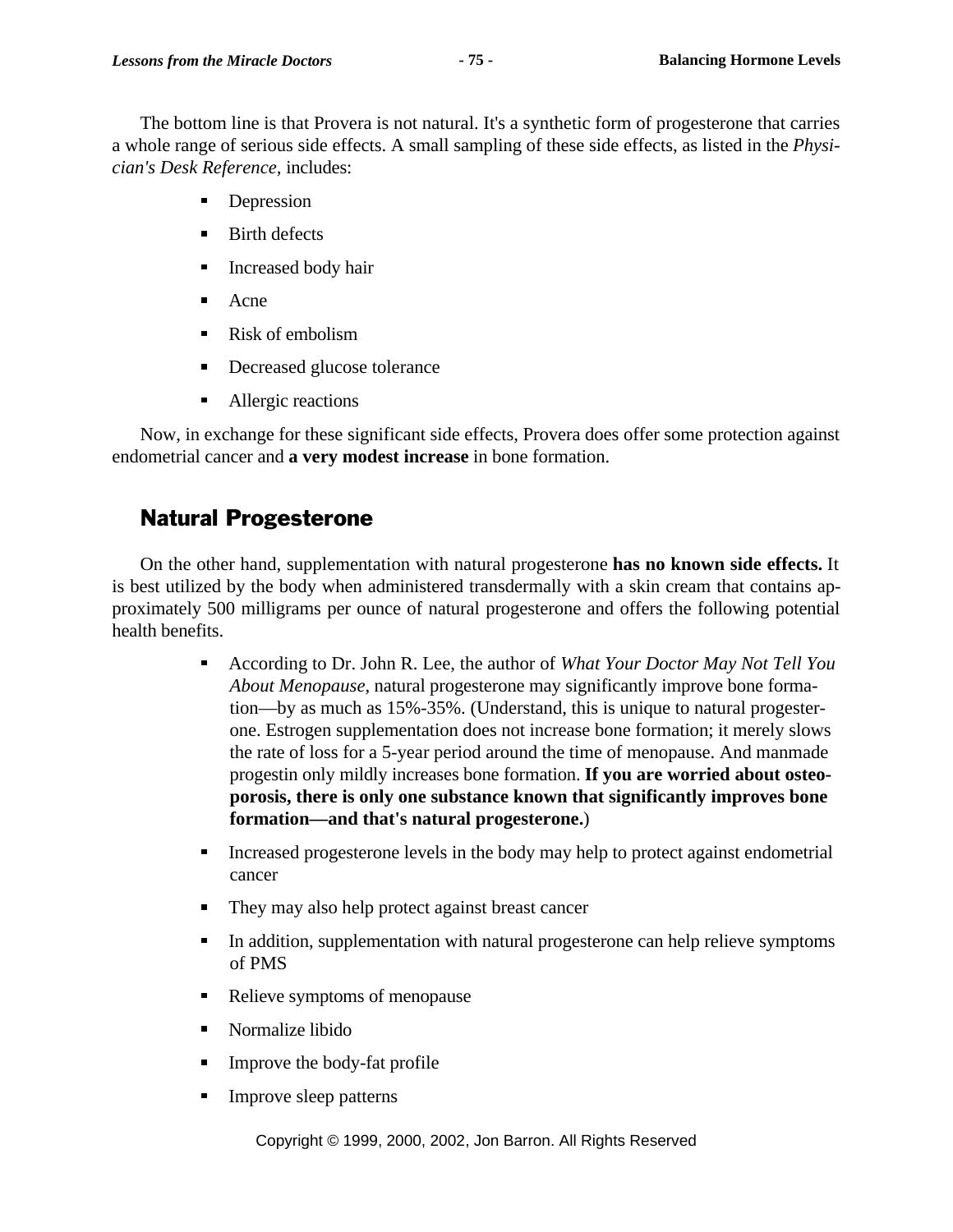And help relieve migraine headaches

The bottom line is that every woman living in the industrialized world should seriously consider supplementation with natural progesterone.

If you decide to begin a regimen of natural progesterone supplementation, look for a premium quality balancing cream that contains a minimum of 500 milligrams per ounce (the amount recommended by Dr. Lee) of 100% pure, USP grade progesterone, naturally derived from soybeans. Look for a natural vegetarian formula that uses no artificial or synthetically derived fragrances, parabens or preservatives. Look for a formula that uses all natural oils and an enhanced liposome delivery system to help move the progesterone through the skin. And finally, look for a formula that uses only full-profile **organic** wild yam.

Whether you're still going through your menstrual cycles (or whether you're pre-menopausal, menopausal, or post-menopausal), you need to seriously consider supplementation. The benefits are extraordinary; the risks virtually non-existent. And the risks of not supplementing potentially include an increased risk of breast cancer, endometrial cancer, and osteoporosis—to reiterate just a few.

### And as for Men

As we've already mentioned in the preceding paragraphs, men too are exposed to the effects of xenoestrogens. In addition, as their testosterone levels drop with age (see next section), there is, in many cases, a concomitant rise in estradiol levels—the major reason that many older men develop breasts.

Just as with women, estradiol stimulates cell growth<sup>1</sup> in men too and is potentially cancerous. **THIS IS ONE OF THE MAIN FACTORS INVOLVED IN THE DRAMATICALLY IN-CREASED INCIDENCE OF PROSTATE CANCER. In other words, any man over 30 years old would be well advised to supplement with a natural progesterone cream.**

## Testosterone

A growing body of evidence suggests that testosterone levels drop as much as 40% in men between their early 40s and early 70s. And for 10 to 15 percent of all men, those levels will dip below normal even as early as their 30s if there is stress, depression, personal life changes or medications. This in turn causes a decrease, not only in sexual desire and performance, but in the competitive drive to succeed and accomplish in life. In women, excessive estrogen in the body causes a reduction in testosterone levels, which leads to a similar decline in sexual desire and performance and a similar reduction in "life drive."

<sup>1</sup> Estradiol stimulates the BCL2 gene, which is the gene responsible for stopping cell death. What at first glance sounds like a positive, is, upon closer inspection, not. When cell death in prostate tissue, for example, is blocked, cell growth continues unabated, becoming a major contributing factor in the enlargement of the prostate and the development of prostate cancer.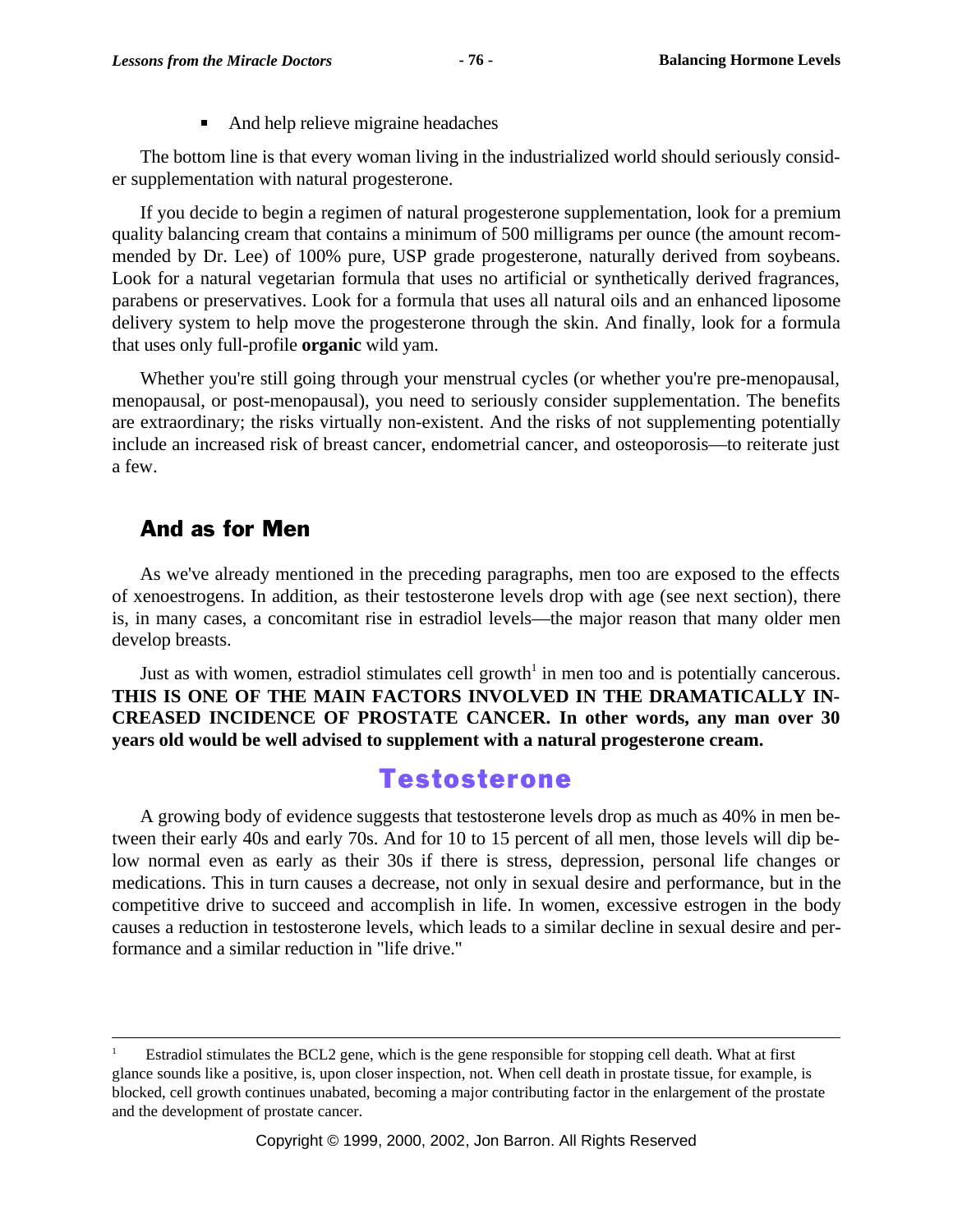### Wild Oats and Nettles

As we've just discussed, available testosterone levels tend to diminish with age. Adequate testosterone levels are essential in sexual functioning and "life drive" for both sexes. Women, for example, with high testosterone levels have more sex, increased libido, more orgasms, and tighter bonds with their mates.

Interestingly enough, in a 1986 clinical study, it was documented that it's not **actual** testosterone production that decreases as people age. What happens is that it's the amount of **free circulating** testosterone that decreases—as more and more of it gets bound to albumin and becomes unavailable for the body's use. These changes appear to begin by middle age and happen through a natural chemical process called "sex-hormone-binding-globulin" or "SHBG".



The problem is that bound testosterone is not nearly as effective as free testosterone in stimulating the sex and "life drive" centers in the brain. **Avena sativa (green oats) and urtica dioica (nettles) easily travel throughout the body and free up testosterone—thus increasing desire.** In studies, these two herbs increased free testosterone levels an astounding 105% on average!

Green oats and nettles work naturally with the body to enhance sexual desire, sensation, and performance in both men and women. The effect on human sexual appetite is powerful. Both men and women can feel a boost in sexual desire—sometimes after only a few hours. Both men and women experience an increase in frequency of orgasms while taking wild oats and nettles, while many women experience a dramatic 68% increase in multiple orgasms. Men also reported multiple orgasms while taking the wild oats and nettles combination.

Green oats and wild nettles also work naturally to enhance the "life drive," that competitive drive in both men and women to succeed and accomplish in life.

## Human Growth Hormone

### **Why HGH?**

The rejuvenating powers of Growth Hormone are no secret to the wealthy. Unfortunately, for the last 30 years, GH has been available only from doctors, required two injections a day, and cost approximately a thousand dollars a month. Recently, however, several alternatives for the rest of us have become available. And while I could never recommend the injections (for a variety of reasons), I can endorse the alternatives.

Many claims are made for the effects of Growth Hormone—some bordering on claims of "almost" immortality and "almost" eternal youth. Would that it were so! Although the effects are more subtle, for most people, than pronounced, they are nevertheless wide ranging, and include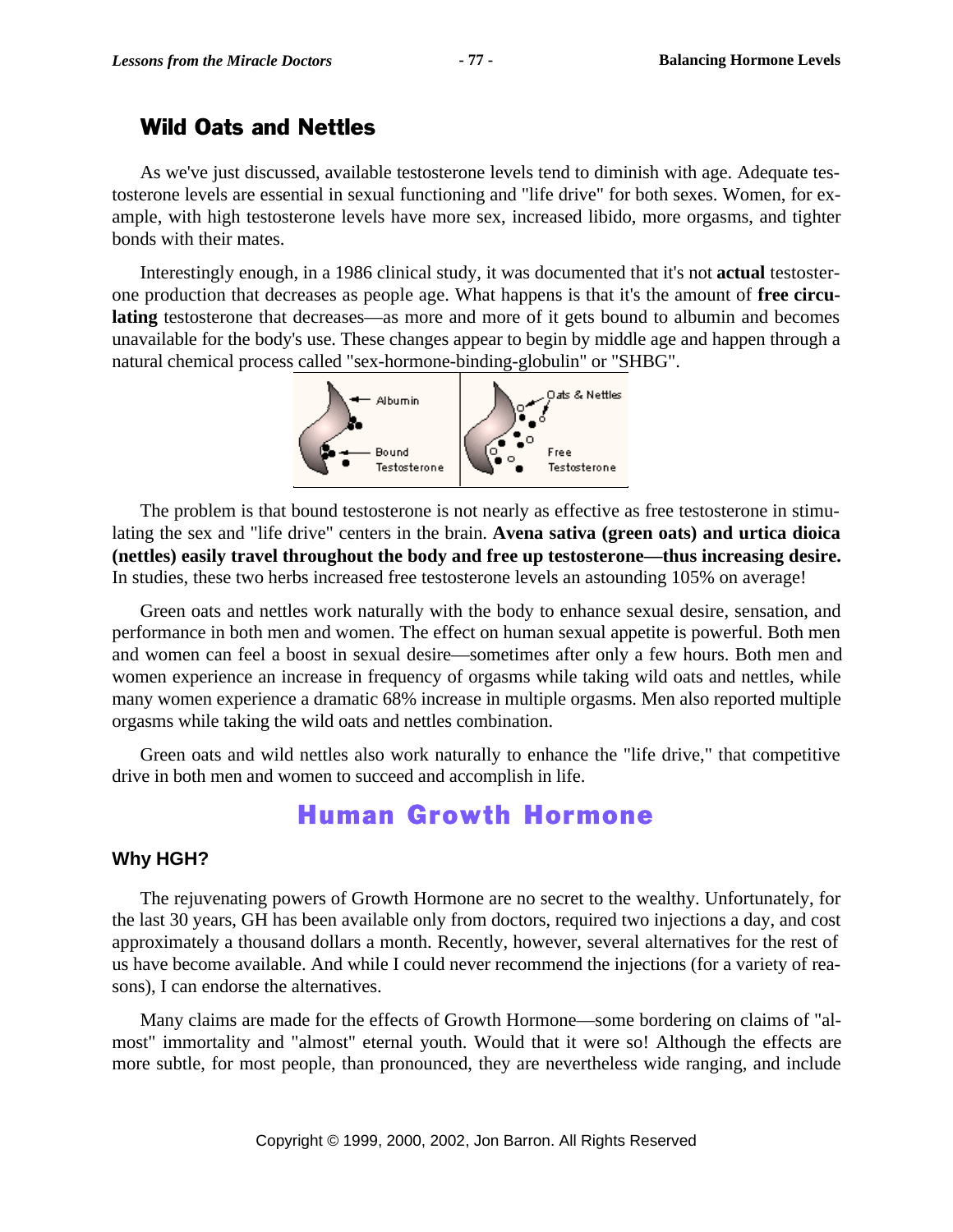things such as:

- 14.4% loss of fat on average after six months without dieting
- Elimination of cellulite
- Higher energy levels
- Enhanced sexual performance
- Regrowth of heart, liver, spleen, kidneys, and other organs that shrink with age
- Greater cardiac output
- Superior immune function
- Increased exercise performance
- Better kidney function
- Lowered blood pressure
- Improved cholesterol profile, with higher HDL, and lower LDL
- **Stronger bones**
- Faster wound healing
- Younger, tighter, thicker skin
- **Hair regrowth**

### **Which HGH?**

First of all, you can no longer actually buy true Human Growth Hormone. Technically, only actual growth hormone taken from human beings can be called Human Growth Hormone. And in fact, 30 years ago, that was the sole source of Growth Hormone—human cadavers, that is. But that was abandoned when it turned out that growth hormone taken from people had a major downside (in addition to cost)—and that was that it occasionally caused the human equivalent of mad cow disease. Not good, as they say.

Fortunately, at around the same time it was determined that true Human Growth Hormone was not an acceptable alternative, recombinant DNA technology came into its own. The bottom line is that scientists learned how to alter the DNA of a single-cell yeast plant so that it would produce large amounts of Growth Hormone (molecularly, absolutely identical to real Human Growth Hormone) safely and inexpensively. Because this growth hormone is identical to HGH, people often use the terms Growth Hormone and Human Growth Hormone interchangeably. Technically, however, it should be referred to as a plant-based Growth Hormone and not Human Growth Hormone. Many companies deliberately try and cross this line.

Anyway, given that there now existed a good, inexpensive source of Growth Hormone, another problem remained. It turns out that the Growth Hormone molecule is so large (containing 191 amino acids) that it could not be absorbed orally. That meant it could only be administered by injection. This, of course, required a doctor and was very expensive—costing between \$1,000 and  $$1,800$  a month.<sup>1</sup>

The only alternatives to this for years have been the amino acid-based precursor formulas (also called secretagogues). Although not as powerful as HGH injections, these formulas can be quite effective (provided your pituitary is still functioning well) and carry none of the downside of the injections.

Because of the cost involved, growth hormone injections became known as the secret youth formula of movie stars and the very rich.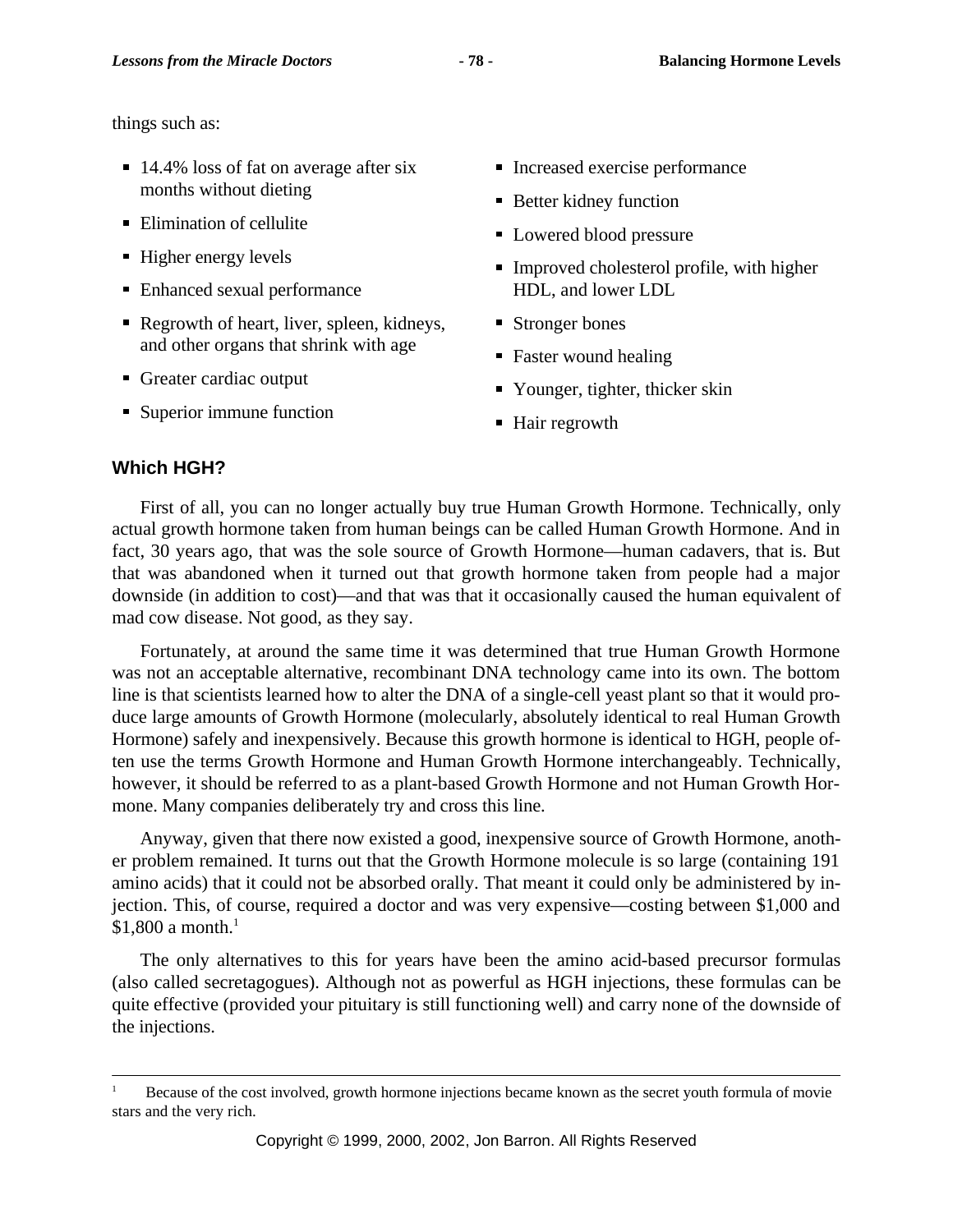Within the last two years, two alternatives have appeared on the market that actually use real Growth Hormone (the plant-based variety). One is homeopathic GH. This makes use of real GH, diluted down to homeopathic levels. The jury is still out on homeopathic HGH, but the early indications are that it works at least as well as the secretagogues.

And recently, a new form of GH that can be absorbed orally has been introduced. This again works as well as a secretogogue for most people. Its advantage is that this version will work for those few whose pituitaries are dead and no longer capable of producing HGH, whereas a secreatogogue will not. Its downside is cost, as it is the most expensive of the alternatives (but still far less costly than the injections).

Let me digress for a moment and explain exactly how GH works. First of all, as we detailed in our discussion of progesterone, it is important to understand that hormones are the body's chemical messenger system. They tell the body what to do and when. Adrenaline, for example, is produced in the adrenal glands, but serves to tell the heart to speed up and the blood vessels to narrow in times of stress. HGH, on the other hand is produced in the pituitary gland. It is released in a series of 9-24 microscopic "pulses" throughout the day (mostly in the evening), and it signals a number of body functions relative to aging and the production of other hormones such as DHEA and Melatonin and various parts of the endocrine system, including the hypothalamus (considered to be the master gland). Interestingly enough, the release of GH at "pulse" levels stimulates the pituitary to produce even more GH. However, it's most important function is telling the liver to produce Insulin-like Growth Factor (IGF-1). That's the main key to anti-aging. Specifically, the benefits of HGH can be measured in terms of how much it increases the body's production of IGF-1.<sup>1</sup> Any number above 20% starts to be significant in terms of effectiveness for anti-aging.

Most of the formulas on the market will increase IGF-1 levels by a minimum of 20%—some even approaching 100%.<sup>2</sup> Keep in mind, however, that one 30 minute aerobic session can easily increase IGF-1 levels by a good 100%, and a solid session of weight training can increase levels by an incredible 400-800%.

## DHEA

In animal studies, DHEA supplementation bordered on the miraculous. It seemed to:

<sup>1</sup> There is some concern that HGH (because it increases IGF-1 levels in the body) may increase the risk of prostate cancer. This is based on three observations: a couple of in vitro studies that showed IGF-1 may stimulate tumor cell growth, a study out of the Harvard School of Public Health that equated high levels of IGF-1 with increased risk of prostate cancer, and the fact that "giants" (who are, in fact, giants because of abnormally high HGH levels) have a higher risk of cancer. A simple reality check, however, calls these observations into question. First, the reality is that both HGH and IGF-1 levels decline as we age. The incidence of prostate cancer, on the other hand, increases as these levels decline—the exact opposite of the expressed concern. In addition, in numerous studies with thousands and thousands of patients receiving large amounts of HGH supplementation through injection over many years, there was no observed increase in prostate cancer. In fact, based on real-life observation, there is evidence to the contrary, that HGH supplementation may actually reduce the risk of prostate cancer.

 $\frac{2}{1}$  Injections, which work directly on the liver (almost like a massive "pulse," can increase IGF-1 production by 20-40%. (A downside to injections, in addition to cost, is that they can give too much GH to the body, shock the body, and can stop the pituitary from producing its own GH. This may explain why injectable GH produces more immediate results, yet ultimately results in a plateau.)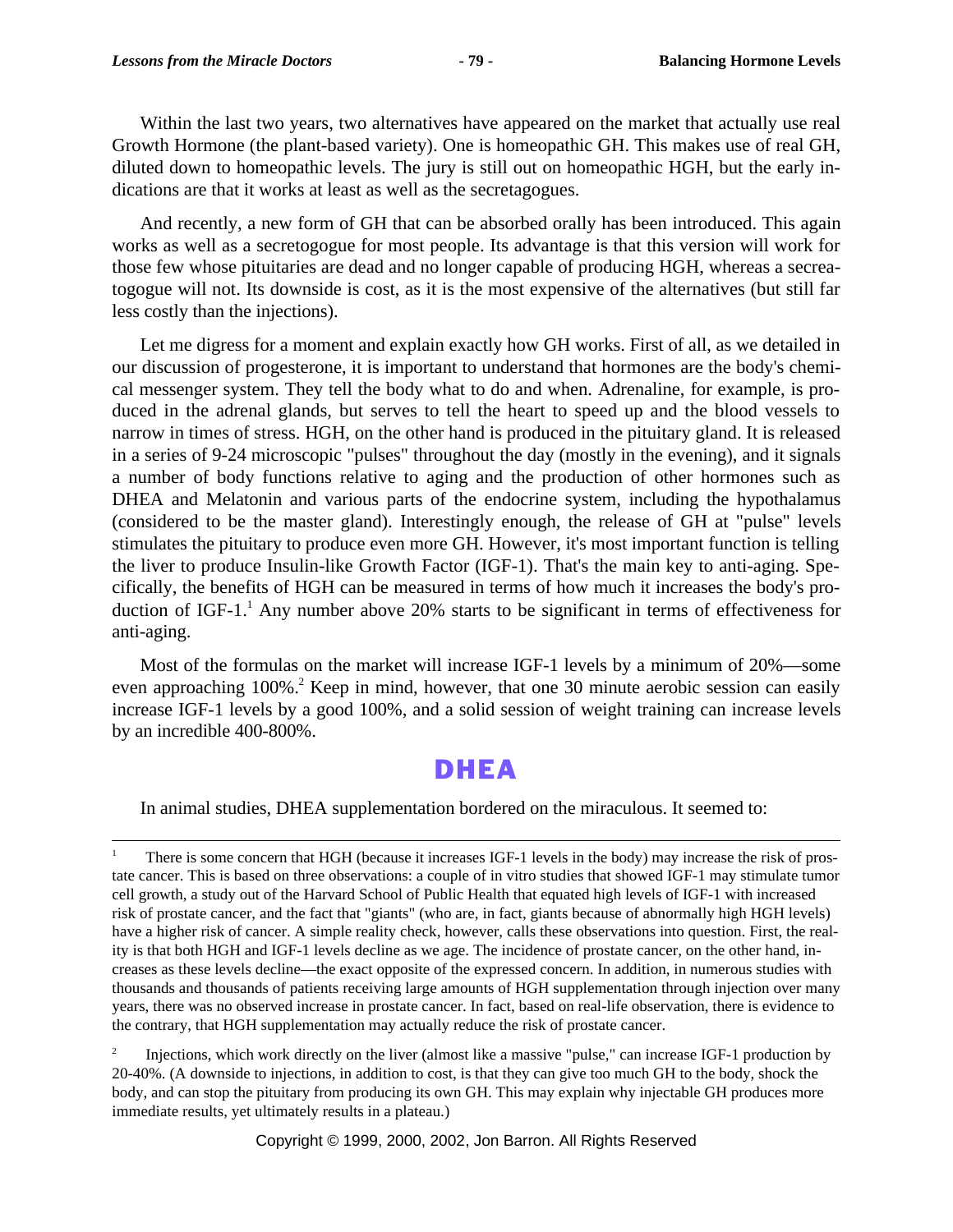- $\sqrt{2}$ Extend life by 50%
- $\sqrt{2}$ Protect against heart disease, cancer, autoimmune diseases, obesity, and diabetes
- $\sqrt{ }$ Boost the immune system
- $\sqrt{2}$ Reverse the effects of stress

The reality turned out to be somewhat less.

I am not a big fan of DHEA supplementation (at least without a blood workup) for several reasons. First of all, the oral DHEA commonly used<sup>1</sup> is composed of particles that are too big to be directly used by the body; therefore, it has to be sent to the liver to be broken down. Unfortunately, since the liver is unaccustomed to receiving DHEA in this form, it ends up converting most of it into androgens (sex hormones). It is these androgens that can cause the growth of facial hair in women and may contribute to prostate disorders in men.<sup>2</sup> The second problem with standard oral DHEA supplementation is that there is strong evidence it reduces the body's own production of DHEA. And finally, DHEA supplementation (usually in doses greater than 10 mg a day) is often accompanied by side effects that include:

- $\overline{J}$ Acne and excessive oiliness
- $\sqrt{ }$ Growth of face and body hair in women
- $\sqrt{ }$ Irritability or mood changes
- $\sqrt{2}$ Overstimulation and insomnia

### **7-Keto**

As we mentioned earlier, the oral DHEA commonly available is composed of particles that are too big to be directly used; therefore, it is sent to the liver, which ends up converting most of it into androgens. What's left is converted into 7-Keto DHEA, the useful portion. Well, now a new form of DHEA is available, 7-Keto DHEA. It seems that 7-Keto may provide most of the benefits of regular DHEA, but since it can't be converted to active androgens (e.g., testosterone and estrogen), it should prove to be much safer and have minimal side effects.

The only downside is that 7-Keto is brand new and there have been no substantial clinicals to support it. All in all though, if you're looking to supplement with DHEA, 7-Keto probably makes the most sense.

The DHEA commonly available as a supplement is not the same as that used in studies.

<sup>2</sup> There has been a lot of debate as to whether DHEA contributes to prostate problems or not. I think that, as with HGH, once you step back, you see that most of the debate makes no sense. The argument is that since DHEA can be converted into testosterone and dihydrotestosterone, hormones that are believed to stimulate prostate tissue, it has also been proposed that DHEA is counterproductive in those who have prostate gland enlargement or prostate tumors. But actual experience does not support that conclusion. The only case I have heard of that showed a definite link was one in which the patient was receiving doses of DHEA that reached 700 mg a day. That's many many times the 2-50 mg a day dose that makes any sense. There is evidence that at low dosage levels DHEA works to block androgen receptor sites in the body—making them unavailable to the more potent androgens—thus serving to protect your prostate.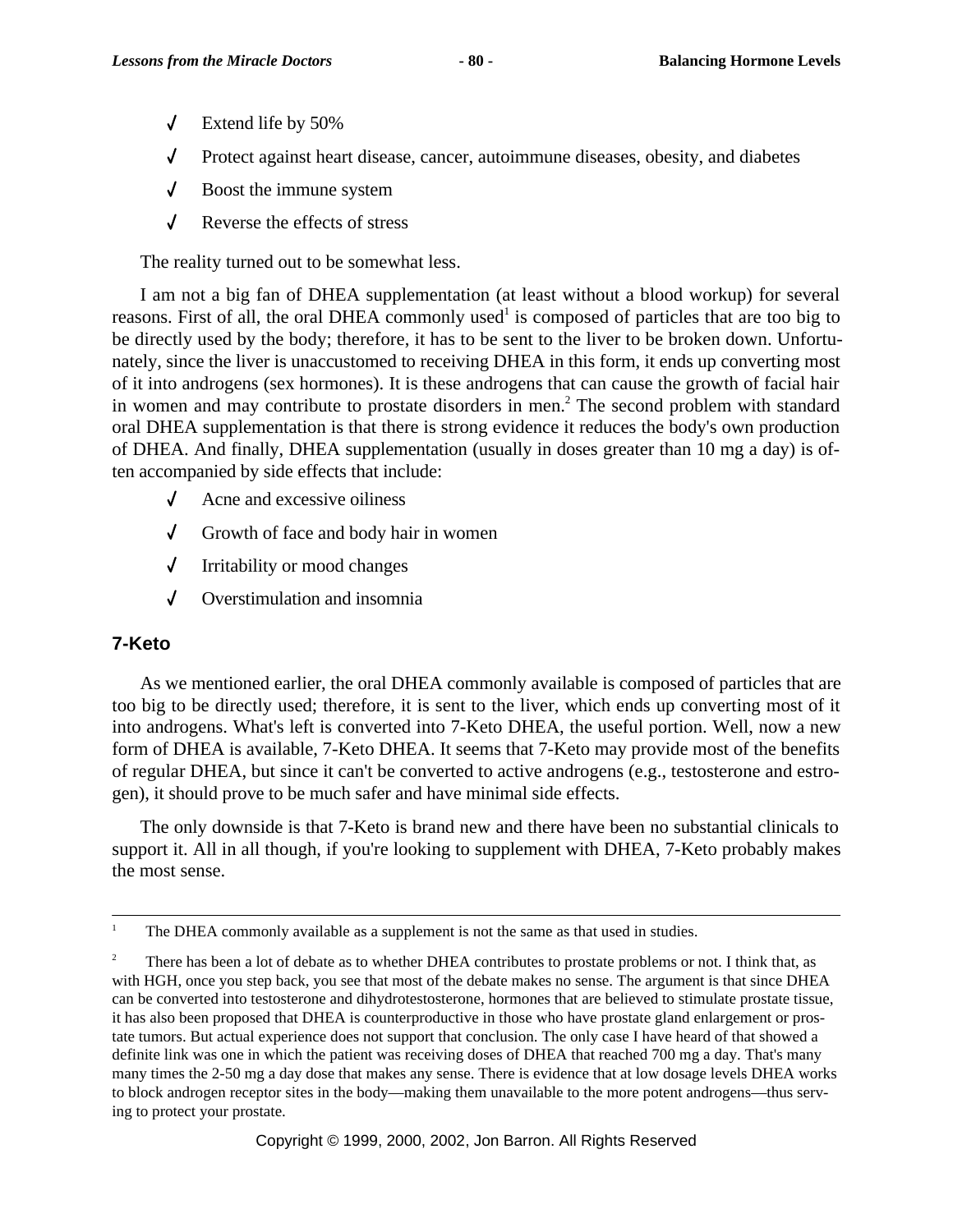Note: Many people use supplements containing Mexican Wild Yam (Discorea villosa) as a DHEA supplement. The theory is that Wild Yam contains diosgenin, a DHEA precursor, that your body uses to produce its own DHEA. Unfortunately, there is no evidence that, in fact, your body converts any Wild Yam into DHEA. All benefits related to Wild Yam appear to be from its phytoestrogen effect.

## Pregnenolone

Pregnenolone is the ultimate hormone precursor. Virtually every hormone in the body can be produced by your body, as required, from pregnenolone. Again, as with all of the other hormones that we've talked about in this chapter, pregnenolone levels decline precipitously as you get older.

The prime benefit of pregnenolone is that it helps balance out your other hormone levels as required. In addition, though, it does provide specific benefits, such as:

- $\overline{J}$ Extremely powerful memory enhancement and improved cognitive performance
- $J$ Supports the adrenals
- $\sqrt{ }$ A strong antifatigue agent
- $\sqrt{ }$ Of significant benefit in rheumatologic and connective tissue disorders such as rheumatism, osteoarthritis, scleroderma, psoriasis, lupus, and spondylitis
- $\sqrt{ }$ Repair of the myelin sheath structure
- $\sqrt{ }$ Improved immunity
- $\sqrt{ }$ Reduced PMS and menopausal symptoms
- $\sqrt{2}$ And it just makes you "feel" really good

Use of pregnenolone has shown no serious side effects even at very high doses of up to 700 mg. However, at the high dosage level, there has been some occurance of minor side effects, including overstimulation and insomnia, irritability, anger or anxiety, acne, and headaches.

## Melatonin

Melatonin is a natural hormone made in the pineal gland, a pea-sized gland located in the brain. Since its first discovery in 1958, melatonin has been studied extensively and has been shown to be widely beneficial to the body. As with all of the other hormones we're discussing, melatonin levels decline significantly as we age. An interesting note on melatonin. The trigger for production of melatonin is darkness—total darkness.<sup>1</sup> Any light in the room will inhibit production of your body's melatonin. Today, however, living in a world with nightlights in the bedroom, or streetlights sneaking through the window, we actually have an epidemic of people with insufficient melatonin production, even at a very young age. Now here's the really interesting part. The problem doesn't just come from light falling on our eyes while we sleep, but from light falling on any part

Without artificial light we would normally be in total darkness from 8-12 hours a night, producing melatonin during all of those hours. Living in a city or suburban area may cut the hours of total darkness to 0-6, depending on how light tight the bedroom is.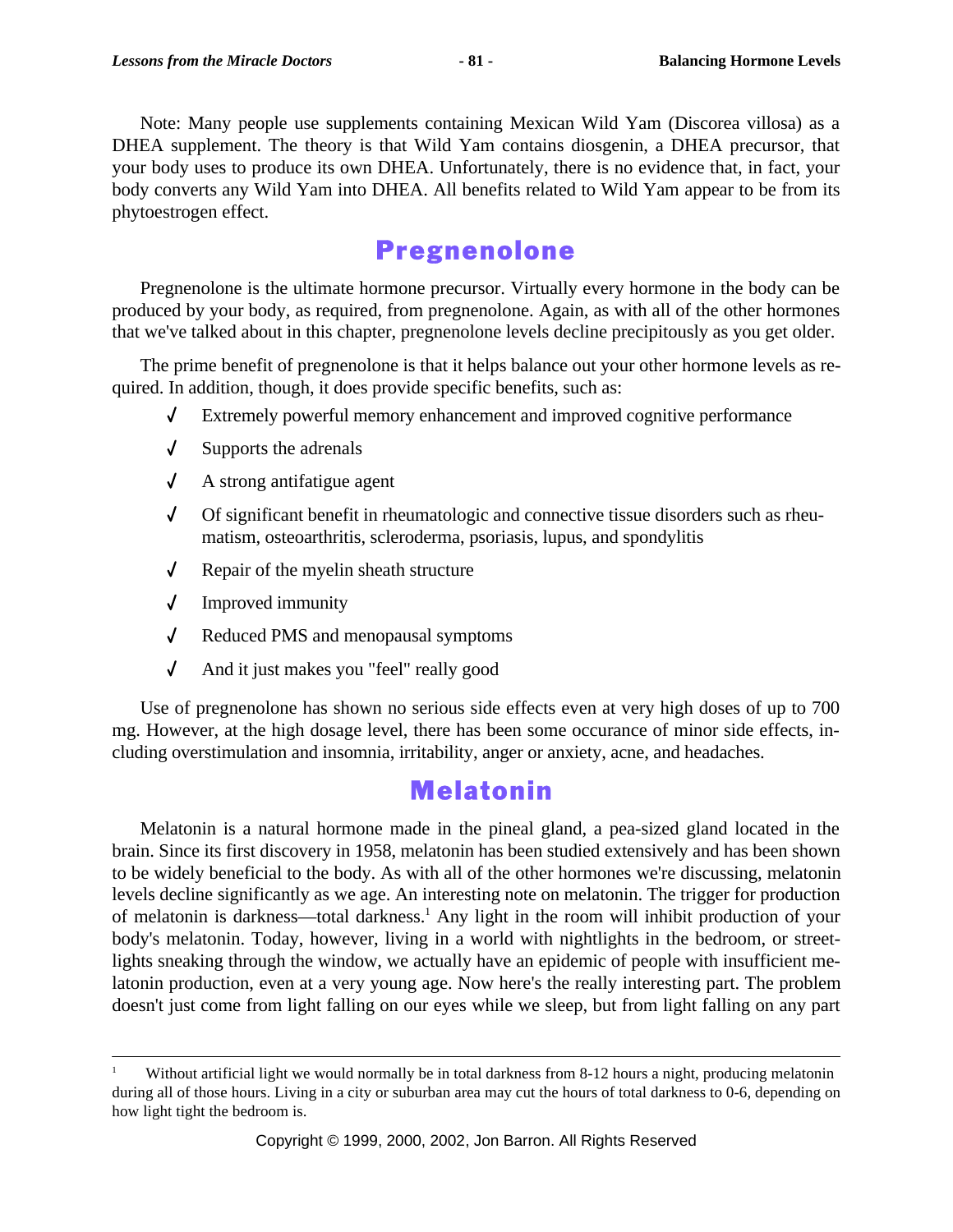of the body. Even if you wear an eye-mask, so that you are in total darkness, if light is falling on your arms or chest or feet, that's enough to stop melatonin production.

The benefits of supplementation include:

- $\sqrt{ }$ Better Sleep
	- Lowered levels of nighttime melatonin reduce the quality of sleep resulting in the  $\mathbf{m}$ need for more sleep. If your pineal gland does not produce adequate melatonin early enough in the evening, both the quality and quantity of your sleep may suffer. Lack of melatonin may make it difficult for you to fall asleep, or may cause you to wake up too soon. Too much melatonin and you will feel yourself feeling exhausted, or "drugged" throughout the day. If secretion does not continue, you may wake up too soon. By taking melatonin instead of other so-called sleeping aids, rapid eye movement sleep (REM=dreaming) is not suppressed nor does it induce "hangover" effects when used as directed.
- $\overline{J}$ Enhanced Immune Function
	- Many people report that supplementation with melatonin has significantly reduced their incidence of colds and infections. The exact way in which melatonin affects the immune system is not known. However, since much of the activity of the immune system takes place at night, some researchers have proposed that melatonin interacts with the immune system during sleep, helping to buffer the adverse effects of stress on the immune system<sup>1</sup>.
- $\sqrt{2}$ Powerful Antioxidant Capabilities
	- $\blacksquare$ Melatonin is one of the most powerful antioxidants produced in the body. In addition, since it is both water and fat soluble, melatonin can reach almost every single cell in the body. On the down side, however, since it cannot store in the body, it must be replenished daily. This would normally not be a problem, except for the fact, as we've already mentioned, that constant exposure to artificial light has significantly reduced production of melatonin in our bodies.
- $\overline{J}$ Mood Elevator
	- Nighttime melatonin levels are low in people with major depressive and panic disorders. Individuals with noticeable mood swings or who are melancholic also have depressed melatonin levels. Both seasonal affective disorder and non-seasonal cyclic depressions are related to the peaks and valleys of melatonin levels.
- $\sqrt{ }$ Cancer Fighter
- $\sqrt{ }$ Helps the Heart
- $\sqrt{2}$ Relieves Asthma Symptoms

It has been proposed by some that the increased incidence of cancer we are seeing is partially due to the extended time we are exposed to artificial lighting. This is reflected in the fact that melatonin levels of breast cancer and prostate cancer patients are half of normal.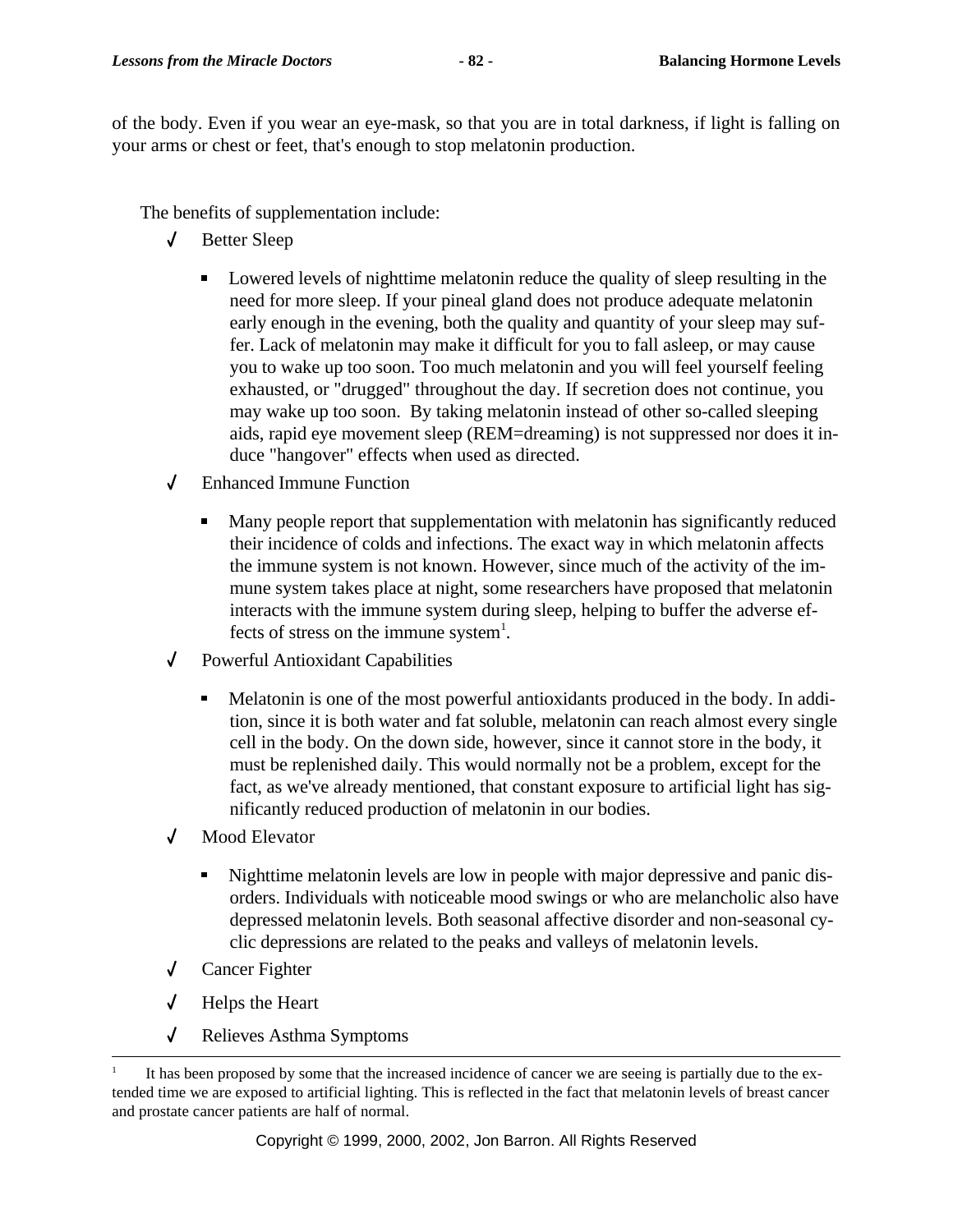- $\overline{J}$ Alzheimer's
- $\sqrt{ }$ **Cataracts**
- $J$ Etc.

# General Recommendations

- $\sqrt{ }$ **Progesterone:** Whether you're still going through your menstrual cycles (or whether you're pre-menopausal, menopausal, or post-menopausal), you need to seriously consider supplementation with an all-natural<sup>1</sup> progesterone cream. The benefits can be profound, and the risks of not supplementing potentially include an increased risk of breast cancer, endometrial cancer, and osteoporosis—to reiterate just a few.
	- And for men, since they are not immune to the effects of xenoestrogens, low levels of natural progesterone supplementation can help with depression and can help relieve prostate problems and help prevent prostate cancer.
- $\sqrt{ }$ **Estrogen:** In most cases, estrogen supplementation is not called for. The problem is usually related to a lack of progesterone, not estrogen. But in those cases where it is required, make sure your doctor uses either all-natural triple-estrogen in the normal body-ratio of approximately 90% estriol, 7% estradiol, and 3% estrone—or use pure estriol. As we discussed earlier, this is the exception, not the rule; and most doctors are unaware of the difference.
- $\sqrt{ }$ **Testosterone:** Extracts of wild oats and nettles can safely help increase testosterone levels in the body by releasing the bound testosterone already there and helping to prevent conversion of testosterone to dihydrotestosterone in men. For men, zinc supplementation of approximately 50 mg a day is also advisable to help prevent production of dihydrotestosterone in the body.
- $\sqrt{ }$ **HGH:** Supplementation with a secretagogue, a homeopathic HGH formula, or the new sublingual polymer matrix HGH makes sense for anyone over 35. All of these are okay to use on a daily basis as they do not suppress the body's own production of HGH. Of the three, however, the polymer matrix HGH is the most effective. You also might want to try increasing your exercise levels. Aerobic exercise can double HGH levels in the body, but weight training can increase levels by as much as 400-800%.
- $\sqrt{ }$ **DHEA:** I do not recommend supplementation with DHEA at this time without monitoring DHEA levels in your blood. If you insist, try the new 7-Keto formulas. In any case, supplementation with pregnenolone and/or HGH will help raise DHEA levels in the body. If you choose to supplement, do not use daily, as supplementation may suppress the body's own production of DHEA.
- $\sqrt{ }$ **Pregnenolone:** Start with 5 mg a day and increase by 5 mg a day (to a maximum of 30 mg) until you "feel" really good. Then try backing it down to the lowest level that still produces that same feeling. Finally, start backing off on the days that you use it until you are using it only 2 or 3 times a week (so as not to suppress your body's own

Make sure you avoid the synthetic forms of progesterone such as Provera.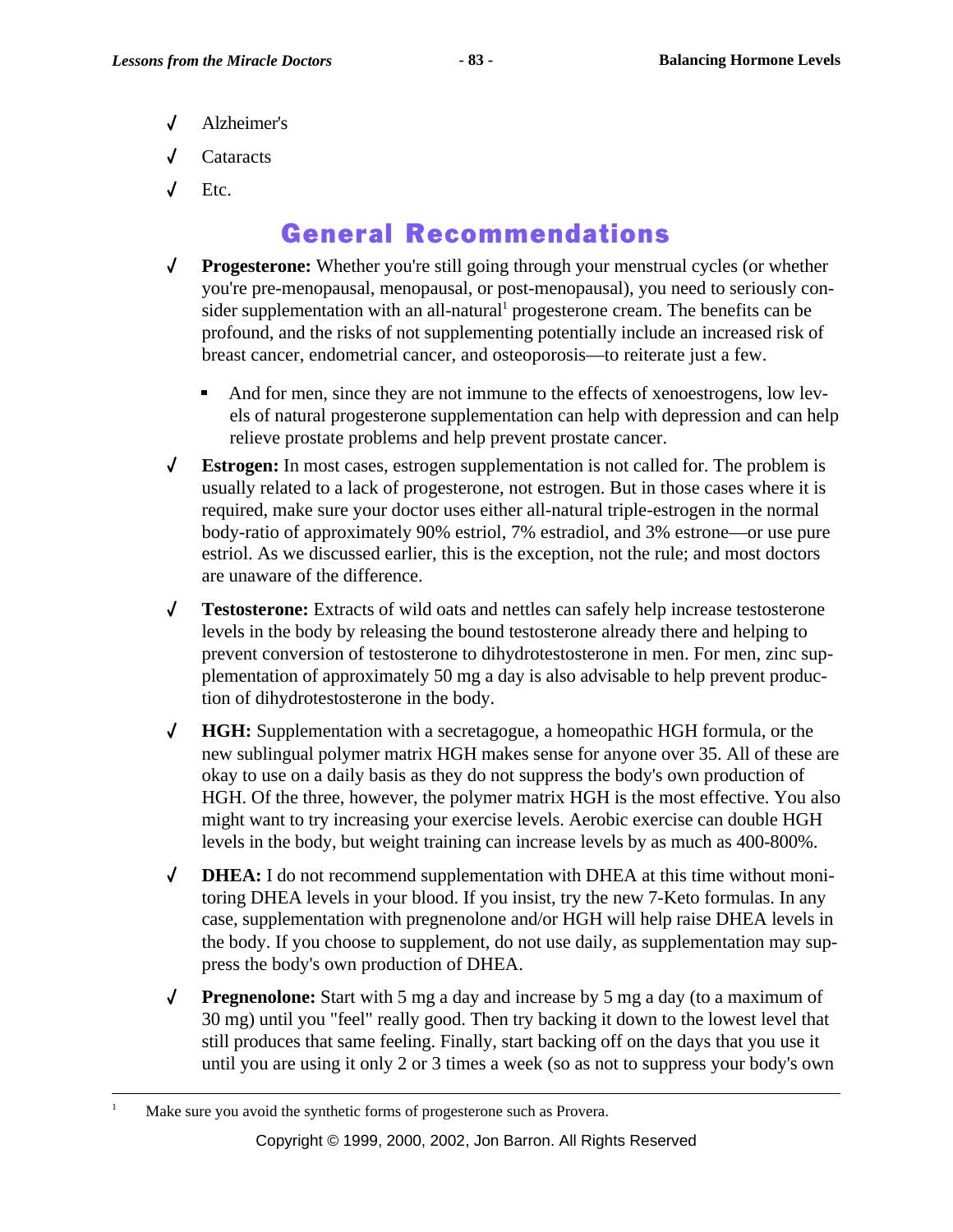production). As needed, as you age, you can increase the days and dosage. The final recommended dosage is age dependent. If you're younger than 50, you might consider dosages in the range of 10-20 mg 2 to 3 times a week. If you're over 50, you may end up using 15-30 mg daily.

 $\sqrt{ }$ **Melatonin:** Melatonin, in small doses,<sup>1</sup> several times a week (so as not to suppress your body's own production), makes sense for supplementation. There's virtually no downside; it can help restore optimum sleep patterns, and it's a powerful antioxidant and immune enhancer. As you get older, you can increase the amount and frequency as needed. There is, of course, another option. Use black-out curtains in the bedroom, and turn off any nightlights. Try to get the bedroom as close to total darkness as you can get. This will help increase your bodies own melatonin production. And when you wake up in the morning, expose yourself to sunlight ASAP to cut melatonin production and wake yourself up.

## Cautions

There are several cautions that should be observed when supplementing hormones.

- Pregnant or nursing mothers should not supplement without guidance from their  $J$ doctors
- $\sqrt{ }$ Likewise, women trying to conceive would be advised to check with their doctor first
- $\sqrt{ }$ Anyone being treated by a doctor for a pre-existing condition should check with their doctor. This would include conditions such as:
	- Autoimmune diseases
	- Cancer
	- Mental illness or depression
- $\sqrt{\phantom{a}}$  Anyone on prescription steroids should check with their doctor first

In fact, it probably makes sense to check with an anti-aging specialist<sup>2</sup> before starting a program of hormone supplementation. Yes, that's right. There is now such a thing as an anti-aging specialist.

Dosage varies according to what your body needs. It can range from .2 mg to 20 mg a day. The key to determining the correct dosage is that which helps you sleep, but let's you wake up without feeling "drugged." Start with .5 mg and increase by .5 mg a night until you find what works for you. Note: the effect of supplementation often carries over several nights so that you may only need to supplement every other night or every third night.

<sup>2</sup> Keep in mind that these specialists are still medical doctors and still prone to some of the same paradigm blindness that afflicts most doctors. Many of these specialists will recommend horse urine and synthetic progestin for women. You were given a brain. Use it, even when talking to a specialist.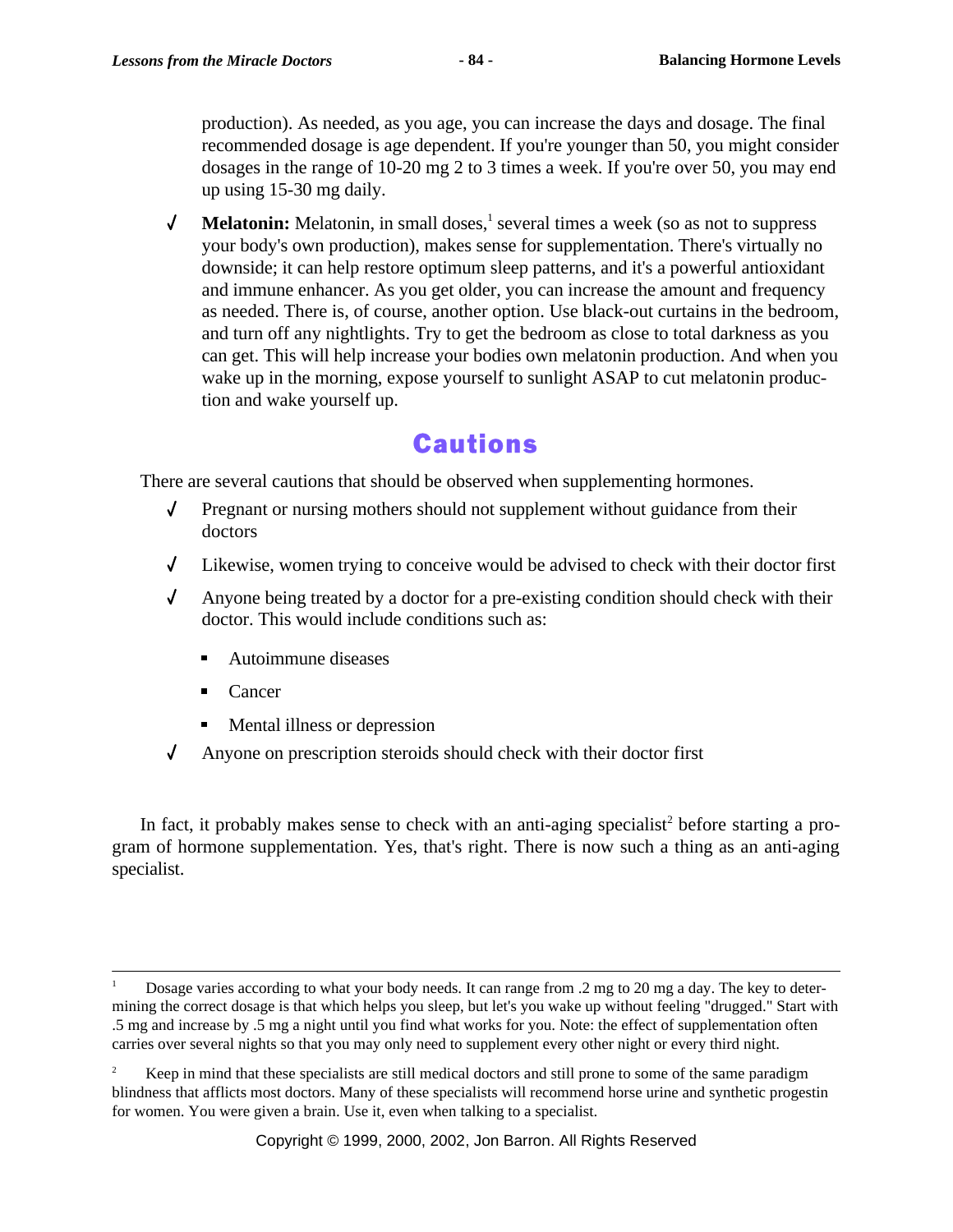Chapter 11

# DYING OF THIRST

Clean water for drinking, bathing, and growing food is one of the most precious commodities on the planet. You constantly read in the news about how we're running out of oil and energy—how these resources can only last another 20-30 years. But the simple fact is, that's 20-30 years longer than we have for water. Already, in many parts of the world, lack of clean water is the biggest problem facing huge numbers of people<sup>1</sup>. Just to hazard a guess, in the next 50 years, more wars will be fought over water than oil.

Why is water so important? Quite simply, it's essential for life. And the sad fact is...most people just don't get enough. The vast majority of people living in the industrial world (even where water is abundant) are dehydrated.

## **Quantity**

In advanced societies, thinking that tea, coffee, alcohol, soda pop, or other forms of manufactured beverages are desirable substitutes for the purely natural water needs of the daily "stressed" body is a common, but potentially deadly, mistake.<sup>2</sup>

Copyright © 1999, 2000, 2002, Jon Barron. All Rights Reserved

<sup>1</sup> China is currently running a water deficit equivalent to seven times the water usage of the entire state of California. In the next few years, that deficit will **triple**. Already, the Yellow River, one of the most important rivers in China, is so low in water that it failed to reach the ocean on 226 days in 1997.

<sup>&</sup>lt;sup>2</sup> Batmanghelidj, F., *Your Body's Many Cries for Water*, Falls Church: Global Health Solutions, Inc., 1995.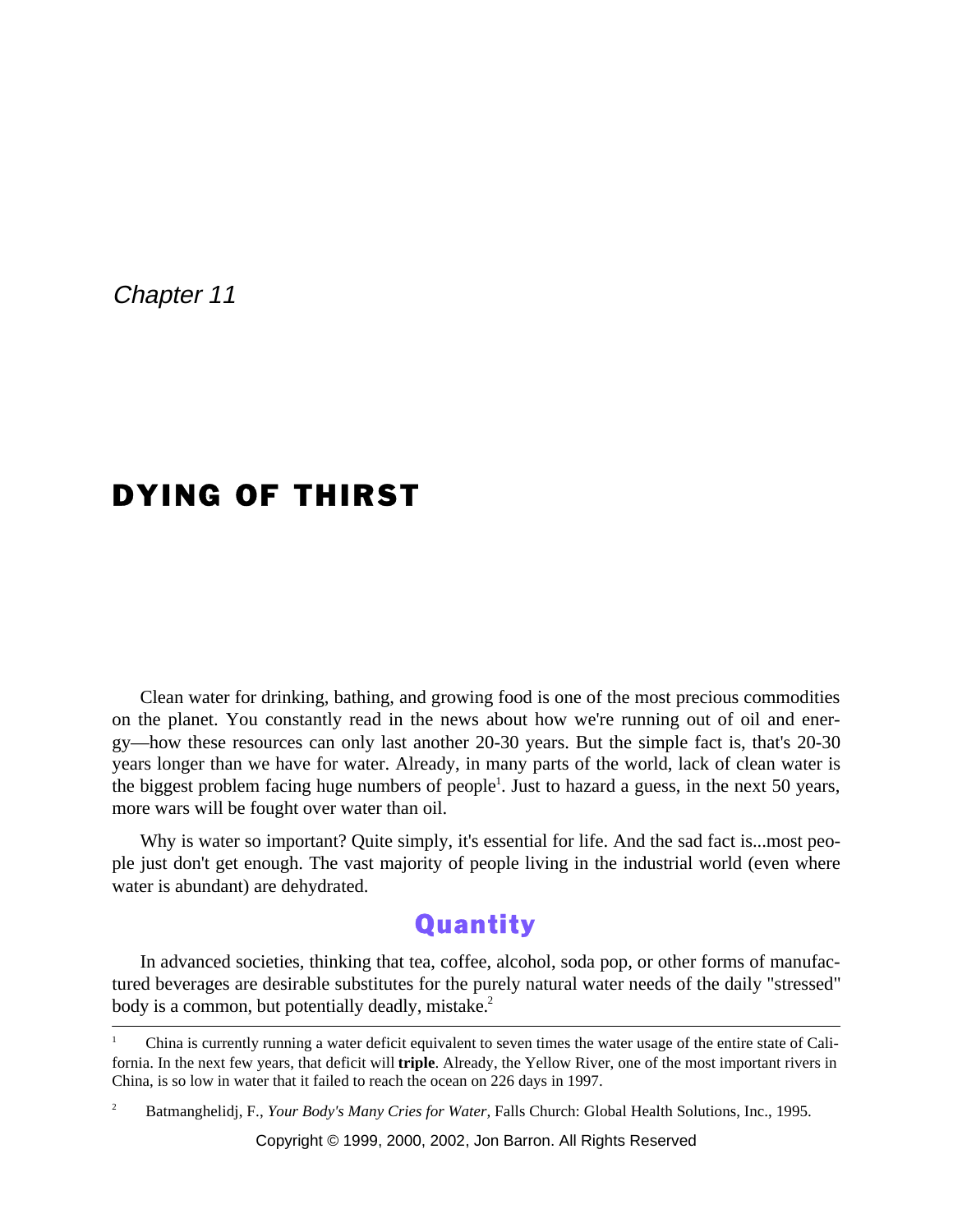Water is **the** solvent in our bodies, and as such, it regulates all the functions of our bodies, including the action of all the solids dissolved in the water. In fact, every function of the body is monitored and pegged to the efficient flow of water. Think for a moment of just a few of the functions that water regulates in our bodies:

- $J_{-}$ The movement of blood
- $\sqrt{2}$ The transport of nutrients into our cells
- $\sqrt{ }$ The movement of waste out of our cells
- $\overline{J}$ The flow of lymph fluid
- $\sqrt{ }$ The movement of nerve impulses through our nerves
- $\sqrt{2}$ The movement of hormones throughout our bodies
- $\sqrt{2}$ The functioning of our brains

If we were to become dehydrated, all of these functions (and a thousand more) would be impaired. Unfortunately, that's exactly what happens for the vast majority of us. Over time, as we become increasingly dehydrated, our thirst mechanism gradually fails,<sup>1</sup> which leads to even more dehydration. Symptoms of chronic dehydration include allergies, asthma, chronic pains, constipation, acidosis, dry skin, and the shrinking of internal organs and thinning of skin associated with aging—to name just a few.

We need to consume between 64 and 96 ounces of pure water a day. Pure, fresh (not bottled or canned) fruit and vegetable juices may be substituted for some of this quantity—as may limited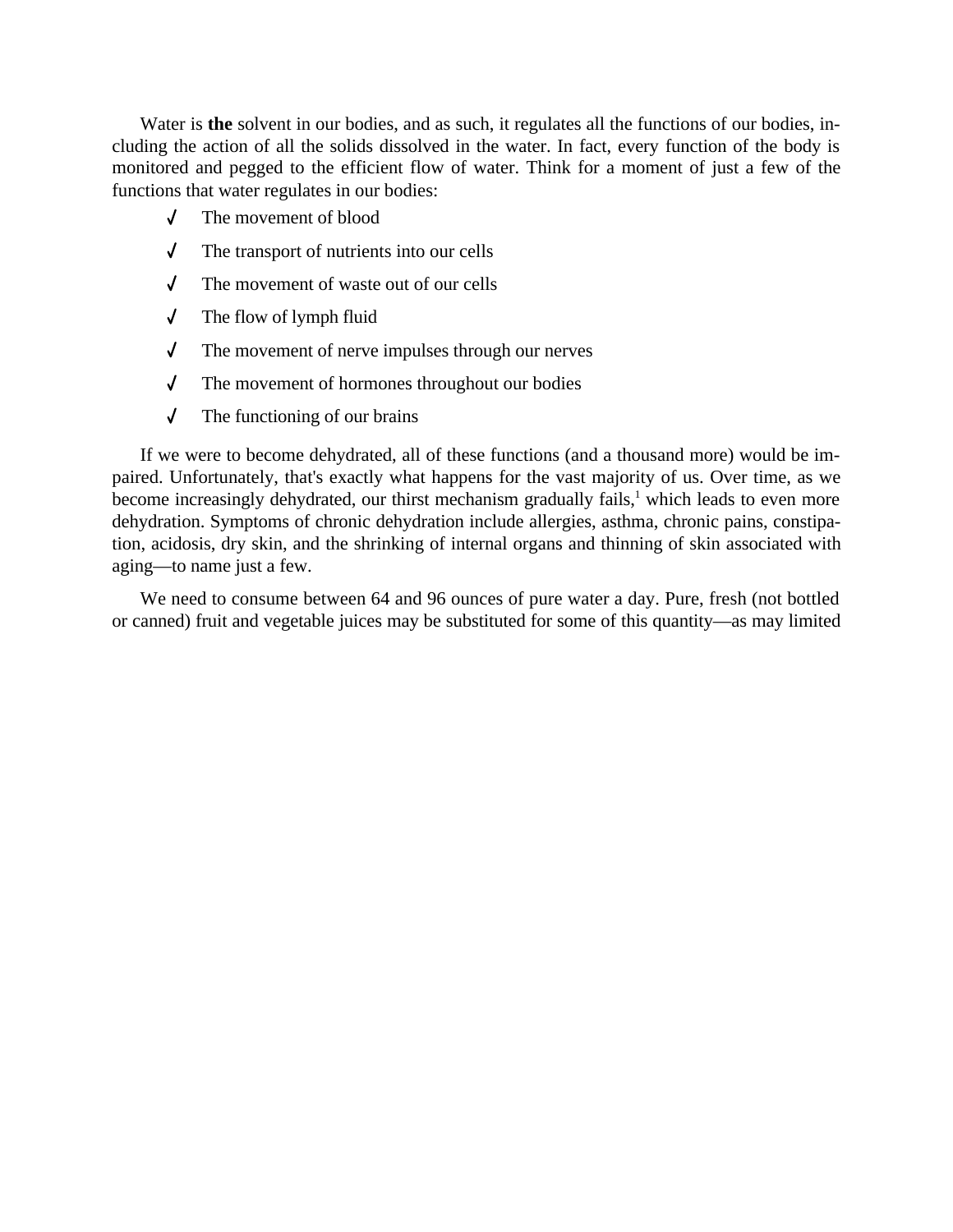other contaminants. Also according to the EPA, some 45 million people drink water contaminated with the parasite cryptosporidium that killed more than 100 people in Milwaukee in 1993. Or that over half of all Americans drink water that has been **used at least once before**. 1

According to an ABC News Special, US industries generate some 88 million pounds of toxic waste a year, 90% of which the EPA estimates is improperly disposed of, whcih makes its way into our water supplies. With close to 100,000 chemicals now in use and with the introduction of 1,000 new ones each year, it's impossible for treatment plants to keep up. Each year, at least 400,000 cases of illness can be attributed to contaminated water.

With all due respect for the great job that all of the water departments in all of the states and cities do, you still don't want to be drinking tap water. It may not kill you immediately, but as sure as the sun rises in the morning, it will compromise your health over time. The bottom line is that you need to drink filtered (or distilled water). Tap water, well water, and bottled water<sup>2</sup> are all suspect.

### **Chlorine**

Chlorine is the primary disinfectant used to purify drinking water. Let me make it absolutely clear that I am not advocating eliminating chlorine from the purification process. That would be stupid. Chlorination controls many water-borne diseases, including typhoid fever, cholera, and dysentery. When chlorination was stopped in Peru, for instance, there was a cholera epidemic of 300,000 cases.

However, it should be understood that:

- $\sqrt{ }$ Chlorine is one of the most toxic substances known. It does everything from drying your skin and destroying your hair to wiping out the beneficial bacteria in your colon.
- $\sqrt{ }$ And the byproducts of chlorination (such as chloroform, dichloro acedic acid, and MX), which are found in drinking water, are all proven carcinogens.
- $\sqrt{ }$ According to the US Council on Environmental Quality, the cancer risk among people drinking chlorinated water is 93% higher than among those whose water does not contain chlorine. There is a higher incidence of cancer of the esophagus, rectum, breast, and larynx and a higher incidence of Hodgkin's disease among those drinking chlorinated water.
- $\sqrt{ }$ Chlorine has been strongly implicated as a major factor in the onset of atherosclerosis and its resulting heart attacks and strokes.
- $\sqrt{ }$ By the same mechanisms that chlorine narrows blood vessels that feed the heart, it also narrows the blood vessels that feed the brain. Consequently, chlorine has been implicated as a major factor in the onset of senility.

<sup>1</sup> You probably shouldn't think about this particular statistic too long if you have any tendency toward a weak stomach.

<sup>&</sup>lt;sup>2</sup> Yes, if you're on the road and you're thirsty, picking up some bottled water at a 7-11 is a better alternative than drinking from the water fountain or buying some coffee or soda.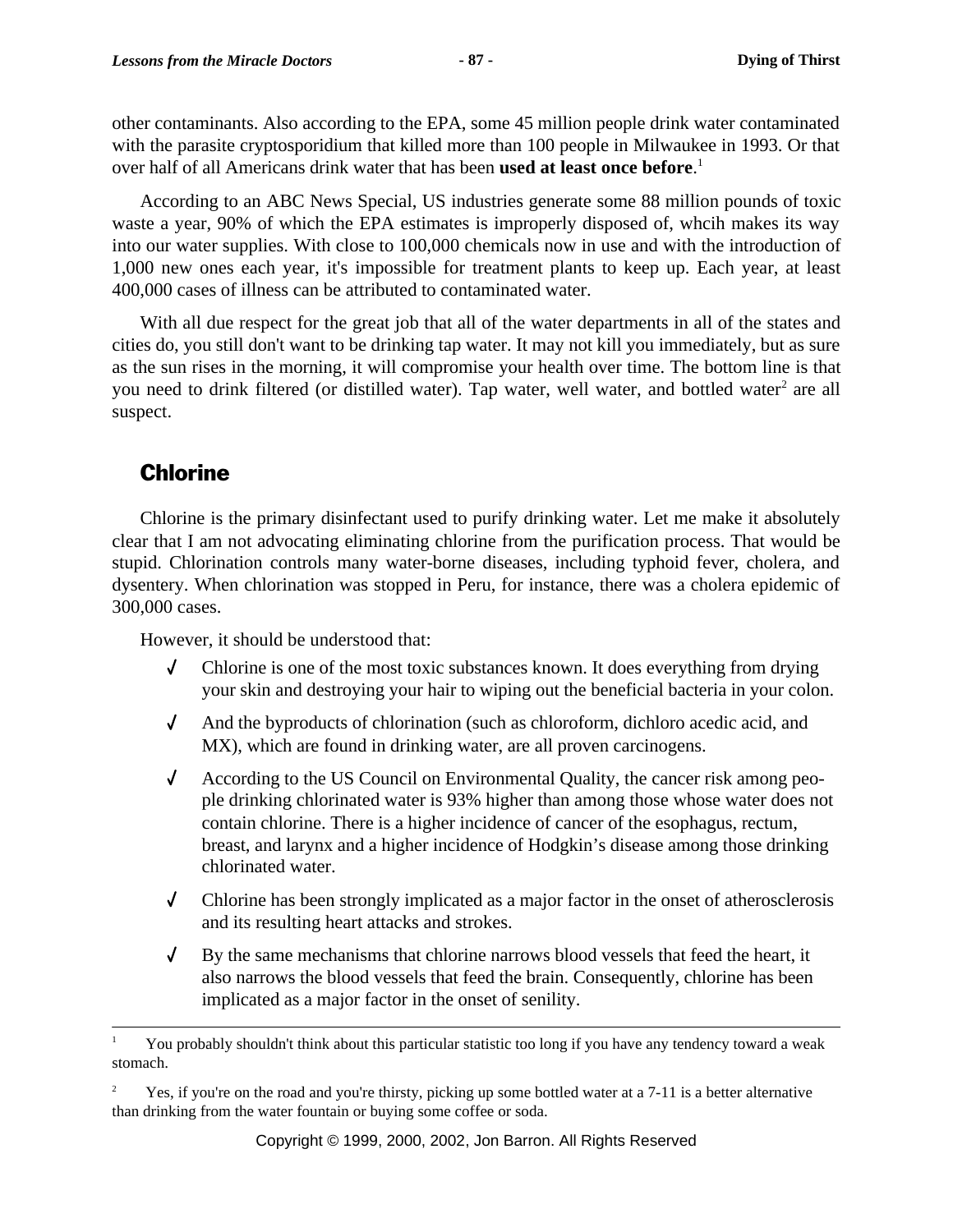There's no question but that the use of chlorine in drinking water has helped stopped the spread of many virulent water-borne diseases. On the other hand, there's also no question but that chlorine in our drinking water presents us with serious long-term health implications. **The bottom line on chlorine is that it pretty much needs to remain part of the city water purification process. That means that you need to remove it from your water at your house.**

## Fluoride

At the risk of being accused of being a Luddite, let's take a look at the use of fluoride in our drinking water.

Exactly what is water fluoridation? In fact, all water contains some fluoride. Fluoridation is the process of adjusting the level of fluoride in the water supply to theoretically protect against tooth decay. This concentration varies from 0.7 to 1.2 parts per million (ppm). While it is true that "organic" fluoride itself is present naturally in soil, water, plants and many foods,<sup>1</sup> the "industrial" fluoride used in water fluoridation is a toxic waste product.<sup>2</sup>

Does it work? Now that's a question of more than some debate. There's no question that since fluoridation began, the incidence of dental caries has gone down significantly in the United States. Score one for water fluoridation! But hold on a second. It's gone down throughout the country—even in states that don't fluoridate their water! In fact, there is no good statistical evidence that fluoride (either in your water or your toothpaste) makes one iota of difference in terms of dental health.<sup>3</sup> All of the improvement in dental health that we have seen in the United States can easily be attributed to better dental hygiene (brushing and flossing), not fluoridation.

Which brings us to the key question: Is it safe?

Well, to be fair, community water fluoridation is supported by the U.S. Public Health Service,<sup>4</sup> the American Dental Association,<sup>5</sup> the American Medical Association,<sup>6</sup> the American Heart Association, the American Cancer Society, and the National Academy of Sciences. On the other hand, the devastating, toxic effects of fluoride are well documented by mainstream organizations such as:

<sup>4</sup> While at the same time, curiously, pushing for a reduction in our daily fluoride intake. Maybe you can explain that to me.

It's worth noting that the American Dental Association is on the horns of a dilemma. To admit that promoting the use of fluoride was a mistake would open up the floodgates of litigation.

While at the same time repeatedly publishing articles in their magazine proving the dangers of fluoride. No one ever said this has to make sense.

Copyright © 1999, 2000, 2002, Jon Barron. All Rights Reserved

<sup>&</sup>lt;sup>1</sup> Tea, for example, is an extremly high source of fluoride (even when made with unfluoridated water).

<sup>&</sup>lt;sup>2</sup> American industry loves water fluoridation. Instead of having to pay for the disposal of a toxic waste product, they now **get paid** by cities by selling them this same toxic waste. It's probably no surprise then that the industries producing fluoride byproducts are some of the biggest proponents (and backers) of water fluoridation.

<sup>&</sup>lt;sup>3</sup> In fact, as New Zealand's former chief dental-health officer, Jon Colquhon, a one-time proponent of fluoridation, said, "When any unfluoridated area is compared with a fluoridated area with a similar income level, **the percentage of children who are free of dental decay is consistently higher in the unfluoridated area.**"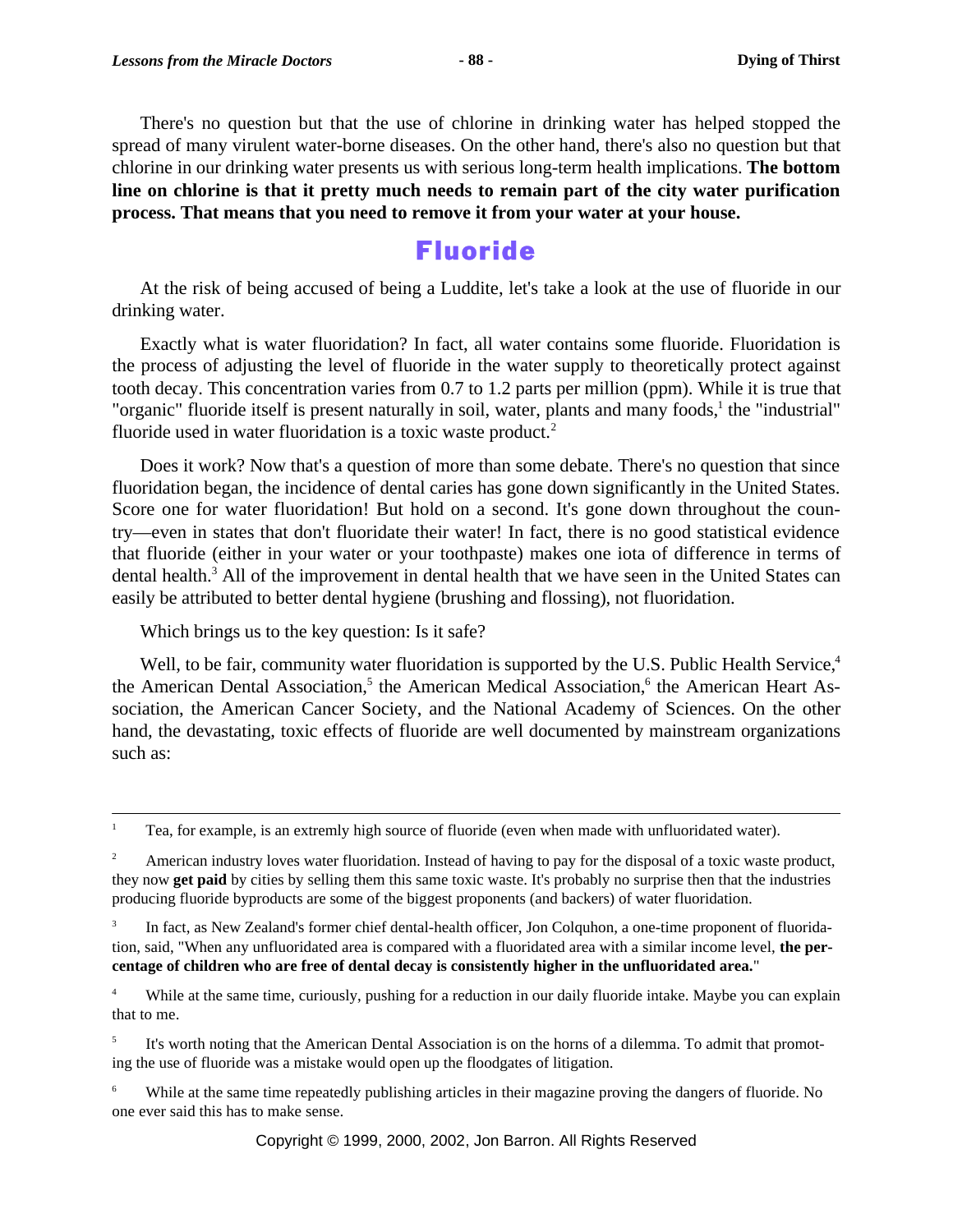- $\sqrt{ }$ Numerous articles have appeared in the *New England Journal of Medicine* and the *Journal of the American Medical Association* challenging the safety of fluoridation
- $\sqrt{ }$ National Institute of Environmental and Health Sciences has shown that fluoride causes cancer.
- $\sqrt{ }$ Scientists at the *Environmental Protection Agency* have come out against fluoridation because they have confirmed that it does not reduce tooth decay and that there is clear evidence that fluoride causes cancer.
- The *Pasteur Institute* in France, and the *Nobel Institute* in Sweden have caused fluo- $\sqrt{ }$ ride to be banned in France and Sweden respectively because the health risks from using fluoride far outway any possible benefit.
- $\sqrt{ }$ Fluoridation is also banned in Finland, Holland, Chile, and Japan among others.

Fluoride is a potent toxin<sup>1</sup> that accumulates (about 50% a day for adults and 75% a day for children) in the body. Each exposure stays in your body and adds to the accumulated levels. And that's the key. We are constantly being exposed to high levels of fluoride other than in our water. It is in our toothpaste.<sup>2</sup> It is sprayed on our food.<sup>3</sup> It is present in pharmaceutical drugs ranging from birth control pills to antibiotics. It is in soda pop, which is manufactured from fluoridated water. Once you look at the scope of the problem, you realize that there is no way in the world to determine what your flouride intake is, but it's far higher than is healthy.

Health problems associated with fluoride include:

- $\sqrt{ }$ Destruction of the immune system
- $\sqrt{\phantom{a}}$  Up to a 39% increase in various cancers—with an astounding 80% increase in rectal cancer
- $\sqrt{ }$ Genetic changes both in sperm and other cells
- $\sqrt{ }$ Dramatic increase in heart-related deaths
- $J$ Brittle bones $4$
- $\sqrt{ }$ Chronic fatigue
- $\sqrt{ }$ Gastrointestinal disturbances

<sup>1</sup> Fluoride is used as a pesticide particularly for roaches, ants, and rats.

<sup>&</sup>lt;sup>2</sup> Note: fluoride toothpaste can double the level of fluoride in the blood within five minutes of being used—just from the amount absorbed through the cheeks and gums.

<sup>&</sup>lt;sup>3</sup> Apples and grapes are particularly high in fluoride for this reason.

<sup>&</sup>lt;sup>4</sup> One of the claims for fluoride is that it helps builds bones. That claim is so deliberately misrepresentative of the truth that it borders on the criminal. Yes, while it is true that there are studies that confirm that fluoride builds **thicker** bones, it is gross misrepresentation to cite those studies without also mentioning that fluoride makes bones more brittle. And, in fact, there are numerous studies that have appeared in the *Journal of the American Medical Association* that show a significant increase in hip fractures in areas with fluoridated water. In addition, The *New England Journal of Medicine* reported that fluoride treatment of osteoporosis patients resulted in higher hip fracture rates.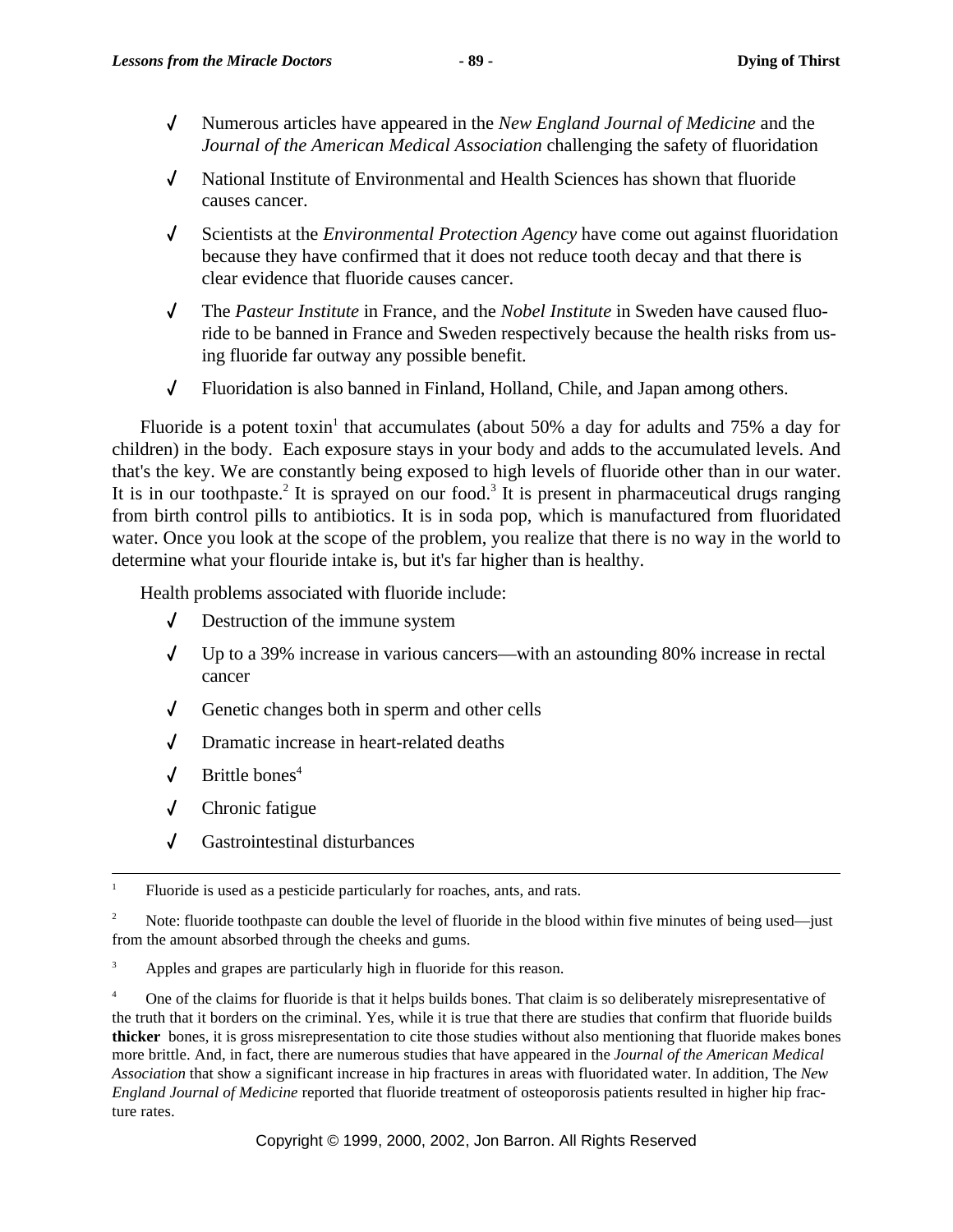- $\overline{J}$ Increase in Infant Mortality
- $\overline{J}$ Skin rashes after bathing
- $\sqrt{ }$ **Miscarriages**
- $\sqrt{ }$ Dizziness
- $\sqrt{ }$ Vision problems—including blindness
- Not to mention mottled teeth  $\sqrt{ }$

### **Also, it is well established that fluoride is an extremely potent enzyme inhibitor.**

The bottom line is what freakin right does anyone have to force such a potentially toxic substance into your drinking water<sup>1</sup> for no proven benefit.<sup>2</sup>

Oh yes, I almost forgot, the aluminum/fluoride connection. New research has revealed that fluoride in drinking water makes the aluminum that we ingest more bioavailable. In the presence of fluoride, more aluminum crosses the blood-brain barrier and is deposited in the brain. As was reported in *Brain Research*, Vol.7 84:98, the combination of aluminum and fluoride causes the same pathological changes in brain tissue that are found in Alzheimer's patients. Now don't misunderstand, I'm not saying that aluminum/fluoride is **the** cause of Alzheimer's. That would be premature. All I'm saying is that it might be prudent to limit your exposure until we know more one way or the other. Remember, even O.J. was found innocent in the end.

## Bathing

As it turns out, it's not enough just to worry about the water you drink. The water you bathe and shower with is equally, if not more, important.

- You absorb more chlorine through your skin in a 15 minute hot shower<sup>3</sup> than you do  $\sqrt{2}$ by drinking 8 glasses of that same water throughout the day. (So much for that nice safe feeling you had drinking only bottled water.)
	- Just for fun, stop by your local swimming pool supply store and pick up a chlorine test kit. Fill a glass with some of your local tap water and test it with your kit. The water will change color according to how much chlorine there is in the water. Now fill up another glass with water from the tap. This time, soak your hand in the water for 60 seconds before testing. Notice how the water shows no chlorine. In just 60 seconds you absorbed all of the chlorine in the water into your body through your hand. The absorption factor is that dramatic. (Note: the younger you are, the more absorbent your skin tends to be. And women should take special note; breast tissue is the most absorbent tissue in the body. Soak your breast in the same water, and it will clean out all of the chlorine in just 20 seconds.)

<sup>&</sup>lt;sup>1</sup> At least with toothpaste, you have a choice to buy a nonfluoride brand

<sup>&</sup>lt;sup>2</sup> There are now at least 10 studies that prove as fluoride intake goes up, so does tooth decay!

<sup>&</sup>lt;sup>3</sup> Actually, when you shower, you absorb more chlorine through your lungs in the form of vapor (produced by the small droplets of hot water) than you do even through your skin.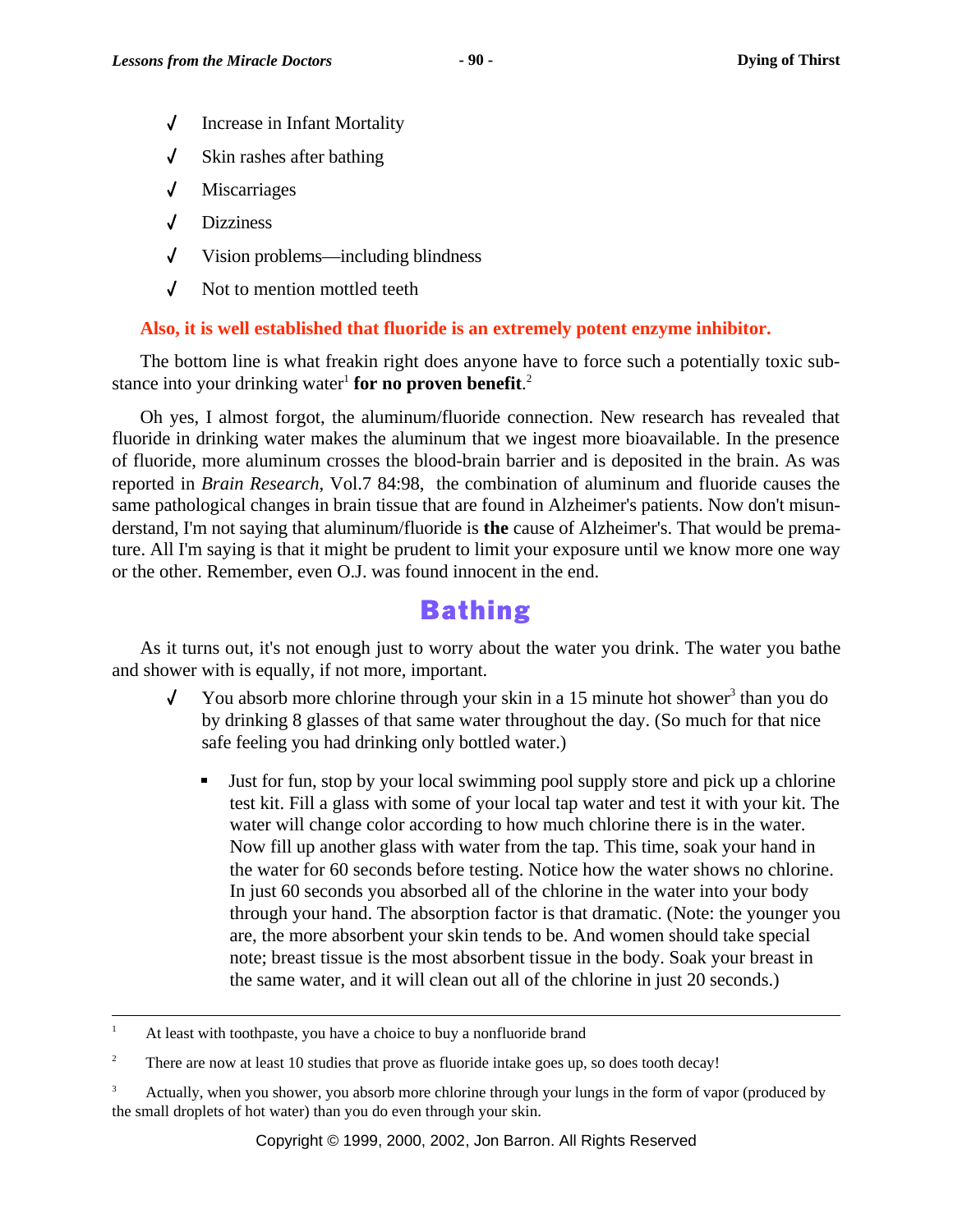The trick is, if you want to protect your skin (and your body as well), you've got to mount a defense at the surface of the epidermis. Once a substance gets past this tough outer layer of dead skin cells, it generally has a much easier time passing through the living area of the epidermis and then into the body.

## Bioavailability

Although all water consists of the same basic H20 molecules, water nevertheless varies according to how these molecules bond together to form "water molecule groups." To put it simply, it is in the size of these groupings that water differs. The smaller the groupings, the more bioavailable the water is—the more easily it is able to pass through cell walls, to circulate through your body as a whole.

What holds water molecules together in clusters is surface tension. This is what you see when you wash your car and the water beads up in droplets on the hood. When washing your car, you use detergent to break that surface tension—which makes the water wetter and better able to clean. Obviously, you can't use detergent to "improve" the bioavailability of your drinking water.

But you can use magnetics. Magnetizing your drinking water breaks its surface tension, making it wetter and more useable by your body. In addition, there's a strong secondary benefit. Applying a magnetic field to water **raises its** pH. This is of vital importance as we will see in the next chapter.

### General Recommendations

- $\sqrt{ }$ You need to treat the water that comes into your house to remove the chlorine, fluoride, chemical residues, heavy metals, bacteria, parasites, etc. in your water. And you need to remove all of these toxins not only at the tap where you drink, but also where you bathe and shower. So how do you do it? You really only have 4 choices.
	- Get a system for the entire house that treats the water where it enters your house. This is obviously the most expensive way to answer the problem, but if you actually get a good system that removes all of the toxins, it's the best way to go.
	- $\blacksquare$ There's no question that a good water distiller will provide the "cleanest" water you can get, but you need to be sure it incorporates a charcoal filter, since toxins like chlorine vaporize and recondense along with the water you're trying to clean.
		- There's one other question to consider. Distilled water, by definition, has no mineral content. For years there has been much debate as to whether that's good or bad. "Distillerites" claim that demineralized water is more natural—like rain water and glacier water—and that minerals in the water end up in your joints. The argument against distillers is that most animals drink water that has had contact with the ground and acquired a high mineral content. Prime examples are the high mineral water of the Hunzas and the coral calcium water of the islands off of Okinawa—two areas renowned for the age and health of their inhabitants. As for me, I don't think it matters, **provided** that if you drink distilled water, you make sure that your diet and supplements provide an abundant supply of minerals.<sup>1</sup> And as for the question of mineral-laden water leading to joint deposits, **studies have proven that the calcium**

<sup>1</sup> Understand, because it is devoid of minerals, distilled water is bioelectrically dead.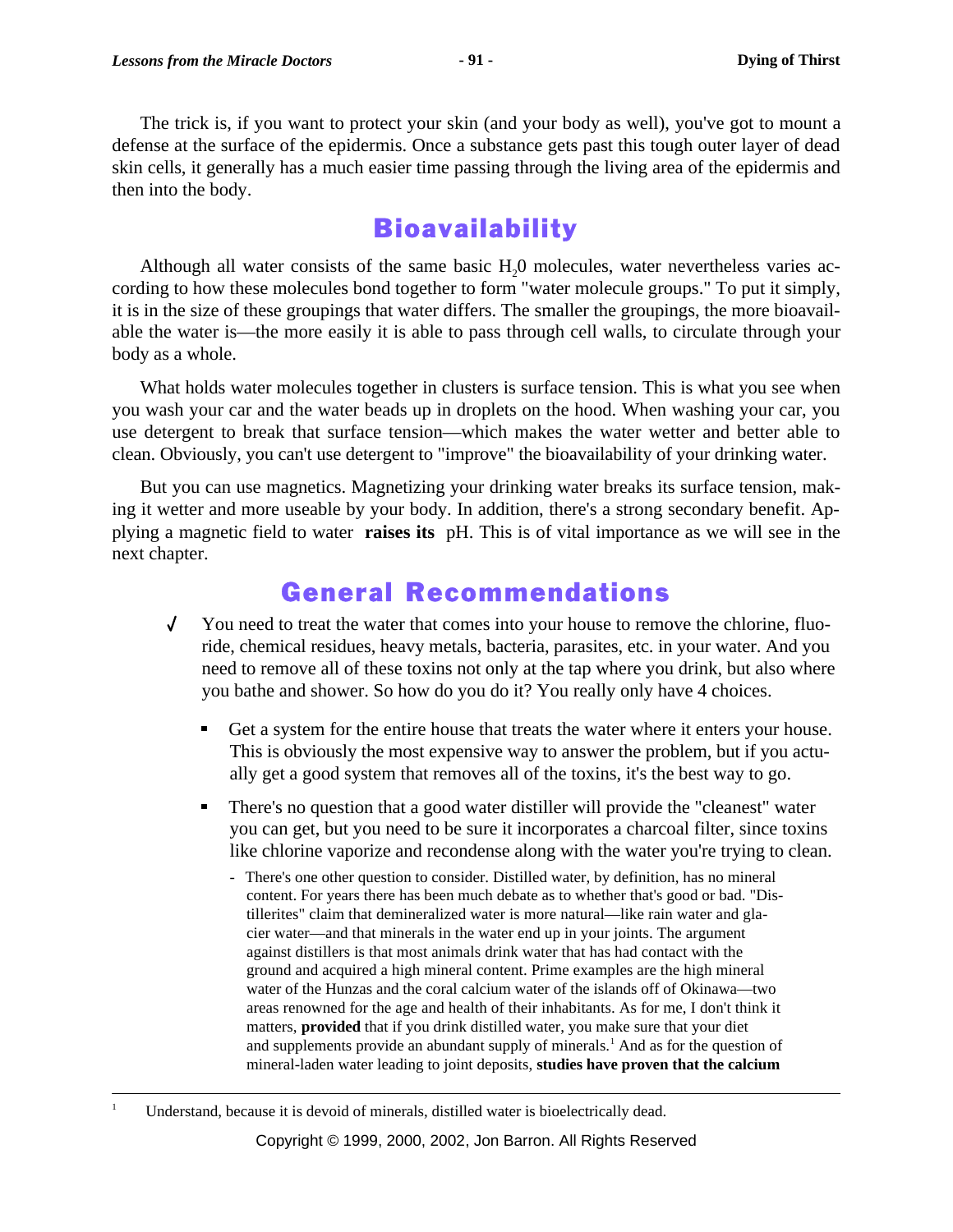**which deposits in joints comes from inside the body—leached from your own bones because of too much acid in your diet.**

- $\mathbf{u}$  . Reverse osmosis units produce a good quality drinking water. The problem I have with them is that they waste a huge amount of water—many gallons of waste for each gallon of usable water. I'm not really sure that's justifiable nowadays with the looming water shortage we face.
- A good water filter is probably your best bet, but keep in mind that it will cost you more than \$29.95 or even \$100. To find one that will truly remove ALL of the bad stuff, while leaving in the beneficial minerals, you will need to pay \$250-\$300.
- $\sqrt{2}$ Drink 8-12 glasses of pure water a day.
- $\sqrt{ }$ When possible, use glass to hold your water, not plastic. Absolutely avoid drinking water that has a strong plastic smell or taste.
- $\sqrt{ }$ Apply a magnetic field to your water for at least 20 minutes (depending on how large your bottle is).
- $\sqrt{ }$ If you're not using a central home purification system, remember to get a good shower filter to remove the chlorine from the water you shower in. Understand that the filter is on the shower, not the bath. The bath water (unless you fill the tub from the shower) will still be toxic.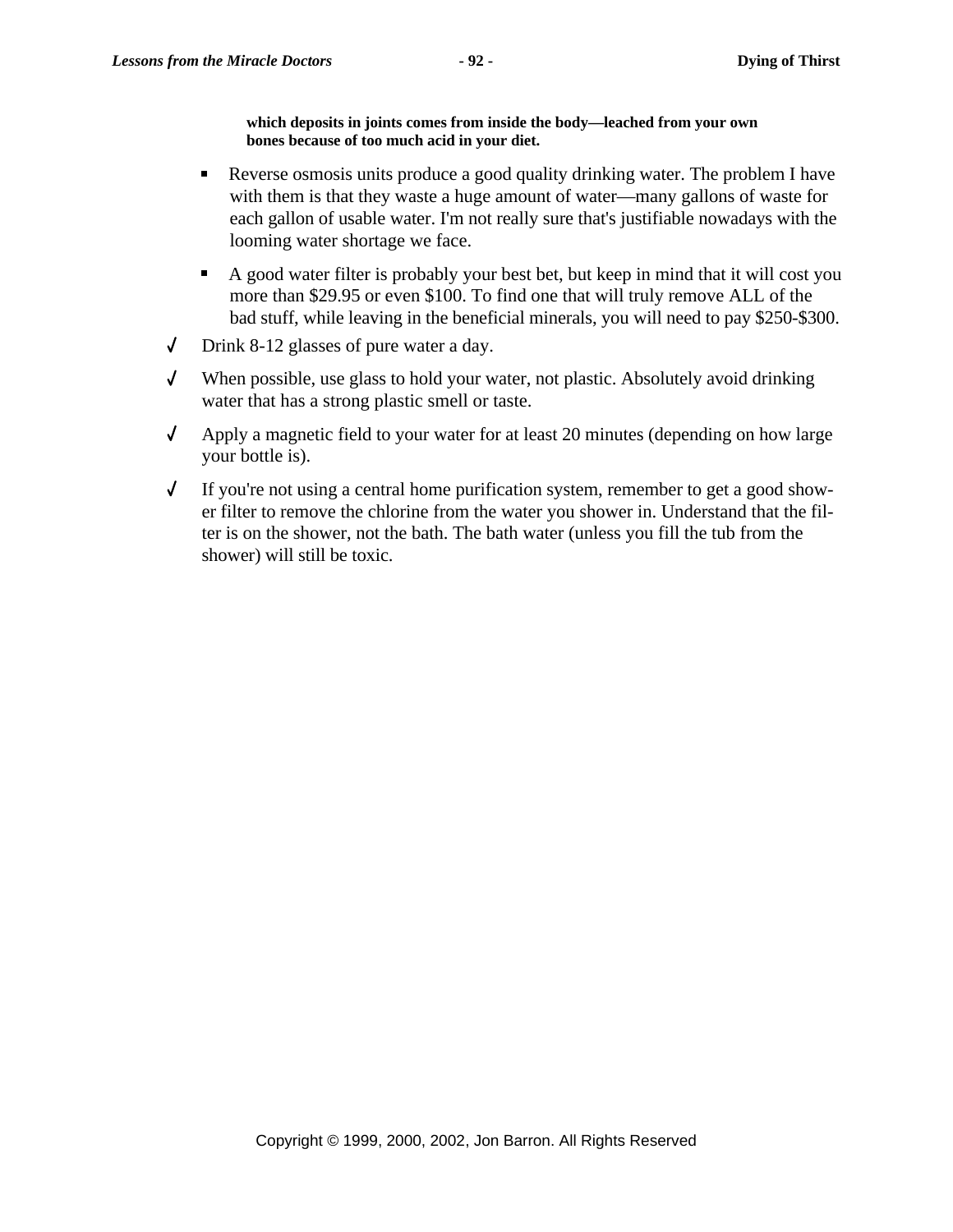Chapter 12

# Your Mouth Is Killing You

## Aluminum Cookware

It has been known for some 20 years that aluminum, once it enters our bodies, has the tendency to accumulate in our brains, where it kills off neurons—leading to memory loss. And thanks to the significant amounts of aluminum found in food emulsifiers, antiperspirant deodorants, hair sprays, baking powder, many toothpastes, much of our drinking water, and most of our cookware, we are exposed to quite a lot of aluminum over the course of our lives. There has been much speculation, therefore, that aluminum may be one of the prime factors in the onset of Alzheimer's disease. The connection between aluminum and Alzheimer's disease became even stronger, when in 1995, *Neurotoxicology* reported that the widespread use of aluminum salts to purify water could account for the large numbers of people suffering from Alzheimer's.

And now, the final piece of the puzzle may have just fallen into place: the connection between aluminum and fluoride.

## Gifts from Your Dentist

Dentists have accomplished many great things in this country in terms of promoting oral health, but on three key issues, they stand on the wrong side of history and health.

1. Fluoride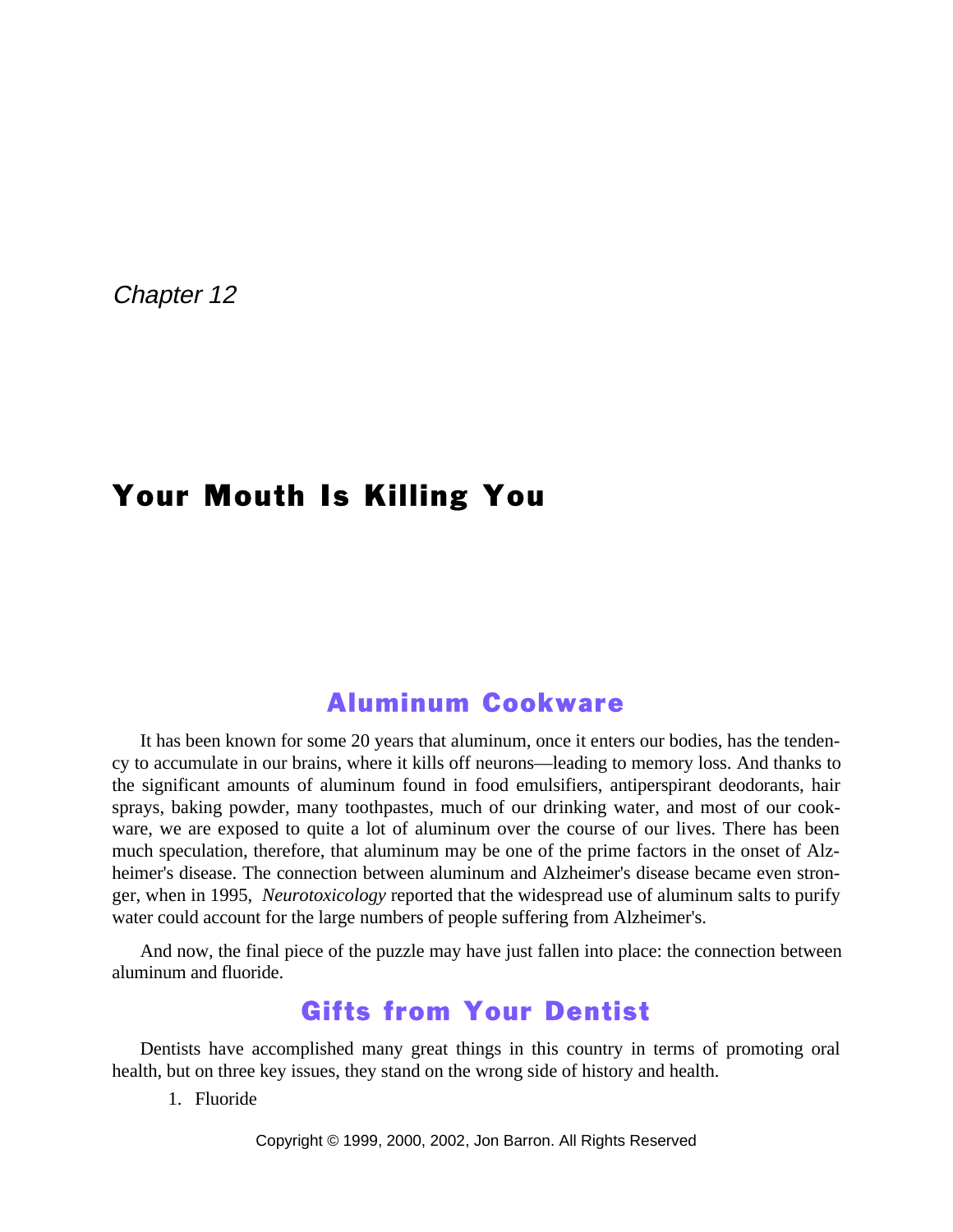- 2. Mercury fillings
- 3. Root canals

### **Fluoride**

In Chapter 11, *Dying of Thirst*, I discussed in some detail the evidence that fluoride is a dangerous toxic substance that has no business being added to our drinking water. But it is worth repeating here that new research has revealed that fluoride in drinking water makes the aluminum that we ingest more bioavailable. In the presence of fluoride, more aluminum crosses the bloodbrain barrier and is deposited in the brain. As was reported in *Brain Research*, *Vol.7 84:98,* the bottom line is that the combination of aluminum and fluoride causes the same pathological changes in brain tissue that are found in Alzheimer's patients.

### **Mercury fillings**

The American Dental Association has resolutely maintained for years that "when mercury is combined with the metals used in dental amalgam, it's toxic properties are made harmless." If this were true, it would be miraculously fortuitous.

Amalgam, which consists of mercury, silver, tin, copper, and a trace amount of zinc, has been used by dentists for well over several hundred years—as far back, actually, as the 7th century in China. Here in the United States, mercury-based fillings made their appearance in the early 1800s.

From the beginning, there were a number of dentists who were concerned by the presence of mercury, since by that time it was fairly well known that mercury was poisonous. In fact, these concerns were so strong, that by the mid-1940s, several dental societies, including the American Society of Dental Surgeons, had joined together to stop the use of amalgam fillings. But amalgam was just too easy to work with, and whatever ill effects people experienced were too far down the road to matter, and so, in 1859, **the American Dental Association was founded—primarily to promote the use of mercury amalgam as a safe and desirable tooth filling material**. There were no tests done. No studies. Nothing. Amalgam was promoted because it was easy to work with. The reason the mercury was used in it was because mercury serves to "dissolve" the other metals and make an homogenous whole.

It would be miraculous indeed if you could use one of the most toxic substances known to man with no ill effect. How was it defended? Well, the early position was that the mercury reacts with the other metals to form "a biologically inactive substance" so that none of it ever makes its way into your body. That too would have been miraculous indeed if that were true—but, of course, it is not. Numerous studies conducted in the 1970s and 80s have proven conclusively that the mercury from fillings (primarily from mercury vapor created when we chew) makes its way into the body, ending up in our lungs, heart, stomach, kidneys<sup>1</sup>, endocrine glands, gastrointestinal tract, jaw tissue, and our brains.<sup>2</sup>

<sup>&</sup>lt;sup>1</sup> Studies have shown that within 30 days of receiving amalgam fillings, kidney function is reduced some 50%.

 $2^2$  In effect, the denser the tissue, the greater the concentration of mercury.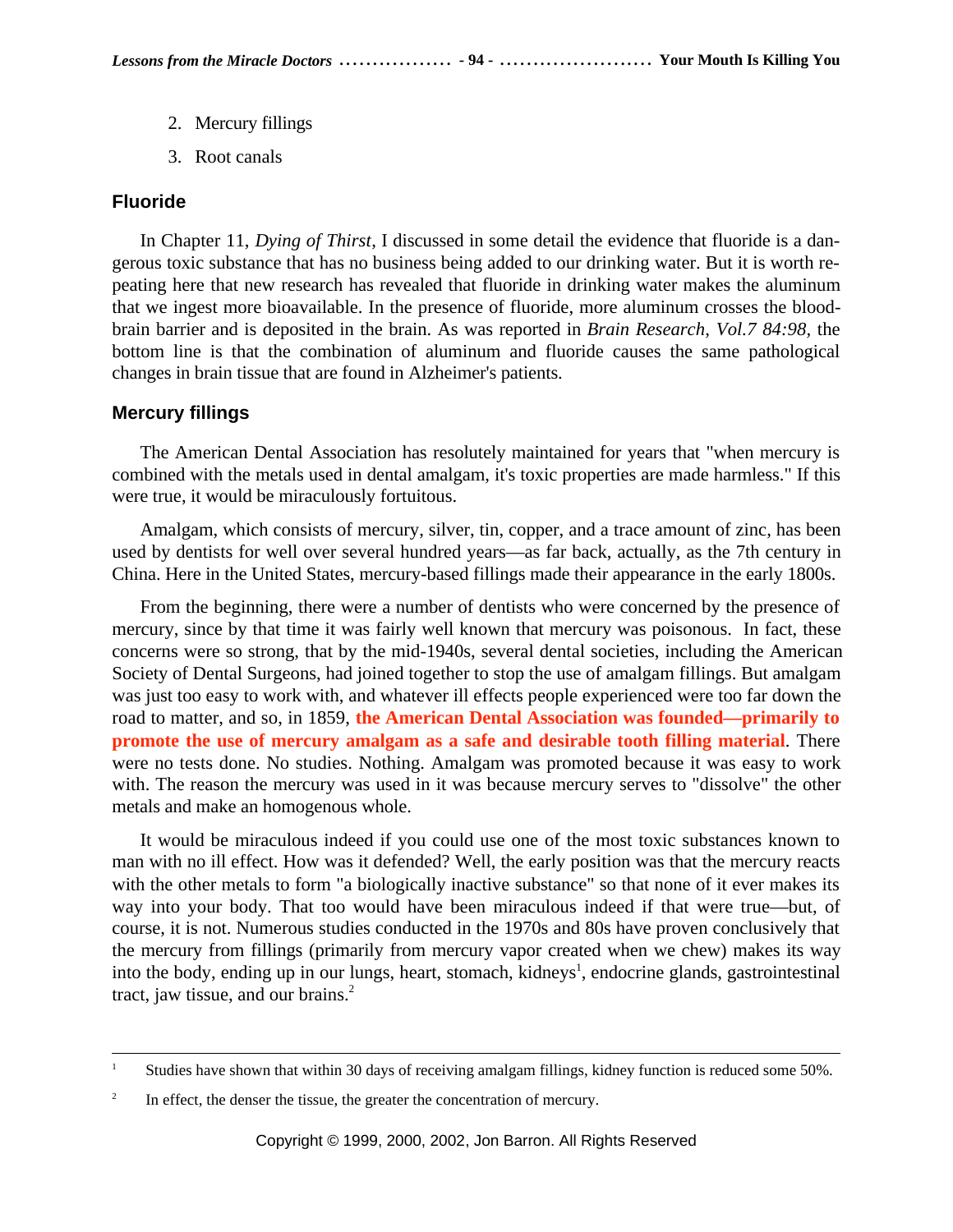Once it became irrefutable that mercury from the fillings was ending up in our bodies,<sup>1</sup> it then became mandatory that the ADA find a new defense. Again, not based on study, but rather on convenience, it became the position of the ADA that: Well yes, maybe some mercury does make its way into the body, but at levels that are so low it has no effect on our health. And once again, it would be miraculous indeed if that were true. Unfortunately, it is not. Like so many other toxic substances, the real problem with mercury is that it is a cumulative poison. The body holds onto a significant percentage of the mercury that enters it.

Mercury is one of the most toxic metals known—more toxic even than lead. And while there is no conclusive evidence that the mercury from fillings causes any particular health problems, there are, on the other hand, a number of studies that "imply" such a relationship. First of all, there is strong evidence that mercury lowers T-Cell counts.<sup>2</sup> This, alone, implicates amalgam fillings in cancer,<sup>3</sup> autoimmune diseases, allergies, candida overgrowth, and multiple sclerosis.<sup>4</sup> It has also been shown that mercury interferes with the ability of the blood to carry oxygen—actually cutting its oxygen carrying capabilities by half. This would account for many instances of chronic fatigue. Mercury also has an affinity for our brains and is implicated in brain tumors and dementia.<sup>5</sup> And, finally, mercury has an affinity for fetal tissue—reaching higher levels in the fetus than in the mother herself—which accounts for mercury's implication in birth defects.

What about other sources of mercury entering the body? Well, seafood is of course a source. And some of the foods we eat are too. But, when all is said and done, the amount of mercury entering our bodies from amalgam fillings represents anywhere from 50-90% of the total amount.<sup>6</sup>

So why in the world does the ADA continue to support the use of amalgam fillings? One simple answer is: if you're in for an inch, you're in for a mile. What would the legal ramifications be if the ADA suddenly announced that they, and all the dentists connected with them, had been wrong for well over 100 years and had been slowly poisoning all Americans? Can you spell tobacco?

### **Root canals**

If a tooth's pulp, which contains nerves and blood vessels becomes infected or damaged because of decay or injury, your options are often limited. Effectively, your dentist will offer you two options. You can either have the tooth pulled or the nerve removed—better known as a "root canal treatment." A root canal consists of removing the infected or diseased pulp from the tooth

In fact, there have been several studies that have shown that white blood-cell abnormalities, such as found in leukemia, tend to normal out when amalgam fillings are removed.

<sup>1</sup> There have been something over 12,000 papers published to date elucidating the dangers of amalgam fillings, but the most compelling detailed the use of radioactively tagged amalgam fillings in a controlled experiment. In less than 30 days, substantial levels of the tagged mercury was found throughout the body and brain and especially in the liver and kidneys.

<sup>&</sup>lt;sup>2</sup> A number of studies have shown removing amalgam fillings can cause T-Cell counts to rise anywhere from 50-300%.

<sup>&</sup>lt;sup>4</sup> Mercury levels in MS patients is, on average, 7.5 times higher than normal.

<sup>&</sup>lt;sup>5</sup> The famous mad hatters of England were the hat makers who worked with mercury and eventually went mad.

<sup>&</sup>lt;sup>6</sup> Every single amalgam filling in your mouth pumps, on average, some 3,000,000,000,000,000 mercury atoms into your body each and every day.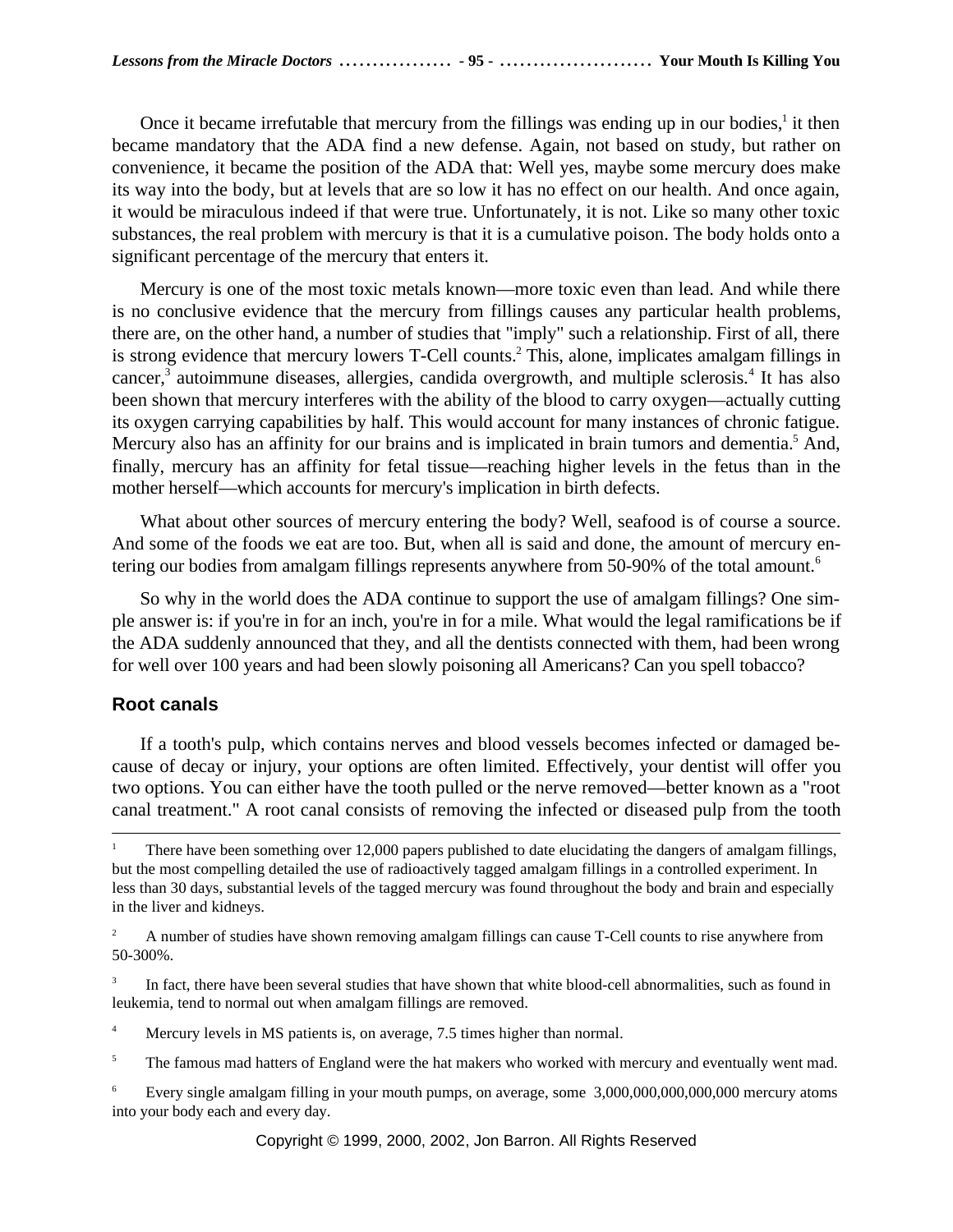and sterilizing and refilling the canals with a sealer<sup>1</sup> to prevent recontamination of the root canal system.

In order to understand the problem, you need to first understand that a tooth is not a solid inanimate structure. Each single tooth is a living structure sustained by some 3 miles of microscopic tubules running through the solid dentin. In a healthy tooth, those tubules, which make up a full 90% of the actual tooth, can be thought of as the tooth's "arteries and veins."

Once a tooth has had it's root filled, it no longer has any nourishment circulating through it's tubules, but the tubules themselves remain—unfilled. And therein lies the problem. It is physically impossible to fully sterilize the miles of microscopic tubules in a tooth. Some bacteria survive<sup>2</sup> and thrive in these empty tubules. And once sealed in your tooth, no part of your immune system can reach those bacteria and destroy them, because you have sealed off the root of the tooth stopping all blood supply to the tooth's interior. And for the same reason, no antibiotics that you might take can reach the bacteria. Nevertheless, because the tooth itself is porous, those bacteria, and/or their toxins, can migrate out into surrounding tissue where they can "hitch hike" to other locations in the body via the bloodstream. The new location can be any organ or gland or tissue, and the new colony will be the next focus of infection in a body plagued by recurrent or chronic infections.

**Understand, every single root canal leaks—without exception**. Bacteria and/or toxins leach out from every root canal-treated tooth. Every single person who has had a root canal has had their immune system compromised by having to fight a continual low-grade infection **that it can never fully eliminate**, because it can never reach the source of that infection in the tooth itself. About 25% of all people seem to have immune systems that are strong enough to resist the continual infection coming from the tooth, thereby preventing it from taking hold anywhere else in the body for many years. But as for the other 75%...they can look forward to a whole range of chronic and debilitating diseases, including:

- $\overline{J}$ Arthritis
- $J$ Heart disease
- $\sqrt{ }$ Chronic infection
- $\sqrt{\phantom{a}}$  Chronic fatigue
- $\sqrt{ }$ Eye problems
- $\overline{J}$ etc.

The bottom line is that root canals, at this point in time, are to be avoided. Also, for what it's worth, with better dental care and by following the dietary principles outlined in this book, you should never have to face the need for a root canal. Incidentally, if you already have a root canal and need to have it removed, it is not enough to simply have it pulled. It is almost a surety that the bacteria have migrated to the bone and tissues adjacent to the tooth's root. You will need to find a

<sup>1</sup> The traditional sealer of choice in this country has been gutta percha, although new options are becoming available that overcome the major problem associated with gutta percha (microscopic shrinkage as it dries, leaving empty space in the root, which bacteria love to fill). Nevertheless, the one problem that no sealer can overcome is that no filling can reach into the miles of tubules in the tooth.

<sup>&</sup>lt;sup>2</sup> Including strains of streptococcus, staphylococcus and spirochetes.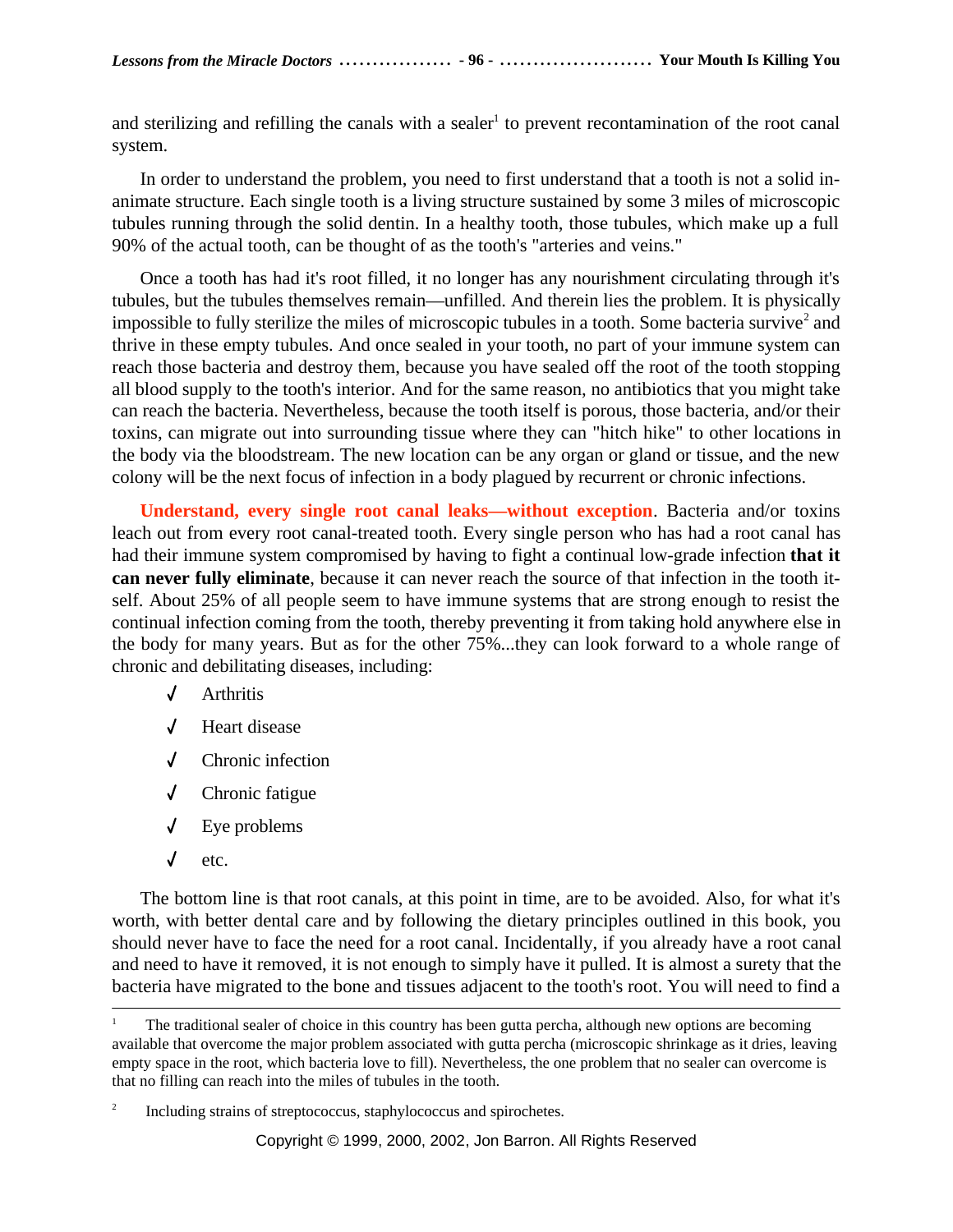dentist experienced in the procedure for removing a root canal tooth, which includes removing the periodontal ligament (which is always infected with toxins produced by streptococcus bacteria living in the dentin tubules) and the first millimeter of bone that lines the socket (which is also usually infected).

## General Recommendations

- $\sqrt{ }$ Aluminum. Make sure it's not in the water you drink, and you might want to think twice about the antiperspirant you use. And finally, you might want to think about stainless steel cookware. It's okay to use cookware that has an aluminum core, as long as the food never touches the aluminum itself.
- $\sqrt{ }$ Fluoride. If there's any way to keep it out of your city water supply, fight to do that. If it's already there, you have to make sure you remove it at your house so that it doesn't make it into your drinking water, bath, or shower. Also, you'll probably want to avoid fluoride toothpastes, and you'll definitely want to avoid fluoride "treatments" from your dentist.
- $\sqrt{ }$ Mercury fillings. Unless you have some chronic health condition, you may not want to go through the expense of having your fillings replaced.<sup>1</sup> However, you would be well advised to go on some of the cleansing program we have described earlier—particularly the colon cleanse and some form of blood cleansing, such as chelation therapy (or the use of cilantro pesto and malic acid). And if you need any new fillings, don't.
- $\sqrt{ }$ Root canals. Don't. And if you have one, you may want to consider having it pulled.

<sup>1</sup> And if you are going to have your fillings removed, go to a dentist who specializes in the removal of amalgam fillings. There's a whole procedure involved so that you don't end up getting huge amounts of powdered mercury down your throat and clouds of mercury vapor up into your nasal passages as a result of the high-speed drill used to remove the amalgam.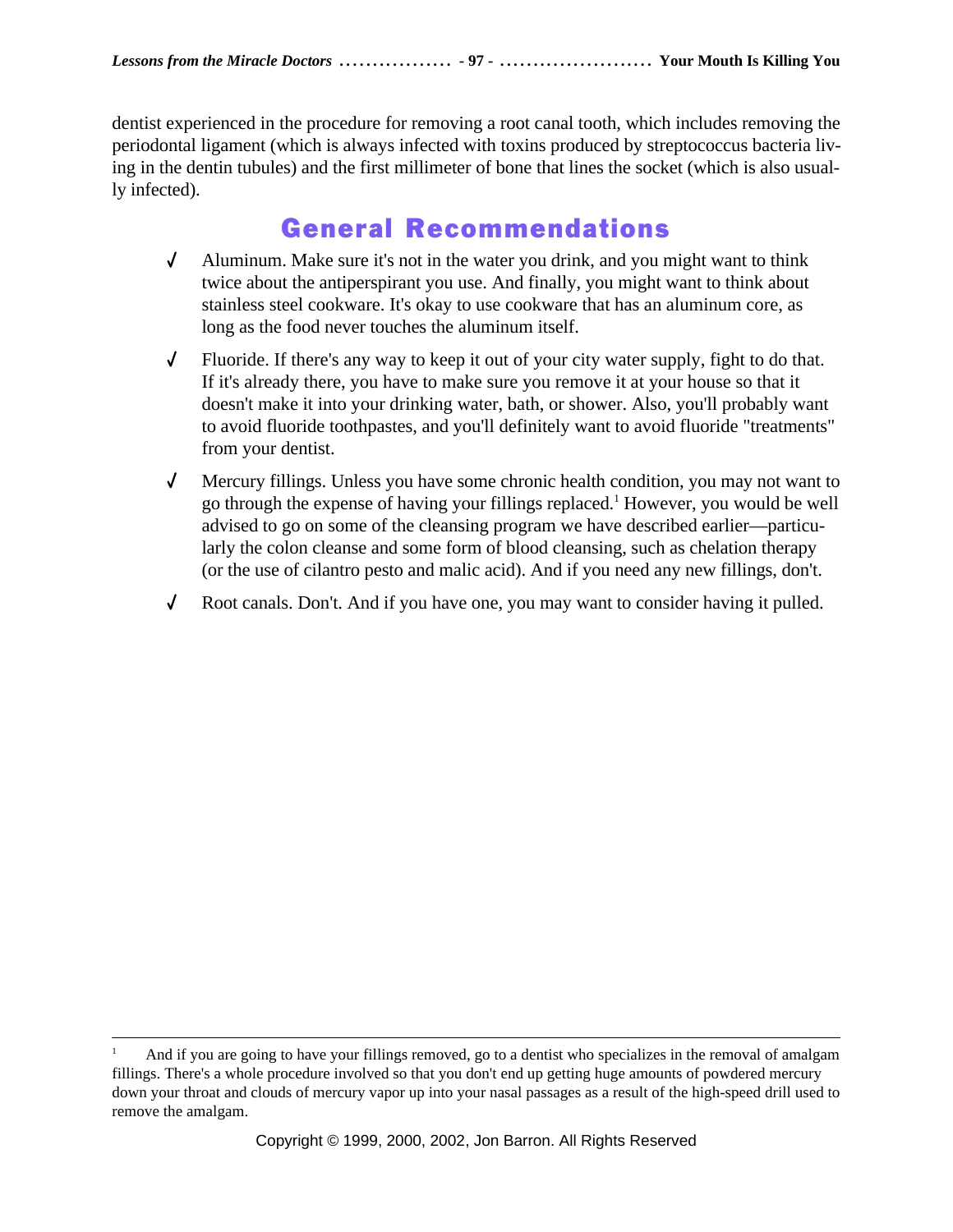Chapter 13

# CLEANSING YOUR LIVER AND BLOOD

# Detoxifying Your Liver

Our liver is the primary filter of our body. Good health is impossible without proper function of the liver. Unfortunately, over time, we so abuse it and so overtax it that illness is the inevitable result. As part of a program to rebuild and repair the liver, we must:

- $\sqrt{ }$ Remove all the excess fat from the liver
- $\sqrt{ }$ Get bile flowing freely again
- $\sqrt{ }$ Eliminate toxic waste that our livers have filtered out
- $\sqrt{ }$ Dissolve and pass out the accumulated gall stones that are stored in our livers
- $\sqrt{ }$ Regenerate the damaged and destroyed cells of the liver

Next to the skin, the liver is the largest organ in the body. In many ways, it is the most important organ in the body, and the last to be considered when it comes to health. In addition to being large, the liver is also a complicated organ involved in at least 200 separate functions. Generally speaking, the liver performs a vital role in regulating, synthesizing, storing, secreting, transforming, and breaking down many different substances in the body. Specifically, some of these include: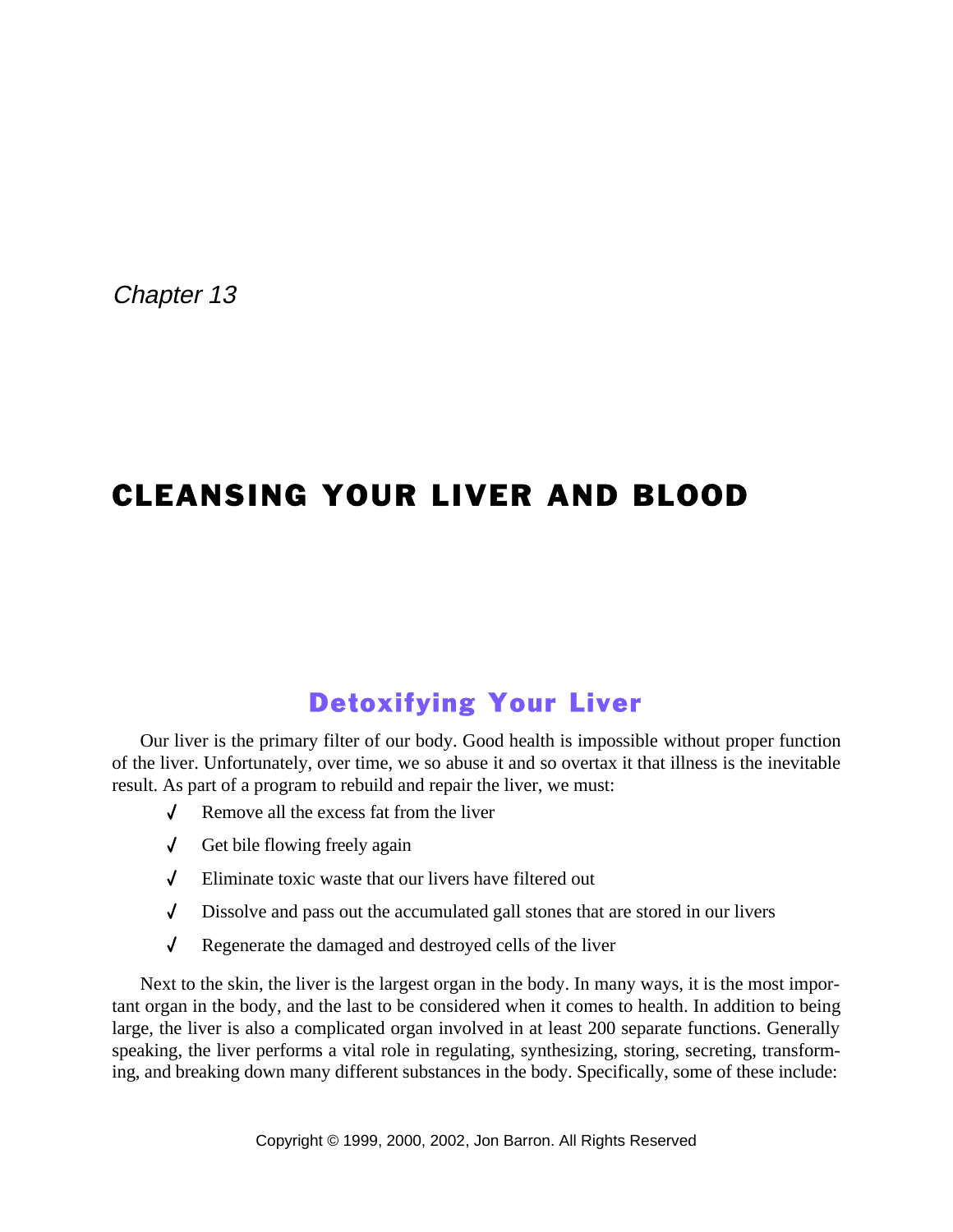- $\sqrt{ }$ Regulation of fat stores
- $\sqrt{ }$ Cleansing the blood and discharging waste products
- $\sqrt{ }$ Neutralizing and destroying poisons
- $\sqrt{ }$ Protein metabolism, including manufacturing of new body proteins
- $\sqrt{ }$ Metabolizing alcohol
- $\sqrt{ }$ Managing chemicals and drugs in the blood
- $\sqrt{ }$ Aiding the digestive process by the production of bile
- $\sqrt{ }$ Helping the body resist infections by producing immune factors and by removing bacteria from the blood stream
- $\sqrt{ }$ Storing vitamins, minerals, and sugars
- $\sqrt{ }$ Production of quick energy when needed
- $\sqrt{ }$ Controlling the production and excretion of cholesterol
- Maintaining hormone balance
- $\sqrt{ }$ Regenerating its own damaged tissue

The liver is so important to our well-being that many healers maintain that most diseases cannot develop in the body (that, in fact, no form of cell degeneration can occur) if the liver is functioning in an efficient, healthy manner. Conversely, an unhealthy liver is very likely at the root of most serious health problems.

### So What Harms the Liver?

- $\sqrt{ }$ **Too much protein in the diet.** Protein metabolism is especially taxing on the liver since it is the liver which must metabolize complex proteins into simple compounds. The greater the consumption of protein, the greater the stress on the liver.
- $\sqrt{ }$ **Too many simple carbohydrates in the diet.** The body converts excess simple carbohydrates into triglycerides, which are then stored in the liver as fat. The more fat stored in the liver, the harder it is for the liver to perform its full range of normal functions.
- $\sqrt{ }$ **Overeating.** Too much enzyme deficient food stresses the liver.
- **Drug residues.** Virtually all of the drugs that we take (medicinal, recreational, che- $\sqrt{ }$ motherapy, whatever) are processed, purified, and refined in the liver—in preparation for elimination from the body.
- $\sqrt{ }$ **Alcohol** causes inflammation of the liver's tissue. Once the liver is inflamed, it can no longer filter, which causes it to plug up with fat and become even more inflamed. If we consume enough alcohol, we overwhelm the liver's ability to regenerate itself, and the net result is cirrhosis (or hardening) of the liver.

Copyright © 1999, 2000, 2002, Jon Barron. All Rights Reserved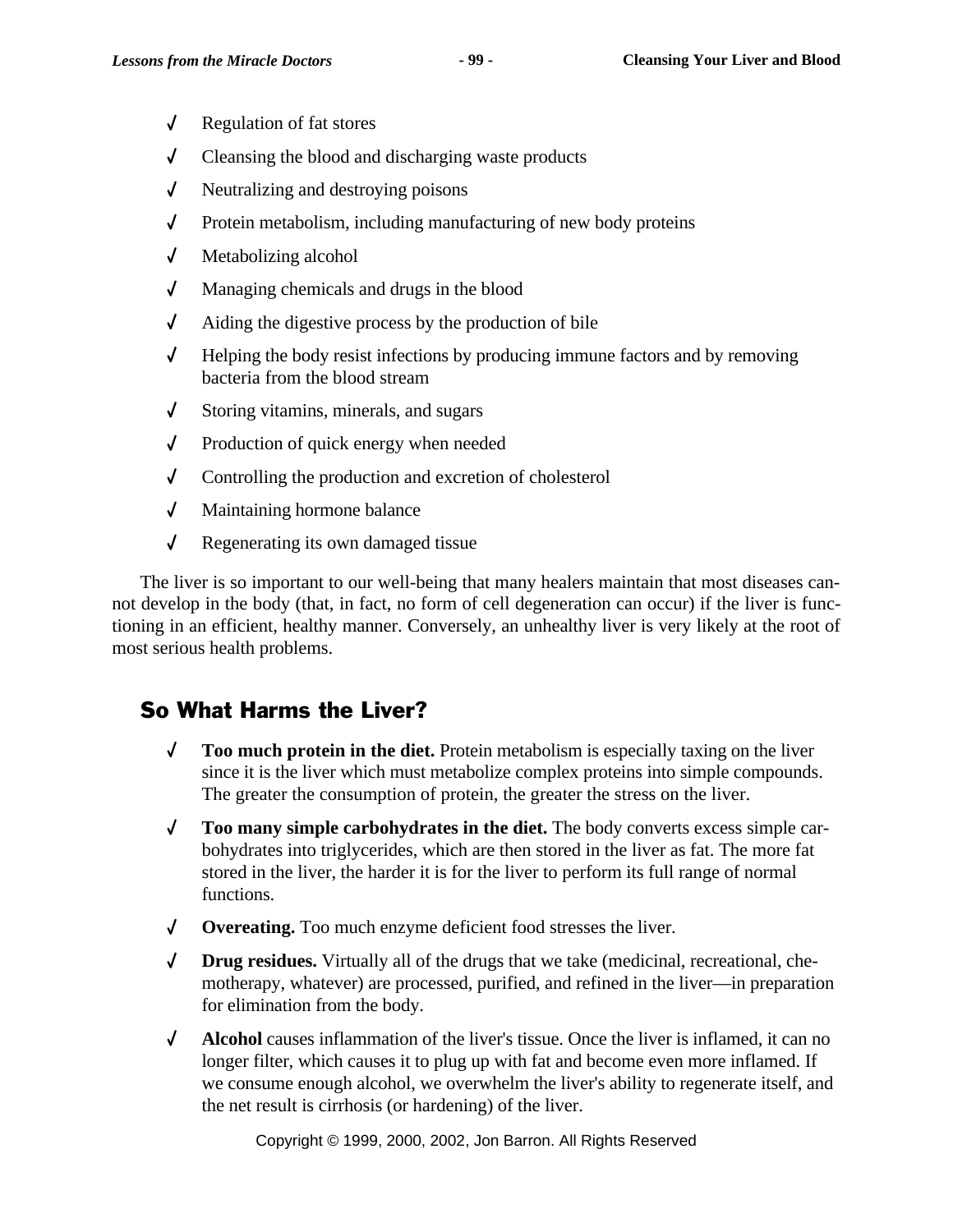- $\sqrt{ }$ **Toxins, heavy metals, and pesticides.** Everything we breathe, eat, and absorb through our skin is purified and refined in the liver.
- **Lack of exercise** forces the liver to do the elimination work that should be done by the lungs and the skin.
- **And of course, there's always liver disease such as chronic Hepatitis C.**

### What Are the Symptoms of Liver Dysfunction?

- $\sqrt{ }$ Digestive problems
- **V** Constipation
- $\sqrt{\phantom{a}}$  Low energy output
- $\sqrt{\phantom{a}}$  Allergies and hay fever
- Arthritis
- Diabetes
- $\sqrt{\phantom{a}}$  Hypertension
- $\sqrt{\phantom{a}}$  Obesity
- $\sqrt{\phantom{a}}$  Infertility

## So What Can Be Done About It?

Fortunately, your liver has an astounding ability to regenerate itself—if you give it a chance. Giving it a chance means two things:

- **The Don'ts**
	- In Chapter 6, we discussed the elements of proper diet. Well, they particularly ap- $\mathbf{u}$ ply in terms of the liver. You need to eliminate (or at least cut back) the liver stressors in your diet. The sicker you are, the more cleaned up your diet needs to be. If you're suffering from serious liver problems, a raw juice diet may be required to give your liver time to regenerate.
- **The Do's**
	- $\blacksquare$ Several times a year, you need to do an herbal detox/flush of your liver. A low level cleanse using betaine hydrochloride and pancreatic enzymes is also helpful.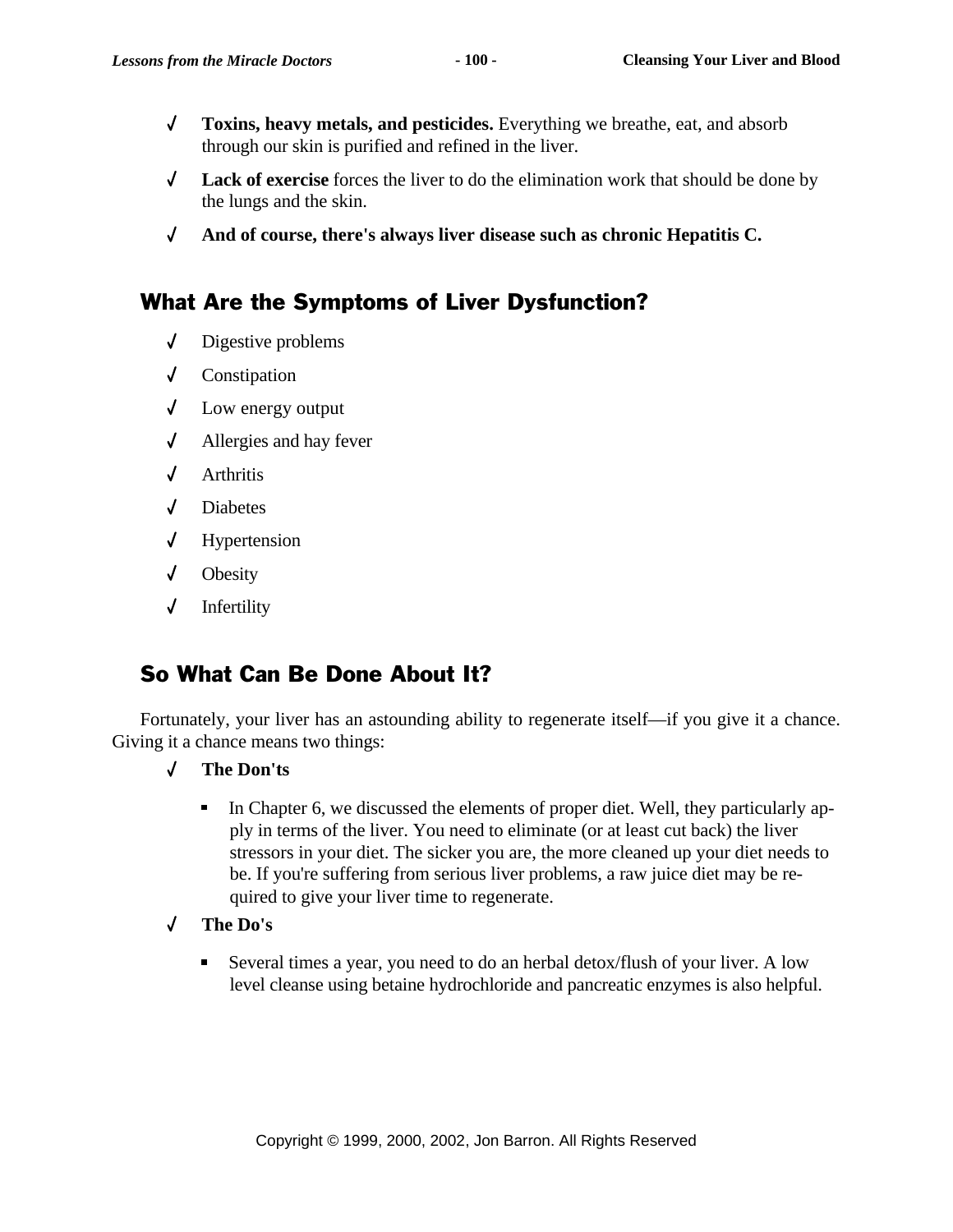You need to regularly include nutritional support for the liver. Look for formulas that contain milk thistle, dandelion root, the perennial herb Picrorhiza kurooa,<sup>1</sup> and artichoke or beet leaf.

### And Finally, a Word About the Gallbladder

The poor gallbladder. Guilty by being found at the scene of the crime, it is the frequent target of the surgeon's knife. Gallbladder removal is one of the most frequently performed operations in America.<sup>2</sup>

Understand, the gallbladder is not responsible for the production of gallstones. The liver is the culprit—or rather what we do to the liver. The gallbladder is merely a holding area for bile to be used in the digestion of fats and oils. But if our diets are too high in the wrong kind of oils, if we have allergies to dairy and eggs, low levels of stomach acid, too little fiber in our diets, stress, if the liver is not functioning properly, etc., etc., etc., why then the bile produced in the liver (a mixture of cholesterol, minerals, bile salts, pigment, and lecithin) is of a type and consistency that tends to quickly harden into "stones" before it can be passed out of the gallbladder.<sup>3</sup>

Removing the gallbladder does not remove the problem; it merely removes the symptoms. Yes, it's true that after gallbladder removal you're unlikely to suffer from further gallstones. But on the other hand, you've now traded one problem for two new ones:

- 1. Since you never corrected the underlying problem of imbalances in the liver, these problems will just continue to get worse—eventually compromising the liver itself.
- 2. By removing the gallbladder, you also remove its regulating effect on bile. That means that bile is continually dumping into your intestinal tract when it is not needed, and is available in only minimal amounts when it is needed. The net result is chronic digestive problems and probable long-term nutritional deficiencies.

**Far better than removing the gallbladder is a seasonal liver/gallbladder flush combined with a periodic liver rebuilding program.**

# Liver/Gallbladder Flush

By cleansing the liver, we're talking about inducing the liver to purge all of the fats, old cholesterol deposits, gallstones, poisons, drug residues, and toxic waste stored therein. Probably nothing else you do (including even the bowel cleanse and detox) will make a greater difference in your overall health.

<sup>3</sup> Women, incidentally, are four times more likely than men to get gallstones.

<sup>1</sup> Picrorhiza has been shown to protect liver cells from the many degenerative changes that would normally be caused by a variety of liver toxins. It appears to be particularly useful in treating both alcoholic liver damage and chronic viral hepatitis.

<sup>&</sup>lt;sup>2</sup> Over a half-million gallbladders are removed each year in the United States.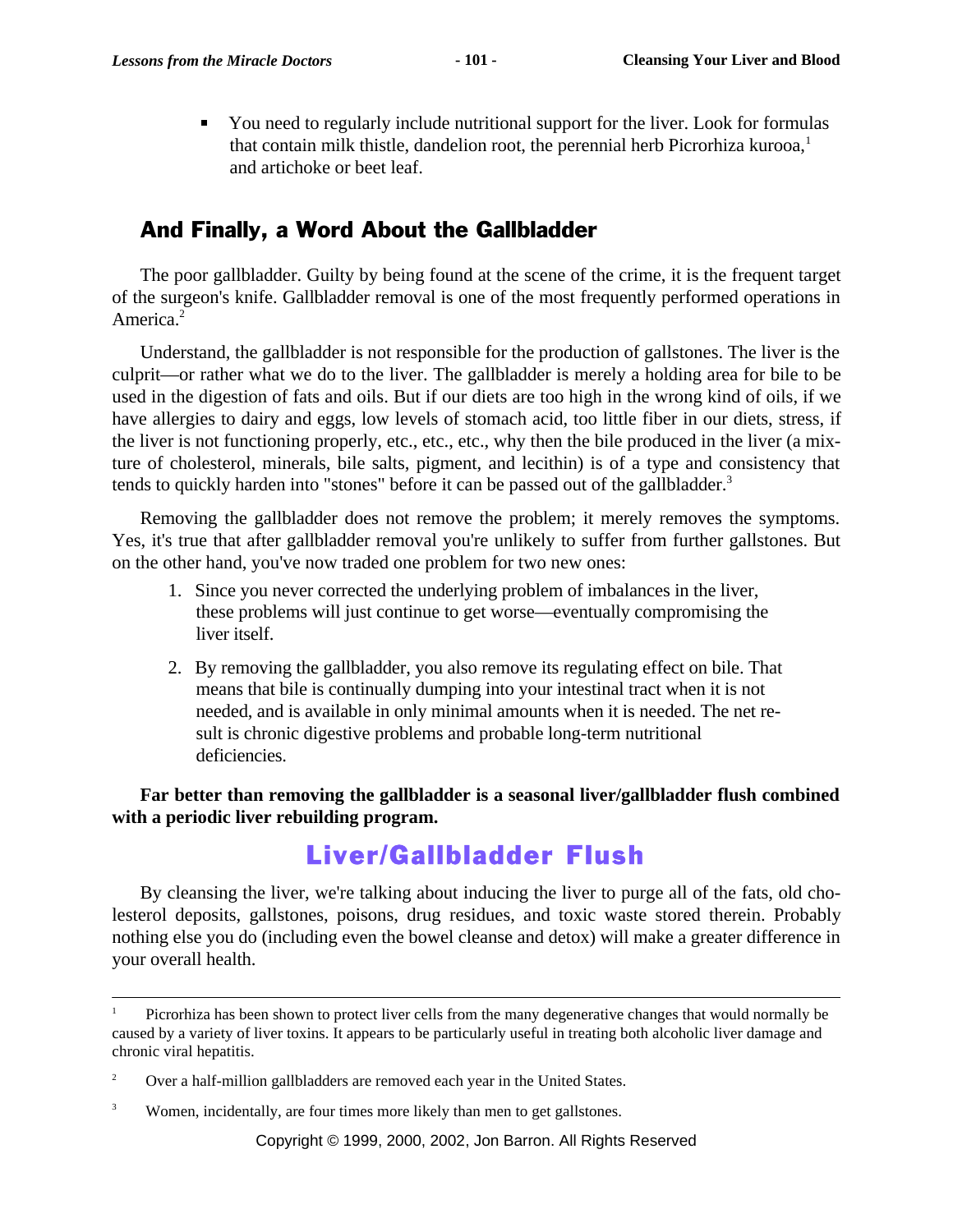Note: It is vital that you do a colon cleanse before doing the liver cleanse. When the liver dumps, it dumps through the bile duct and out into the colon. If the colon (the drain pipe if you will) is plugged, the waste backs up into the blood stream and can make you feel extremely ill. This is the reason that the "Miracle Doctors" always start with the colon detox. It's the prerequisite for all the other cleanses in the body—and, of course, can also produce dramatic healings in its own right.

#### The 5-Day Cleanse

This is the Liver/Gallbladder flush recommended by Dr. Richard Schulze—and is the one most people should opt for. It is done in the morning on an empty stomach for 5 days.

First thing on rising, drink 8 ounces of pure water to flush your digestive tract.

An hour later, in a blender, mix up 8 ounces of any fresh squeezed citrus juice (fresh squeezed apple juice or grape juice with all the sediment will work too), one lemon, 1 clove of garlic (increase by 1 clove each day), 1 tablespoon of olive oil (increase by 1 tablespoon each day), and a piece of ginger (about 1-inch long) along with 8 ounces of pure water

Drink it down and follow with a fresh juice chaser to clear your mouth.

Fifteen minutes after consuming this drink, follow with 2 cups of the liver/detox tea. It is also important to take 2 droppersful of the liver/detox tincture 3-6 times a day while on the 5-day cleanse—and continuing after until the bottle is gone.

#### **The Detox Diet**

It is extremely beneficial to incorporate a 2-day raw food and 3-day juice fast into your 5-day cleanse.

#### $\sqrt{ }$ **Day 1**

During the morning (after your cleansing drink and stopping one hour before lunch), eat all the live **fresh** fruit or vegetable juice you want. Beet juice is especially good. Do not mix your fruit and vegetable juices together, and feel free to dilute your juices.

For lunch you can have more diluted juice, or a raw vegetable or sprout salad. Absolutely do not use bottled dressing. Make your own dressing from fresh olive oil and lemon or apple cider vinegar and any fresh herbs and spices you of your choice. If you are hungry throughout the day, feel free to snack on fresh vegetables or juices. For dinner eat fresh fruit or fruit juice or fruit smoothies.

 $\sqrt{ }$ **Days 2-4**

> After your morning flush, drink diluted juices and herbal tea throughout the day—as much as you can drink. Try to consume 128 ounces during the day.

Also recommended throughout the day is to consume cups of potassium broth. Potassium broth takes advantage of the fact that the outside of a potato is one of the highest plant sources of potassium. Take the peelings (1/4" to 1/2" including the skin) of

Copyright © 1999, 2000, 2002, Jon Barron. All Rights Reserved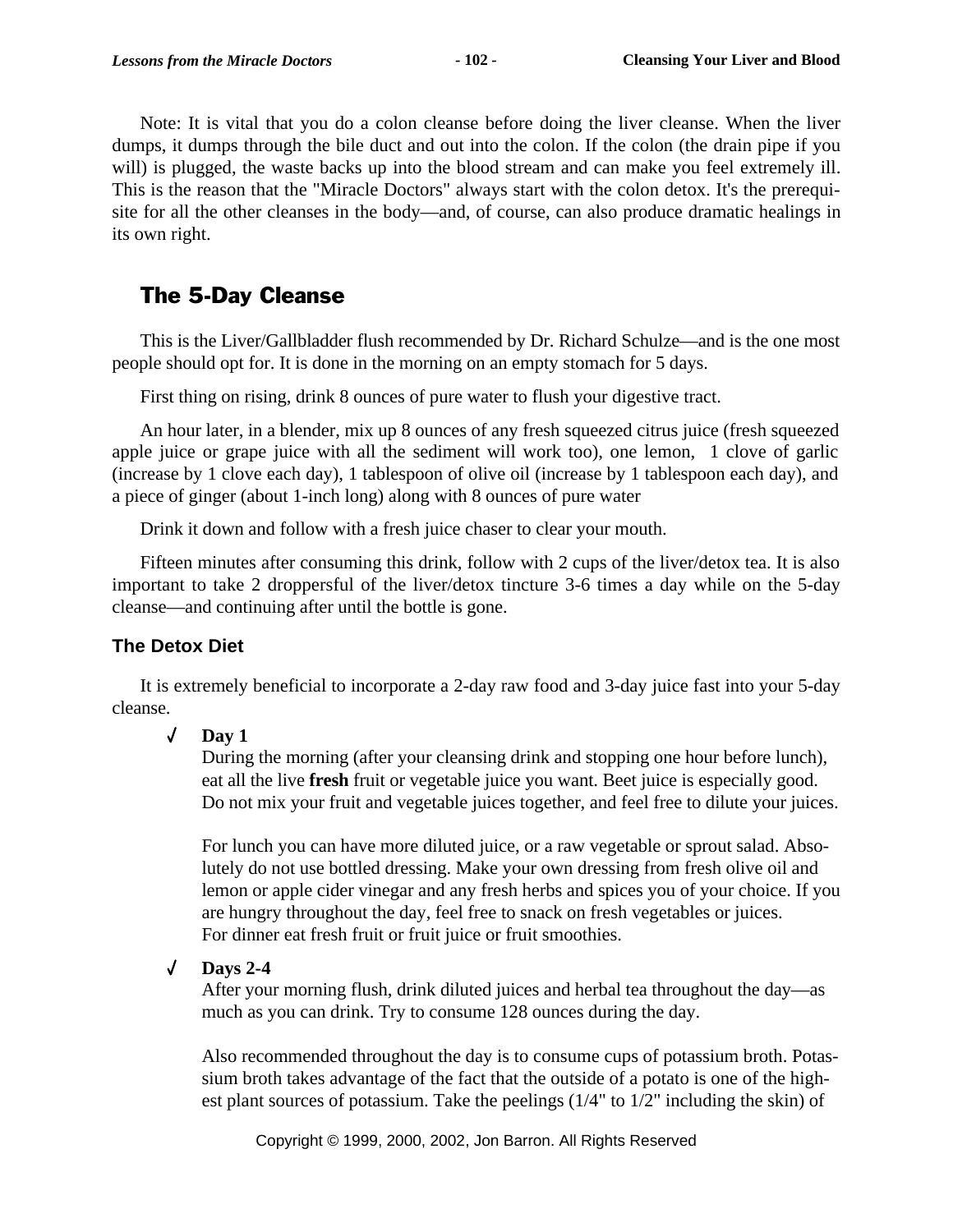several potatoes. Do NOT use the inside. Add other well chopped vegetables to taste including carrots (with skin), celery , whole beets (including greens), fresh parsley, and lots of onion and garlic (up to 50 cloves).

Simmer for 40-60 minutes in a covered pot using clean filtered water. Strain out the vegetables, cool and drink the broth. Refrigerate leftover broth in glass containers in the refrigerator for use over the next 2 days.

 $\sqrt{ }$  Day 5 Same as Day 1

#### 30-Day Cleanse

Eat 1 cup of freshly grated beets mixed with olive oil and lemon for 30 days straight.

Daily use of the liver/detox tea and tincture is also required.

#### What Can You Expect?

If you are so inclined (and you should be) you should examine what you deposit in the toilet. Look for "stones." The bile from the liver gives some stones their pea green color. But also look for black stones and red ones and brown ones. And look for stones with blood inside them.

During the course of a cleanse, it's not uncommon to pass some 2,000 of these stones. Be glad. The more you pass, the healthier you become. You may also find untold numbers of tiny white cholesterol "crystals" mixed in with the waste.

#### The Liver/Detox Tea & Tincture

The use of an herbal tea and tincture along with the flush is essential.

#### **The Tea**

The tea helps with the flushing process itself, but also helps minimize any discomfort or nausea. The key herb in the tea is dandelion root, one of the strongest herbal lipotropics known. That is to say, it flushes fat deposits from the liver. Other herbs that you will find in a good detox tea include things like ginger, clove, cinnamon, burdock root, and horsetail.

Incidentally, some of the other herbs used in a good liver/detox tea (such as uva ursi, parsley root, and juniper berries) are also extremely beneficial to the kidneys.

Two cups of the tea should be consumed fifteen minutes after drinking your citrus and olive flush. But several cups can and should be consumed throughout the day. In fact, consuming the liver/detox tea as a regular part of your diet is a pleasant and tasty way to continually optimize your health. (Feel free to sweeten the tea with honey or real maple syrup as desired.)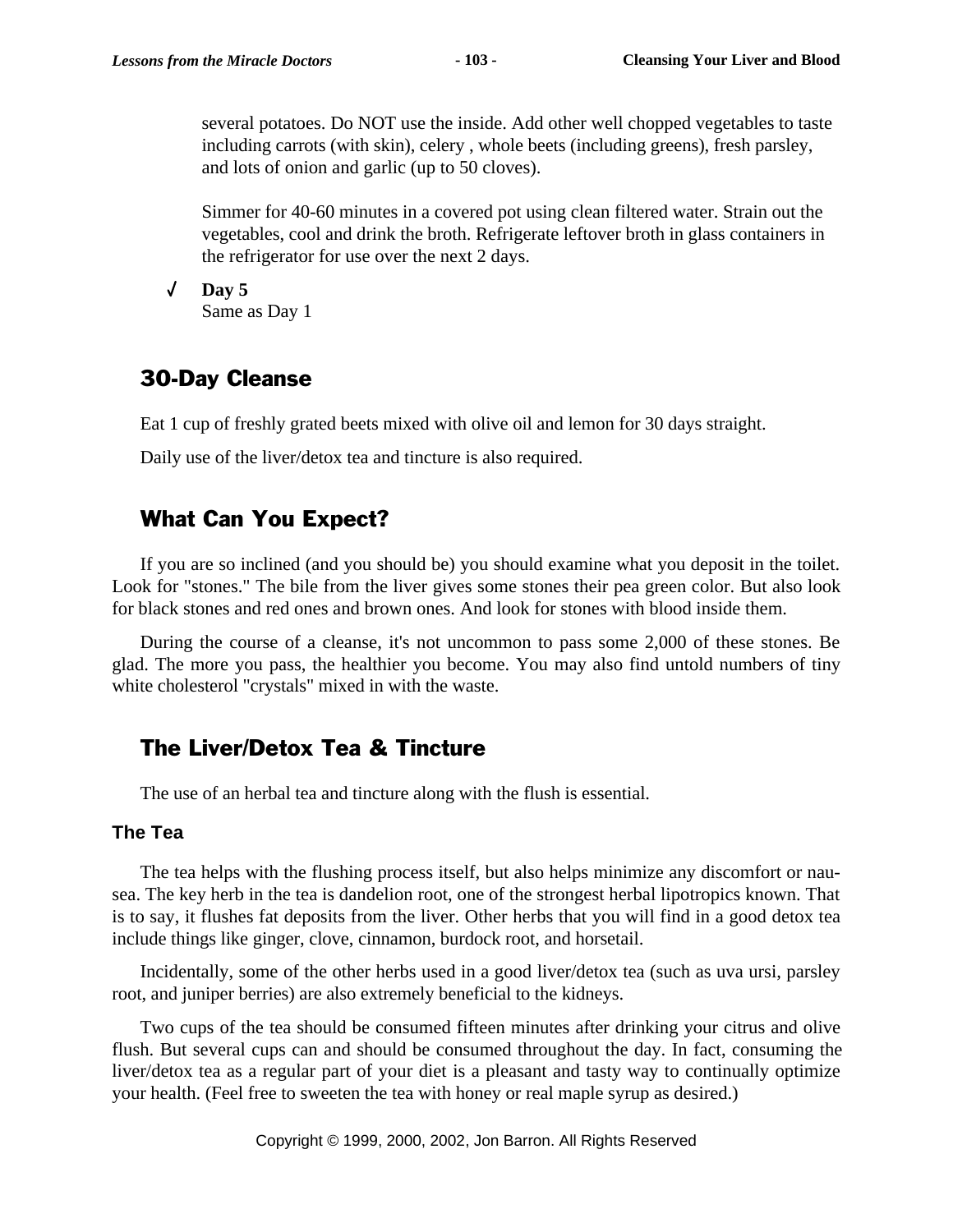#### **The Tincture**

The tincture is crucial in that it contains herbs that help the liver to rebuild and re- $\blacksquare$ generate itself. A secondary benefit is that it will significantly reduce the liver's release of LDL cholesterol. The key herbs include milk thistle, dandelion root, the perennial herb picrorhiza kurooa (sometimes called kutkin, or "Indian milk thistle"), and artichoke or beet leaf.

The liver/detox tincture is also a good place to include the antiparasitic herbs such as wormwood and black walnut. Along with the garlic that you are taking with the liver flush, this will drive virtually any parasite from your body.

Take 2 droppersful 3-6 times a day (depending on your level of illness and your level of discomfort) until the entire bottle is gone.

# The Blood

Our blood is filled with many impurities including everything from an overabundance of fats and cholesterol, to toxic heavy metals. These must be removed from the blood for optimum health.

The idea of blood cleansing goes back to the middle ages; and, when you think about it, the concept of "cleaning" the blood probably resonates with today's medical establishment about as well as bloodletting and philosopher's stones. Nevertheless, it works—and what's more, it even makes sense.

The concept that we eventually overwhelm our body's ability to remove all of the toxins from our blood is not really too hard to imagine, especially if we actually think about what it is we eat and drink. Does anyone really believe that the body is capable of removing the waste created in a life of eating high-fat fast-food burgers, french fries cooked in beef fat, countless large colas containing 32 teaspoons of sugar, and cream-filled donuts boiled in lard and packed with hydrogenated oil and sugar filling. Then, to top it all off at the end of the day, a half pound of beef jerky and a bag of pork rinds, accompanied by a six pack of beer just to teach the liver a lesson?

Okay, so maybe you don't do all that. But remember, what you do do, you do **day after day, year after year**. Eventually:

- $\sqrt{ }$ Your blood can no longer remove everything you throw at it. It becomes "toxic" and thick—burbling like sludge through your arteries.
- $\sqrt{ }$ The quality of your blood (cells and plasma) is compromised by the quality of the food you eat. Your blood totally replaces itself every 120 days. How can you possibly expect to be building high-quality blood on a diet of pepperoni pizza, beer, and twinkies?

Eventually, you need to correct the problem on multiple levels, or face long term degenerative illness.

- $\sqrt{ }$ You have to do a general cleaning of the blood
- $\sqrt{ }$ You have to remove all of the heavy metals and excess cholesterol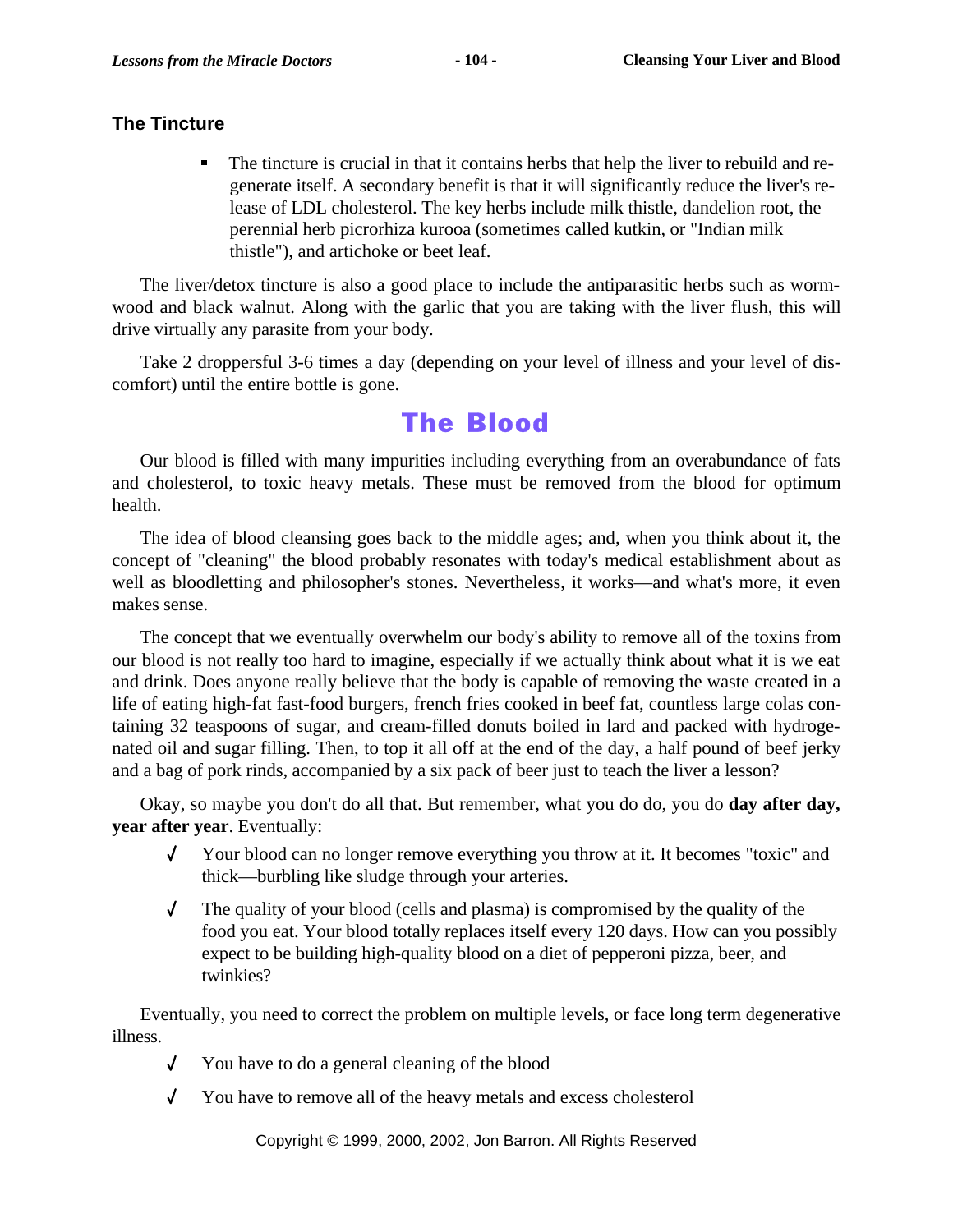- $\sqrt{ }$ You have to address the issue of blood pH
- $\sqrt{ }$ You have to eat the right kinds of food and supplements so that your body can begin producing, once again, healthy blood.

### CLEANSING THE BLOOD

There is no secret as to which herbs cleanse the blood. Despite what medical doctors may think, the efficacy of these herbs has been proved over several hundred years. Just because medical science doesn't yet know why these herbs work as blood cleansers, doesn't mean that they don't. They do. Any good blood cleansing formula will contain some, or all, of the following herbs: Red clover blossoms, Burdock root, Chaparral, Periwinkle, and Goldenseal.<sup>1</sup>

# The Chelators

Over 300,000 bypasses a year are now performed in US hospitals, at well over \$40,000 each. It works out to something like \$15 billion dollars a year spent on coronary bypasses. At least 5% of the patients die from the procedure; even more die not long after from complications such as stroke. But what the heck, it's a small risk and a small price to pay since there's no alternative. Right?

Well, not exactly. As it turns out, there is an alternative that's so effective that in countries such as New Zealand, it's against the law to perform a bypass unless this alternative has been tried first. This treatment is called chelation therapy, and it could save hundreds of thousands of lives a year. Unfortunately, it costs just a fraction of what a coronary bypass or angioplasty costs. In other words, since chelation therapy would cost the medical establishment billions of dollars a year, it's not surprising they don't use it.

Chelation therapy has two pronounced effects on the body.

- 1. It chelates (or claws) onto heavy metals such as aluminum, lead, and mercury (particularly those located in the cardiovascular system) and pulls them out of your body.
- 2. By removing heavy metals from the body, chelation therapy significantly reduces the production of free radicals in the blood stream and the consequent scarring of the arterial walls.

The net result for most people is a dramatic improvement in the health and condition of their cardiovascular system. If you're in an advanced state of coronary disease, you should seriously consider tracking down a doctor who specializes in EDTA chelation therapy.

Note: chelation therapy is not for everyone. It involves going to a doctor's office for a series of approximately 30 four-hour intravenous "drip" sessions. In addition, although it costs a fraction of what bypass surgery costs, it is not inexpensive—usually running a little over \$2,000 for the

<sup>1</sup> Poke root is one of the greatest blood cleansers, but the FDA has made it difficult to find any formulas that actually incorporate poke root.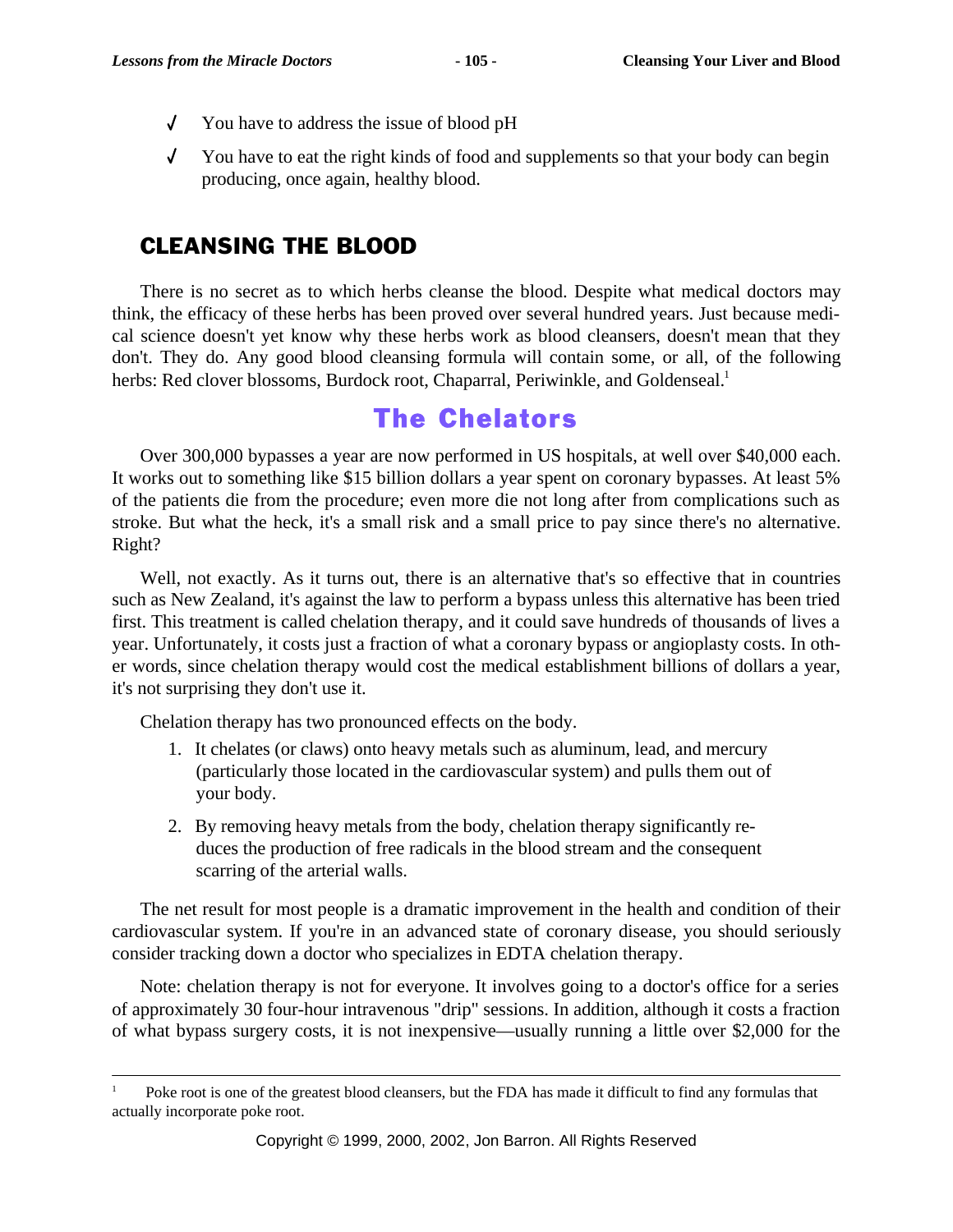complete set of 30 sessions. On the other hand, if you are not in an "advanced state," there is an even easier alternative.

### Oral Chelation

Oral chelation is not as quick as chelation therapy, Nevertheless, given a little time, it can do an extremely effective job at cleaning out the blood. Oral chelation formulas are usually based on one of two key ingredients:

- $\sqrt{ }$ Most formulas are based on EDTA. EDTA works great when administered directly into the blood stream through standard chelation therapy, but it's usefulness when taken orally is open to question. There are some studies that indicate that there may be less than 5% absorption when taken orally.
- $\sqrt{ }$ There's really only one oral chelator that's "proven." It's relatively expensive and difficult to handle, which is why you rarely find it (at adequate dosages) in oral chelation formulas. It's cysteine. Oral chelation formulas based on cysteine need to provide a good 750 mg of cysteine<sup>1</sup> in a day's dosage. The tablets also need to be protected from the air since cysteine oxidizes easily and turns black and smelly when exposed to air. Keep in mind, however, that oral chelation formulas with cysteine have a couple of problems that need to be addressed.
	- $\blacksquare$ High doses of cysteine can cause kidney stones to form; therefore, the chelation formula must include adequate amounts of vitamin C (about 4,000-5,000 mgs a day) to prevent the formation of kidney stones.
	- Also, there is a risk when high levels of cysteine are used that the body will con- $\mathbf{m}$  . vert it to homocysteine—not good for the heart. High levels of the B vitamins (particularly folic acid), however, will prevent conversion of the cysteine to homocysteine.

### Two Low-Cost Chelation Alternatives

- $\sqrt{ }$ An interesting low-cost alternative may have recently emerged. Initial studies indicate that fresh cilantro may be extremely effective in helping flush heavy metals out of the blood. Taking 400 mg of cilantro a day can pretty much clean heavy metals out of the body in just 2-3 weeks.<sup>2</sup> Dr. David Williams has a great recipe for cilantro pesto in his June '98 *Alternatives* newsletter.
	- $\blacksquare$  . Process one cup packed **fresh** cilantro and six tablespoons of olive oil in a blender until the cilantro is chopped. Add one clove garlic; a half cup almonds, cashews, or other nuts, and two tablespoons lemon juice. Blend to a lumpy paste. (Add a

<sup>1</sup> As a comparison, the yolk of one egg contains about 250 milligrams of cysteine. But in an egg the cysteine is offset by all the other essential amino acids in the egg.

<sup>&</sup>lt;sup>2</sup> This can be determined by tracking the rise and fall of heavy metal levels found in the urine when fresh cilantro is consumed over a 3-week period.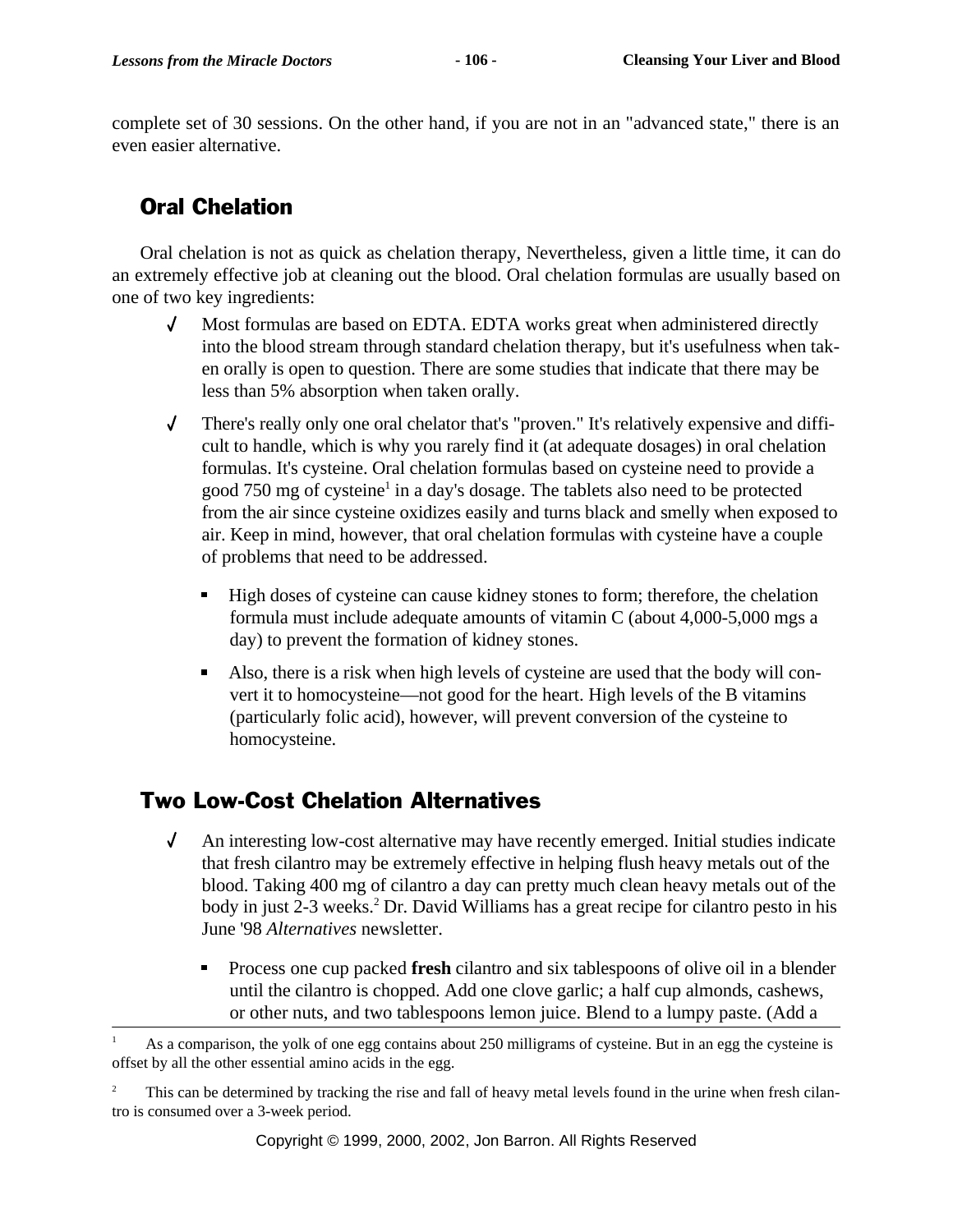little hot water if necessary.) Eat a couple of teaspoons a day for three weeks to clean out the heavy metals. Repeat 2 or 3 times a year. Be careful; it tastes incredible and is addictive. (Note: the pesto freezes nicely, so you can make several batches at once.)

 $\sqrt{\phantom{a}}$  The other chelator is malic acid. Malic acid is found in fresh apples and apple cider vinegar. Malic acid is particularly useful in removing aluminum from the body.

# Balancing pH

Our bodies function in a very narrow range of acid/alkaline balance (pH). Our blood in particular is very sensitive to these changes. Ideally, blood pH should be slightly alkaline at about 7.45. If it varies by even as little as a few tenths of a point, severe illness and death may result. Unfortunately, most of the food we eat is highly acidic (meat, dairy, sodas, alcohol, cooked grains). In the end, it becomes too much for our bodies to handle. If we don't correct the problem by "alkalinizing" the body, disease, sickness, and death are the inevitable result.

What is pH? It's simply the measurement of the acid/alkaline balance of anything.

- $\sqrt{\phantom{a}}$  On the pH scale, water is neutral and rates a 7.0 on the scale.
- $\sqrt{ }$ Acids (such as hydrochloric acid and citric acid) are rated as numbers less than 7.0. The further away from 7.0 the number is, the stronger the acid. Cow's milk at 6.5 is slightly acidic; Soft drinks at 3.0 are strongly acidic; and stomach acid at 1.5 is highly acidic.
- $\sqrt{ }$ Alkaline substances include everything that rates above 7.0 on the pH scale. Again, as with acids, the further away from 7.0 the number, the more alkaline the substance. Blood at 7.45 is slightly alkaline; pancreatic juice in your intestines is strongly alkaline at 8.8, and baking soda at 12.0 is highly alkaline.

Your body has a whole bunch of different pHs that it has to maintain. Your saliva is slightly alkaline. Your stomach is strongly acidic. Your intestines are strongly alkaline. Your urine is acid. **But of all the pHs in your body, the most crucial is your blood. If your blood pH deviates even 5/10ths of a point from its normal pH of 7.45, death is likely.** Considering the importance of pH to the body, it's well worth discussing a little further how it affects the body, and how we can help maintain the proper pH levels in our own bodies.

The importance of pH really boils down to two things:

- 1. **Enzymes.** We've already discussed the importance of enzymes. They control every single metabolic function in our bodies, and they are integral to our immune system. As it says in *Anatomy and Physiology* by Anthony and Thibodeau, "**Enzymes function optimally at a specific pH** and become inactive if this deviates beyond narrow limits."
- 2. **Oxygen.** Every cell in our body requires oxygen for life—and to maintain optimum health. To put it simply, the more acid the blood, the less oxygen is available for use by the cells. Without going into a discussion of the chemistry involved, just understand that it's the same mechanism involved when acid rain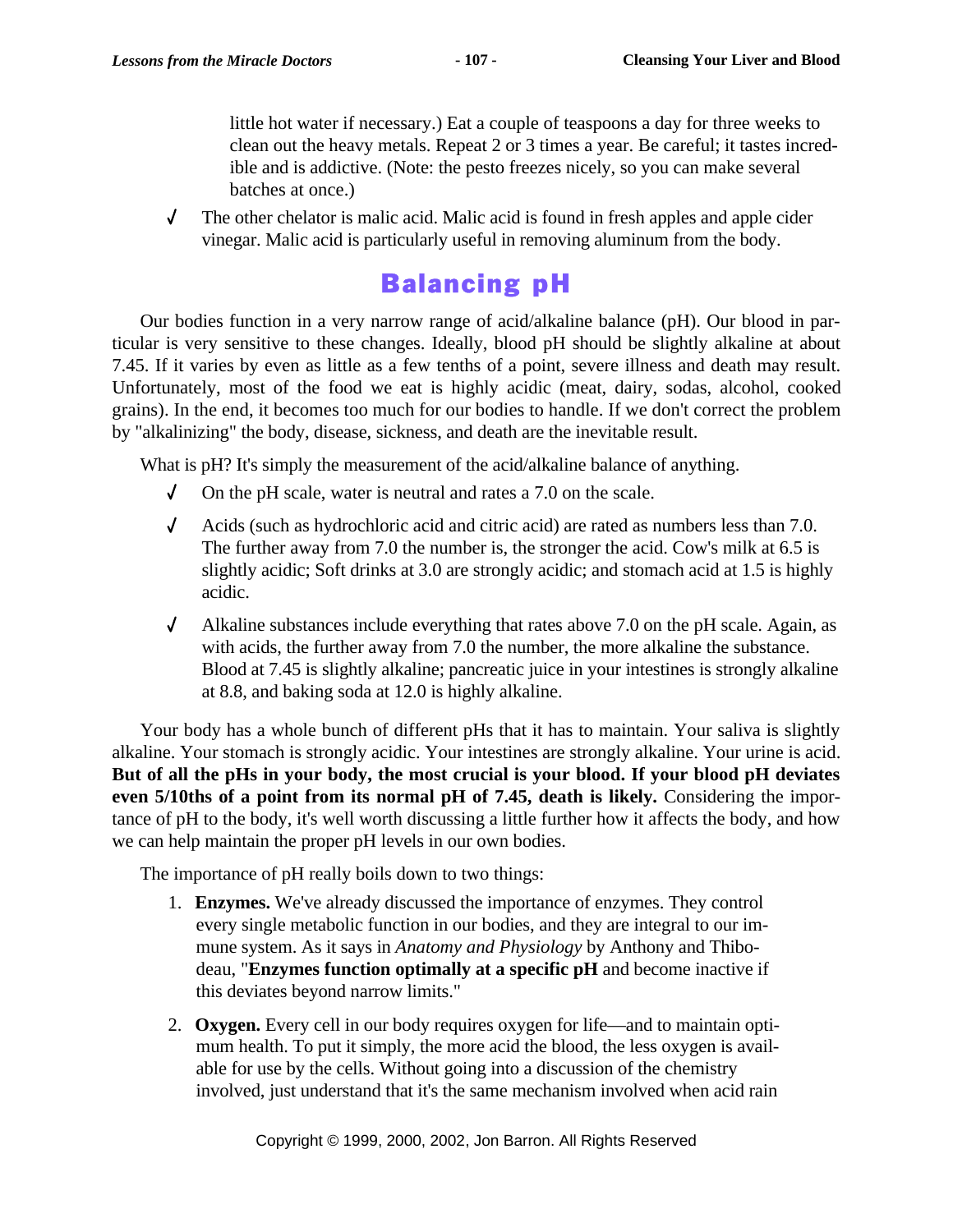"kills" a lake. The fish literally suffocate to death because the acid in the lake "binds up" all of the available oxygen. It's not that the oxygen has gone anywhere; it's just no longer available. Conversely, if you raise the pH of the lake, oxygen is now available and the lake comes back to life. Incidentally, it's worth noting that cancer is related to an acid environment (lack of oxygen). The higher the pH (the more oxygen present in the cells of the body), the harder it is for cancer to thrive.

The bottom line is that a balanced pH is vital. **An extended pH imbalance of any kind threatens our well-being—threatens, in fact, our very lives.** Managing the pH balance of all of our bodily fluids is so important that our bodies have developed systems to monitor and balance acid-alkaline levels in every cell and biosystem.

#### *What Affects pH in Our Bodies*

As I just mentioned, our bodies have developed a system for maintaining pH balance in all of our body fluids. To understand this system better, we need to take a look at what changes pH (usually making us more acid), and how our bodies respond to that change.

 $\overline{J}$ When they are metabolized, carbohydrates, proteins, and fats produce various acids in our bodies. Proteins produce sulfuric acid and phosphoric acid. Carbohydrates and fats produce acetic acid and lactic acid. Since these acids are poisonous to the body, they must be eliminated. Unfortunately, they can't be eliminated through the kidneys or large intestine as they would damage these organs.

#### **Acid-Forming Foods**  $\mathbf{u}$  .

All meats, fish, poultry, eggs, dairy, cooked grains, and refined sugars. (Note: probably at the top of the list in the human diet is soda pop. Not only is it high in refined sugar, which is highly acid forming in and of itself, but most soda pop contains a large amount of phosphoric acid—not to mention carbon dioxide (an end product of the acid neutralization process).

#### $\mathbf{u}$  . **Alkaline-Forming Foods**

Only fresh fruits and vegetables are alkaline-forming and help your body maintain a proper pH. (Note: even though citrus fruits are highly acidic, your body treats them as alkaline so that they are highly effective alkalinizers.)

- $\sqrt{ }$ Since the body cannot eliminate acids through the kidneys, the way it handles them is to neutralize them with the minerals sodium, calcium, potassium, and magnesium. Of these, calcium is the most important. **Now, here's the key to the whole deal. Your body makes use of a priority system if there are not enough available minerals to neutralize all of the acids present.**
	- Blood is at the top of the pack. Your body will steal minerals from anywhere and everywhere before it will let your blood go too acidic. Remember, even a slight deviation in blood pH results in death.
	- $\blacksquare$ Saliva is at the bottom of the pack. Saliva is the first place your body steals minerals from to balance the blood. That's why pH testing saliva provides an early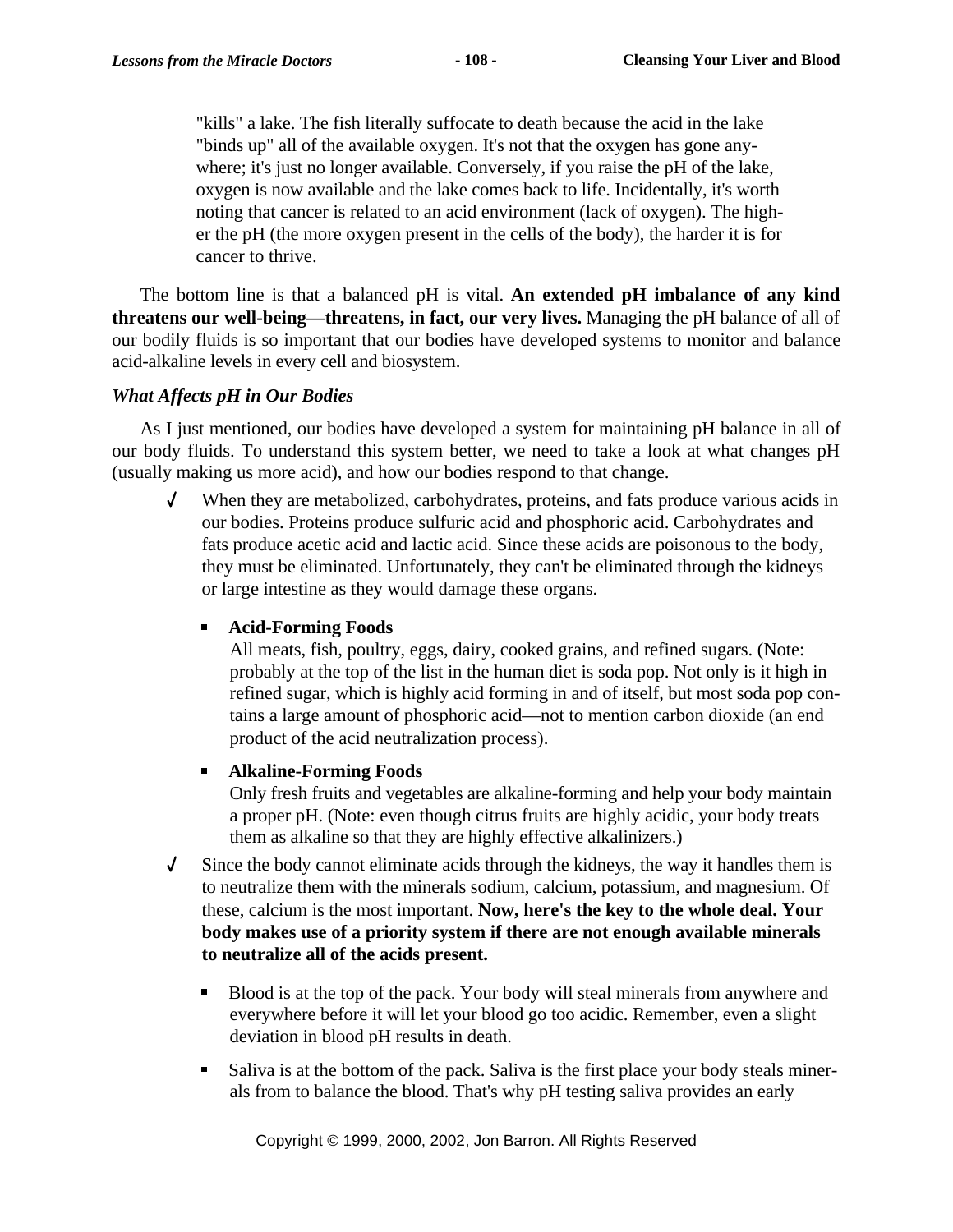warning system for when you are becoming too acidic. At optimum health, your saliva will test at 7.45. At 6.5-7.0, you'll find yourself frequently succumbing to colds and sickness. **At 5.5 and lower, you can pretty much count on the fact that major disease has already taken hold. Virtually, all cancer patients test strongly acidic on a saliva pH test.**

 $\mathbf{m}$  . Unfortunately, your saliva just doesn't contain that big a reserve of minerals so you soon run out. That places your bones next on the priority list. Surprise, your bones are your body's prime mineral reserve. That's right, if your diet is too acid forming (too much meat, dairy, carbohydrates, and sugars), your body will begin leaching calcium from your bones to balance the pH and avoid death. In effect, your body says osteoporosis is preferable to death.

#### *How Can We Help?*

- $\sqrt{ }$ Change your diet. Follow the guideline laid out in Chapter 6
- $\sqrt{2}$ In addition, there are several special alkalinizing agents available.
	- $\blacksquare$ Your health food store has alkalinizing teas or drops available.
	- $\blacksquare$ There is a machine from Japan that will "micronize" your water. What it actually does is take your tap water and divide it in two. One stream is acidic and can be used for washing and cleaning. The other steam is alkaline and is used for drinking. It works really well. Unfortunately, it's really expensive—about \$1,200.
	- One of the best alternatives is to simply magnetize your water. Applying a mag- $\mathbf{u}$ netic field to a pitcher of water for a short period of time will make it more alkaline. It also offers the added advantage of lessening the surface tension, which makes the water wetter and more usable by the cells of your body.

# General Recommendations

#### Liver

- $\sqrt{ }$ **LIVER/GALLBLADDER FLUSH.** A liver/gallbladder flush 2-4 times a year (even more often if ill) to eliminate any accumulation of liver fat, toxins, and incipient gallstones is mandatory .
- $\sqrt{ }$ **LIVER REBUILDING TONIC.** In addition to flushing, you need to regularly partake of a liver rebuilding tonic. Such a tonic does three things. Herbs such as milk thistle stimulate the liver to rebuild itself. Picrorhiza kurooa serves to protect the liver. And herbs such as dandelion root, barberry, artichoke, and beet leaf are lipotropics that help to clean the fat out of the liver.
- Regular consumption of fresh apple/beet juice is profoundly beneficial to the liver.  $\sqrt{ }$
- $\sqrt{ }$ Note: never do a liver cleanse without first cleaning out the colon to provide an outlet for the toxins released by the liver.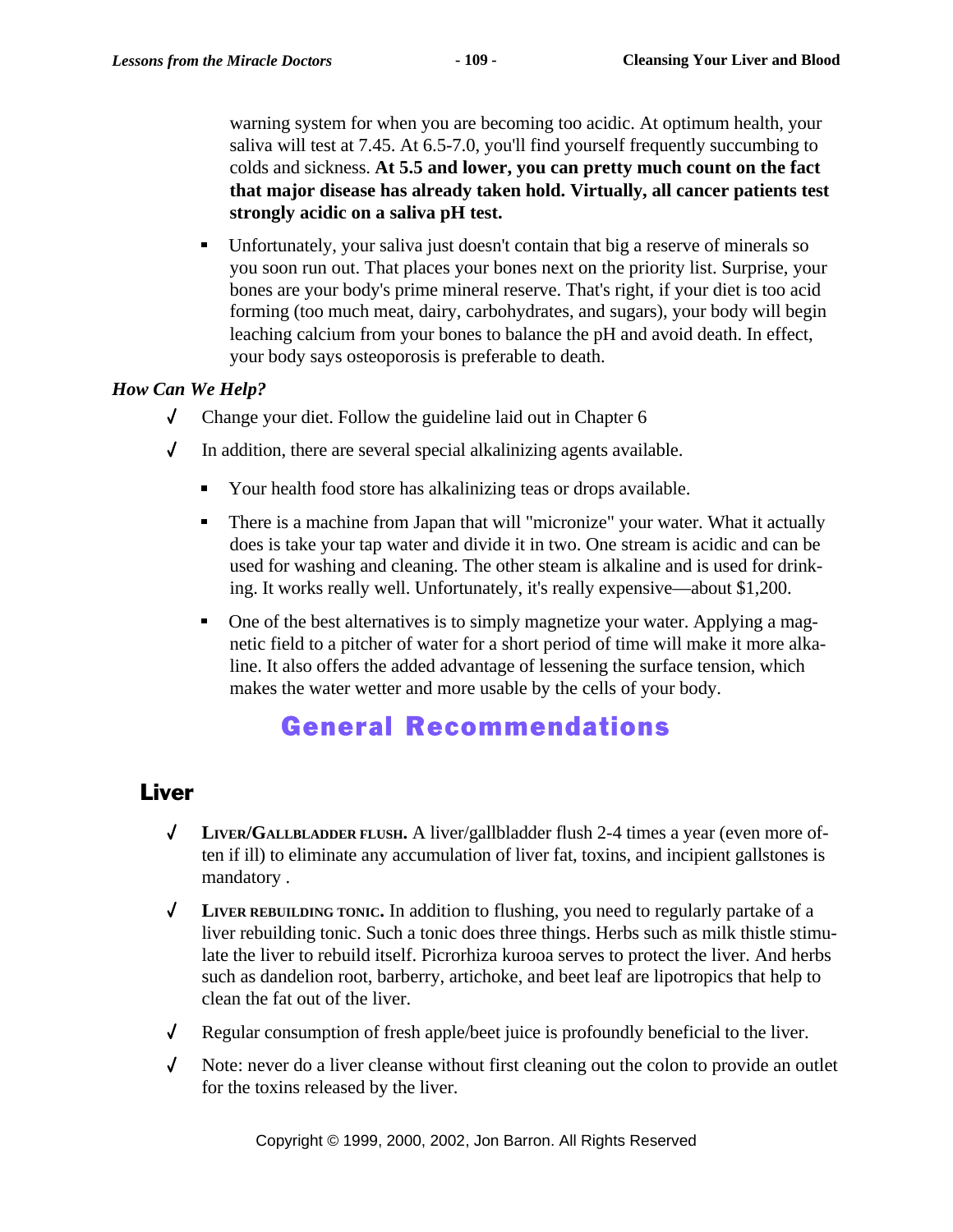### Blood

- **CLEANSING.** 2-4 times a year (even more often if ill) you need to go on an herbal cleansing of the blood.
	- Note: never do a blood cleanse without first cleaning out the colon to provide an outlet for the toxins released by the blood.
- $\sqrt{ }$ **Oral Chelation.** 3-4 times a year for a period of 2-3 weeks at a time, use either:
	- $\mathbf{u}$  . Cilantro pesto as described earlier in the chapter.
	- $\mathbf{u}$  . Malic acid tablets.
	- If you want, you can also use one of the low-level oral chelators on the market.

#### $\sqrt{2}$ **Alkalinize or Die.**

- Cut way back on acid-producing foods such as meat, dairy, sugar, soda pop, refined grains, etc. Add alkalinizing foods to your diet.
- $\blacksquare$ Drink water that has been magnetized. Magnetizing raises the pH by almost one full point.
- $\mathbf{u}$ One final thought on pH. It really makes sense to test the pH of your saliva on a regular basis as a touchstone of your overall health. You can pick up pH paper specifically designed for this purpose at most health food stores. Make sure you test in the morning before brushing or eating as these things can temporarily alter the pH in your mouth. Just spit out a couple of times into the sink, then onto the pH paper. Ideally, your pH should be about 7.45. If it tests below 7.0, you should get aggressive in terms of alkalinizing your body.
- $\sqrt{ }$ **Fasting.** There are any number of books on fasting to help guide you through the process. The principles of fasting are simple.
	- First, when you deprive your body of food, your body begins to consume itself to survive. Being geared to self-survival, your body chooses to consume damaged cells and toxic cells first, saving the healthiest for later.
	- $\blacksquare$ It takes a tremendous amount of energy, and puts a tremendous strain on your body's organs, to process food. (Check your heart rate after eating a large meal and observe how exhausted you feel.) When you fast, your body diverts that energy to repair and rebuilding.
	- $\blacksquare$ No matter what medical doctors may say, the process works. In fact, a simple thought that should clue you in to the necessity for periodic fasting is the fact that **human beings are the only animals that eat when they're sick**. Think about that for a moment. Have you ever observed how dogs or cats, for example, stop eating while they're recovering. They intuitively understand the healing power of fasting. There are three levels of fasting worth considering.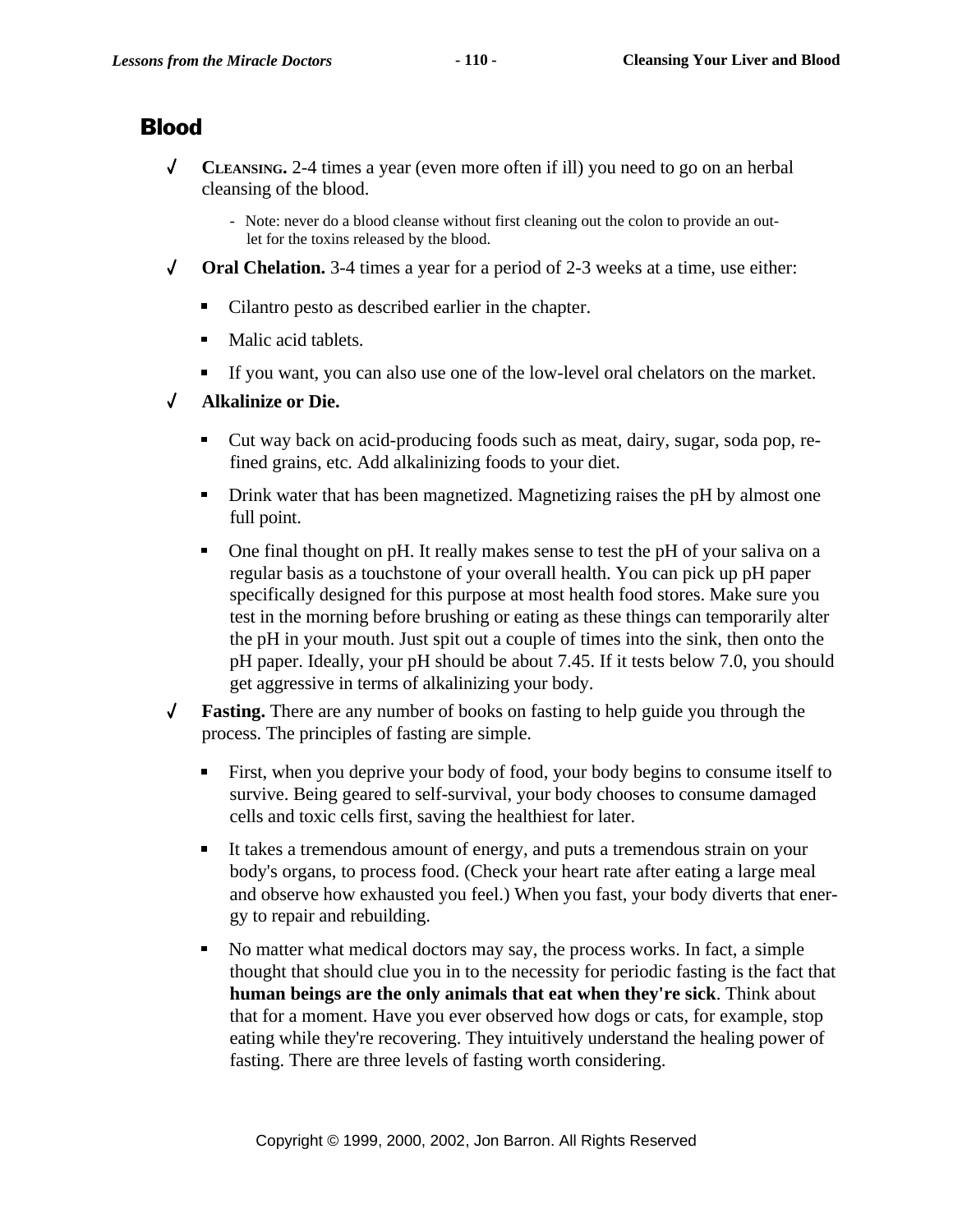- **The pure water fast.** This is the most powerful, but also produces the most toxic side effects. I do not recommend it unless you have a great deal of experience in fasting or are working directly with a qualified healer.
- **Juice fasting.** Fasting on fresh juices helps smooth out many of the negatives of fasting.
- **Spirulina or Chlorella fasting.** Even gentler is supplementing your juice fast with spirulina or chlorella throughout the day.
- $\blacksquare$ The one thing you need to be careful of while fasting is the build up of ketones in the body. Make sure you drink large amounts of water to flush the ketones from your body.
- One final note on fasting. In Chapter 3, we discussed the herbal colon-activator  $\mathbf{u}$ formula that provides both cleansing and healing to the entire gastrointestinal system. It's highly recommended that you use such a formula while fasting to accelerate removal of toxins from the colon. If not, you will have to take a colonic or an enema every day.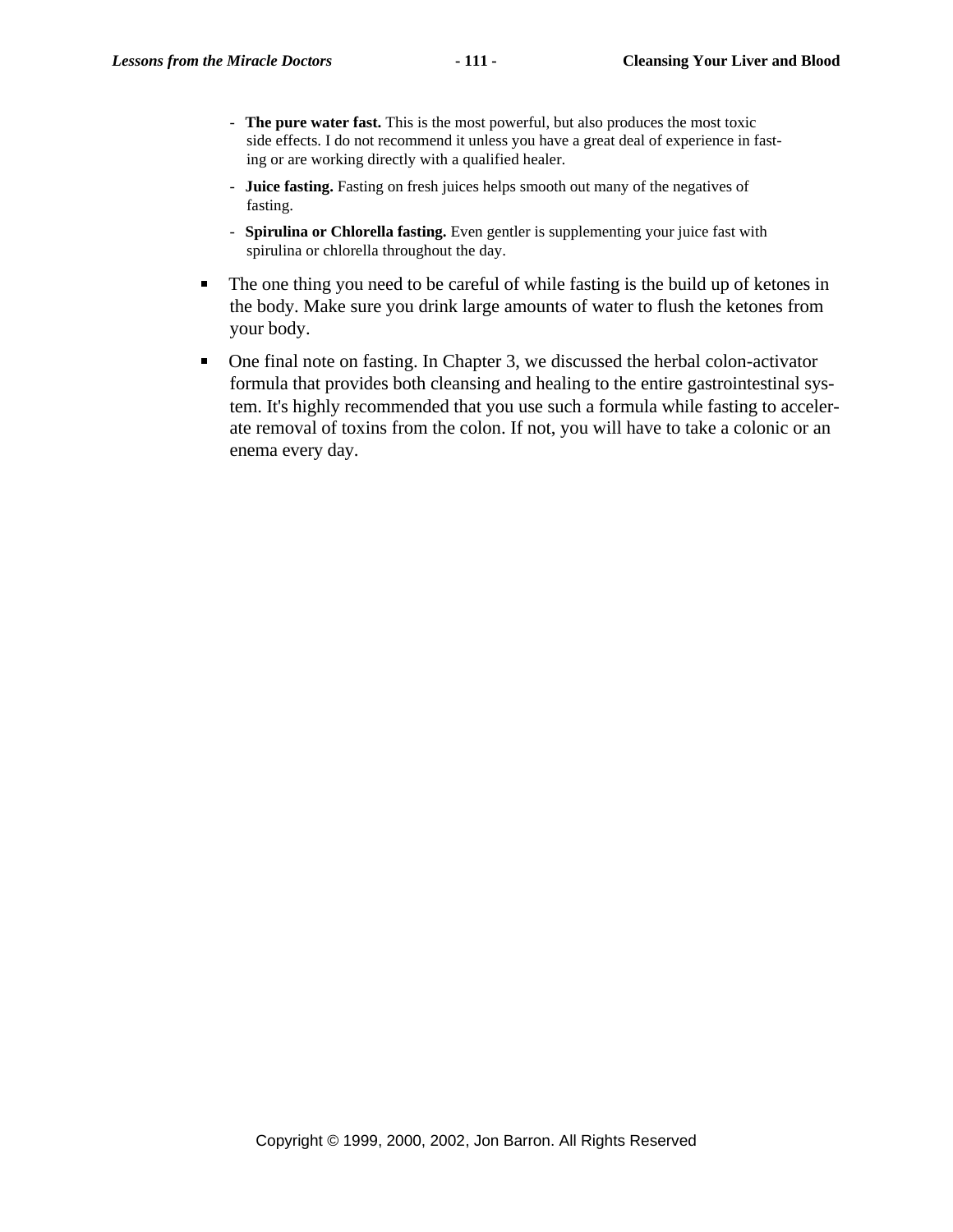Chapter 14

# OPTIMIZING YOUR IMMUNE SYSTEM

Your immune system plays two vital roles in your body.

- 1. First, it responds to foreign organisms by producing antibodies and stimulating specialized cells which destroy those organisms or neutralize their toxic products. In this manner, it defends against foreign invaders: germs, viruses, bacteria, and the like.
- 2. And second, it stands guard over the cells of your body to ensure that they are not abnormal or degenerating.<sup>1</sup>

# Your Immune System

In many ways, your immune system is the most awesome system in your body, easily rivaling your brain in terms of complexity, subtlety, and "self-awareness." Just a sample of the things your immune system does include:

 $\sqrt{2}$ Your immune system is capable of identifying every single cell in your body and recognizing each and every one as friendly.

<sup>1</sup> Normally, there are anywhere between 100 to 10,000 abnormal cells floating around in our bodies at any point in time.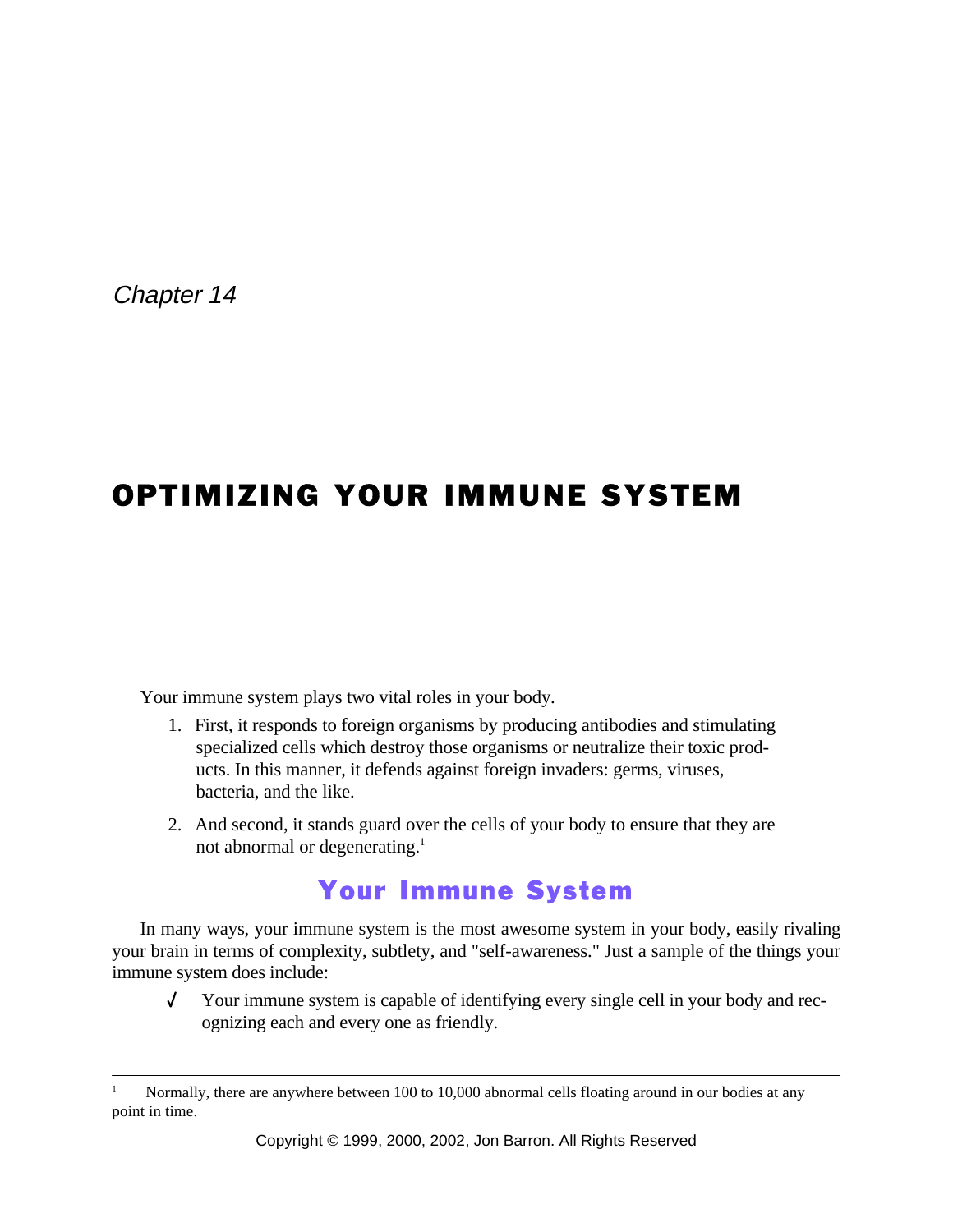- $\sqrt{ }$ Conversely, it's capable of singling out and identifying foreign invaders ranging from bacteria and viruses to fungi and parasites.
- $\sqrt{ }$ Once it has identified an invader, your immune system then quickly develops a customized defense weapon that specifically targets the invader's weak spot.
- $\sqrt{ }$ Then, it gets even better. Having designed the specific weapon required, your immune system then begins building factories that produce these weapons in massive quantities sufficient to totally crush an invader.
- $J$ And once the invader has been defeated, the immune system has the awareness to "shut itself down"—to go, as they say in the military, from DEFCON 5 to DEFCON 1.
- $\sqrt{ }$ And as amazing as all of this is, we haven't yet come to the three most amazing aspects of the immune system—the aspects that highlight its INTELLIGENCE.
	- First, once it has defeated an invader, your immune system remembers that invader and the defense that was used to defeat it. If that invader ever makes another appearance, even decades later, your immune system can launch its defense instantly.
	- $\mathbf{m}_{\mathrm{eff}}$ Even more amazing, however, is the fact that your immune system can identify when a cell in your body has changed, has "gone over to the enemy" as it were. This is stunning sophistication. Out of all the trillions of cells in your body, your immune system can tell when one single cell has mutated and become cancerous—and, in most cases, move in and destroy it before it can do any harm. In fact, it does this THOUSANDS OF TIMES A DAY.
	- And, then, most amazing of all, your immune system is in total communication with each and every part of itself. "So what's the big deal," you might ask? "The brain does the same thing." Yes, but remember, the billions and billions of cells of the immune system ARE NOT IN PHYSICAL CONTACT WITH EACH OTH-ER. To paraphrase Einstein, "At its core, the immune system resembles nothing so much as a GREAT THOUGHT."

In the next few paragraphs, I'm going to try and summarize the functioning of your immune system. In reality, a full discussion would take several volumes just to clarify the limited amount that we know about it at this point in time. Nevertheless, what I would like to do is at least give you a brief summary, a sense if you will, a context for how this marvelous system works.

### The Parts of Your Immune System

All blood cells, both red and white, begin as stem cells in your bone marrow. These undifferentiated cells begin to assume individual characteristics and become either red cells (the oxygen carriers) or white cells (the cells of the immune system). Further differentiation divides the white cells (also called leukocytes) into four main types of cells: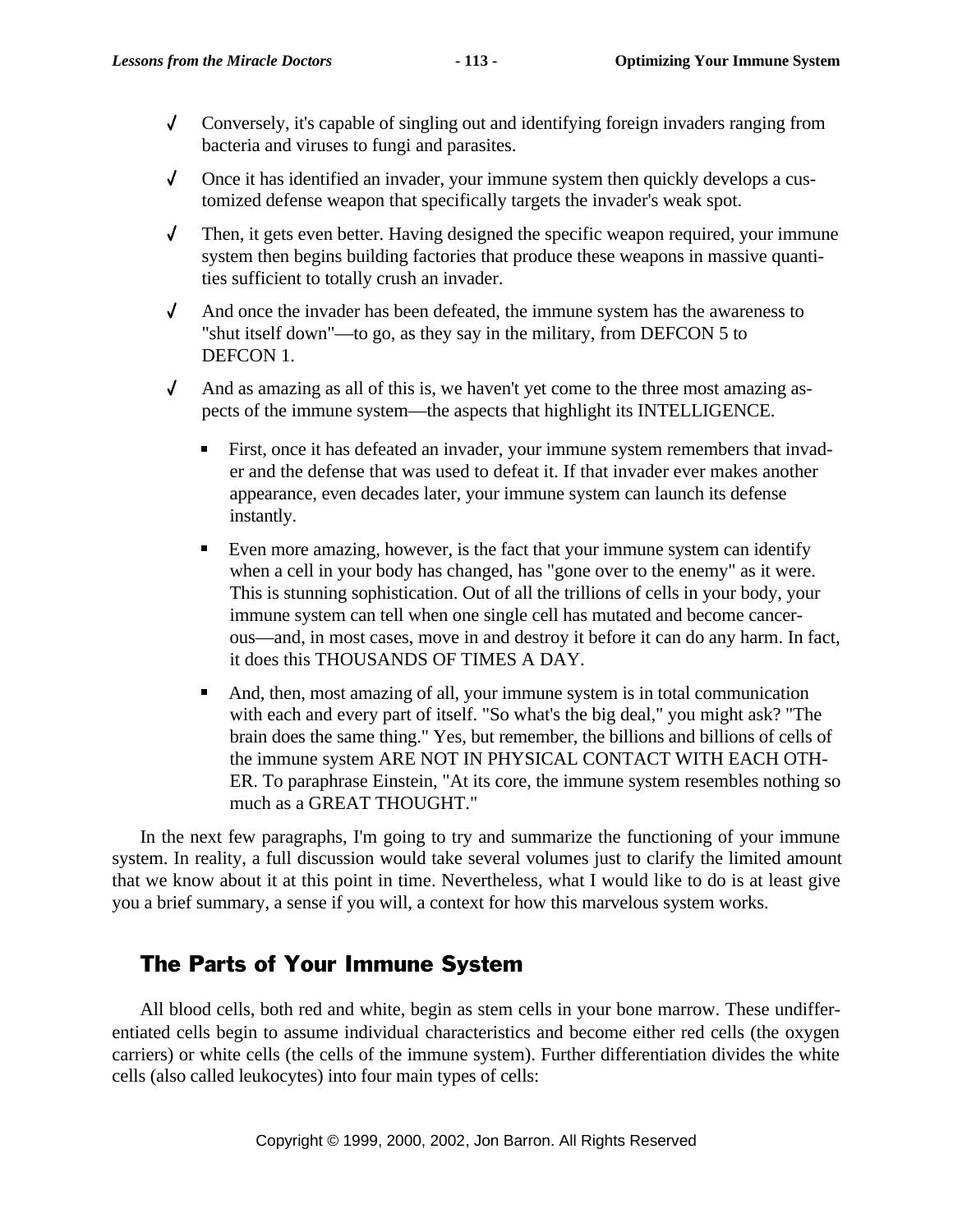- 1. Lymphocytes
- 2. Phagocytes
- 3. Granulocytes
- 4. Dendritic cells



#### *Lymphocytes*

*Lymphocytes* are small white blood cells that serve as the key operatives of the immune system. In a healthy body, not under attack, they number about one trillion. There are three main classes of lymphocytes.

**B-Cells.** Each B-Cell is programmed to make one specific antibody<sup>1</sup> to defend against  $\sqrt{ }$ one specific invader. For example, one B-Cell produces an antibody to defend against only one particular strain of flu, whereas it takes an entirely different B-Cell to produce the antibody for a different strain of flu and a third B-Cell for the strep bacteria. B-Cells work primarily in the fluids of the body and work at defending against "foreign" invaders and toxic molecules. They are not capable of defending against the body's own cells that have "gone bad."

Once a B-Cell encounters the particular invader that it is built to defend against, $2$  it produces many large plasma cells. Plasma cells are nothing less than "factories" that

<sup>1</sup> An antibody is a soluble protein produced by B-Cells that's capable of binding to and destroying or neutralizing one specific foreign substance (also called an antigen) in the body. Antibodies belong to a particular family of nine proteins called the immunoglobulins.

<sup>2</sup> Although B-Cells are capable of recognizing invaders on their own, primarily that function falls to the T-Cells.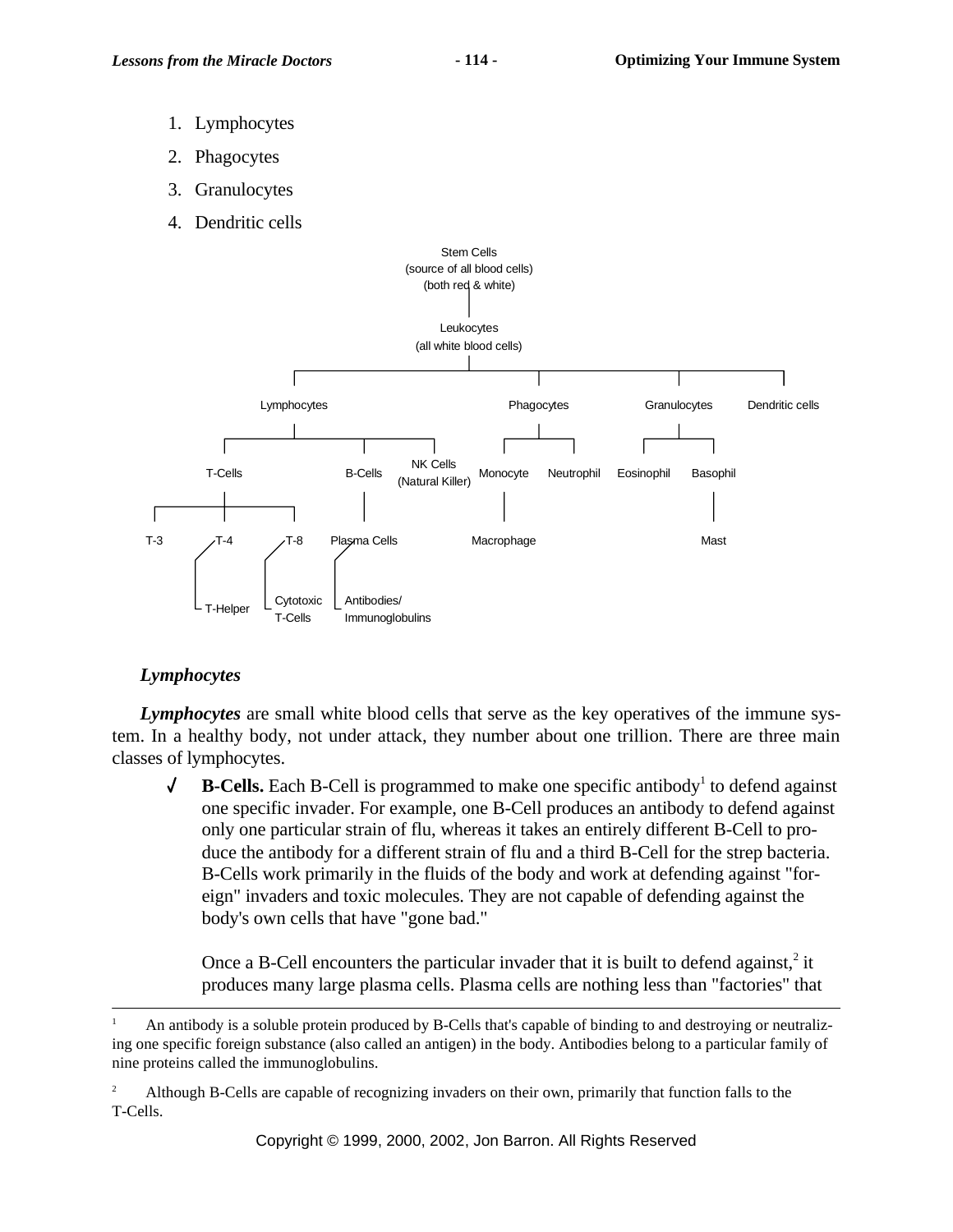produce millions and millions and millions of specific antibodies and release them into the blood stream. Once the invader has been eliminated, the B-Cells stop production of the plasma cells and go back to their waiting mode.

- $\sqrt{ }$ **T-Cells.** T-Cells are smarter than B-Cells. They've been to school as it were. After being produced in the bone marrow, T-Cells make their way to the Thymus where they are eductated in how to distinguish between the cells of the body and invading cells—and to distinguish between normal healthy cells and mutated rogue cells.<sup>1</sup> Every T-Cell carries a marker, a distinctive molecule on its surface, that effects how it behaves. Every T-Cell carries a T-3 marker.
	- In addition, some T-Cells carry a T-4 marker. These are known as the **T-Helper Cells**, which serve the purpose of identifying foreign invaders—then activating B-Cells, other T-Cells, Natural Killer Cells, and Macrophages to attack the invader.
	- And finally, some T-Cells carry a T-8 marker. Most **T-8 Cells** are known as Cytotoxic T-Cells<sup>2</sup>, which identify rogue mutated cells in the body or cells that have been invaded by viruses and compromised. Once they've identified the enemy, Cytotoxic T-Cells attack the body cells that have been infected or are malignant and destroy them.
- **Natural Killer (NK) Cells**. Unlike Cytoxic T-Cells, NK Cells do not need to recog- $\sqrt{ }$ nize a specific invader to act. They attack a whole range of microbes in addition to tumor cells. Also, like Cytotoxic T-Cells, they kill enemy cells on contact by delivering lethal bursts of potent granular chemicals that "burn" holes in target cells causing them to leak and burst.

#### *Phagocytes*

Phagocytes are the large white cells that eat and digest (primarily through enzyme activity) invading pathogens. There are several kinds of phagocytes: monocytes, neutrophils, and macrophages. Macrophages, in particular, are especially fascinating and have a number of functions in the immune system. Not only do they attack foreign invaders; they also play a key role as scavengers by "eating up" worn out cells and other waste in the body.<sup>3</sup> And finally, once macrophages have "digested" an invader, they then present the key identifying molecules, or antigens, to the T-Cells to initiate the immune response.

<sup>1</sup> T-Cells that cannot make this distinction are eliminated at this point so that they do not make their way into the body and begin attacking it.

<sup>&</sup>lt;sup>2</sup> They are also called "suppressor cells."

<sup>&</sup>lt;sup>3</sup> Macrophages play a key role in fasting. When you are not eating and creating new waste in the body, macrophages get a chance to get ahead of the game in terms of cleaning up the debris. Fasting time becomes spring cleaning time for macrophages.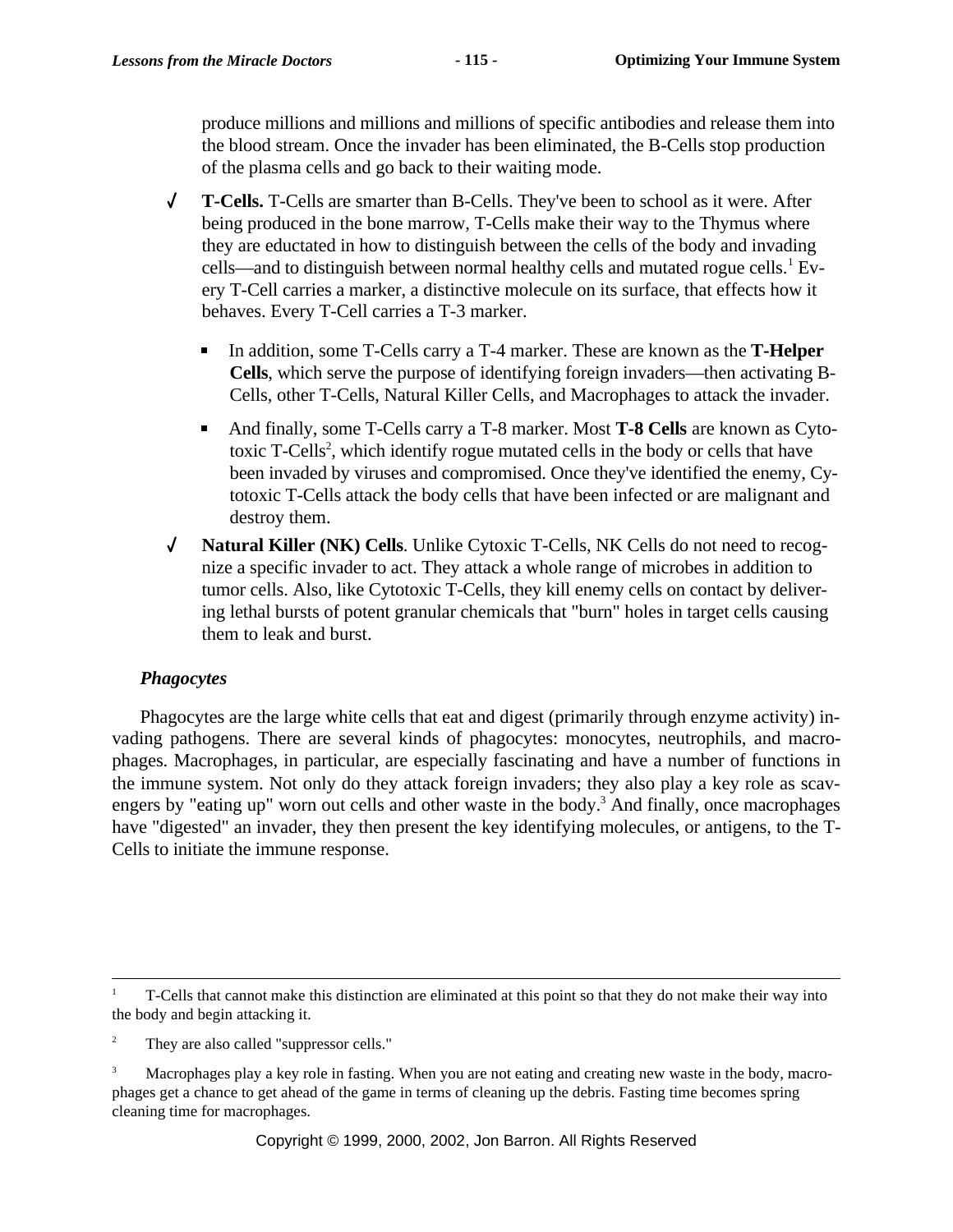#### *Granulocytes*

Granulocytes include eosiniphils, basophils, and neutrophils (neutrophils are classed as both phagocytes and granulocytes), and mast cells. Granulocytes destroy invaders by releasing granules filled with potent chemicals.

#### *Dendritic Cells*

Dendritic cells are characterized by long threadlike tentacles that are used to wrap up not only antigens but expended lymphocytes and carry them to the lymph nodes for removal from the body.

#### The Organs of the Immune System

We've already discussed two key organs, the bone marrow (which produces the cells of the immune system) and the thymus (which trains the T-Cells). Other key organs include the lymph nodes, the spleen, the tonsils and adenoids, and the appendix. Although you can survive without some of these organs, they are vital and irreplaceable. Removal of any seriously compromises the immune system. The spleen, for example, serves as both a staging area for the white cell defenders and as a blood filtration plant for removing worn out blood cells. Removal of the spleen leaves one highly susceptible to infection. Even the tonsils and adenoids are not without unique value. There is some evidence to indicate that the only organs in the body that can produce a defense against polio are the tonsils and adenoids. If true, removal of these organs in children would make them more susceptible to polio.

### The Complementary Immune System

At a certain point, when the macrophage immune system is totally overwhelmed, the "complementary immune system" kicks in. This secondary system is comprised of approximately 25 proteins/enzymes that activate in a cascading sequence and end with what's called the "membrane attack complex." As its name implies, this complex attacks the cell walls of invaders. A secondary function of the complementary immune system is to help rid the body of CIC's (circulating immune complexes) as discussed in Chapter 5. If the overload on the complementary immune system is great enough, severe inflammation of tissue, caused by the activity of albumins, can result. The bottom line is that the body's tissue literally begins to attack itself. That is to say, we now have an autoimmune condition!

#### How Your Immune System Communicates with Itself

We now have a sense of how the immune system works, how it identifies invaders and mounts a response, but how in the world does it communicate with itself? The answer lies in a set of powerful chemical messengers secreted by the cells of the immune system called cytokines. You've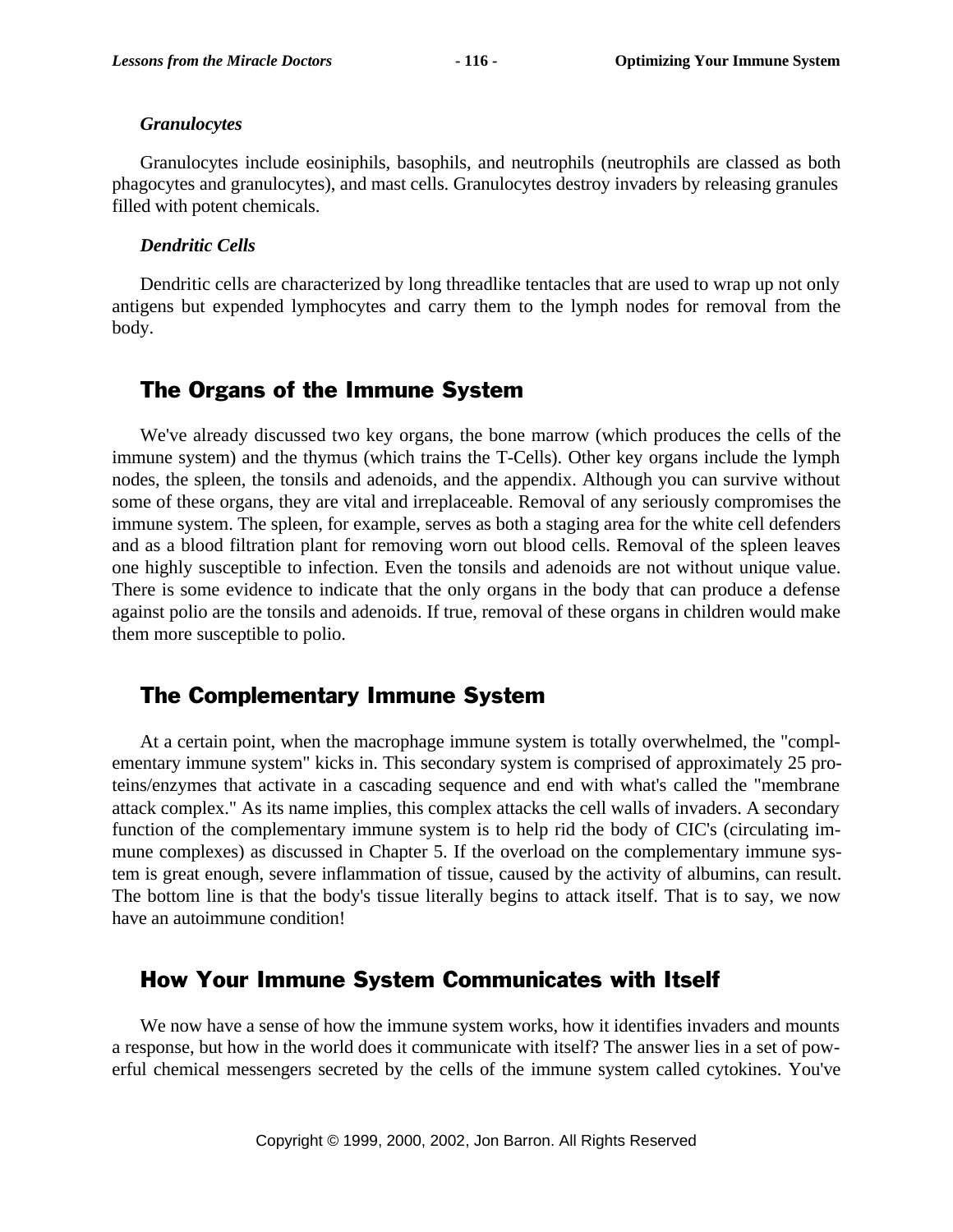probably heard of several of these cytokines, including Interferon and Tumor Necrosis Factor; but it is the Interleukins which swarm through the body like billions of tiny messengers:

- $\sqrt{2}$ Activating the B-Cells and T-Cells
- $\sqrt{ }$ "Training" cells
- $\sqrt{ }$ Promoting rapid growth of "trained" defenses
- $\sqrt{ }$ Shutting down defenses when the threat is gone
- $\sqrt{ }$ Controlling the inflammation response

In short, they provide a remarkable set of intelligent checks and balances on the immune system—guiding it, training it, regulating it, marshaling it as required, and resting it when no longer needed.

### Building Immunity

Whenever T-Cells or B-Cells become activated by an invader, some of those cells become memory cells. That is, they encode a "memory" of the particular antigen associated with that invader so that the next time they encounter the same antigen, the immune system can respond without delay.

There are a number of factors that affect the level of immune response we are capable of mounting. Genetics certainly plays a role. Some individuals are just born with stronger immune systems than others. Diet, lifestyle, and environment can also enhance or erode the immune system. In addition, strength of immune response and the duration of immune memory are strongly influenced by the type of antigen involved, and how much of it originally entered the body.

When we are born, we have weak immune systems. Whatever immunity we have is given to us by our mothers. Almost immediately, however, assuming that we are nursing, that immunity begins to grow. The first "milk" we receive from mother is, in fact, not actually milk. It is a substance called colostrum, whose primary purpose is to jack up our immunity. Colostrum is packed with natural immune boosters such as lactoferrin, alkyglycerols, and transfer factor. (We'll talk more about these later.) In addition, as we discussed in Chapter 4, nursing helps build the probiotic cultures in the digestive tract, which also helps to build our immune systems.<sup>1</sup>

#### Vaccines

In the wisdom of modern medicine, we have created vaccines to "prebuild memory" for our immune systems—memories of significant diseases we have never had, such as measles, mumps, polio, diphtheria, small pox, etc. Vaccines contain a weakened sterilized version of microorganisms (or proteins from those microorganisms) that is capable of producing an immune response in the body without inducing a full-blown onset of the disease itself. Although vaccines have played

<sup>1</sup> Children that are put on formula are denied these benefits. Not only are formula fed children more liable to experience colic, ear infections and colds etc., but there is significant evidence that, for the most part, their immune systems never fully "catch up."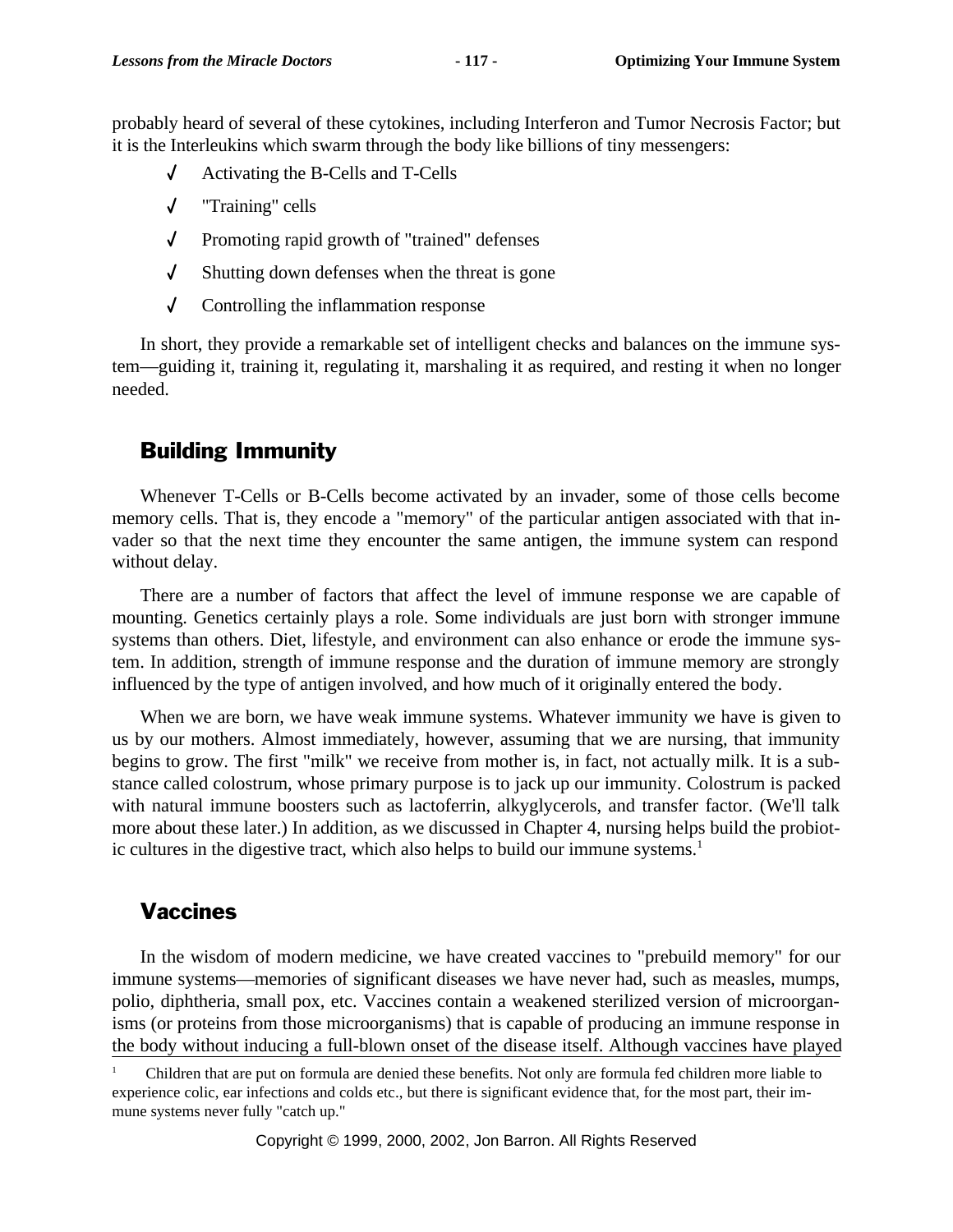a significant role in helping reduce the number of deaths among children, this benefit has not come without cost.

I'm not going to dwell on this issue, because I have a strong emotional attachment to it, which makes it impossible for me to be objective. My youngest brother was one of those "small percentage" of children who responded badly to the series of three shots he received back in the early 60s. Each time he received one of the shots, he ran a high fever and cried all night—the last time literally screaming for several hours. Each time my mother called the pediatrician, who reassured her it was nothing to worry about. As it turns out, he was wrong. My brother, along with thousands of other children (Unfortunately, even a small percentage, when applied to a large number, still equals thousands of children.), had an allergic reaction to the shots. Each shot caused a small brain hemorrhage, ultimately leaving him severely retarded. Although the manufacturer of the vaccine had indications that this was a possibility, they had not made it clear to the pediatricians who used it.<sup>1</sup> This sort of reaction to a vaccine and this sort of irresponsibility by a pharmaceutical company are not as anomalous as you might think.

- $\sqrt{ }$ The polio vaccine that was given to children in the 50s and 60s was not as sterilized as originally thought. In fact, when better test equipment was later used, it was found that there were **over 140 live viruses in those early versions of the polio vaccine.** With what result? Well for one thing, one of those viruses, SV 40, is strongly implicated in brain cancer.
- $\sqrt{ }$ Jonas Salk testified before a Senate subcommittee that since 1961, except for a few importations from other countries, all cases of polio were caused by the Oral Polio Vaccine.<sup>2</sup>
- $\sqrt{ }$ In 1986, the Federal Government set up a *National Vaccine Injury Compensation Program* to compensate vaccine injured victims. **To date close to \$1 billion has been paid out.**
- In addition to the "active" part of the vaccine, the vaccine includes substances such as  $\sqrt{ }$ ethylene glycol (antifreeze), formaldehyde (a known carcinogen), and aluminum.

Look, I'm not saying vaccines should be eliminated—just that we should use a little more discrimination than we are at the moment. Eventually, it's possible that new techniques of genetic engineering, by being able to totally isolate the offending antigen, may be able to offer a safer form of vaccine. But until that day...

<sup>1</sup> Before 1990, doctors were not legally obligated to report adverse reactions to vaccines to the Center for Disease Control; and, even with the current legal obligation, it's estimated that only 10% of doctors report the damage they see to the CDC.

<sup>&</sup>lt;sup>2</sup> In fact, there is strong evidence that the original polio epidemic itself in the late 1940s was caused by another vaccine.The early triple vaccine against diphtheria, whooping cough, and tetanus has been shown beyond doubt to cause paralytic polio in some children to whom it was administered. The incidence of polio in children vaccinated with this shot was statistically greater than in unvaccinated children. This scandal broke in Britain during 1949, an epidemic year for polio; other reports soon followed from Australia.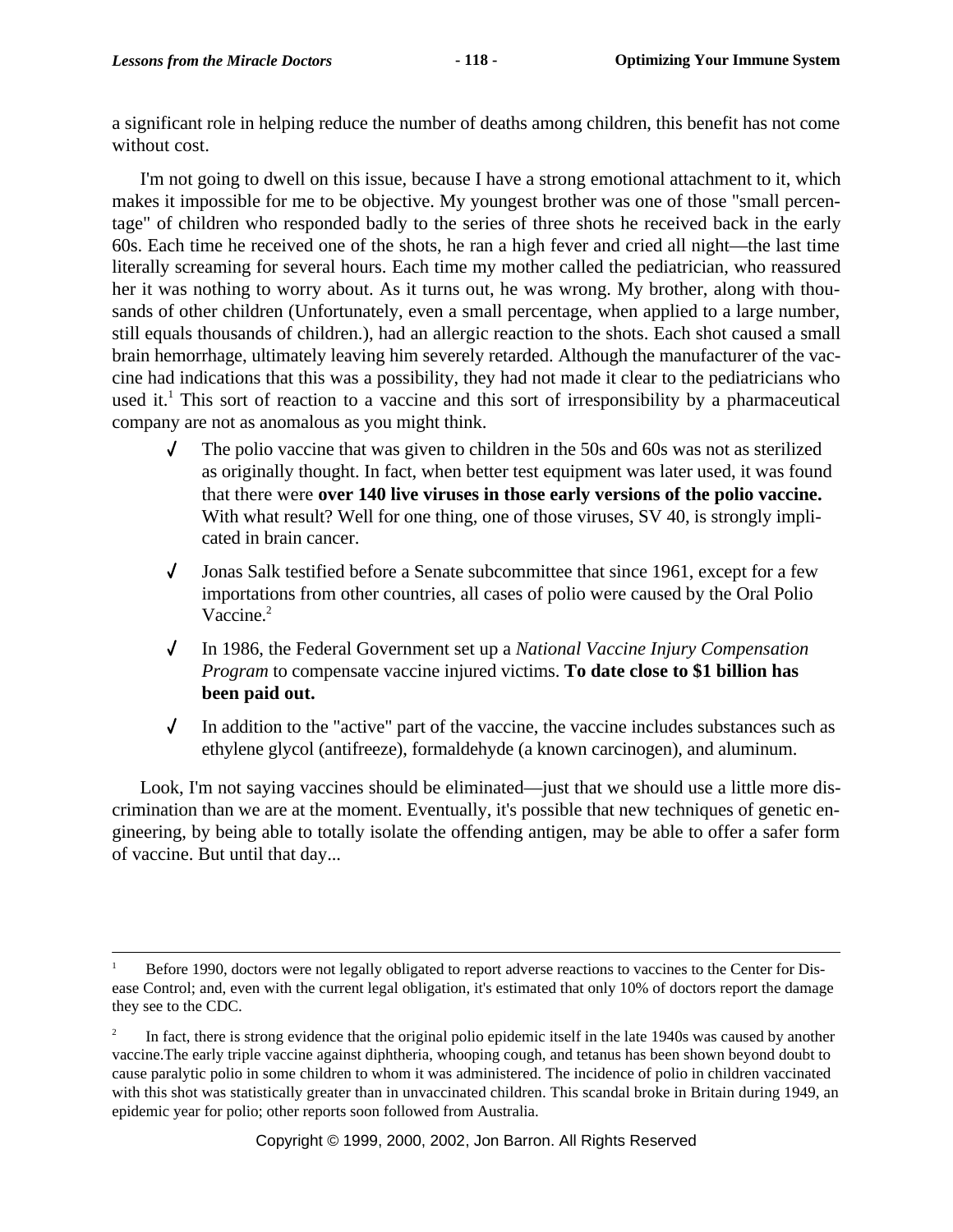### Problems That Can Occur with the Immune System

Problems that can occur are:

- 1. The Immune System is overwhelmed by too many invaders
- 2. The Immune System becomes weakened and vulnerable to attack
- 3. The Immune System becomes misprogrammed and loses the ability to identify invaders or mutated cells
- 4. The Immune System becomes misprogrammed and begins to mistakenly identify healthy body cells as the enemy and begins to attack them
- 5. The Immune System is compromised or missing some key component at birth

Of these problems, the first four are, in most cases, correctable. Only when the body is born without the ability to produce a key component are our options truly limited—but not necessarily hopeless.

# Optimizing Your Immune System

Since the purpose of the body's immune system is to defend against attack and help initiate repair, the better it does it, the healthier we are. To facilitate this process, we need to address the two key areas of immune function we've already identified:

- 1. We have to improve overall immune function—to allow the body to better defend itself.
- 2. We need to specifically target (kill/destroy) invading bacteria, viruses, microorganisms and other related pathogens—to help out the immune system, as it were.

Scientists have known for years that it is possible to improve the functioning of the immune system. Here in the United States, the approach has been to use expensive, proprietary drugs. Current favorites include concentrated cytokines such as Interleukin and Interferon. The rest of the world, on the other hand, has adopted a more natural approach by seeking to use natural substances to:

- $J_{-}$ Stimulate and strengthen your immune system
- $\sqrt{ }$ Fight infection
- $\sqrt{ }$ Strengthen tissue against assault by invading microorganisms
- $\sqrt{ }$ Stimulate macrophage capability
- $\sqrt{ }$ Increase T-Cell production and protect T-helper cells
- $\sqrt{ }$ Complement the action of Interferon and Interleukin 1
- $\sqrt{ }$ Assist the Cell Mediated Immune Response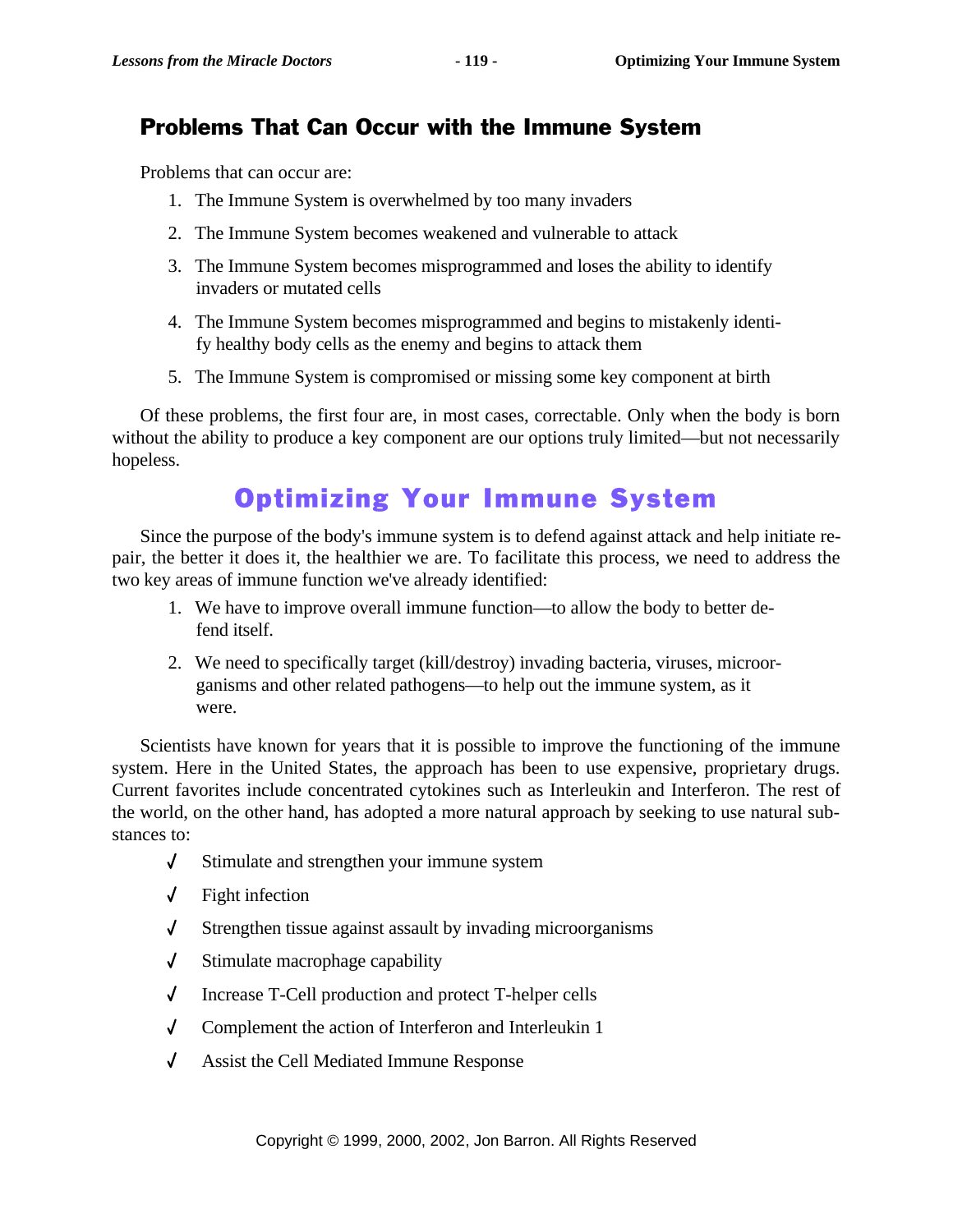Surprisingly, not only are the natural immune boosters far safer than the drug approach (having far fewer side effects); they are also far more powerful than their pharmaceutical counterparts.

Let's take a look at some of the more powerful immune boosters available to us. First, we'll look at the herbal boosters, then a couple of other options that are available.

#### **Echinacea**

Echinacea is truly a miracle herb. For one thing, it contains echinacoside (a natural antibiotic, comparable to penicillin in effect) that can kill a broad range of viruses, bacteria, fungi, and protozoa, which makes it invaluable in wound healing and in the treatment of infectious diseases. Research has also reported echinacea's efficacy in treating colds, flu, bronchitis, tuberculosis, infections, etc.

Echinacea also contains echinacein, a biochemical that protects against germ attack by neutralizing the tissue dissolving enzyme, hyaluronidase, produced by many germs. Also, studies such as one published in *Infection and Immunology* show that echinacea contains substances that boost the ability of your body's macrophages to destroy germs. And other studies from the University of Munich have shown that echinacea extracts boost T-cell production by as much as 30% more than immune boosting drugs.

#### Pau d'arco

Pau d'arco (Tabebuia heptophylla) comes from the rain forests of Brazil and other areas of South America. This amazing herb nourishes the body's defense system and helps protect against pathogenic organisms. It has been used for centuries to improve immune function, detoxify, and reduce pain throughout the body—especially in the joints. Research has shown that it contains a natural antibacterial agent, has a healing effect on the entire body, cleanses the blood, and kills viruses.

Pau d'arco has been used as a treatment for AIDS, allergies, all infections and inflammations, anemia, asthma, arthritis, arteriosclerosis, as a blood builder, bronchitis, all types of cancer, candidiasis, colitis, cystitis, smoker's cough, diabetes, eczema, fistulas, gastritis, gonorrhea, hemorrhages, hernias, Hodgkin's disease, liver disease, leukemia, lupus, multiple sclerosis, osteomyelitis, Parkinson's disease, polyps, prostatitis, psoriasis, rheumatism, skin cancer, skin sores, spleen infections, snake bites, ulcers, varicose veins, warts, and plain old wounds.

#### Suma

Natives of the Amazon jungle have used Suma for at least the last 300 years. It wasn't until 1975, however, that Suma was introduced to the 20th century and tested at the University of São Paulo, Brazil.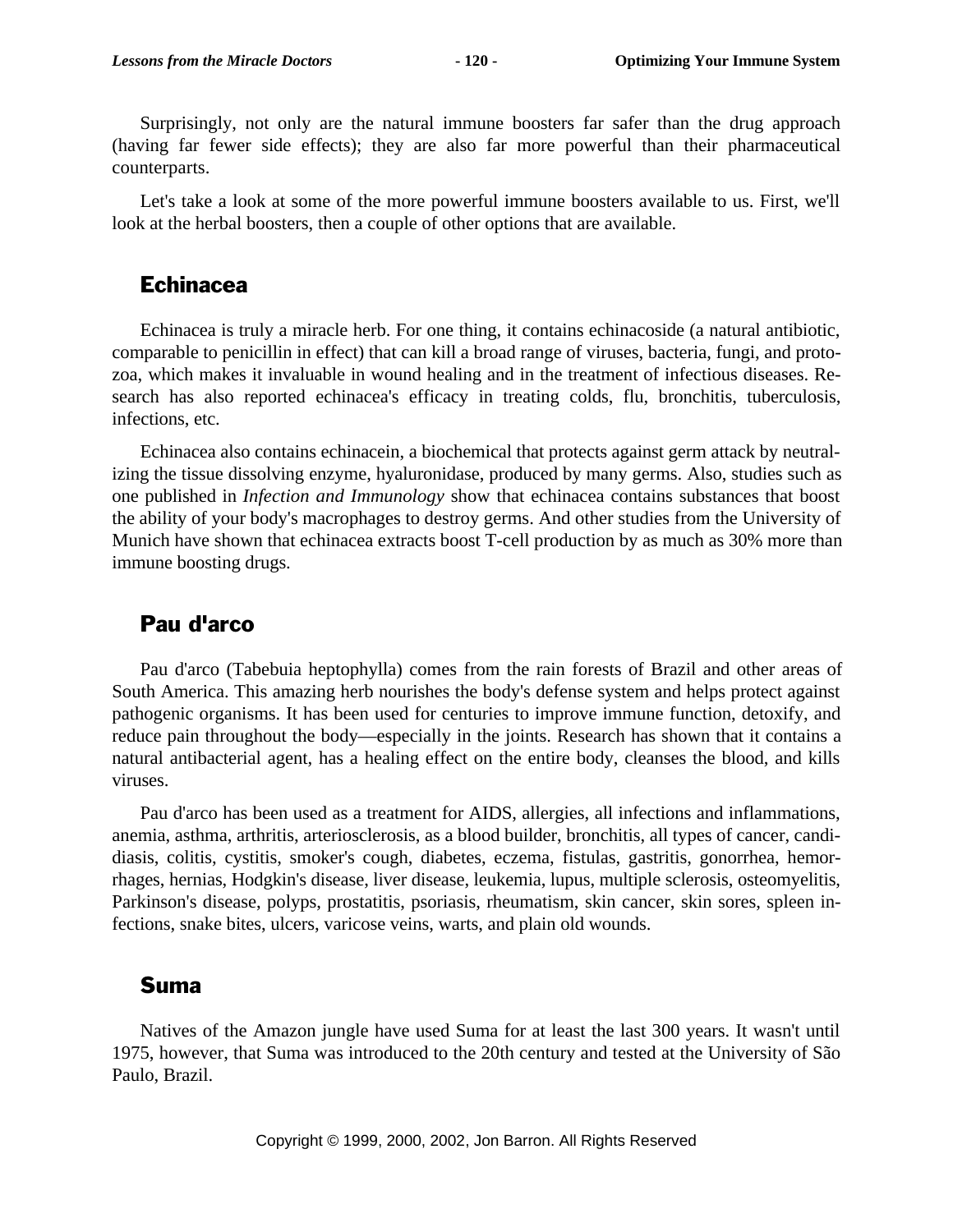The studies, conducted by Dr. Milton Brazzach, concluded that although it was not a cure, it nevertheless brought significant relief for cancer, diabetes, and gout sufferers—with no undesirable side effects. Since then, studies at the American College of the Healing Arts by Dr. Michael Tierra, author of *The Way of Herbs*, indicated that consistent use of Suma may help combat fatigue (including treatment of chronic fatigue and low-energy conditions), prevent colds and flus, speed healing, regulate blood sugar, and stimulate the sex drive.

The key working ingredients in Suma are:

- $\mathbf{u}$  . Pfaffic acid, which prevents the spread of various cell disorders.
- Pfaffocides and other saponins, which help stop diseases already in progress.
- $\mathbf{u}$  . The plant hormones sitosterol and stigmasterol, which prevent cholesterol absorption and improve blood circulation.
- Alantoin, which helps accelerate healing.
- $\blacksquare$ And most important of all: Germanium. Suma has one of the highest concentrations of Ge-132 of any plant known.

What's the big deal with Ge-132? It was actually discovered about 20 years ago by a Japanese research chemist named Kazuhiko Asai. Its full name is bis-Carboxyethylgermanium Sesquioxide (or Germanium Sesquioxide, for short).

According to studies by Dr. Parris M. Kidd, "This substance, while free of major side effects, can apparently invigorate, rejuvenate, restore sexual function, protect against miscarriages during pregnancy, heal burns without scarring, cure radiation sickness, restore eyesight and hearing, kill the pain of advanced cancer, and shrink cancers within weeks. Circulatory disorders, including heart attacks, angina pectoris, stroke, and peripheral impairments respond well to Ge-132, as do hepatitis and cirrhosis and several behavior disorders."

### Medicinal Mushrooms

Many of the compounds found in Reishi, Maitake, and Cordyceps mushrooms are classified as Host Defense Potentiators (HDP). It is believed that combinations of these compounds target and strengthen the human immune system as well as aid in neuron transmission, metabolism, hormonal balance and the transport of nutrients and oxygen. Through a host-mediated (T-cell) immune mechanism, they help the body regulate the development of lymphoid stem cells and other important defense responses.

 $\sqrt{ }$ *Reishi*: The anti-cancer and immune enhancing effects of the Reishi mushroom are thought to be largely due to the polysaccharides. Reishi mushrooms are high in mucopolysaccharides, which your body incorporates into cellular membranes making them resistant to viruses and pathogenic bacteria. The polysaccharides appear to activate the macrophages, the white blood cell that "consumes" viruses, bacteria, and other large particulate matter.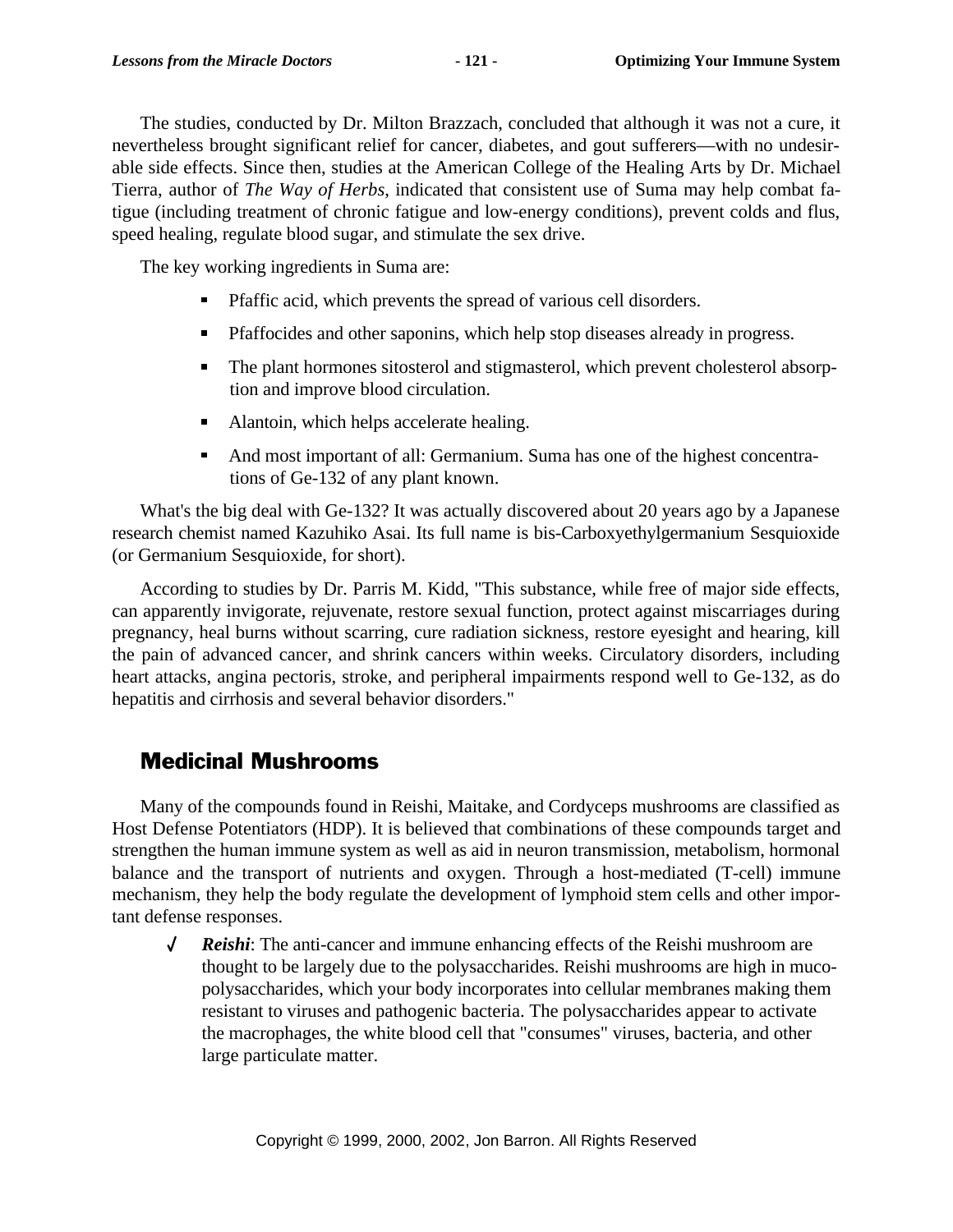$\sqrt{ }$ *Maitake* mushrooms have a very high concentration of a unique polysaccharide compound called beta-1,6-glucan, which researchers now consider to be one of the most powerful immune stimulants and adaptogens known. A research study reported in the *Chemical Pharmaceutical Bulletin* (1988) showed that maitake produced a 64% inhibition of breast cancer and tumor activity and a 75% inhibition of skin cancer and tumor activity. Also, laboratory studies conducted at the US. National Cancer Institute and the Japanese National Institute of Health showed that maitake extract kills the human immunodeficiency virus (HIV) and enhances the activity of T-helper cells.

Research has demonstrated that Maitake simulates a variety of different immune cells including macrophages, NK-cells, Th, Tc and Tdh cells. And not only does it stimulate the production of these immune cells, but it increases their efficiency and effectiveness by increasing the production of interleukin-l, interleukin-2, and lymphokines. As we've already talked about, these are chemicals that your body normally produces to stimulate the body's immune responses and help target foreign substances. Maitake has been confirmed to have a multifaceted benefit for cancer and tumors.

- It protects healthy cells from becoming cancerous.
- $\blacksquare$ It helps prevent the spread of cancer (metastasis).
- $\blacksquare$ It slows or stops the growth of tumors.
- It works in conjunction with chemotherapies by lessening their negative side effects. One study reported a 90% lessening of side effects from chemo including hair loss, pain and nausea.
- $\sqrt{ }$ *Cordyceps* has properties similar to those of ginseng and has been used to strengthen and rebuild the body after exhaustion or long-term illness. It has also been used traditionally for impotence, neurasthenia, and backache.

Recent research with extracts of Cordyceps has yielded a protein-bound polysaccharide with high oral activity against tumors, as well as immunological enhancement. Cordyceps is one of the most valued medicinal fungi in all Chinese medicine, and also one of the most expensive (costing as much as \$249 per kilogram). Cordyceps is widely employed to treat upper respiratory problems, impotence, weakened immune systems, and by athletes to increase endurance.

### Garlic

Garlic is one of the best infection fighters available for both bacterial and viral infections. One of its many ingredients, allicin,<sup>1</sup> is a natural antibiotic that does not appear to create resistant bacteria strains. In addition, fresh garlic extract has been shown to be deadly to many viruses.

<sup>1</sup> The same component that gives garlic its strong odor is the one that destroys, or inhibits various bacteria and fungi. The component is allicin, and when crushed, combines with the enzyme allinase and results in antibacterial action equivalent to 1% penicillin.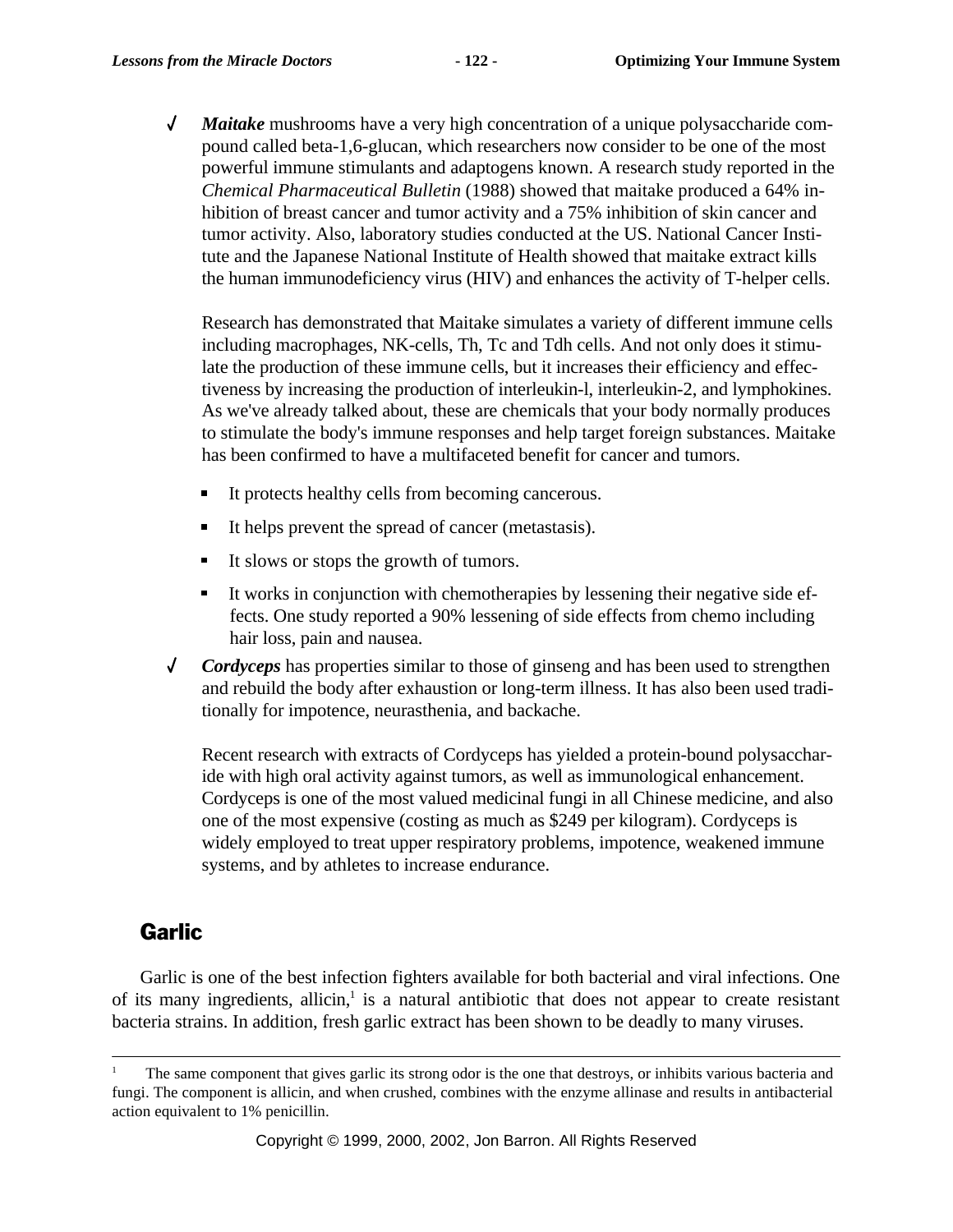Garlic also possesses the ability to stimulate the activity of the macrophages which engulf foreign organisms, such as viruses, bacteria, and yeast. Furthermore, garlic increases the activity of the T-helper cells. And garlic may be particularly effective in treating upper respiratory viral infections due to its immune-enhancing properties and its ability to clear mucous from the lungs. And finally, garlic is also effective against strep and staph bacteria.

(Everything that's been said about garlic goes for onions. Onions and garlic share many of the same powerful sulfur bearing compounds that work so effectively as antiviral and antibacterial agents.)

#### **Aloe Vera**

The polysaccharide component of aloe vera, acemannan, possesses significant immune enhancing and antiviral activity. Unfortunately, there is great variation in the amount of acemannan from one manufacturer to the next. Products with high levels of acemannan activity have been proven to increase lymphocyte response to alloantigen by enhancing the monocyte release of interleukin-I. In addition, acemannan has been shown to increase macrophage levels and have a positive effect on CD-4, CD-8, T-4, and T-8 levels

#### **Alkyglycerols**

Alkyglycerols (also known as alkolxyglycerols, or AKG's) are naturally manufactured in the body and are found in mother's milk, the liver, the spleen, and bone marrow. They play a major role in the production and stimulation of white blood cells. They also help to normalize bone marrow function. The immune supportive effect of AKG's helps our bodies protect against bacterial, fungal, and viral infections.The most potent source of AKG's in the world is shark liver oil.

#### **Lactoferrin**

Lactoferrin is one of the cytokines produced in the human body. It is found anywhere that is especially vulnerable to attack, such as in the gut, eyes, ears, nose, throat, urinary tract, etc. Lactoferrin has been shown to:

- Inhibit virus replication, inlcuding both the AIDS and Herpes viruses, into healthy cells
- $\sqrt{\phantom{a}}$  Inhibit tumor growth and metastasis
- $\sqrt{ }$ It is directly toxic to both bacteria and yeast and is therefore invaluable in helping prevent bacterial and candida overgrowth in the gut
- $\sqrt{ }$ Activate neutrophil cells

Supplementation with lactoferrin (or stimulating its production in your body with probiotics) can significantly boost the immune system and/or help the body recover from any existing infection. On the other hand, maintaining healthy levels of intestinal flora allow the body to produce its own lactoferrin.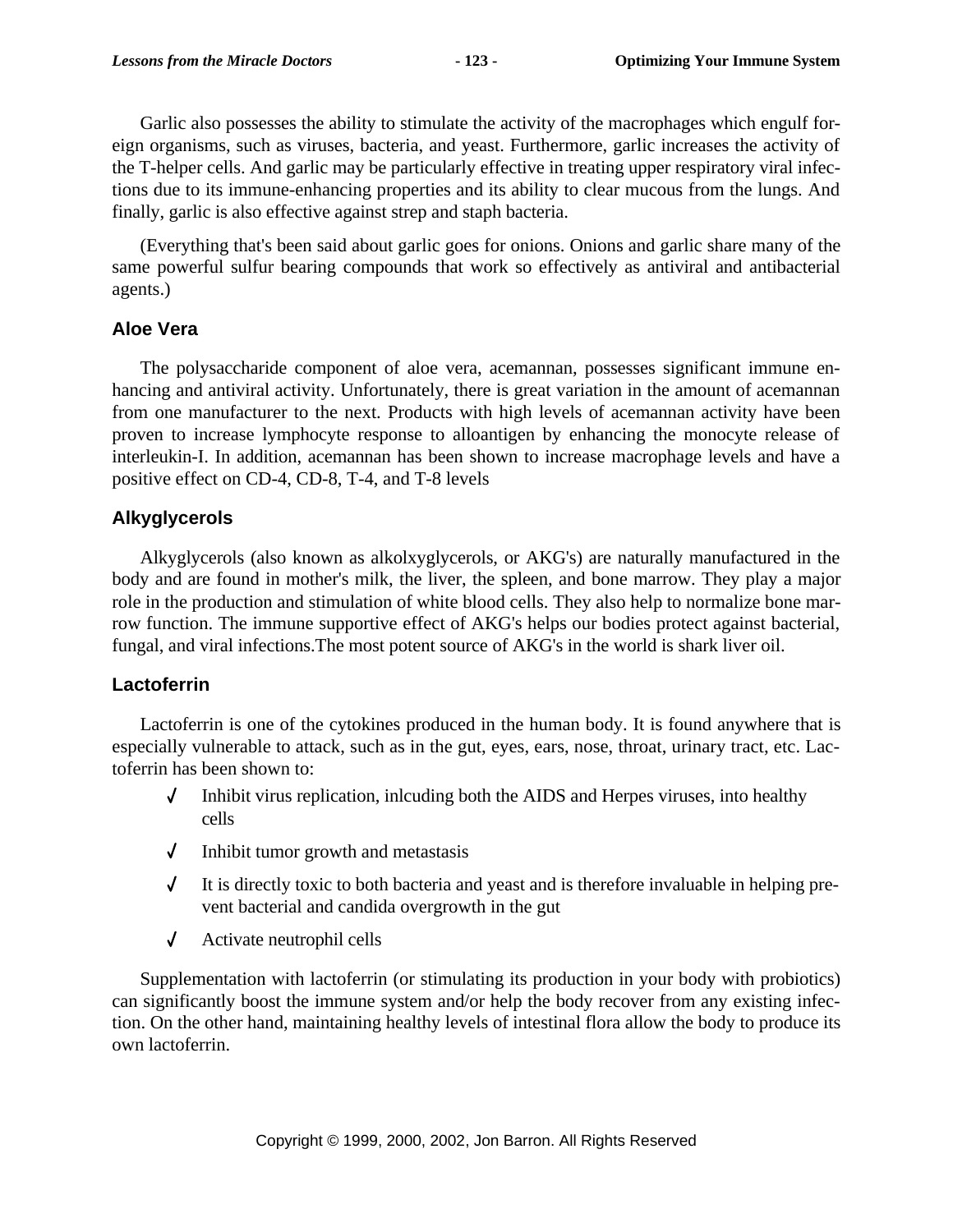#### **Glutathione**

Glutathione is a natural amino-acid-based tripeptide molecule found in human cells. In addition to being a powerful antioxidant,<sup>1</sup> glutathione works to support the active functioning of the immune system and is a key component of all lymphocytes. In fact, all lymphocytes require sufficient levels of intracellular glutathione to function properly. It also plays a major protective role against the damaging effects of the whole range of pathogens and carcinogens.

For many people, glutathione supplements are upsetting to the stomach. Alternatives include the glutathione precursors cystine and glutamyl-cystine and specially formulated whey products.

#### **Beta Glucan**

Beta 1-3/1-6 Glucan is a natural complex carbohydrate found primarily in the cell walls of yeast. It works by "activating" macrophage cells.

# General Recommendations

Too many people think of the immune system as something existing in isolation. That's a huge mistake. Let's take a quick walk through the Baseline of Health program and see how each system impacts the entire body.

- $\sqrt{ }$ How good can your immune system be (taking all the supplements in the world that you want) if your colon is packed with 20 pounds of old fecal matter? A substantial portion of your immune system then has to combat the effects of self-toxicity. Clean up your intestinal tract, and you free up your immune system.
- $\sqrt{ }$ Beneficial bacteria (if they're present) manufacture potent immune boosters such as Transfer Factor and Lactoferrin right in your intestinal tract. In other words, use a good probiotic and you substantially boost your immune system by increasing internal production of a number of powerful immune factors.
- $\sqrt{ }$ As discussed in Chapter 5, supplementing with digestive enzymes significantly reduces the incidence of Circulating Immune Complexes, thus taking enormous stress off the complementary immune system.
- $\sqrt{ }$ Proper diet and nourishment boost your immune system. Each and every immune cell in your body is manufactured from the food you eat. A nutritionally deficient diet means functionally deficient immune cells. A good vitamin/mineral supplement enhances the production of your body's immune cells.
- $\sqrt{ }$ The **Omega-9+** fatty acid is an immune system modulator that helps to keep the immune system properly programmed so it doesn't attack itself.
- $\sqrt{ }$ A good full spectrum antioxidant boosts the immune system in multiple ways. Just one example is Curcumin. In *Immunological Investigations*, 1999, Vol. 28, Issues 5-6, pp 291-303, there are published studies that prove that Curcumin can increase

<sup>1</sup> Glutathione is not unique in this regard. Many other natural substances, such as Vitamin C for example, also function as both antioxidants and immune boosters.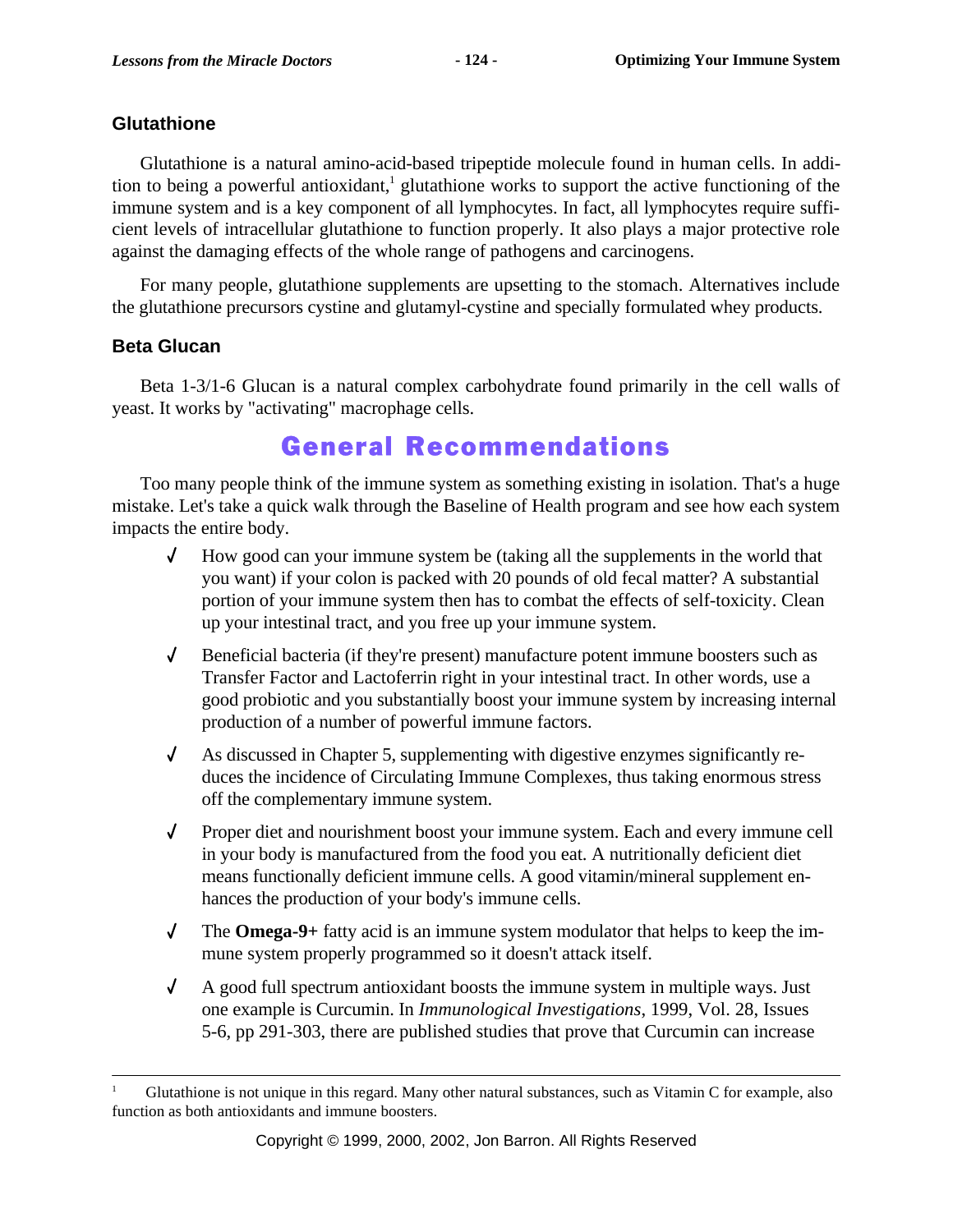white blood cell count by some 50% in just 12 days—not to mention circulating antibodies by some 512 in the same time frame.

- $\sqrt{ }$ Cleaning out the liver with an effective flush and rebuild program improves the liver's ability to produce immune factors and remove bacteria from the blood. Cleaning out the blood with an herbal blood cleanser and balancing your blood's pH also helps to improve immune function.
- $\sqrt{ }$ And of course, **daily use of formulations comprised of the herbs discussed in this chapter has been proven to significantly enhance the immune system across the board**—even in the face of aggressive chemotherapy.
	- **Immune Boosters:** Echinacea, Pau d'arco, Suma, Reishi, Maitake, Cordyceps
	- **Pathogen Destroyers:** Garlic, Onion, Ginger, Habenero juice, Horseradish, Apple cider vinegar
- $\sqrt{ }$ The mental exercises and visualizations outlined in the next chapter can double immune function in as little as 24 hours. In addition, the use of an herbal nerve tonic can dramatically reduce stress levels in the body, resulting in a dramatic increase in immune function—virtually overnight.
- $\sqrt{ }$ And keep in mind that the primary entry point for most pathogens is via the eyes, nose, and mouth through contact with the hands. Keep in mind that the hands pick up potential threats by virtue of contact with other people (shaking hands, for example) and through contact with objects such as doorknobs and telephones. Regular washing of the hands throughout the day (even with regular soap) can serve to take a considerable amount of stress off of the immune system.
- $\sqrt{ }$ And finally, one of the primarily benefits of regular exercise is an optimized immune system.

The bottom line is that the Baseline of Health program is designed to enhance the immune system at every level and system in the body (and in a way that doesn't require you to take 100 supplements to get a result—just deal with the major systems in the body).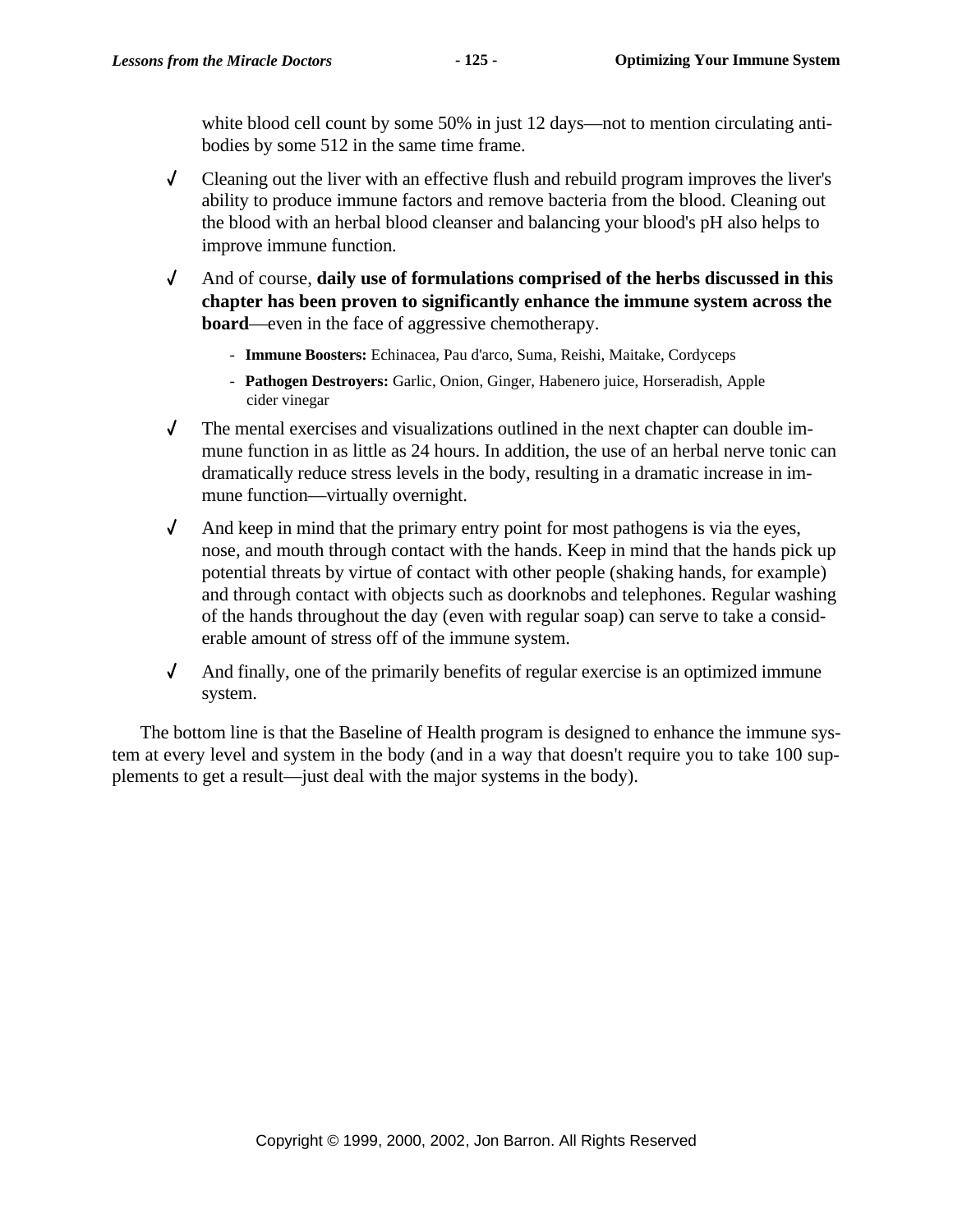Chapter 15

# THE THOUGHT THAT KILLS

For years stress and/or depression have been suspected of somehow increasing the risk of contracting numerous infectious diseases. In addition, there is mounting statistical evidence that increased levels of stress and depression also correlate with an increased incidence of cancer. And finally, there is strong statistical evidence linking stress and depression with death itself. Now, there is a new field of research, called pyschoneuroimmunology that is dedicated to unlocking the connection between our thoughts (i.e. our nervous systems) and our immune systems.

# Psychoneuroimmunology

Researchers have discovered several links between our thoughts and our immune systems:

- $\sqrt{ }$ For one, we know that when we are stressed, our bodies produce more adrenaline. And while it is true that adrenaline helps to mobilize the body's energy reserves, it's also true that adrenaline causes a decrease in available antibodies and a reduction in both the number and strength of lypmphocytes.
- $\sqrt{ }$ We have also learned that the brain is directly wired to the organs of the immune system (the spleen, thymus, lymph nodes, and bone marrow) and that stress and depression affect their performance.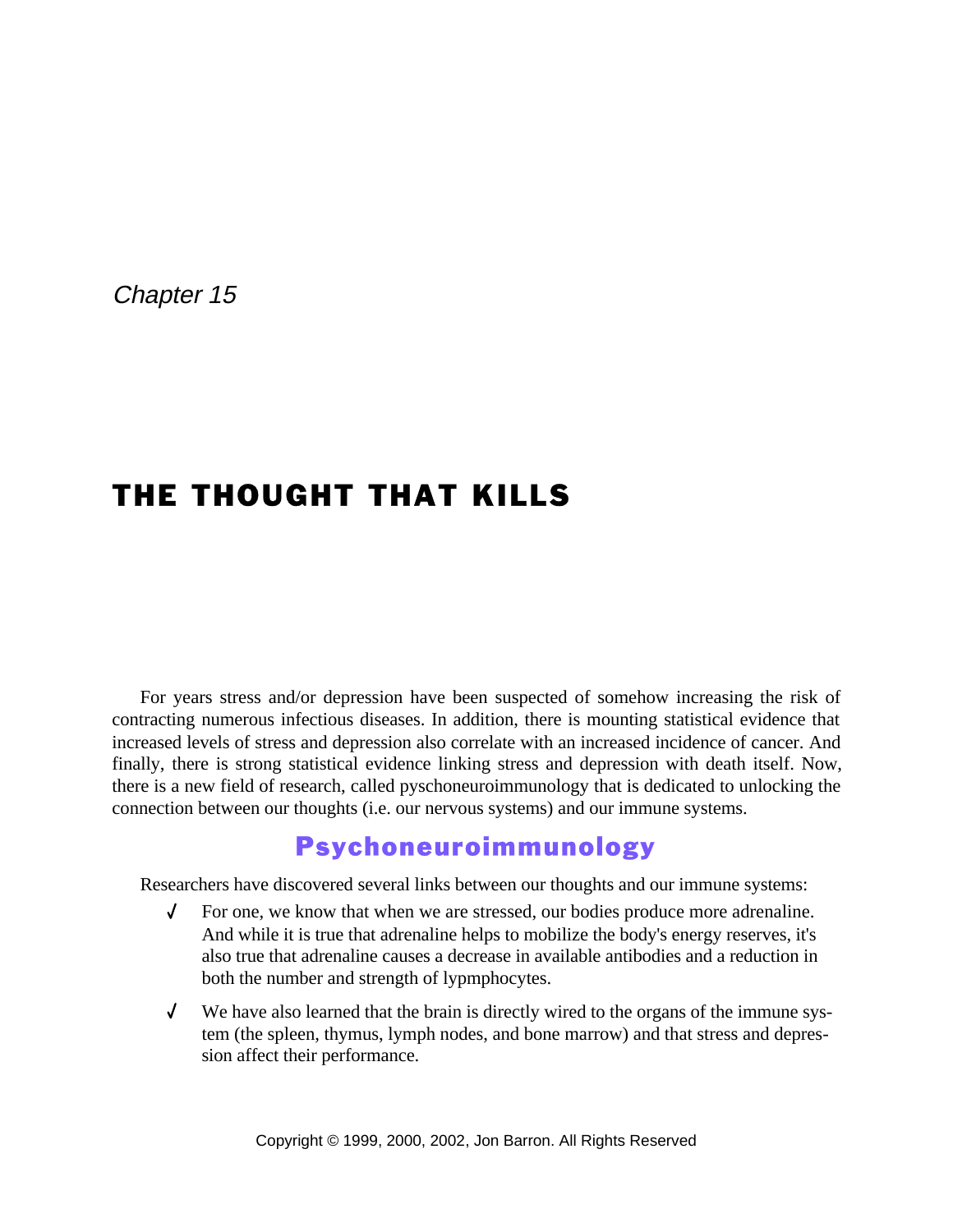$\sqrt{ }$ But most interesting of all is the connection between the neuropeptides produced by brain cells and the rest of the body. In much the same way that the immune system uses the Interleukins to communicate with itself, the brain uses the hormone-like neuropeptides to communicate with itself **and** the rest of the body, including the immune system. The cells of the immune system carry receptors for the various neuropeptides produced by the brain. When we are happy, for example, the brain produces one kind of neuropeptide. The cells of the immune system have specific receptors for these "up" chemicals. Once received, these neuropeptides literally cause the immune system to strengthen and build. Correspondingly, when we are depressed, we produce a different set of neuropeptides. Immune cells also have receptors for these "down" communicators, whose net effect on the immune system is to shut it down.

Incidentally, this is by no means a one-way communication. The cells of the brain have receptor sites for the interleukins and interferon produced by the lymphocytes of the immune system. Even better, it turns out that some macrophages and activated lymphocytes actually are capable of producing their own neuropeptides—to communicate directly with the brain in its own language.

# Beyond Psychoneuroimmunology

Basically, through the same two systems (the nervous system and the circulatory system) that our minds interact with our immune systems, our minds also connect with every organ and cell in our bodies, affecting the performance, functioning, growth, etc. of our:

- $\overline{J}$ Immune systems
- $\overline{J}$ Bones
- $\sqrt{ }$ Bone marrow
- $J$ **Glands**
- $\sqrt{ }$ Heart (everything from heart rate to the heart tissue itself)
- $\sqrt{ }$ The walls of our veins and arteries
- $\sqrt{ }$ The functioning of individual cells in the body
- $\sqrt{2}$ Even, as we will see, the very structure of our DNA

The entire body is literally created and run by the brain—with equal input back from the organs and cells themselves, again through both the direct wired connections of the nervous system and the neuropeptides traveling through the circulatory system. The net result is that in addition to what medical researchers have been able to verify and explain, there are a number of "incidents" that hint at so much more.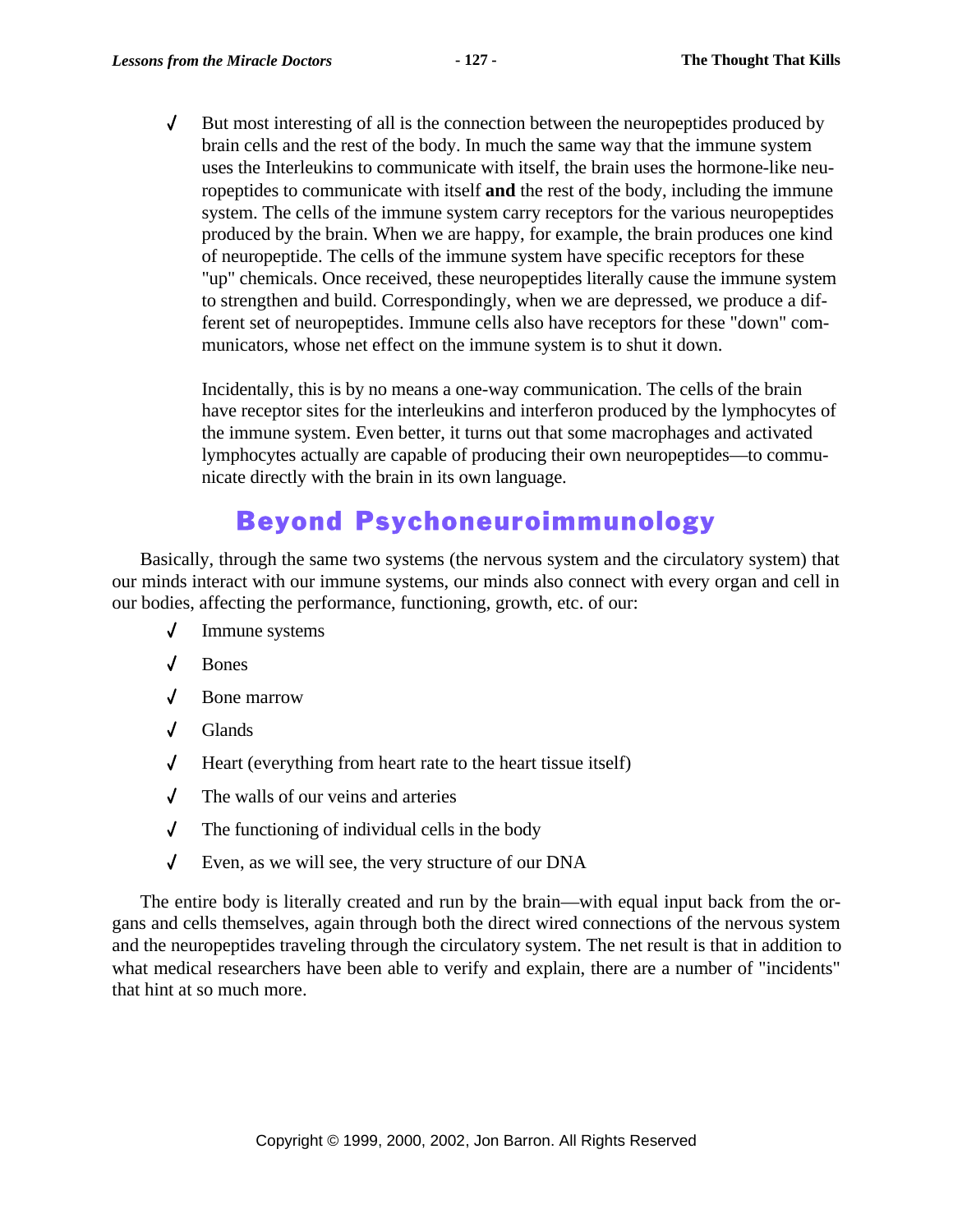#### Depression and Heart Attacks

A group of medical researchers in Montreal tracked 222 post heart attack victims, both men and women. The researchers found that those who were depressed (who felt sad, hopeless, and listless) were more likely to die of another heart attack within 18 months of their first heart attack than those who were not—**10 times more likely, in fact**.

The January 95 issue of the *American Journal of Medicine* reported on a study of patients with a history of heart disease that found that those who were depressed were eight times more likely to develop potentially deadly heart rhythms than those who were not depressed.

A ten-year study was conducted to follow the mortality rates of people who had experienced stroke. Those who had been diagnosed with either major or minor depression were 3.4 times as likely to have died within the follow-up period. The death rate among depressed patients with few social contacts was especially high—over 90%!

In a study of 194 heart attack patients, those who reported lower amounts of emotional support were nearly 3times more likely to die within 6 months than those with higher levels of emotional support.

### The Monday Morning Blahs

Have you ever wondered when most people die? Statistically, it turns out that people are more likely to die on Monday morning before going to work than at any other time of the week. There has been much speculation as to why this happens; but in general, most people agree it's something along the lines of: "Most people have heart attacks on Monday morning, because they are stressed that they are heading back to jobs they can't stand after a weekend off."

### Placebos

On average, 35% of all people who receive a given placebo experience a significant effect.

### Idle Chatter in the Operating Room

For years it has been suspected by many doctors (and pooh poohed by many more) that patients under anesthesia can hear their surgeon's comments, and that what they hear affects them. There were many anecdotal stories of doctors, who upon opening a patient up, would see a tumor and comment out loud that it looked malignant. And then, even though the tumor would later prove to be nonmalignant, the patient nevertheless would fade rapidly and be dead in a matter of days.

Well, new studies are now proving that not only is this true, but to a degree far higher than previously imagined. Dr. Henry Bennett, a psychologist from the University of California Medical School at Davis, suggests that, under anesthesia, patients might be **especially** vulnerable to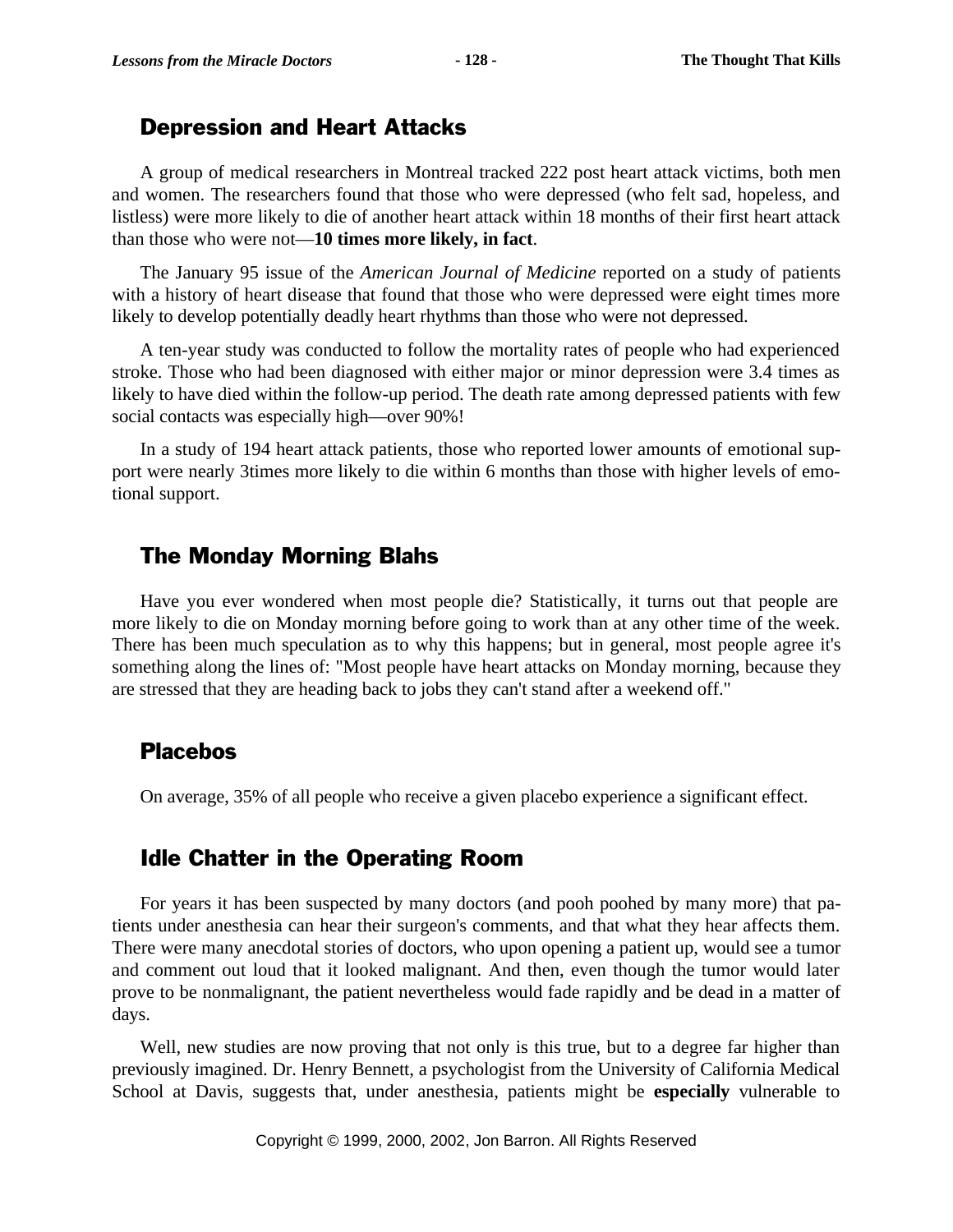upsetting remarks they overhear since their normal coping techniques aren't available to them. Specifically, the studies that support this statement include:

- A number of patients were given the suggestion during surgery that one of their hands  $\sqrt{ }$ was becoming warmer and the other cooler. The temperature of both hands changed accordingly.
- $\sqrt{ }$ In another study, patients were played a taped message while they were anesthetized during surgery that told them that if they heard the same message later, they should signify that they heard it by touching their ears in a postoperative interview. Later, in the interview, all of the patients absentmindedly tugged at their ears—although not one of the patients could recall having heard the message.
- $\sqrt{ }$ During back surgery, which normally causes urination problems for the patients after surgery, researchers suggested to the anesthetized patients that they would be able to relax their pelvic muscles after the surgery, and thus would need no catheter. None of the patients who received the suggestion subsequently needed a catheter.

## DNA

In 1952, the *British Medical Journal* reported on an extraordinary case<sup>1</sup> concerning Brocq's disease, a genetic disorder that causes the skin to resemble the scales of a reptile.<sup>2</sup> What was so extraordinary about this case is that although Brocq's disease is an hereditary genetic condition, and considered incurable by the medical community, it was nevertheless cured in this particular case through hypnosis. To put it simply, under hypnosis, the patient, a 16-year-old boy, was able to "go in" and literally reprogram his DNA. The net result is that within 10 days of starting treatment, the boy was symptom free—and remained so for at least 5 years, at which point his therapist lost touch with him.

### Cancer

A now well-known example was reported by Dr. Bruno Klopfer in the *Journal of Projective Techniques* back in 1957. A patient of Dr. Klopfer's, whose cancer had metastasized and whose body was riddled with tumors, had reached the point where all available medical approaches had failed, and he was confined to bed with only a few days to live. Then, just before the end, the patient heard about Krebiozen, an experimental drug then being tested. Desperate, he demanded that his doctors include him in the experimental trials. Believing that the man was as good as dead anyway, and that they therefore had nothing to lose, they put him on Krebiozen. Miraculously, the man's tumors began to melt away. He made a remarkable recovery and was discharged from the hospital.

Two months later, however, reports began to appear that continuing research on Krebiozen had raised serious doubts about the efficacy of the drug. Within a few days of the patient's reading

Copyright © 1999, 2000, 2002, Jon Barron. All Rights Reserved

<sup>1</sup> A.A. Mason, "A Case of Congenital Ichthyosiform," *British Medical Journal*. (1952), pp. 422-23.

<sup>&</sup>lt;sup>2</sup> Many so-called "alligator people" in circus sideshows are victims of Brocq's disease.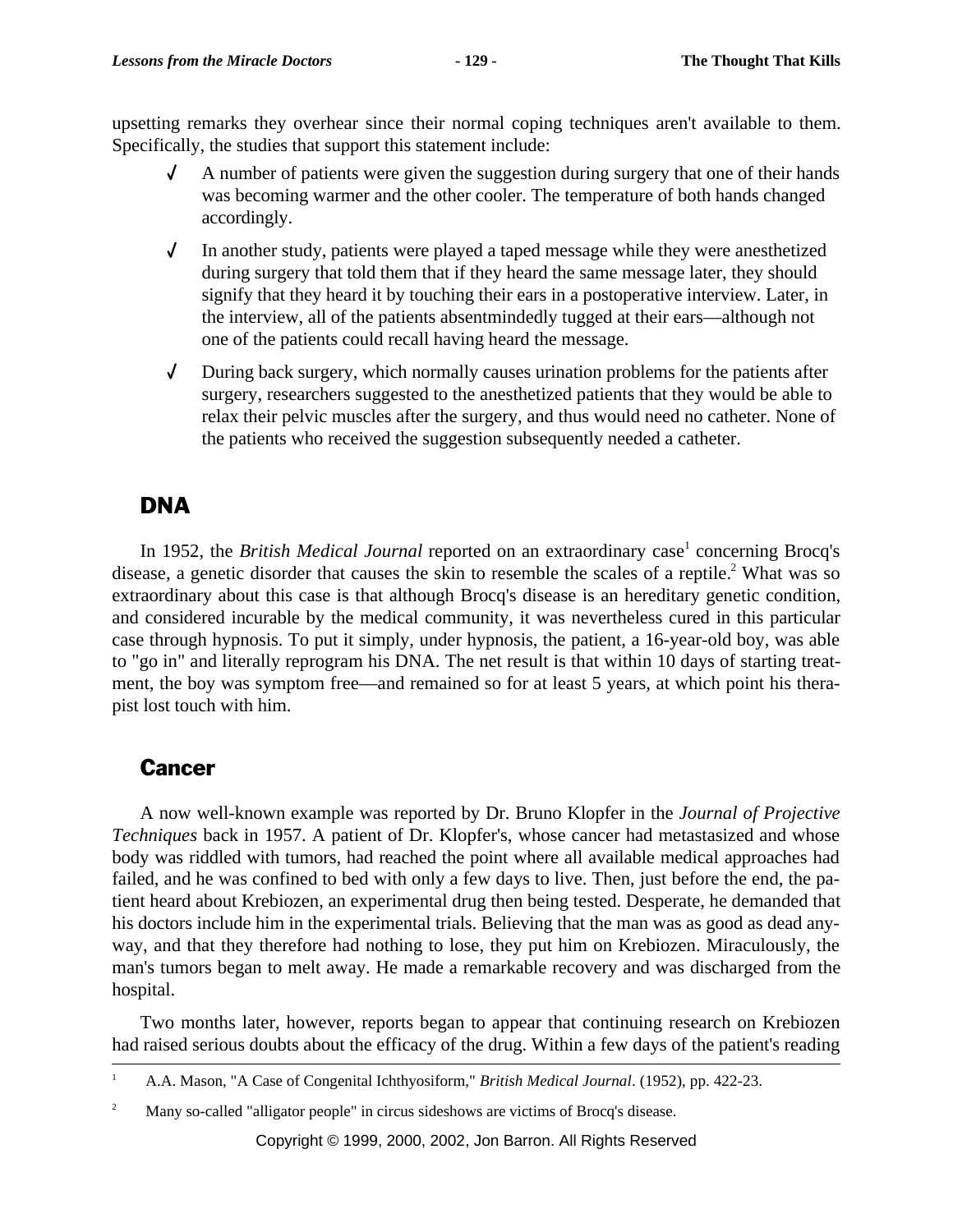these reports, his tumors had returned and he was once again on the verge of terminal. At this point, his doctor did something unusual in the medical profession—he lied to his patient. He told the man that they now had available a newer and more potent version of Krebiozen. He then proceeded to inject the man, not with a new and improved version of Krebiozen, not even with the original version, but with plain old water. Astoundingly, the man's tumors once again began to melt away. As before, the man made a remarkable recovery and went home.

**He then remained perfectly healthy, in full remission for seven whole months**, until he saw a news report that declared "Nationwide AMA Tests Show Krebiozen to Be Worthless as a Cancer Treatment." Two days later, he was dead!

## Stress and Depression

For years, stress and/or depression have been suspected of increasing the risk of contracting numerous infectious diseases. In addition, there is mounting statistical evidence that increased levels of stress and depression also correlate with an increased incidence of cancer. And finally, there is strong statistical evidence linking stress and depression with death itself.

### **Stress**

Stress is your body's response to all of the demands made upon it. Your body responds to all stresses, both positive and negative, by trying to get back to normal.

- 43% of all adults suffer adverse health effects due to stress.  $J$
- $\overline{J}$ 75-90% of all visits to primary care physicians are for stress-related complaints or disorders.

When a stressor is perceived, the hypothalamus triggers your adrenal glands to release corticosteroids to increase metabolism to provide an immediate increase in energy. Simultaneously, your pituitary releases a hormone called ACTH, which causes your adrenal glands to release epinephrine and norepinephrine, which work to prolong your body's fight-or-flight response.

If a stressful situation goes on for too long without any relief, you may feel tired, irritable, depressed, or anxious. You may have trouble sleeping or eating, or you might experience diseases and disorders, such as headaches, insomnia, high blood pressure, and cardiovascular and kidney diseases, colds, ulcers, asthma, heart attack, and/or stroke.

- $\sqrt{ }$ Stress has been linked to all the leading causes of death, including heart disease, cancer, lung ailments, accidents, cirrhosis, and suicide.
- $J$  Stress is said to be responsible for more than half of the 550 million workdays lost annually because of absenteeism.

Eventually, your body's energy reserves are exhausted; it breaks down. Recent research has confirmed the role of stress in cardiovascular disease, cancer, gastrointestinal, skin, neurologic and emotional disorders, and a host of disorders linked to immune system disturbances, ranging from the common cold and herpes, to arthritis, cancer, and AIDS.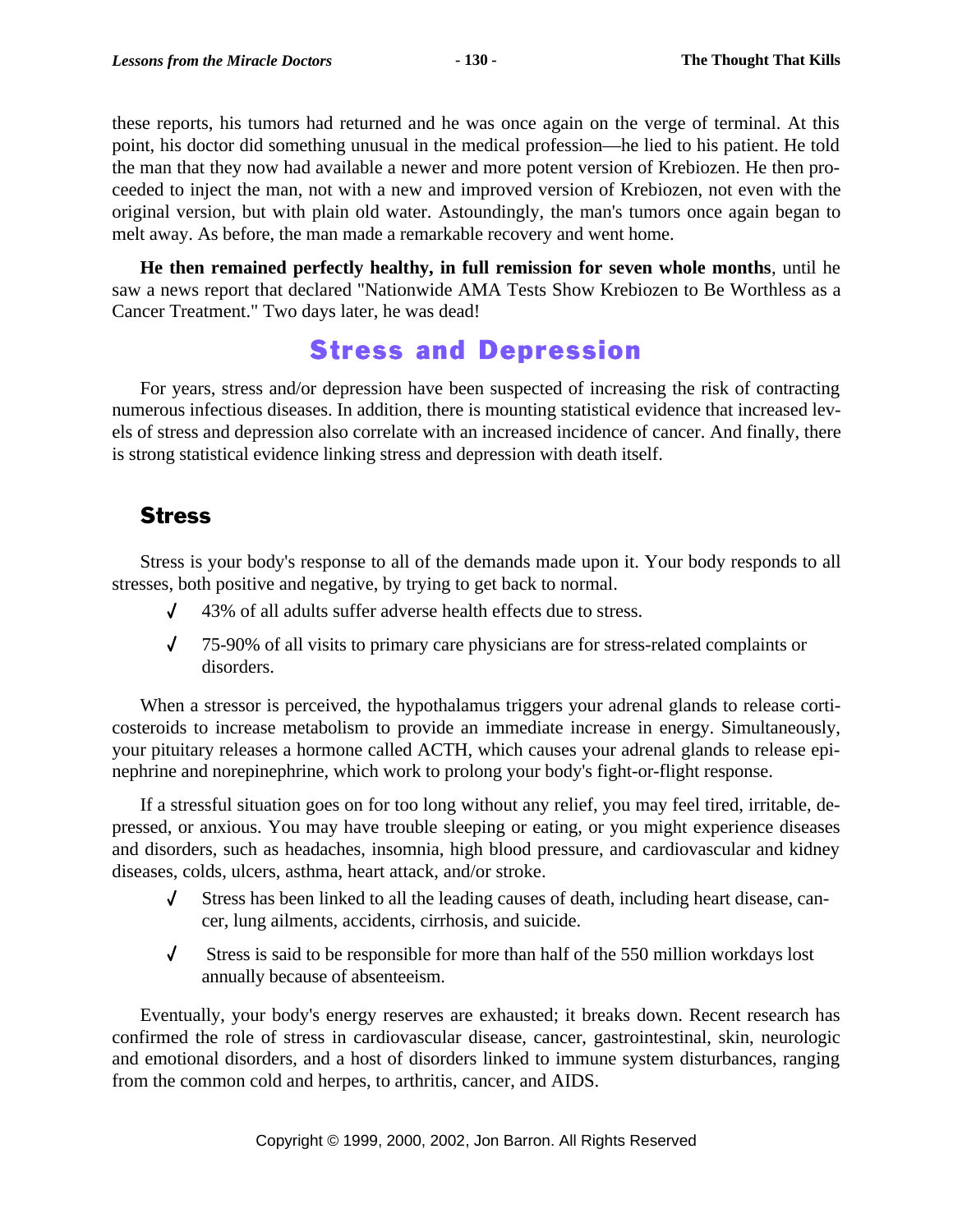### Depression

Depression works on your body in different ways than stress, but the results are the same.

Your body is a product of your thoughts. The cells of your body have receptor sites for the various neuro-hormones you produce. Your immune cells, to use just one example, have receptor sites for each of those hormones. When you are happy, you produce a set of neuro-hormones that are picked up by the cells of your immune system. These particular neuro-hormones tell your immune system to jack up—which it does. In other words, happy thoughts improve your health. However, when you are depressed, the opposite happens. The neuro-hormones your body produces literally shut down your immune system. In effect, negative thoughts can actually kill you.

### The Pharmaceutical Solution

### Prozac

The major pharmaceutical companies, as usual, have developed a set of drugs called selective serotonin reuptake inhibitors (SSRIs) to "manage the symptoms" associated with stress and depression. You might know them as Prozac, Zoloft, Paxil, Luvox, Celexa, Effexor and Serzone.

Thanks to millions and millions of dollars in promotion, some misguided books that jumped on the bandwagon, and our own marvelous tendency to believe in magic bullets, we have become a "Prozac Nation."

But not without cost.

- $\sqrt{ }$ SSRIs cause mania and delusions of grandeur in one out of every 25 children taking the drugs.
- $\sqrt{\phantom{a}}$  A tendency to violence has been reported in 1 out of 16 Prozac users
- $\sqrt{ }$ In 70% of all murder/suicides involving women and children, the women were on SSRIs

#### *The Colombine Tragedy, et al*

- $\sqrt{ }$ Specialized testing during the autopsy of Eric Harris, one of the Colombine shooters, showed "therapeutic" levels of Luvox in his blood. In addition, he was also taking cough syrup. The interaction between cough medications containing dextromethorphan (found in Robitussin, for example) and the SSRIs can greatly increase the possibility of a toxic reaction known as serotonin syndrome leading to PCP (Angel Dust) reactions. In effect, Eric Harris was unknowingly on the equivalent of Angel Dust. That explains a lot.
- $J$ Kip Kinkle, who shot his parents and then shot his classmates in Oregon, was on SSRIs.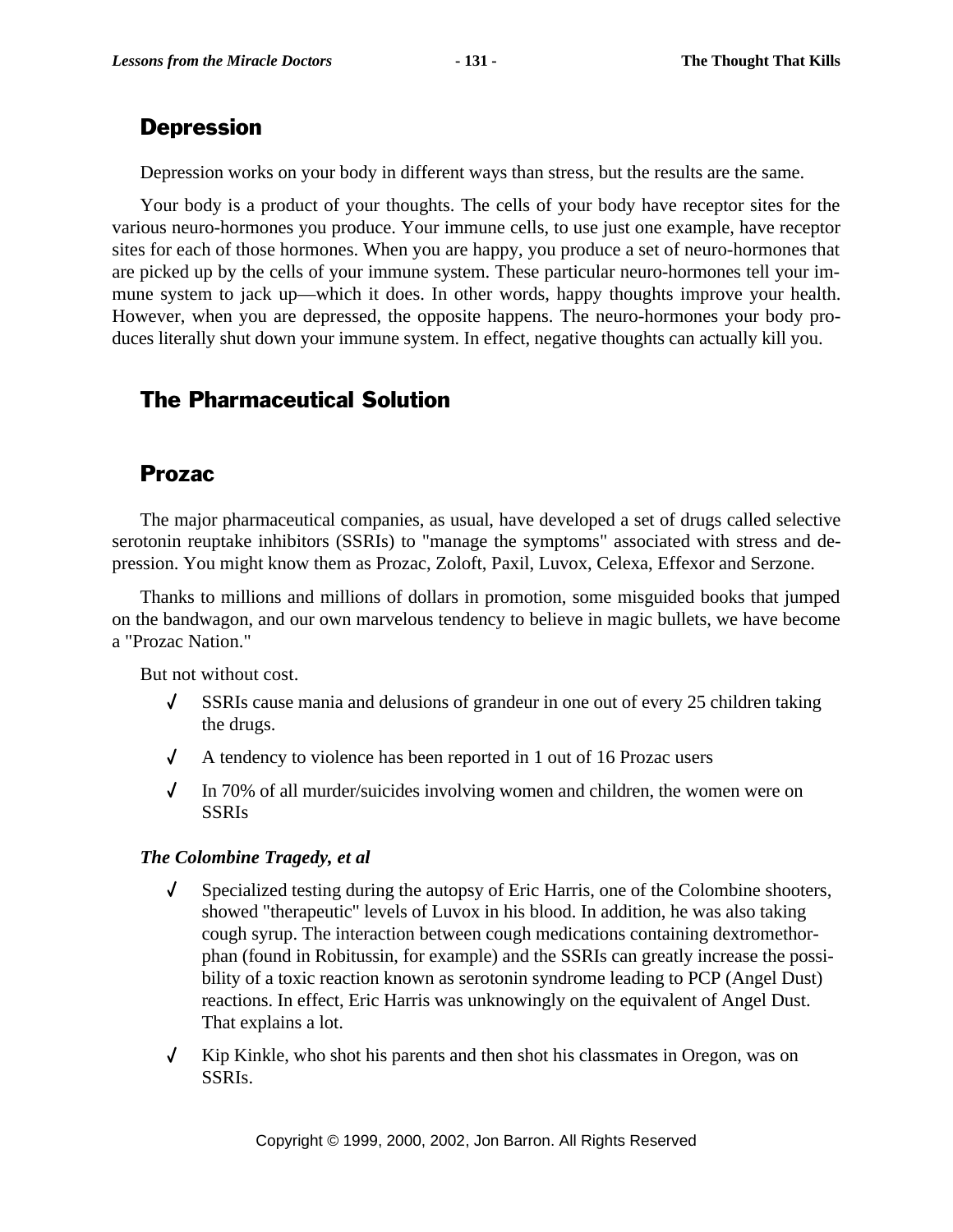- $J$ Brynn Hartmann, the actor Phil Hartmann's wife, was on Zoloft when she shot her husband and committed suicide.
- $\sqrt{ }$ In March of 1998, Matthew Beck went on a bloody rampage at his office, the Connecticut Lottery Corp. headquarters, killing four senior lottery officials before committing suicide. He was on 2 antidepressants, including Luvox.
- $\sqrt{ }$ Many children under the age of 3 have already been given Prozac.
- $\sqrt{\phantom{a}}$  And soon, a special "flavored" Prozac will be available just for children.

### The Herbal Solution

For the vast majority of people bothered by stress or depression, there is a safe, effective solution.

A well-designed herbal formula made from high-quality herbs and that makes use of the complementary synergies inherent in many herbs can prove remarkably effective. Look for an herbal formula that contains herbs such as:

- $\overline{J}$ **Valerian root.** For centuries, Valerian has been used to treat nervous tension and panic attacks. A wonderful herb, Valerian is calming and quieting to the nervous system.
- $\sqrt{ }$ **Kava kava** is the herb of choice to relax the body, relieve stress, to combat mild to moderate anxiety, for relief from headache and back pain. Kava is now recognized by many doctors as an alternative to drugs like Xanax and Valium.
- $\sqrt{ }$ **Lobelia** is an extremely powerful anti-spasmodic and sedative. It helps improve breathing dramatically by dilating the bronchial tubes—great for asthmatics.
- **Passionflower** is remarkably effective as a sedative to calm nerves that get on edge.
- $\sqrt{ }$ **St. John's wort.** Sometimes called "Nature's Prozac," St. John's wort helps relieve stress, anxiety, and tension. In Germany, it is the most popular antidepressant, outselling Prozac 3-1.
- $\sqrt{ }$ **Black cohosh.** First used by the American Indians, Black cohosh works to soothe the body by reducing the rapidity of the pulse. Black cohosh also works internally to help soothe any nervous disease or spasm.
- $\sqrt{ }$ **Skullcap, Hops, and Catnip.** Three herbs that have a long history as marvelously effective herbal tranquilizers, sedatives, and sleep aids.

### Other Solutions

For the vast majority of people, the above type of herbal formulation will prove all that is needed to help relax, pick up one's spirits, and sleep the sleep of angels.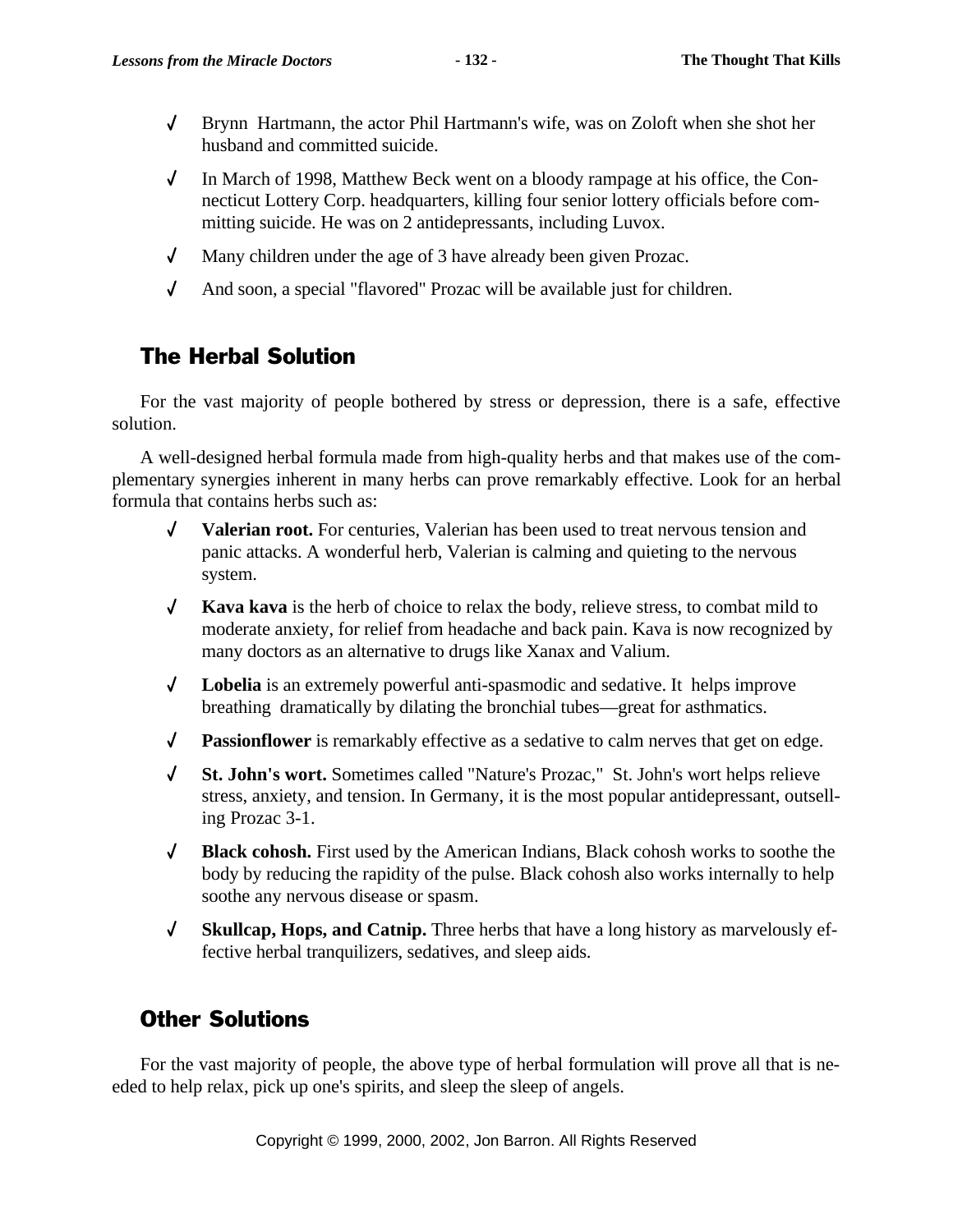For an added boost, some people might wish to add one, or both, of the following.

#### **5-HTP**

5-hydroxytryptophan, a more active form of l-tryptophan, can provide a low-cost boost to the herbal formula described above.

#### **SAMe**

200-400 mg of SAMe (S-adenosyl-methionine, which is made from substances naturally found in your body) twice a day on an empty stomach can be extremely helpful in alleviating depression. Unfortunately, SAMe is very expensive, costing anywhere from \$2 to \$15 a day.

## General Recommendations

Casting aside the extreme point of view that all illness originates in the mind ("Harriett, why are you choosing to give yourself breast cancer?"), we are nonetheless left with the fact that what we think (and how we think) does absolutely (and unequivocally) affect our health. Or as Dr. John Christopher, one of America's foremost naturopaths, was fond of saying, **"Most people need a colonic between the ears."**

The bottom line is that if you want to make your mind your partner in health, you need to work at it. **It takes work to move your mind out of stress and/or depression.** Listed below are four exercises to help you begin the process.

- $\sqrt{2}$ **Learn to Meditate.** If nothing else, just try watching your breath. Sit down. Keep your back straight. Close your eyes and watch your breath. Watch as your breath goes in and your lungs fill. Watch as it goes out and your lungs empty. Don't force; just watch.
- **Learn to Visualize.** After you've meditated for a few minutes and calmed down, practice a visualization. See your body as made of healing light. Imagine the light penetrating and healing every cell in your body. If you are sick, focus the light on the diseased area.
- $\sqrt{ }$ **Practice Affirmation.** What we say matters. We all know, for example, someone who uses the word "afraid" all the time. As in:
	- "I'm afraid I won't be able to go tonight."
	- "I'm afraid I've eaten too much; I'm absolutely stuffed."
	- "I'm afraid I'm almost out of gas."
	- etc.
	- $\blacksquare$ Is it any wonder that eventually they're afraid all the time? And then there are the examples that Dr. Bernie Siegal includes in his book *Love, Medicine, and Miracles,* such as:
		- The man who said "he was always considered spineless" and in the end developed multiple myeloma in his backbone to support his contention.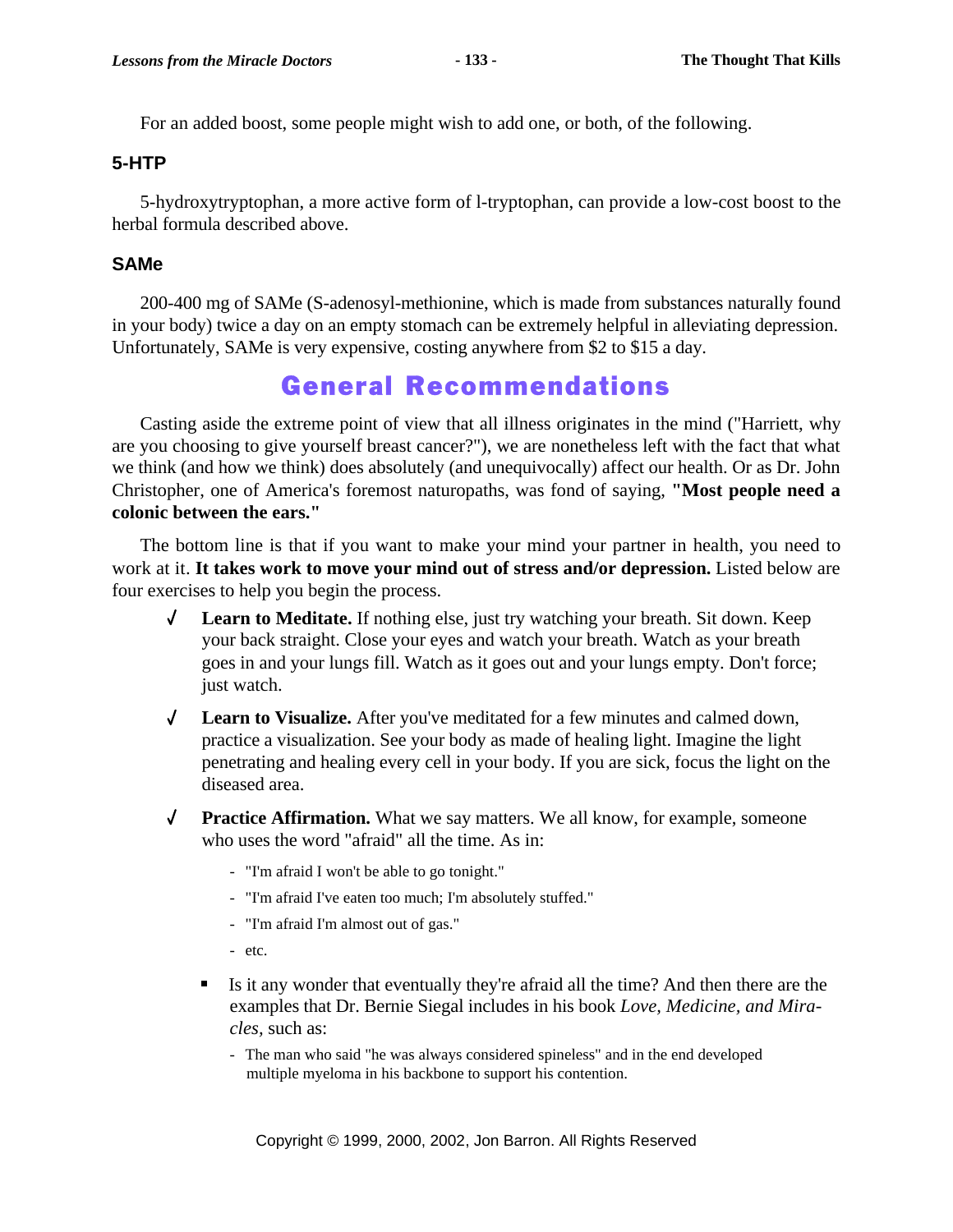- Or the woman who had had a mastectomy who told Dr. Siegel that she "needed to get something off her chest."
- $\mathbf{u}$  . The bottom line is that instead of being controlled by the things we say, instead of having our health compromised by idle words, we should put words to work for us. Try repeating to yourself over and over with each step you take when you walk, or while you're driving something like:
	- "I'm joy. I'm peace. I'm health. I'm light." Or make up your own. If so, make it short and rhythmical, so it sort of says itself to a walking cadence. It really does work magic. I once hiked the full length of the John Muir Trail, about 237 miles, silently reciting a similar affirmation every single step of the way. By the end of the trip, I had repeated the affirmation something over 500,000 times—and I was sailing up and down over 10,000 foot. passes and up and down the 15,000 feet of Mt. Whitney.
- $\sqrt{2}$ **Take an herbal break.** Use an herbal nerve-tonic formulation that contains herbs such as Valerian Root, Kava kava,<sup>1</sup> Passionflower, Hops, Black cohosh, St. John's wort, and Lobelia.

Recently, there have been reports that Kava kava may cause liver damage. This is based on tainted information coming from Europe, and totally erroneous reports on the FDA Medwatch site. The bottom line is that the issues of kava's safety and efficacy have been studied extensively, including a statistical review of seven human clinical trials, published in the *Journal of Clinical Psychopharmacology*, which indicated no significant adverse effects related to kava use and liver toxicity.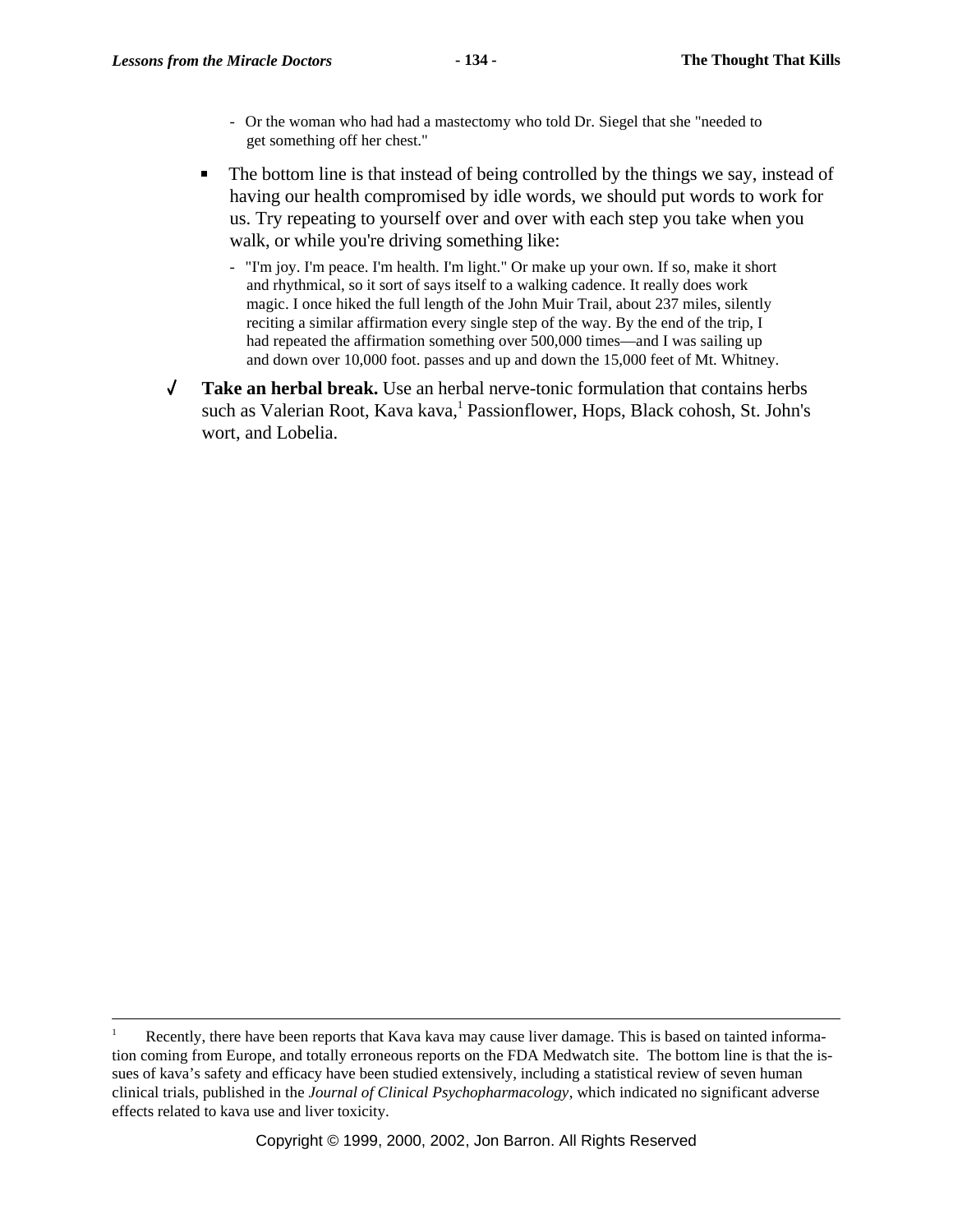Chapter 16

# EXERCISE: MOVE OR DIE

No one likes to hear this, but it's true. If you don't move, you die. Exercise fundamentally changes every system and function in your body.

# Circulation

First and foremost, exercise is about circulation—and not just blood circulation, but every circulation system in the body.

## Blood

Exercise definitely improves the flow of blood. Think what this means for a moment. Even if you eat healthy foods and partake of the most powerful supplements in the world, if that nutrition can't easily reach some part<sup>1</sup> of your body because circulation is restricted, then that part will suffer, waste away, and become diseased. If the blockage is total, that part will die.

Blood also brings oxygen to and removes carbon dioxide waste from every cell and organ in your body. Again, if circulation is restricted, the cell or organ slowly suffocates in its own waste. And finally, blood carries immune cells, and pH balancers into every part of your body.

This could be an organ, a group of cells within an organ, or even one single cell.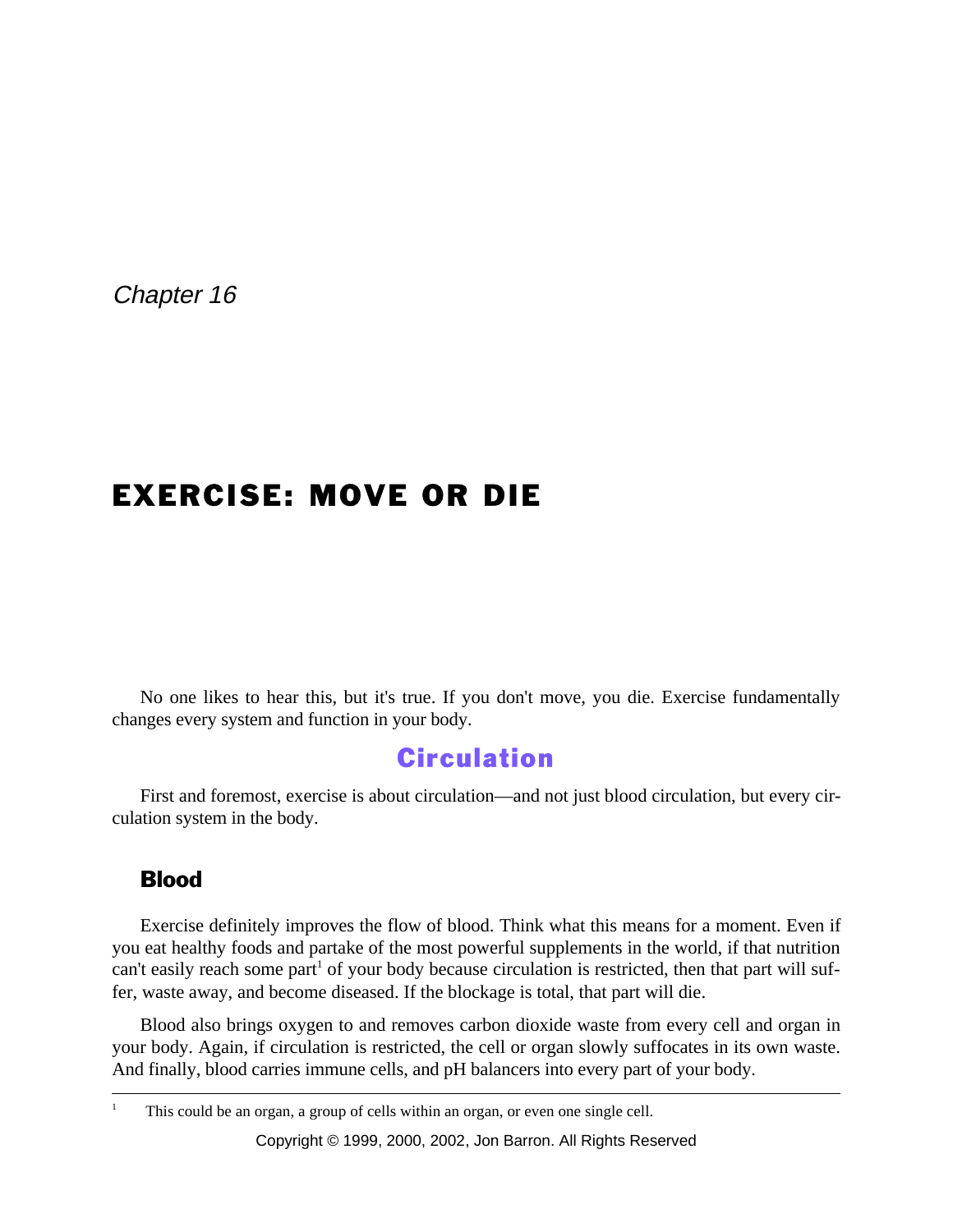Exercise literally drives your blood through your body, forcing oxygen and nutrition into every nook and cranny.

#### Lymph

Back in Chapter 3, we talked about how your lymph is your body's sewer system, removing dead cells, waste, toxic matter, heavy metals, bacteria, etc. from body tissue. Unfortunately, the lymph system has no pump of its own. To a large degree, your body depends on muscle movement to press waste through the lymph system. If you don't move, your lymph is stagnant; you end up poisoning yourself; you die. (Keep in mind that this statement is both absolute and relative. In other words, it's definite that stagnant lymph will ultimately destroy your health, but the process may take a number of years in some people.)

#### Heart

The heart is a muscle and grows stronger with exercise.

# Blood Pressure

Exercise lowers blood pressure

# Colon

Exercise is a key factor in promoting peristalsis and relieving constipation.

#### Bones

Exercise increases bone density.

## Cancer

As the *New England Journal of Medicine* reported in their May 1, 1997 issue, women who exercise regularly reduce their risk of breast cancer by 72%

## Strength

Strength is not just for showing off in the weight room. It is essential as we get older. People who exercise regularly are far less likely to fall and break bones. Not only because the exercise has made them stronger, but also because the exercise gave them better balance and because the larger muscle mass cushions the bones better and protects them.

# Body Fat

There's nothing more fundamental to losing body fat than exercise. Not, as many people think, because the exercise burns the fat off, but rather, because muscle burns fat even while you sleep. The more muscle you have, the more calories you burn. Sixty to 70% of the energy your muscles burn (even while sleeping) is fat. Every pound of muscle that you have burns fat calories 24 hours a day. Think about that. If you add four pounds of muscle to your body, every day you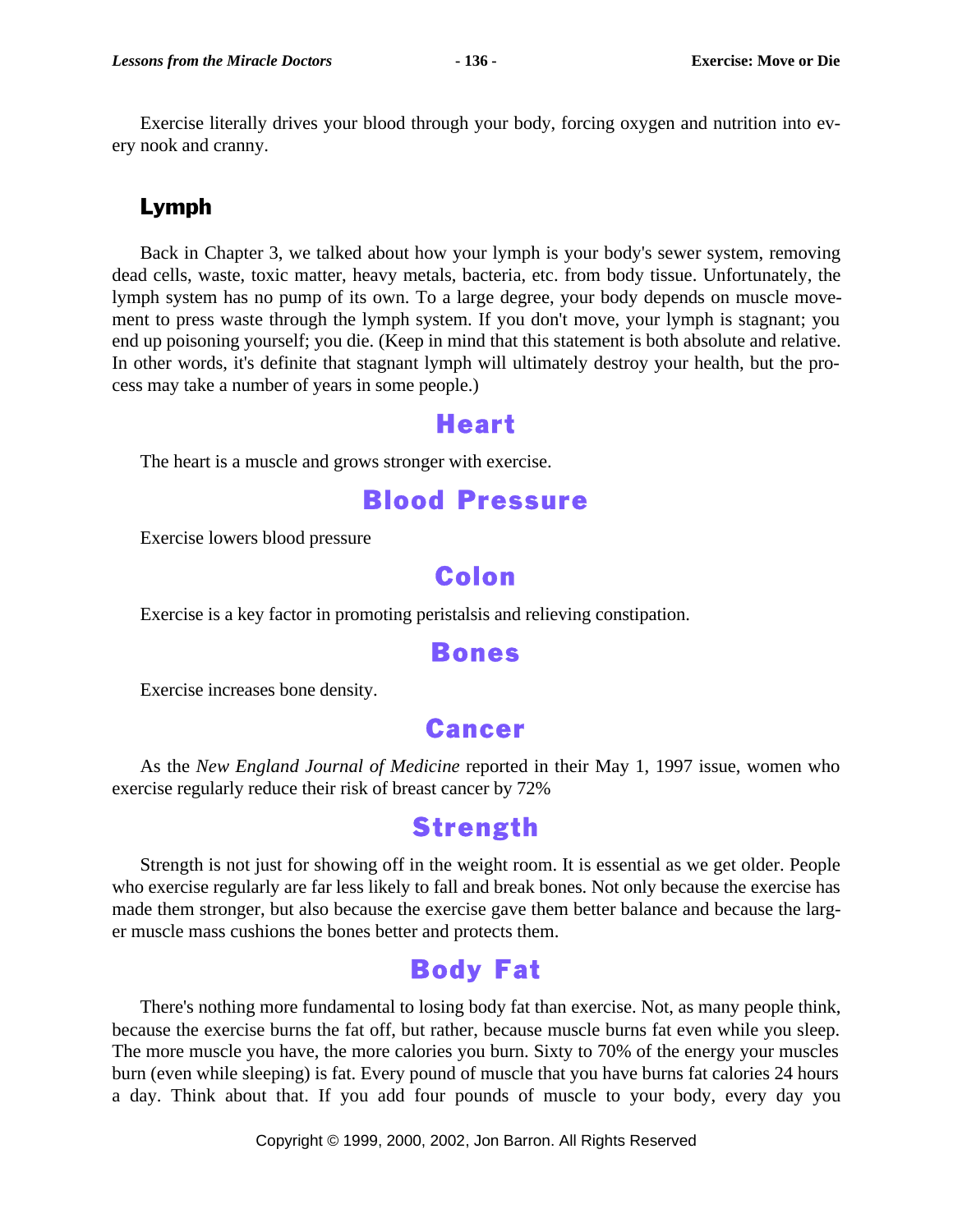automatically burn an extra 200 calories or so, free of charge (plus another 200 calories from your exercise).

# Energy

The Chinese call it Chi; the yogis of India call it Prana; here in the States, people call it Life Force. Whatever you call it, it can be seen, measured, photographed, felt, and manipulated. According to Chinese medicine, restriction in its flow is the ultimate cause of all disease. Exercise stimulates and helps move this "energy" through blocked areas of the body.

# Biochemical Changes

Exercise produces "happy" biochemicals called endorphins. Sometimes called "the runner's high," these endorphins drive away stress and depression and stimulate the immune system.

In addition, exercise increases levels of human growth hormone (the youth hormone) in the body. Aerobic exercise can increase HGH levels by as much as 200%. Weight training can increase HGH levels an astounding 400%.

# Strength Benefits

Everyone thinks of strength training as a young person's activity, but in fact, the older you are, the more benefits it provides.

- $\sqrt{ }$ As reported in the *Journal of the American Medical Association*, two 45-minute weight (strength) training sessions a week can improve bone density, muscle mass, strength, balance, and physical activity in older women (ages 50-70). **After one year of strength training, women emerged physiologically younger by 15-20 years than when they began**. Other studies have demonstrated the same results for men who weight train.
- **People in their 70s and 80s can experience strength gains of as much as 180% in a matter of just a few weeks.**

# General Recommendations

Actually, you need to cross-train for maximum benefit. **You need to do aerobic exercise, weight training, and stretching.**

- **Aerobic** exercise should be practiced every other day. By definition, aerobic exercise:
	- Is continuous—non-stop.
	- Lasts at least 12 minutes—preferably 20 minutes or more. The key is to exercise longer, not harder.
	- Has a comfortable pace—not so fast that you can't talk during it if you want.
	- Involves your leg muscles.
- **Weight Training** should also be practiced every other day. Alternate your days with aerobic exercise. You can go to a gym or use a machine at home.

Copyright © 1999, 2000, 2002, Jon Barron. All Rights Reserved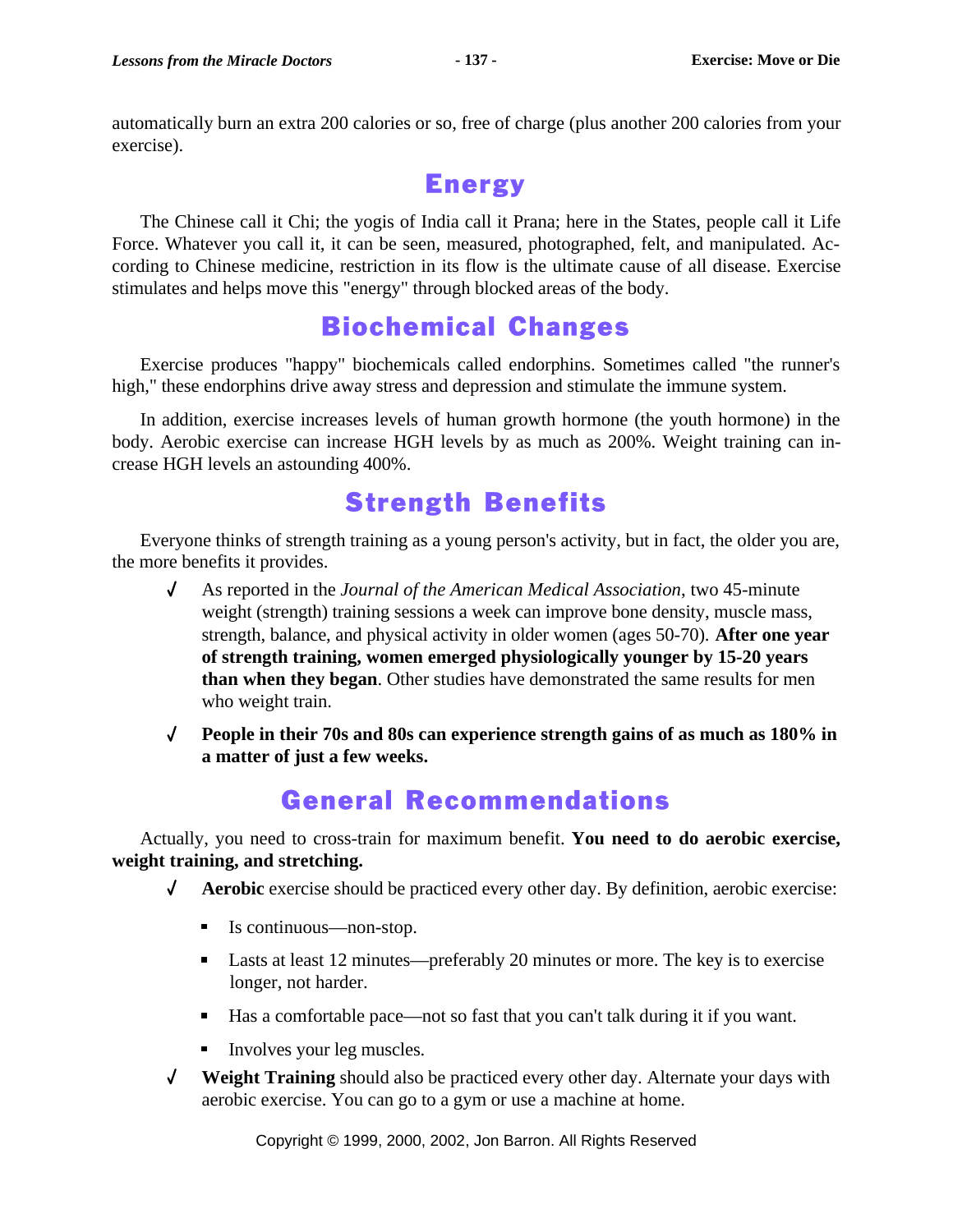- $\sqrt{ }$ **Stretching** should be done every day. It's invaluable as part of your aerobic and weight training sessions to prevent injuries. It's also great exercise on its own. In addition to helping prevent injuries, stretching also:
	- Lubricates your joints.  $\blacksquare$
	- $\blacksquare$ Squeezes lymph through your body.
	- $\mathbf{u}$  . Revitalizes the discs in your spine. Backbends, in particular, squeeze the discs like a sponge, so that when you release the stretch, the discs soak up water and fill up to their original size.
	- Yoga is spectacular exercise in that it stretches every part of your body and is re- $\mathbf{u}$  . nowned for its ability to relieve stress and depression. I can't recommend it highly enough.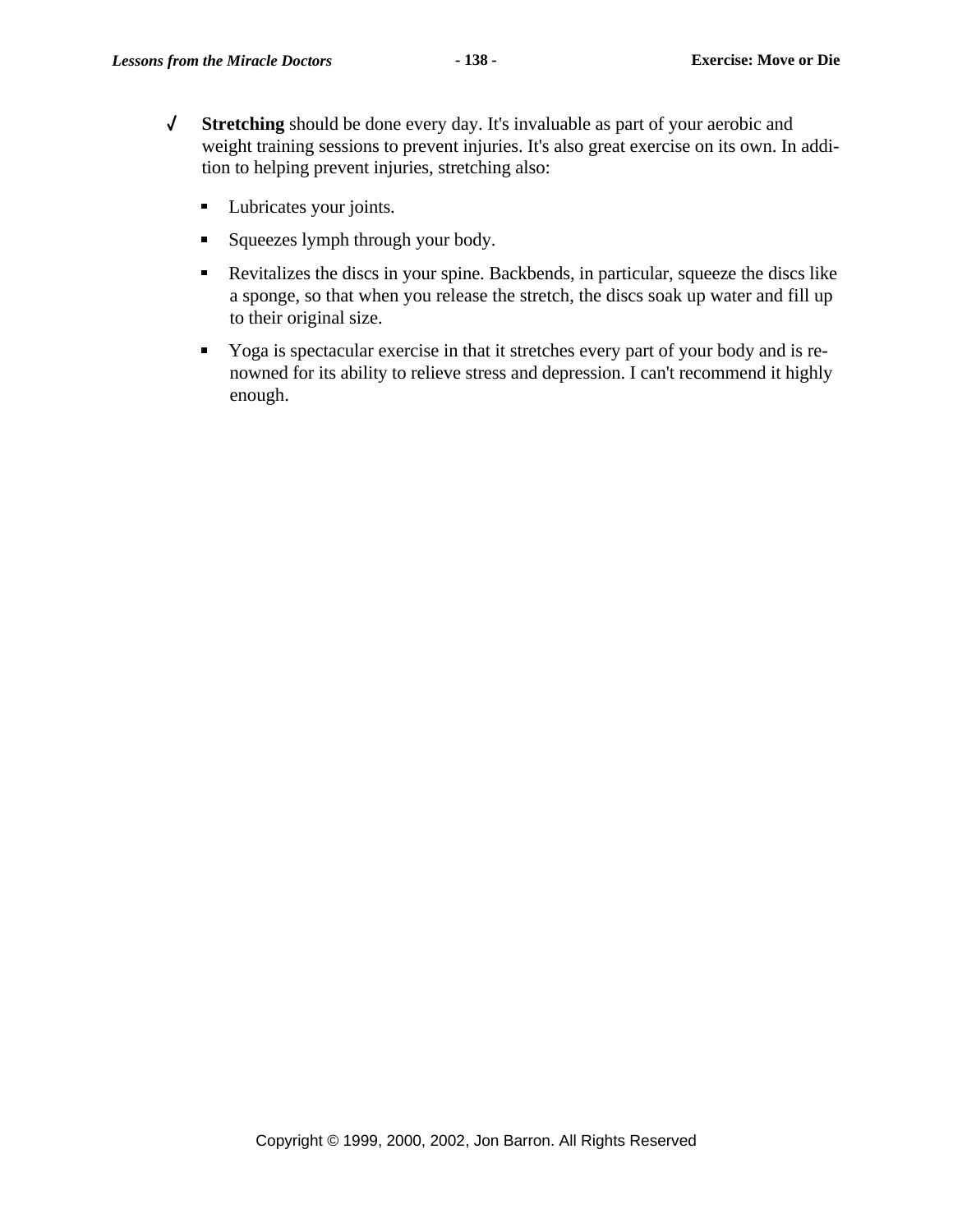Chapter 17

# It's All About Energy

All life is energy. Every nerve impulse in your body is an electric current. Our muscles are powered by chemical energy. Every cell in your body is a mini-battery pumping out 70-90 millivolts—when healthy.

The steak and potatoes that you eat for dinner are really just fuel for the fire. Eating is like throwing coal in a furnace. Digestion is nothing more than a slow form of burning that produces energy for your body to live on. In fact, death itself is defined as the absence of electrical activity in the brain. In the end, all life is energy.

#### *Optimize that Energy and You Optimize Your Health.*

Energy is neither good nor bad; it just is. The same electricity that is used by a chiropractor or a physical therapist to stimulate your muscles and promote healing with a TENS machine is the same electricity that is used in prisons to execute people in electric chairs. So, is electricity good or bad? The answer is neither. It's just a question of what frequency and amplitude you use and how you use it.

#### *Charge Your Body with the Right Frequencies and You Prevent Disease.*

The same laser light that is used to shoot down enemy missiles or as a death ray in a movie is also used by your eye-doctor to improve your vision via Lasik surgery or by your plastic surgeon

Copyright © 1999, 2000, 2002, Jon Barron. All Rights Reserved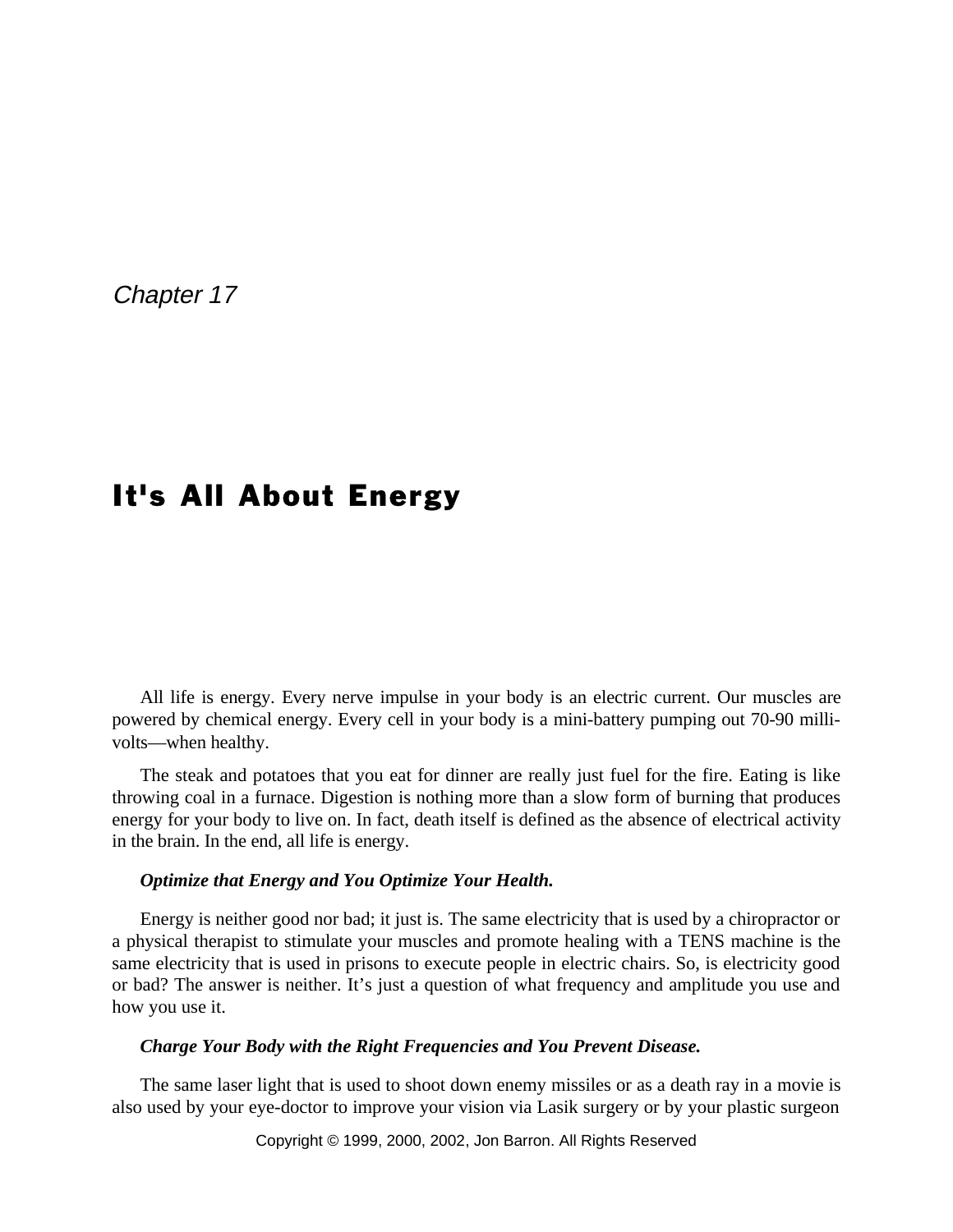to remove facial hair and wrinkles. Again, the difference is merely one of frequency and amplitude.

The proper use of energy in the healing arts has a long and significant history. From the TENS machines and laser surgery that we've already mentioned to the use of sound waves to break up kidney stones, or X-rays and magnetic fields to see into the body and the use of light to clean the blood.

Some forms of energy are more effective than others.

As we will see, scalar energy is merely another application of healing energy. It is the application of science as nature intended.

# A New Paradigm

We are about to talk about some things concerning health and nutrition that are probably brand new to you. This topic is not inherently difficult to understand, but since it represents a total paradigm shift in how you will look at health and nutrition, we will have to proceed slowly.

#### **We're going to learn how to actually embed healing energy in nutritional products.**

Also, in order to explain everything, we will have to touch on some very esoteric areas such as higher mathematics and subatomic particles. Don't panic. It won't be too involved, and after every difficult section, I will summarize what you just read and tell you the key points you need to remember.

**We're also going to learn how healing energy frequencies are transferred from the products you ingest into every single cell of your body**—**with profound implications for your overall health.**

With that said, let's begin*.*

#### The Nature of Energy

All of the energy that we normally think of is characterized by both particle and wavelike properties. The waveform of all these energies can be graphed as a hertzian wave (either in the form of a sine wave or a step wave).

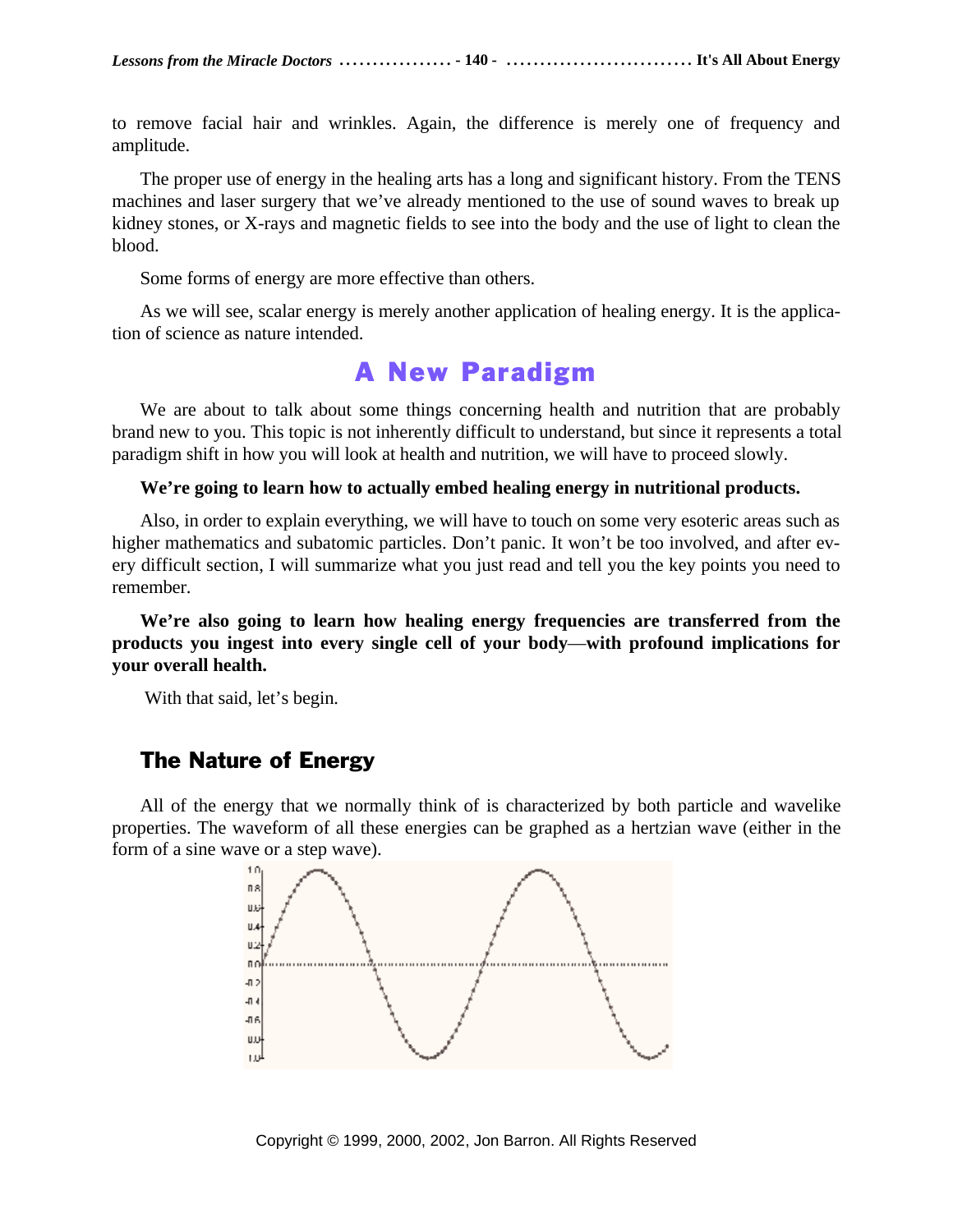We're talking about everything from electricity to magnetism, from light to sound. The only difference between all of these forms of energy is how fast the waves rise and fall (the frequency) and how intense those rises and falls are (their amplitude).

# Scalar Energy

Several years ago, I discovered and developed the Barron Effect, which incorporates the principle of energy enhancement to modify the physical structure of herbs during the tincture manufacturing process. The net result is herbal tinctures that are over 100% stronger than anything the world has previously seen. In a sense, the use of scalar energy to enhance the effectiveness of nutritional products is an extension of that effect—but at the same time is an entirely different animal. Understand, scalar energy has existed since the beginning of time; however, it's only recently that scientists have discovered and begun to make use of it.

It was actually back in the mid 1800's that the existence of scalar energy was first proposed in a series of 4 groundbreaking equations by the Scottish mathematician, James Clerk Maxwell.

$$
\nabla \times H = \varepsilon_0 \delta E / \delta t + j
$$
  
\n
$$
\nabla \times E = -\mu_0 \delta H / \delta t
$$
  
\n
$$
\nabla \cdot H = 0
$$
  
\n
$$
\nabla \cdot E = \rho / \varepsilon_0
$$

Don't even think about trying to understand these equations.

 $\sqrt{2}$ Just as a minor reference, H refers to the magnetic field. E refers to the energy field. Most of the other symbols are Greek letters such as epsilon and delta. The upside down triangle represents the Vector Differential.

But forget all of that. The key to these equations—what makes them remarkable in history is the use of the  $\boldsymbol{P}$ symbol, which stands for Scalar Charge Density—thus representing the first time that the existence of scalar energy was theoretically proposed.

It was almost a half century later before Nicola Tesla actually was able to demonstrate the existence of scalar energy. When Tesla died, he took the secret of scalar generation with him, and it took almost another full century before science was once again able to demonstrate, positively, the existence of scalar energy and begin an exploration of its potential.

#### What Are Scalar Waves?

The standard definition of scalar waves is that they are created by a pair of identical (or replicant) waves (usually called the wave and its antiwave) that are in phase spatially, but out of phase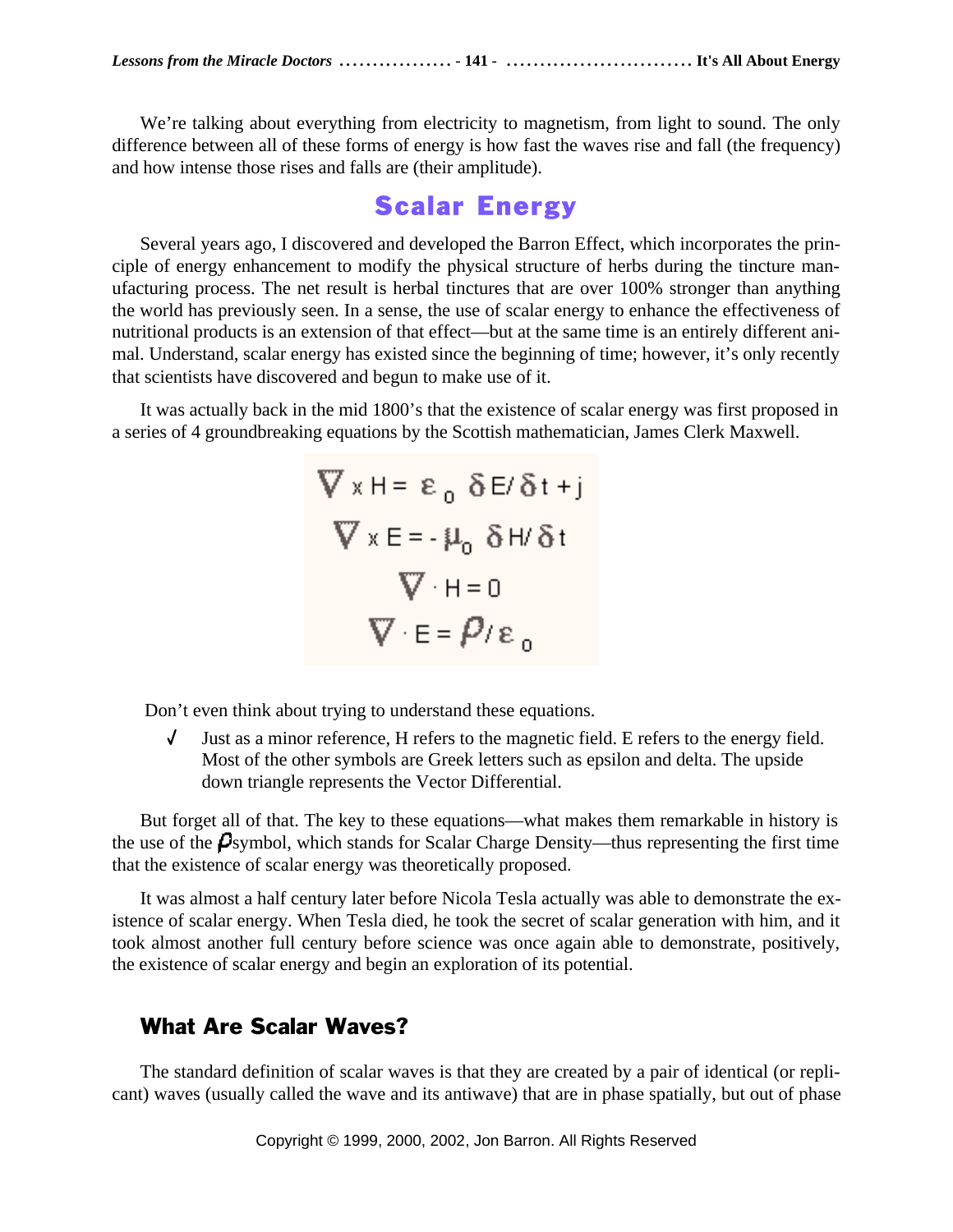temporally. That is to say, the two waves are physically identical, but out of phase in terms of time. The net result is that scalar waves are a whole different animal from normal hertzian waves. They even look different—like an infinitely projected mobius pattern on axis.

# Different How?

Scalar energy is different from standard hertzian electromagnetic fields in a number of important ways.

- $\sqrt{ }$ First, it's more field-like than wavelike. Instead of running along wires or shooting out in beams, it tends to "fill" its environment. **This becomes very important in terms of developing the technology for embedding products with scalar energy.**
- $\sqrt{ }$ For many of the same reasons, it is capable of passing through solid objects with no loss of intensity. In fact, that is exactly what Tesla demonstrated over 100 years ago when he projected a scalar wave through the earth with no loss of field strength. **Again, this is vital in the development of technology capable of embedding scalar energy in products.**
- $\sqrt{ }$ It implants its signature on solid objects. This is actually the heart of the issue. All electric fields can implant their signature on objects, but not to the degree that scalar energy can. **This becomes extremely important when we actually talk about the mechanics of embedding the energy field in products, and then transferring that charge from the products into every cell of your body.**
- $\sqrt{ }$ Scalar energy can regenerate and repair itself indefinitely. This also has important implications for the body. In other words, **once the charge is implanted, you can keep it there with the regular ingestion of charged products.**
- **In fact, the right scalar frequencies have a whole range of profound beneficial effects on the human body. (And we will detail each and every one very shortly.)**
- $\sqrt{ }$ In the "New Age" community there has been much talk of the benefit of things like Tachyons, Radionics, and Pyramids, etc. **Analysis shows that these are all, at heart, scalar generating devices**—**but cannot come close to the effectiveness of ingesting Scalar Enhanced**™ **products.**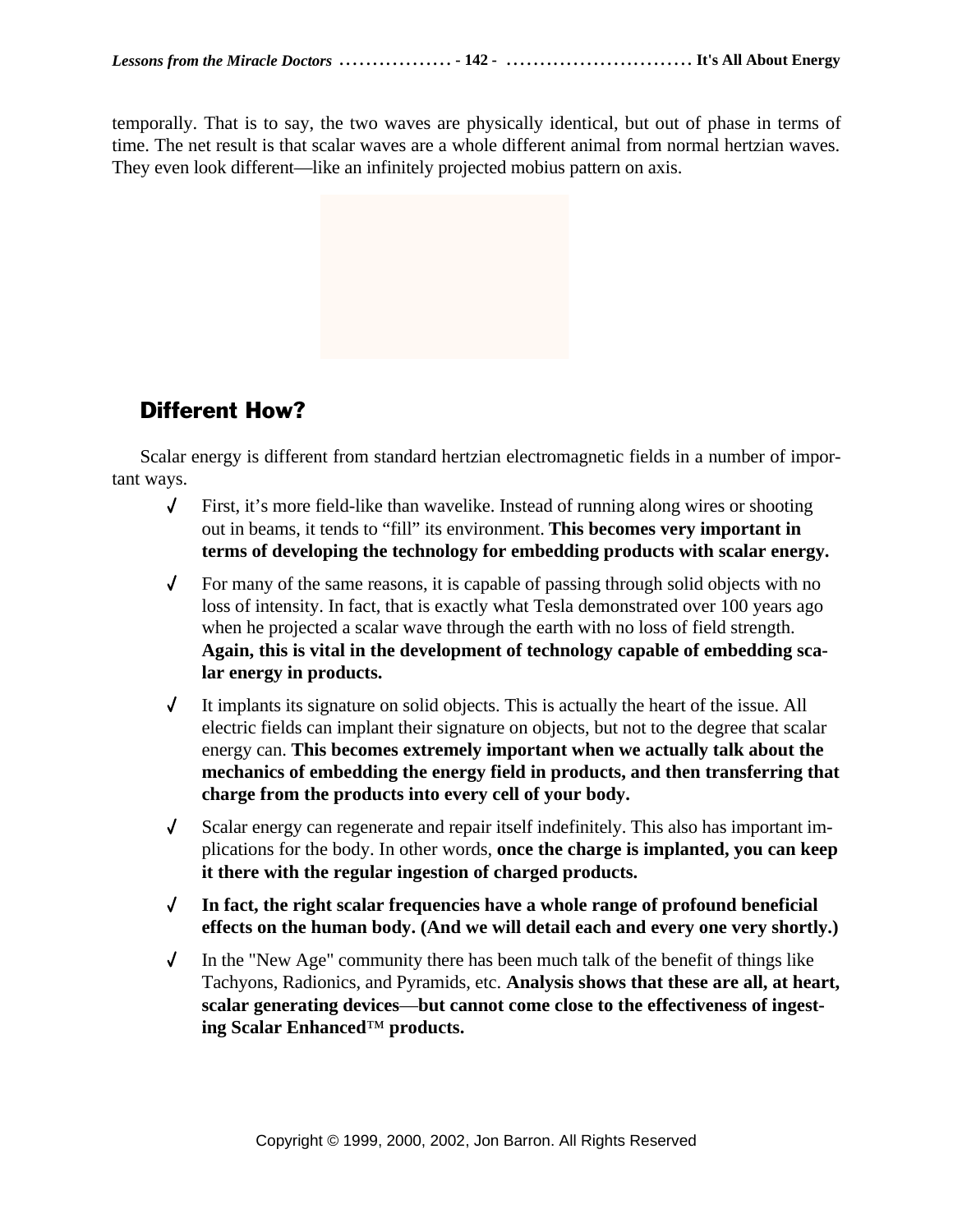#### Generating Scalar Energy

Actually, scalar waves can be generated in many ways. For example, you can generate them Electronically, Magnetically, Physically, or Optically (by the movement of phased patterns on a computer monitor). You can actually buy wristwatches that incorporate computer chips that generate protective scalar fields. The most interesting technology for generating scalar waves, however, has been developed by a group that includes several ex-NASA engineers.

Through the use of proprietary computer programs, they are able to cause both the computer's CPU to oscillate at predetermined frequencies and emit scalar energy, while at the same time generating scalar charges off of the computer monitor by running very precise hieroglyphic patterns on the monitor. To create what they call a charging chamber. They aim four monitors (precisely aligned with lasers) at an amplifying devise in the center of the room. The entire room then becomes a scalar charging chamber. This produces an intensity of charge and an ability to regulate frequency beyond any other comparable technology in use today. Any individual standing in the room is charged, and, as it turns out, so is any product or object—up to its ability to hold the charge. The higher the quality of the product (whole foods Vs isolates, organic Vs inorganic, etc.) the better that product is able to hold the charge.

#### Embedding Scalar Energy in Products

As I mentioned earlier, all life is fundamentally energy based, and therefore, all life has numbers of structures capable of holding a scalar charge. In point of fact, the very same structures that allow the scalar charge to be embedded in products also allow that charge to be transferred to the human body from those same products. For example:

- $J$ There are many crystalline structures in every cell wall—all capable of holding a charge
- $\sqrt{\phantom{a}}$  There are many liquid crystal structures in the collagen network comprising all of the space between cells—also capable of holding a charge

## And in Your Very DNA

We are going to get very abstract, for one final moment, before we begin to simplify everything and bring it all together. So just hang in there for a little longer.

There are Quantum Mechanical models that describe subatomic particles such as Excitons, Plasmons, and Solitons that can store and carry biological information along macromolecules in response to low-level scalar energy.

#### **In other words, scalar energy is capable of imprinting itself on your very DNA.**

Before we move on to the benefits of scalar energy for your health, it would be worth dwelling for a moment on what proof exists that everything I'm talking about is real.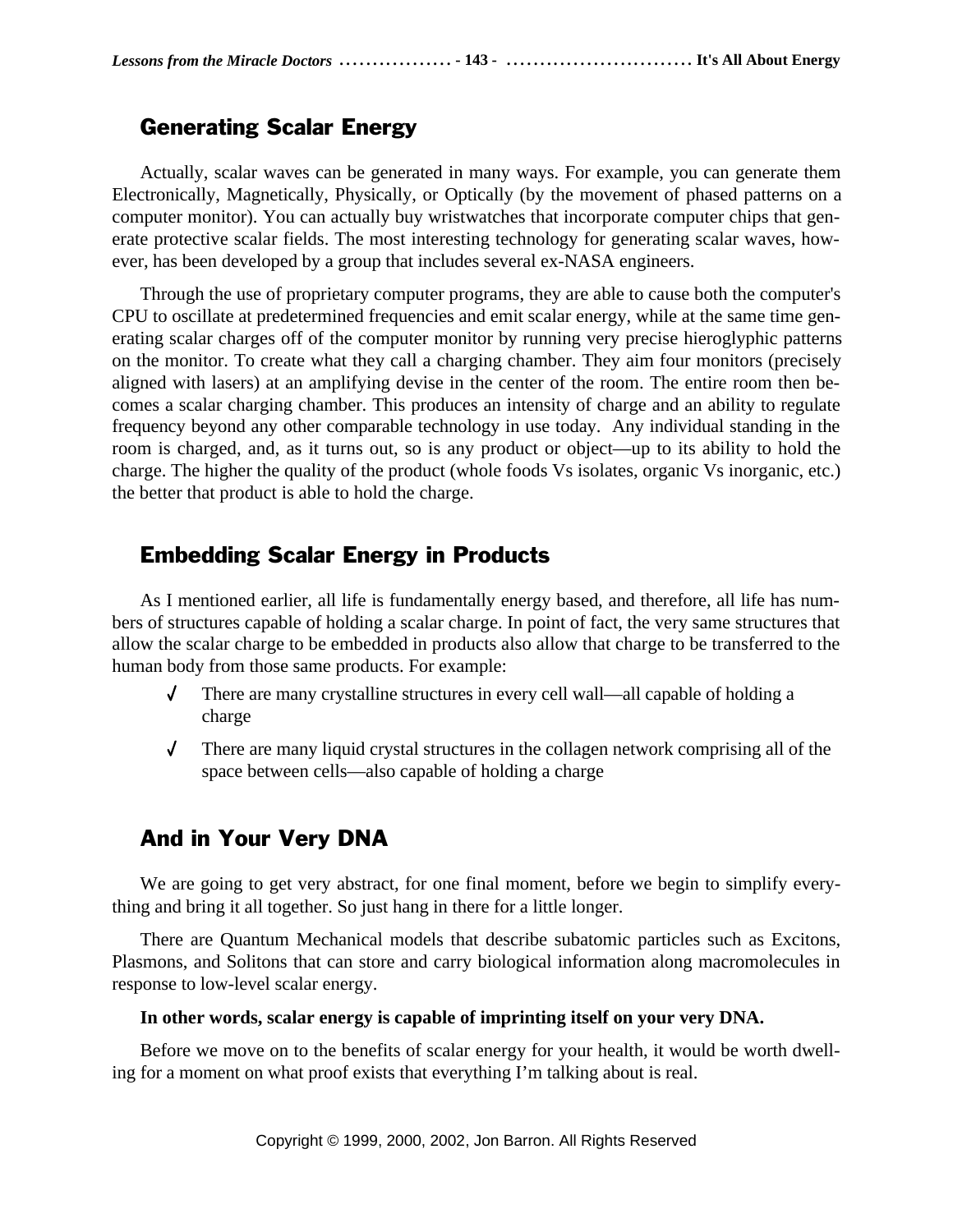# There Is Proof

It is possible to measure scalar fields, but most people don't have the required equipment. Therefore, let's turn to a form of proof that we can see right now—Kirlian photography. A Kirlian photograph is merely a specialized kind of photography that images the bioelectric field that surrounds all objects—particularly living objects.

*U.S. News and World Report* ran an article some time ago calling Kirlian photography a hoax. To quote from the article:

*"Controlled experiments have shown that the Kirlian photos (captured by passing an electric current through the subject, whose "energies" are then recorded on special photographic plates) are the result of moisture and pressure, not spiritual vitality."*

And that's absolutely true, **as far as it goes**. The simple fact is, though, that it's possible to set up a hermetically sealed environment where moisture and pressure are constant, and therefore not influencing the outcome of the pictures. And yet, even in those controlled environments, it's possible to produce startling and revealing photos. For example:

Here are two pictures of lentil sprouts, identical, except for the fact that the lentil on the left has been soaked in very hot water for a minute or so. According to the *U.S. News and World Report* article, since it has more moisture in it, it should conduct more electricity than the unblanched lentil on the right and produce a brighter field.



As you can see, the exact opposite is true. (If you're looking at a black and white printout, the greatly expanded red area appears dark gray.) And that's why the National Institute of Health and Cambridge University, among other major institutes, are studying Kirlian photography.

So what can we learn about Scalar Enhanced™ products through Kirlian photos? Well, the absolute most important thing we can learn is that the scalar charge is, unquestionably, embedding itself in the products. What follows are just a couple of examples of products before and after embedding.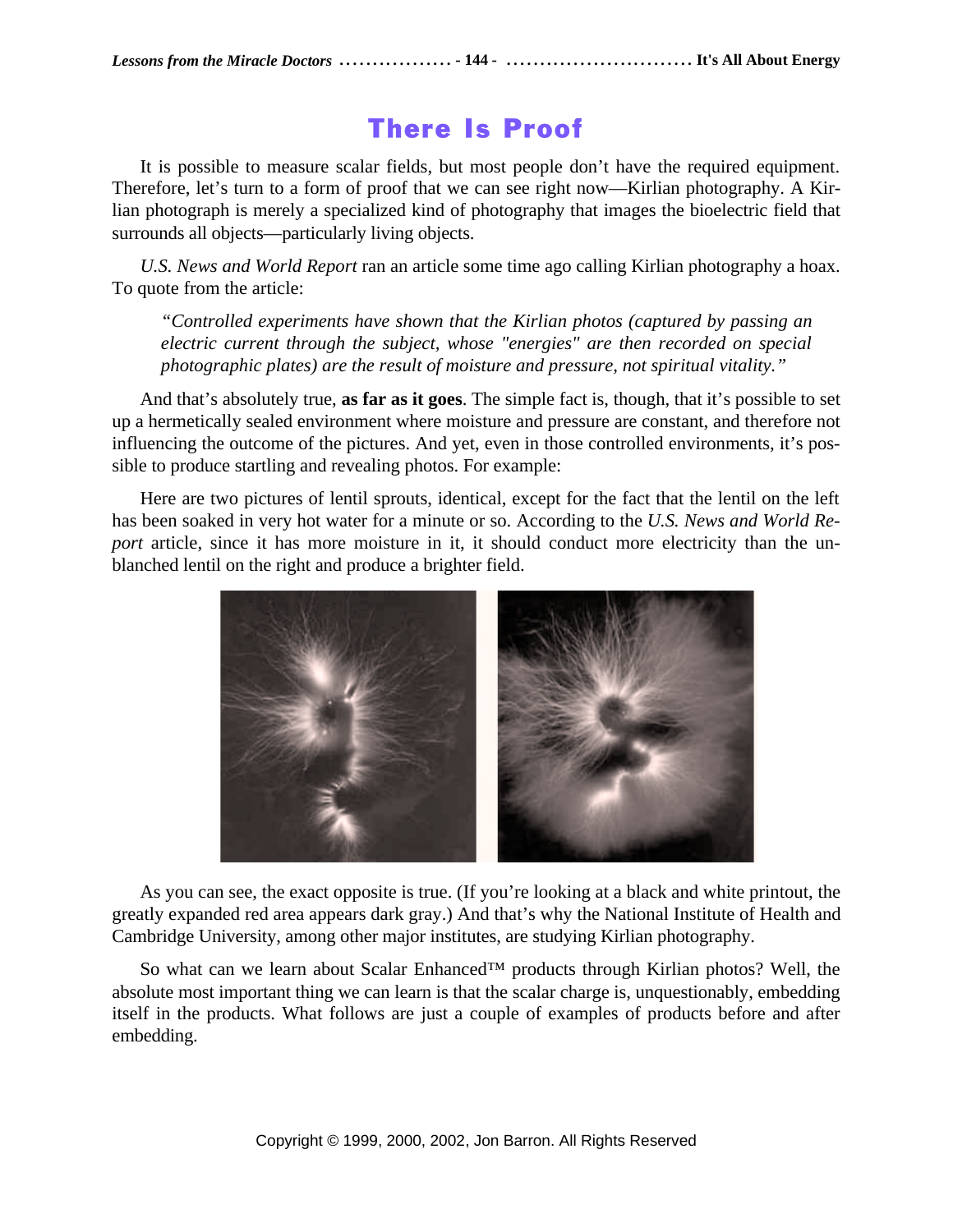

The two sets of photographs above, by themselves, are revolutionary in their implications. (Incidentally, these images were produced using a brand new process—side-by-side direct digital imaging, which even further diminishes the effect of outside factors such as moisture, temperature, and pressure.)

The bottom line is that experience tells us that the more alive something is (the more organic it is) the bigger its energy field will be. **And Scalar Enhanced**™ **products always demonstrate a bigger field.**

## Benefits

This is the big question, isn't it? What health benefits are there to consuming Scalar Enhanced™ products? As it turns out, they are many.

First of all, enhanced products are more assimilable by the body. They are absorbed better and faster. We actually can prove that enhanced products can be assimilated by your body and totally transform your bioelectric field in as little as 10 seconds. There are no other products in the world that can do that. Here is a set of pictures that image the body's bioelelectric field as registered through biofeedback devices that measure galvanic skin response and body temperature. What you are seeing is the field before taking any Scalar Enhanced™ product, and then the change in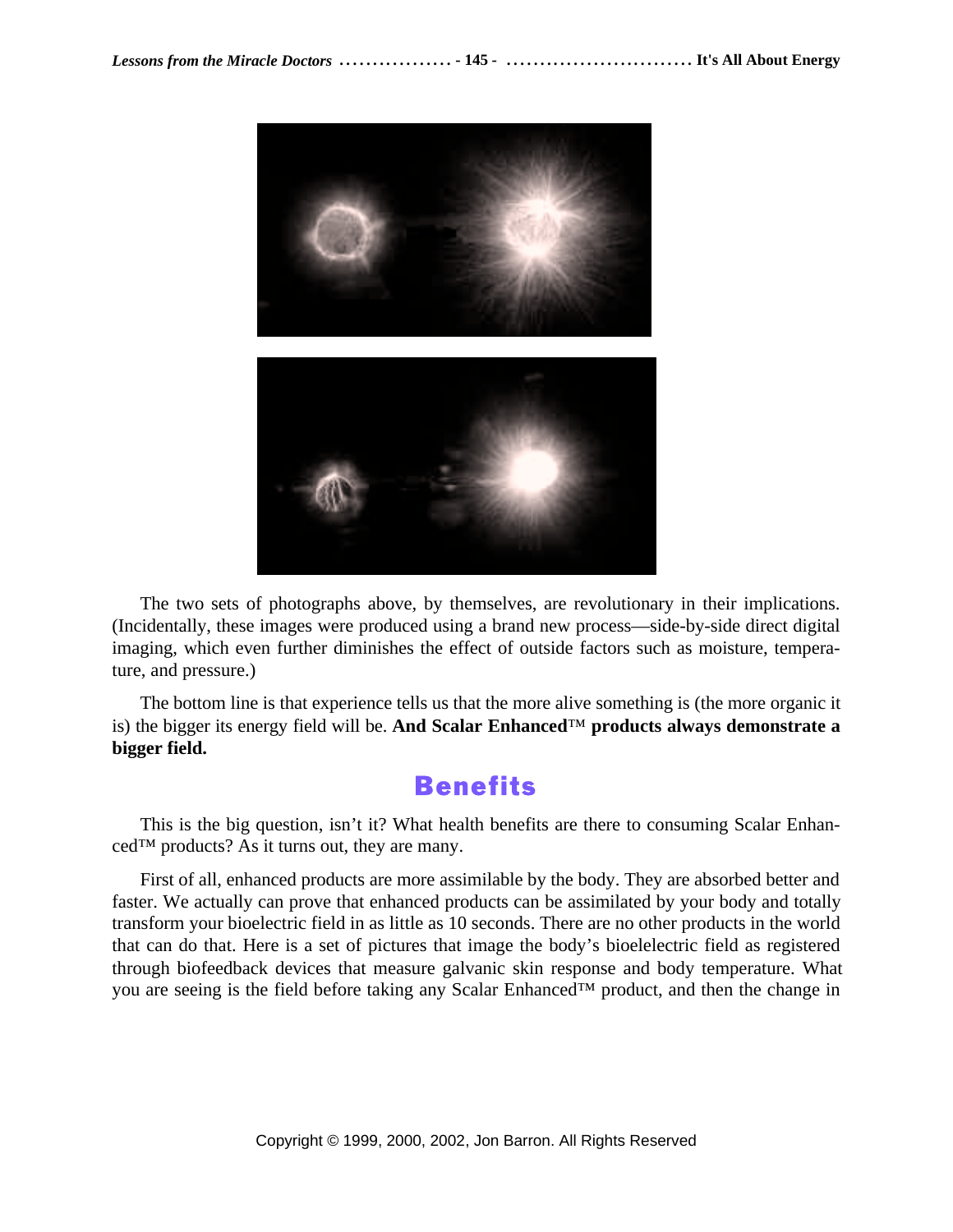

the field literally just 10 seconds after putting the enhanced product in your mouth.

 Results this profound and this quickly realized have never before been seen—ever—by any nutritional products of any kind in the entire history of nutritional supplements. These pictures literally represent an entirely new standard in health and nutrition—a standard that every company will one day have to match.

But above and beyond that, the scalar charges that we embed in our products carry a whole range of benefits inherent in the charge itself—independent of the product. In that sense, the product functions as a carrier of the healing charge. There are at least a dozen major health benefits that come from this charge—**and they are profound**. Regular intake of Scalar Enhanced™ products can:

- $\sqrt{\phantom{a}}$  Eliminate and nullify the effects of man made frequencies (60 cps) in the human body.
- $\sqrt{\phantom{a}}$  Increase the energy level of every single cell in the body to the ideal 70-90 millivolt range.
- $\sqrt{ }$ Increase the energy covalent level of every single hydrogen atom in the body as verified by spectrographs. This is significant because covalent hydrogen bonds are what hold your DNA together. **In other words, consuming Scalar Enhanced**™ **products can protect your DNA from damage.**
- $\sqrt{ }$ Improve cell wall permeability thus facilitating the intake of nutrients into each and every cell and the elimination of waste from each and every cell. (As a result of the high transmembrane potential mentioned above, **Scalar Enhanced**™ **products effectively cause every single cell in your body to detox**).
- $\sqrt{ }$ Decrease the surface tension of the embedded products, thereby significantly reducing the time required for your body to assimilate those same products.
- $\sqrt{ }$ Increase overall body energy levels as a result of increasing cellular energy for trillions of cells.
- $\sqrt{\phantom{a}}$  Cleanse the blood improving chylomicron levels (protein/fat particles floating in the blood) and triglyceride profiles and fibrin patterns.
- $\sqrt{ }$ Improve immune function by as much as 149% as proven in laboratory studies.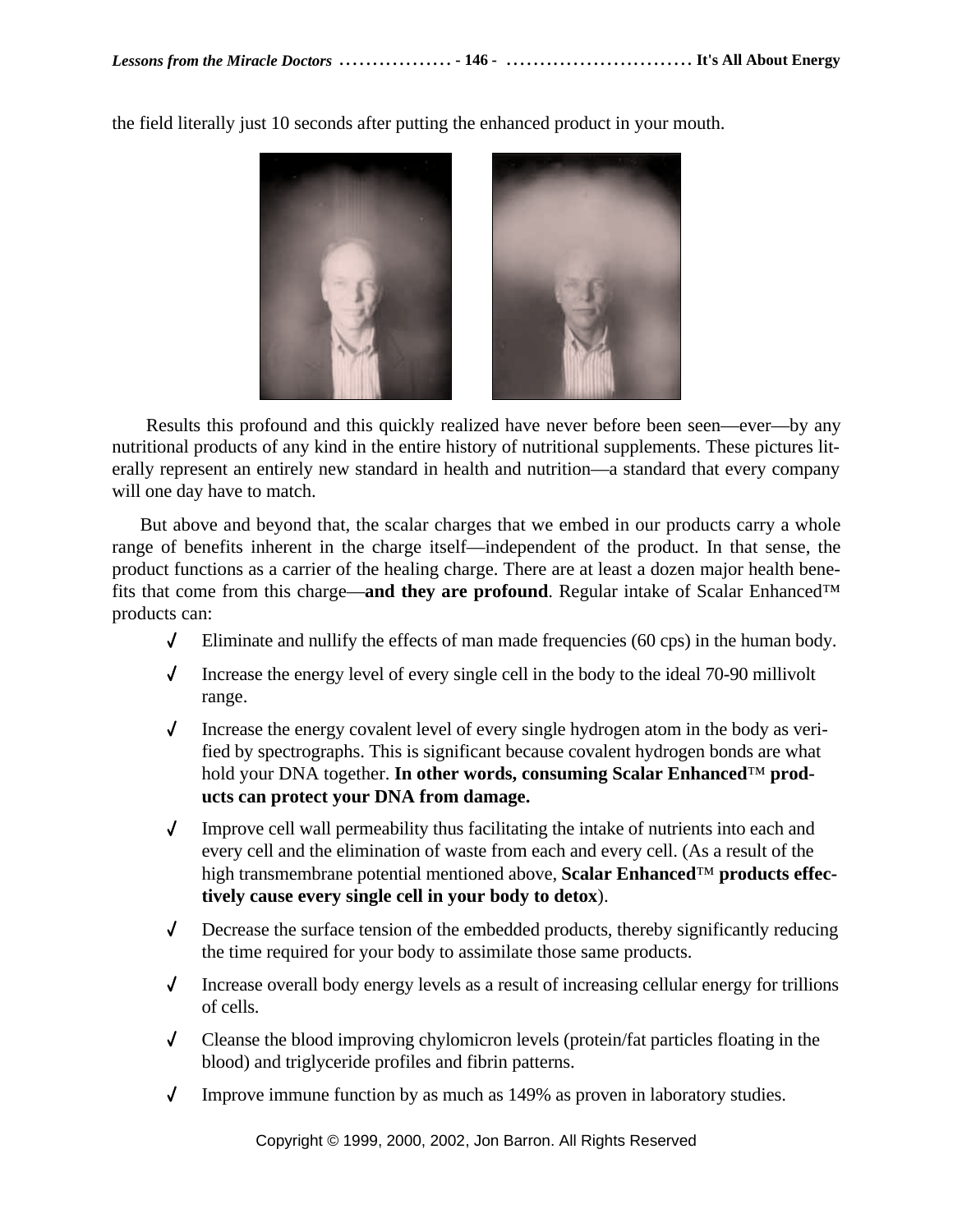- $\sqrt{2}$ Improve mental focus as demonstrated by increased amplitude of EEG frequencies.
- $\sqrt{ }$ Balance out the two hemispheres of the brain, again as measured by EEG tests.
- $\sqrt{ }$ Work as an antidepressant since it inhibits the uptake of noradrenaline by PC12 nerve cells.
- $\sqrt{\phantom{a}}$  And finally, there's cancer.

#### **Cancer**

That's right—as if all of the benefits we've listed so far were not enough. **The regular intake of Scalar Enhanced**™ **products may very well play a significant role in preventing and/or reversing cancer**.

Cancer cells are, almost without exception, low-voltage cells. As I mentioned earlier, the optimum cell voltage for most cells in the body is in the 70-90 millivolt range. Cancer cells are almost exclusively in the 15-20 millivolt range.

There have been many theories proposed as to why this is true. The most likely one is that as cell voltage starts to drop into the range where the very survival of the cell may be called into question, the cell begins to proliferate uncontrollably in an attempt to guarantee its "survival."

If you raise cell voltage (which is exactly what can happen when you consume Scalar Enhanced™ products), the cell no longer needs to proliferate wildly. In effect, it can become "normal" again. **The implications for this in treating cancer could be profound.**

# Conclusion

#### *How long will products hold their charge?*

 $\sqrt{ }$ The higher the quality of the product to start with, the longer it will hold a charge. High-quality "alive" organic type products actually will often display a stronger charge after 6 months then when first charged.

#### *Are charged products safe?*

 $\sqrt{ }$ Absolutely. Again, there is nothing unnatural about scalar energy. It has been around since the creation of the universe. It's all a question of embedding healing/energizing frequencies as opposed to harmful frequencies.

#### *Which frequencies do we embed?*

 $\sqrt{ }$ Without giving away proprietary information, there are two key frequencies focused on. First, is the Schuman Resonance. This is in the 7.8 - 8.0 HZ range. It is the frequency the earth emits when there is nothing around—nothing manmade and no plant or animal life around. It is the innate frequency of the earth. The other frequency is closer to 12 HZ. This is the frequency that you will record in a rainforest—again with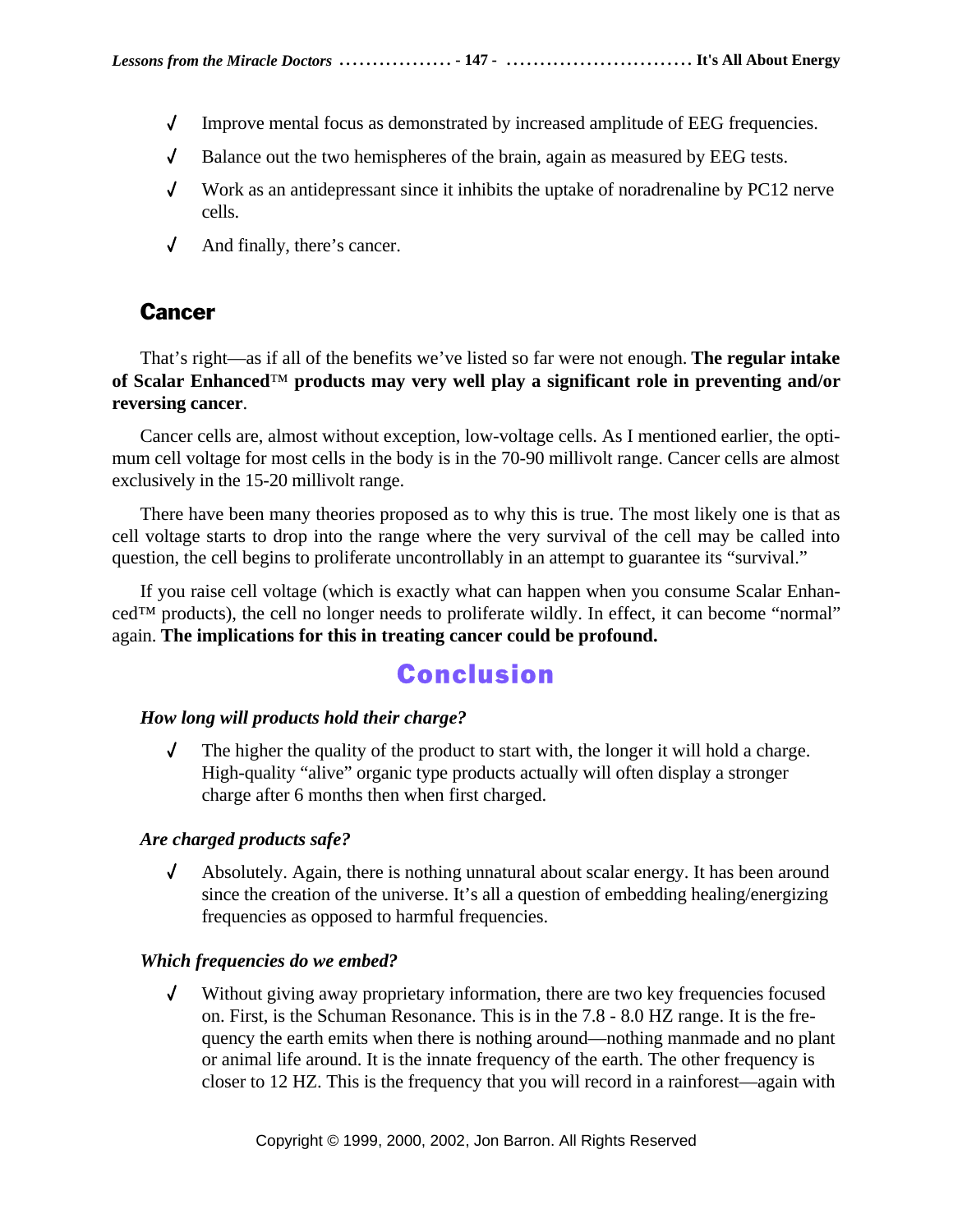nothing manmade around. These are the core scalar frequencies that accomplish everything we've talked about in this chapter.

#### *What will I notice by using Scalar Enhanced™ products?*

 $\sqrt{2}$ In addition to every other benefit that I've outlined so far, you will find that scalar enhanced products will be absorbed faster, work faster, and produce stronger results.

#### *What does this all mean?*

- Scalar Enhanced™ products enter your body fast and work better than comparable  $\sqrt{ }$ non-enhanced products.
- $\sqrt{ }$ Scalar Enhanced™ products charge every single cell of your body with healthpromoting scalar waves.
- The more Scalar Enhanced™ products you use and the more often you use them, the  $\sqrt{ }$ more profound the effect. The effect is cumulative.
- $\sqrt{ }$ Someday, every nutritional company will scalar-enhance their products or they will not be able to stay in business. Scalar Enhanced™ products are simply that superior.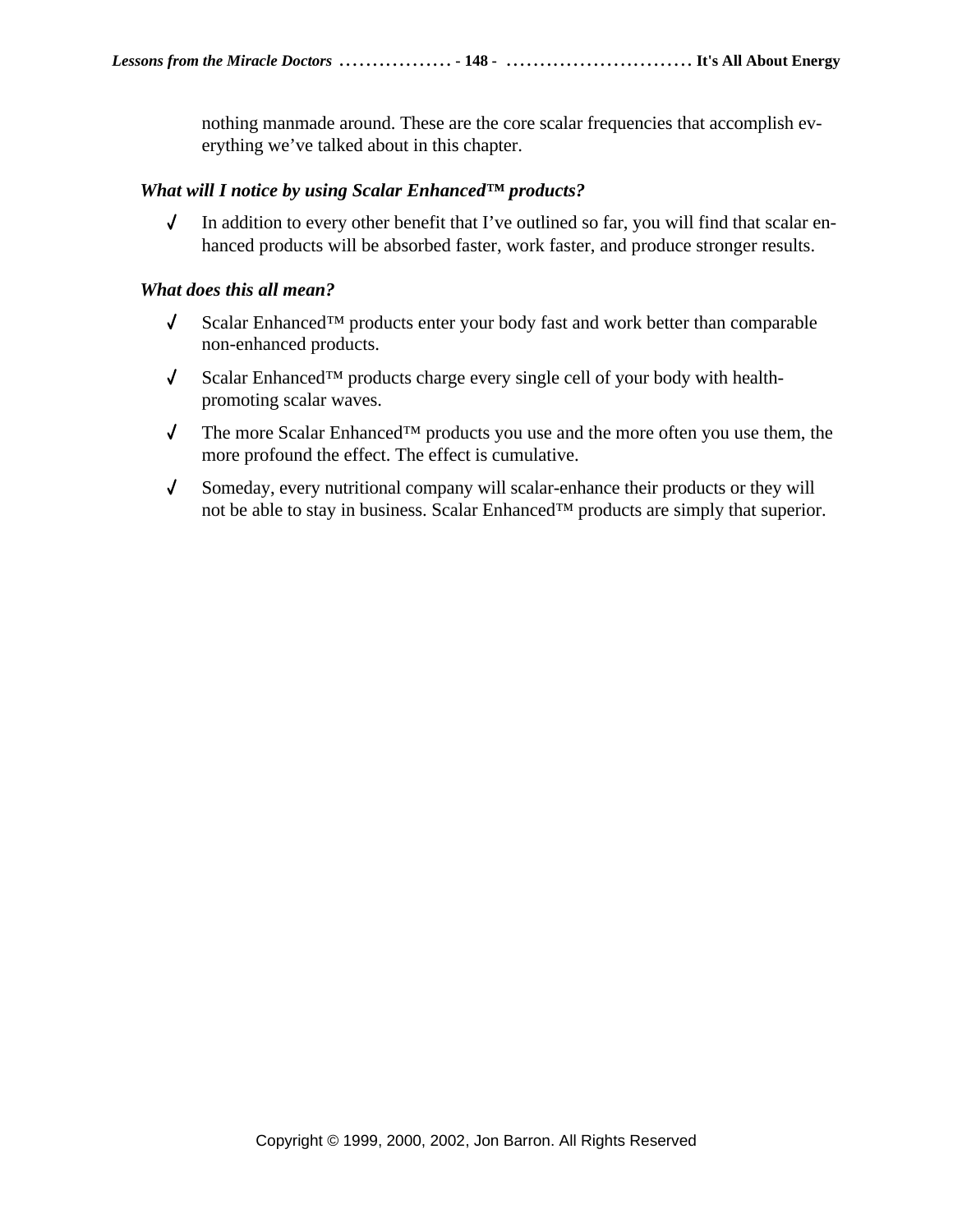Chapter 18

# Let's Talk About Cancer

I'm not going to prescribe or play doctor in this chapter, merely explore the nature of the disease on a theoretical basis. Nevertheless, I think you will find that the mere act of exploration opens up a whole range of possible treatment options—once you understand the true nature of the disease.

First, let's talk about the state of cancer in the United States today.

If you believe what you read in the press, cancer treatment is making great strides.

- $\sqrt{ }$ Diagnosis and treatment are better than ever.
- $\sqrt{\phantom{a}}$  More people are being saved than ever before.
- $\sqrt{ }$ People are living longer after diagnosis than ever before.
- $\sqrt{ }$ Discovery of the cancer gene and the elusive "cure for cancer" are right around the corner.
- $\sqrt{ }$ Things have never looked better for winning the war on cancer.

On the other hand, if you look just below the surface, you find an entirely different story.

We spend \$100,000,000,000.00 a year on cancer in the United States.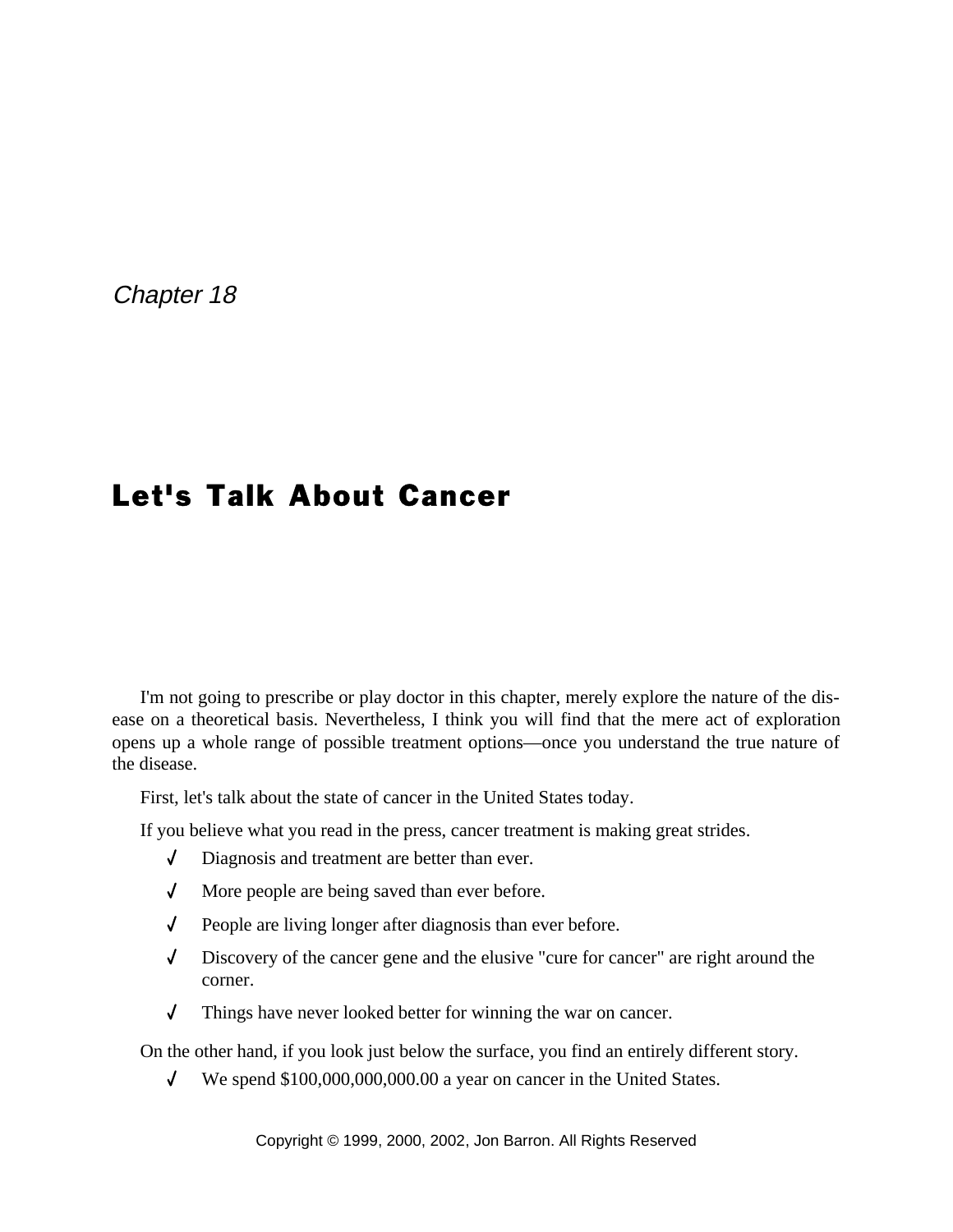- $\sqrt{ }$ In the Feb 9, 1994 issue of the *Journal of the American Medical Association*, the "War on Cancer" was declared a failure. "**In all age groups, cancer incidence is increasing . . . Few new effective treatments have been devised for the most common cancers.**"
- $\sqrt{ }$ The incidence of cancer is soaring—up between 800% to 1,700% in the last 100 years (depending on whose numbers you look at). According to the American Cancer Society, 1 in every 2.5 Americans (and moving rapidly to 1 in 2) will get some form of invasive cancer in their lives—and half of those who get it will die from it. (Now, it is true that the rates for some forms of cancer such as prostate cancer and colon cancer have dropped slightly in the last couple of years, but keep in mind that drop is only relative to the extremely high levels that were reached in the last 100 years and that the rates for other forms of cancer (such as lymph cancer) have soared—more than offsetting the small drops just mentioned.
- $\sqrt{ }$ More people are dying than ever before from cancer. In the early 1900s cancer was a rare occurrence in the American population. Today, it is the number 2 killer in the United States—trailing only heart disease.

So which story is true? They can't both be true. Can they?

Actually, they can—sort of. It all comes down to a statement attributed to Benjamin Disraeli, one of England's great Prime Ministers. According to Disraeli, "There are three kinds of lies in the world: lies, damn lies, and statistics." And that's exactly what we have here: statistical lies.

Just do a little logical thinking, and the truth begins to shine forth. So let's take these claims one at a time and see what the truth is behind them.

## "More People Are Surviving Cancer Than Ever Before"

If mortality rates are virtually unchanged (as stated in the *Journal of the American Medical Association*), but 800 to 1,700 percent more people are getting cancer than ever before, then 8-17 times as many people will be saved—would they not? Thus the remarkable claims you see in the press.

On the other hand, what you don't hear as often is that 8-17 times as many people are also dying—whoops! Thus the rise of cancer to its position as the number two killer in the United  $States.<sup>1</sup>$ 

So which is the most important statistic? Quite simply, none of them. It's the fact that survival rates are virtually unchanged. What that means is that modern medicine isn't really making much of a difference.<sup>2</sup>

<sup>1</sup> It's also worth keeping in mind that the population of the United States has increased 360% in the last hundred years (75,000,000 to 270,000,000). That means you can multiply both the survival and mortality rates by 3.6. In other words, the 8-17 times becomes 29-61 times. And that's how cancer has risen from virtual obscurity to become the number two killer in the USA, claiming several hundred thousand people a year.

<sup>2</sup> Mortality rates are actually worse than they first appear. Consider the fact that when a cancer patient undergoes chemo, and then succumbs to pneumonia because their immune system has collapsed from the chemo, that is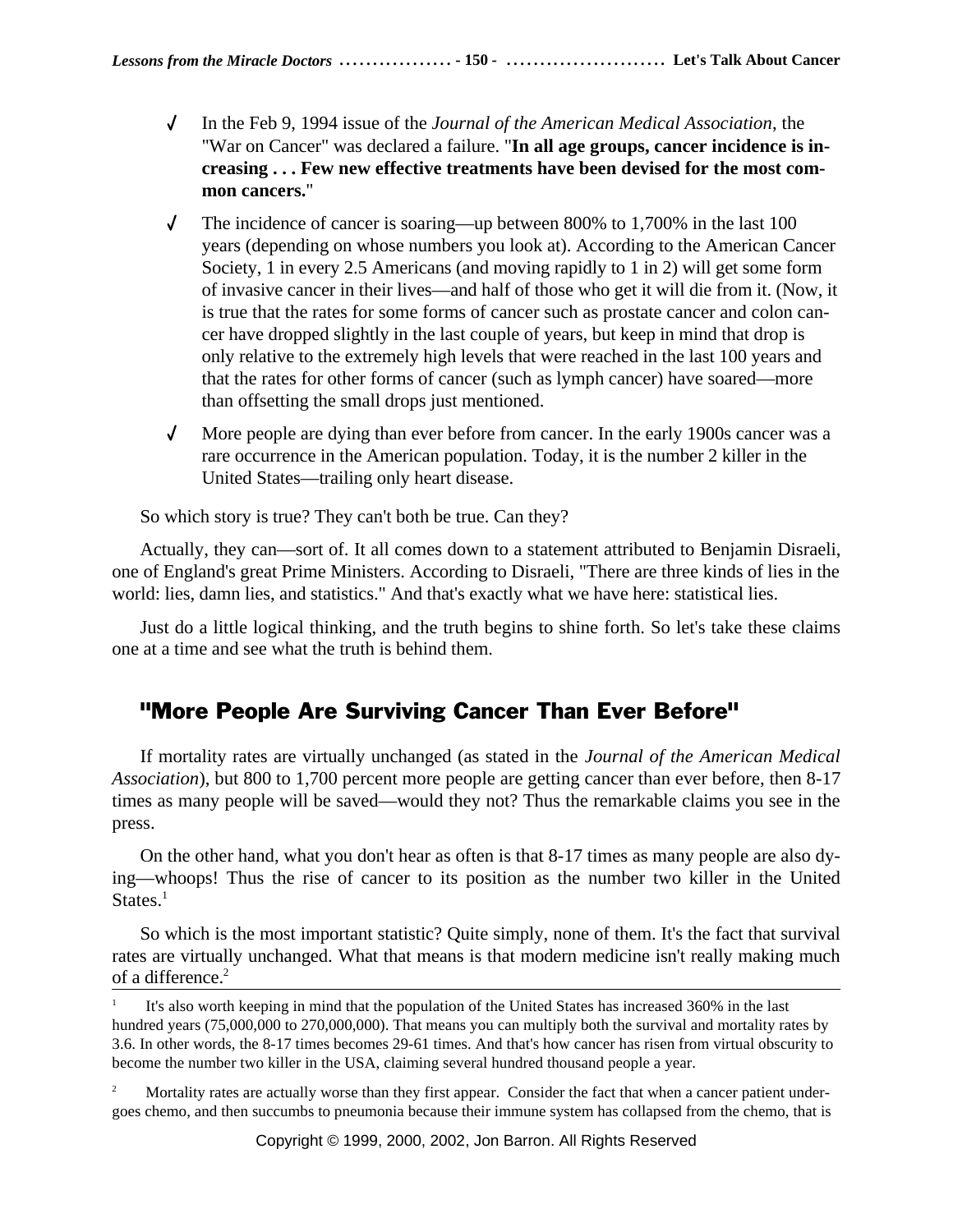## "People Are Living Longer with Cancer Than Ever Before"

If better testing is diagnosing cancer earlier than ever before, then, by definition, people would be living longer than ever before after diagnosis, even with no real change in the effectiveness in treatment or the actual survival rate—would they not? Bottom line is that people are not really living longer. They're just being given a longer death sentence. Now it is true that the statistics claim to have accounted for this quirk. They haven't really. For one thing, they don't account for the number of people who die from the side effects of treatment.

## How Can This Be?

Are we being scammed and lied to? Are cures being deliberately suppressed, as some people believe?

Although many in the alternative health community believe otherwise, I think the answer to both questions is no. There is no scam, no deliberate suppression.

On the other hand, with \$100,000,000,000.00 dollars being spent every year on cancer in the United States, cancer has become, quite simply, a major industry. And therein lies the problem. You now have vested interests competing for a piece of this monstrous pie. This leads to a series of major problems.

- $J$ No one has an interest in preventing cancer, since that doesn't produce any money. All interest is in finding "a cure for cancer." This is where the fame is. This is where career advancement is. And yes, this is where the money is.
- Any cure found must be proprietary—otherwise no money can be made.<sup>1</sup>  $\sqrt{ }$
- $\sqrt{\phantom{a}}$  Any cure must come from within the medical community—to justify all of the money being raised and spent—and, in fact, to justify the doctor's very existence as a doctor.<sup>2</sup>

That means that

 $\sqrt{2}$ Even though it's relatively easy to reduce the incidence of cancer by close to 90% (back to the levels experienced 100 years ago), no one in the medical community will tell you about it. (Just remove the toxins from your body—toxins that didn't even exist 100 years ago but are now present in our bodies in substantial amounts, and start regenerating your body with the essential nutrients that have been removed from the mass produced, processed foods that make up the bulk of today's diet).

recorded as death by pneumonia—not cancer. Now add in all of the people who have died from the side effects of chemo and radiation, and you find that mortality rates are not just unchanged, but have probably gone backwards.

<sup>1</sup> And this is another area in which the deck is rigged against alternative treatments. Since it now takes several hundred million dollars to approve a new drug or treatment in the United States, any program that is not proprietary can never be approved, because no one can afford to take it through the testing process if they don't own the rights to it. When you hear drug companies complain about the high cost of drug approval, don't believe it. They love it. That's what keeps small players from disrupting their multi-billion dollar profit factory.

<sup>2</sup> Actually, this is probably the biggest single factor. In the end, ego is more important than money.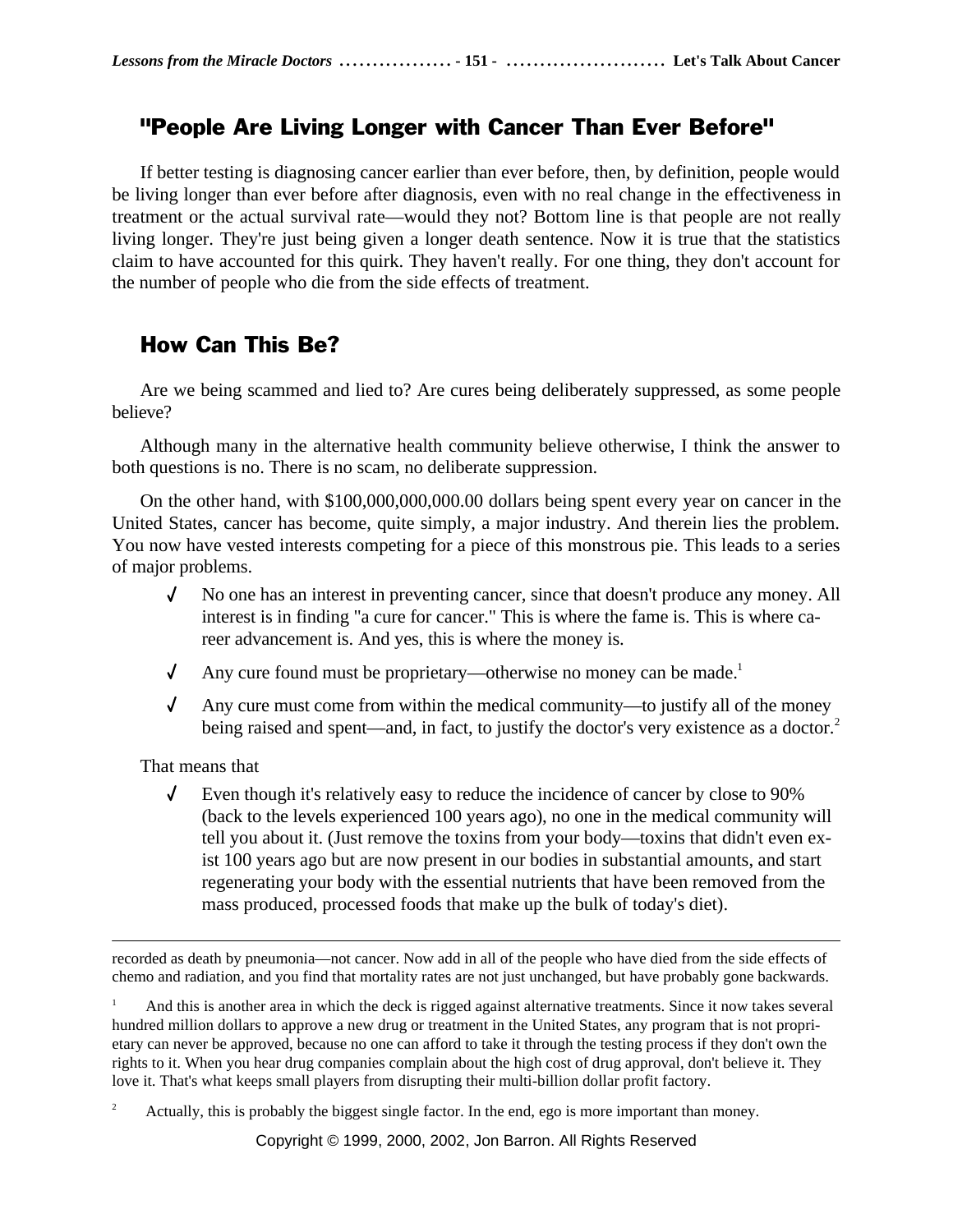- $\sqrt{ }$ Even though there are natural treatments that are at least as effective as chemo and radiation and surgery (not hard to do, since the medical modalities are so ineffective and have such deleterious side effects), no one in the medical community will tell you about them.
- $\sqrt{ }$ Even though the concept of a "cure for cancer" is basically bogus (more on that later), you will still be asked to raise and contribute billions of dollars to search for it.<sup>1</sup>

## So Let's Talk About the Nature of the Disease.

Does anyone really believe that **cancer somehow magically appears in isolated spots in your body for no particular reason? And that removing or destroying that cancer in that one isolated spot means that you're cured?**

Does the above statement sound silly, or even absurd, to you? If it does, you've got a problem. You see, virtually all modern cancer research and treatments are based on that premise.

- $\sqrt{2}$ Surgically remove the cancer.
- $\sqrt{ }$ Burn it out with focused beams of radiation.
- $J$  . Poison it with chemo.
- $\sqrt{ }$ Or all of the above.

If we want to end the cancer scourge, we need to look elsewhere for answers. And probably the best place to start is with a discussion of what cancer actually is.

# What Is Cancer

Cancer is fundamentally a disease of the immune system. What do I mean by that? Quite simply, in your body, as part of the normal metabolic process, you produce anywhere from a few hundred to as many as 10,000 cancerous cells each and every day of your life.

So why doesn't everybody get cancer? Because your immune system has the ability to recognize each and every one of those aberrant cells and remove them from your body. That's what a healthy immune system does.

Then why do some people get cancer? Because one of three things happens (and more often than not all three together):

1. You expose yourself to toxins and outside influences (such as heavy metals, radiation, rancid fats, viruses, bacteria, parasites, etc.) that dramatically increase the number of cancerous cells your body produces so that not even a healthy immune system can handle the load.

<sup>1</sup> I know a woman who had breast cancer and had run through all the usual medical treatments to no avail. She was dying, and in fact, had been sent home to die by her doctors. As a last resort she went on the Baseline of Health program and experienced a total recovery. To celebrate her recovery, she now runs regularly in "Breast Cancer" races to raise money for research—and she's absolutely oblivious to the contradiction. God bless her!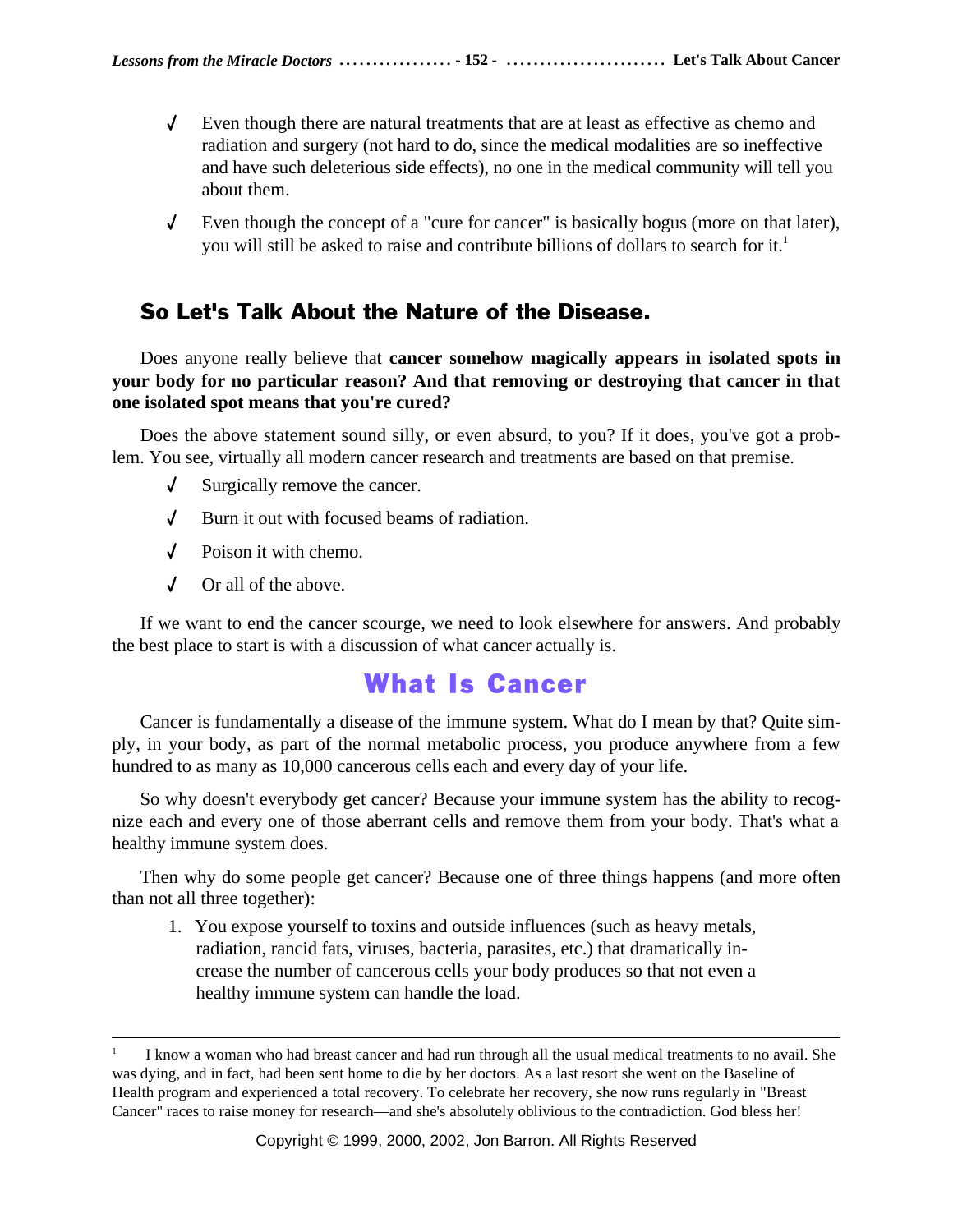- 2. You compromise your immune system to the point that it can no longer handle all of the cancerous cells your body produces—thus allowing some of them to take root and establish themselves.
- 3. Circulation (in the broad sense) is impeded—thus leading to both 1 and 2 above.

Let's explore these three points in a little more detail.

## 1. Exposure to Toxins and Other Outside Influences

Some factors are known beyond a shadow of doubt; others are more hypothetical (but with strong circumstantial support).

- Exposure to radiation is an absolute known cause of cancer.  $\sqrt{ }$
- $\sqrt{ }$ Exposure to radon gas seeping up from the ground and into our houses is also a known cause. $<sup>1</sup>$ </sup>
- $\sqrt{ }$ Living in cities with polluted air like Los Angeles and Houston dramatically increase your chances of getting cancer. In fact, if you live in the Los Angeles basin, your chances of getting lung cancer are 426 times greater than if you live in an area with clean air.<sup>2</sup>
- $\sqrt{ }$ There is now strong circumstantial evidence that transient viruses and bacteria are a major factor in producing cancer.
- $\sqrt{ }$ Then again, we know that prolonged exposure to cigarette smoke is a known carcinogen
- $\sqrt{ }$ Chlorine in our water is a known carcinogen.
- $\sqrt{ }$ Excessive estrogen is the only known cause of uterine cancer and plays a major role in several other kinds of cancer including breast cancer and prostate cancer.
- $\sqrt{ }$ Improper elimination and the improper balance of beneficial bacteria in the colon are known cancer causers. And colon cancer is now the leading cancer among men and women combined.
- $\sqrt{ }$ Excessive build-up of free radicals is a factor. Related to this, of course, is the consumption of rancid fats and transfatty acids.
- $\sqrt{ }$ There are over 2,000 known carcinogens in our water supply.

Radon gas is the number 2 cause of lung cancer in the US. Second only to smoking cigarettes according to the EPA, Surgeon General, and The American Lung Association. Millions of homes and buildings contain high levels of radon gas. http://www.epa.gov/iaq/radon/

<sup>2</sup> Although California has made strides in reducing hazardous air pollution, a Congressional Report released on 3/1/99 found toxins at high enough levels that the risk of cancer was 426 times higher than health standards established by the 1990 federal Clean Air Act.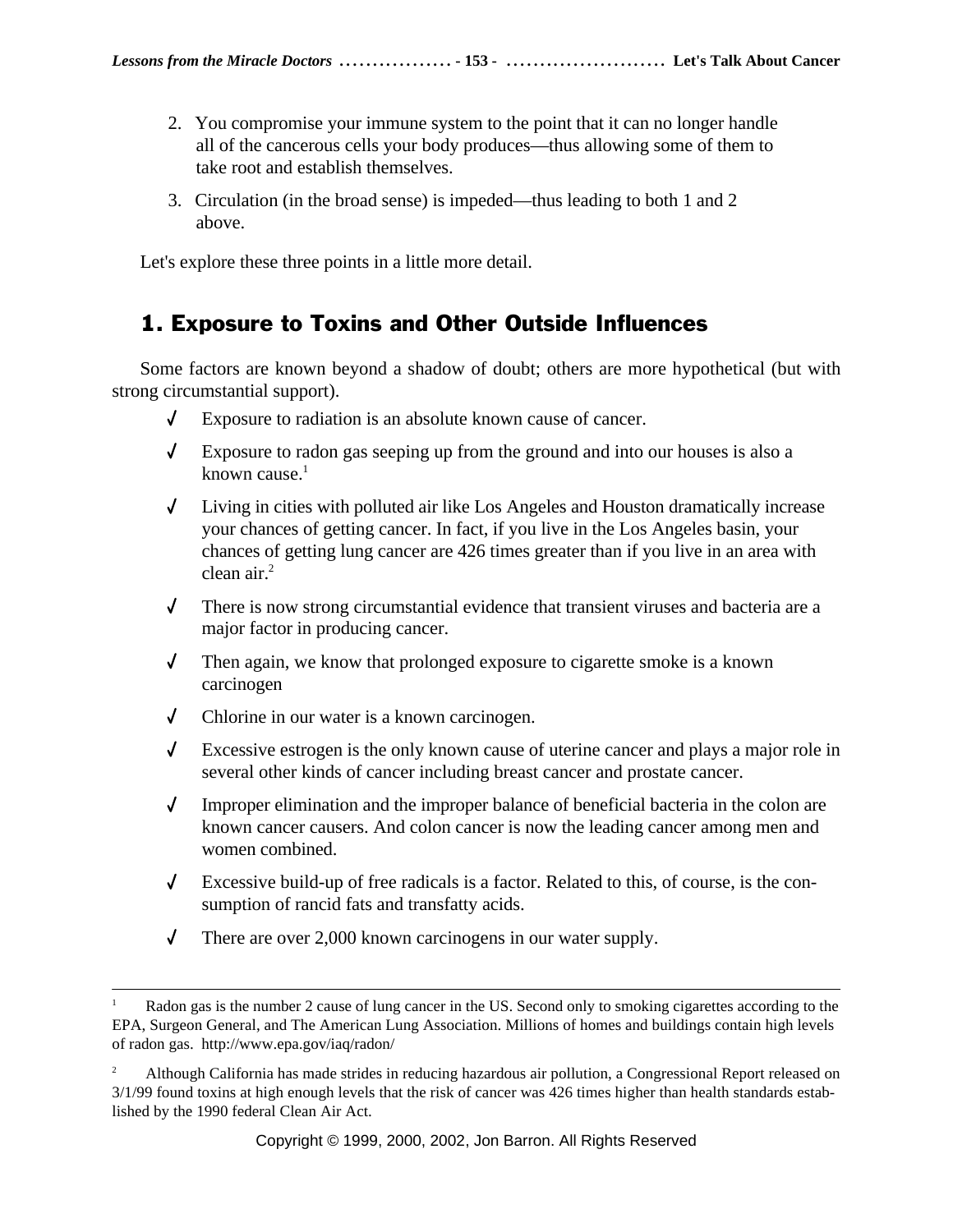- $\sqrt{ }$ Even something as simple as repeated acid reflux will eventually stress the lining of the esophagus enough that esophageal cancer results.
- $\sqrt{ }$ etc.

Does it sound overwhelming? In a sense it is. However, it's only overwhelming if you're looking for a magic bullet cure. In fact, simple protocols such as the Baseline of Health will eliminate virtually all of these factors from your body. Then the whole concept of preventing and reversing cancer becomes much more understandable.

# 2. Compromised Immune System

And how do we compromise our immune systems? As it turns out, almost every which way you can imagine.

- $\sqrt{ }$ How good can your immune system be (taking all the supplements in the world that you want) if your colon is packed with 20 lbs of old fecal matter? A substantial portion of your immune system then has to combat the effects of self-toxicity. Clean up your intestinal tract, and you free up your immune system.
- $\sqrt{\phantom{a}}$  Beneficial bacteria manufacture potent immune boosters such as Transfer Factor and Lactoferrin right in your intestinal tract—if they're there. In other words, the proper balance of beneficial probiotics in your intestinal tract can substantially boost your immune system by increasing internal production of a number of powerful immune factors. Without those factors, your immune system is marginalized.
- $\sqrt{ }$ Taking digestive enzymes between meals relieves stress on the immune system by helping to eliminate Circulating Immune Complexes from the body. Given today's enzymatically dead diet, this is essential to prevent a total breakdown of your immune system.
- $\sqrt{ }$ Proper diet and nourishment boost your immune system. Each and every immune cell in your body is manufactured from the food you eat. A nutritionally deficient diet means functionally deficient immune cells. The bottom line is that you can't build the same immune cell out of pepperoni pizza, beer, and twinkies that you can out of whole living foods. Supplementation with the proper vitamin and mineral complexes will significantly enhance the production of your body's immune cells.
- Deficiencies of the key fatty acids is a sure invitation to cancer. In fact, some of the  $\sqrt{ }$ fatty acids actually work as immune system modulators that help to keep the immune system properly programmed so it doesn't attack itself.
- $\sqrt{ }$ A full spectrum antioxidant boosts the immune system in multiple ways. Just one example is Curcumin. In *Immunological Investigations*, 1999, Vol 28, Issue 5-6, pp 291-303, there are published studies that prove that Curcumin can increase white blood cell count by some 50% in just 12 days—not to mention circulating antibodies by some 512 in the same time frame.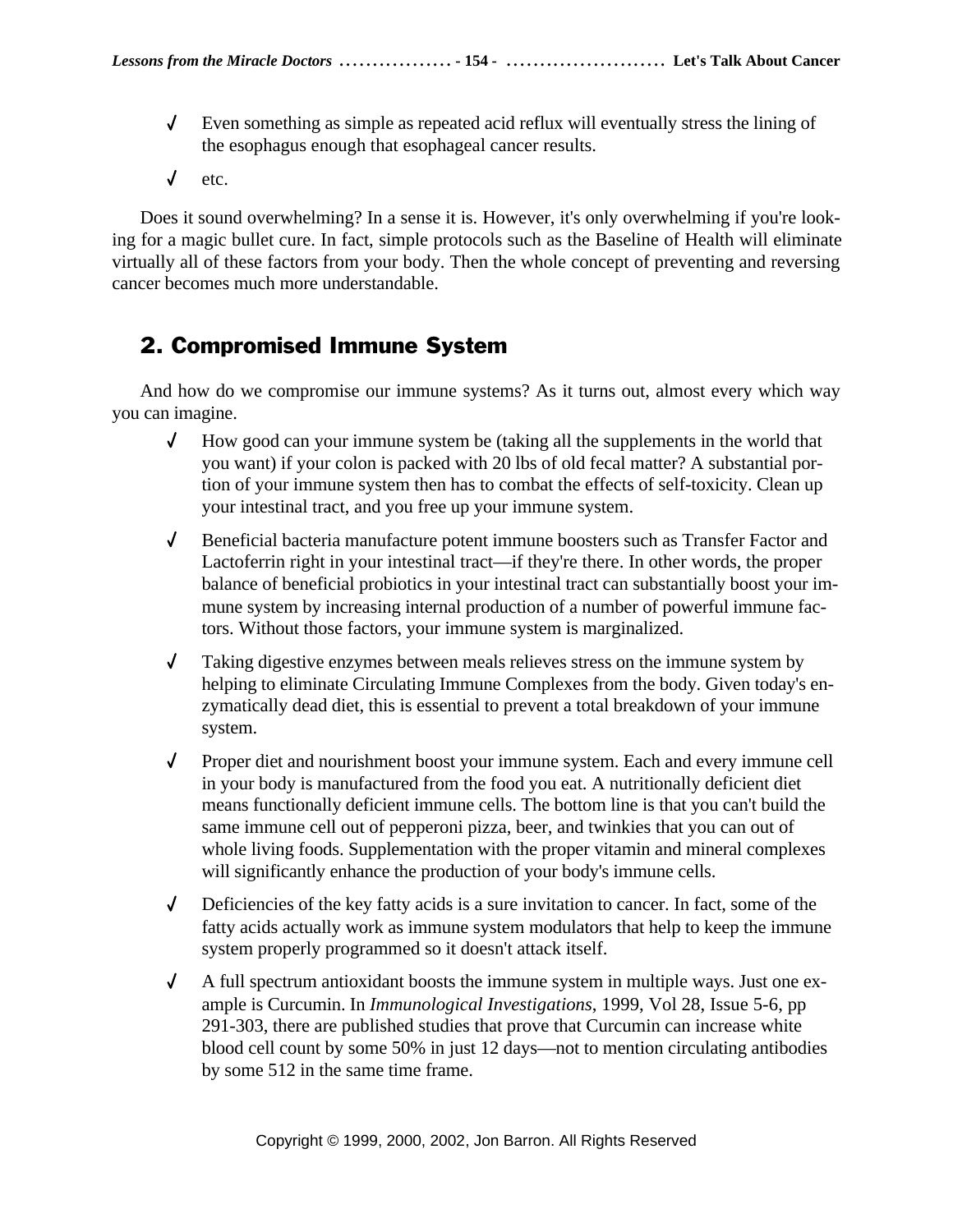- $\sqrt{ }$ Cleaning out the liver improves its ability to produce immune factors and remove bacteria from the blood. An impaired live is like a death sentence to your immune system.
- $\sqrt{ }$ Cleaning out the blood and balancing your blood's pH also helps to improve immune function. In fact, low pH in body tissue is almost a guarantee for the onset of cancer.
- $\sqrt{ }$ Invading pathogens can eventually overwhelm the immune system, rendering it incapable of performing its normal protective functions.
- $\sqrt{ }$ Your mental attitude matters. There is a strong statistical correlation between depression and cancer.
- $\sqrt{ }$ Lack of exercise reduces immune function and causes the lymph to stagnate—further compromising the immune system.
- $\sqrt{ }$ And keep in mind that the ingredients in a single can of soda can depress parts of your immune system by as much as 50% for as long as 6 hours or more. So what does that mean if you drink 4-5 cans of soda a day—or more?

Again, what at first appears to be overwhelming becomes quite manageable when we view it as part of the whole.

# 3. Circulation

By circulation here, I'm using it in the broadest sense, as it applies to all of the body's circulatory systems: Blood, Lymph, and Energy.

#### *Blood*

If there is any restriction of blood circulation (caused by anything from narrowing of the arteries to tension in the surrounding muscle tissue) several problems arise.

- $\sqrt{ }$ Sufficient oxygen can no longer reach key areas of the body. Oxygen is a cancer destroyer.
- $\sqrt{ }$ Sufficient nutrients can no longer reach that area of the body, thus starving it, weakening it, and making it vulnerable to mutation.
- $\sqrt{ }$ The waste material produced by the cells can no longer be efficiently removed. The build-up of toxic waste in the cells eventually leads to cancer.

#### *Lymph*

 $\sqrt{ }$ Your lymph is your body's sewer system, removing dead cells, waste, toxic matter, heavy metals, bacteria, etc. from body tissue. Unfortunately, the lymph system has no pump of its own. If for any reason your lymph is stagnant, you end up poisoning yourself. Cancer is a likely outcome.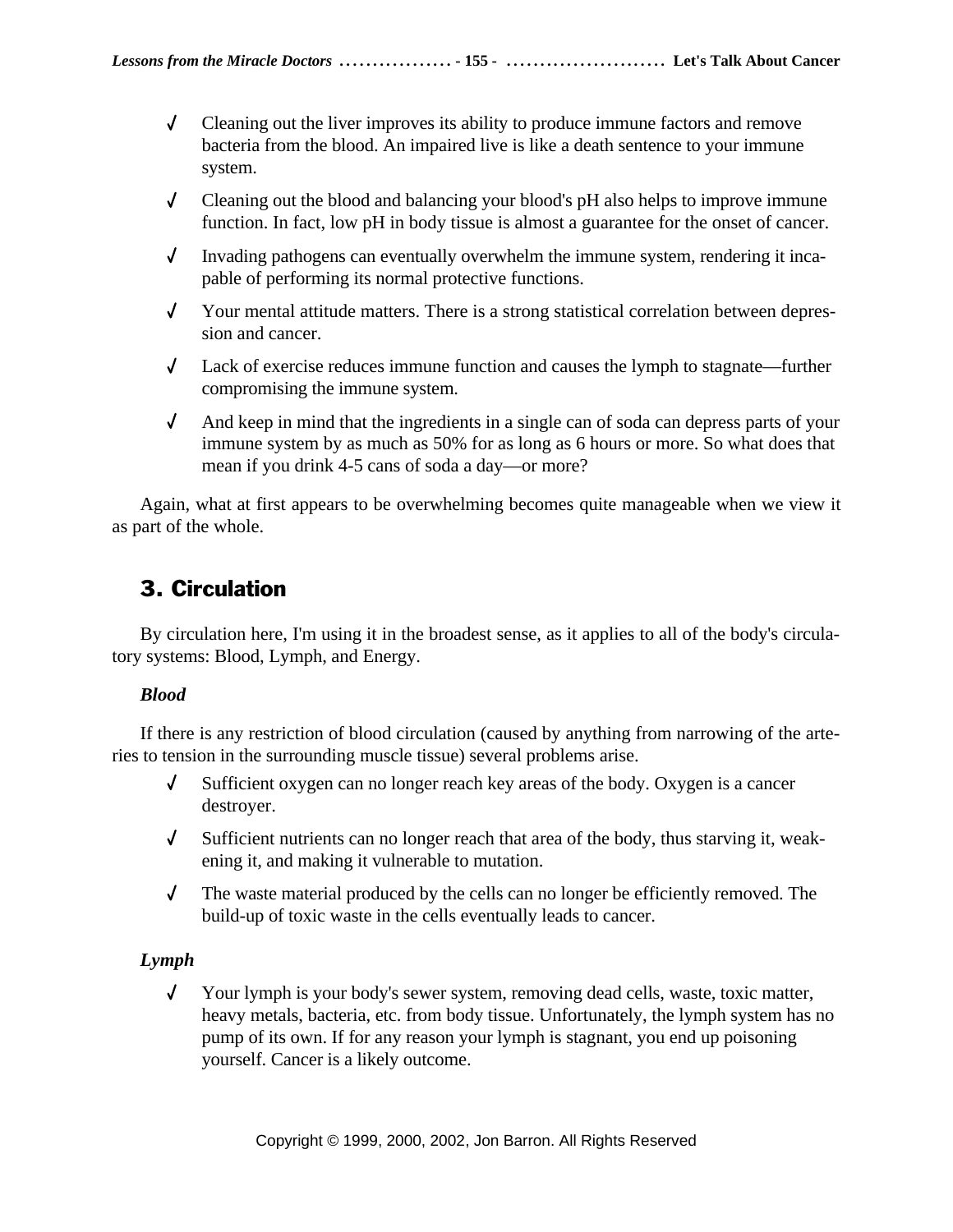#### *Energy*

- $\sqrt{ }$ Fundamentally, our bodies are pure energy systems. As you look more and more closely at the subatomic structure of all matter, the physical world begins to disappear. All that's left is a series of force fields and probabilities that create the illusion of matter as we know it. Certainly, we have to deal with this illusion (the physical world) as we see it, but we also have to deal with the consequences of the world of energy that remains unseen—but is nevertheless the true reality behind all physical matter. The bottom line is that a major factor in the onset of cancer is when these energies in our body become unbalanced or diminished in any way.
- $\sqrt{ }$ And, as we learned in the last chapter, cancer cells are almost exclusively low-energy cells.

# So Where Does That Leave Us?

Once we understand what cancer actually is, it's easy to understand:

- $\sqrt{ }$ Why medical treatments for cancer have had such dismal results
- $\sqrt{\phantom{a}}$  Why most of the current research is a waste of time and money
- $\sqrt{ }$ And most important of all, what you can do to prevent and in many cases even reverse cancer.

So let's take on these points one at a time

# 1. Why medical treatments for cancer have had such dismal results

This is real obvious. Medical treatments are based entirely on eliminating the symptoms (or manifestation) of the cancer in your body. They do nothing to eliminate the causes of cancer—to remove those things that stimulate it's growth in the body.

Think about this for a moment. Does surgery or radiation treatment or chemotherapy do one single thing for any of the causes that we have discussed in the previous sections? And the answer, of course, is zero, zilch, nada, nothing. All they do is attempt to remove the symptom (the physical manifestation of the cancer) that results from these causes. Is it any wonder they have had such a poor track record? And on top of everything else, now that we know the causes of cancer, we can see that radiation and chemo actually significantly compound the problem.

- $\sqrt{ }$ Exposure to radiation is a known carcinogen. Every treatment increases the likelihood of future cancer.
- $\sqrt{ }$ Chemo drugs are some of the most power carcinogens known. Think about this for a moment. The prime cancer treatment we use today actually fills your body with some of the most powerful **cancer-causing** drugs known. Whoa! Who came up with this treatment? The absurdity of it is mind boggling. Even if you temporarily destroy the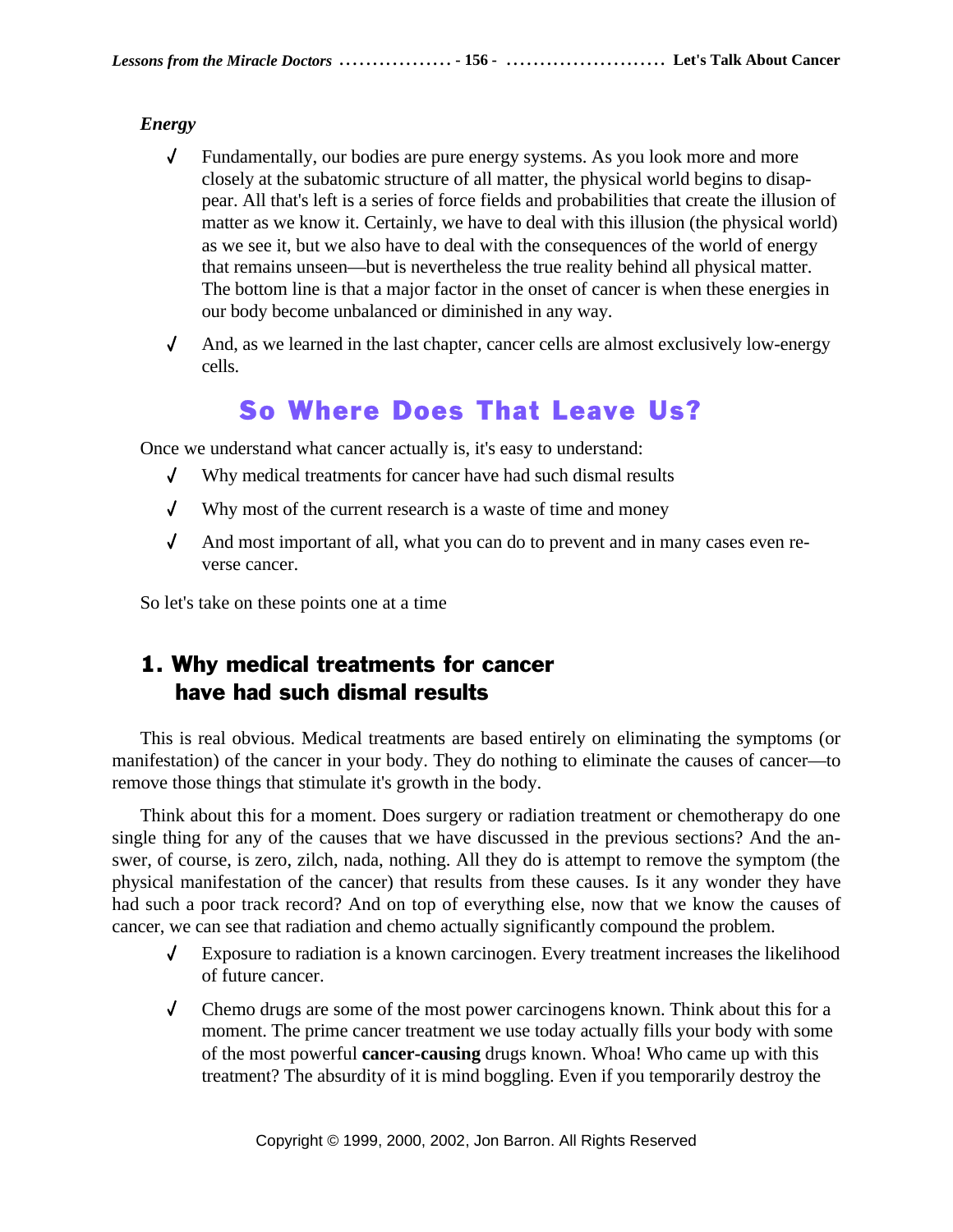current cancer in your body by poisoning it with these drugs, haven't you significantly increased your chances of getting cancer down the road?

- $\sqrt{ }$ But it gets even worse. Medical treatments do nothing to improve immune function in the body. In fact, chemo and radiation quite literally destroy immune function in your body.<sup>1</sup> This is the single most absurd aspect of the modern medical approach to dealing with cancer—destroy the very system in your body that can actually eliminate and prevent the recurrence of that cancer, and then do nothing to repair that damage. At the very least, this is highly irresponsible. $<sup>2</sup>$ </sup>
- $\sqrt{ }$ And maybe, most damning of all, these treatments are deadly in and of themselves. Chemotherapy drugs are incredibly toxic. The fundamental premise behind their use is actually frightening. "We're going to give you some of the most powerful poisons we know in all creation. Why? Well, we hope your cancer will pull the poison in faster than the rest of your body—and therefore die before you do. Of course, if we're wrong, you'll die from the treatment and not your cancer. And at the very least, since it is so poisonous, you're going to feel really really ill—much worse than you've ever felt in your life. Your hair will fall out. You'll vomit repeatedly. You'll feel as though your very life is being drained from your body (which is actually what's happening). But, of course, it's worth it if it works. **And it is your only option**." I don't know how many times I've seen people die from the chemotherapy and not the cancer. But two things, in particular, really gall me.
	- First, I know of numerous cases where people have gone through chemo, and despite all the suffering it didn't work.<sup>3</sup> Unfortunately, the patients were so debilitated by the treatment, that another round of chemo was not an option. They were then "sent home" by their doctor to die. At that point, with no other options left to them, they tracked down one of the "miracle doctors." Amazingly, they began to feel better almost from day one. After a few weeks, they felt so much better that they went back to their original oncologist for a check-up. An exam showed no sign of cancer (or the cancer was dramatically reduced). The oncologist then proceeded to tell the patient that their alternative program had nothing to do with their recovery (bad enough in and of itself), but then went on to convince the patient to come back for another round of chemo to "make sure the cancer doesn't come back." **And then the patient died of a heart attack as a side effect of that "insurance" chemo.**

<sup>1</sup> I have seen numerous examples of people who have chosen to use immune boosting formulas, such as *Immunity Plus*, while undergoing chemo and have actually seen their immune function not only **not** drop, but in fact, increase—even double—during the course of that chemo treatment.

<sup>2</sup> After we saw what Immunity Plus could do in concert with chemotherapy, I wrote to 6 major hospitals in the United States with complementary health programs and offered to fund a study that proved the benefits of immune system enhancement during chemo. Not one hospital responded. I wrote to each a second time. Again nothing. With the third letter, I finally got a response. Finally, one of the hospitals wrote back and told me to never write them again!

In fact, the benefits of chemo vary widely from cancer to cancer—sometimes improving "short-term" survivability by as much as 50%; but also, in many cases, by 1% or less.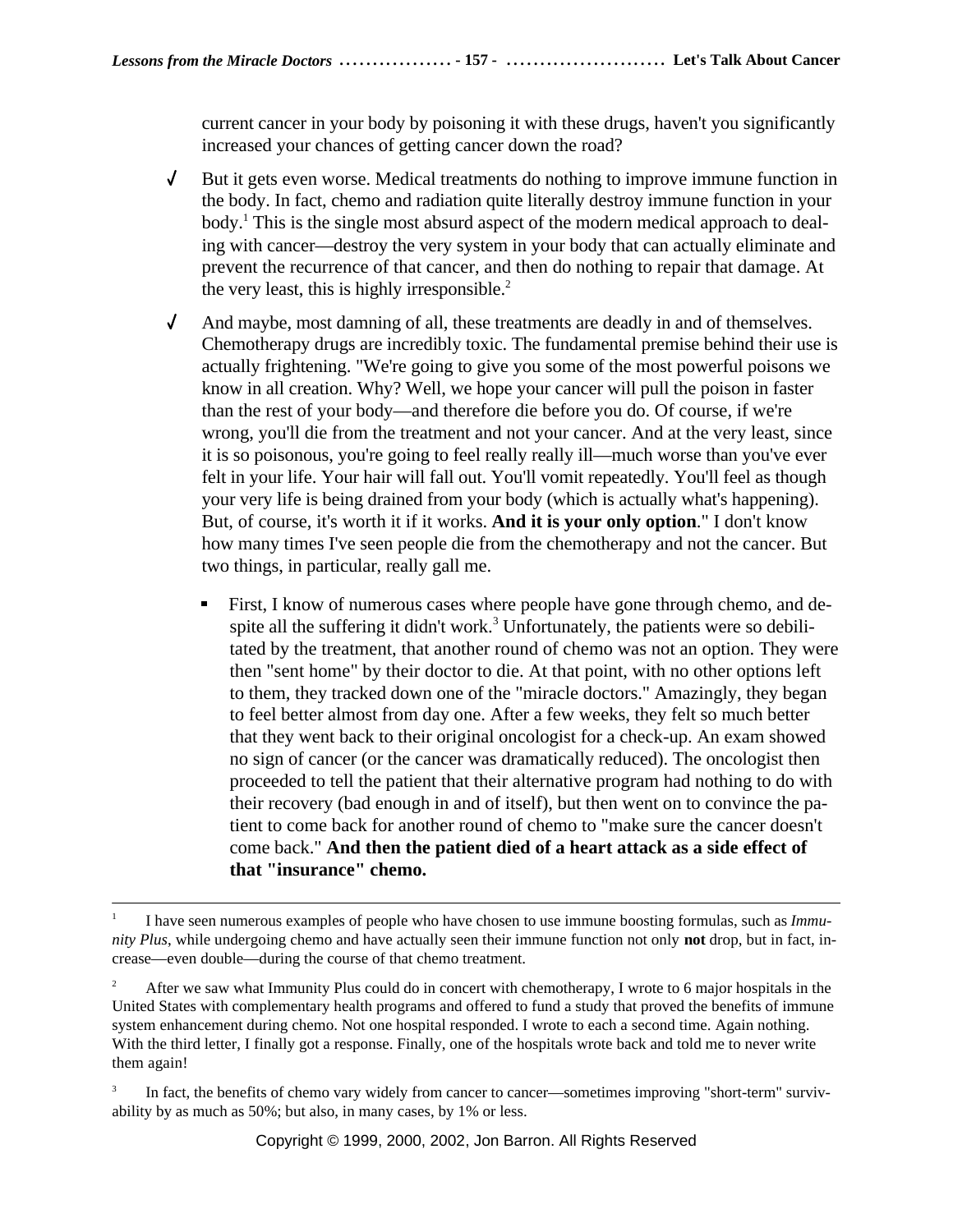$\mathbf{m}$  . Another variation of this which I have seen repeatedly is the patient who uses immune boosting formulas (such as *Immunity Plus* and *liquid minerals*) while undergoing chemotherapy. The results are far beyond what the doctor expects. The patient, in fact, tests cancer-free half way through the chemotherapy program. Nevertheless, the doctor insists on the last two or three rounds of chemo. And the patient dies as a result of the chemo in those final rounds.

#### 2. Why most of the current research is a waste of time and money

This is magic bullet nonsense. Take the search for the cancer gene. Are there genes that give one a predisposition to getting cancer? Absolutely. This is exactly what the Baseline of Health talks about when it refers to your Personal Health Line at the time of birth. But looking for a cancer cure by finding the cancer gene will do nothing to eliminate all of the other factors that we know are responsible for cancer. And, in fact, we already know how small a role the "cancer gene" plays in the onset of cancer. There has been an 8-17 fold increase in the incidence of cancer in the last hundred years. Not even one-millionth of 1% of that increase can be related to genes. Genes evolve over hundreds of thousands (if not millions) of years. That means that the so-called cancer gene has had no impact on the huge increase we've seen since 1900. And that means that virtually 90% of all the cancer that we see today cannot possibly have anything to do with genes. And of that 10% that's left, only a certain percentage of that relates to the unknown cancer gene. That means, quite simply, that at best, genes were responsible for only a small percentage of the minimal cancer rates we had in the early 1900s, and that finding the "cancer gene" will affect only that tiny percentage of cancer. Bottom line: look not for a cure in the cancer gene.

#### 3. What you can do: the alternatives?

According to the medical establishment, there are no effective alternative treatments for cancer. Your only options are chemo, radiation, and surgery. In fact, in half the states in this country, it is illegal for even a medical doctor to prescribe anything other than chemo, radiation, or surgery as a treatment for cancer. The sad thing is that it absolutely is not true. There are effective alternatives.

But wait a second. Don't they test promising alternative therapies, and in each and every case find them invalid? And the answer is: yes, they test them, but skew the tests so that alternative therapies cannot pass. This is done in two ways.

#### *The Whole Is Greater than the Sum of Its Parts*

First, in almost all cases, alternative therapies are administered as **part** of a comprehensive program. Now that we've discussed the nature of the disease, it's easy to see why a comprehensive program is the only thing that makes sense. Nevertheless, when the medical community decides to test the validity of a particular treatment, they insist on separating out the pieces from the whole and testing them in isolation.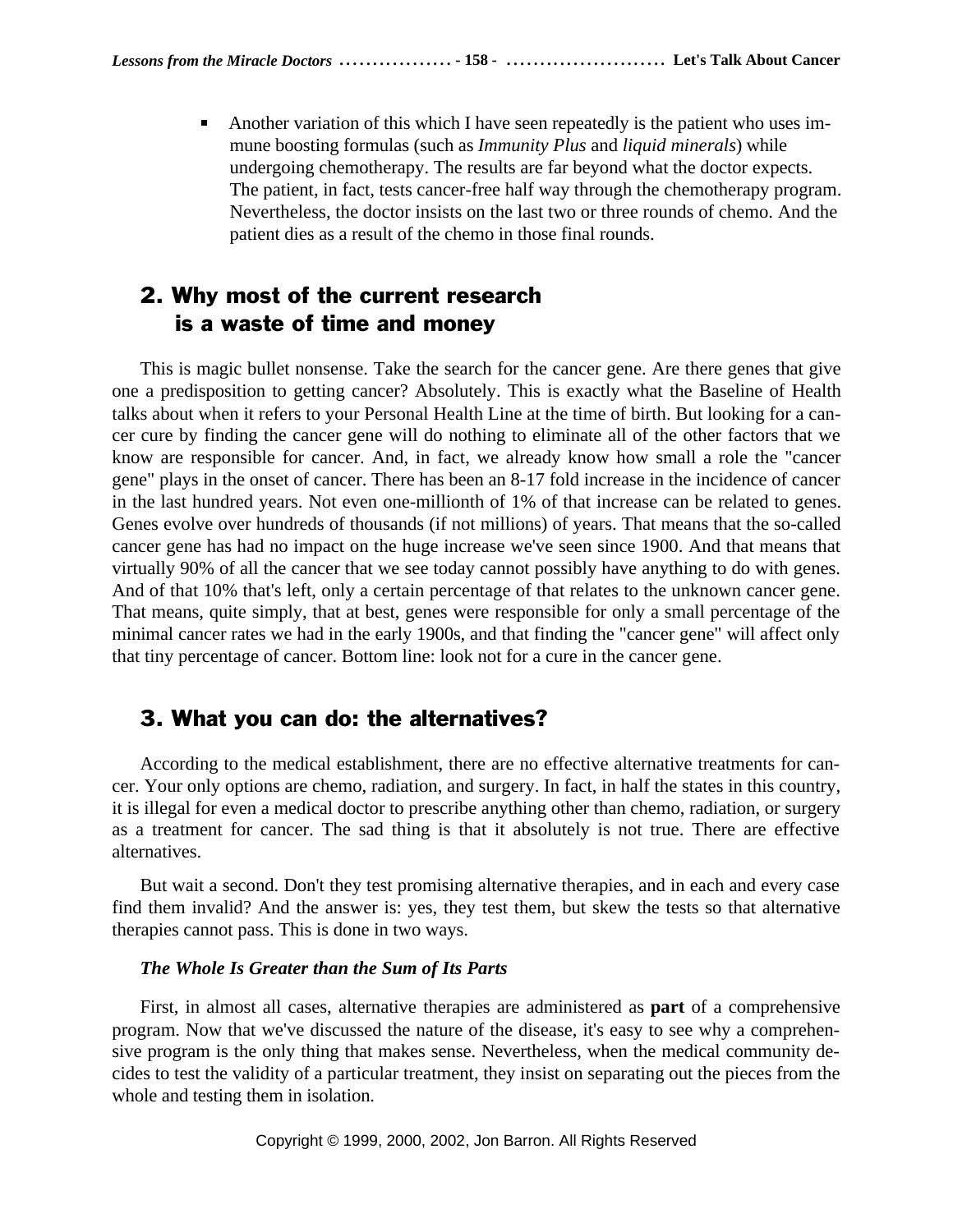This would be akin to deciding to test a prospective football quarterback. The "alternative approach" would be to put him on the field with an entire team and see how he plays. The "medical approach" would be different. How can we really tell if he's any good if there are other players on the field? Great receivers could catch lousy passes and we'd never know. A great offensive line could make him look good by blocking so well that he had all the time in the world to find his receivers. No! The only way to truly tell if he's any good is to put him on the field alone against the entire all-pro defensive team. And, of course, the moment the ball is hiked, he's swarmed under and killed.

But then how do drugs pass this kind of testing? Quite simply, drugs are "magic bullets." In effect, they put him out on the field alone, but armed with an AK-47 assault rife. Of course, as soon as the ball is hiked, he shoots the entire defensive team and walks across the goal. Unfortunately, although he scores, there are side effects. The other team is dead, and the game is over- —but he did score.

Look, just like football is a team game—with the team only as strong as it's weakest component—so too is alternative therapy for cancer a "team" program. On occasion, you may get good results using just one component or another, but overall you will get the best results when you run the program as a whole. To isolate components of a program from the whole is to treat them as drugs. That's not what they are, and they will fail that test by definition.

#### *Additive Vs Subtractive*

In addition, medical treatments and alternative therapies are different in an even more fundamental way. Drugs are subtractive, whereas alternative therapies are additive.

#### $\sqrt{ }$ **Medical treatments such as chemo and radiation.**

- As we've already discussed, medical treatments are subtractive in the very way  $\blacksquare$ they're evaluated. You subtract out every possible variable until you're left with the one active component.
- Traditional medical treatments are an all or nothing proposition. If you use chemo, you wipe out your immune system, which pretty much ends the possibility of using your immune system to overcome the cancer. That means medical treatments have to work consistently in a high enough percentage of cases, or they are dismissed as invalid.<sup>1</sup> That makes sense when testing subtractive therapies like drugs, but makes no sense for testing alternative therapies. Nevertheless, that is the criterion used to evaluate alternative therapies.

#### $\sqrt{ }$ **Alternative therapies**.

Alternative therapies are not subtractive. They are "additive." Again, an alternative treatment that would be dismissed as ineffective because testing showed it to be only 10% effective in isolation, might nevertheless be an invaluable part of a comprehensive program that contained seven 10% components—giving you a

And even here, the medical establishment does not play with a full deck. Doctors routinely prescribe chemotherapy for advanced lung cancer cases where the success rate is less than 1%. Any alternative therapy with a 1% success rate would be laughed into oblivion by the establishment.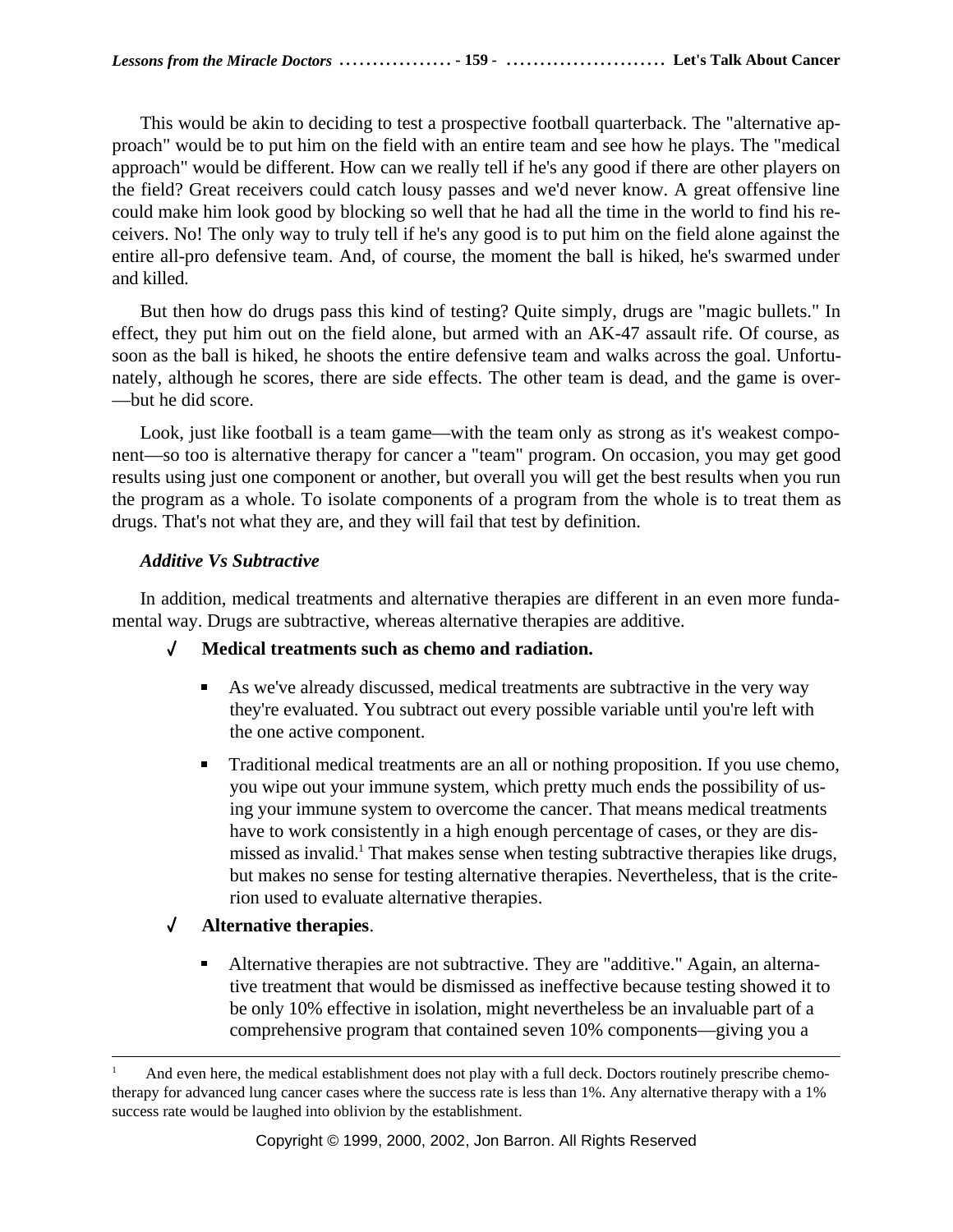70% chance of overcoming your cancer. But the medical establishment deliberately chooses not to test alternative therapies in this way—thus condemning all seven components with the "quackery" label. So the only way you hear about effective alternatives is by word of mouth or anecdotal evidence. Fortunately, the effectiveness of some of these programs is so strong, that it is impossible to suppress their success. And that is why more and more people are turning away from the failing programs of the medical community and turning to effective alternatives.

#### Cost

And lest I forget, one of the biggest arguments against alternative therapies is that they are a waste of money. Please! We spend \$100,000,000,000.00 a year on a medical war on cancer that has been declared a failure by its very generals. Spending \$100 a month on supplements or even \$2,000 for a Rife machine or an Ozone generator is a drop in the bucket compared to that obscenity. How unbelievably hypocritical to claim that they are trashing alternative therapies to protect your pocketbook!

## General Recommendations

#### Preventing Vs Reversing

It is much easier to prevent cancer than to reverse it. The reason is very simple. Isolated cancer cells are not very strong and have no built-in support mechanisms; however, once they take root and begin to multiply, they build awesome support systems, and acquire a life of their own. In the case of tumors, for example, this includes the development of fully functional, complex vascular systems capable of providing tremendous amounts of nutrition and sustenance—unfortunately at the expense of your body's vital organs. Also, once they take root, cancer cells are able to manifest their most important attribute—immortality. Unlike normal cells in your body, which have a limited life span (one of the main reasons we age and die), cancer cells, in general, do not age and die. Functionally, they can live forever. This gives them a major competitive advantage over healthy cells in your body.

The bottom line is that, yes, your body is capable of reversing an established cancer. Doctors see it all the time. They call it "spontaneous remission." But it is far easier to prevent cancer than it is to reverse it.

#### So what do you do to prevent or reverse cancer?

This is the big question, isn't it? Unfortunately, I cannot prescribe or recommend any particular treatments in this book. That would be against the law. However, it is not inappropriate to give you some guidelines.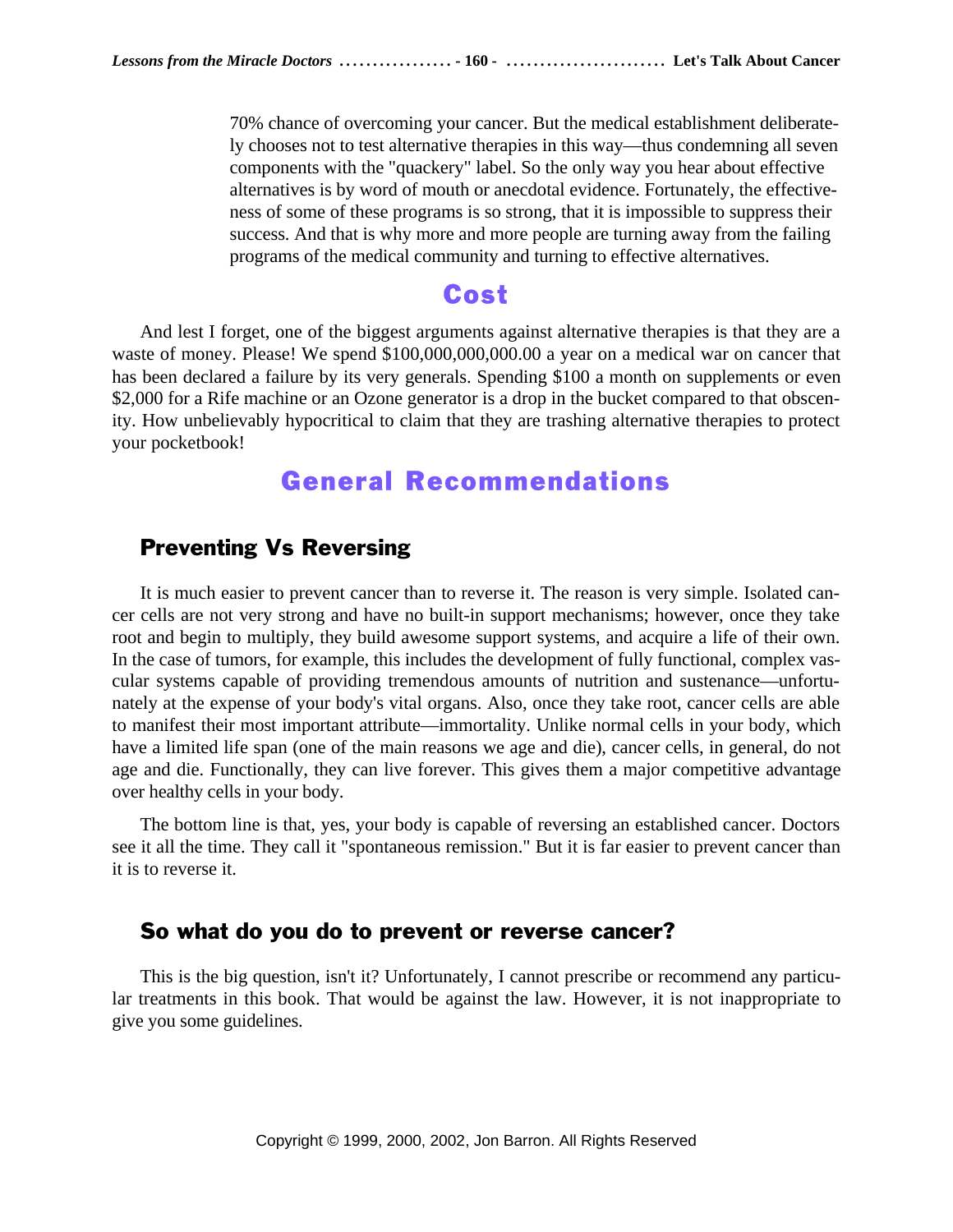#### **Chemo, Radiation, and Surgery**

First, surgery might play a role if a tumor were so large, for example, that it was impinging on another organ, thereby threatening near term death. In that case, surgery might make sense to give you the time to pursue alternatives.

On the other hand, I would be very leery of any chemo or radiation treatments. I would need to see very convincing (and I mean convincing) statistical evidence that those particular treatments were indeed effective for my particular type of cancer before I would even give them a passing look. Remember, chemo and radiation are "subtractive" treatments.<sup>1</sup>

#### **The Alternatives**

It's now time to take a look at the "additive" therapies—the therapies that remove the toxins from your body and build your body's natural defenses against cancer. They are additive in the sense that they can all build off each other. This is a very important concept so let me cover it once again. With chemo for example, if it gives you a 1% chance of success (as with most cases of advanced lung cancer), that's it. Since you've subtracted out all other options, those are your odds: 1 in 100. On the other hand, make use of an additive alternative treatment that has a 10% chance of helping you, and there's nothing stopping you from adding another treatment that also has a 10% success rate. Now you've got a 20% chance of success. And therein lies the secret to success.

**Do everything. Do it all at once. Do it intensively. And repeat it. And once you have the cancer on the run, keep doing it until there is no sign of cancer for at least 6 months. By everything, what do I mean?**

 $\sqrt{2}$ The Baseline of Health<sup>2</sup> program is specifically designed to clean out and nourish virtually every major system in your body. **It is by no means a cancer treatment. It is merely a system for optimizing the health of all the major systems in your body.** And it is for that reason that it serves as the core of any program you use to deal with catastrophic illness. It can play a significant role both in removing the toxins from your body that promote the growth of aberrant cells and in rebuilding and optimizing your immune system. Make sure you do every piece of the program—not just the convenient parts.<sup>3</sup> The liver cleanse and detox is crucial (particularly since it destroys parasites in the liver).<sup>4</sup> And don't forget things like taking the flaxseed, juice

<sup>4</sup> You should also eliminate all forms of propyl alcohol (internal and external) from your life since there are indications these may play a role in promoting the growth of parasites in the body.

Copyright © 1999, 2000, 2002, Jon Barron. All Rights Reserved

If you opt for chemo or radiation, it is absolutely imperative that you do something to repair your immune system concurrent with your treatment. Check with your doctor about using immune enhancers concurrently with your "therapy." They have consistently produced spectacular results in similar circumstances.

<sup>2</sup> Following the Baseline of Health program is the best single method available for preventing cancer from taking root in your body. It also offers the best base from which to launch any program intended to reverse cancer once it has, in fact, taken root.

When using the Baseline of Health as part of a program for reversing cancer, you need to do it completely (no exceptions), intensively and repeatedly.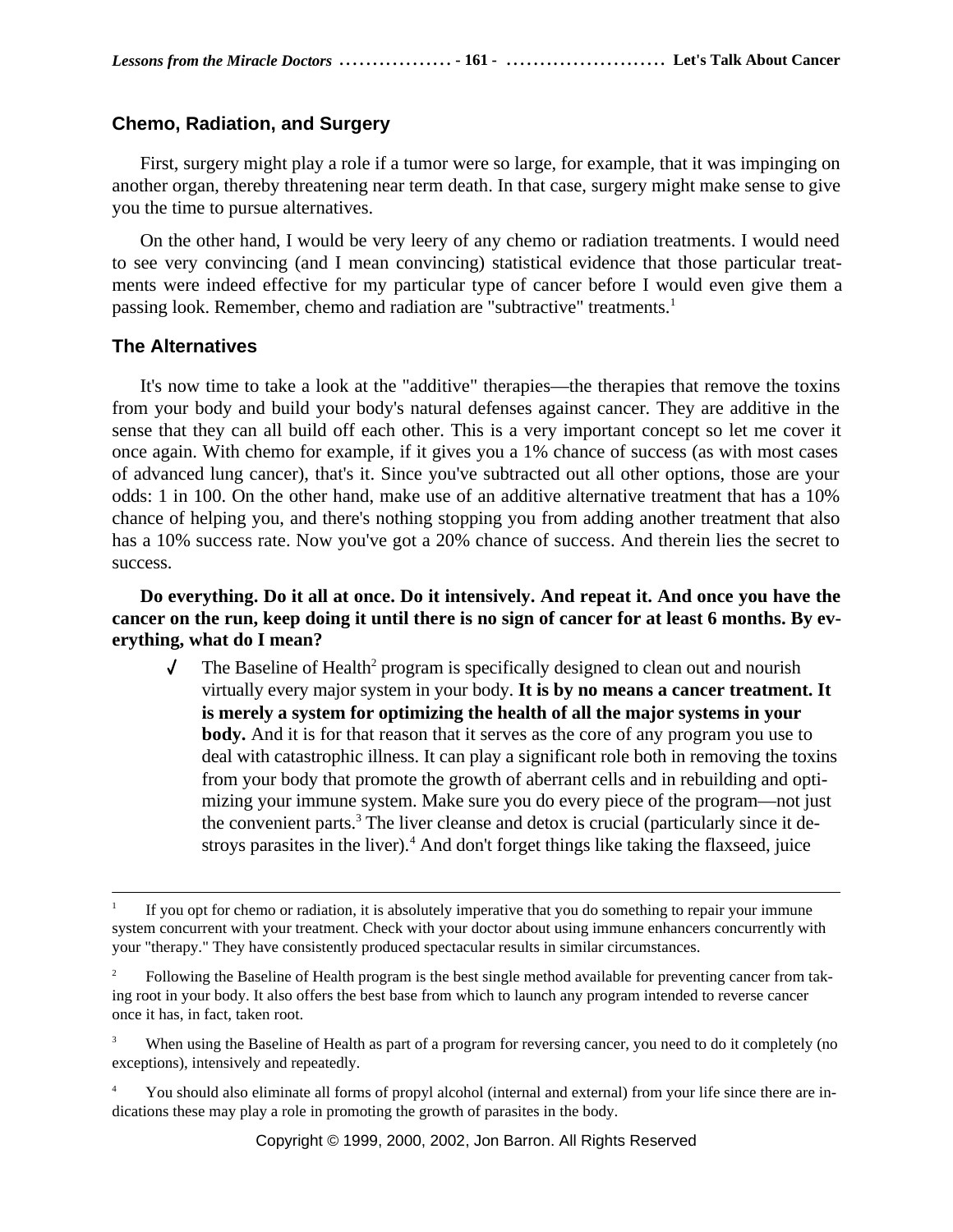fasting, the mental exercises, and physical exercise. These are all key elements of the program.

- $\sqrt{ }$ **Specific anticancer protocols to check out in the library or on the web**
	- Check out the Budwig diet.
	- Specialized antioxidants like curcumin, green tea, selenium, and L-carnosine  $\mathbf{u}$ should be explored.
	- $\mathbf{u}$ Acemannan concentrates from aloe help build the immune system.
	- $\blacksquare$ Ellagitannin extracts from red raspberries are proven powerful anticarcinogens.
	- Check out using high doses (12 tablespoons a day) of stabalized rice bran.  $\blacksquare$
	- Check out Ukrain. This is expensive, but the results have been dramatic.  $\blacksquare$  .
	- Check out Carnivora. This is much less expensive, but the first dose requires the  $\blacksquare$ administration of an injection. After that, all doses are oral.
	- $\mathbf{u}$ Ozone Therapy. This therapy has been shown to be effective in burning cancers out of the body. It's administered using rectal insufflation. Unfortunately, the machines are not inexpensive—costing about \$2,200.
	- Rife Technology. There are several machines that have expanded upon the work that Royal Rife initiated. The basic premise of his work is that cancers can be eliminated by frequencies tuned to the individual electromagnetic signature of that particular disease. The medical establishment and self-appointed quack busters really dislike these machines which cost close to \$2,000. Nevertheless, they work. Not as consistently as some proponents would have you believe (because it only addresses microbe induced cancers), but it does work, and can be a powerful addition to any cancer therapy.
	- $\blacksquare$ Track down a scalar energy charging chamber, or consume large amounts of scalar enhanced products to help raise cellular energy levels.

## Is This a Cure for Cancer?

Let's be clear right off: anyone who says they have a cure for cancer is misinformed. I make this statement, not just to make the FDA happy, but because it is a simple impossibility—even within the medical community. When I see ads for hospital-based cancer programs where patients talk about being "cancer free" for 5 years or 7 years or whatever, I gag. The simple truth is that no one is cancer free—ever!

First of all, not everyone gets well—no matter what program they use. That's the nature of life. Sometimes it's simply because there are so many variables. For example, if your house is concentrating radon gas seeping up from the ground below, and you never checked for it and didn't know; why then, you could be doing any program in the world (from chemo to carnivora) and your odds of overcoming lung cancer would be significantly lessened. Then again, if you live in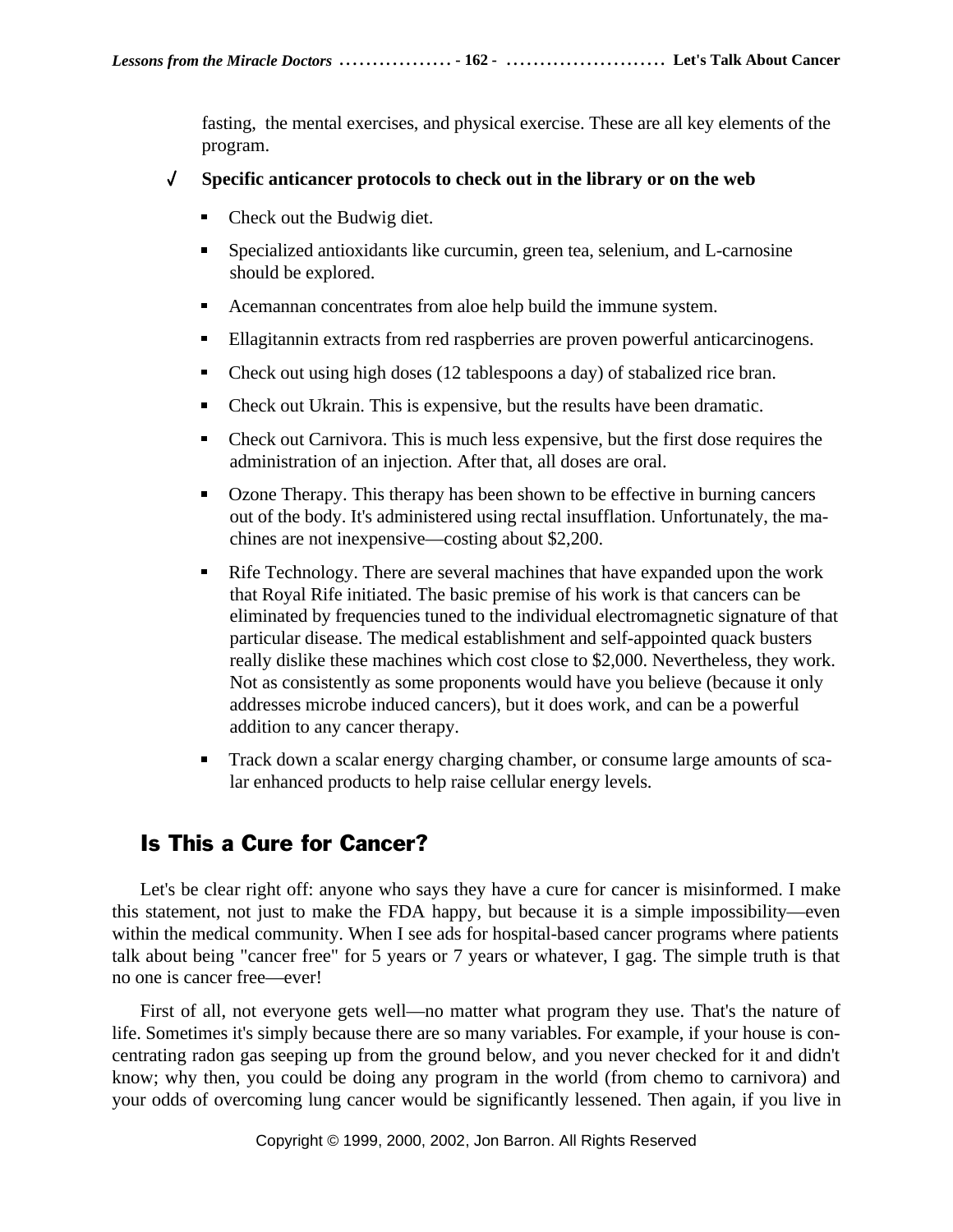the middle of farm country and are continually exposed to pesticides, that too lessens your odds, no matter what you do. Or what if you had lived near Love Canal and were exposed to dioxin, or were one or Erin Brockovich's client's unknowingly exposed to Chromium 6 in your water, you were in trouble no matter what health program you went on. Sometimes you just don't know. **But even in those cases, your odds are still SIGNIFICANTLY better on a program designed to detoxify (remove those very toxins) from your body than on a program that adds more toxins to it.**

Also, it's important to remember that every single day of your life your body produces anywhere from a few hundred to as many as 10,000 cancerous cells as part of its normal metabolic processes. That means no one, by definition, can be cancer free, ever. The only question is: can your body deal with those cells and prevent them from taking root and multiplying? That's it, pure and simple.

Any program that reinforces your body in that agenda is good and will improve your odds **dramatically**. Any program that undermines it is "questionable." Be assured that chemotherapy and radiation (at least in their current forms) will someday be considered a barbaric remnant of our medical past, like doctors not washing their hands before surgery and using mercury to treat syphilis.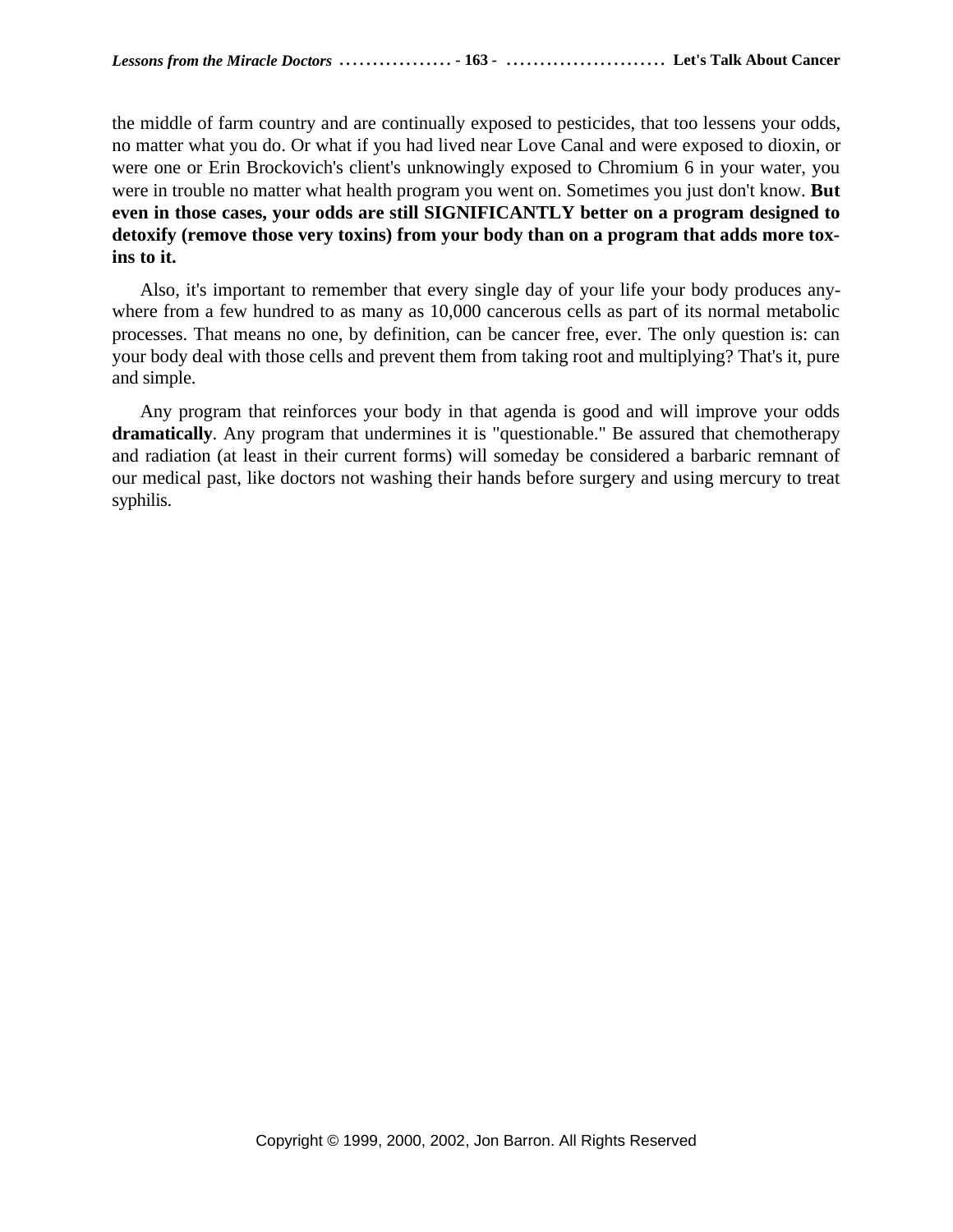Chapter 19

# SPECIFIC RECOMMENDATIONS ON WHAT TO DO TO BUILD YOUR BASELINE OF HEALTH, DAY BY DAY

The secret to health, the secret to all of the success that the great "Miracle Doctors" share, is that they look to raise every inch of a person's Personal Health Line. If you do that, if you raise the entire line, the odds of good health (even of recovery from terminal disease) are remarkably favorable. If you want great health, if you want relief from illness that has not responded to traditional medicine, try using this program in cooperation with your physician. The results may very well astound you—and your doctor.

# Suppplements

#### Daily For Everyone

- $\sqrt{ }$ The bedrock of your supplement program is a broad-based supplement. I recommend a biodynamically grown, living-food, multi-vitamin/mineral complex.
- $\sqrt{ }$ One and a half tablespoons of golden flaxseed ground and mixed with juice twice a day—before breakfast and supper.

Copyright © 1999, 2000, 2002, Jon Barron. All Rights Reserved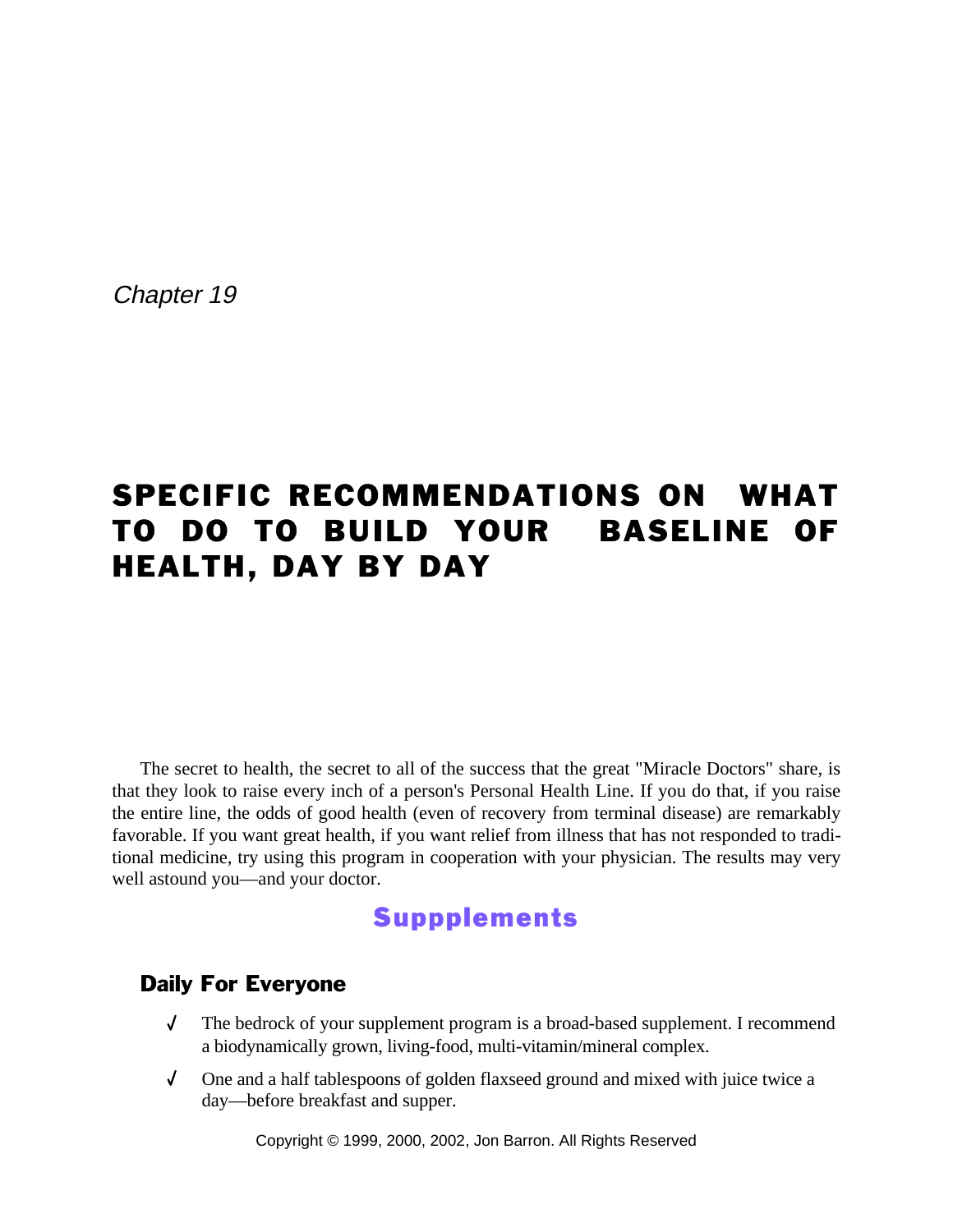- $J$ A liquid trace mineral supplement.
- $\sqrt{ }$ A good probiotic.
- $\sqrt{ }$ Enzymes with every meal. And at bedtime several times a week.
- $\sqrt{ }$ A full-spectrum antioxidant.
- $\sqrt{ }$ Immune booster and pathogen destroyer.
- $\sqrt{\phantom{a}}$  Drink a minimum of 64 ounces of pure, pH optimized water a day.

# Daily For Those Over 30

- $\sqrt{\phantom{a}}$  Progesterone cream for both men and women
- $\sqrt{\phantom{a}}$  Testosterone balancing formula for both men and women

## Periodic

- $\sqrt{ }$ 2-4 times a year: colon cleanse and detoxification program.
- $\sqrt{2}$ -4 times a year: blood/liver detox

If seriously ill, the detox programs above are to be done immediately—back to back. Then, take one week off and repeat, and repeat again as long as necessary.

 $J$ Four times a year: fast on fresh juices (absolutely not bottled or canned) for 3 - 7 days. If you prefer, you can combine the quarterly juice fasts with the colon and blood/liver detox programs.

Again, if seriously ill, start a juice fast immediately. Drink up to a gallon of fresh juice a day—an 8 ounce glass every hour you're awake.

## **Optional**

 $\sqrt{ }$ If needed, take a colon activator daily to avoid retaining fecal matter. *Also, the worse you eat and/or the more contact you have with toxins, the more often you need to cleanse and detox.*

# Lifestyle Changes

# Daily Exercise

Even if you are ill (especially if you are ill), you must exercise. If all you can do is hobble around the bed with a walker, do it. Do one lap around the bed the first day, and two the next.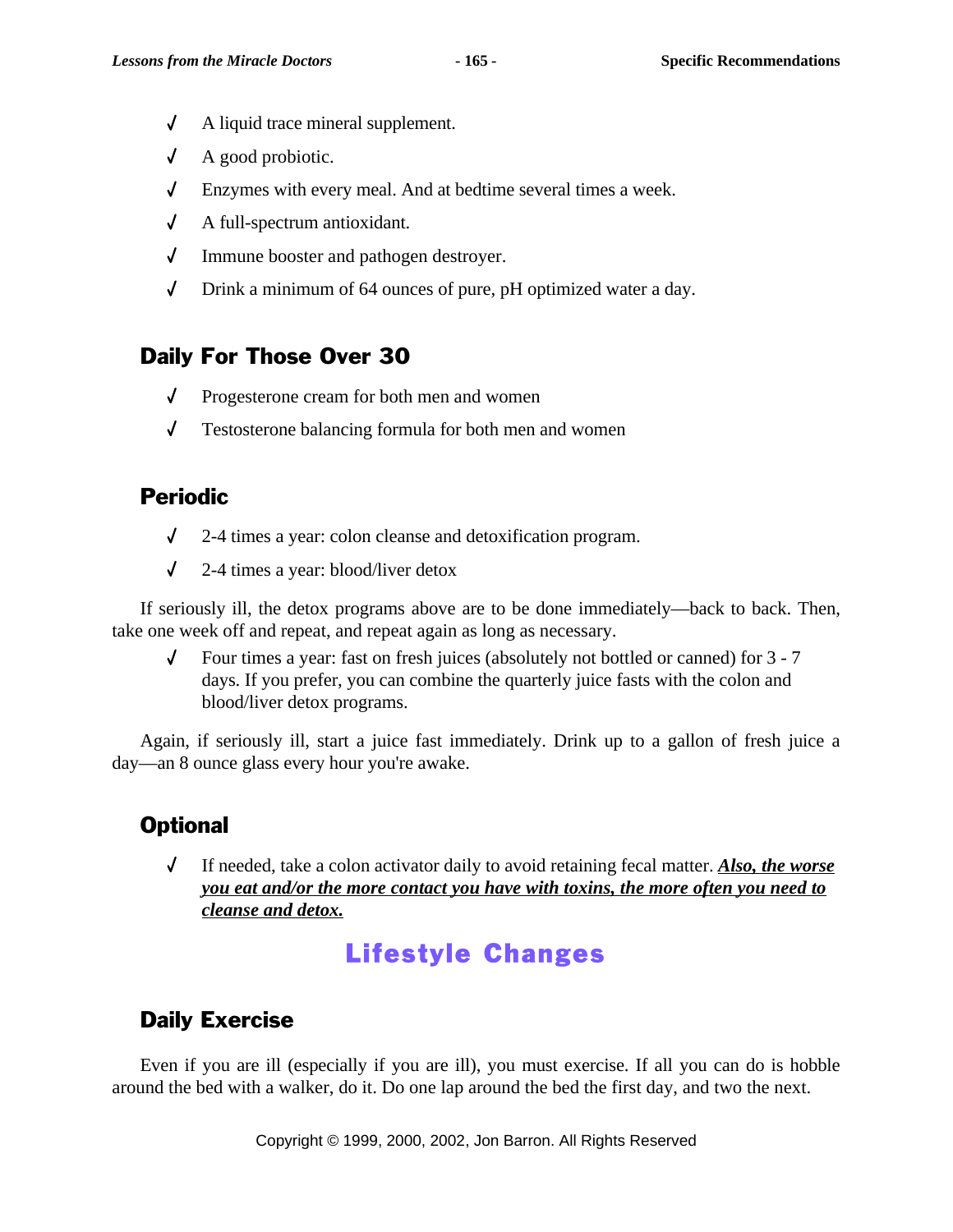## Relaxation

 $\sqrt{ }$ Meditate daily, or pray deeply—morning and evening. At the end of each session, practice a healing visualization and affirmation. Use a nerve tonic as needed.

## Diet

- $\sqrt{ }$ You know what to do. If you can't be perfect in your dietary habits, at least be better than you are now.
- $\sqrt{ }$ If you have a really bad day (filled with chili dogs, beer, and ding dongs), do a one day juice fast the next day. Your body has a remarkable ability to repair itself—if you give it a chance.

If you are ill, you have no choice. You must totally clean up your act until you are well. No cooked foods. No processed foods. Lots of fruits and vegetables—especially fresh juices.

# Brand Name Recommendations

Jon Barron does not include specific brand name recommendations for the various supplements described in this book. Nevertheless, the ingredient lists and specifications for each formula are located in the individual chapters and can be used as a guide if you choose to look for suitable formulas in a health food store. **If you wish to see and purchase the particular formulations that Jon Barron has personally developed, get back to the person who gave you this book**.

# Good Health And Long Life